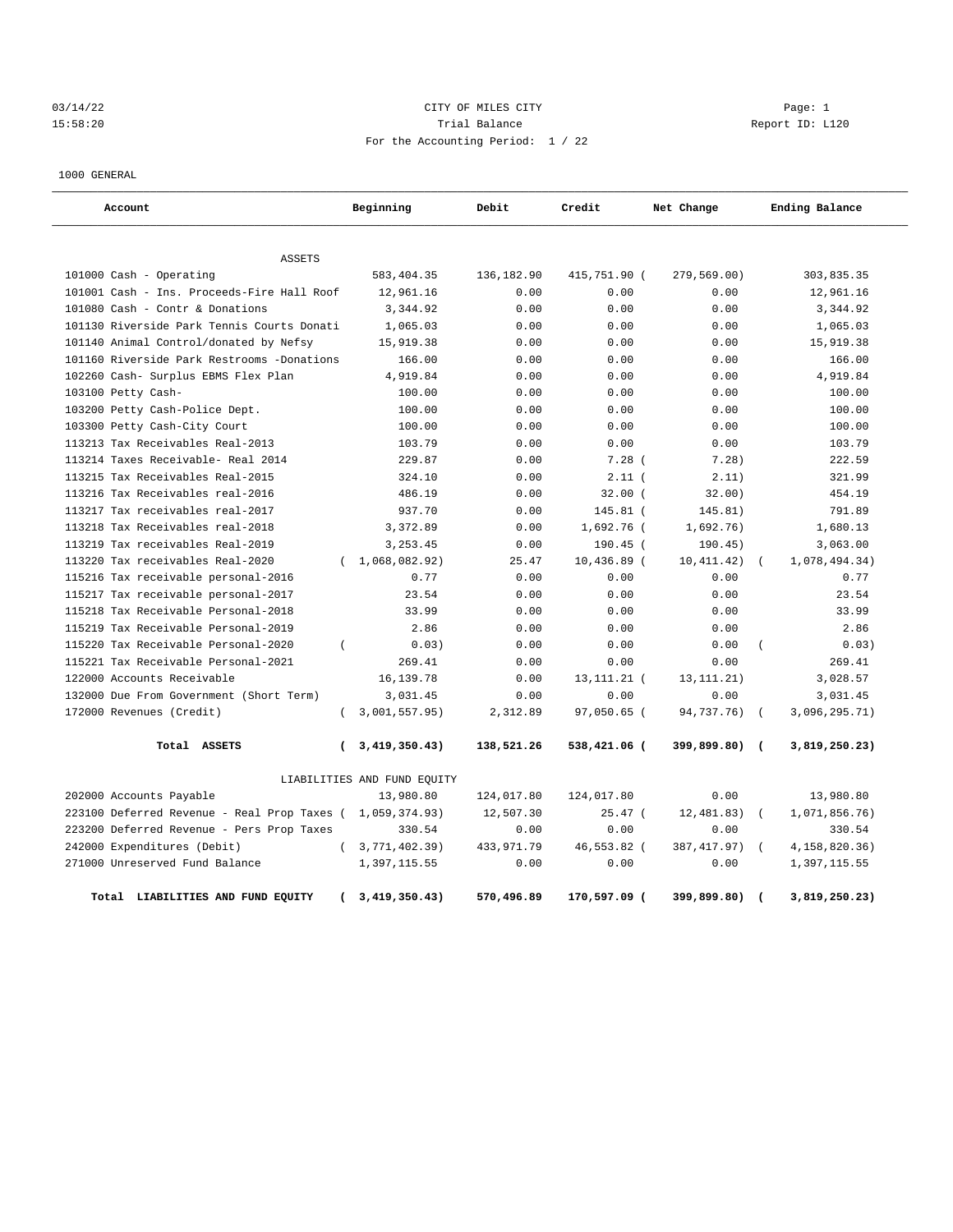## 03/14/22 Page: 2 15:58:20 Trial Balance Report ID: L120 For the Accounting Period: 1 / 22

2220 LIBRARY

| Account                                    | Beginning                   | Debit     | Credit         | Net Change    | Ending Balance |
|--------------------------------------------|-----------------------------|-----------|----------------|---------------|----------------|
|                                            |                             |           |                |               |                |
| ASSETS                                     |                             |           |                |               |                |
| 101000 Cash - Operating                    | 133,790.35                  | 26,130.55 | 23,090.96      | 3,039.59      | 136,829.94     |
| 101021 Cash-One Time Endowments            | 1,000.00                    | 0.00      | 0.00           | 0.00          | 1,000.00       |
| 101032 Cash- Library Board of Trustees Mul | 10,513.60                   | 0.00      | 0.00           | 0.00          | 10,513.60      |
| 103000 Petty Cash                          | 75.00                       | 0.00      | 0.00           | 0.00          | 75.00          |
| 172000 Revenues (Credit)                   | 156,906.60)                 | 0.00      | $26, 130.55$ ( | 26, 130.55)   | 183,037.15)    |
| Total ASSETS                               | $11,527.65$ )               | 26,130.55 | 49,221.51 (    | $23,090.96$ ( | 34,618.61)     |
|                                            | LIABILITIES AND FUND EQUITY |           |                |               |                |
| 202000 Accounts Payable                    | 0.00                        | 6,770.13  | 6,770.13       | 0.00          | 0.00           |
| 242000 Expenditures (Debit)                | 127,751.99)                 | 23,090.96 | 0.00(          | 23,090.96)    | 150,842.95)    |
| 271000 Unreserved Fund Balance             | 116,224.34                  | 0.00      | 0.00           | 0.00          | 116,224.34     |
| LIABILITIES AND FUND EQUITY<br>Total       | 11,527.65                   | 29,861.09 | $6,770.13$ (   | 23,090.96)    | 34,618.61)     |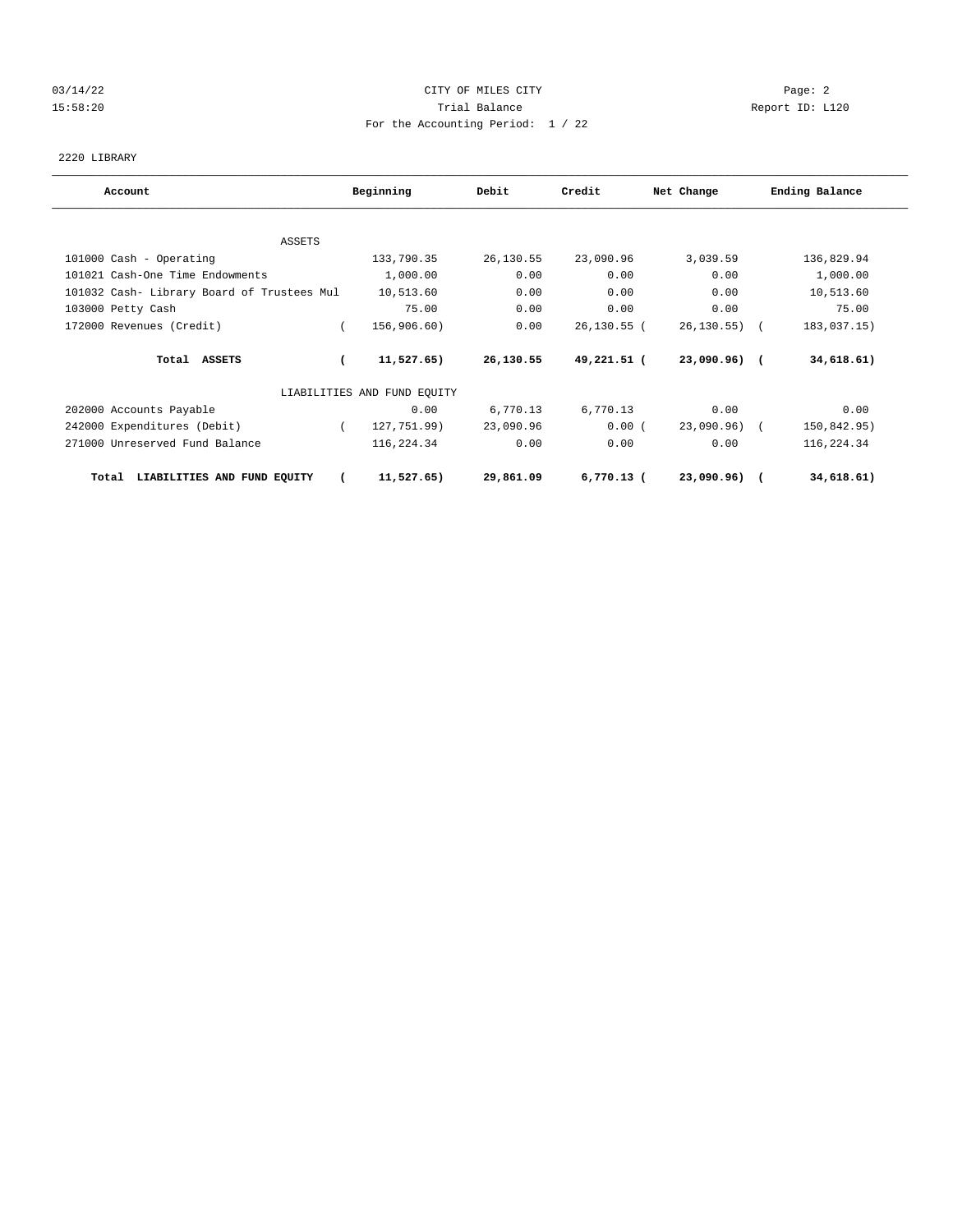## 03/14/22 Page: 3 Page: 3 Page: 3 15:58:20 Trial Balance Report ID: L120 For the Accounting Period: 1 / 22

2260 EMERGENCY DISASTER

| Account                                     | Beginning                   | Debit | Credit    | Net Change    | Ending Balance |
|---------------------------------------------|-----------------------------|-------|-----------|---------------|----------------|
|                                             |                             |       |           |               |                |
| ASSETS                                      |                             |       |           |               |                |
| 101000 Cash - Operating                     | 82.77                       | 26.67 | 0.00      | 26.67         | 109.44         |
| 113218 Tax Receivables real-2018            | 27.10)                      | 0.00  | 17.79 (   | $17.79$ )     | 44.89)         |
| 115219 Tax Receivable Personal-2019         | 0.19)                       | 0.00  | 0.00      | 0.00          | 0.19)          |
| 172000 Revenues (Credit)                    | $57.89$ )                   | 0.00  | $26.67$ ( | $26.67$ ) (   | 84.56)         |
| Total ASSETS                                | 2.41)                       | 26.67 | $44.46$ ( | $17.79$ ) $($ | 20.20)         |
|                                             | LIABILITIES AND FUND EQUITY |       |           |               |                |
| 223100 Deferred Revenue - Real Prop Taxes ( | 27.10)                      | 17.79 | 0.00(     | $17.79$ (     | 44.89)         |
| 223200 Deferred Revenue - Pers Prop Taxes ( | 0.19)                       | 0.00  | 0.00      | 0.00          | 0.19)          |
| 271000 Unreserved Fund Balance              | 24.88                       | 0.00  | 0.00      | 0.00          | 24.88          |
| LIABILITIES AND FUND EQUITY<br>Total        | 2.41)                       | 17.79 | 0.00(     | $17.79$ ) (   | 20.20)         |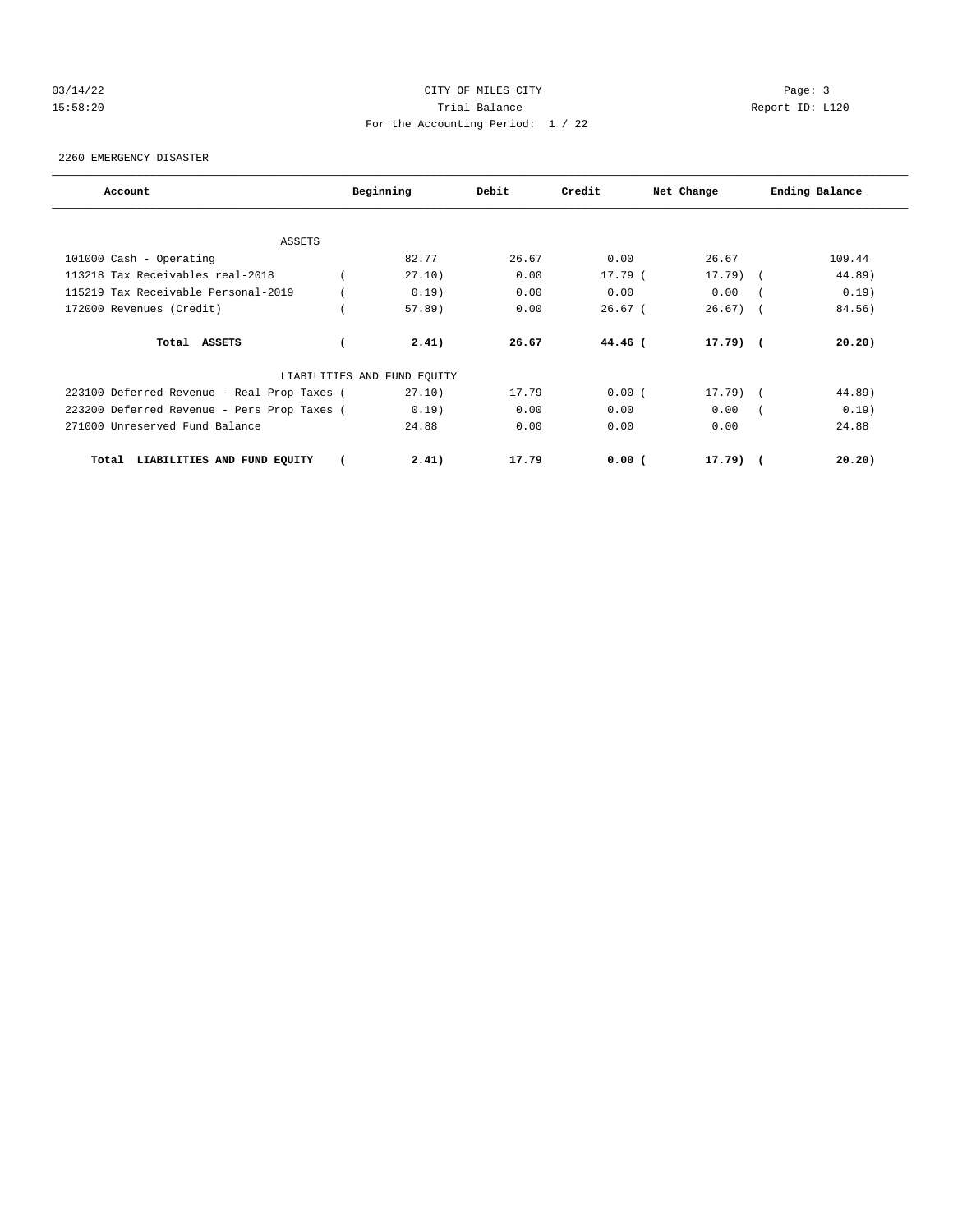## 03/14/22 Page: 4 15:58:20 Trial Balance Report ID: L120 For the Accounting Period: 1 / 22

2270 Health

| Account                              |        | Beginning                   | Debit | Credit | Net Change | Ending Balance |
|--------------------------------------|--------|-----------------------------|-------|--------|------------|----------------|
|                                      |        |                             |       |        |            |                |
|                                      | ASSETS |                             |       |        |            |                |
| 101000 Cash - Operating              |        | 19,070.47                   | 0.00  | 0.00   | 0.00       | 19,070.47      |
| 172000 Revenues (Credit)             |        | 13,000.00)                  | 0.00  | 0.00   | 0.00       | 13,000.00)     |
| Total<br><b>ASSETS</b>               |        | 6,070.47                    | 0.00  | 0.00   | 0.00       | 6,070.47       |
|                                      |        | LIABILITIES AND FUND EQUITY |       |        |            |                |
| 202000 Accounts Payable              |        | 13,976.16                   | 0.00  | 0.00   | 0.00       | 13,976.16      |
| 242000 Expenditures (Debit)          |        | 14,006.16)                  | 0.00  | 0.00   | 0.00       | 14,006.16)     |
| 271000 Unreserved Fund Balance       |        | 6,100.47                    | 0.00  | 0.00   | 0.00       | 6,100.47       |
| LIABILITIES AND FUND EQUITY<br>Total |        | 6,070.47                    | 0.00  | 0.00   | 0.00       | 6,070.47       |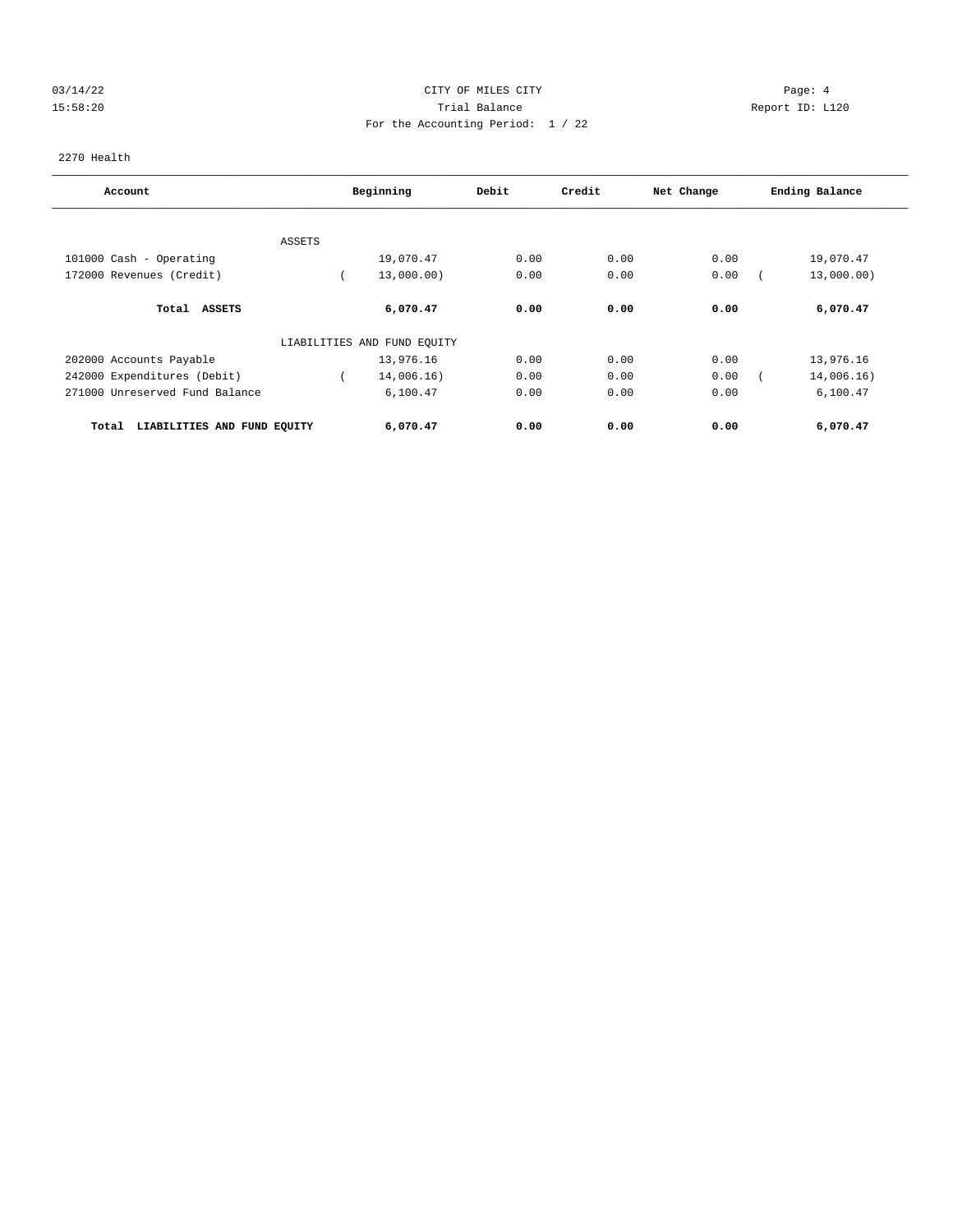## 03/14/22 Page: 5 Page: 5 Page: 5 Page: 5 Page: 5 Page: 5 Page: 5 Page: 5 Page: 5 Page: 5 15:58:20 Trial Balance Report ID: L120 For the Accounting Period: 1 / 22

2310 TIFD-Downtown

| Account                                   | Beginning                   | Debit    | Credit       | Net Change   | Ending Balance |
|-------------------------------------------|-----------------------------|----------|--------------|--------------|----------------|
| <b>ASSETS</b>                             |                             |          |              |              |                |
| 101000 Cash - Operating                   | 317,610.60                  | 1,116.26 | 99.86        | 1,016.40     | 318,627.00     |
| 113170 Deferred revenue                   | 79.85                       | 0.00     | 0.00         | 0.00         | 79.85          |
| 113218 Tax Receivables real-2018          | 515.69                      | 0.00     | 0.00         | 0.00         | 515.69         |
| 113219 Tax receivables Real-2019          | 1,255.25                    | 0.00     | 0.00         | 0.00         | 1,255.25       |
| 115180 Deferred revenue-audit             | 1.46                        | 0.00     | 0.00         | 0.00         | 1.46           |
| 115219 Tax Receivable Personal-2019       | 6.99                        | 0.00     | 0.00         | 0.00         | 6.99           |
|                                           |                             |          |              |              |                |
| 115220 Tax Receivable Personal-2020       | 488.73                      | 0.00     | 0.00         | 0.00         | 488.73         |
| 172000 Revenues (Credit)                  | 107, 172.84)<br>$\left($    | 0.00     | $1,116.26$ ( | $1,116.26$ ( | 108,289.10)    |
| Total ASSETS                              | 212,785.73                  | 1,116.26 | $1,216.12$ ( | 99.86)       | 212,685.87     |
|                                           | LIABILITIES AND FUND EQUITY |          |              |              |                |
| 202000 Accounts Payable                   | 0.00                        | 99.86    | 99.86        | 0.00         | 0.00           |
| 223100 Deferred Revenue - Real Prop Taxes | 1,850.79                    | 0.00     | 0.00         | 0.00         | 1,850.79       |
| 223200 Deferred Revenue - Pers Prop Taxes | 497.18                      | 0.00     | 0.00         | 0.00         | 497.18         |
| 242000 Expenditures (Debit)               | 47,759.43)                  | 99.86    | 0.00(        | 99.86)       | 47,859.29)     |
| 271000 Unreserved Fund Balance            | 258,197.19                  | 0.00     | 0.00         | 0.00         | 258,197.19     |
| Total LIABILITIES AND FUND EQUITY         | 212,785.73                  | 199.72   | 99.86 (      | 99.86)       | 212,685.87     |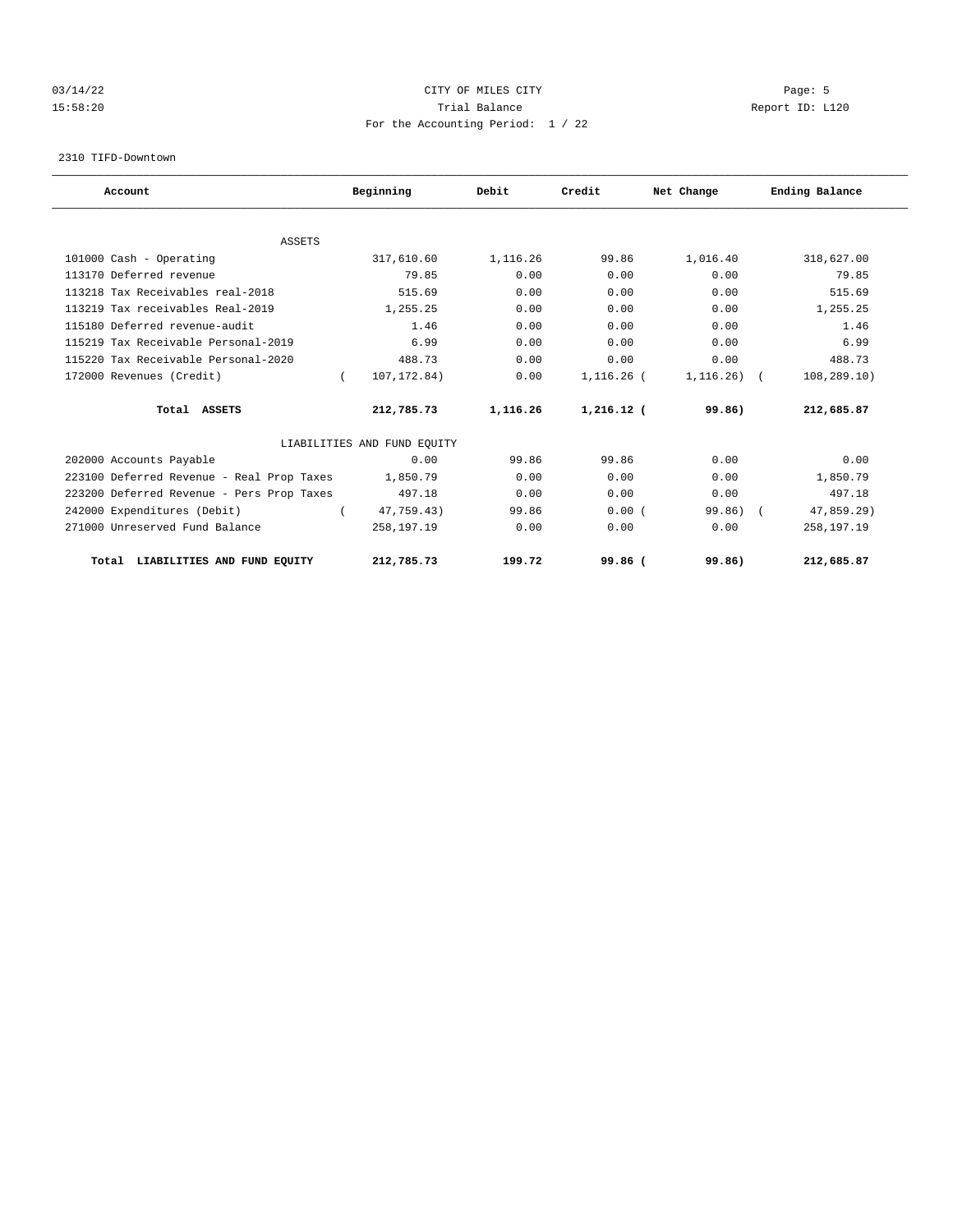## 03/14/22 Page: 6 Page: 6 Page: 6 Page: 6 Page: 6 Page: 6 Page: 6 Page: 6 Page: 6 Page: 6 Page: 6 Page: 6 Page: 6 Page: 6 Page: 6 Page: 6 Page: 6 Page: 6 Page: 6 Page: 6 Page: 6 Page: 6 Page: 6 Page: 6 Page: 6 Page: 6 Page: 15:58:20 Trial Balance Report ID: L120 For the Accounting Period: 1 / 22

2350 Local Government/Study Commission

| Account                                     | Beginning                   | Debit | Credit   | Net Change | Ending Balance |
|---------------------------------------------|-----------------------------|-------|----------|------------|----------------|
|                                             |                             |       |          |            |                |
| <b>ASSETS</b>                               |                             |       |          |            |                |
| 101000 Cash - Operating                     | 0.50                        | 0.04  | 0.00     | 0.04       | 0.54           |
| 113214 Taxes Receivable- Real 2014          | 0.00                        | 0.00  | 0.03(    | 0.03)      | 0.03)          |
| 113215 Tax Receivables Real-2015            | 0.00                        | 0.00  | $0.01$ ( | 0.01)      | 0.01)          |
| 115216 Tax receivable personal-2016         | 0.03)                       | 0.00  | 0.00     | 0.00       | 0.03)          |
| 172000 Revenues (Credit)                    | 0.03)                       | 0.00  | $0.04$ ( | 0.04)      | 0.07)          |
| Total ASSETS                                | 0.44                        | 0.04  | $0.08$ ( | 0.04)      | 0.40           |
|                                             | LIABILITIES AND FUND EQUITY |       |          |            |                |
| 223100 Deferred Revenue - Real Prop Taxes   | 0.00                        | 0.04  | 0.00(    | 0.04)      | 0.04)          |
| 223200 Deferred Revenue - Pers Prop Taxes ( | 0.03)                       | 0.00  | 0.00     | 0.00       | 0.03)          |
| 271000 Unreserved Fund Balance              | 0.47                        | 0.00  | 0.00     | 0.00       | 0.47           |
| LIABILITIES AND FUND EQUITY<br>Total        | 0.44                        | 0.04  | 0.00(    | 0.04)      | 0.40           |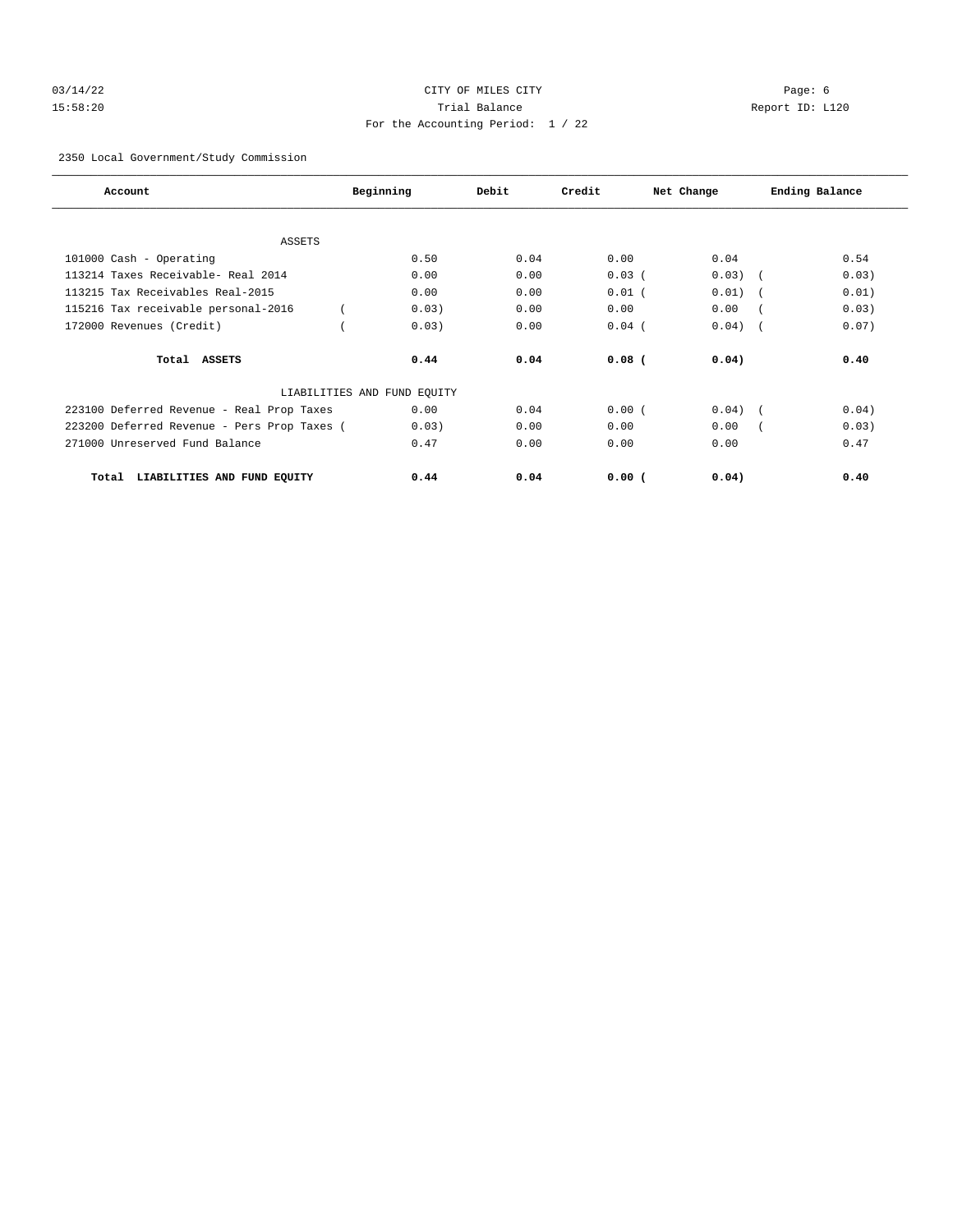## $03/14/22$  Page: 7 15:58:20 Trial Balance Report ID: L120 For the Accounting Period: 1 / 22

2372 Permissive Medical Levy

| Account                                     |          | Beginning                   | Debit    | Credit       | Net Change     | Ending Balance |
|---------------------------------------------|----------|-----------------------------|----------|--------------|----------------|----------------|
|                                             |          |                             |          |              |                |                |
| <b>ASSETS</b>                               |          |                             |          |              |                |                |
| 101000 Cash - Operating                     |          | 186, 276. 43                | 1,882.50 | 3.88         | 1,878.62       | 188, 155.05    |
| 113214 Taxes Receivable- Real 2014          |          | 0.00                        | 0.00     | $0.80$ (     | $0.80)$ (      | 0.80)          |
| 113215 Tax Receivables Real-2015            |          | 0.00                        | 0.00     | 0.23(        | 0.23)          | 0.23)          |
| 113216 Tax Receivables real-2016            |          | 50.25)                      | 0.00     | $3.64$ (     | 3.64)          | 53.89)         |
| 113217 Tax receivables real-2017            |          | 204.85)                     | 0.00     | $17.08$ (    | 17.08)         | 221.93)        |
| 113218 Tax Receivables real-2018            |          | 424.86                      | 0.00     | $213.23$ (   | 213.23)        | 211.63         |
| 113219 Tax receivables Real-2019            |          | 463.66                      | 0.00     | $27.14$ (    | 27.14)         | 436.52         |
| 113220 Tax receivables Real-2020            | $\left($ | 162, 559.30)                | 3.88     | 1,589.33 (   | 1,585.45)      | 164, 144. 75)  |
| 115216 Tax receivable personal-2016         |          | 0.66)                       | 0.00     | 0.00         | 0.00           | 0.66)          |
| 115217 Tax receivable personal-2017         |          | 2, 16)                      | 0.00     | 0.00         | 0.00           | 2.16)          |
| 115218 Tax Receivable Personal-2018         |          | 1.19)                       | 0.00     | 0.00         | 0.00           | 1.19)          |
| 115219 Tax Receivable Personal-2019         |          | 0.37                        | 0.00     | 0.00         | 0.00           | 0.37           |
| 115221 Tax Receivable Personal-2021         |          | 41.95                       | 0.00     | 0.00         | 0.00           | 41.95          |
| 172000 Revenues (Credit)                    |          | 168,596.34)                 | 3.88     | $1,882.50$ ( | 1,878.62)      | 170,474.96)    |
| Total ASSETS                                | $\left($ | 144,207.48)                 | 1,890.26 | $3,737.83$ ( | $1,847.57$ ) ( | 146,055.05)    |
|                                             |          | LIABILITIES AND FUND EQUITY |          |              |                |                |
| 223100 Deferred Revenue - Real Prop Taxes ( |          | 161,925.88)                 | 1,851.45 | $3.88$ (     | $1,847.57$ ) ( | 163, 773. 45)  |
| 223200 Deferred Revenue - Pers Prop Taxes   |          | 38.31                       | 0.00     | 0.00         | 0.00           | 38.31          |
| 271000 Unreserved Fund Balance              |          | 17,680.09                   | 0.00     | 0.00         | 0.00           | 17,680.09      |
| Total LIABILITIES AND FUND EOUITY           |          | 144,207.48)                 | 1,851.45 | $3.88$ (     | 1,847.57)      | 146,055.05)    |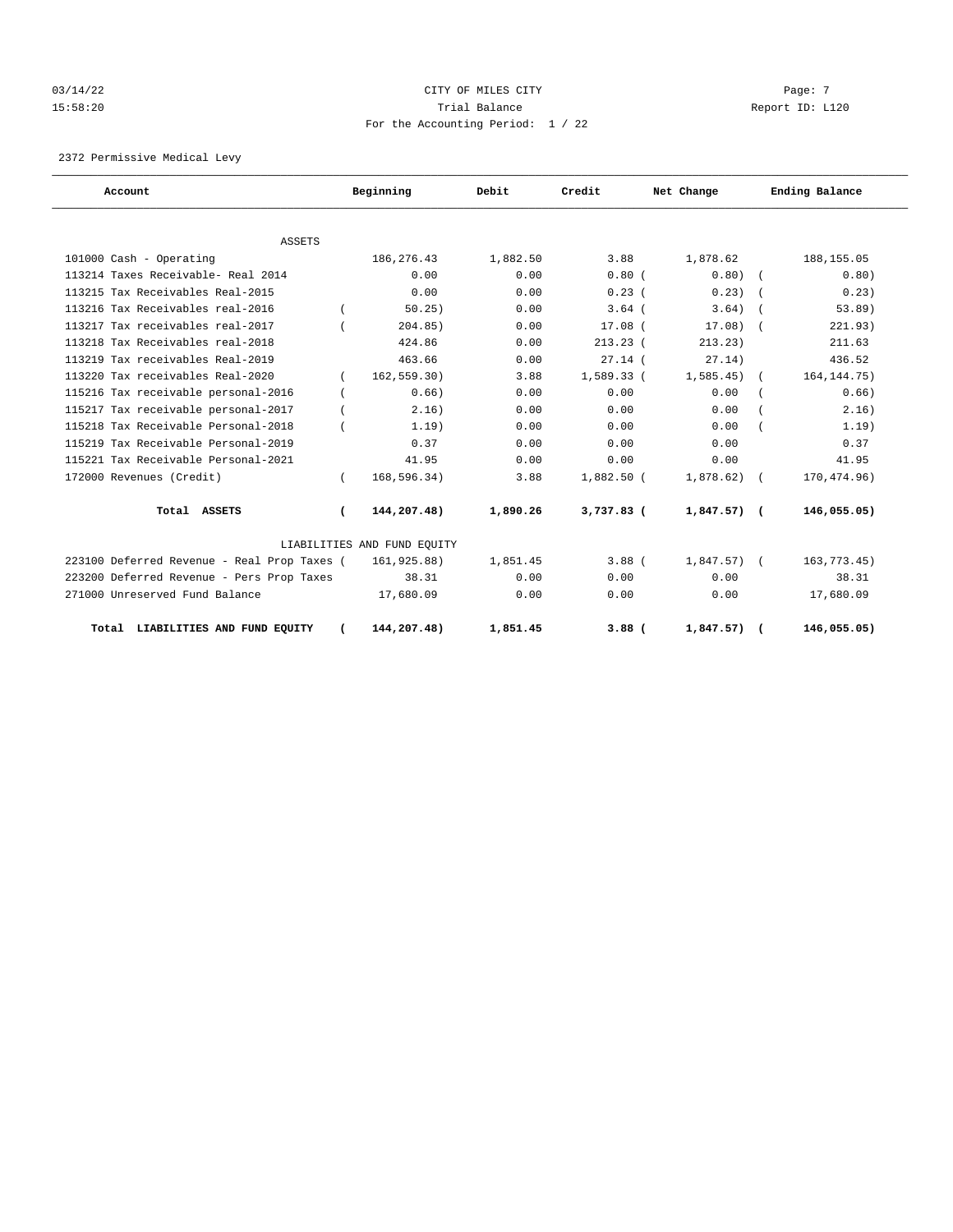## 03/14/22 Page: 8 CITY OF MILES CITY 15:58:20 Trial Balance Report ID: L120 For the Accounting Period: 1 / 22

2390 DRUG FORFEITURE

| Account                              | Beginning                   | Debit | Credit | Net Change | Ending Balance |
|--------------------------------------|-----------------------------|-------|--------|------------|----------------|
| ASSETS                               |                             |       |        |            |                |
| 101000 Cash - Operating              | 4,652.42                    | 0.00  | 0.00   | 0.00       | 4,652.42       |
| Total ASSETS                         | 4,652.42                    | 0.00  | 0.00   | 0.00       | 4,652.42       |
|                                      | LIABILITIES AND FUND EQUITY |       |        |            |                |
| 271000 Unreserved Fund Balance       | 4,652.42                    | 0.00  | 0.00   | 0.00       | 4,652.42       |
| Total<br>LIABILITIES AND FUND EQUITY | 4,652.42                    | 0.00  | 0.00   | 0.00       | 4,652.42       |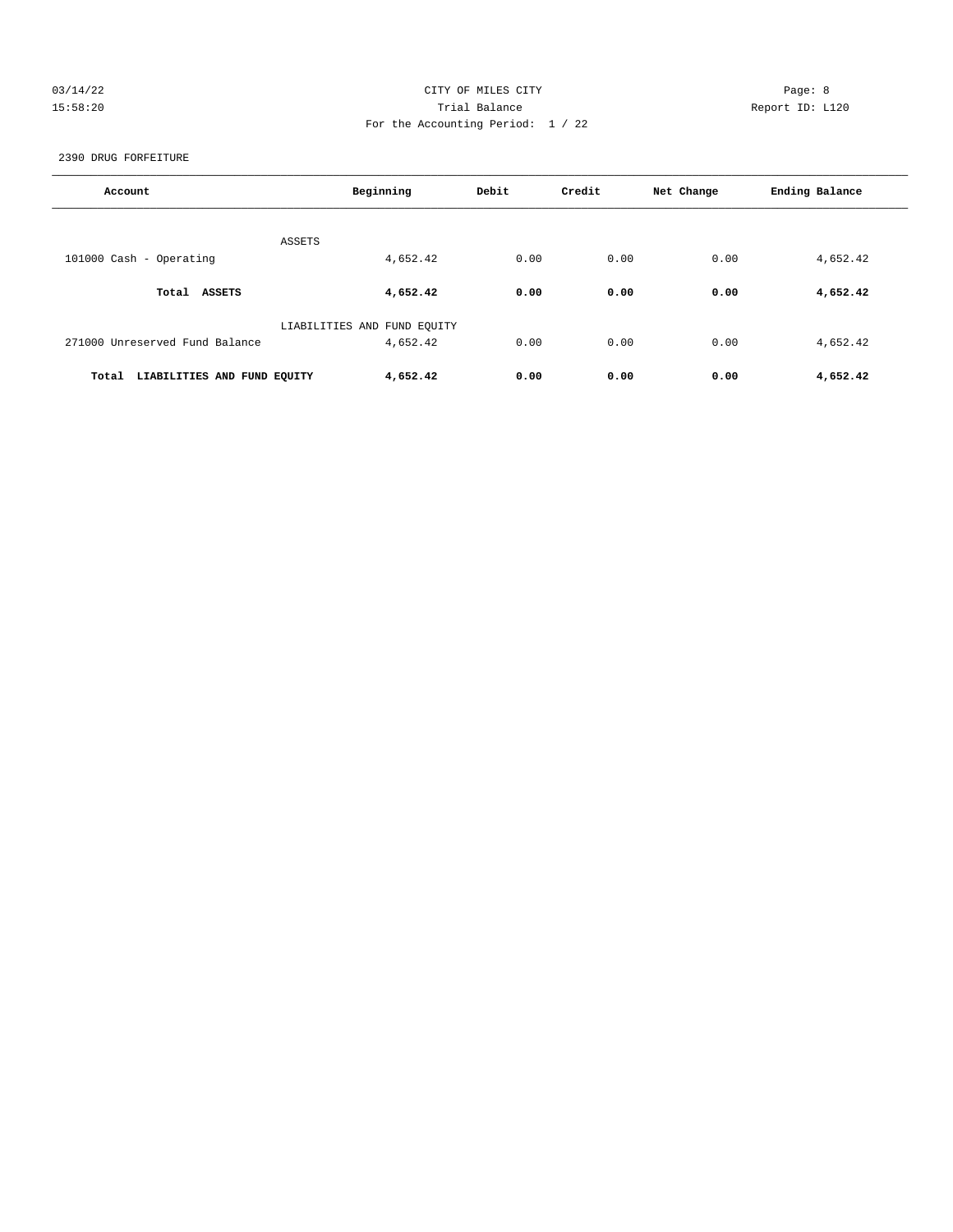## 03/14/22 Page: 9 15:58:20 Trial Balance Report ID: L120 For the Accounting Period: 1 / 22

2394 BUILDING CODE ENFORCEMENT

| Account                              |               | Beginning                   | Debit    | Credit     | Net Change   | Ending Balance |
|--------------------------------------|---------------|-----------------------------|----------|------------|--------------|----------------|
|                                      |               |                             |          |            |              |                |
|                                      | <b>ASSETS</b> |                             |          |            |              |                |
| 101000 Cash - Operating              |               | 72,465.99                   | 819.00   | 7,717.58 ( | 6,898.58)    | 65,567.41      |
| 172000 Revenues (Credit)             |               | 46,282.81)                  | 0.00     | 819.00 (   | $819.00)$ (  | 47,101.81)     |
| Total ASSETS                         |               | 26,183.18                   | 819.00   | 8,536.58 ( | 7,717.58)    | 18,465.60      |
|                                      |               | LIABILITIES AND FUND EQUITY |          |            |              |                |
| 202000 Accounts Payable              |               | 0.00                        | 463.12   | 463.12     | 0.00         | 0.00           |
| 242000 Expenditures (Debit)          |               | 67, 147.50)                 | 7,717.58 | 0.00(      | $7,717.58$ ( | 74,865.08)     |
| 271000 Unreserved Fund Balance       |               | 93,330.68                   | 0.00     | 0.00       | 0.00         | 93,330.68      |
| LIABILITIES AND FUND EQUITY<br>Total |               | 26,183.18                   | 8,180.70 | 463.12 (   | 7,717.58)    | 18,465.60      |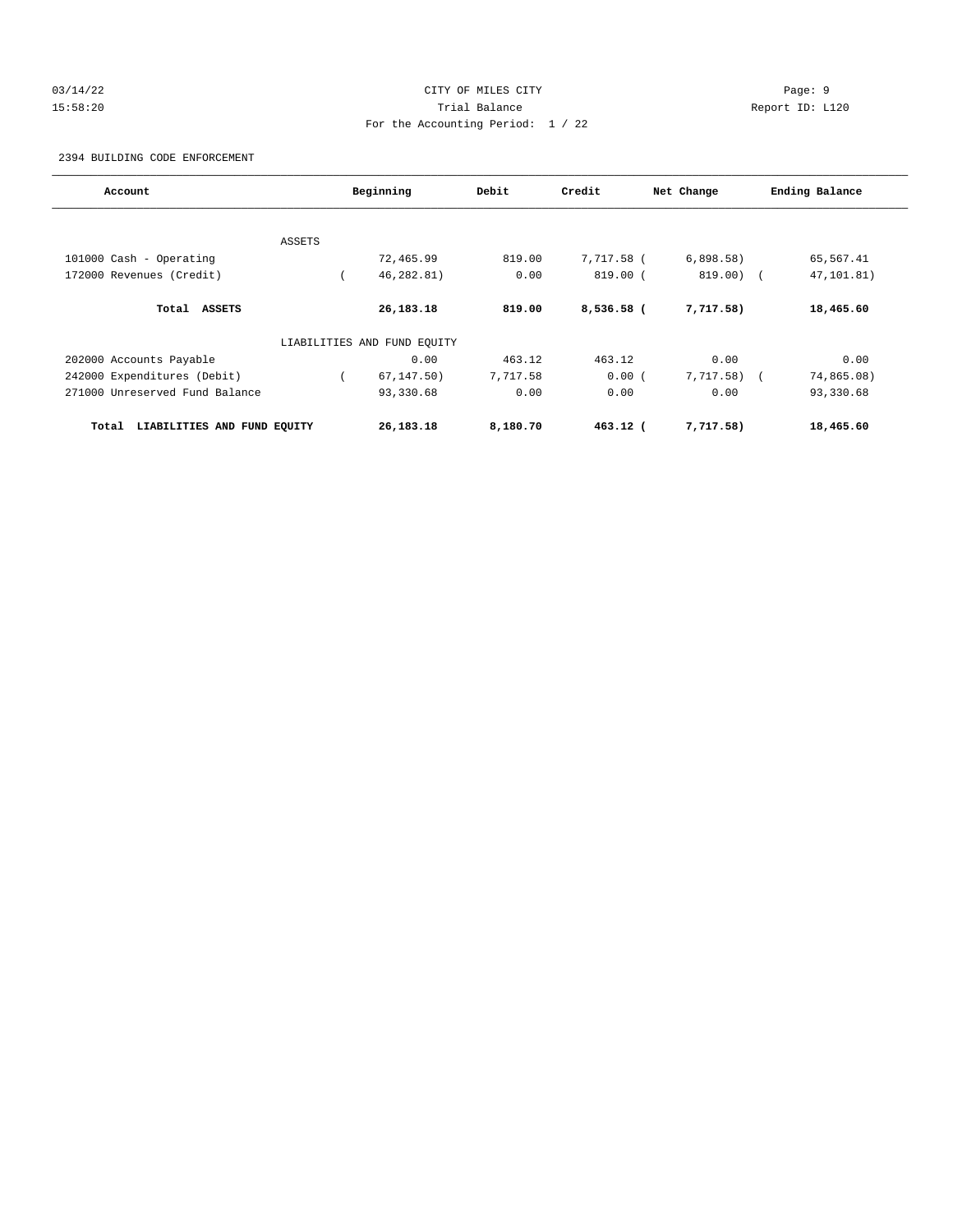## 03/14/22 Page: 10 15:58:20 Trial Balance Report ID: L120 For the Accounting Period: 1 / 22

2400 LTG M D#165-(Gen City)

| Account                                    | Beginning                   | Debit     | Credit       | Net Change      | Ending Balance |
|--------------------------------------------|-----------------------------|-----------|--------------|-----------------|----------------|
|                                            |                             |           |              |                 |                |
| <b>ASSETS</b>                              |                             |           |              |                 |                |
| 101000 Cash - Operating                    | 112,841.45                  | 2,435.79  | 13,110.32 (  | 10,674.53)      | 102,166.92     |
| 118140 Special Assessments Receivables-201 | 39.03                       | 0.00      | 39.03(       | 39.03)          | 0.00           |
| 118150 Special Assessments Receivables-201 | 40.74                       | 0.00      | 40.74(       | 40.74)          | 0.00           |
| 118160 Special Assessments Receivables-201 | 63.05                       | 0.00      | $63.18$ $($  | $63.18$ $($     | 0.13)          |
| 118170 Special Assessments Receivables-201 | 323.45                      | 0.00      | $118.81$ (   | 118.81)         | 204.64         |
| 118180 Special Assessments Received-2018   | 604.25                      | 0.00      | $446.09$ (   | $446.09$ )      | 158.16         |
| 118190 Special Assessments Receivables-201 | 682.88                      | 0.00      | $124.53$ (   | 124.53)         | 558.35         |
| 118200 Special Assmts Receivable 2000      | 977.94                      | 0.00      | 55.90(       | 55.90)          | 922.04         |
| 118210 Special Assmts Receivable 2021      | 61,914.54                   | 0.00      | $1,206.46$ ( | 1,206.46)       | 60,708.08      |
| 172000 Revenues (Credit)<br>$\left($       | 97,694.08)                  | 0.00      | $2,435.79$ ( | $2,435.79$ (    | 100,129.87)    |
| Total ASSETS                               | 79,793.25                   | 2,435.79  | 17,640.85 (  | 15,205.06)      | 64,588.19      |
|                                            | LIABILITIES AND FUND EOUITY |           |              |                 |                |
| 202000 Accounts Payable                    | 0.00                        | 13,110.32 | 13,110.32    | 0.00            | 0.00           |
| 223000 Deferred Revenue/Uncollected Taxes  | 64,645.88                   | 2,094.74  | 0.00(        | 2,094.74)       | 62,551.14      |
| 242000 Expenditures (Debit)<br>$\left($    | 78,325.56)                  | 13,110.32 | 0.00(        | $13, 110.32)$ ( | 91,435.88)     |
| 271000 Unreserved Fund Balance             | 93, 472.93                  | 0.00      | 0.00         | 0.00            | 93, 472.93     |
| Total LIABILITIES AND FUND EOUITY          | 79,793.25                   | 28,315.38 | 13,110.32 (  | 15, 205.06)     | 64,588.19      |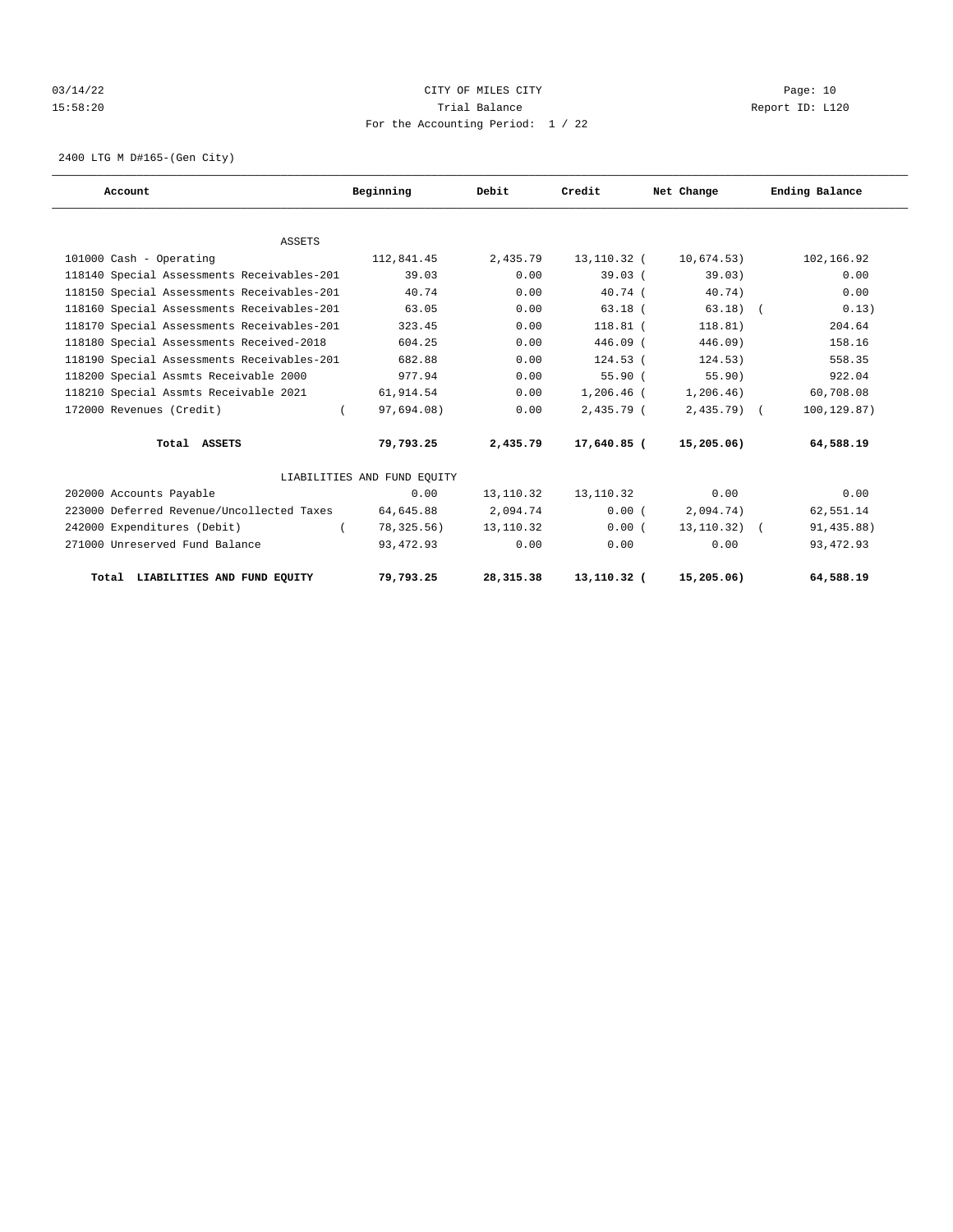## 03/14/22 Page: 11 CITY OF MILES CITY 15:58:20 Trial Balance Report ID: L120 For the Accounting Period: 1 / 22

2420 LTG M D#167-(MilesAddn Etc)

| Account                                    | Beginning                   | Debit    | Credit     | Net Change     | Ending Balance |
|--------------------------------------------|-----------------------------|----------|------------|----------------|----------------|
|                                            |                             |          |            |                |                |
| ASSETS                                     |                             |          |            |                |                |
| 101000 Cash - Operating                    | 17,725.37                   | 39.17    | 1,657.85 ( | 1,618.68)      | 16,106.69      |
| 118170 Special Assessments Receivables-201 | 0.04                        | 0.00     | 0.00       | 0.00           | 0.04           |
| 118190 Special Assessments Receivables-201 | 78.76                       | 0.00     | 0.00       | 0.00           | 78.76          |
| 118210 Special Assmts Receivable 2021      | 6,948.10                    | 0.00     | $35.32$ (  | 35.32)         | 6,912.78       |
| 172000 Revenues (Credit)                   | $\sqrt{2}$<br>11, 109.21)   | 0.00     | 39.17 (    | $39.17$ ) (    | 11, 148.38)    |
| Total ASSETS                               | 13,643.06                   | 39.17    | 1,732.34 ( | 1,693.17)      | 11,949.89      |
|                                            | LIABILITIES AND FUND EQUITY |          |            |                |                |
| 202000 Accounts Payable                    | 0.00                        | 1,657.85 | 1,657.85   | 0.00           | 0.00           |
| 223000 Deferred Revenue/Uncollected Taxes  | 7,026.90                    | 35.32    | 0.00(      | 35.32)         | 6,991.58       |
| 242000 Expenditures (Debit)                | 10,826.47)                  | 1,657.85 | 0.00(      | $1,657.85$ ) ( | 12,484.32)     |
| 271000 Unreserved Fund Balance             | 17,442.63                   | 0.00     | 0.00       | 0.00           | 17,442.63      |
| LIABILITIES AND FUND EQUITY<br>Total       | 13,643.06                   | 3,351.02 | 1,657.85 ( | 1,693.17)      | 11,949.89      |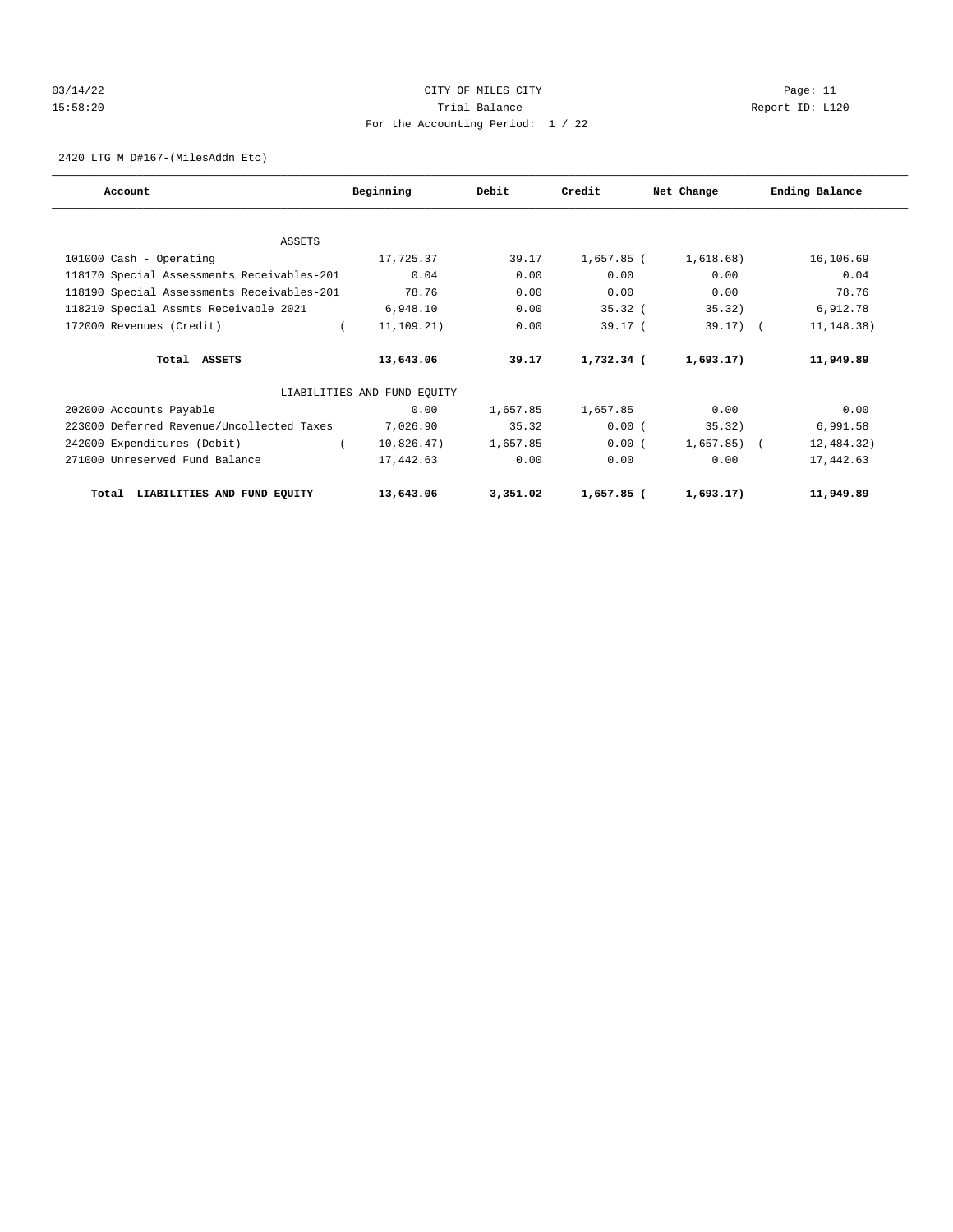## 03/14/22 Page: 12 15:58:20 Trial Balance Report ID: L120 For the Accounting Period: 1 / 22

2430 LTG M D#171-(Balsam Est)

| Account                                   | Beginning                   | Debit    | Credit       | Net Change   | Ending Balance |
|-------------------------------------------|-----------------------------|----------|--------------|--------------|----------------|
|                                           |                             |          |              |              |                |
| <b>ASSETS</b>                             |                             |          |              |              |                |
| 101000 Cash - Operating                   | 4,439.92                    | 103.36   | 3,085.70 (   | 2,982.34)    | 1,457.58       |
| 118210 Special Assmts Receivable 2021     | 3,812.38                    | 0.00     | $100.88$ (   | 100.88)      | 3,711.50       |
| 172000 Revenues (Credit)                  | 5, 175.30)                  | 0.00     | $103.36$ (   | $103.36)$ (  | 5,278.66)      |
| Total ASSETS                              | 3,077.00                    | 103.36   | $3,289.94$ ( | $3,186.58$ ( | 109.58)        |
|                                           | LIABILITIES AND FUND EOUITY |          |              |              |                |
| 202000 Accounts Payable                   | 0.00                        | 3,085.70 | 3,085.70     | 0.00         | 0.00           |
| 223000 Deferred Revenue/Uncollected Taxes | 3,812.38                    | 100.88   | 0.00(        | 100.88)      | 3,711.50       |
| 242000 Expenditures (Debit)               | 2,375.17)                   | 3,085.70 | 0.00(        | $3,085.70$ ( | 5,460.87)      |
| 271000 Unreserved Fund Balance            | 1,639.79                    | 0.00     | 0.00         | 0.00         | 1,639.79       |
| LIABILITIES AND FUND EQUITY<br>Total      | 3,077.00                    | 6,272.28 | $3,085.70$ ( | $3,186.58$ ( | 109.58)        |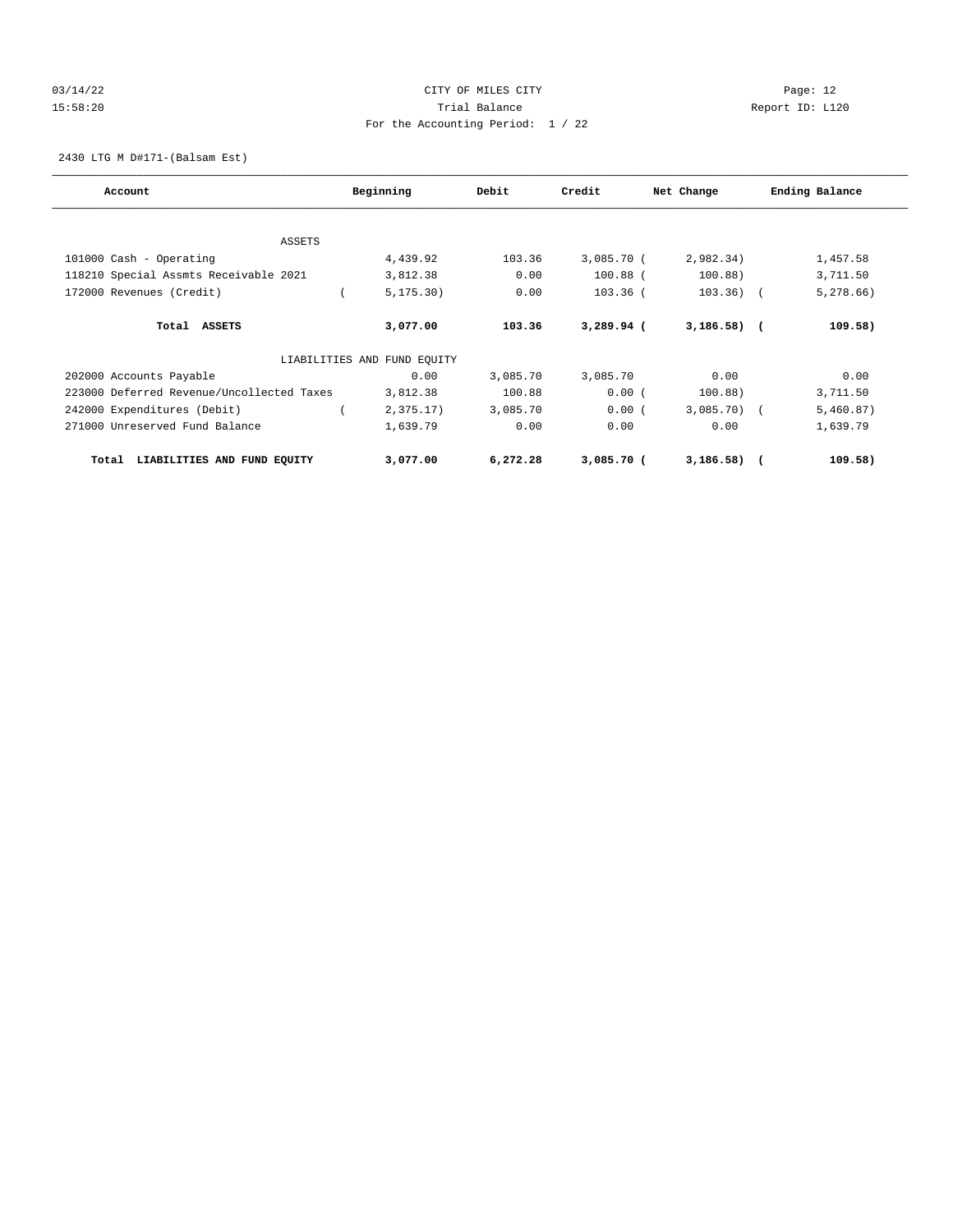## 03/14/22 Page: 13 15:58:20 Trial Balance Report ID: L120 For the Accounting Period: 1 / 22

2440 LTG M D#172-(Main Str)

| Account                                   | Beginning                   | Debit    | Credit       | Net Change   | Ending Balance |
|-------------------------------------------|-----------------------------|----------|--------------|--------------|----------------|
|                                           |                             |          |              |              |                |
| <b>ASSETS</b>                             |                             |          |              |              |                |
| 101000 Cash - Operating                   | 16,038.31                   | 2.95     | 1,603.06 (   | 1,600.11)    | 14,438.20      |
| 118210 Special Assmts Receivable 2021     | 11,847.12                   | 0.00     | 0.00         | 0.00         | 11,847.12      |
| 172000 Revenues (Credit)                  | 21,010.92)                  | 0.00     | 2.95(        | $2.95)$ (    | 21,013.87)     |
| Total ASSETS                              | 6,874.51                    | 2.95     | $1,606.01$ ( | 1,603.06)    | 5,271.45       |
|                                           | LIABILITIES AND FUND EQUITY |          |              |              |                |
| 202000 Accounts Payable                   | 0.00                        | 1,603.06 | 1,603.06     | 0.00         | 0.00           |
| 223000 Deferred Revenue/Uncollected Taxes | 11,847.12                   | 0.00     | 0.00         | 0.00         | 11,847.12      |
| 242000 Expenditures (Debit)               | 17, 221, 12)                | 1,603.06 | 0.00(        | $1,603.06$ ( | 18,824.18)     |
| 271000 Unreserved Fund Balance            | 12,248.51                   | 0.00     | 0.00         | 0.00         | 12,248.51      |
| LIABILITIES AND FUND EQUITY<br>Total      | 6,874.51                    | 3,206.12 | $1,603.06$ ( | 1,603.06)    | 5,271.45       |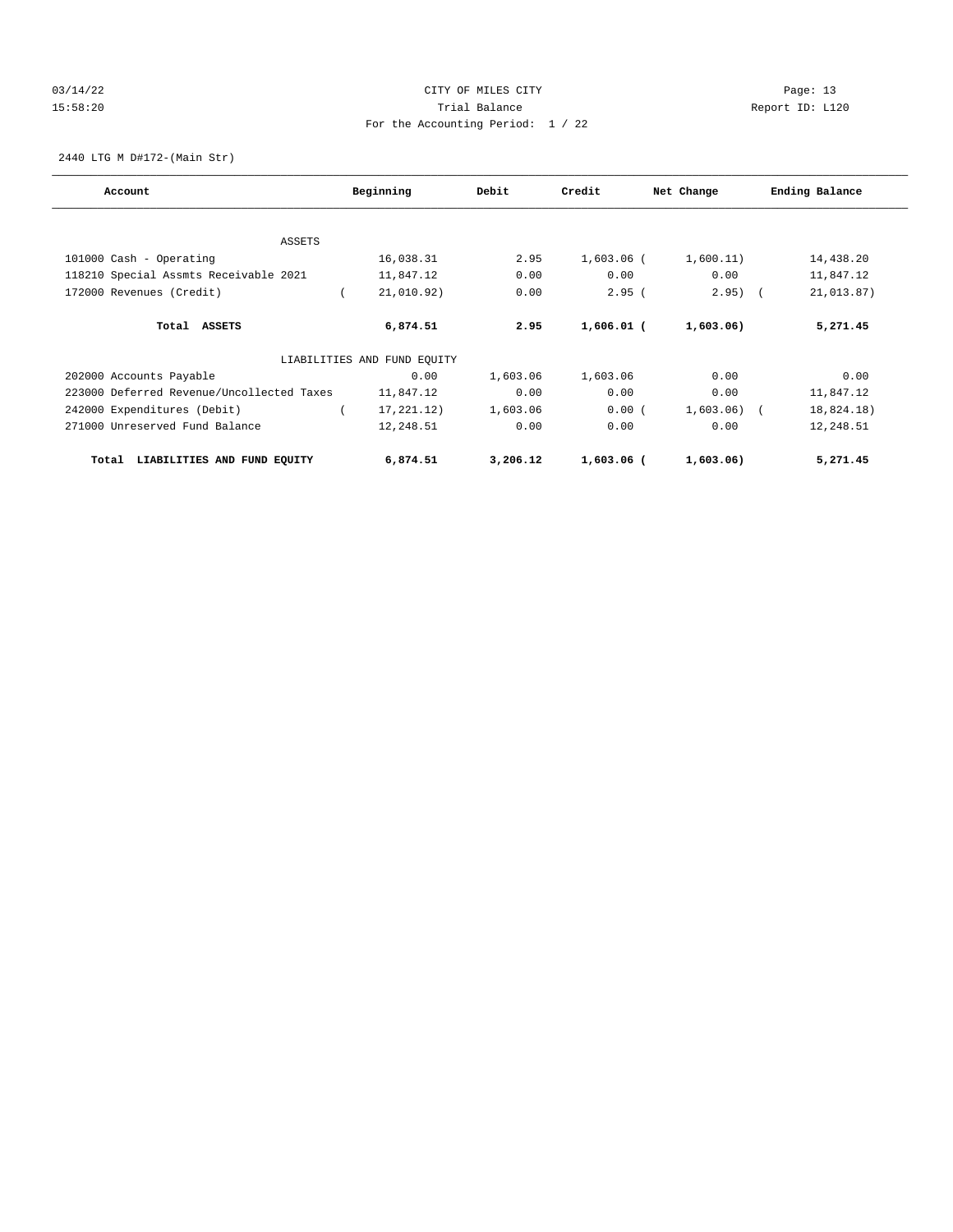## 03/14/22 Page: 14 15:58:20 Trial Balance Report ID: L120 For the Accounting Period: 1 / 22

2450 LTG M D#195-(SG-Trico)

| Account                                   | Beginning                   | Debit    | Credit     | Net Change   | Ending Balance |
|-------------------------------------------|-----------------------------|----------|------------|--------------|----------------|
|                                           |                             |          |            |              |                |
| <b>ASSETS</b>                             |                             |          |            |              |                |
| 101000 Cash - Operating                   | 1,180.37                    | 0.22     | 525.00(    | 524.78)      | 655.59         |
| 118210 Special Assmts Receivable 2021     | 2,930.46                    | 0.00     | 0.00       | 0.00         | 2,930.46       |
| 172000 Revenues (Credit)                  | 4,243.75)                   | 0.00     | $0.22$ (   | 0.22)        | 4,243.97)      |
| Total ASSETS                              | 132.92)                     | 0.22     | $525.22$ ( | $525.00$ ) ( | 657.92)        |
|                                           | LIABILITIES AND FUND EOUITY |          |            |              |                |
| 202000 Accounts Payable                   | 0.00                        | 525.00   | 525.00     | 0.00         | 0.00           |
| 223000 Deferred Revenue/Uncollected Taxes | 2,930.46                    | 0.00     | 0.00       | 0.00         | 2,930.46       |
| 242000 Expenditures (Debit)               | 4,228.86)                   | 525.00   | 0.00(      | $525.00$ (   | 4,753.86)      |
| 271000 Unreserved Fund Balance            | 1,165.48                    | 0.00     | 0.00       | 0.00         | 1,165.48       |
| LIABILITIES AND FUND EQUITY<br>Total      | 132.92)                     | 1,050.00 | $525.00$ ( | $525.00$ ) ( | 657.92)        |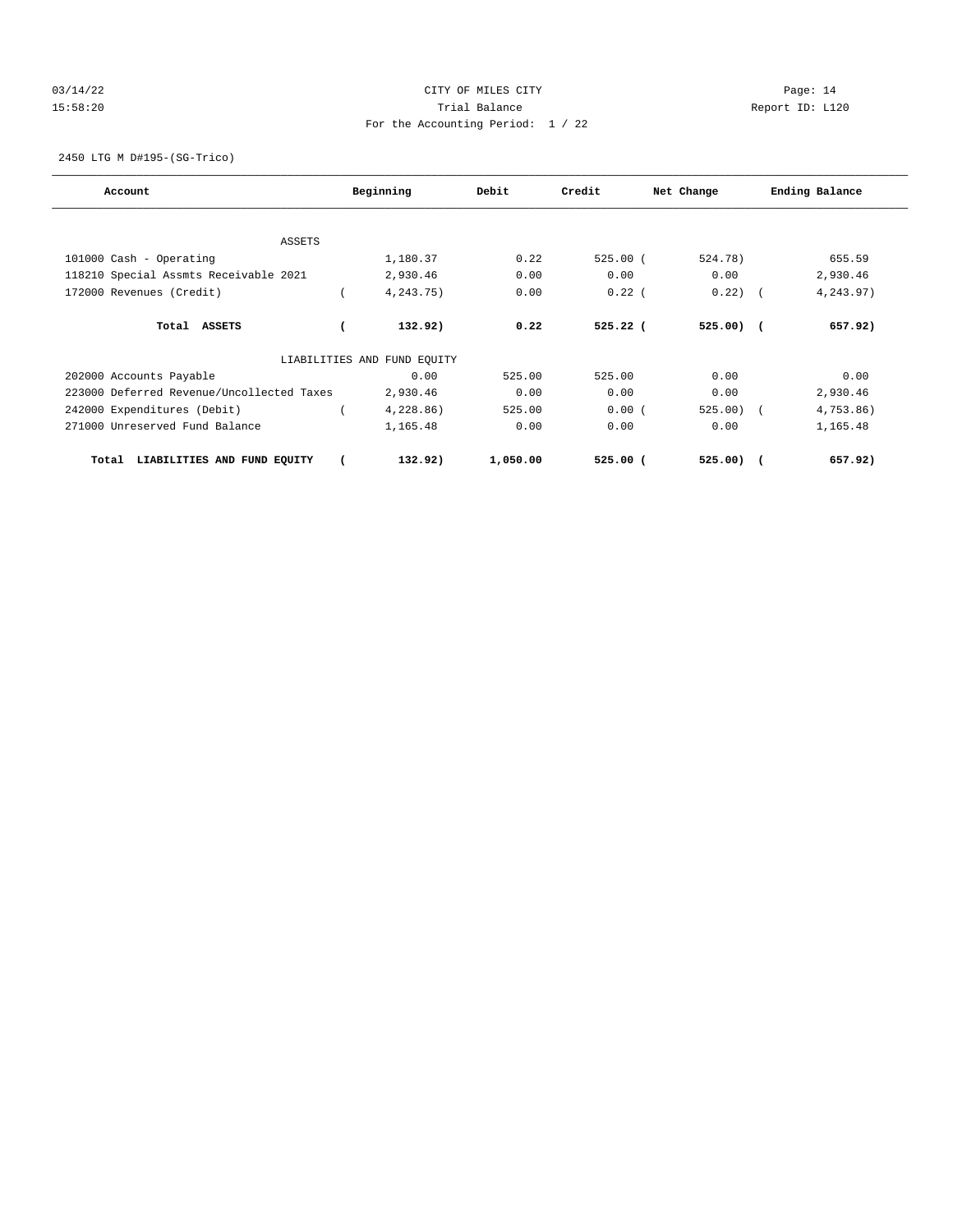## 03/14/22 Page: 15 15:58:20 Trial Balance Report ID: L120 For the Accounting Period: 1 / 22

2470 LTG M D#202-(SG-MDU&NV)

| Account                                   | Beginning                   | Debit    | Credit     | Net Change  | Ending Balance |
|-------------------------------------------|-----------------------------|----------|------------|-------------|----------------|
|                                           |                             |          |            |             |                |
| <b>ASSETS</b>                             |                             |          |            |             |                |
| 101000 Cash - Operating                   | 4,341.17                    | 164.43   | 451.00 (   | 286.57      | 4,054.60       |
| 118210 Special Assmts Receivable 2021     | 2,296.20                    | 0.00     | 160.96 (   | 160.96)     | 2,135.24       |
| 172000 Revenues (Credit)                  | 3,403.65)                   | 0.00     | $164.43$ ( | $164.43)$ ( | 3,568.08)      |
| Total ASSETS                              | 3,233,72                    | 164.43   | 776.39 (   | 611.96)     | 2,621.76       |
|                                           | LIABILITIES AND FUND EOUITY |          |            |             |                |
| 202000 Accounts Payable                   | 0.00                        | 451.00   | 451.00     | 0.00        | 0.00           |
| 223000 Deferred Revenue/Uncollected Taxes | 2,296.20                    | 160.96   | 0.00(      | 160.96)     | 2,135.24       |
| 242000 Expenditures (Debit)               | 3,743.42)                   | 451.00   | 0.00(      | 451.00) (   | 4, 194. 42)    |
| 271000 Unreserved Fund Balance            | 4,680.94                    | 0.00     | 0.00       | 0.00        | 4,680.94       |
| LIABILITIES AND FUND EQUITY<br>Total      | 3,233.72                    | 1,062.96 | 451.00 (   | 611.96)     | 2,621.76       |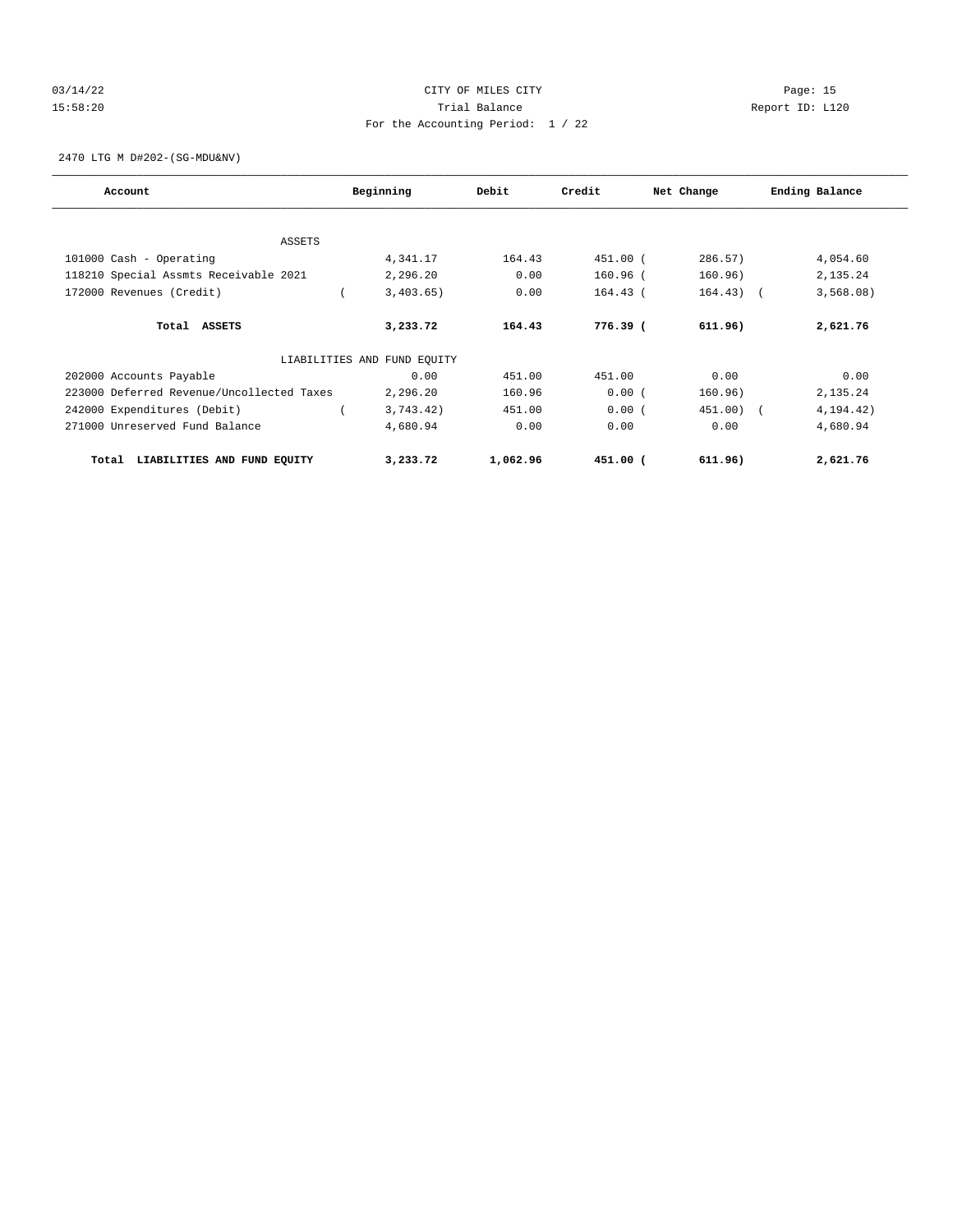## 03/14/22 Page: 16 15:58:20 Trial Balance Report ID: L120 For the Accounting Period: 1 / 22

## 2480 LTG M M#173-(Milestown Estates)

| Account                                   | Beginning                   | Debit | Credit    | Net Change  | Ending Balance |
|-------------------------------------------|-----------------------------|-------|-----------|-------------|----------------|
|                                           |                             |       |           |             |                |
| <b>ASSETS</b>                             |                             |       |           |             |                |
| 101000 Cash - Operating                   | 2,813.33                    | 0.52  | $36.58$ ( | 36.06)      | 2,777.27       |
| 118210 Special Assmts Receivable 2021     | 628.21                      | 0.00  | 0.00      | 0.00        | 628.21         |
| 172000 Revenues (Credit)                  | 2,848.14)                   | 0.00  | $0.52$ (  | 0.52)       | 2,848.66       |
| Total ASSETS                              | 593.40                      | 0.52  | $37.10$ ( | 36.58)      | 556.82         |
|                                           | LIABILITIES AND FUND EQUITY |       |           |             |                |
| 202000 Accounts Payable                   | 0.00                        | 36.58 | 36.58     | 0.00        | 0.00           |
| 223000 Deferred Revenue/Uncollected Taxes | 628.21                      | 0.00  | 0.00      | 0.00        | 628.21         |
| 242000 Expenditures (Debit)               | 1,707.71)                   | 36.58 | 0.00(     | $36.58$ $($ | 1,744.29)      |
| 271000 Unreserved Fund Balance            | 1,672.90                    | 0.00  | 0.00      | 0.00        | 1,672.90       |
| LIABILITIES AND FUND EQUITY<br>Total      | 593.40                      | 73.16 | $36.58$ ( | 36.58)      | 556.82         |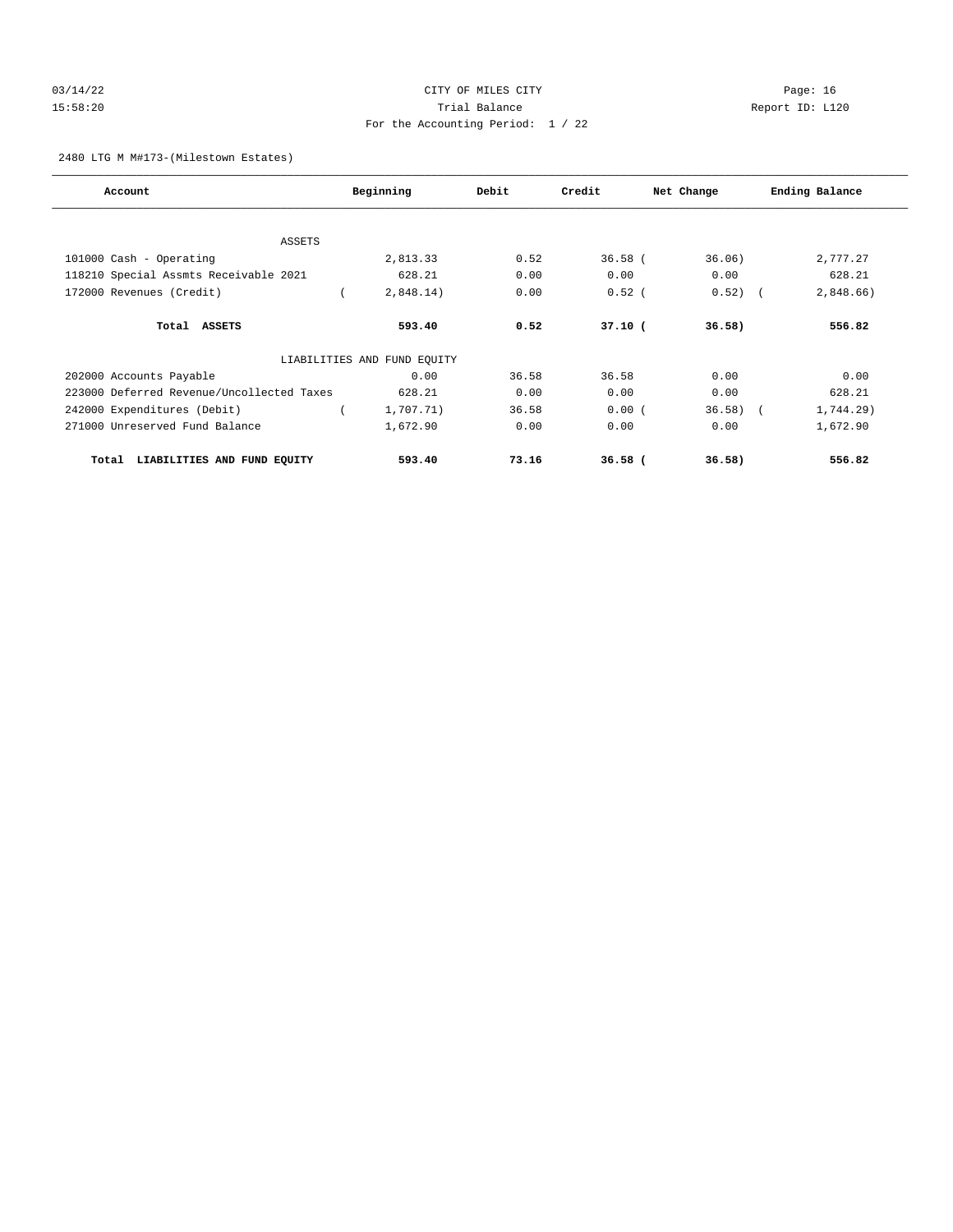## 03/14/22 Page: 17 CITY OF MILES CITY CONTROL PAGE: 17 15:58:20 Trial Balance Report ID: L120 For the Accounting Period: 1 / 22

2510 STR MAINT DIST #204

| Account                                    | Beginning                   | Debit       | Credit      | Net Change     | Ending Balance   |
|--------------------------------------------|-----------------------------|-------------|-------------|----------------|------------------|
|                                            |                             |             |             |                |                  |
| <b>ASSETS</b>                              |                             |             |             |                |                  |
| 101000 Cash - Operating                    | 1,204,975.37                | 15, 313. 14 | 59,782.79 ( | 44,469.65)     | 1,160,505.72     |
| 118130 Special Assessments Receivable 2013 | 32.59                       | 0.00        | 0.00        | 0.00           | 32.59            |
| 118140 Special Assessments Receivables-201 | 31.99                       | 0.00        | 0.00        | 0.00           | 31.99            |
| 118150 Special Assessments Receivables-201 | 34.52                       | 0.00        | 0.00        | 0.00           | 34.52            |
| 118160 Special Assessments Receivables-201 | 38.92                       | 0.00        | 0.00        | 0.00           | 38.92            |
| 118170 Special Assessments Receivables-201 | 300.65                      | 0.00        | $107.81$ (  | 107.81)        | 192.84           |
| 118180 Special Assessments Received-2018   | 1,372.41                    | 0.00        | 859.04 (    | 859.04)        | 513.37           |
| 118190 Special Assessments Receivables-201 | 3,715.90                    | 0.00        | $355.31$ (  | 355.31)        | 3,360.59         |
| 118200 Special Assmts Receivable 2000      | 5,309.51                    | 0.00        | 159.08 (    | 159.08)        | 5,150.43         |
| 118210 Special Assmts Receivable 2021      | 745,018.37                  | 0.00        | 12,999.97 ( | 12,999.97)     | 732,018.40       |
| 172000 Revenues (Credit)                   | (1, 157, 163.59)            | 0.00        | 15,313.14 ( | $15,313.14)$ ( | 1, 172, 476. 73) |
| Total ASSETS                               | 803,666.64                  | 15,313.14   | 89,577.14 ( | 74,264.00)     | 729,402.64       |
|                                            | LIABILITIES AND FUND EQUITY |             |             |                |                  |
| 202000 Accounts Payable                    | 0.00                        | 22,733.90   | 22,733.90   | 0.00           | 0.00             |
| 211000 Due to Revolving Fund               | 100,000.00)<br>$\left($     | 0.00        | 0.00        | 0.00           | 100,000.00)      |
| 223000 Deferred Revenue/Uncollected Taxes  | 755,854.87                  | 14,481.21   | 0.00(       | 14,481.21)     | 741,373.66       |
| 242000 Expenditures (Debit)                | 340,772.20)                 | 59,782.79   | 0.00(       | 59,782.79) (   | 400,554.99)      |
| 271000 Unreserved Fund Balance             | 488,583.97                  | 0.00        | 0.00        | 0.00           | 488,583.97       |
| Total LIABILITIES AND FUND EQUITY          | 803,666.64                  | 96,997.90   | 22,733.90 ( | 74,264.00)     | 729,402.64       |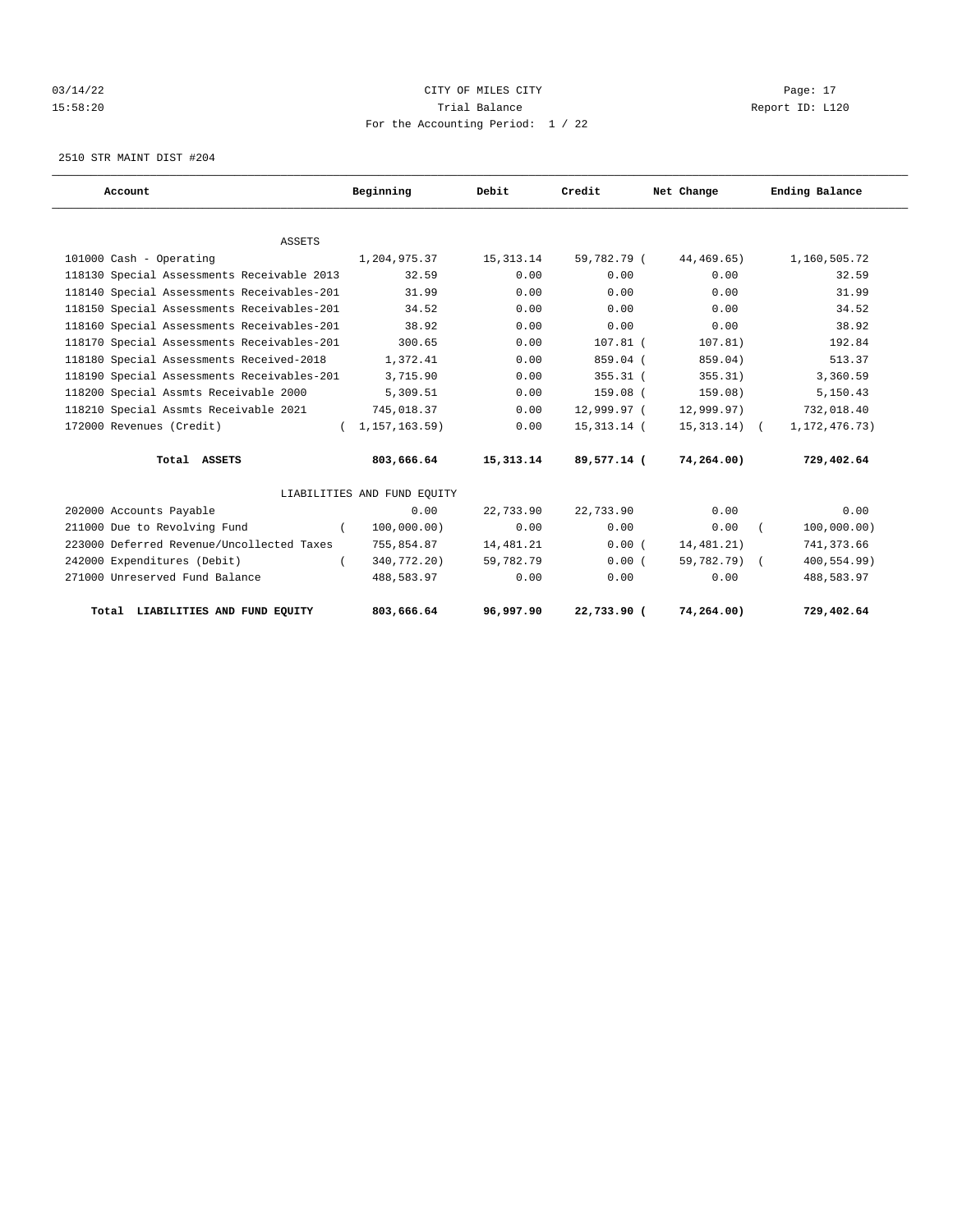## 03/14/22 Page: 18 15:58:20 Trial Balance Report ID: L120 For the Accounting Period: 1 / 22

2520 STR MAINT DIST #205

| Account                                    | Beginning                   | Debit     | Credit       | Net Change     | Ending Balance |
|--------------------------------------------|-----------------------------|-----------|--------------|----------------|----------------|
|                                            |                             |           |              |                |                |
| <b>ASSETS</b>                              |                             |           |              |                |                |
| 101000 Cash - Operating                    | 323,053.45                  | 6,410.70  | 16,293.13 (  | 9,882.43)      | 313, 171.02    |
| 118140 Special Assessments Receivables-201 | 214.50                      | 0.00      | $214.50$ (   | 214.50)        | 0.00           |
| 118150 Special Assessments Receivables-201 | 210.08                      | 0.00      | $210.08$ (   | 210.08)        | 0.00           |
| 118160 Special Assessments Receivables-201 | 317.14                      | 0.00      | $317.15$ (   | $317.15)$ (    | 0.01)          |
| 118170 Special Assessments Receivables-201 | 860.24                      | 0.00      | $308.48$ (   | $308.48$ )     | 551.76         |
| 118180 Special Assessments Received-2018   | 2,296.27                    | 0.00      | 1,388.09 (   | 1,388,09       | 908.18         |
| 118190 Special Assessments Receivables-201 | 927.67                      | 0.00      | 239.07 (     | 239.07)        | 688.60         |
| 118200 Special Assmts Receivable 2000      | 2,080.60                    | 0.00      | $186.63$ (   | 186.63)        | 1,893.97       |
| 118210 Special Assmts Receivable 2021      | 101,038.94                  | 0.00      | 2,387.02 (   | 2,387.02)      | 98,651.92      |
| 172000 Revenues (Credit)<br>$\left($       | 173,033.52)                 | 0.00      | $6,410.70$ ( | $6,410.70)$ (  | 179,444.22)    |
| Total ASSETS                               | 257,965.37                  | 6,410.70  | 27,954.85 (  | 21,544.15)     | 236,421.22     |
|                                            | LIABILITIES AND FUND EOUITY |           |              |                |                |
| 202000 Accounts Payable                    | 0.00                        | 5,333.32  | 5,333.32     | 0.00           | 0.00           |
| 223000 Deferred Revenue/Uncollected Taxes  | 107,945.28                  | 5,251.02  | 0.00(        | 5, 251, 02)    | 102,694.26     |
| 242000 Expenditures (Debit)<br>$\left($    | 112,752.88)                 | 16,293.13 | 0.00(        | $16, 293.13$ ( | 129,046.01)    |
| 271000 Unreserved Fund Balance             | 262,772.97                  | 0.00      | 0.00         | 0.00           | 262,772.97     |
| Total LIABILITIES AND FUND EOUITY          | 257,965.37                  | 26,877.47 | 5,333.32 (   | 21,544.15)     | 236,421.22     |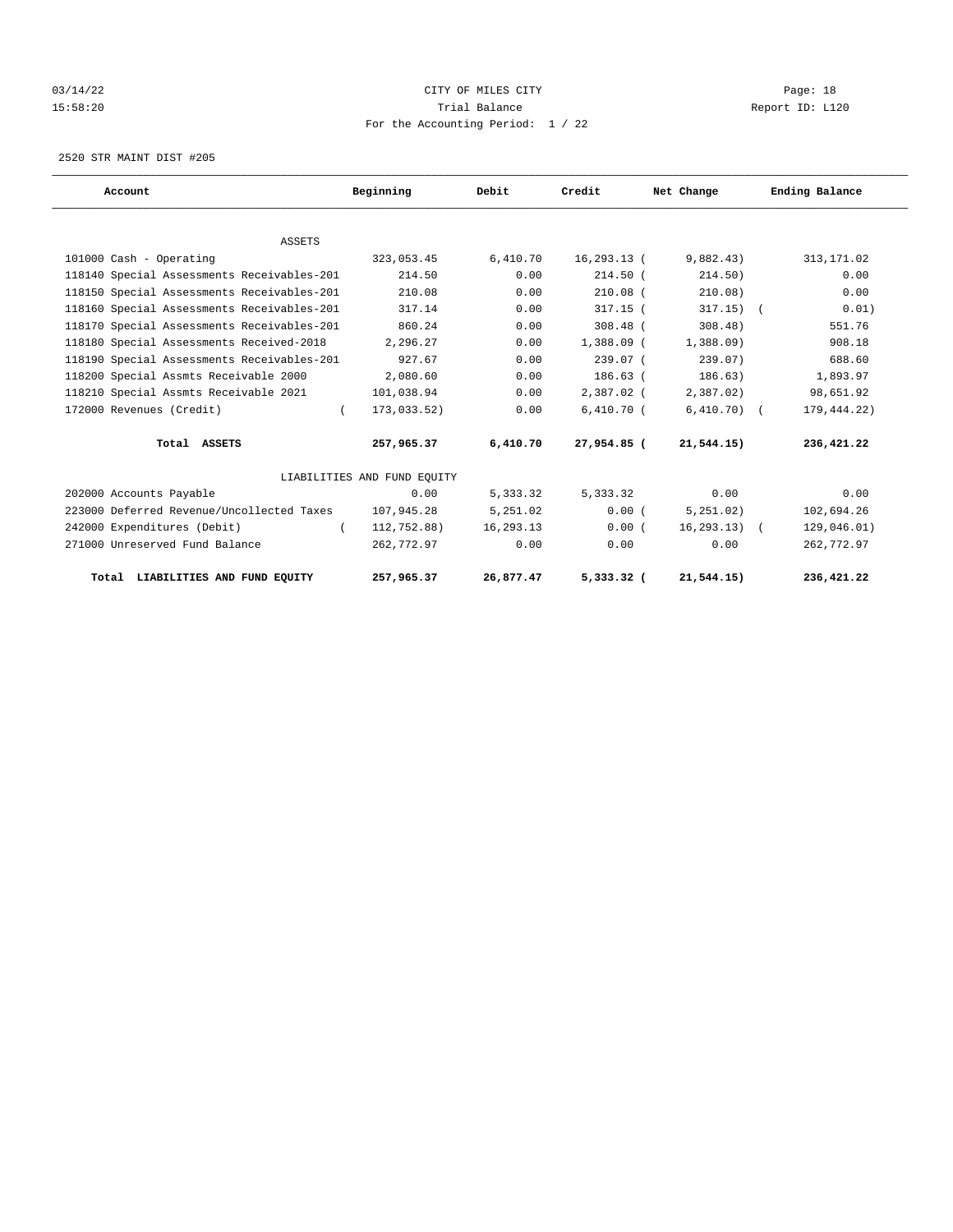## 03/14/22 Page: 19 15:58:20 Trial Balance Report ID: L120 For the Accounting Period: 1 / 22

## 2540 STR MAINT DIST#207-(MILESTOWN ESTATES)

| Account                                   | Beginning                   | Debit  | Credit     | Net Change | Ending Balance |
|-------------------------------------------|-----------------------------|--------|------------|------------|----------------|
|                                           |                             |        |            |            |                |
| ASSETS                                    |                             |        |            |            |                |
| 101000 Cash - Operating                   | 6,353.07                    | 1.17   | $437.39$ ( | 436.22     | 5,916.85       |
| 118210 Special Assmts Receivable 2021     | 975.98                      | 0.00   | 0.00       | 0.00       | 975.98         |
| 172000 Revenues (Credit)                  | 4,673.15)                   | 0.00   | $1.17$ (   | $1.17)$ (  | 4,674.32)      |
| Total ASSETS                              | 2,655.90                    | 1.17   | 438.56 (   | $437.39$ ) | 2,218.51       |
|                                           | LIABILITIES AND FUND EQUITY |        |            |            |                |
| 202000 Accounts Payable                   | 0.00                        | 0.09   | 0.09       | 0.00       | 0.00           |
| 223000 Deferred Revenue/Uncollected Taxes | 975.98                      | 0.00   | 0.00       | 0.00       | 975.98         |
| 242000 Expenditures (Debit)               | 2,792.77)                   | 437.39 | 0.00(      | 437.39) (  | 3, 230.16)     |
| 271000 Unreserved Fund Balance            | 4,472.69                    | 0.00   | 0.00       | 0.00       | 4,472.69       |
| LIABILITIES AND FUND EQUITY<br>Total      | 2,655.90                    | 437.48 | $0.09$ (   | $437.39$ ) | 2,218.51       |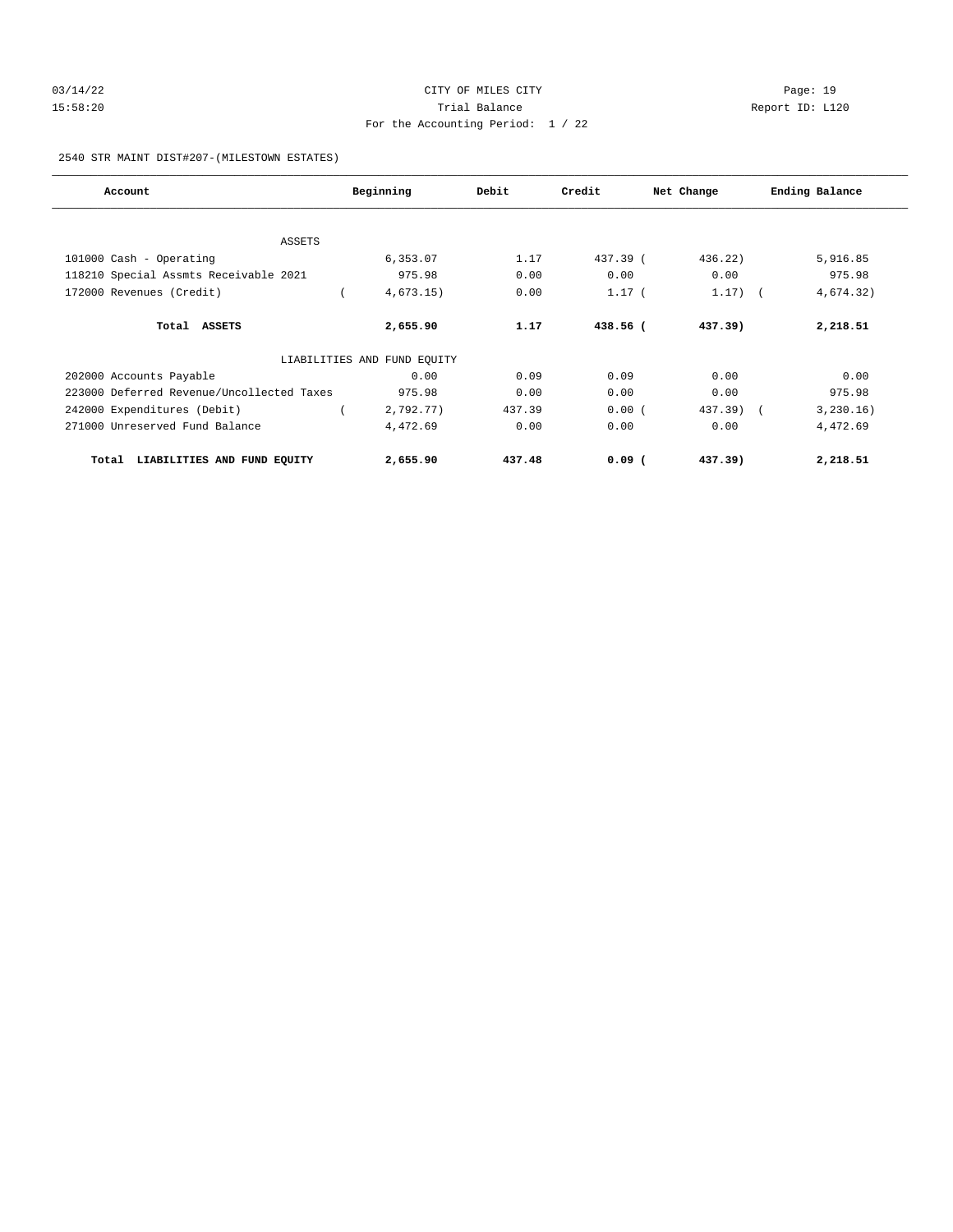## 03/14/22 Page: 20 15:58:20 Trial Balance Report ID: L120 For the Accounting Period: 1 / 22

## 2701 Fire Grants

| Account                              | Beginning                               | Debit | Credit | Net Change | Ending Balance |
|--------------------------------------|-----------------------------------------|-------|--------|------------|----------------|
|                                      | ASSETS                                  |       |        |            |                |
| 101000 Cash - Operating              | 6,460.70                                | 0.00  | 0.00   | 0.00       | 6,460.70       |
| Total ASSETS                         | 6,460.70                                | 0.00  | 0.00   | 0.00       | 6,460.70       |
| 271000 Unreserved Fund Balance       | LIABILITIES AND FUND EQUITY<br>6,460.70 | 0.00  | 0.00   | 0.00       | 6,460.70       |
| LIABILITIES AND FUND EQUITY<br>Total | 6,460.70                                | 0.00  | 0.00   | 0.00       | 6,460.70       |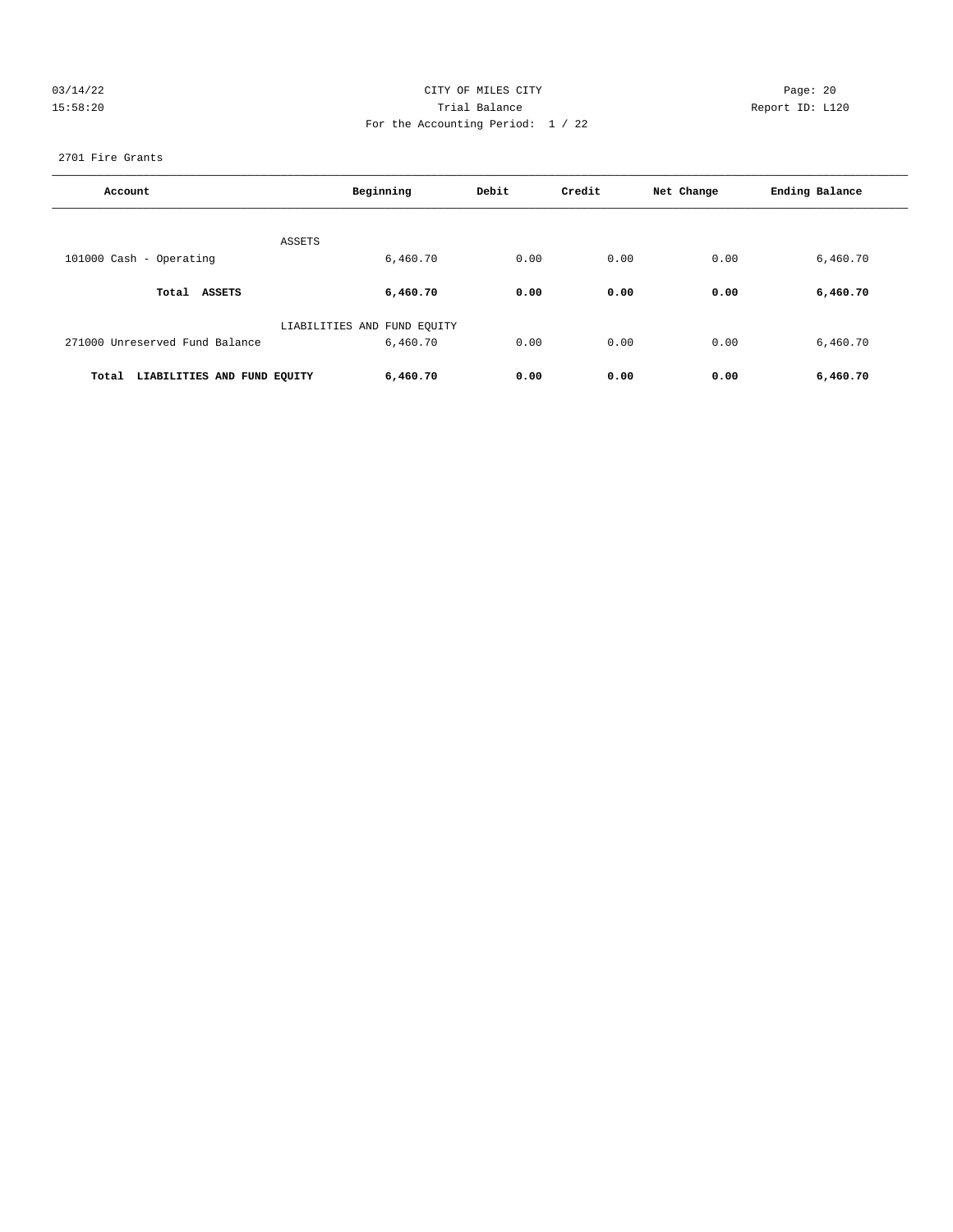## 03/14/22 Page: 21 CITY OF MILES CITY 15:58:20 Trial Balance Report ID: L120 For the Accounting Period: 1 / 22

2820 GAS TAX

| Account                              |        | Beginning                   | Debit     | Credit      | Net Change   | Ending Balance           |
|--------------------------------------|--------|-----------------------------|-----------|-------------|--------------|--------------------------|
|                                      |        |                             |           |             |              |                          |
| 101000 Cash - Operating              | ASSETS | 68,815.78                   | 28,023.60 | 207.20      | 27,816.40    | 96,632.18                |
| 172000 Revenues (Credit)             |        | 70,058.98)                  | 0.00      | 28,023.60 ( | 28,023.60)   | 98,082.58)<br>$\sqrt{2}$ |
| Total ASSETS                         |        | 1,243,20)                   | 28,023.60 | 28,230.80 ( | $207.20$ ) ( | 1,450.40)                |
|                                      |        | LIABILITIES AND FUND EQUITY |           |             |              |                          |
| 242000 Expenditures (Debit)          |        | 1, 243.20                   | 207.20    | 0.00(       | 207.20) (    | 1,450.40)                |
| LIABILITIES AND FUND EQUITY<br>Total |        | 1,243.20)                   | 207.20    | $0.00$ (    | 207.20)      | 1,450.40)                |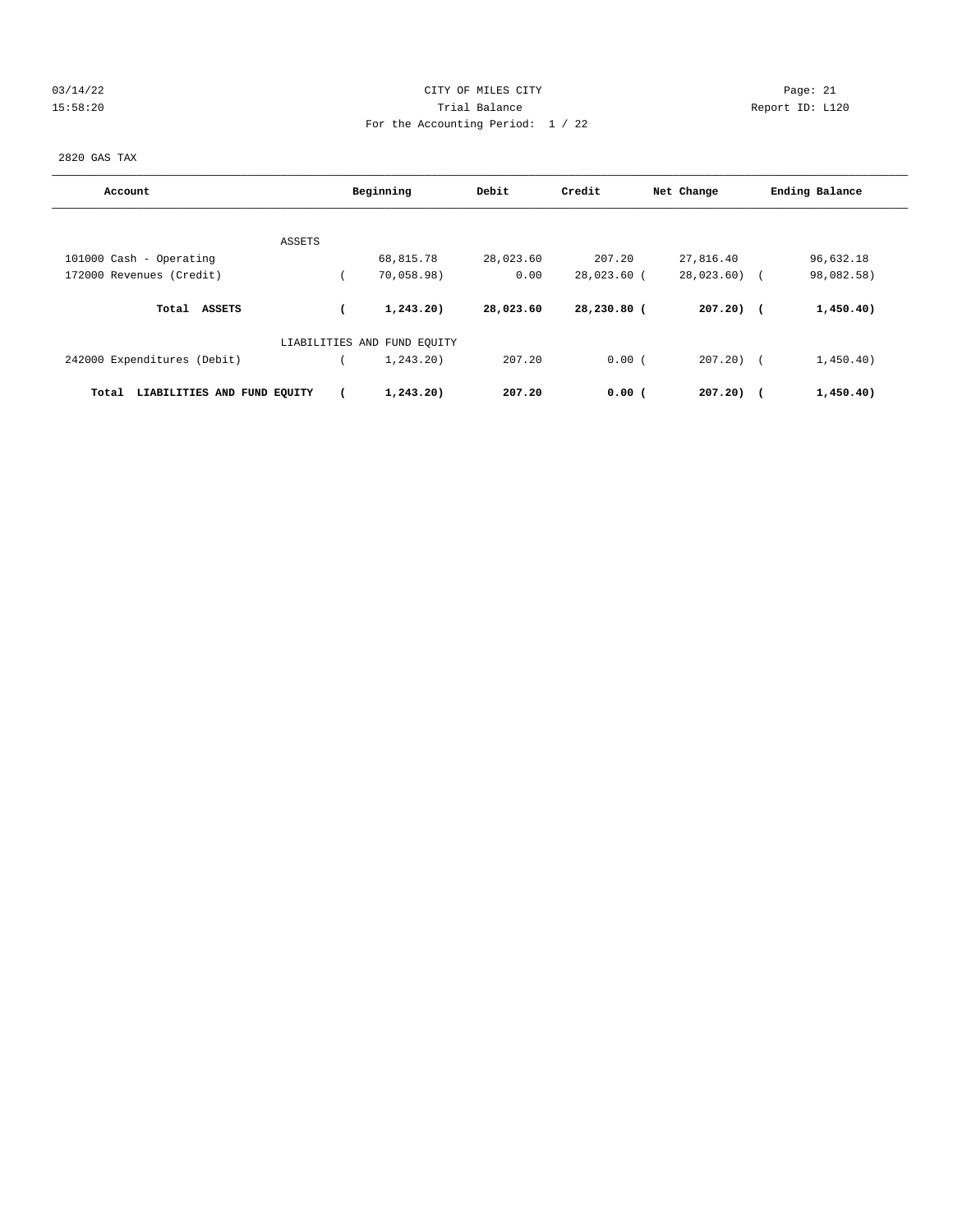## 03/14/22 Page: 22 15:58:20 Trial Balance Report ID: L120 For the Accounting Period: 1 / 22

2821 HB473- Fuel Tax

| Account                              | Beginning                   | Debit | Credit | Net Change | Ending Balance |
|--------------------------------------|-----------------------------|-------|--------|------------|----------------|
|                                      |                             |       |        |            |                |
| 102131 Restricted Cash- HB473        | ASSETS<br>205, 415.27       | 0.00  | 0.00   | 0.00       | 205, 415.27    |
| 172000 Revenues (Credit)             | 10,000.00)                  | 0.00  | 0.00   | 0.00       | 10,000.00)     |
|                                      |                             |       |        |            |                |
| Total ASSETS                         | 195,415.27                  | 0.00  | 0.00   | 0.00       | 195,415.27     |
|                                      | LIABILITIES AND FUND EQUITY |       |        |            |                |
| 271000 Unreserved Fund Balance       | 195, 415.27                 | 0.00  | 0.00   | 0.00       | 195, 415.27    |
| LIABILITIES AND FUND EQUITY<br>Total | 195,415.27                  | 0.00  | 0.00   | 0.00       | 195,415.27     |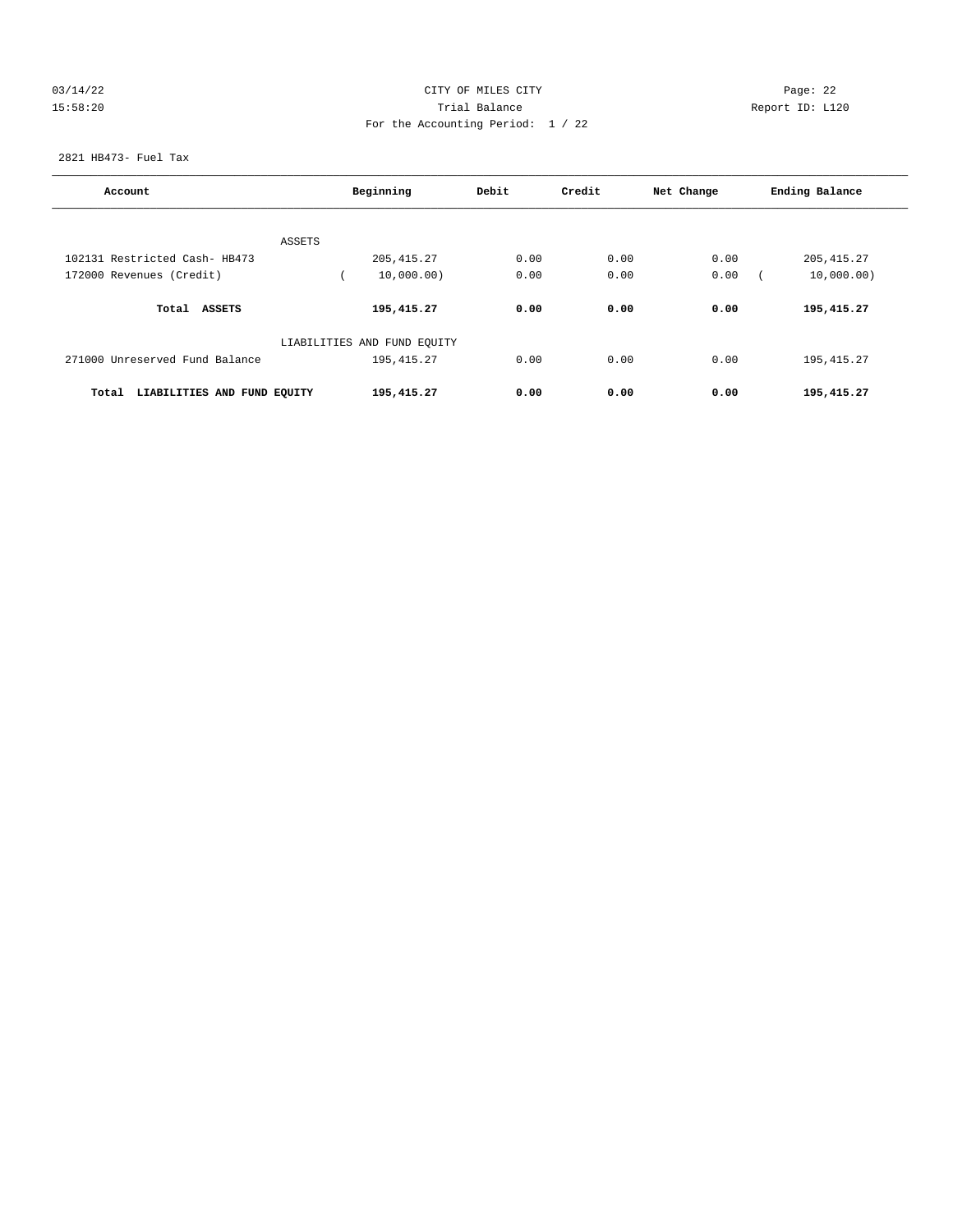## 03/14/22 Page: 23 15:58:20 Trial Balance Report ID: L120 For the Accounting Period: 1 / 22

2850 Southeastern Montana Dispatch-911

| Account                              |        | Beginning                   | Debit     | Credit      | Net Change     | Ending Balance |
|--------------------------------------|--------|-----------------------------|-----------|-------------|----------------|----------------|
|                                      |        |                             |           |             |                |                |
|                                      | ASSETS |                             |           |             |                |                |
| 101000 Cash - Operating              |        | 505,654.30                  | 93.13     | 33,090.15 ( | 32,997.02)     | 472,657.28     |
| 172000 Revenues (Credit)             |        | 565, 241.60)                | 0.00      | 93.13(      | $93.13)$ (     | 565, 334. 73)  |
| Total ASSETS                         |        | 59,587.30)                  | 93.13     | 33,183.28 ( | $33,090.15)$ ( | 92,677.45)     |
|                                      |        | LIABILITIES AND FUND EQUITY |           |             |                |                |
| 202000 Accounts Payable              |        | 5,645.00                    | 33,090.15 | 33,090.15   | 0.00           | 5,645.00       |
| 242000 Expenditures (Debit)          |        | 166,679.33)                 | 33,090.15 | 0.00(       | $33,090.15)$ ( | 199,769.48)    |
| 271000 Unreserved Fund Balance       |        | 101,447.03                  | 0.00      | 0.00        | 0.00           | 101,447.03     |
| LIABILITIES AND FUND EQUITY<br>Total |        | 59,587.30)                  | 66,180.30 | 33,090.15 ( | $33,090.15)$ ( | 92,677.45)     |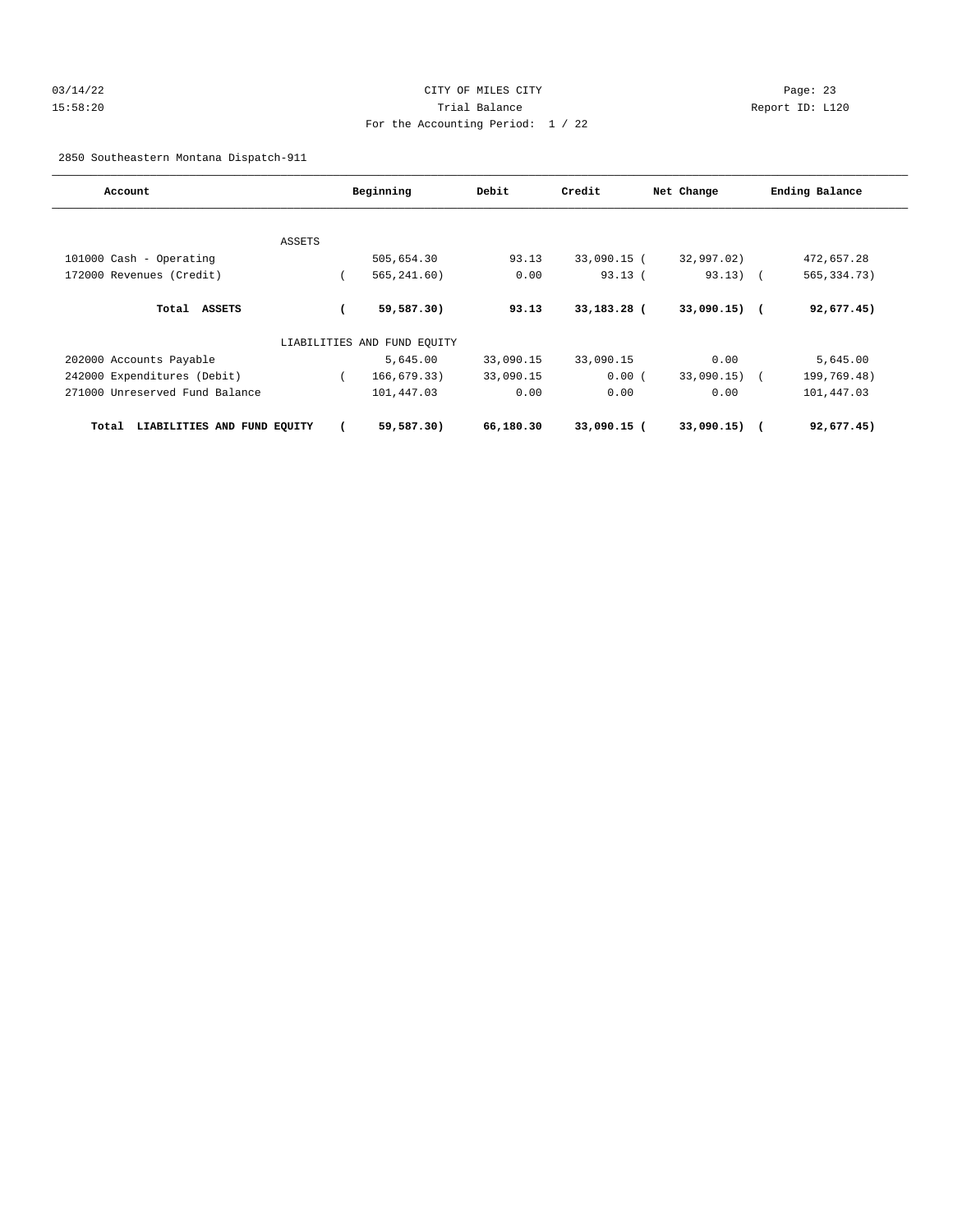## 03/14/22 Page: 24 15:58:20 Trial Balance Report ID: L120 For the Accounting Period: 1 / 22

#### 2880 LIBRARY GRANTS

| Account                                    | Beginning                   | Debit  | Credit       | Net Change | Ending Balance |
|--------------------------------------------|-----------------------------|--------|--------------|------------|----------------|
|                                            |                             |        |              |            |                |
| <b>ASSETS</b>                              |                             |        |              |            |                |
| 101000 Cash - Operating                    | 1,057.53                    | 800.00 | 0.00         | 800.00     | 1,857.53       |
| 101003 Cash - per capita                   | 28,048.08                   | 0.00   | 0.00         | 0.00       | 28,048.08      |
| 101020 Cash - Partners Program             | 27,022.29                   | 0.00   | 290.40 (     | 290.40)    | 26,731.89      |
| 101021 Cash-One Time Endowments            | 1,784.09                    | 0.00   | 0.00         | 0.00       | 1,784.09       |
| 101030 Cash - Sagebrush Fed/Base Grant     | 25,018.90                   | 0.00   | 0.00         | 0.00       | 25,018.90      |
| 101032 Cash- Library Board of Trustees Mul | 84,050.97                   | 0.00   | 0.00         | 0.00       | 84,050.97      |
| 172000 Revenues (Credit)                   | 11,649.21)                  | 0.00   | $800.00$ (   | 800.00     | 12, 449.21)    |
| Total ASSETS                               | 155,332.65                  | 800.00 | $1,090.40$ ( | 290.40)    | 155,042.25     |
|                                            | LIABILITIES AND FUND EQUITY |        |              |            |                |
| 202000 Accounts Payable                    | 0.00                        | 290.40 | 290.40       | 0.00       | 0.00           |
| 242000 Expenditures (Debit)                | 1, 202.85)                  | 290.40 | 0.00(        | 290.40)    | 1,493.25)      |
| 271000 Unreserved Fund Balance             | 156,535.50                  | 0.00   | 0.00         | 0.00       | 156,535.50     |
| LIABILITIES AND FUND EQUITY<br>Total       | 155,332.65                  | 580.80 | $290.40$ (   | 290.40)    | 155,042.25     |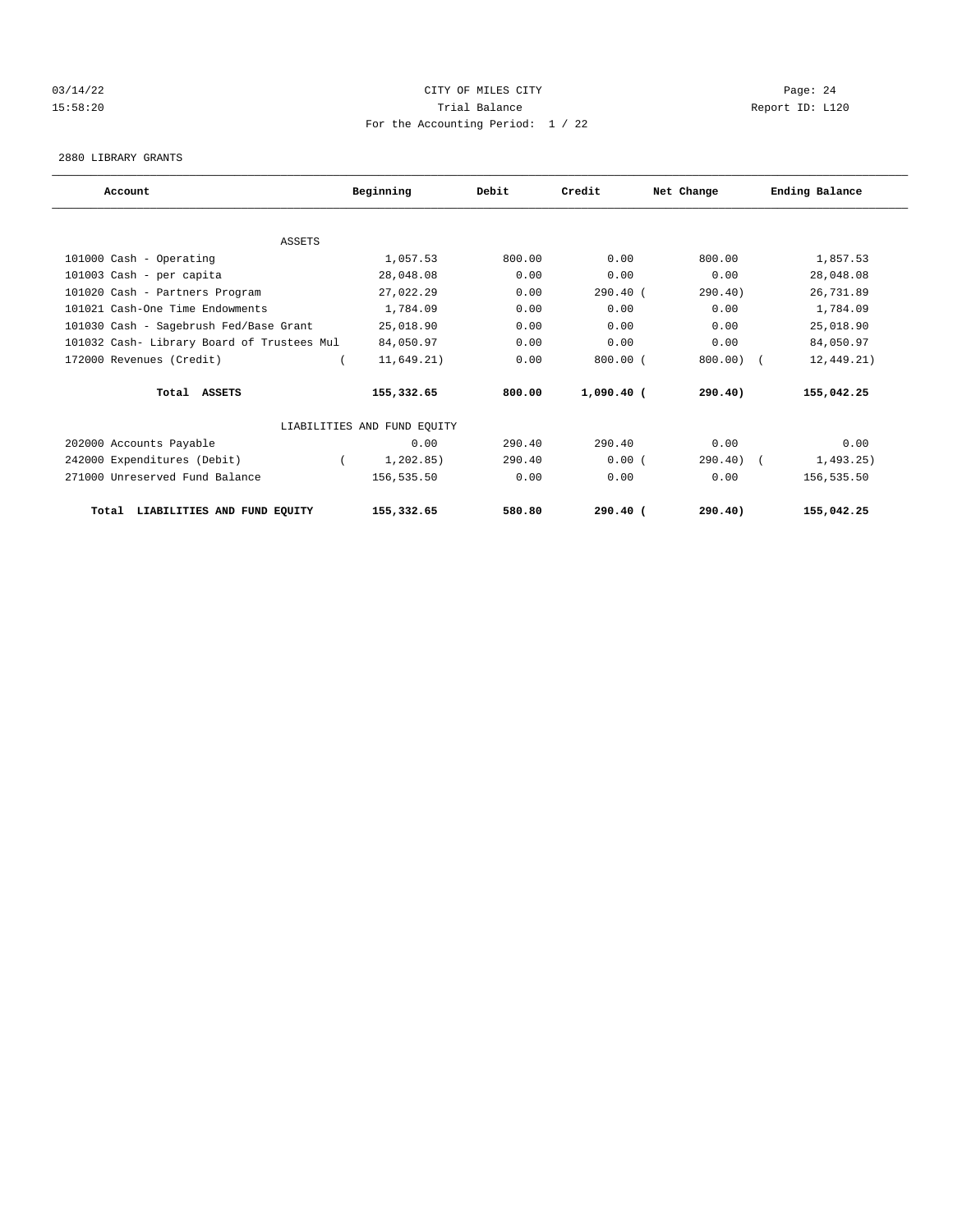## 03/14/22 Page: 25 15:58:20 Trial Balance Report ID: L120 For the Accounting Period: 1 / 22

2935 Historic Preservation

| Account                              |        | Beginning                   | Debit | Credit   | Net Change | Ending Balance |
|--------------------------------------|--------|-----------------------------|-------|----------|------------|----------------|
|                                      |        |                             |       |          |            |                |
|                                      | ASSETS |                             |       |          |            |                |
| 101000 Cash - Operating              |        | 29,002.06                   | 0.00  | $0.12$ ( | 0.12)      | 29,001.94      |
| 172000 Revenues (Credit)             |        | 3,108.59)                   | 0.00  | 0.00     | 0.00       | 3,108.59)      |
| Total ASSETS                         |        | 25,893.47                   | 0.00  | $0.12$ ( | 0.12)      | 25,893.35      |
|                                      |        | LIABILITIES AND FUND EQUITY |       |          |            |                |
| 202000 Accounts Payable              |        | 0.00                        | 0.12  | 0.12     | 0.00       | 0.00           |
| 242000 Expenditures (Debit)          |        | 1,810.83)                   | 0.12  | 0.00(    | 0.12)      | 1,810.95)      |
| 271000 Unreserved Fund Balance       |        | 27,704.30                   | 0.00  | 0.00     | 0.00       | 27,704.30      |
| LIABILITIES AND FUND EQUITY<br>Total |        | 25,893.47                   | 0.24  | $0.12$ ( | 0.12)      | 25,893.35      |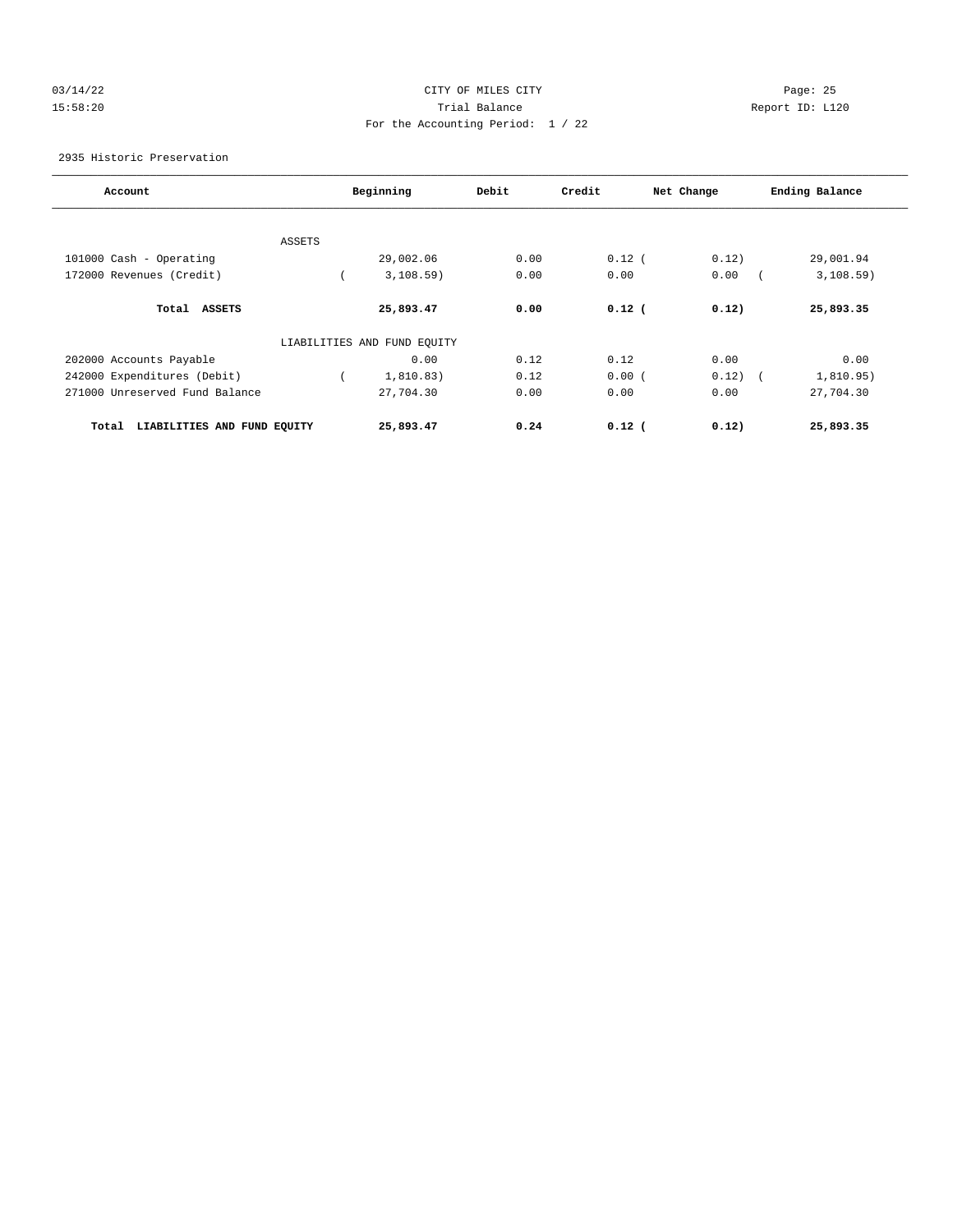# 03/14/22 Page: 26 15:58:20 Trial Balance Report ID: L120 For the Accounting Period: 1 / 22

2985 RETIRED SENIOR VOLUNTEER PROG (RSVP)

| Account                                    | Beginning                   | Debit     | Credit        | Net Change   | Ending Balance |
|--------------------------------------------|-----------------------------|-----------|---------------|--------------|----------------|
|                                            |                             |           |               |              |                |
| ASSETS                                     |                             |           |               |              |                |
| 101000 Cash - Operating                    | $16, 773.55$ )              | 14,603.95 | 6,865.02      | 7,738.93     | 9,034.62)      |
| 101004 RSVP Non-Federal Cash Operating-Cus | 6,660.13                    | 1,085.22  | 25.00         | 1,060.22     | 7,720.35       |
| 101008 RSVP- Custer Excess                 | 18,528.61                   | 0.00      | 0.00          | 0.00         | 18,528.61      |
| 103100 Petty Cash-                         | 200.00                      | 0.00      | 0.00          | 0.00         | 200.00         |
| 172000 Revenues (Credit)                   | 38,891.04)                  | 0.00      | $15,603.95$ ( | 15,603.95)   | 54,494.99)     |
| Total ASSETS                               | 30, 275.85)                 | 15,689.17 | 22,493.97 (   | $6,804.80$ ( | 37,080.65)     |
|                                            | LIABILITIES AND FUND EQUITY |           |               |              |                |
| 202000 Accounts Payable                    | 0.00                        | 293.03    | 293.03        | 0.00         | 0.00           |
| 242000 Expenditures (Debit)                | 52,031.51)                  | 6,890.02  | $85.22$ (     | 6,804.80)    | 58,836.31)     |
| 271000 Unreserved Fund Balance             | 21,755.66                   | 0.00      | 0.00          | 0.00         | 21,755.66      |
| LIABILITIES AND FUND EQUITY<br>Total       | 30,275.85)                  | 7,183.05  | $378.25$ (    | 6,804.80)    | 37,080.65)     |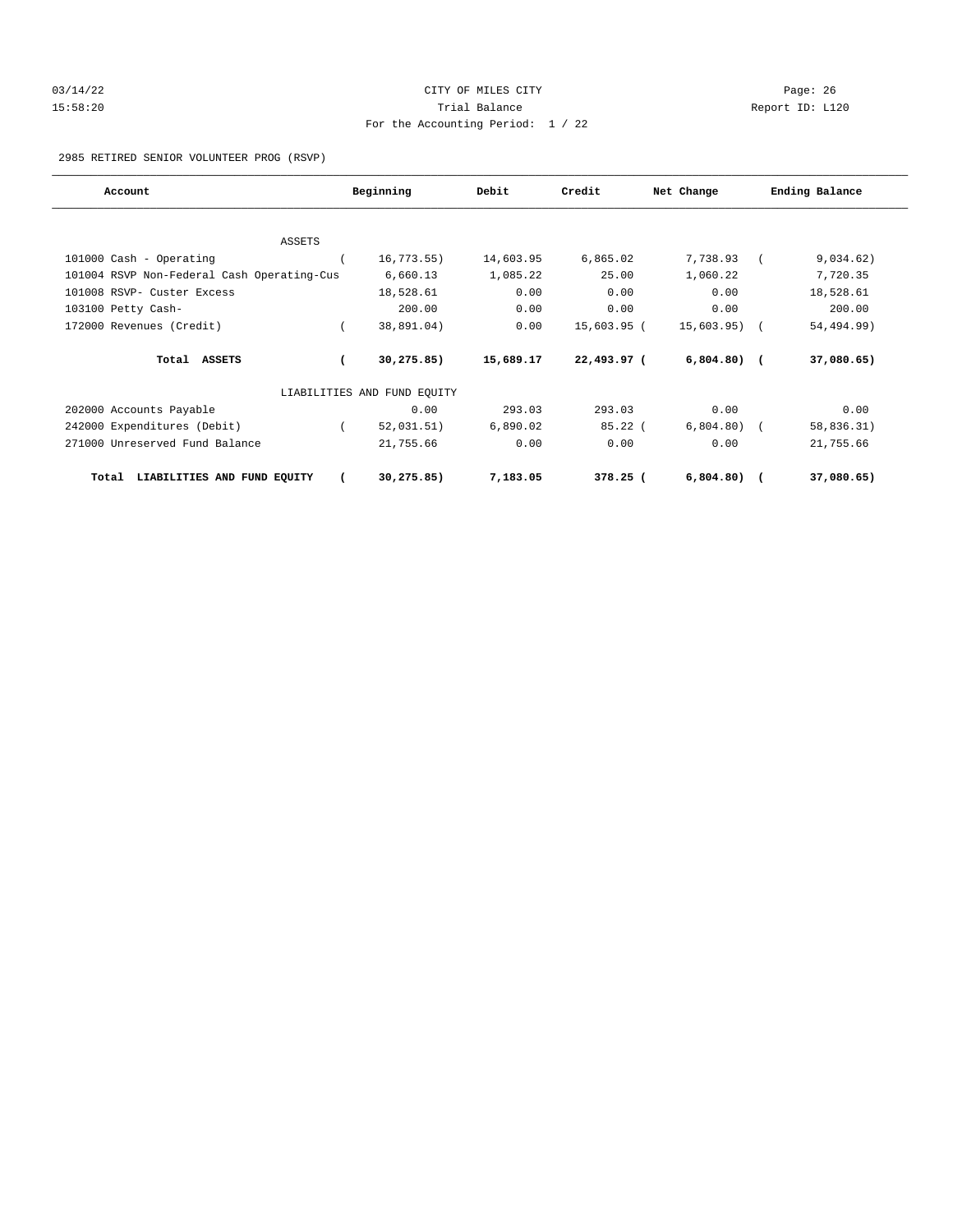## 03/14/22 Page: 27 15:58:20 Trial Balance Report ID: L120 For the Accounting Period: 1 / 22

2991 Federal Recovery Funds

| Account                              | Beginning                   | Debit | Credit | Net Change | Ending Balance |
|--------------------------------------|-----------------------------|-------|--------|------------|----------------|
|                                      | ASSETS                      |       |        |            |                |
| 101000 Cash - Operating              | 1,057,447.07                | 0.00  | 0.00   | 0.00       | 1,057,447.07   |
| 172000 Revenues (Credit)             | 3, 174.50)                  | 0.00  | 0.00   | 0.00       | 3, 174.50)     |
| Total ASSETS                         | 1,054,272.57                | 0.00  | 0.00   | 0.00       | 1,054,272.57   |
|                                      | LIABILITIES AND FUND EQUITY |       |        |            |                |
| 223800 Deferred Revenue-Other        | 1,055,475.28                | 0.00  | 0.00   | 0.00       | 1,055,475.28   |
| 242000 Expenditures (Debit)          | 1,202.71)                   | 0.00  | 0.00   | 0.00       | 1,202.71)      |
| LIABILITIES AND FUND EQUITY<br>Total | 1,054,272.57                | 0.00  | 0.00   | 0.00       | 1,054,272.57   |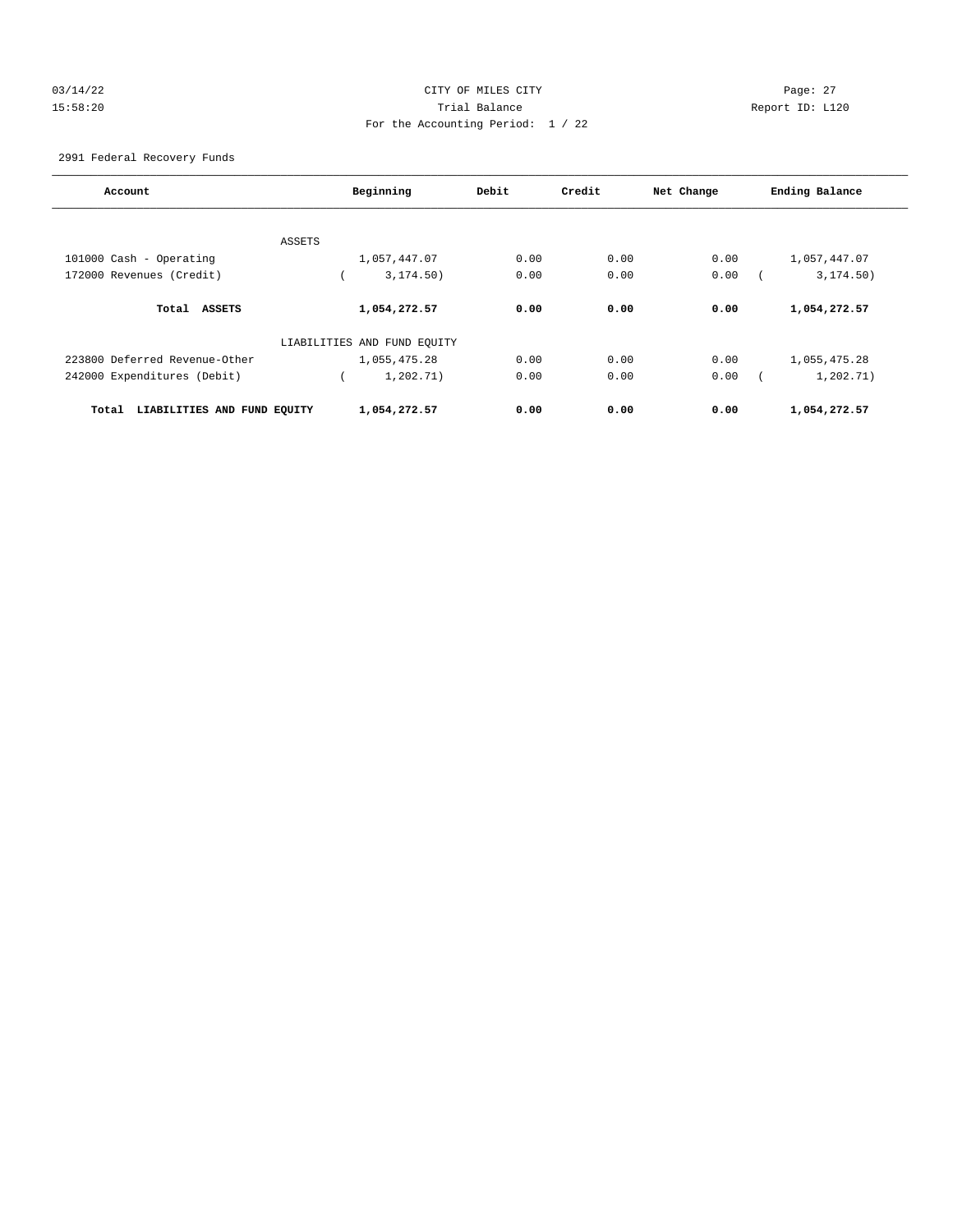## 03/14/22 Page: 28 15:58:20 Trial Balance Report ID: L120 For the Accounting Period: 1 / 22

3301 Judgement Settlement/Southgate

| Account                                   | Beginning                   | Debit | Credit             | Net Change | Ending Balance |
|-------------------------------------------|-----------------------------|-------|--------------------|------------|----------------|
|                                           |                             |       |                    |            |                |
| <b>ASSETS</b>                             |                             |       |                    |            |                |
| 101000 Cash - Operating                   | 762.19)                     | 9.66  | 0.00               | 9.66       | 752.53)        |
| 113220 Tax receivables Real-2020          | 385.75                      | 0.00  | $9.66$ (           | 9.66       | 376.09         |
| 115221 Tax Receivable Personal-2021       | 14.84                       | 0.00  | 0.00               | 0.00       | 14.84          |
| 172000 Revenues (Credit)                  | 1,428.73)                   | 0.00  | $9.66$ (           | 9.66)      | 1,438.39)      |
| Total ASSETS                              | 1,790.33)                   | 9.66  | 19.32 <sub>0</sub> | $9.66)$ (  | 1,799.99)      |
|                                           | LIABILITIES AND FUND EQUITY |       |                    |            |                |
| 223100 Deferred Revenue - Real Prop Taxes | 385.75                      | 9.66  | 0.00(              | 9.66)      | 376.09         |
| 223200 Deferred Revenue - Pers Prop Taxes | 14.84                       | 0.00  | 0.00               | 0.00       | 14.84          |
| 271000 Unreserved Fund Balance            | 2, 190.92)                  | 0.00  | 0.00               | 0.00       | 2,190.92)      |
| LIABILITIES AND FUND EQUITY<br>Total      | 1,790.33)                   | 9.66  | 0.00(              | $9.66)$ (  | 1,799.99)      |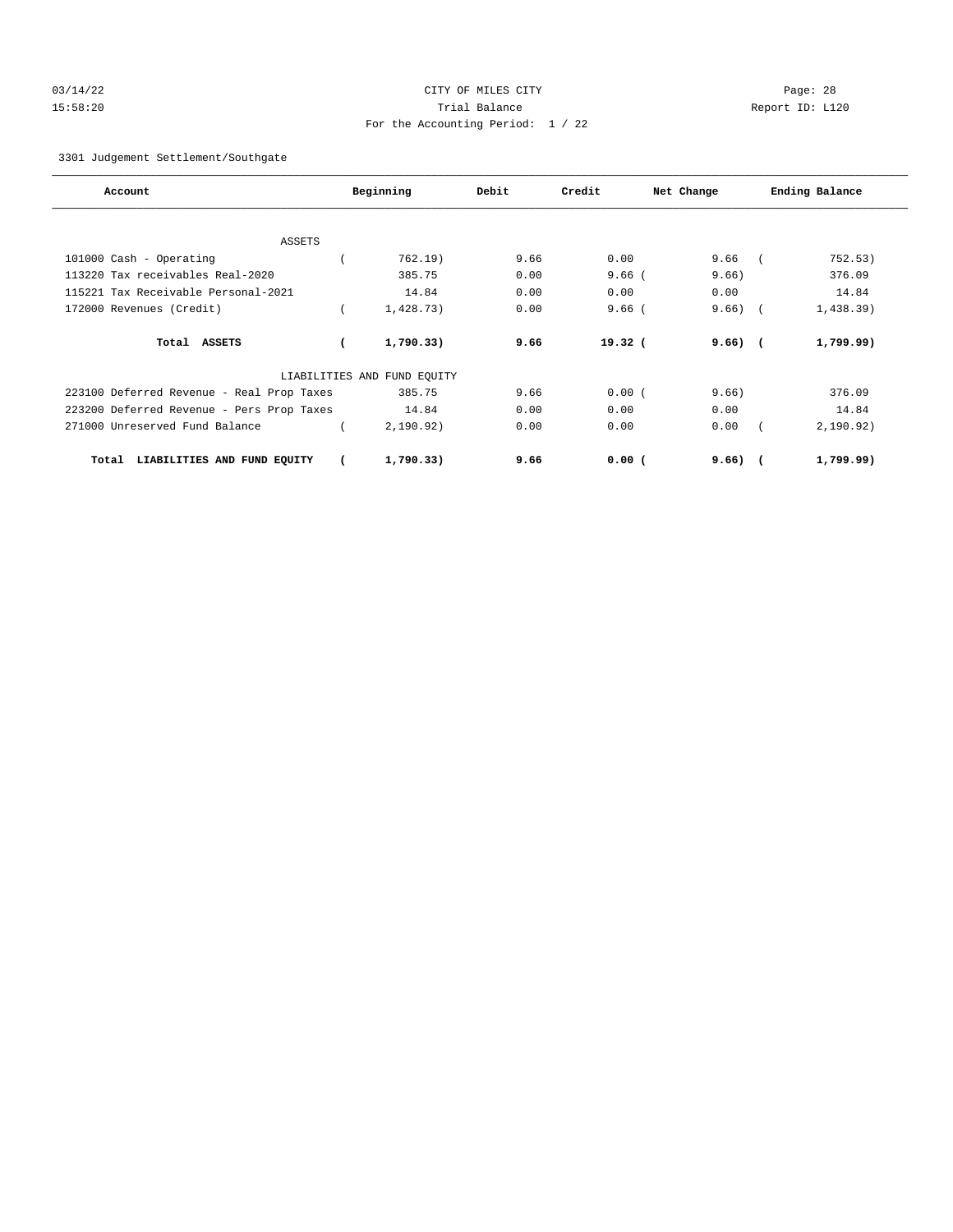## 03/14/22 Page: 29 15:58:20 Trial Balance Report ID: L120 For the Accounting Period: 1 / 22

3400 SID REVOLVING FUND

| Account                              | Beginning                               | Debit | Credit | Net Change | Ending Balance |
|--------------------------------------|-----------------------------------------|-------|--------|------------|----------------|
| <b>ASSETS</b>                        |                                         |       |        |            |                |
| 101000 Cash - Operating              | 2,985.00                                | 0.00  | 0.00   | 0.00       | 2,985.00       |
| Total ASSETS                         | 2,985.00                                | 0.00  | 0.00   | 0.00       | 2,985.00       |
| 271000 Unreserved Fund Balance       | LIABILITIES AND FUND EQUITY<br>2,985.00 | 0.00  | 0.00   | 0.00       | 2,985.00       |
| Total<br>LIABILITIES AND FUND EQUITY | 2,985.00                                | 0.00  | 0.00   | 0.00       | 2,985.00       |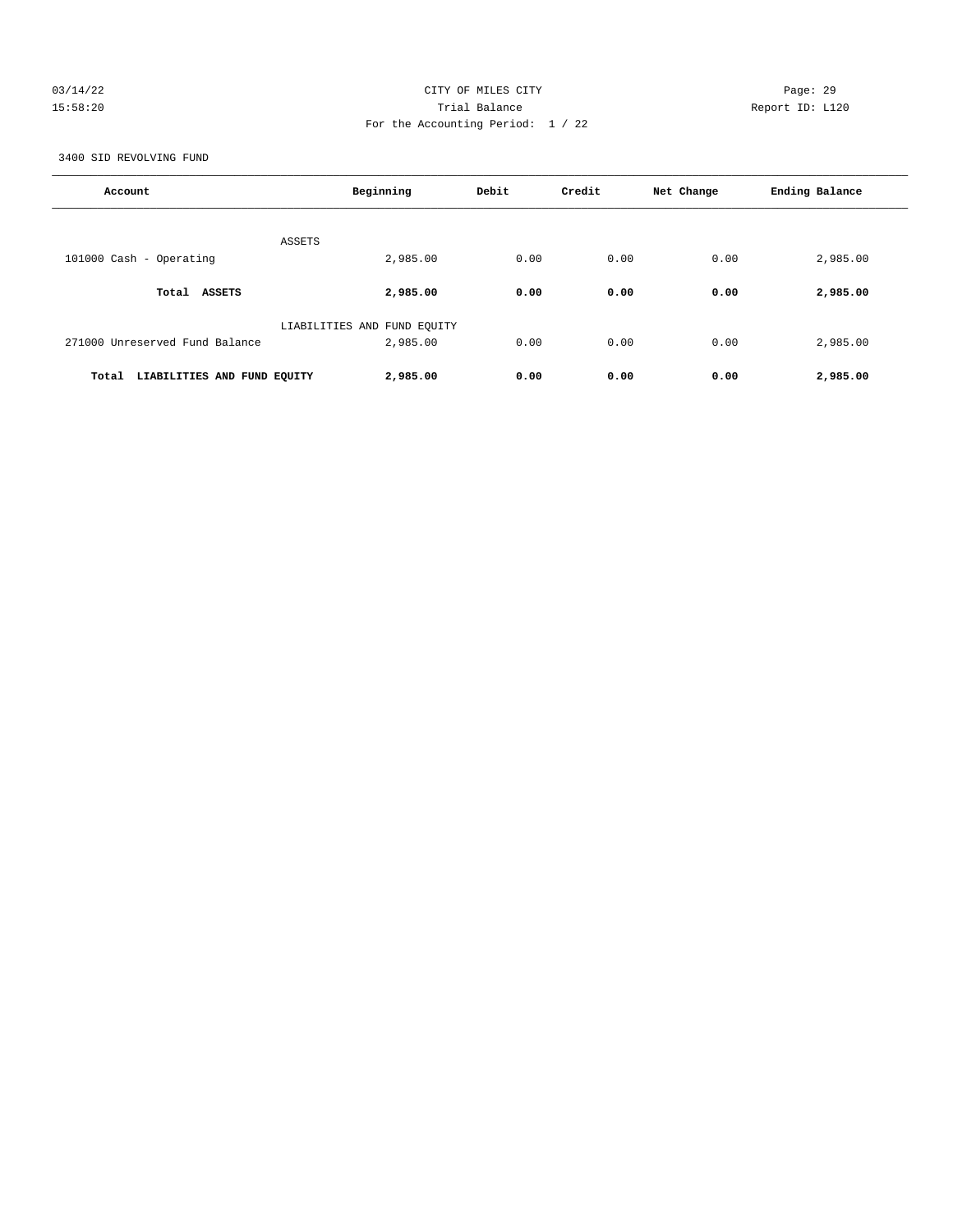## 03/14/22 Page: 30 15:58:20 Trial Balance Report ID: L120 For the Accounting Period: 1 / 22

# 3670 SID 211

| Account                                   | Beginning                   | Debit | Credit | Net Change | Ending Balance |
|-------------------------------------------|-----------------------------|-------|--------|------------|----------------|
|                                           |                             |       |        |            |                |
| <b>ASSETS</b>                             |                             |       |        |            |                |
| 101000 Cash - Operating                   | 9,354.95                    | 0.00  | 0.00   | 0.00       | 9,354.95       |
| 118210 Special Assmts Receivable 2021     | 1,138.77                    | 0.00  | 0.00   | 0.00       | 1,138.77       |
| 119000 Special Assmt Recbl - Deferred     | 29, 443.89                  | 0.00  | 0.00   | 0.00       | 29, 443.89     |
| 172000 Revenues (Credit)                  | 3,024.54)                   | 0.00  | 0.00   | 0.00       | 3,024.54)      |
| Total ASSETS                              | 36,913.07                   | 0.00  | 0.00   | 0.00       | 36,913.07      |
|                                           | LIABILITIES AND FUND EQUITY |       |        |            |                |
| 223000 Deferred Revenue/Uncollected Taxes | 30,209.41                   | 0.00  | 0.00   | 0.00       | 30,209.41      |
| 223100 Deferred Revenue - Real Prop Taxes | 373.25                      | 0.00  | 0.00   | 0.00       | 373.25         |
| 242000 Expenditures (Debit)               | 2, 266.10)                  | 0.00  | 0.00   | 0.00       | 2, 266.10)     |
| 271000 Unreserved Fund Balance            | 8,596.51                    | 0.00  | 0.00   | 0.00       | 8,596.51       |
| LIABILITIES AND FUND EQUITY<br>Total      | 36,913.07                   | 0.00  | 0.00   | 0.00       | 36,913.07      |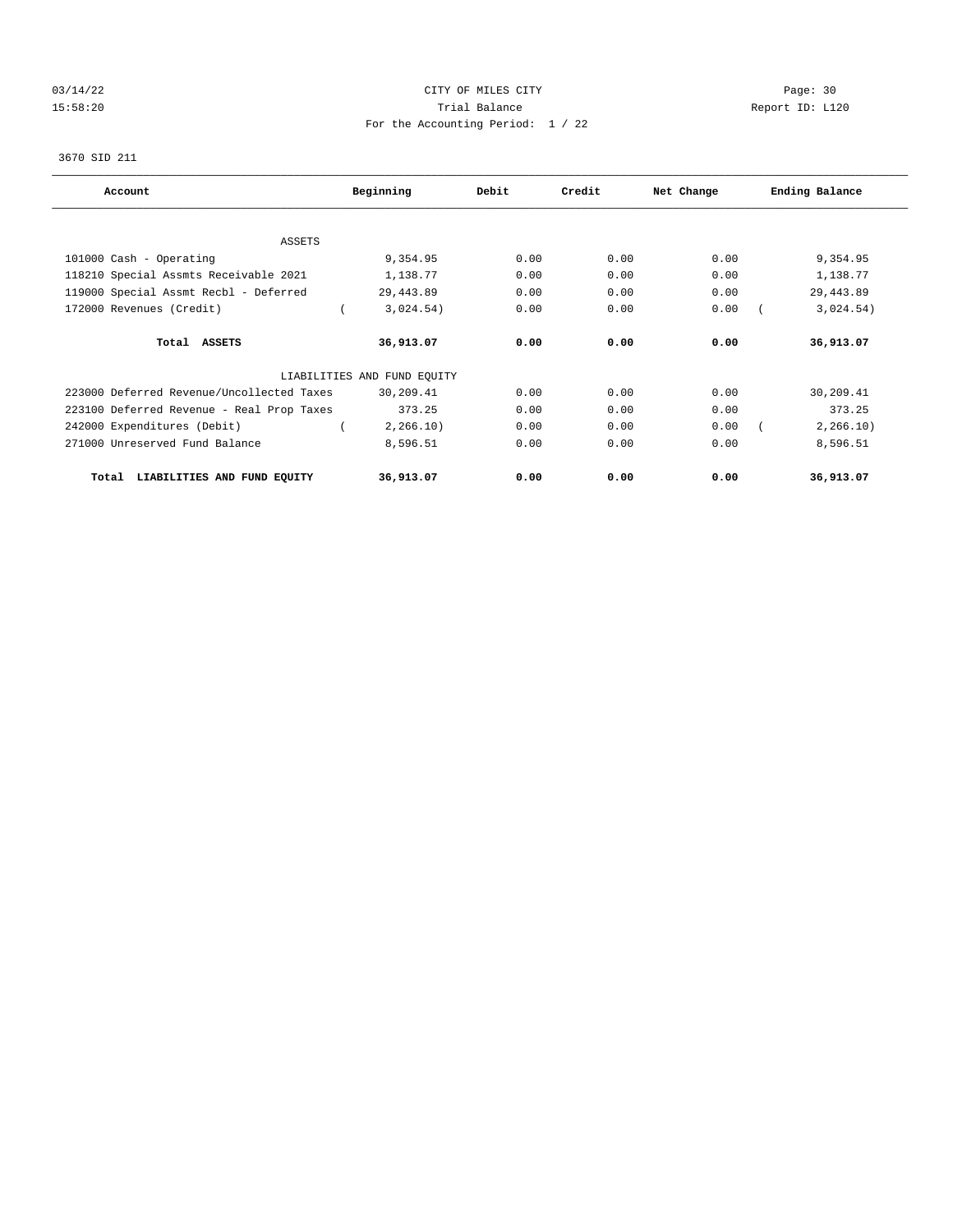## 03/14/22 Page: 31 15:58:20 Trial Balance Report ID: L120 For the Accounting Period: 1 / 22

4000 General Fund Capitol Improvement Fund

| Account                              | Beginning                   | Debit | Credit    | Net Change | Ending Balance |
|--------------------------------------|-----------------------------|-------|-----------|------------|----------------|
| ASSETS                               |                             |       |           |            |                |
| 101000 Cash - Operating              | 55, 532.34                  | 10.23 | 0.00      | 10.23      | 55, 542.57     |
| 172000 Revenues (Credit)             | 80,006.69)                  | 0.00  | $10.23$ ( | $10.23)$ ( | 80,016.92)     |
| Total<br><b>ASSETS</b>               | 24,474.35)                  | 10.23 | 10.23     | 0.00       | 24,474.35)     |
|                                      | LIABILITIES AND FUND EQUITY |       |           |            |                |
| 242000 Expenditures (Debit)          | 63, 551.95)                 | 0.00  | 0.00      | 0.00       | 63, 551.95)    |
| 271000 Unreserved Fund Balance       | 39,077.60                   | 0.00  | 0.00      | 0.00       | 39,077.60      |
| LIABILITIES AND FUND EQUITY<br>Total | 24,474.35)                  | 0.00  | 0.00      | 0.00       | 24,474.35)     |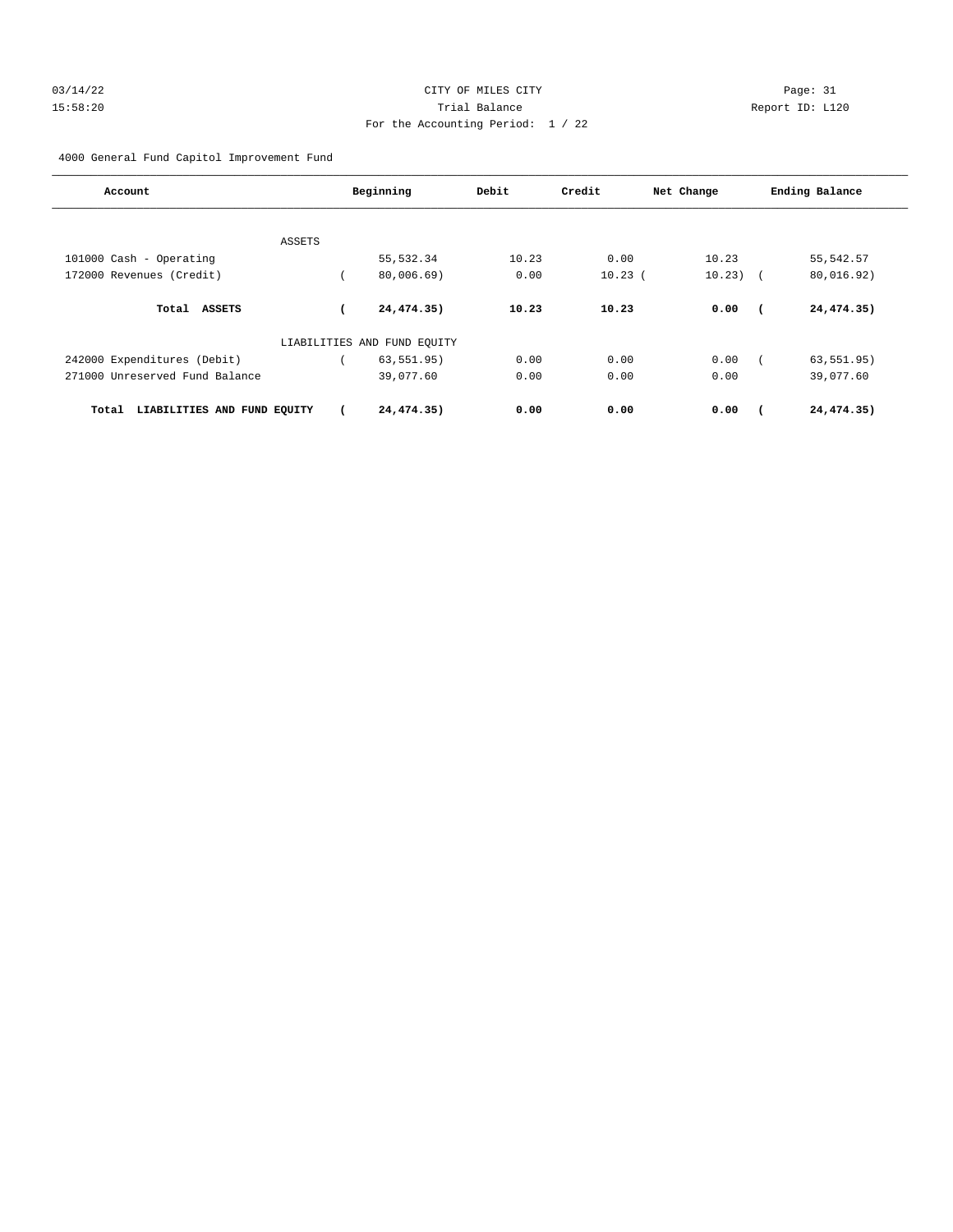## 03/14/22 Page: 32 15:58:20 Trial Balance Report ID: L120 For the Accounting Period: 1 / 22

4010 Fire Dept Captial Imprvmt Fund

| Account                                     | Beginning                   | Debit | Credit | Net Change | Ending Balance |
|---------------------------------------------|-----------------------------|-------|--------|------------|----------------|
|                                             |                             |       |        |            |                |
| ASSETS                                      |                             |       |        |            |                |
| 101000 Cash - Operating                     | 123,689.00                  | 0.00  | 0.00   | 0.00       | 123,689.00     |
| 101040 Cash - FD (Exhaust Removal & Turnout | 1,726.00                    | 0.00  | 0.00   | 0.00       | 1,726.00       |
| 172000 Revenues (Credit)                    | 124,415.00)                 | 0.00  | 0.00   | 0.00       | 124, 415.00)   |
| Total ASSETS                                | 1,000.00                    | 0.00  | 0.00   | 0.00       | 1,000.00       |
|                                             | LIABILITIES AND FUND EQUITY |       |        |            |                |
| 271000 Unreserved Fund Balance              | 1,000.00                    | 0.00  | 0.00   | 0.00       | 1,000.00       |
| LIABILITIES AND FUND EQUITY<br>Total        | 1,000.00                    | 0.00  | 0.00   | 0.00       | 1,000.00       |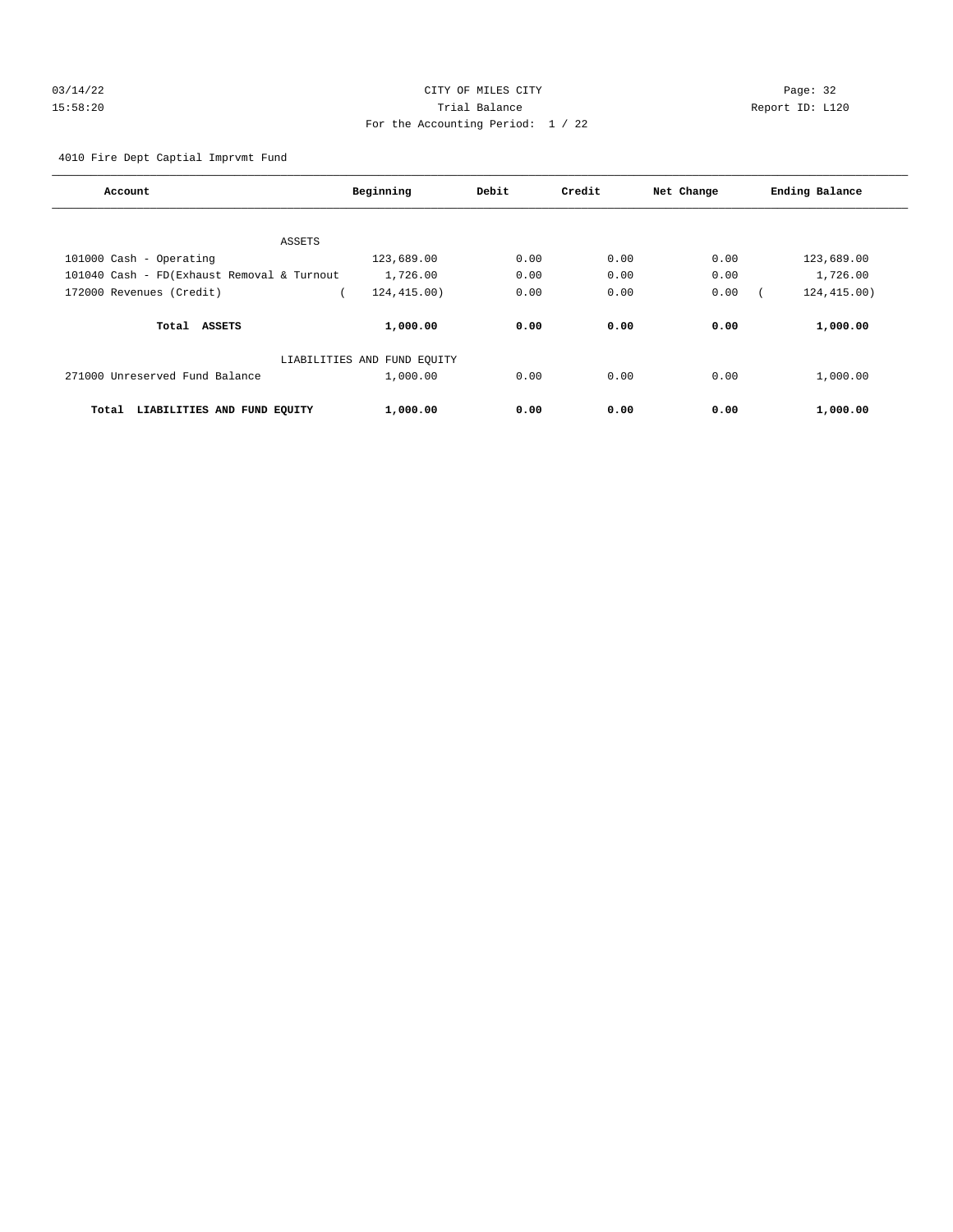## 03/14/22 Page: 33 15:58:20 Trial Balance Report ID: L120 For the Accounting Period: 1 / 22

4050 Ambulance Capital Improvement Fund

| Account                              | Beginning                   | Debit | Credit | Net Change | Ending Balance |
|--------------------------------------|-----------------------------|-------|--------|------------|----------------|
|                                      |                             |       |        |            |                |
| ASSETS                               |                             |       |        |            |                |
| 101000 Cash - Operating              | 64,479.06                   | 0.00  | 0.00   | 0.00       | 64,479.06      |
| 172000 Revenues (Credit)             | 50,000.00)                  | 0.00  | 0.00   | 0.00       | 50,000.00)     |
| <b>ASSETS</b><br>Total               | 14,479.06                   | 0.00  | 0.00   | 0.00       | 14,479.06      |
|                                      | LIABILITIES AND FUND EQUITY |       |        |            |                |
| 271000 Unreserved Fund Balance       | 14,479.06                   | 0.00  | 0.00   | 0.00       | 14,479.06      |
| LIABILITIES AND FUND EQUITY<br>Total | 14,479.06                   | 0.00  | 0.00   | 0.00       | 14,479.06      |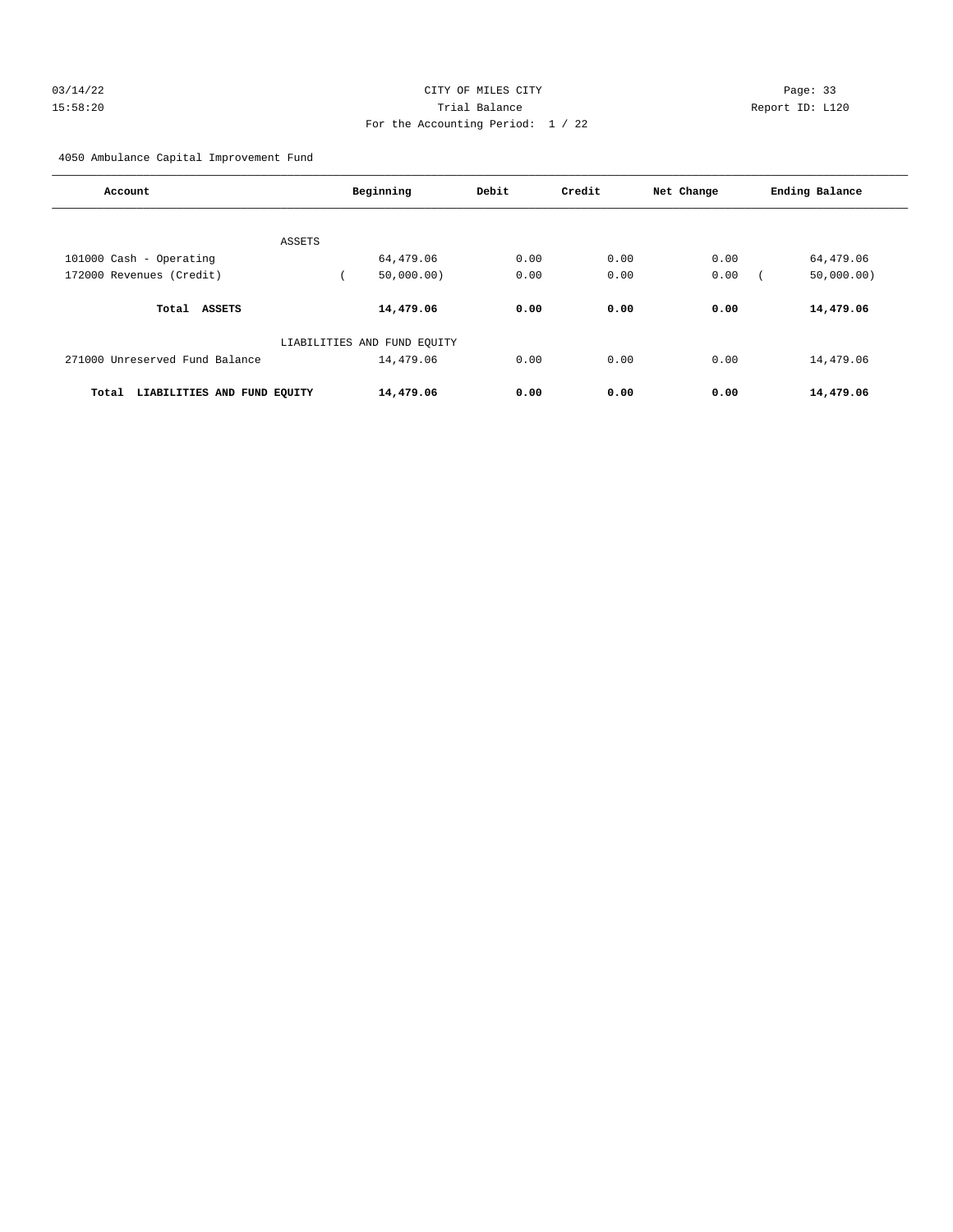## 03/14/22 Page: 34 15:58:20 Trial Balance Report ID: L120 For the Accounting Period: 1 / 22

4060 CAPITAL IMPROV-PUBLIC WORKS

| Account                              |        | Beginning                   | Debit  | Credit     | Net Change | Ending Balance |
|--------------------------------------|--------|-----------------------------|--------|------------|------------|----------------|
|                                      |        |                             |        |            |            |                |
|                                      | ASSETS |                             |        |            |            |                |
| 101000 Cash - Operating              |        | 87,578.35                   | 116.13 | 0.00       | 116.13     | 87,694.48      |
| 122000 Accounts Receivable           |        | 10,900.00                   | 0.00   | $100.00$ ( | 100.00)    | 10,800.00      |
| 172000 Revenues (Credit)             |        | 12, 213, 18)                | 0.00   | 16.13(     | $16.13)$ ( | 12, 229.31)    |
| Total ASSETS                         |        | 86,265.17                   | 116.13 | 116.13     | 0.00       | 86,265.17      |
|                                      |        | LIABILITIES AND FUND EQUITY |        |            |            |                |
| 242000 Expenditures (Debit)          |        | 20,000.00)                  | 0.00   | 0.00       | 0.00       | 20,000.00)     |
| 271000 Unreserved Fund Balance       |        | 106, 265. 17                | 0.00   | 0.00       | 0.00       | 106, 265. 17   |
| LIABILITIES AND FUND EQUITY<br>Total |        | 86,265.17                   | 0.00   | 0.00       | 0.00       | 86,265.17      |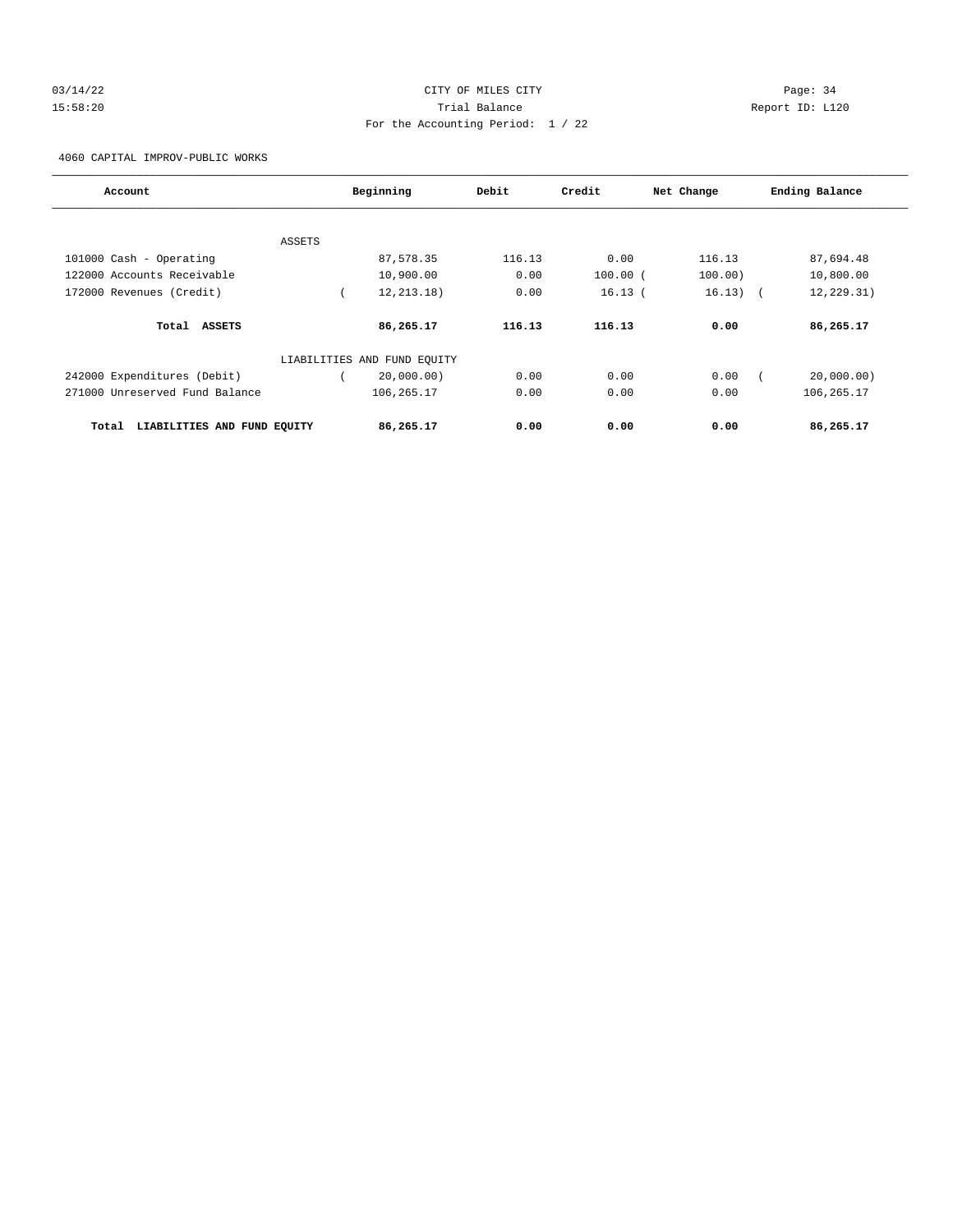## 03/14/22 Page: 35 15:58:20 Trial Balance Report ID: L120 For the Accounting Period: 1 / 22

#### 5210 WATER UTILITY

| Account                                              | Beginning                   | Debit        | Credit       | Net Change   | Ending Balance            |
|------------------------------------------------------|-----------------------------|--------------|--------------|--------------|---------------------------|
| <b>ASSETS</b>                                        |                             |              |              |              |                           |
| 101000 Cash - Operating                              | 2,139,466.53                | 174,232.20   | 121,826.79   | 52,405.41    | 2,191,871.94              |
| 101010 Deposit Cash                                  | 116,500.00                  | 4,400.00     | 2,150.00     | 2,250.00     | 118,750.00                |
| 102113 Cash - NE Water Line Proj                     | 764,994.48                  | 0.00         | 0.00         | 0.00         | 764,994.48                |
| 102240 Cash - Replacement & Depreciation             | 1,489,589.35                | 0.00         | 0.00         | 0.00         | 1,489,589.35              |
| 102250 Cash - System Devlopment Fees                 | 325,064.92                  | 0.00         | 0.00         | 0.00         | 325,064.92                |
| 102270 Cash - Curb Stop Replacement Fee              | 439,887.63                  | 3,709.74     | 115.57       | 3,594.17     | 443, 481.80               |
| 102312 RevBnd/CurYearDebt-DNRC/CarbonTank (          | 317.50)                     | 11,541.25    | 0.00         | 11,541.25    | 11,223.75                 |
| 102313 RevBnd/CurYearDebt-DNRC/NE WtrLine (          | 325.02)                     | 11,809.17    | 0.00         | 11,809.17    | 11,484.15                 |
| 102315 RevBnd/CurYearDebt-ARRA/NE Water Li(          | 16.94)                      | 1,587.81     | 0.00         | 1,587.81     | 1,570.87                  |
| 102322 RevBnd/Reserve-DNRC/CarbonTank                | 153,009.00                  | 0.00         | 0.00         | 0.00         | 153,009.00                |
| 102323 RevBnd/Reserve-DNRC/NE WtrLine                | 128,653.00                  | 0.00         | 0.00         | 0.00         | 128,653.00                |
| 102325 RevBnd/Reserve-ARRA B-NE Waterline            | 18,245.00                   | 0.00         | 0.00         | 0.00         | 18,245.00                 |
| 103000 Petty Cash                                    | 330.00                      | 0.00         | 0.00         | 0.00         | 330.00                    |
| 122000 Accounts Receivable                           | 180,889.52                  | 167,565.33   | 175,740.65 ( | 8,175.32)    | 172,714.20                |
| 122020 Accounts Receivable-\$2.00 State Ass(         | 14.00)                      | 7,284.00     | 373.44       | 6,910.56     | 6,896.56                  |
| 131000 Interfund Receivable (Short Term)<br>$\left($ | 100,000.00)                 | 0.00         | 0.00         | 0.00         | 100,000.00)               |
| 162000 Deferred outflows-GASB68                      | 162,929.00                  | 0.00         | 0.00         | 0.00         | 162,929.00                |
| 172000 Revenues (Credit)                             | 1,201,554.23)<br>$\left($   | 0.00         | 168,400.15 ( | 168, 400.15) | 1,369,954.38)<br>$\left($ |
| 181000 Land                                          | 41,844.00                   | 0.00         | 0.00         | 0.00         |                           |
| 182000 Buildings                                     | 22,997.00                   | 0.00         | 0.00         | 0.00         | 41,844.00<br>22,997.00    |
| 182100 Allowance for Depr - Buildings (Cre(          |                             |              |              |              | $\left($                  |
| 186000 Machinery and Equipment                       | 22,997.00)                  | 0.00<br>0.00 | 0.00<br>0.00 | 0.00<br>0.00 | 22,997.00)                |
|                                                      | 752,520.36                  |              |              |              | 752,520.36                |
| 186100 Allowance for Depr - Machinery & Eq(          | 373,105.00)                 | 0.00         | 0.00         | 0.00<br>0.00 | 373,105.00)               |
| 188000 Const. Work in Progress-NE Wtr Line           | 60,813.14                   | 0.00         | 0.00         |              | 60,813.14                 |
| 189100 Source of Supply                              | 3,542,842.49                | 0.00         | 0.00         | 0.00         | 3,542,842.49              |
| 189110 Allowance for Depreciation - Source(          | 916, 152.00)                | 0.00         | 0.00         | 0.00         | 916, 152.00)<br>$\left($  |
| 189300 Treatment Plant                               | 3,752,487.07                | 0.00         | 0.00         | 0.00         | 3,752,487.07              |
| 189310 Allowance for Depr - Treatment Plan(          | 2,184,998.00)               | 0.00         | 0.00         | 0.00         | 2,184,998.00)<br>$\left($ |
| 189400 Transmission & Distribution                   | 16,396,939.19               | 0.00         | 0.00         | 0.00         | 16,396,939.19             |
| 189410 Allowance for Depr - Trans & Distri(          | 5,034,306.00)               | 0.00         | 0.00         | 0.00         | 5,034,306.00)             |
| Total ASSETS                                         | 20,656,215.99               | 382,129.50   | 468,606.60 ( | 86,477.10)   | 20,569,738.89             |
|                                                      | LIABILITIES AND FUND EQUITY |              |              |              |                           |
| 202000 Accounts Payable                              | 21,011.03                   | 29,640.08    | 29,640.08    | 0.00         | 21,011.03                 |
| 214000 Deposits Payable                              | 114,450.00                  | 2.150.00     | 4,400.00     | 2,250.00     | 116,700.00                |
| 214010 Refunds Payable                               | 1, 133.54)<br>$\left($      | 414.14       | 0.00(        | 414.14)      | 1,547.68)                 |
| 223899 Deferred inflows-GASB 68                      | 74,271.00                   | 0.00         | 0.00         | 0.00         | 74,271.00                 |
| 231000 BONDS PAYABLE                                 | 3,784,000.00                | 0.00         | 0.00         | 0.00         | 3,784,000.00              |
| 237000 Net Pension liability-GASB 68                 | 715,179.00                  | 0.00         | 0.00         | 0.00         | 715,179.00                |
| 238000 Other Post Employment Benefits                | 144,330.00                  | 0.00         | 0.00         | 0.00         | 144,330.00                |
| 239000 Compensated Absences Payable                  | 103,068.00                  | 0.00         | 0.00         | 0.00         | 103,068.00                |
| 242000 Expenditures (Debit)                          | 918,946.06)<br>$\left($     | 88,404.35    | 91.39 (      | 88,312.96)   | 1,007,259.02)             |
| 250300 Reserve Revenue Bond - Current Debt           | 323, 303.85                 | 0.00         | 0.00         | 0.00         | 323,303.85                |
| 250500 Reserve - System Dev Fees                     | 171,098.25                  | 0.00         | 0.00         | 0.00         | 171,098.25                |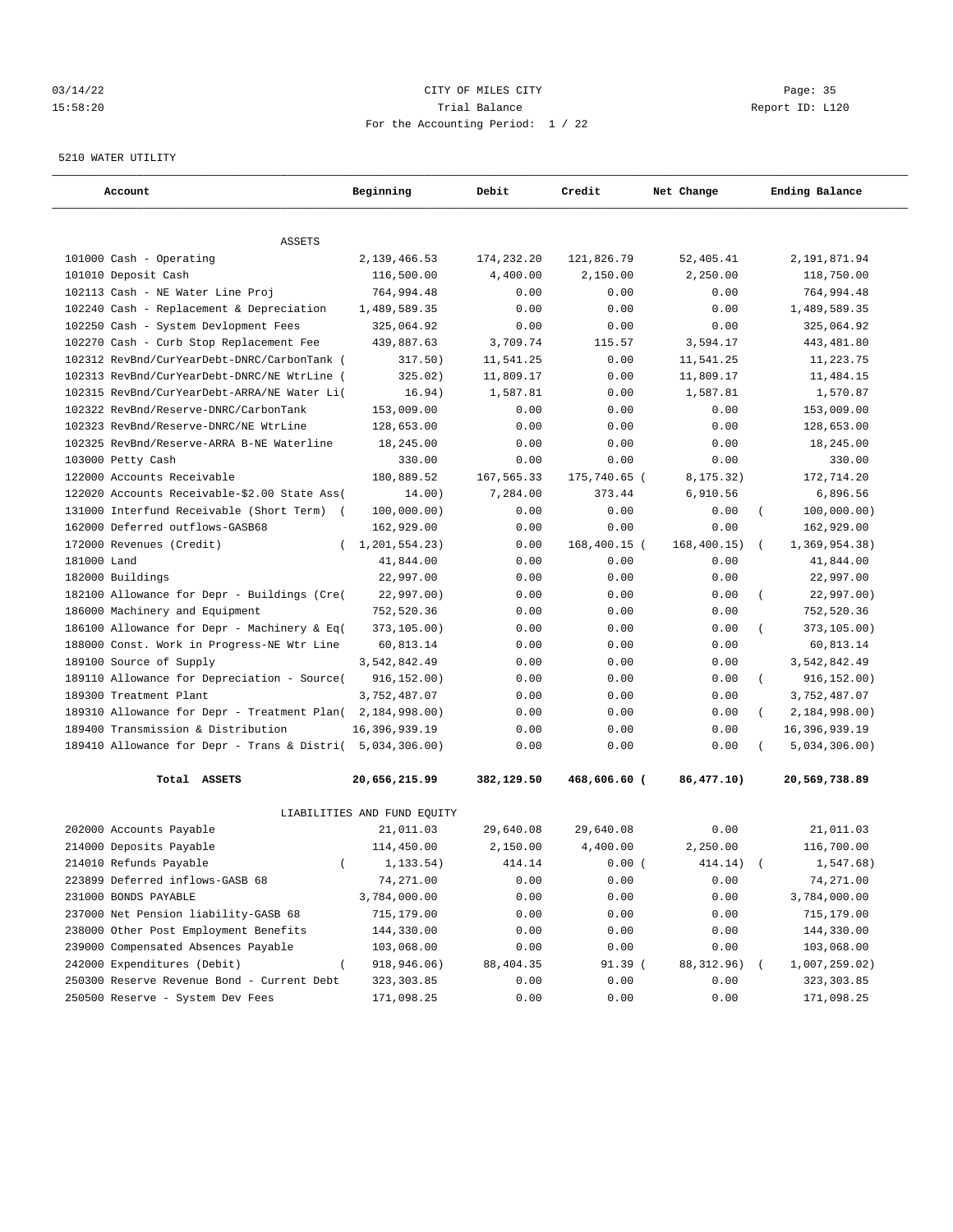| 03/14/22 | CITY OF MILES CITY                | Page: 36        |
|----------|-----------------------------------|-----------------|
| 15:58:20 | Trial Balance                     | Report ID: L120 |
|          | For the Accounting Period: 1 / 22 |                 |

5210 WATER UTILITY

| Account                                    | Beginning     | Debit      | Credit      | Net Change | Ending Balance   |
|--------------------------------------------|---------------|------------|-------------|------------|------------------|
| 250600 Reserve for Replacement & Depreciat | 1,351,889.30  | 0.00       | 0.00        | 0.00       | 1,351,889.30     |
| 271000 Unreserved Fund Balance             | 518,467.93)   | 0.00       | 0.00        | 0.00       | 518, 467, 93)    |
| 272000 Unreserved Retained Earnings        | 15,292,163.09 | 0.00       | 0.00        | 0.00       | 15, 292, 163, 09 |
| LIABILITIES AND FUND EOUITY<br>Total       | 20,656,215.99 | 120,608.57 | 34,131.47 ( | 86,477.10  | 20,569,738.89    |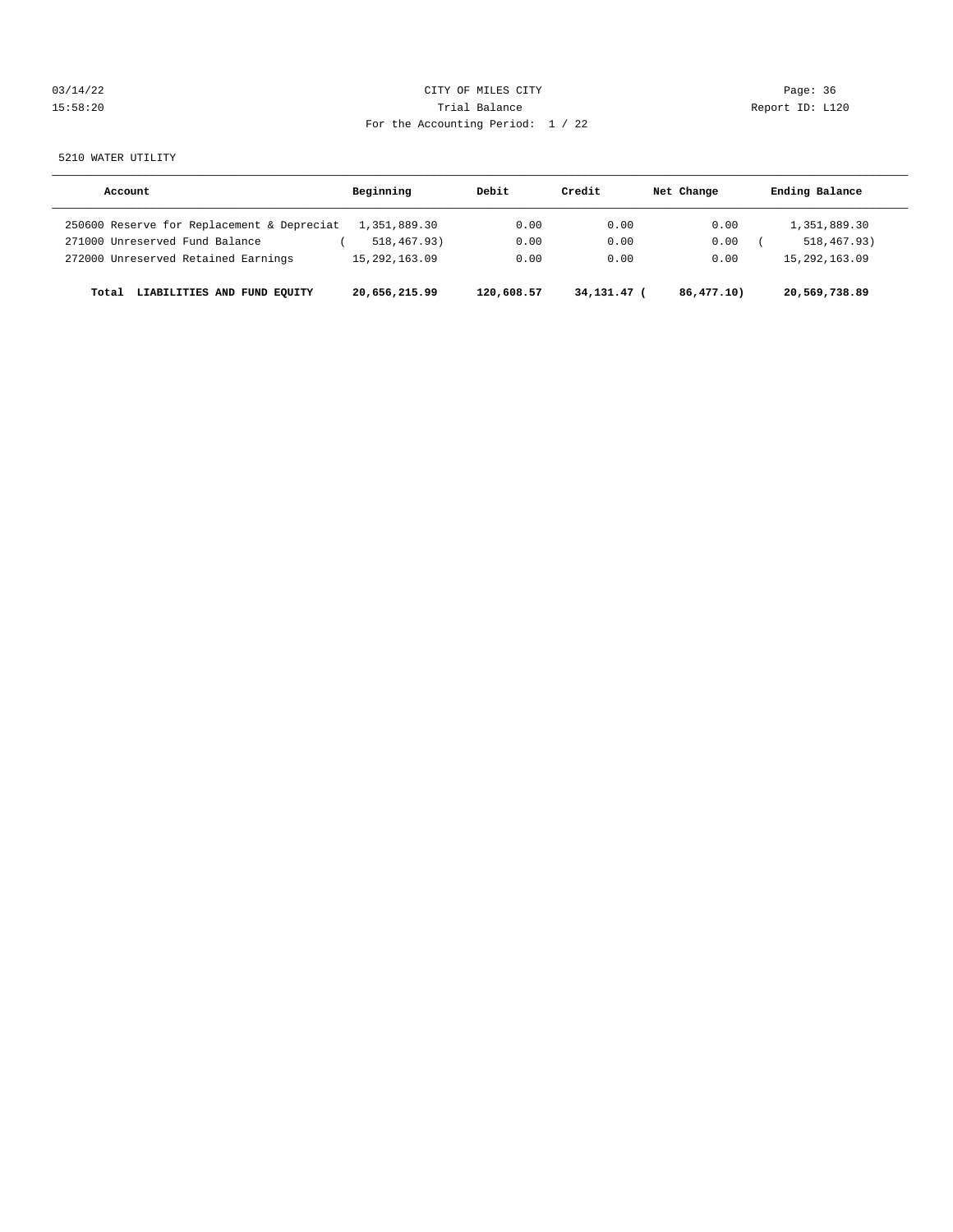## 03/14/22 Page: 37 15:58:20 Trial Balance Report ID: L120 For the Accounting Period: 1 / 22

5310 SEWER UTILITY

| Account                                                   | Beginning                   | Debit      | Credit       | Net Change    | Ending Balance            |
|-----------------------------------------------------------|-----------------------------|------------|--------------|---------------|---------------------------|
|                                                           |                             |            |              |               |                           |
| <b>ASSETS</b>                                             |                             |            |              |               |                           |
| 101000 Cash - Operating                                   | 3,533,014.29                | 177,588.77 | 119, 185.47  | 58,403.30     | 3,591,417.59              |
| 102240 Cash - Replacement & Depreciation                  | 195,098.39                  | 0.00       | 0.00         | 0.00          | 195,098.39                |
| 102250 Cash - System Devlopment Fees                      | 153,120.91                  | 0.00       | 0.00         | 0.00          | 153,120.91                |
| 102279 WWtr Treatment Plant-Phase II Const                | 661,857.76                  | 0.00       | 0.00         | 0.00          | 661,857.76                |
| 102316 RevBnd/CurYearDebt-Phase 1 Haynes L                | 230.02                      | 8,388.33   | 0.00         | 8,388.33      | 8,618.35                  |
| 102317 RevBnd/CurYearDebt-WWTP Phase II                   | 197,667.04)                 | 32,943.75  | 0.00         | 32,943.75     | 164,723.29)               |
| 102390 REV BOND/RESERVE-Sewer Phase 1                     | 101,735.00                  | 0.00       | 0.00         | 0.00          | 101,735.00                |
| 102396 REV BOND/RESERVE-SEWER PHASE II                    | 201,275.00                  | 0.00       | 0.00         | 0.00          | 201,275.00                |
| 122000 Accounts Receivable                                | 200,682.45                  | 171,292.10 | 175,526.45 ( | 4,234.35)     | 196,448.10                |
| 132000 Due From Government (Short Term)                   | 382.50                      | 0.00       | 0.00         | 0.00          | 382.50                    |
| 162000 Deferred outflows-GASB68                           | 132,423.00                  | 0.00       | 0.00         | 0.00          | 132,423.00                |
| 172000 Revenues (Credit)                                  | 1,042,162,25)               | 0.00       | 173,140.26 ( | 173, 140. 26) | 1, 215, 302.51)           |
| 181000 Land                                               | 2.00                        | 0.00       | 0.00         | 0.00          | 2.00                      |
| 186000 Machinery and Equipment                            | 985,994.70                  | 0.00       | 0.00         | 0.00          | 985,994.70                |
| 186100 Allowance for Depr - Machinery & Eq(               | 595,207.00)                 | 0.00       | 0.00         | 0.00          | 595,207.00)<br>$\sqrt{2}$ |
| 188000 Const. Work in Progress-NE Wtr Line                | 39,697.36                   | 0.00       | 0.00         | 0.00          | 39,697.36                 |
| 189300 Treatment Plant                                    | 11,906,458.06               | 0.00       | 0.00         | 0.00          | 11,906,458.06             |
| 189310 Allowance for Depr - Treatment Plan(2,057,719.00)  |                             | 0.00       | 0.00         | 0.00          | 2,057,719.00)<br>$\left($ |
| 189400 Transmission & Distribution                        | 4,594,921.03                | 0.00       | 0.00         | 0.00          | 4,594,921.03              |
| 189410 Allowance for Depr - Trans & Distri( 1,899,158.00) |                             | 0.00       | 0.00         | 0.00          | 1,899,158.00)             |
| Total ASSETS                                              | 16,914,979.18               | 390,212.95 | 467,852.18 ( | 77,639.23)    | 16,837,339.95             |
|                                                           | LIABILITIES AND FUND EQUITY |            |              |               |                           |
| 202000 Accounts Payable                                   | 0.00                        | 29,695.03  | 29,695.03    | 0.00          | 0.00                      |
| 214010 Refunds Payable<br>$\left($                        | 95.06)                      | 0.00       | 0.00         | 0.00          | 95.06)<br>$\left($        |
| 223899 Deferred inflows-GASB 68                           | 60,365.00                   | 0.00       | 0.00         | 0.00          | 60,365.00                 |
| 231300 Bonds Pay 1979 Issue                               | 940,000.00                  | 0.00       | 0.00         | 0.00          | 940,000.00                |
| 231301 WWTP #2 Bonds Pay                                  | 4,921,000.00                | 0.00       | 0.00         | 0.00          | 4,921,000.00              |
| 237000 Net Pension liability-GASB 68                      | 581,270.00                  | 0.00       | 0.00         | 0.00          | 581,270.00                |
| 238000 Other Post Employment Benefits                     | 108,247.00                  | 0.00       | 0.00         | 0.00          | 108,247.00                |
| 239000 Compensated Absences Payable                       | 78,980.00                   | 0.00       | 0.00         | 0.00          | 78,980.00                 |
| 242000 Expenditures (Debit)<br>$\left($                   | 874,761.98)                 | 77,730.62  | 91.39(       | 77,639.23)    | 952,401.21)               |
| 250500 Reserve - System Dev Fees                          | 82,925.91                   | 0.00       | 0.00         | 0.00          | 82,925.91                 |
| 250600 Reserve for Replacement & Depreciat                | 1,666,491.83                | 0.00       | 0.00         | 0.00          | 1,666,491.83              |
| 271000 Unreserved Fund Balance<br>$\left($                | 394,844.93)                 | 0.00       | 0.00         | 0.00          | 394,844.93)<br>$\left($   |
| 272000 Unreserved Retained Earnings                       | 9,745,401.41                | 0.00       | 0.00         | 0.00          | 9,745,401.41              |
| Total LIABILITIES AND FUND EQUITY                         | 16,914,979.18               | 107,425.65 | 29,786.42 (  | 77,639.23)    | 16,837,339.95             |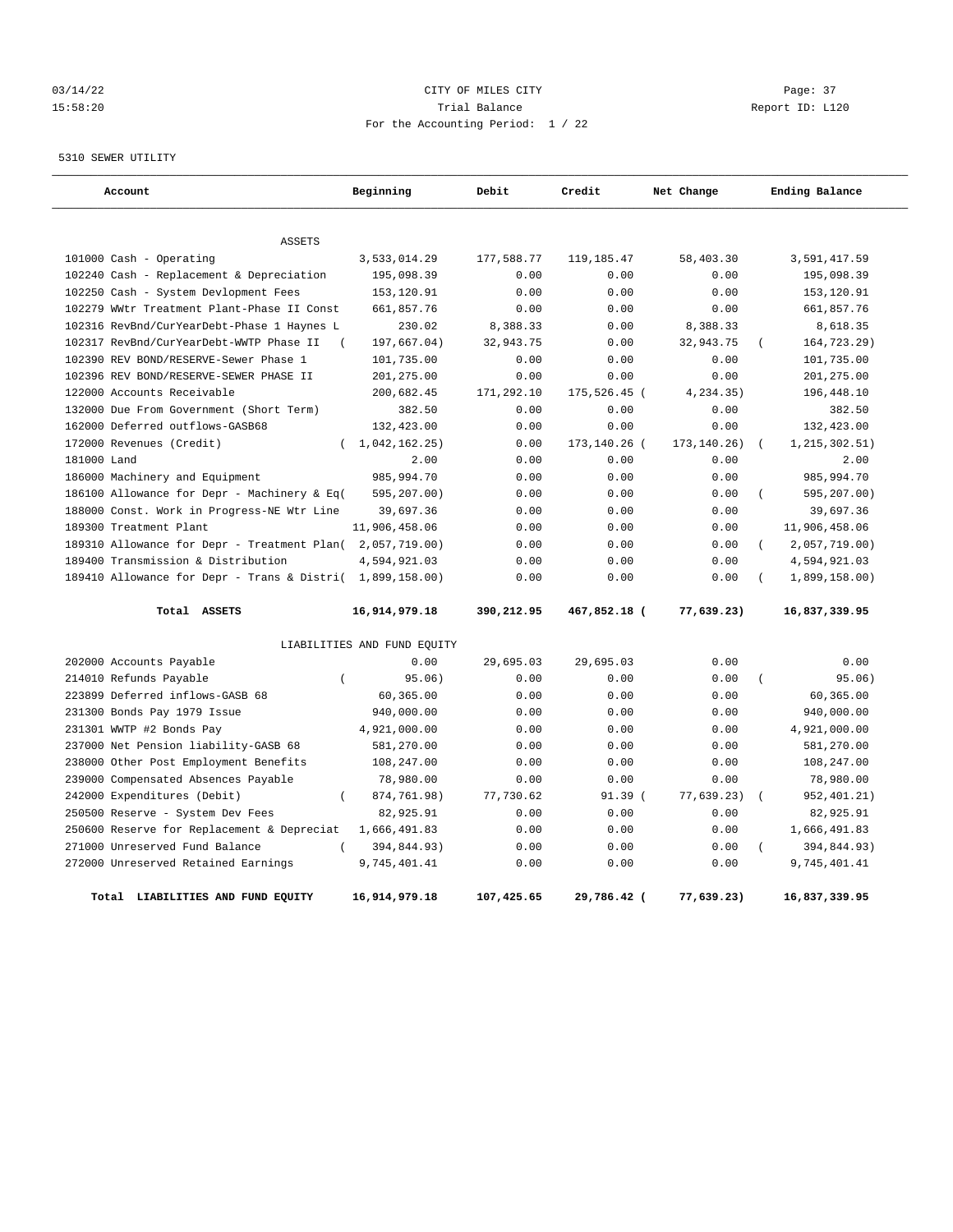## 03/14/22 Page: 38 15:58:20 Trial Balance Report ID: L120 For the Accounting Period: 1 / 22

5510 AMBULANCE FUND

| Account                                     |                  | Beginning                   | Debit      | Credit       | Net Change   |                  | Ending Balance |
|---------------------------------------------|------------------|-----------------------------|------------|--------------|--------------|------------------|----------------|
| <b>ASSETS</b>                               |                  |                             |            |              |              |                  |                |
| 101000 Cash - Operating                     | $\left($         | 29,492.35)                  | 68,853.90  | 70,670.96 (  | 1,817.06)    | $\overline{ }$   | 31,309.41)     |
| 113214 Taxes Receivable- Real 2014          |                  | 0.00                        | 0.00       | 0.03(        | 0.03)        | $\sqrt{ }$       | 0.03)          |
| 113215 Tax Receivables Real-2015            |                  | 0.00                        | 0.00       | $0.01$ (     | 0.01)        | $\sqrt{ }$       | 0.01)          |
| 113216 Tax Receivables real-2016            | $\overline{(\ }$ | 2.23)                       | 0.00       | $0.16$ (     | 0.16)        | $\overline{ }$   | 2.39)          |
| 113217 Tax receivables real-2017            | $\overline{(\ }$ | 9.31)                       | 0.00       | $0.78$ (     | 0.78)        | $\sqrt{ }$       | 10.09)         |
| 113218 Tax Receivables real-2018            |                  | 17.73                       | 0.00       | 8.89(        | 8.89)        |                  | 8.84           |
| 113219 Tax receivables Real-2019            |                  | 16.99                       | 0.00       | 1.00(        | 1.00)        |                  | 15.99          |
| 113220 Tax receivables Real-2020            | $\overline{ }$   | 5,490.23)                   | 0.13       | $53.64$ (    | 53.51)       | $\left($         | 5, 543.74)     |
| 115216 Tax receivable personal-2016         | $\overline{(\ }$ | 0.03)                       | 0.00       | 0.00         | 0.00         | $\overline{(\ }$ | 0.03)          |
| 115217 Tax receivable personal-2017         | $\left($         | 0.10)                       | 0.00       | 0.00         | 0.00         | $\overline{ }$   | 0.10)          |
| 115218 Tax Receivable Personal-2018         | $\left($         | 0.05)                       | 0.00       | 0.00         | 0.00         | $\overline{(\ }$ | 0.05)          |
| 115219 Tax Receivable Personal-2019         |                  | 0.02                        | 0.00       | 0.00         | 0.00         |                  | 0.02           |
| 115221 Tax Receivable Personal-2021         |                  | 1.41                        | 0.00       | 0.00         | 0.00         |                  | 1.41           |
| 122000 Accounts Receivable                  |                  | 479,083.59                  | 89,044.71  | 104,977.14 ( | 15,932.43)   |                  | 463, 151. 16   |
| 122100 Acct Receivable                      | $\left($         | 235,820.86)                 | 0.00       | 0.00         | 0.00         | $\left($         | 235,820.86)    |
| 132000 Due From Government (Short Term)     |                  | 12,350.00                   | 0.00       | 0.00         | 0.00         |                  | 12,350.00      |
| 162000 Deferred outflows-GASB68             |                  | 160,860.00                  | 0.00       | 0.00         | 0.00         |                  | 160,860.00     |
| 172000 Revenues (Credit)                    | $\left($         | 704,507.90)                 | 1,353.36   | 89,863.82 (  | 88,510.46)   | $\left($         | 793,018.36)    |
| 186000 Machinery and Equipment              |                  | 1,052,480.52                | 0.00       | 0.00         | 0.00         |                  | 1,052,480.52   |
| 186100 Allowance for Depr - Machinery & Eq( |                  | 425,843.00)                 | 0.00       | 0.00         | 0.00         | $\overline{ }$   | 425,843.00)    |
| Total ASSETS                                |                  | 303,644.20                  | 159,252.10 | 265,576.43 ( | 106, 324.33) |                  | 197,319.87     |
|                                             |                  | LIABILITIES AND FUND EQUITY |            |              |              |                  |                |
| 202000 Accounts Payable                     |                  | 0.00                        | 17,584.03  | 17,584.03    | 0.00         |                  | 0.00           |
| 223100 Deferred Revenue - Real Prop Taxes ( |                  | 5,658.61)                   | 64.51      | 0.13(        | 64.38)       | $\overline{ }$   | 5,722.99)      |
| 223200 Deferred Revenue - Pers Prop Taxes ( |                  | 33.33)                      | 0.00       | 0.00         | 0.00         | $\overline{(\ }$ | 33.33)         |
| 223899 Deferred inflows-GASB 68             |                  | 1,467.00                    | 0.00       | 0.00         | 0.00         |                  | 1,467.00       |
| 235000 CONTRACTS/NOTES/LOANS PAYABLE        | $\left($         | 0.01)                       | 0.00       | 0.00         | 0.00         | $\overline{(\ }$ | 0.01)          |
| 237000 Net Pension liability-GASB 68        |                  | 281,739.00                  | 0.00       | 0.00         | 0.00         |                  | 281,739.00     |
| 238000 Other Post Employment Benefits       |                  | 72,165.00                   | 0.00       | 0.00         | 0.00         |                  | 72,165.00      |
| 239000 Compensated Absences Payable         |                  | 65,171.00                   | 0.00       | 0.00         | 0.00         |                  | 65,171.00      |
| 242000 Expenditures (Debit)                 | $\left($         | 711,943.05)                 | 106,259.95 | 0.00(        | 106, 259.95) | $\left($         | 818,203.00)    |
| 271000 Unreserved Fund Balance              | $\left($         | 139,528.00)                 | 0.00       | 0.00         | 0.00         |                  | 139,528.00)    |
| 272000 Unreserved Retained Earnings         |                  | 740,265.20                  | 0.00       | 0.00         | 0.00         |                  | 740,265.20     |
| Total<br>LIABILITIES AND FUND EQUITY        |                  | 303,644.20                  | 123,908.49 | 17,584.16 (  | 106,324.33)  |                  | 197,319.87     |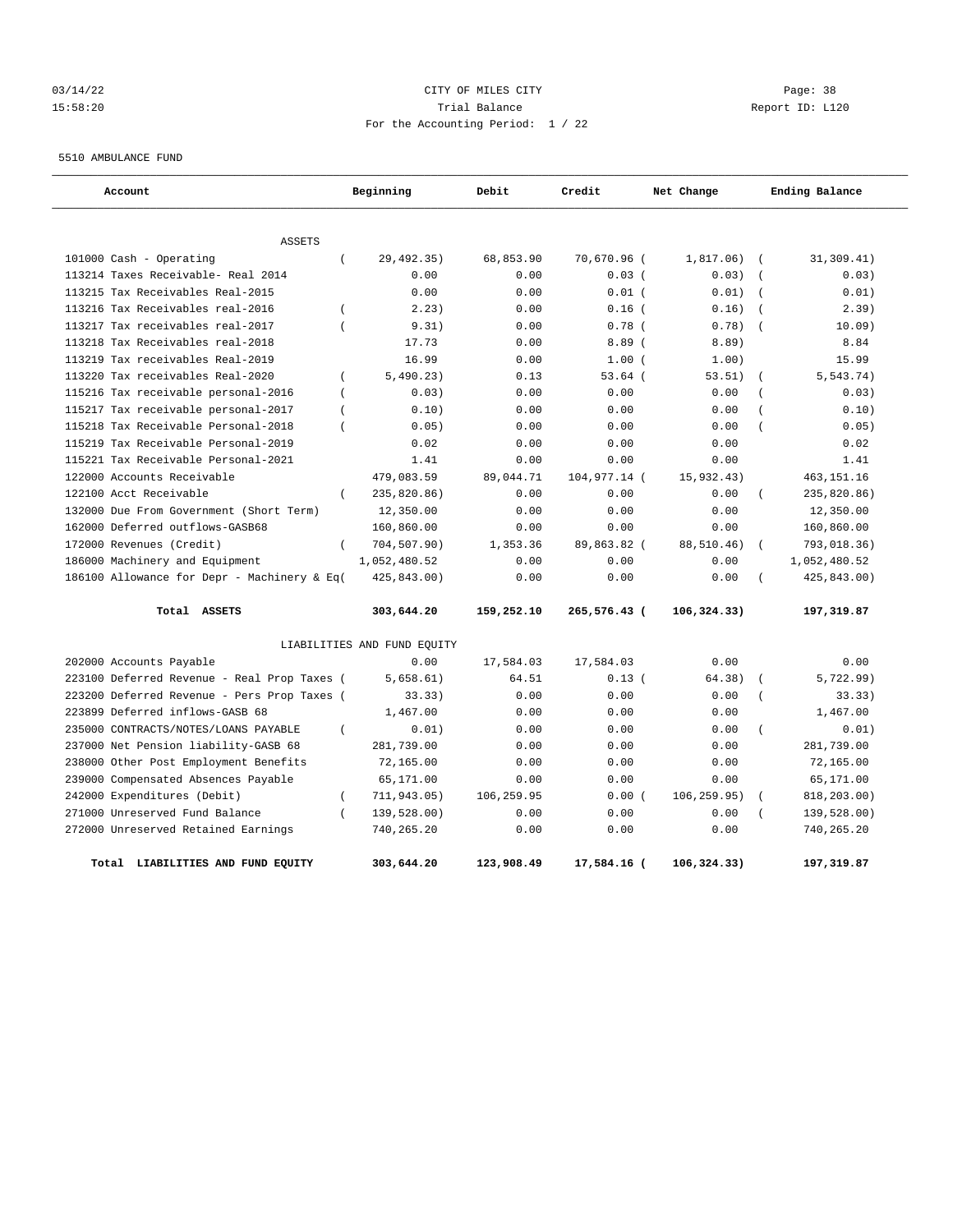## 03/14/22 Page: 39 15:58:20 Trial Balance Report ID: L120 For the Accounting Period: 1 / 22

5610 AIRPORT OPERATING

| Account                                                 | Beginning                   | Debit      | Credit       | Net Change  | Ending Balance                  |
|---------------------------------------------------------|-----------------------------|------------|--------------|-------------|---------------------------------|
|                                                         |                             |            |              |             |                                 |
| <b>ASSETS</b><br>101000 Cash - Operating                | 318,440.47                  | 129,617.25 | 108,777.17   | 20,840.08   | 339,280.55                      |
| 102117 Airport Improvement                              | 79,771.74                   | 0.00       | 0.00         | 0.00        | 79,771.74                       |
| 102230 Cash - Surplus/Credit Card Acct                  | 28, 201.78                  | 19,833.89  | 47,935.67 (  | 28,101.78)  | 100.00                          |
| 103000 Petty Cash                                       | 100.00                      | 0.00       | 0.00         | 0.00        | 100.00                          |
| 113214 Taxes Receivable- Real 2014                      | 0.00                        | 0.00       | $0.05$ (     | 0.05)       | 0.05)<br>$\overline{ }$         |
| 113215 Tax Receivables Real-2015                        | 0.00                        | 0.00       | $0.02$ (     | 0.02)       | 0.02)<br>$\overline{ }$         |
| 113216 Tax Receivables real-2016<br>$\left($            | 3.36)                       | 0.00       | $0.25$ (     | 0.25)       | 3.61)<br>$\left($               |
| 113217 Tax receivables real-2017<br>$\overline{(\ }$    | 13.96)                      | 0.00       | $1.16$ (     | 1.16)       | 15.12)<br>$\overline{ }$        |
| 113218 Tax Receivables real-2018                        | 26.60                       | 0.00       | $13.34$ (    | 13.34)      | 13.26                           |
| 113219 Tax receivables Real-2019                        | 25.49                       | 0.00       | $1.49$ (     | 1.49)       | 24.00                           |
| 113220 Tax receivables Real-2020                        | 8, 236.56)<br>$\left($      | 0.20       | $80.49$ (    | $80.29$ )   | 8,316.85)<br>$\overline{ }$     |
| 115216 Tax receivable personal-2016<br>$\left($         | 0.05)                       | 0.00       | 0.00         | 0.00        | 0.05)<br>$\overline{ }$         |
| 115217 Tax receivable personal-2017<br>$\left($         | 0.14)                       | 0.00       | 0.00         | 0.00        | 0.14)<br>$\left($               |
| 115218 Tax Receivable Personal-2018<br>$\overline{(\ }$ | 0.08)                       | 0.00       | 0.00         | 0.00        | 0.08)<br>$\overline{(\ }$       |
| 115219 Tax Receivable Personal-2019                     | 0.02                        | 0.00       | 0.00         | 0.00        | 0.02                            |
| 115220 Tax Receivable Personal-2020                     | 0.03                        | 0.00       | 0.00         | 0.00        | 0.03                            |
| 115221 Tax Receivable Personal-2021                     | 2.09                        | 0.00       | 0.00         | 0.00        | 2.09                            |
| 132000 Due From Government (Short Term)                 | 459,040.76                  | 0.00       | 0.00         | 0.00        | 459,040.76                      |
| 141000 Prepaid Expense                                  | 5,917.00                    | 0.00       | 0.00         | 0.00        | 5,917.00                        |
| 162000 Deferred outflows-GASB68                         | 31,614.00                   | 0.00       | 0.00         | 0.00        | 31,614.00                       |
| 172000 Revenues (Credit)                                | 4, 168, 228.19              | 130.20     | 101,585.58 ( | 101,455.38) | 4,269,683.57)                   |
| 181000 Land                                             | 19,978.00                   | 0.00       | 0.00         | 0.00        | 19,978.00                       |
| 182000 Buildings                                        | 779,684.50                  | 0.00       | 0.00         | 0.00        | 779,684.50                      |
| 182100 Allowance for Depr - Buildings (Cre(             | 413,042.00)                 | 0.00       | 0.00         | 0.00        | 413,042.00)<br>$\overline{(\ }$ |
| 184000 Improvements Other Than Buildings                | 13,017,833.11               | 0.00       | 0.00         | 0.00        | 13,017,833.11                   |
| 184100 Allowance for Depr - Imp Other Than(             | 3,992,939.00)               | 0.00       | 0.00         | 0.00        | $\left($<br>3,992,939.00)       |
| 186000 Machinery and Equipment                          | 1,283,230.58                | 0.00       | 0.00         | 0.00        | 1,283,230.58                    |
| 186100 Allowance for Depr - Machinery & Eq(             | 607,782.00)                 | 0.00       | 0.00         | 0.00        | 607,782.00)<br>$\left($         |
| 188000 Const. Work in Progress-NE Wtr Line              | 1,158,977.96                | 0.00       | 0.00         | 0.00        | 1,158,977.96                    |
| Total ASSETS                                            | 7,992,598.79                | 149,581.54 | 258,395.22 ( | 108,813.68) | 7,883,785.11                    |
|                                                         | LIABILITIES AND FUND EQUITY |            |              |             |                                 |
| 202000 Accounts Payable                                 | 396, 347. 77                | 94,998.68  | 94,998.68    | 0.00        | 396, 347.77                     |
| 223100 Deferred Revenue - Real Prop Taxes (             | 8,489.19)                   | 96.80      | 0.20(        | 96.60)      | 8,585.79)                       |
| 223200 Deferred Revenue - Pers Prop Taxes (             | 50.02)                      | 0.00       | 0.00         | 0.00        | 50.02)                          |
| 223899 Deferred inflows-GASB 68                         | 14, 411.00                  | 0.00       | 0.00         | 0.00        | 14, 411.00                      |
| 235160 LTrm Pay/MT Aeronautics (2)                      | 81,312.00                   | 0.00       | 0.00         | 0.00        | 81,312.00                       |
| 237000 Net Pension liability-GASB 68                    | 138,772.00                  | 0.00       | 0.00         | 0.00        | 138,772.00                      |
| 238000 Other Post Employment Benefits                   | 24,055.00                   | 0.00       | 0.00         | 0.00        | 24,055.00                       |
| 239000 Compensated Absences Payable                     | 13,782.00                   | 0.00       | 0.00         | 0.00        | 13,782.00                       |
| 242000 Expenditures (Debit)                             | 4,064,616.11)<br>$\left($   | 108,776.97 | 59.89 (      | 108,717.08) | 4,173,333.19)                   |
| 250600 Reserve for Replacement & Depreciat              | 18,913.67                   | 0.00       | 0.00         | 0.00        | 18,913.67                       |
| 271000 Unreserved Fund Balance                          | $\left($<br>90,992.00)      | 0.00       | 0.00         | 0.00        | 90,992.00)                      |
| 272000 Unreserved Retained Earnings                     | 11, 469, 152.67             | 0.00       | 0.00         | 0.00        | 11,469,152.67                   |
| Total LIABILITIES AND FUND EQUITY                       | 7,992,598.79                | 203,872.45 | 95,058.77 (  | 108,813.68) | 7,883,785.11                    |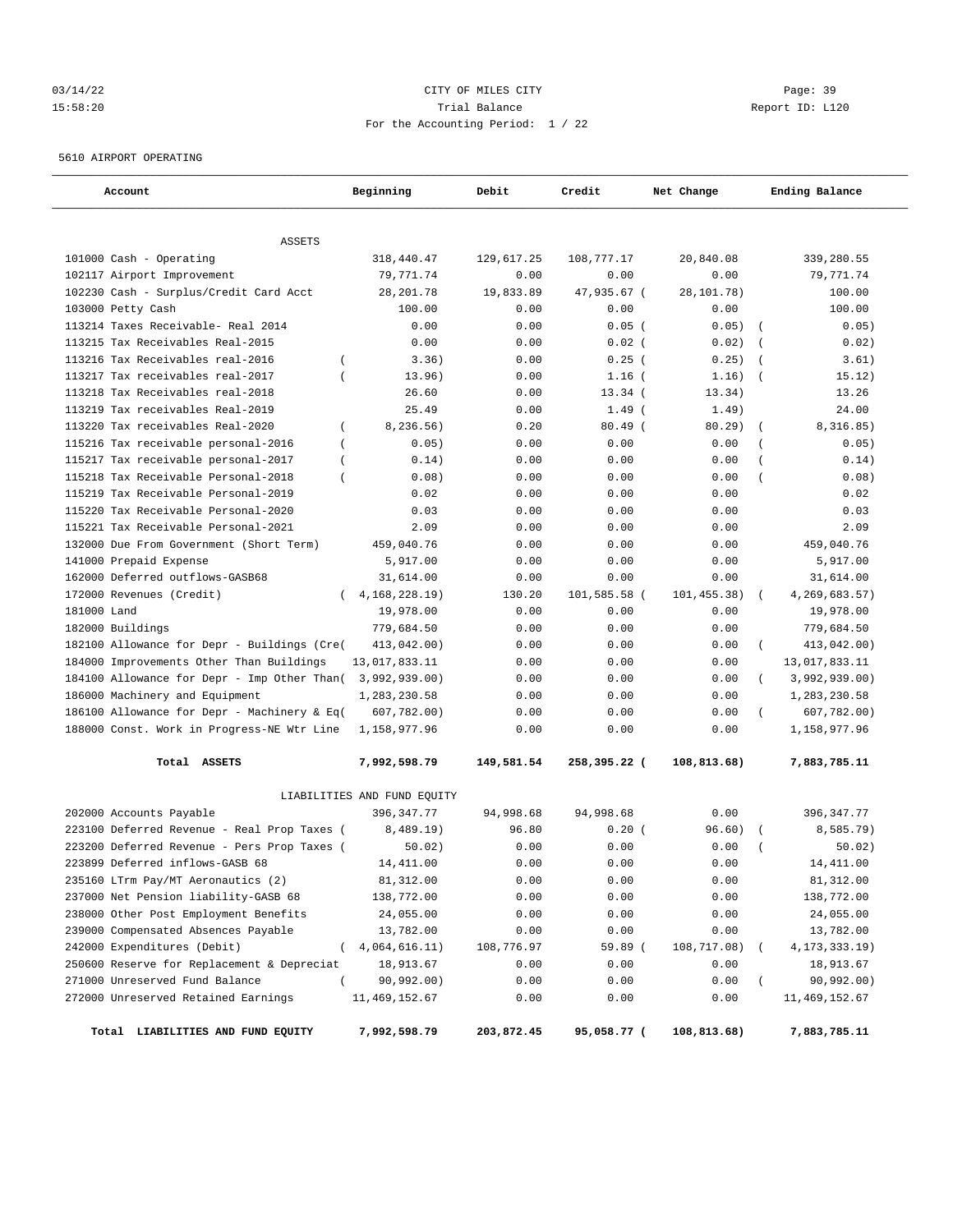## 03/14/22 Page: 40 15:58:20 Trial Balance Report ID: L120 For the Accounting Period: 1 / 22

6040 PUBLIC WORKS

| Account                              | Beginning |                             | Debit     | Credit        | Net Change | Ending Balance |
|--------------------------------------|-----------|-----------------------------|-----------|---------------|------------|----------------|
|                                      |           |                             |           |               |            |                |
| ASSETS<br>101000 Cash - Operating    |           | 113,896.66                  | 4,000.00  | 13,922.04 (   | 9,922.04)  | 103,974.62     |
| 172000 Revenues (Credit)             |           | 99,852.00)                  | 0.00      | $4,000.00$ (  | 4,000.00   | 103,852.00)    |
|                                      |           |                             |           |               |            |                |
| Total ASSETS                         |           | 14,044.66                   | 4,000.00  | $17,922.04$ ( | 13,922.04) | 122.62         |
|                                      |           | LIABILITIES AND FUND EQUITY |           |               |            |                |
| 202000 Accounts Payable              |           | 0.00                        | 1,938.29  | 1,938.29      | 0.00       | 0.00           |
| 239000 Compensated Absences Payable  |           | 4,945.00                    | 0.00      | 0.00          | 0.00       | 4,945.00       |
| 242000 Expenditures (Debit)          |           | 82,934.79)                  | 13,922.04 | 0.00(         | 13,922.04) | 96,856.83)     |
| 271000 Unreserved Fund Balance       |           | 4,701.00)                   | 0.00      | 0.00          | 0.00       | 4,701.00)      |
| 272000 Unreserved Retained Earnings  |           | 96,735.45                   | 0.00      | 0.00          | 0.00       | 96,735.45      |
| LIABILITIES AND FUND EQUITY<br>Total |           | 14,044.66                   | 15,860.33 | $1,938.29$ (  | 13,922.04) | 122.62         |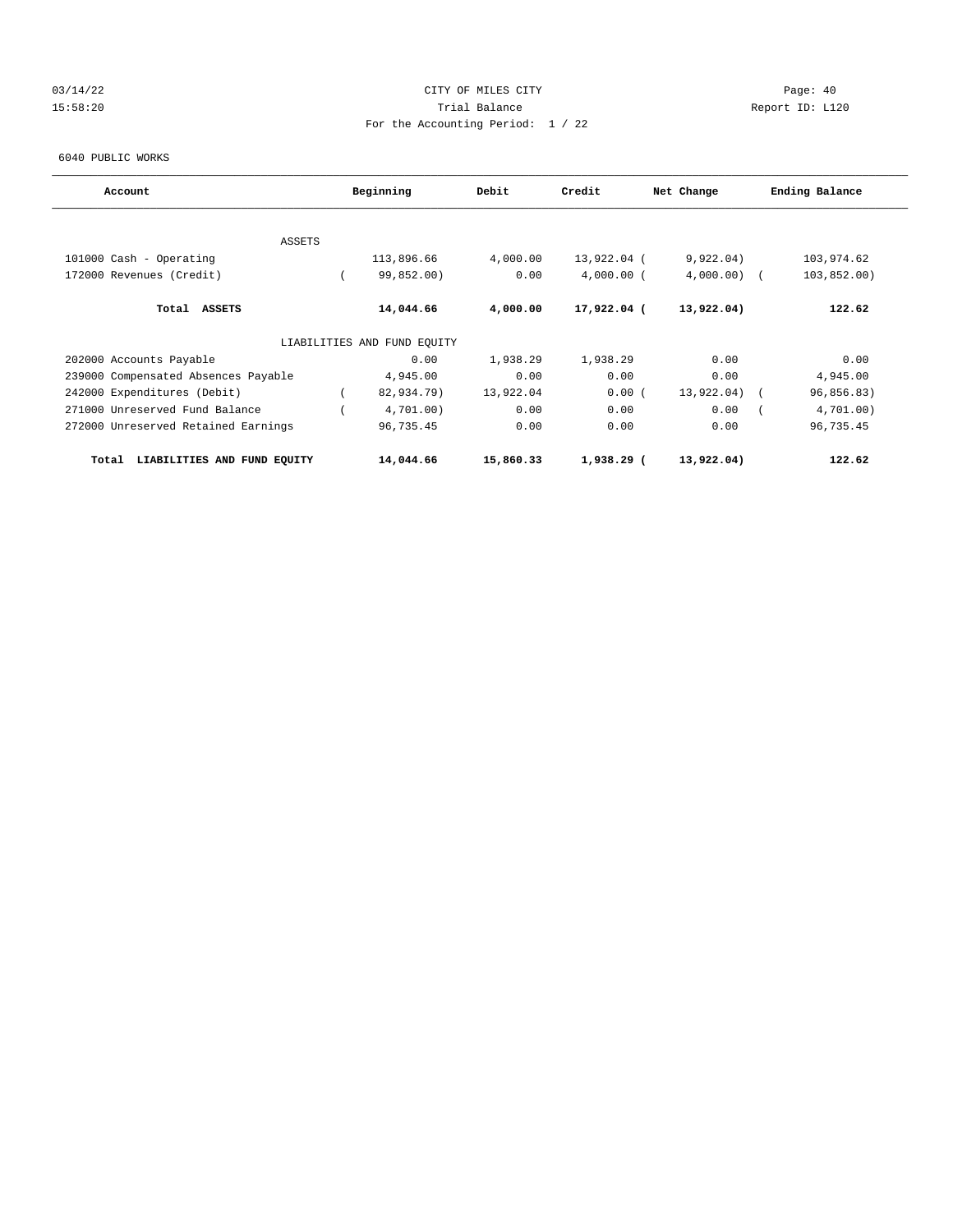## 03/14/22 Page: 41 15:58:20 Trial Balance Report ID: L120 For the Accounting Period: 1 / 22

7370 TBID

| Account                              | Beginning                   | Debit     | Credit    | Net Change | Ending Balance |
|--------------------------------------|-----------------------------|-----------|-----------|------------|----------------|
|                                      |                             |           |           |            |                |
| ASSETS                               |                             |           |           |            |                |
| 101000 Cash - Operating              | 0.00                        | 9,726.00  | 6,728.00  | 2,998.00   | 2,998.00       |
| Total ASSETS                         | 0.00                        | 9,726.00  | 6,728.00  | 2,998.00   | 2,998.00       |
|                                      | LIABILITIES AND FUND EQUITY |           |           |            |                |
| 202000 Accounts Payable              | 0.00                        | 6,728.00  | 6,728.00  | 0.00       | 0.00           |
| 212500 Due to Others                 | 0.00                        | 6,728.00  | 9,726.00  | 2,998.00   | 2,998.00       |
| LIABILITIES AND FUND EQUITY<br>Total | 0.00                        | 13,456.00 | 16,454.00 | 2,998.00   | 2,998.00       |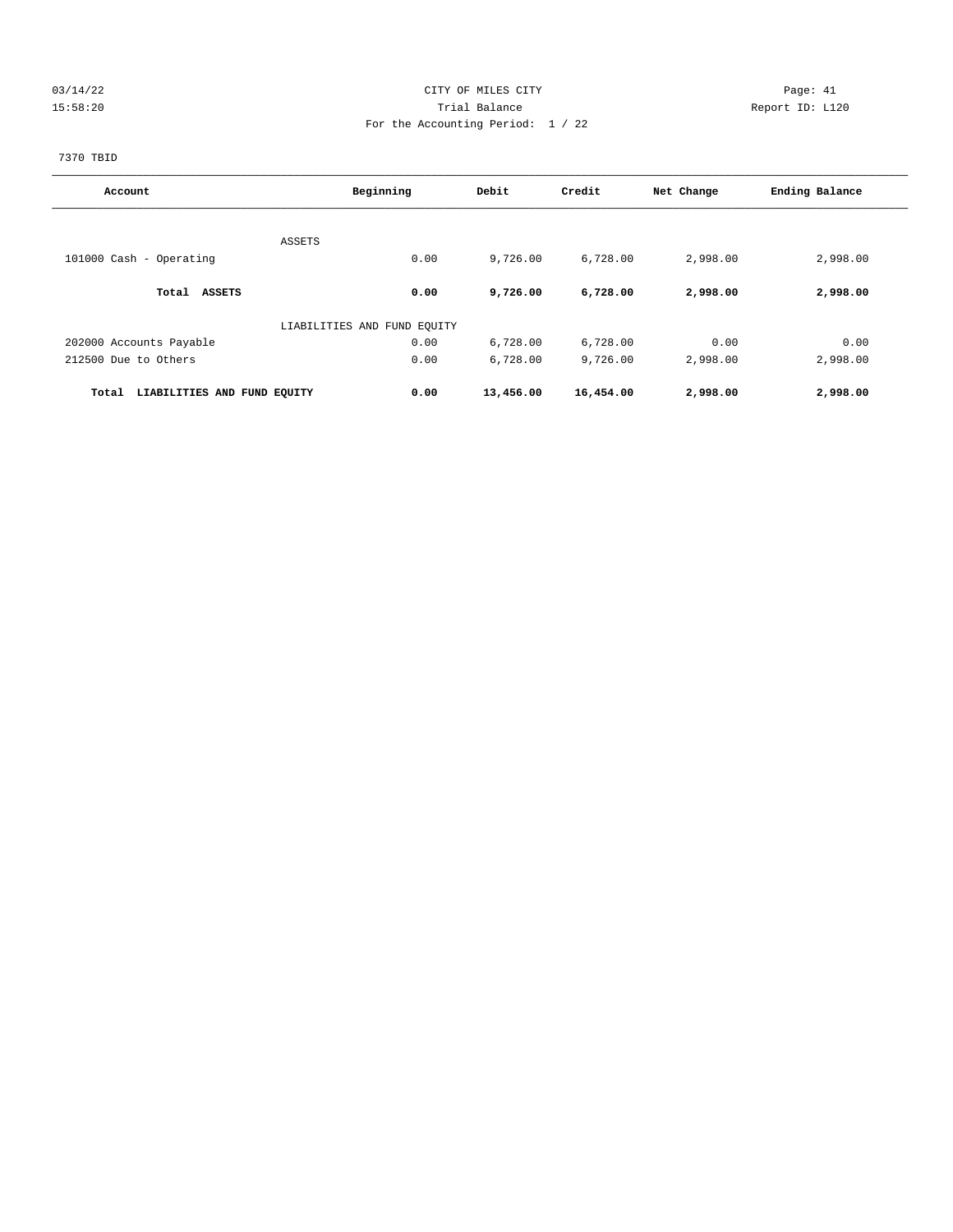## 03/14/22 Page: 42 15:58:20 Trial Balance Report ID: L120 For the Accounting Period: 1 / 22

7458 Court Technology Surcharge

| Account                                   | Beginning                   | Debit | Credit | Net Change | Ending Balance |  |
|-------------------------------------------|-----------------------------|-------|--------|------------|----------------|--|
|                                           |                             |       |        |            |                |  |
|                                           | LIABILITIES AND FUND EQUITY |       |        |            |                |  |
| 212000 Due to Government                  | 2,060.64)                   | 0.00  | 0.00   | 0.00       | 2,060.64)      |  |
| 212200 Due to Federal, Soc Sec & Medicare | 2,060.64                    | 0.00  | 0.00   | 0.00       | 2,060.64       |  |
| LIABILITIES AND FUND EQUITY<br>Total      | 0.00                        | 0.00  | 0.00   | 0.00       | 0.00           |  |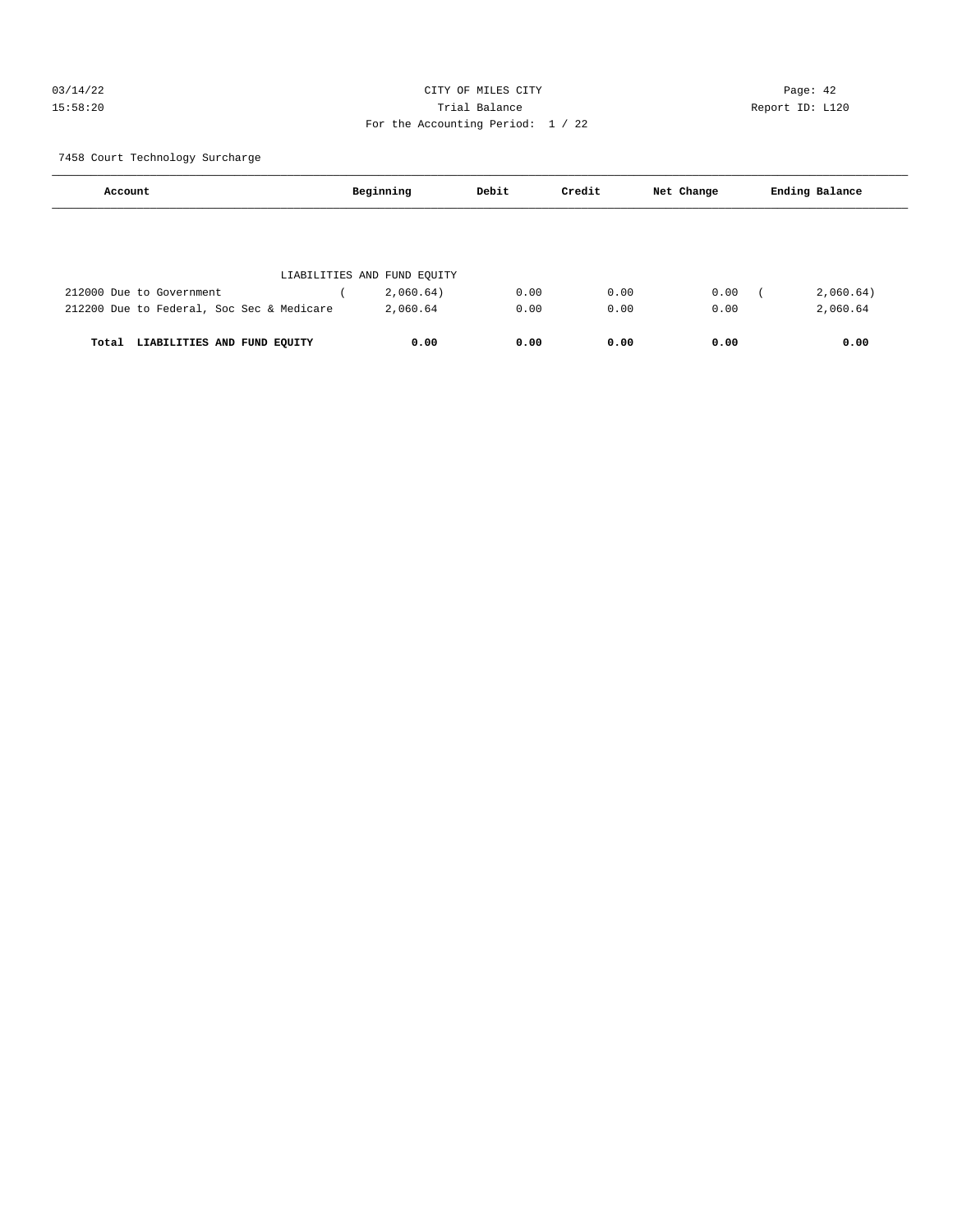## 03/14/22 Page: 43 15:58:20 Trial Balance Report ID: L120 For the Accounting Period: 1 / 22

7467 Law Enforcement Academy Surcharge

| Account                                   | Beginning                   | Debit    | Credit   | Net Change | Ending Balance |
|-------------------------------------------|-----------------------------|----------|----------|------------|----------------|
| ASSETS                                    |                             |          |          |            |                |
| 101000 Cash - Operating                   | 0.00                        | 1,054.50 | 0.00     | 1,054.50   | 1,054.50       |
| Total ASSETS                              | 0.00                        | 1,054.50 | 0.00     | 1,054.50   | 1,054.50       |
|                                           | LIABILITIES AND FUND EOUITY |          |          |            |                |
| 212200 Due to Federal, Soc Sec & Medicare | 0.00                        | 0.00     | 1,054.50 | 1,054.50   | 1,054.50       |
| Total<br>LIABILITIES AND FUND EQUITY      | 0.00                        | 0.00     | 1,054.50 | 1,054.50   | 1,054.50       |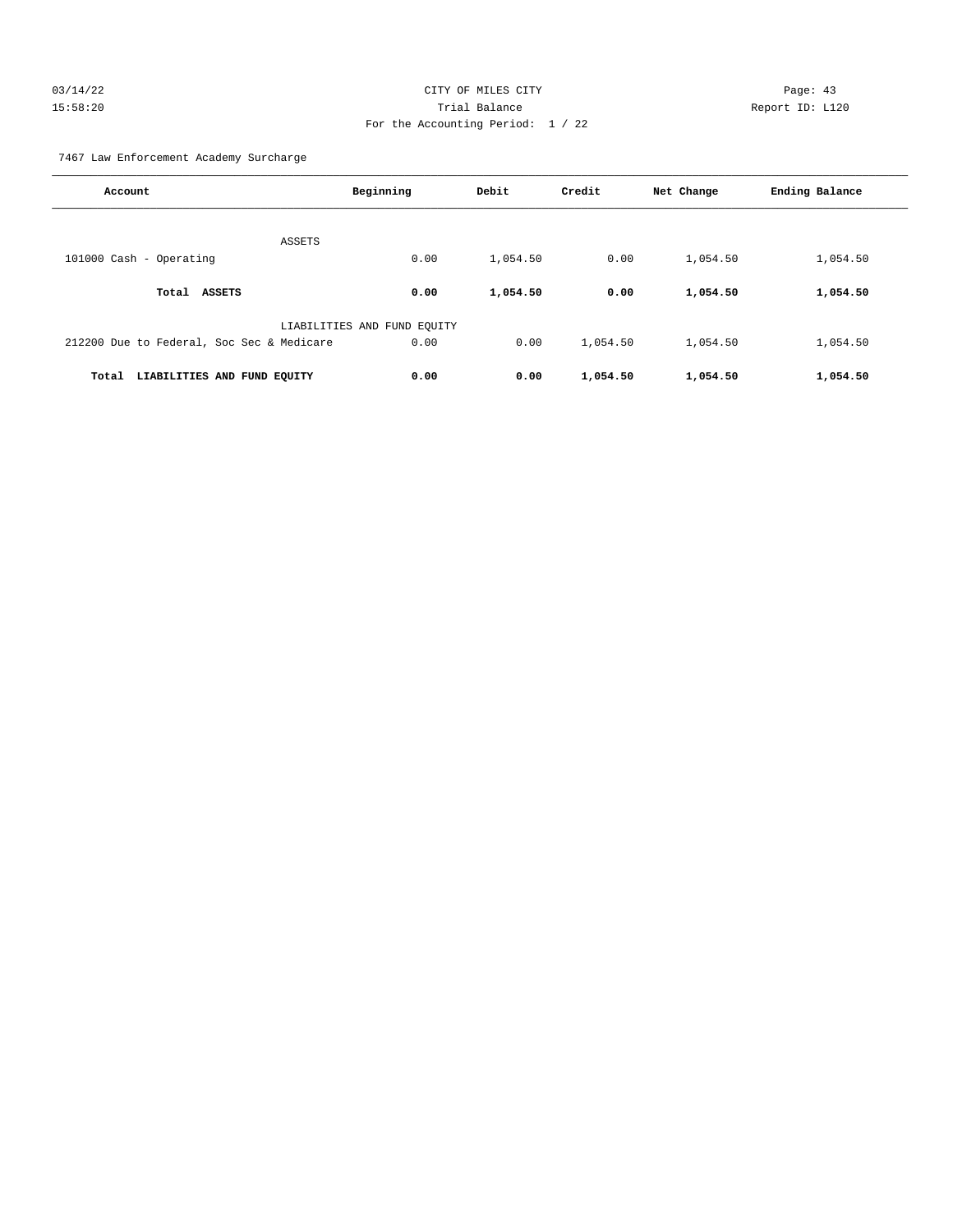| 03/14/22 | CITY OF MILES CITY                | Page: 44        |
|----------|-----------------------------------|-----------------|
| 15:58:20 | Trial Balance                     | Report ID: L120 |
|          | For the Accounting Period: $1/22$ |                 |

7471 CIVIL LEGAL ASSIST/VICTIM DOM VIOLENCE PROG

| Account                              | Beginning                   | Debit  | Credit | Net Change | Ending Balance |
|--------------------------------------|-----------------------------|--------|--------|------------|----------------|
| <b>ASSETS</b>                        |                             |        |        |            |                |
| 101000 Cash - Operating              | 0.00                        | 642.50 | 0.00   | 642.50     | 642.50         |
| Total ASSETS                         | 0.00                        | 642.50 | 0.00   | 642.50     | 642.50         |
|                                      | LIABILITIES AND FUND EQUITY |        |        |            |                |
| 212500 Due to Others                 | 0.00                        | 0.00   | 642.50 | 642.50     | 642.50         |
| LIABILITIES AND FUND EQUITY<br>Total | 0.00                        | 0.00   | 642.50 | 642.50     | 642.50         |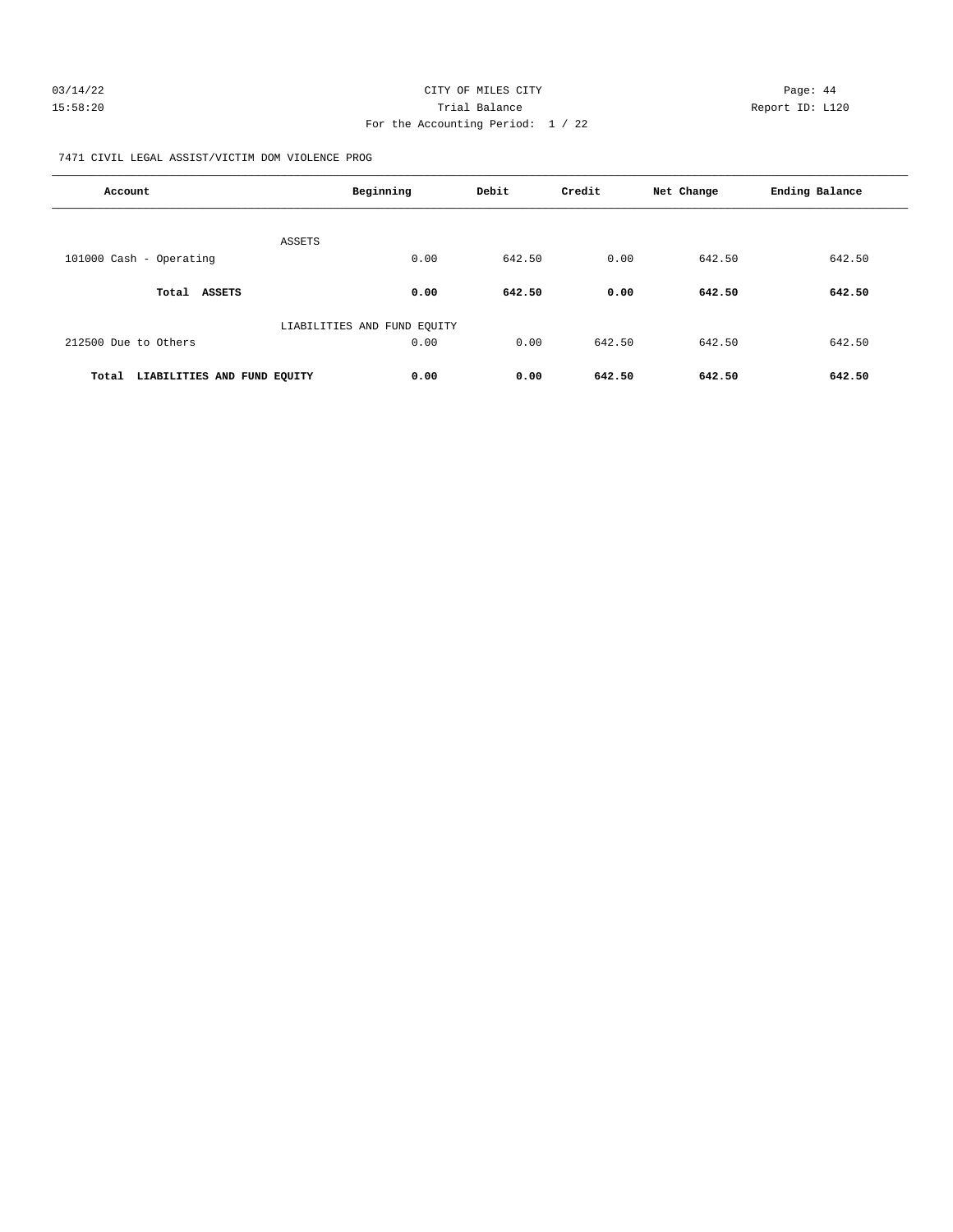## 03/14/22 Page: 45 15:58:20 Trial Balance Report ID: L120 For the Accounting Period: 1 / 22

#### 7910 PAYROLL FUND

| Account                                   | Beginning                   | Debit      | Credit      | Net Change | Ending Balance |
|-------------------------------------------|-----------------------------|------------|-------------|------------|----------------|
|                                           |                             |            |             |            |                |
| ASSETS<br>101000 Cash - Operating         | 8,083.66                    | 529,936.51 | 518,282.49  | 11,654.02  | 19,737.68      |
|                                           |                             |            |             |            |                |
| Total ASSETS                              | 8,083.66                    | 529,936.51 | 518,282.49  | 11,654.02  | 19,737.68      |
|                                           | LIABILITIES AND FUND EQUITY |            |             |            |                |
| 201000 Warrants Payable                   | 7,917.90                    | 21,410.26  | 21,378.03 ( | 32.23)     | 7,885.67       |
| 212200 Due to Federal, Soc Sec & Medicare | 0.00                        | 63,467.92  | 63,467.92   | 0.00       | 0.00           |
| 212202 Due to State Unemployment          | 0.20                        | 0.20       | 954.18      | 953.98     | 954.18         |
| 212203 Due to Worker's Compensation       | 0.00                        | 0.00       | 11,999.54   | 11,999.54  | 11,999.54      |
| 212204 Due to State Income Tax            | 0.00                        | 16,449.00  | 16,449.00   | 0.00       | 0.00           |
| 212205 Due to MPORS-GABA                  | 0.00                        | 16,661.04  | 16,661.04   | 0.00       | 0.00           |
| 212207 Due to AFLAC, AFLAC PRETAX         | 0.00                        | 578.48     | 578.48      | 0.00       | 0.00           |
| 212208 Due to Health Ins, Dental, Vision  | 903.58                      | 80,033.77  | 78,700.79 ( | 1,332.98)  | 429.40)        |
| 212209 Due to PERS Retirement             | $20.88$ )                   | 34, 324.82 | 34, 324.82  | 0.00       | 20.88)         |
| 212210 Due to FURS-GABA Retirement        | 717.14)                     | 17,921.23  | 17,986.94   | 65.71      | 651.43)        |
| LIABILITIES AND FUND EQUITY<br>Total      | 8,083.66                    | 250,846.72 | 262,500.74  | 11,654.02  | 19,737.68      |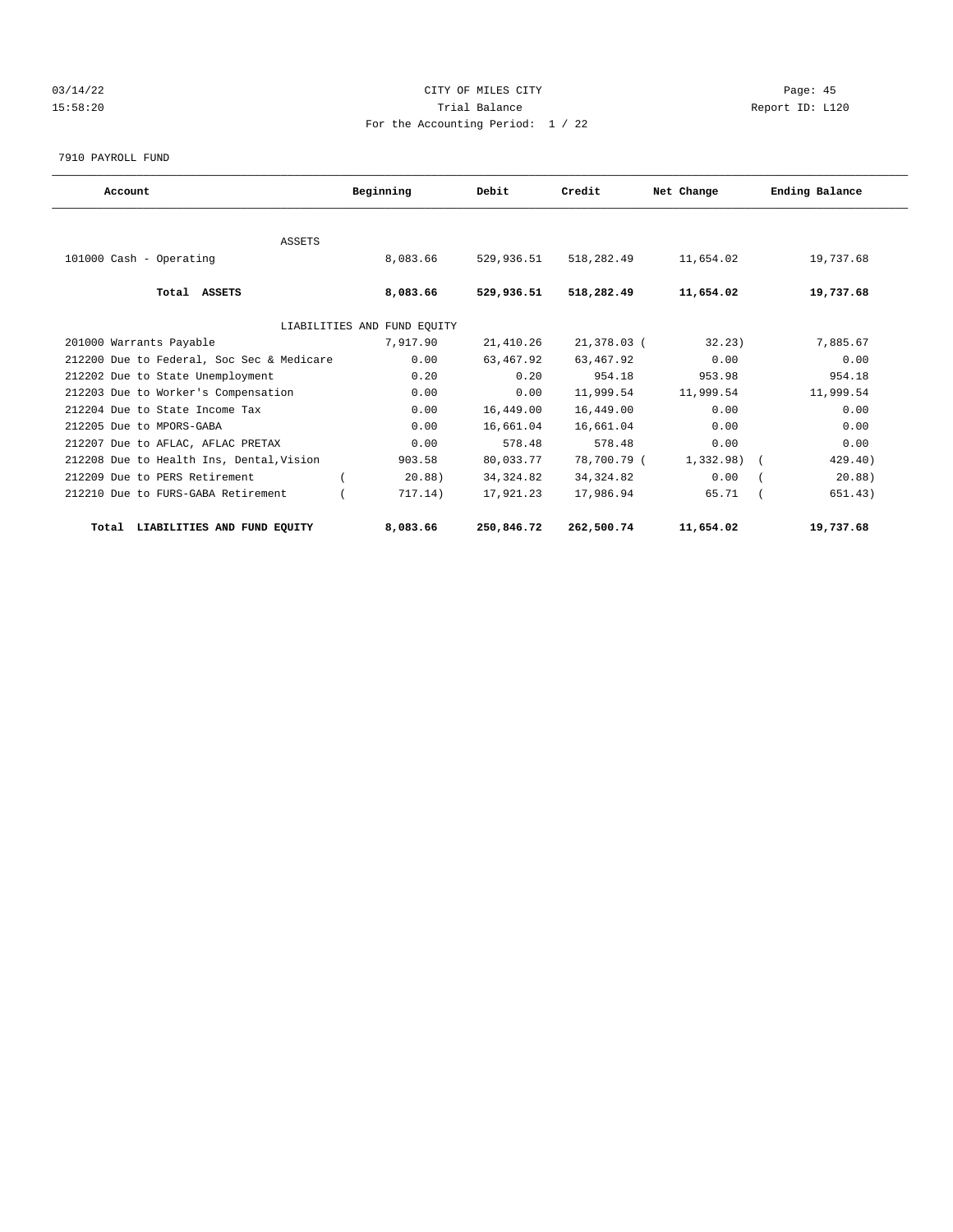## 03/14/22 Page: 46 15:58:20 Trial Balance Report ID: L120 For the Accounting Period: 1 / 22

#### 7930 CLAIMS FUND

| Account                              | Beginning                   | Debit      | Credit       | Net Change  | Ending Balance |
|--------------------------------------|-----------------------------|------------|--------------|-------------|----------------|
|                                      | ASSETS                      |            |              |             |                |
| 101000 Cash - Operating              | 293,879.32                  | 374,193.70 | 428,709.20 ( | 54, 515.50) | 239, 363.82    |
| <b>ASSETS</b><br>Total               | 293,879.32                  | 374,193.70 | 428,709.20 ( | 54,515.50)  | 239,363.82     |
|                                      | LIABILITIES AND FUND EQUITY |            |              |             |                |
| 201000 Warrants Payable              | 293,879.32                  | 428,709.20 | 374,193.70 ( | 54, 515.50) | 239, 363.82    |
| LIABILITIES AND FUND EOUITY<br>Total | 293,879.32                  | 428,709.20 | 374,193.70 ( | 54, 515.50) | 239,363.82     |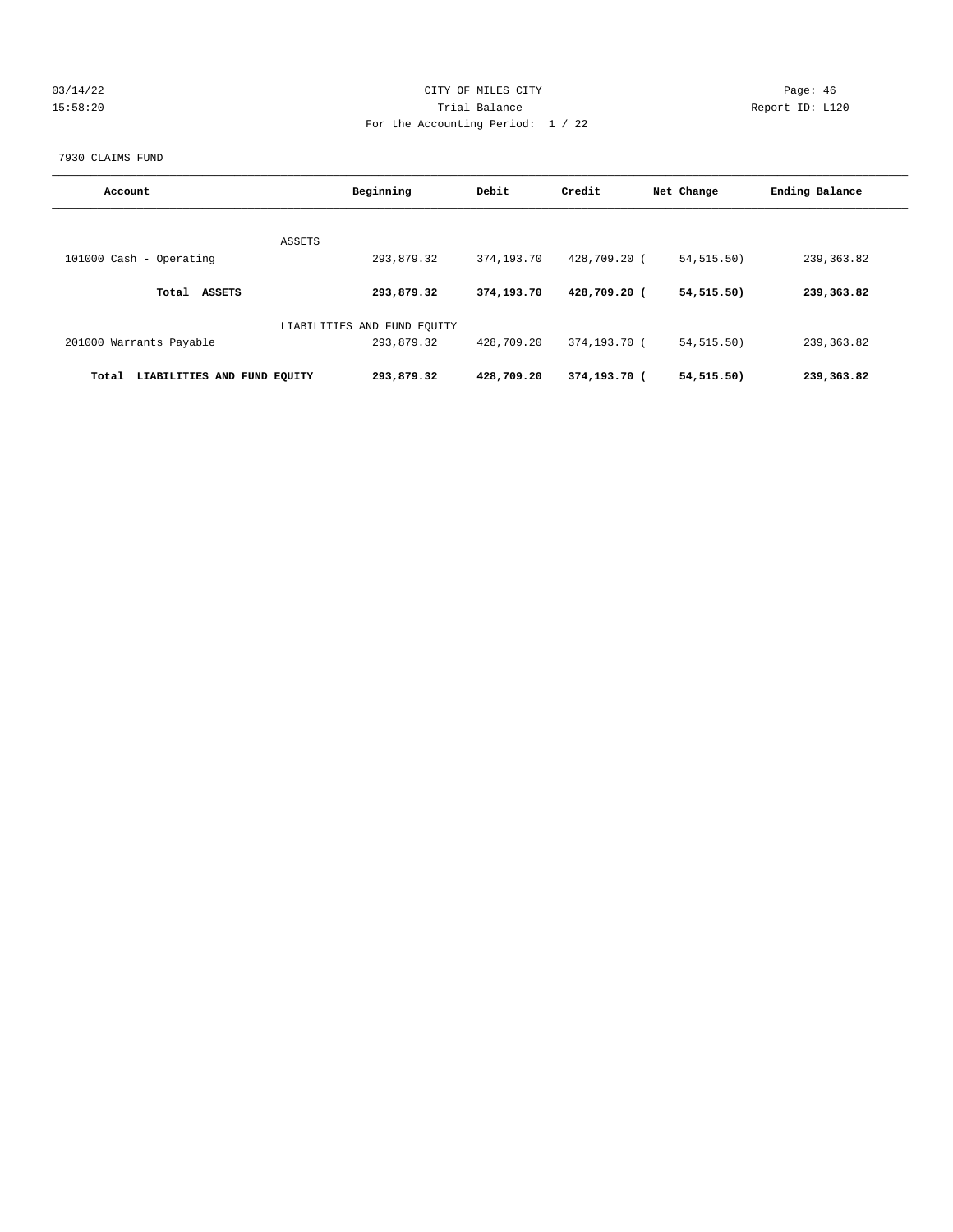## 03/14/22 Page: 47 15:58:20 Trial Balance Report ID: L120 For the Accounting Period: 1 / 22

7980 CUSTER CO WATER & SEWER DISTRICT

| Account                                 | Beginning                   | Debit     | Credit      | Net Change | Ending Balance |
|-----------------------------------------|-----------------------------|-----------|-------------|------------|----------------|
| ASSETS                                  |                             |           |             |            |                |
| 101000 Cash - Operating                 | 0.00                        | 19,921.11 | 19,921.11   | 0.00       | 0.00           |
| 122000 Accounts Receivable              | 20,520.52                   | 19,006.73 | 19,921.11 ( | 914.38)    | 19,606.14      |
| Total<br>ASSETS                         | 20,520.52                   | 38,927.84 | 39,842.22 ( | 914.38)    | 19,606.14      |
|                                         | LIABILITIES AND FUND EQUITY |           |             |            |                |
| 202000 Accounts Payable                 | 0.00                        | 19,903.38 | 19,903.38   | 0.00       | 0.00           |
| 211020 Due to Custer Water & Sewer Dist | 20,520.52                   | 19,903.38 | 18,989.00 ( | 914.38)    | 19,606.14      |
| LIABILITIES AND FUND EQUITY<br>Total    | 20,520.52                   | 39,806.76 | 38,892.38 ( | 914.38)    | 19,606.14      |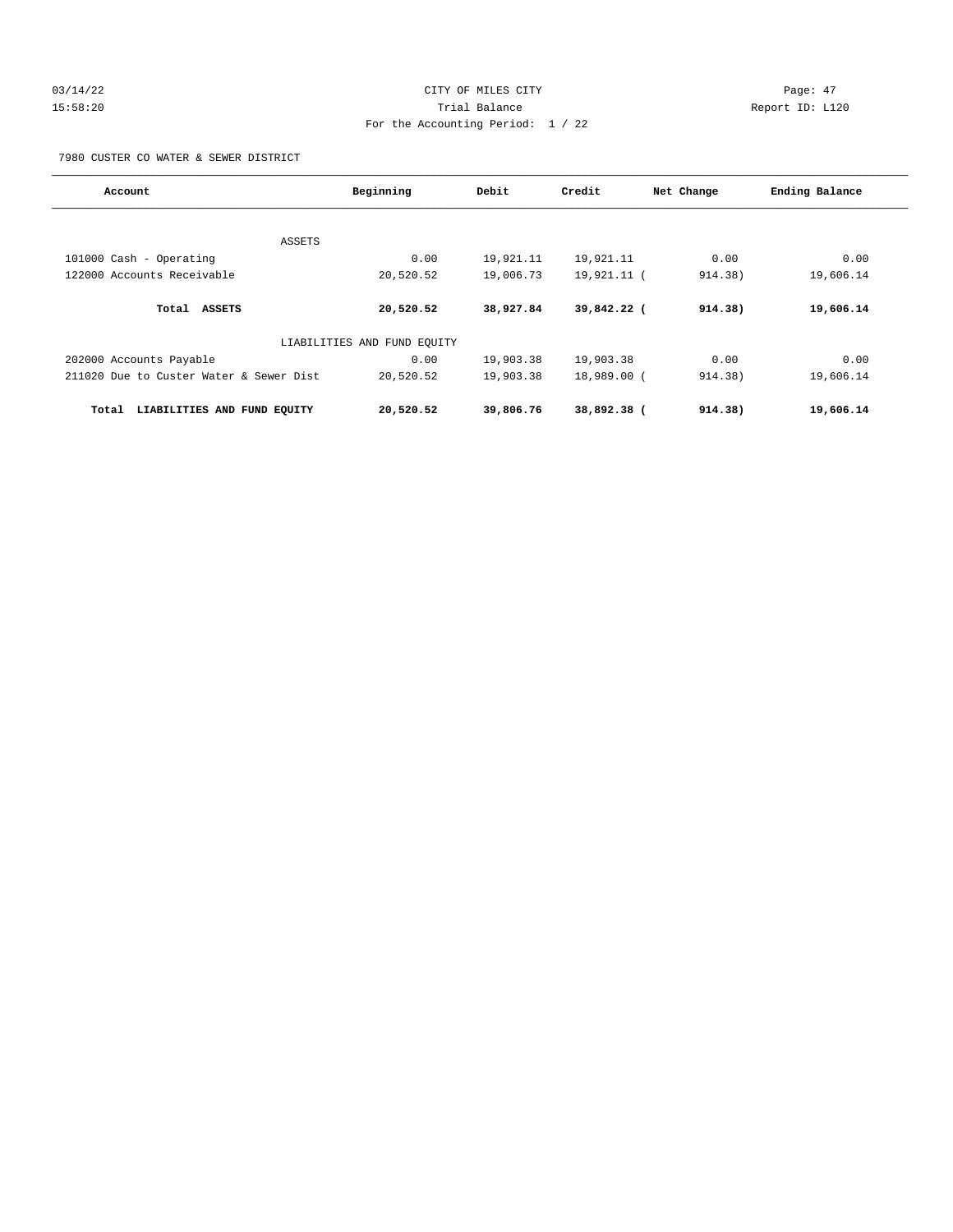## 03/14/22 Page: 48 15:58:20 Trial Balance Report ID: L120 For the Accounting Period: 1 / 22

7981 Interest Clearing

| Account                              | Beginning                   | Debit    | Credit   | Net Change | Ending Balance |
|--------------------------------------|-----------------------------|----------|----------|------------|----------------|
| ASSETS                               |                             |          |          |            |                |
| 101000 Cash - Operating              | 0.00                        | 2,503.74 | 2,503.74 | 0.00       | 0.00           |
| <b>ASSETS</b><br>Total               | 0.00                        | 2,503.74 | 2,503.74 | 0.00       | 0.00           |
|                                      | LIABILITIES AND FUND EOUITY |          |          |            |                |
| 212500 Due to Others                 | 0.00                        | 2,503.74 | 2,503.74 | 0.00       | 0.00           |
| LIABILITIES AND FUND EQUITY<br>Total | 0.00                        | 2,503.74 | 2,503.74 | 0.00       | 0.00           |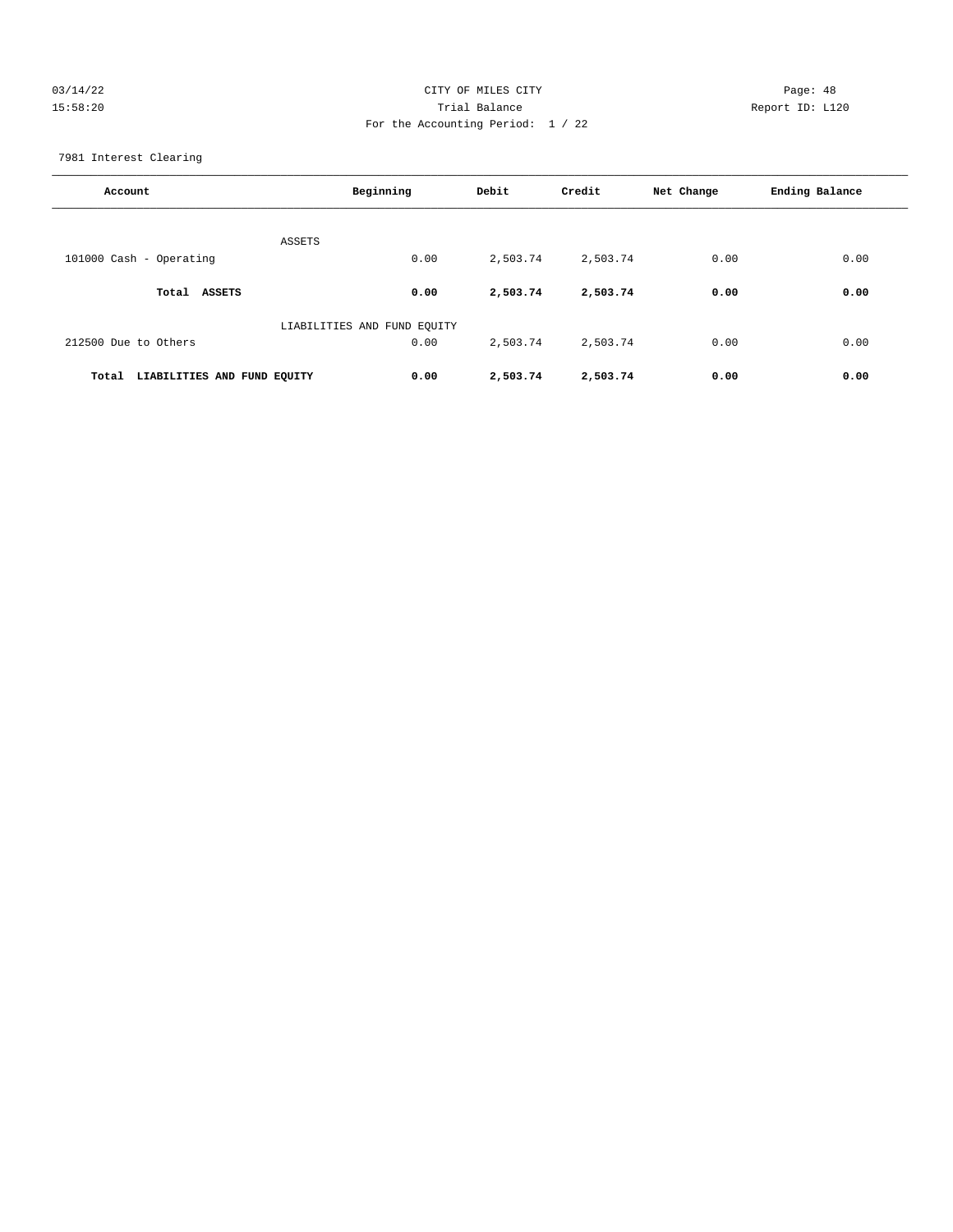# 03/14/22 Page: 49 15:58:20 Trial Balance Report ID: L120 For the Accounting Period: 1 / 22

9000 GENERAL FIXED ASSETS GROUP OF ACCOUNTS FUND

| Account                                                    | Beginning<br>Debit          |      | Credit | Net Change | Ending Balance   |
|------------------------------------------------------------|-----------------------------|------|--------|------------|------------------|
|                                                            |                             |      |        |            |                  |
| ASSETS                                                     |                             |      |        |            |                  |
| 181000 Land                                                | 526,599.00                  | 0.00 | 0.00   | 0.00       | 526,599.00       |
| 182000 Buildings                                           | 1,986,836.00                | 0.00 | 0.00   | 0.00       | 1,986,836.00     |
| 182100 Allowance for Depr - Buildings (Cre(                | 684,991.00)                 | 0.00 | 0.00   | 0.00       | 684,991.00)      |
| 186000 Machinery and Equipment                             | 3,038,732.00                | 0.00 | 0.00   | 0.00       | 3,038,732.00     |
| 186100 Allowance for Depr - Machinery & Eq(                | 1,463,750.00)               | 0.00 | 0.00   | 0.00       | 1,463,750.00     |
| 187000 Infrastructure                                      | 33,670,108.00               | 0.00 | 0.00   | 0.00       | 33,670,108.00    |
| 187100 Allowance For Depreciation - Infras (16,321,771.00) |                             | 0.00 | 0.00   | 0.00       | 16, 321, 771.00) |
| Total ASSETS                                               | 20,751,763.00               | 0.00 | 0.00   | 0.00       | 20,751,763.00    |
|                                                            | LIABILITIES AND FUND EQUITY |      |        |            |                  |
| 280000 INVESTMENT IN GENERAL FIXED ASSETS                  | 20,751,763.00               | 0.00 | 0.00   | 0.00       | 20,751,763.00    |
| LIABILITIES AND FUND EQUITY<br>Total                       | 20,751,763.00               | 0.00 | 0.00   | 0.00       | 20,751,763.00    |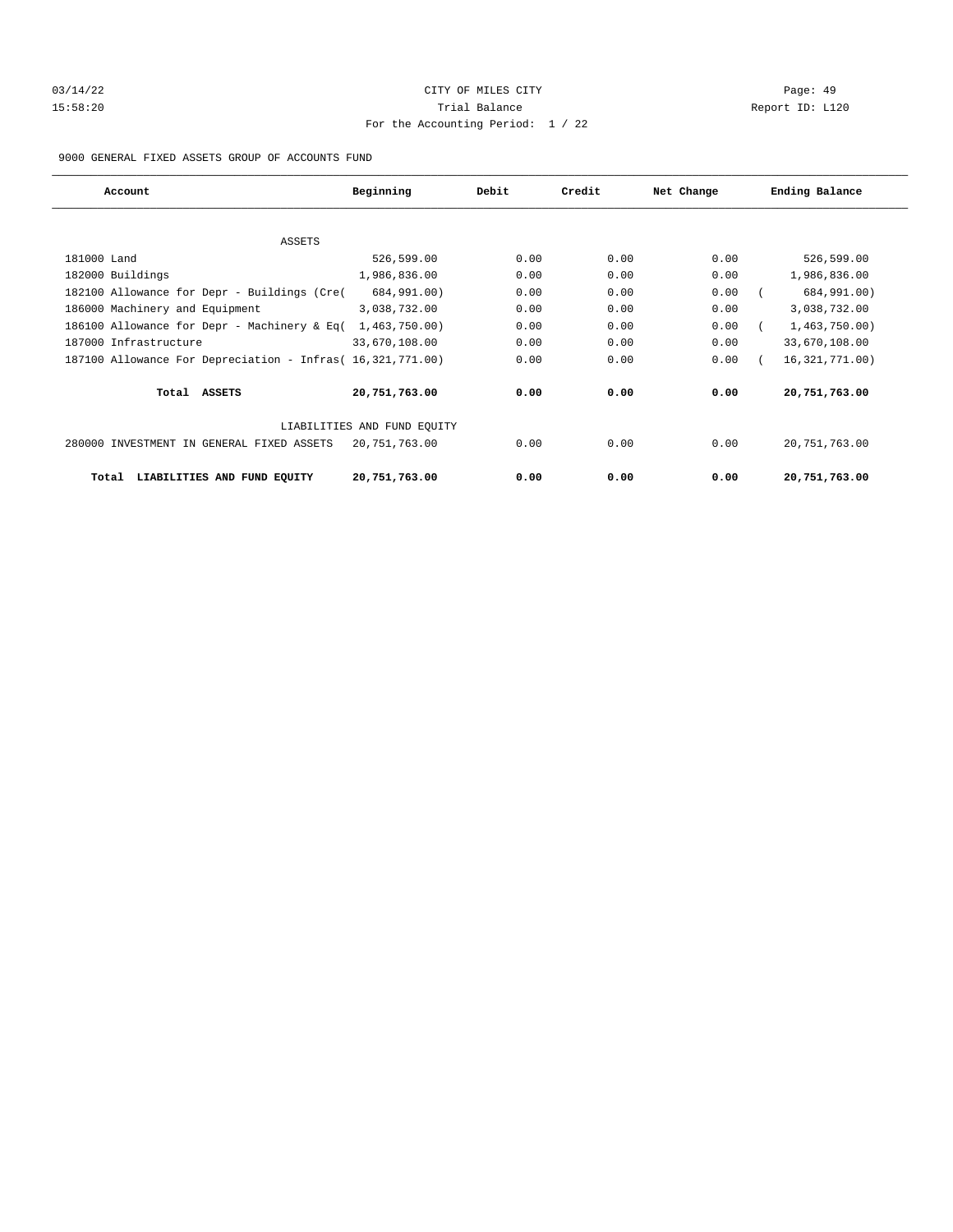# 03/14/22 Page: 50 15:58:20 Trial Balance Report ID: L120 For the Accounting Period: 1 / 22

9500 GENERAL LONG-TERM DEBT GROUP OF ACCOUNTS FUND

| Account                                    | Beginning                   | Debit | Credit | Net Change | Ending Balance |
|--------------------------------------------|-----------------------------|-------|--------|------------|----------------|
| ASSETS                                     |                             |       |        |            |                |
| 174300 Amount to be Provided-Comp Absences | 408,602.50                  | 0.00  | 0.00   | 0.00       | 408,602.50     |
| <b>ASSETS</b><br>Total                     | 408,602.50                  | 0.00  | 0.00   | 0.00       | 408,602.50     |
|                                            | LIABILITIES AND FUND EQUITY |       |        |            |                |
| 235320 LTrm Lease Pur/FMC-PD Cars          | 44,802.50                   | 0.00  | 0.00   | 0.00       | 44,802.50      |
| 239000 Compensated Absences Payable        | 363,800.00                  | 0.00  | 0.00   | 0.00       | 363,800.00     |
| LIABILITIES AND FUND EQUITY<br>Total       | 408,602.50                  | 0.00  | 0.00   | 0.00       | 408,602.50     |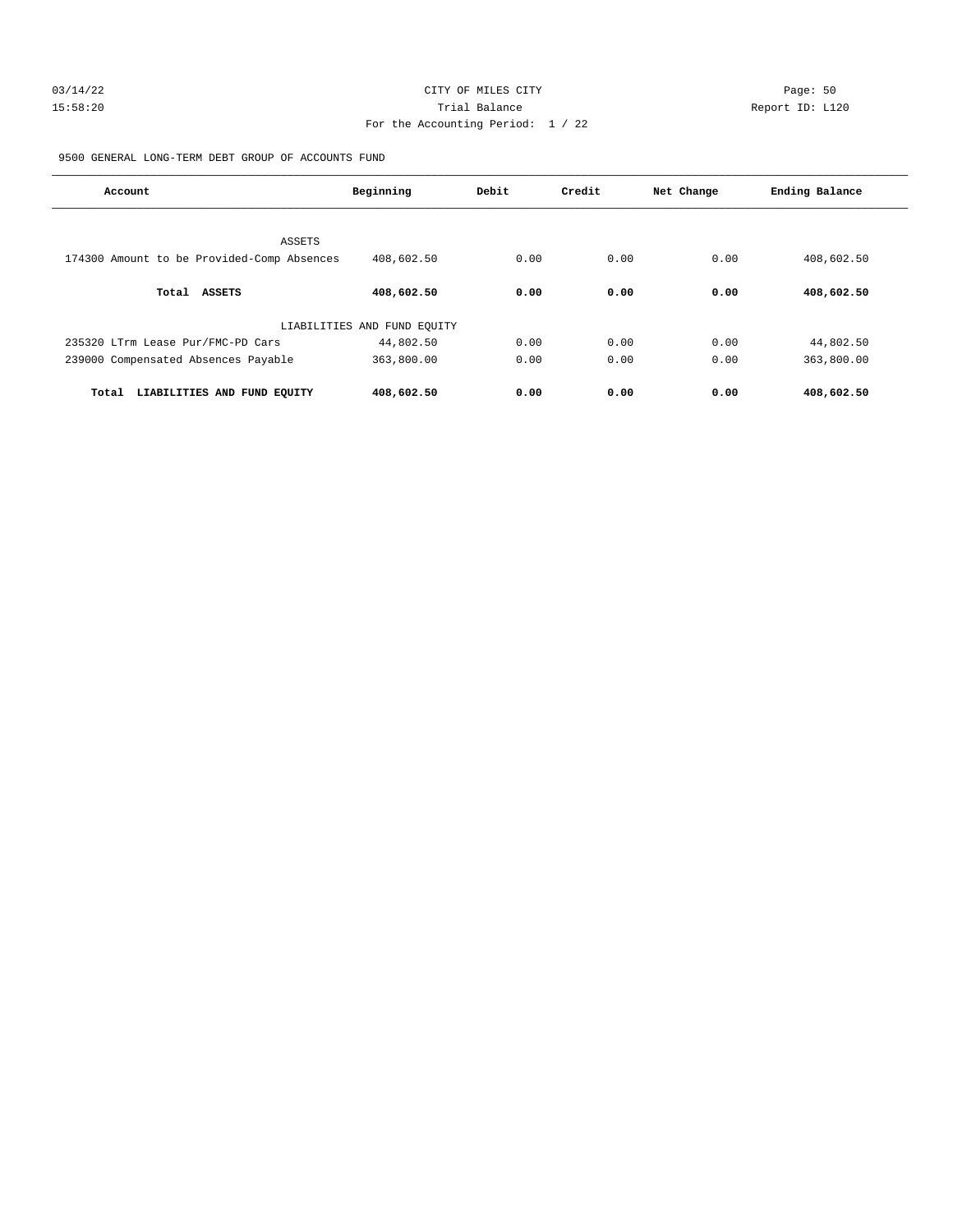## 03/14/22 Page: 1 Page: 1 15:58:20 Statement of Revenue Budget vs Actuals Report ID: B110 For the Accounting Period: 1 / 22

#### 1000 GENERAL

|              | Account                                   | Received<br>Current Month | Received YTD   | Estimated Revenue To Be Received | Revenue    | % (58)<br>Received |
|--------------|-------------------------------------------|---------------------------|----------------|----------------------------------|------------|--------------------|
| 310000 TAXES |                                           |                           |                |                                  |            |                    |
|              | 311010 Real Property Taxes                | 12,481.83                 | 1, 113, 158.91 | 1,853,230.00                     | 740,071.09 | $60*$              |
| 311020       | Personal Property Taxes                   | 0.00                      | 6,479.62       | 42,001.00                        | 35,521.38  | 15 <sup>8</sup>    |
| 312000       | Penalty & Interest on Delinquent Taxes    | 1,055.08                  | 4,424.42       | 5,000.00                         | 575.58     | 88 %               |
| 314140       | LOCAL OPTION-MOTOR VEHICLE                | 25,003.15                 | 151,235.48     | 255,000.00                       | 103,764.52 | 59 %               |
|              | Account Group Total:                      | 38,540.06                 | 1,275,298.43   | 2,155,231.00                     | 879,932.57 | 59 %               |
|              | 320000 LICENSES AND PERMITS               |                           |                |                                  |            |                    |
| 322010       | Alcoholic Beverage Licenses and Permits   | $-50.00$                  | 10,650.00      | 10,650.00                        | 0.00       | $100*$             |
| 322020       | General Business / Professional /         | 0.00                      | 0.00           | 398.00                           | 398.00     | 0 <sup>8</sup>     |
| 322050       | Amusement Licenses & Permits              | 0.00                      | 1,395.00       | 780.00                           | $-615.00$  | 179 %              |
| 323030       | Animal Licenses                           | 122.50                    | 237.50         | 500.00                           | 262.50     | 48 %               |
| 323060       | Catering Beer/Wine Permit                 | 0.00                      | 0.00           | 600.00                           | 600.00     | 0 <sup>8</sup>     |
|              | 323090 Parking Permits                    | 0.00                      | 0.00           | 288.00                           | 288.00     | 0 <sup>8</sup>     |
|              | Account Group Total:                      | 72.50                     | 12,282.50      | 13,216.00                        | 933.50     | 93%                |
|              | 330000 INTERGOVERNMENTAL REVENUES         |                           |                |                                  |            |                    |
| 331024       | Bullet Proof Vest Grant                   | 0.00                      | 0.00           | 1,180.00                         | 1,180.00   | 0 <sup>8</sup>     |
| 334000       | State Grants                              | 0.00                      | 0.00           | 47,000.00                        | 47,000.00  | 0 <sup>8</sup>     |
| 334006       | MDT-SRO-Wage OT Reimb                     | 0.00                      | 41,667.00      | 41,667.00                        | 0.00       | $100$ %            |
| 335110       | Live Card Game Table Permit               | 0.00                      | 1,150.00       | 1,500.00                         | 350.00     | $77$ $%$           |
| 335120       | Video Gaming Machine Permits              | 0.00                      | 28,200.00      | 33,000.00                        | 4,800.00   | 85%                |
| 335230       | HB 124 Entitlement                        | 0.00                      | 706,279.12     | 1,412,559.00                     | 706,279.88 | $50*$              |
|              | Account Group Total:                      | 0.00                      | 777,296.12     | 1,536,906.00                     | 759,609.88 | 51%                |
|              | 340000 Charges for Services               |                           |                |                                  |            |                    |
| 341010       | Sale of Maps and Publications             | 25.00                     | 100.00         | 100.00                           | 0.00       | 100 %              |
| 341014       | Board of Appeals, Zone Change Adm/Permits | 0.00                      | 0.00           | 1,600.00                         | 1,600.00   | 0 %                |
| 341015       | Subdivision Review                        | 0.00                      | 0.00           | 200.00                           | 200.00     | 0 <sup>8</sup>     |
| 341030       | Police Services                           | 0.00                      | 9.00           | 20.00                            | 11.00      | 45 %               |
| 341075       | Serv/Cnty-Interlocal Agmt                 | 0.00                      | 27,596.72      | 211,515.00                       | 183,918.28 | $13*$              |
| 342013       | Flood Plain Fees                          | 0.00                      | 1,550.00       | 3,500.00                         | 1,950.00   | 44 %               |
| 342014       | SRO-County/School Dist. contribution      | $-286.54$                 | 9,634.54       | 10,000.00                        | 365.46     | 96 <sup>°</sup>    |
| 342022       | Special F Ser/Fire Contract               | $-1,687.33$               | 49,787.00      | 52,845.00                        | 3,058.00   | $94$ %             |
| 342025       | Fire Dept Equip Rental/Labor              | 0.00                      | 1,010.00       | 2,000.00                         | 990.00     | $51$ %             |
| 344010       | Animal Control/Pound Fees                 | 0.00                      | 529.00         | 2,300.00                         | 1,771.00   | $23$ $%$           |
| 346020       | Park Fees                                 | 125.00                    | 775.00         | 2,000.00                         | 1,225.00   | 39 <sup>8</sup>    |
| 346030       | Swimming Pool Fees                        | 0.00                      | 6,708.00       | 11,000.00                        | 4,292.00   | $61$ $%$           |
|              | Account Group Total:                      | $-1,823.87$               | 97,699.26      | 297,080.00                       | 199,380.74 | 33%                |
|              | 350000 FINES AND FORFEITURES              |                           |                |                                  |            |                    |
|              | 351013 Drug Forfeitures                   | 0.00                      | 0.00           | 2,000.00                         | 2,000.00   | 0 <sup>8</sup>     |
| 351030       | Fines/Surcharges/etc                      | 10,172.12                 | 76,627.67      | 160,000.00                       | 83, 372.33 | 48 %               |
| 351035       | Animal Control Court Revenue              | 245.00                    | 4,160.49       | 7,600.00                         | 3,439.51   | 55 %               |
|              | 351037 Public Defender Fee                | 0.00                      | 0.00           | 300.00                           | 300.00     | 0 <sup>8</sup>     |
|              | Account Group Total:                      | 10,417.12                 | 80,788.16      | 169,900.00                       | 89,111.84  | 48 %               |
|              | 360000 MISCELLANEOUS REVENUE              |                           |                |                                  |            |                    |
|              | 361005 MidRivers Franchise Fees           | 21,525.33                 | 65,809.65      | 102,000.00                       | 36,190.35  | 65 %               |
|              | 361010 Land Rental                        | 300.00                    | 44, 115.99     | 49,000.00                        | 4,884.01   | $90*$              |
| 361020       | Building Rentals                          | 1,716.66                  | 12,016.62      | 20,600.00                        | 8,583.38   | 58 %               |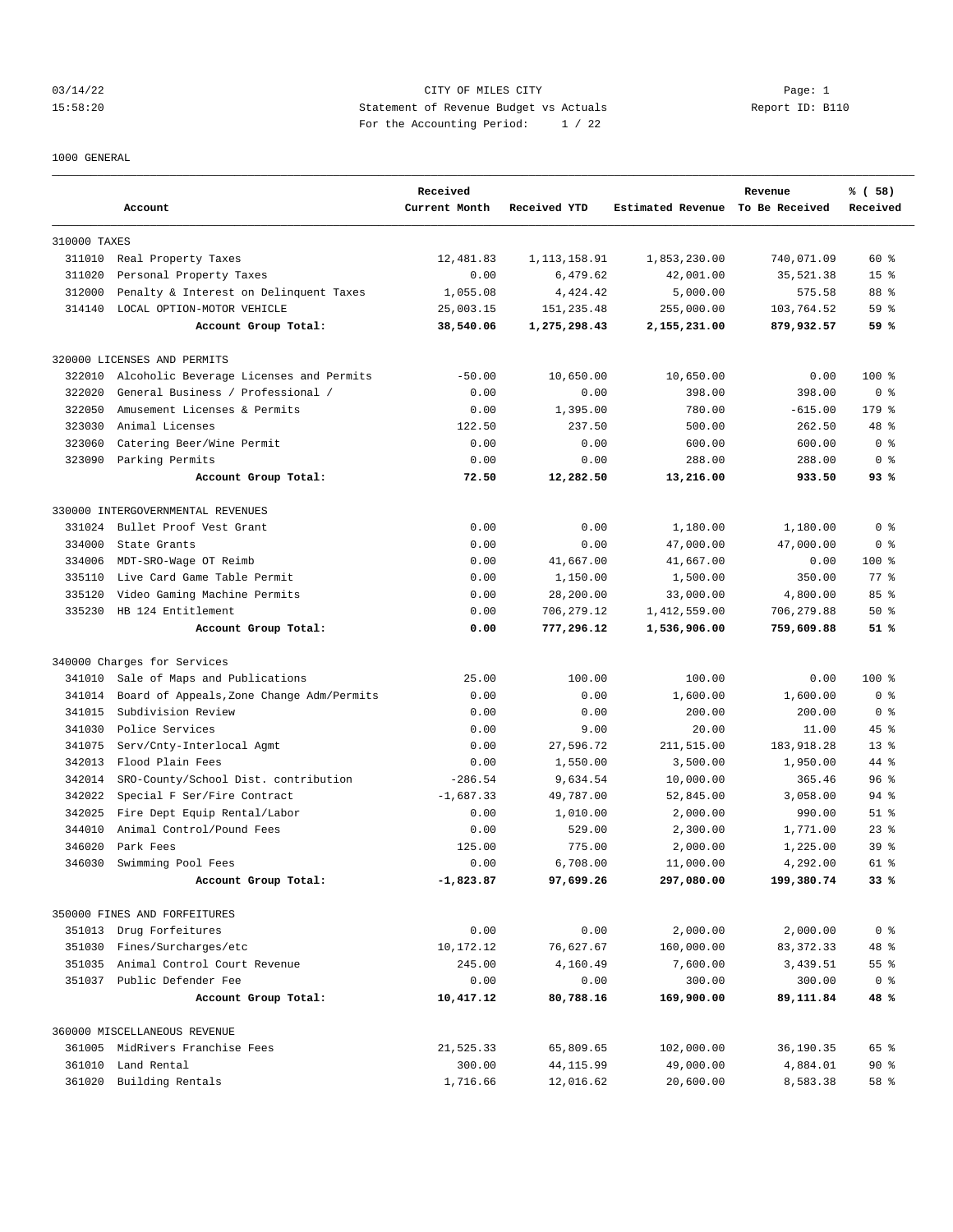## 03/14/22 Page: 2 15:58:20 Statement of Revenue Budget vs Actuals Report ID: B110 For the Accounting Period: 1 / 22

#### 1000 GENERAL

|        |                                   | Received      |              |                   | Revenue        | % (58)                  |
|--------|-----------------------------------|---------------|--------------|-------------------|----------------|-------------------------|
|        | Account                           | Current Month | Received YTD | Estimated Revenue | To Be Received | Received                |
| 362020 | MISC REVENUE                      | 2,317.19      | 8,746.85     | 8.000.00          | $-746.85$      | 109 <sub>8</sub>        |
| 362022 | Health Ins-MMIA Emp Benefits Prog | 350.72        | 733.96       | 100.00            | $-633.96$      | 734 %                   |
| 365000 | Contributions and Donations       | 0.00          | 13,725.00    | 1,000.00          | $-12,725.00$   | $***$ $%$               |
| 365015 | Florence Stacy Foundation         | 0.00          | $-348.00$    | 0.00              | 348.00         | $***$ $ -$              |
| 366040 | Misc.-BHS                         | 0.00          | 0.00         | 2,400.00          | 2,400.00       | $0 \text{ }$ $\text{ }$ |
| 366050 | Sale of Junk/Salvage-PD cars      | 0.00          | 0.00         | 5,000.00          | 5,000.00       | 0 <sup>8</sup>          |
| 367000 | Sale of Junk or Salvage           | 0.00          | 0.00         | 1,000.00          | 1,000.00       | 0 <sup>8</sup>          |
|        | Account Group Total:              | 26,209.90     | 144,800.07   | 189,100.00        | 44,299.93      | 77%                     |
|        | 370000 INVESTMENT EARNINGS        |               |              |                   |                |                         |
| 371010 | Investment Earnings               | 233.76        | 1,416.64     | 10,000.00         | 8,583.36       | $14*$                   |
|        | Account Group Total:              | 233.76        | 1,416.64     | 10,000.00         | 8,583.36       | $14*$                   |
|        | 380000 OTHER FINANCING SOURCES    |               |              |                   |                |                         |
| 381070 | Proceeds/Loans/Intercap 016-2015  | 0.00          | 480,000.00   | 480,000.00        | 0.00           | $100*$                  |
| 383000 | Interfund Operating Transfer      | 21,088.29     | 226,714.53   | 655,006.00        | 428, 291.47    | 35 <sup>8</sup>         |
|        | Account Group Total:              | 21,088.29     | 706,714.53   | 1,135,006.00      | 428,291.47     | 62%                     |
|        | Total:<br>Fund                    | 94,737.76     | 3,096,295.71 | 5,506,439.00      | 2,410,143.29   | 56%                     |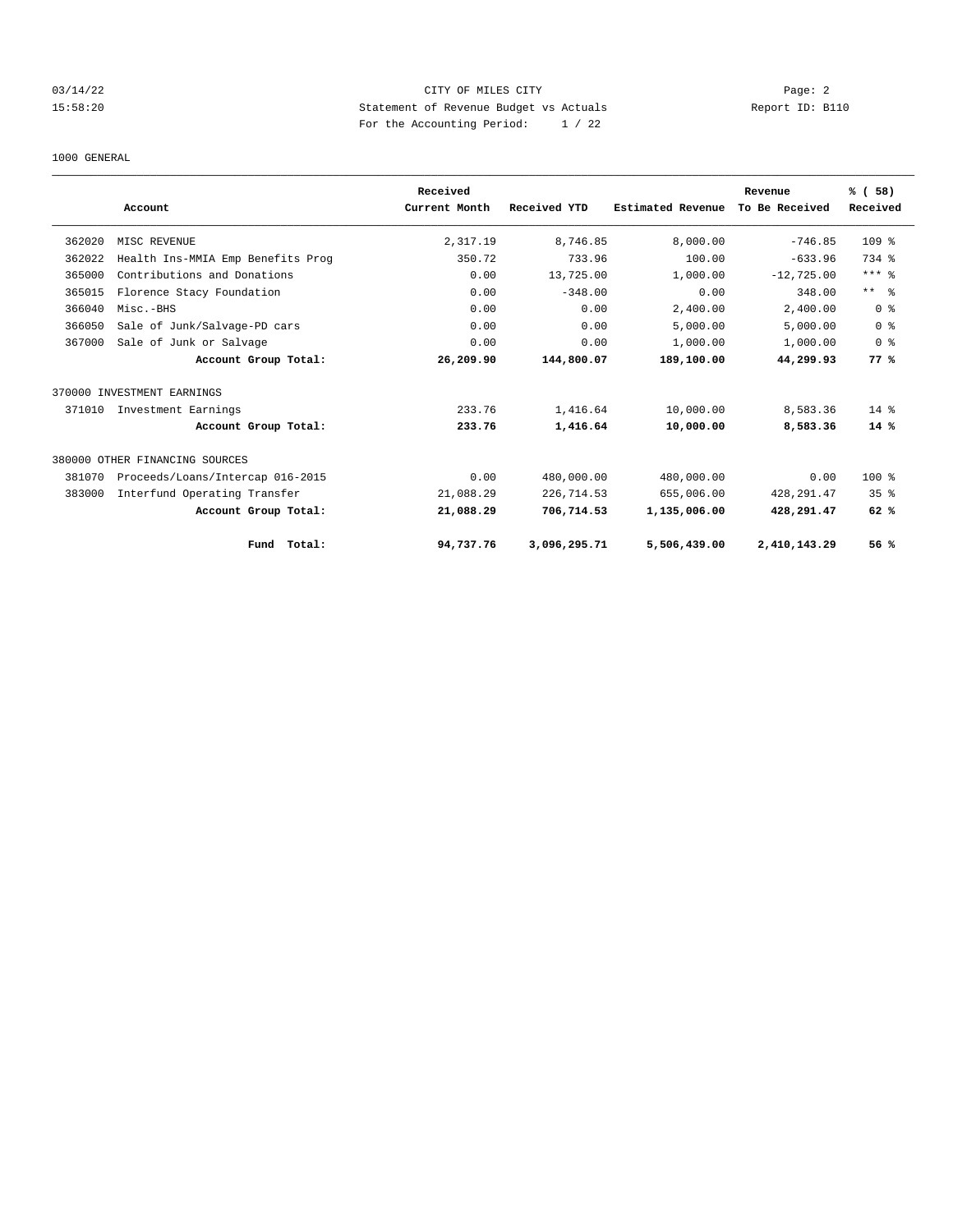## 03/14/22 Page: 3 Page: 3 Page: 3 15:58:20 Statement of Revenue Budget vs Actuals Report ID: B110 For the Accounting Period: 1 / 22

# 2220 LIBRARY

|        |                                   | Received      |              |                   | Revenue        | % (58)         |
|--------|-----------------------------------|---------------|--------------|-------------------|----------------|----------------|
|        | Account                           | Current Month | Received YTD | Estimated Revenue | To Be Received | Received       |
|        | 340000 Charges for Services       |               |              |                   |                |                |
| 341075 | Serv/Cnty-Interlocal Agmt         | 0.00          | 0.00         | 41,839.00         | 41,839.00      | 0 %            |
| 346070 | Library Fees                      | 131.80        | 1,043.90     | 2,000.00          | 956.10         | $52$ $%$       |
| 346074 | Book Sales                        | 0.00          | 2.00         | 400.00            | 398.00         | 1 <sup>8</sup> |
|        | Account Group Total:              | 131.80        | 1,045.90     | 44,239.00         | 43,193.10      | 2%             |
|        | 360000 MISCELLANEOUS REVENUE      |               |              |                   |                |                |
| 365035 | Donation-Library Board of Trustee | 0.00          | 0.00         | 7,500.00          | 7,500.00       | 0 <sup>8</sup> |
|        | Account Group Total:              | 0.00          | 0.00         | 7,500.00          | 7,500.00       | 0 <sup>8</sup> |
|        | 380000 OTHER FINANCING SOURCES    |               |              |                   |                |                |
| 383000 | Interfund Operating Transfer      | 25,998.75     | 181,991.25   | 311,985.00        | 129,993.75     | 58 %           |
|        | Account Group Total:              | 25,998.75     | 181,991.25   | 311,985.00        | 129,993.75     | 58 %           |
|        | Total:<br>Fund                    | 26,130.55     | 183,037.15   | 363,724.00        | 180,686.85     | 50%            |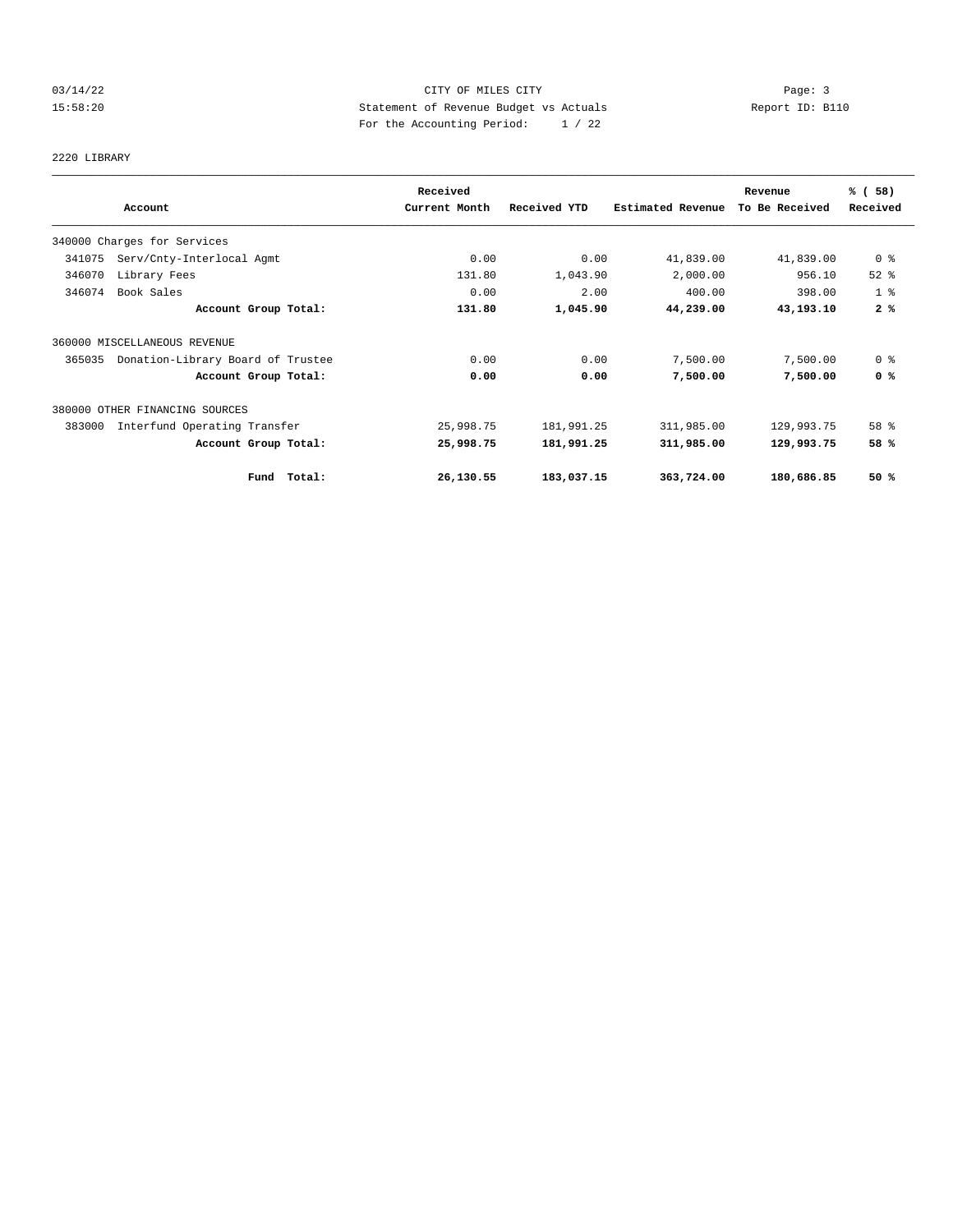## 03/14/22 Page: 4 15:58:20 Statement of Revenue Budget vs Actuals Report ID: B110 For the Accounting Period: 1 / 22

2260 EMERGENCY DISASTER

|              |                                        | Received      |              |                   | Revenue        | % (58)    |
|--------------|----------------------------------------|---------------|--------------|-------------------|----------------|-----------|
|              | Account                                | Current Month | Received YTD | Estimated Revenue | To Be Received | Received  |
| 310000 TAXES |                                        |               |              |                   |                |           |
| 311010       | Real Property Taxes                    | 17.79         | 44.89        | 36.00             | $-8.89$        | $125$ $%$ |
| 311020       | Personal Property Taxes                | 0.00          | 0.19         | 7.00              | 6.81           | 38        |
| 312000       | Penalty & Interest on Delinquent Taxes | 8.88          | 39.48        | 50.00             | 10.52          | 79 %      |
|              | Account Group Total:                   | 26.67         | 84.56        | 93.00             | 8.44           | 91%       |
|              | Fund<br>Total:                         | 26.67         | 84.56        | 93.00             | 8.44           | 91%       |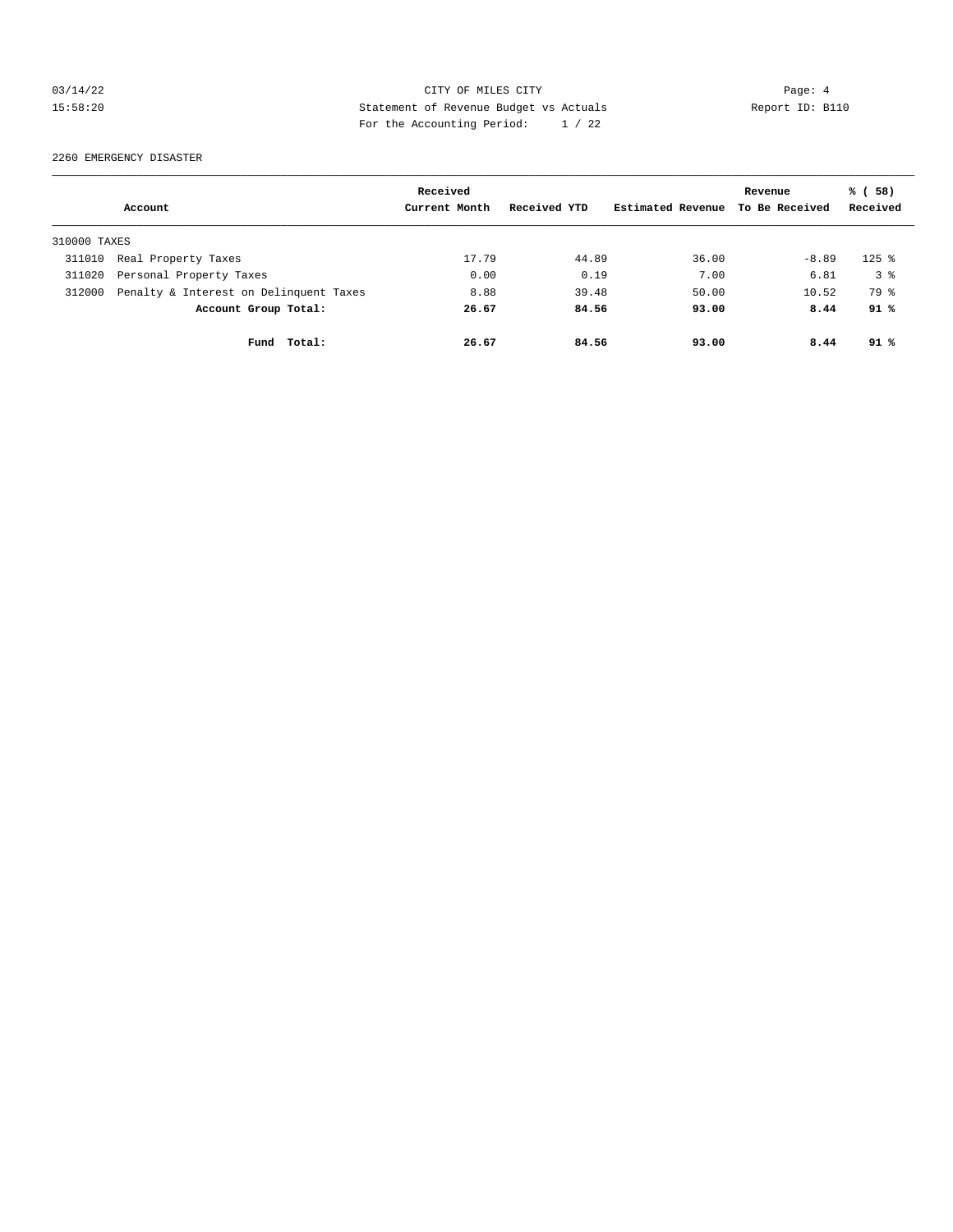03/14/22 Page: 5 Page: 5 Page: 5 Page: 6 Page: 6 Page: 6 Page: 6 Page: 6 Page: 6 Page: 6 Page: 6 Page: 6 Page: 6 Page: 6 Page: 6 Page: 6 Page: 6 Page: 6 Page: 6 Page: 6 Page: 6 Page: 6 Page: 6 Page: 6 Page: 6 Page: 6 Page: 15:58:20 Statement of Revenue Budget vs Actuals Report ID: B110 For the Accounting Period: 1 / 22

2270 Health

|                                        | Received      |              |                   | Revenue        | % (58)   |
|----------------------------------------|---------------|--------------|-------------------|----------------|----------|
| Account                                | Current Month | Received YTD | Estimated Revenue | To Be Received | Received |
| 380000 OTHER FINANCING SOURCES         |               |              |                   |                |          |
| Interfund Operating Transfer<br>383000 | 0.00          | 13,000.00    | 13,000.00         | 0.00           | $100*$   |
| Account Group Total:                   | 0.00          | 13,000.00    | 13,000.00         | 0.00           | 100%     |
| Total:<br>Fund                         | 0.00          | 13,000.00    | 13,000.00         | 0.00           | $100*$   |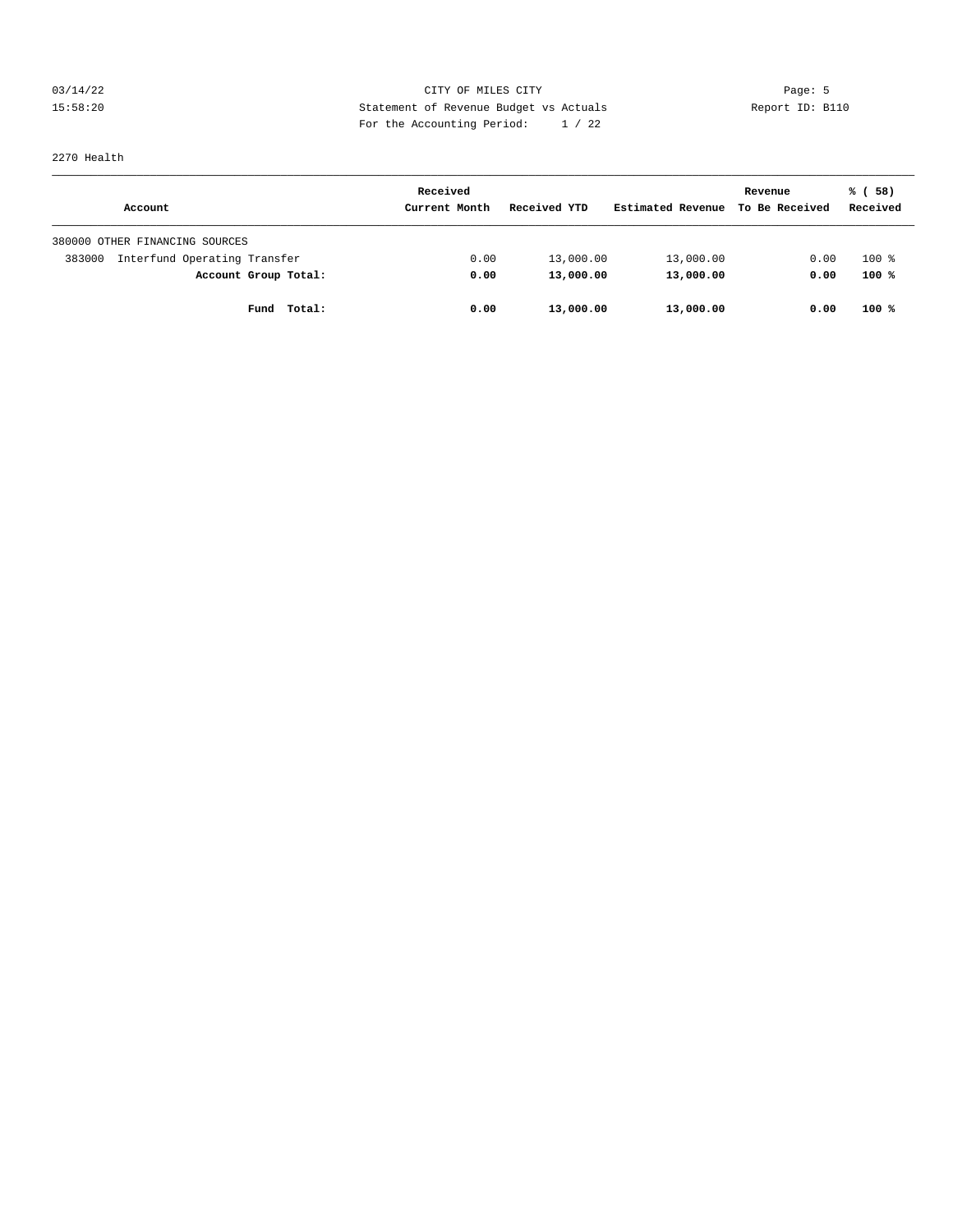## 03/14/22 Page: 6 CITY OF MILES CITY 15:58:20 Statement of Revenue Budget vs Actuals Report ID: B110 For the Accounting Period: 1 / 22

2310 TIFD-Downtown

|                                                  | Received      |              |                          | Revenue        | % (58)                  |
|--------------------------------------------------|---------------|--------------|--------------------------|----------------|-------------------------|
| Account                                          | Current Month | Received YTD | <b>Estimated Revenue</b> | To Be Received | Received                |
| 310000 TAXES                                     |               |              |                          |                |                         |
| 311010<br>Real Property Taxes                    | 938.43        | 105,300.57   | 193,476.00               | 88, 175.43     | $54$ $%$                |
| 311020<br>Personal Property Taxes                | 0.00          | 480.86       | 4,000.00                 | 3,519.14       | $12*$                   |
| 312000<br>Penalty & Interest on Delinquent Taxes | 119.34        | 345.56       | 0.00                     | $-345.56$      | $***$ $=$ $\frac{6}{5}$ |
| Account Group Total:                             | 1,057.77      | 106,126.99   | 197,476.00               | 91,349.01      | 54%                     |
| 330000 INTERGOVERNMENTAL REVENUES                |               |              |                          |                |                         |
| Montana Main St Grant<br>331172                  | 0.00          | 1,800.00     | 10,000.00                | 8,200.00       | 18 <sup>8</sup>         |
| Account Group Total:                             | 0.00          | 1,800.00     | 10,000.00                | 8,200.00       | $18*$                   |
| 370000 INVESTMENT EARNINGS                       |               |              |                          |                |                         |
| 371010<br>Investment Earnings                    | 58.49         | 362.11       | 0.00                     | $-362.11$      | $***$ $\approx$         |
| Account Group Total:                             | 58.49         | 362.11       | 0.00                     | $-362.11$      | $***$ %                 |
| 380000 OTHER FINANCING SOURCES                   |               |              |                          |                |                         |
| 383000<br>Interfund Operating Transfer           | 0.00          | 0.00         | 2,000.00                 | 2,000.00       | 0 <sup>8</sup>          |
| Account Group Total:                             | 0.00          | 0.00         | 2,000.00                 | 2,000.00       | 0 <sup>8</sup>          |
| Fund Total:                                      | 1,116.26      | 108,289.10   | 209,476.00               | 101,186.90     | 52%                     |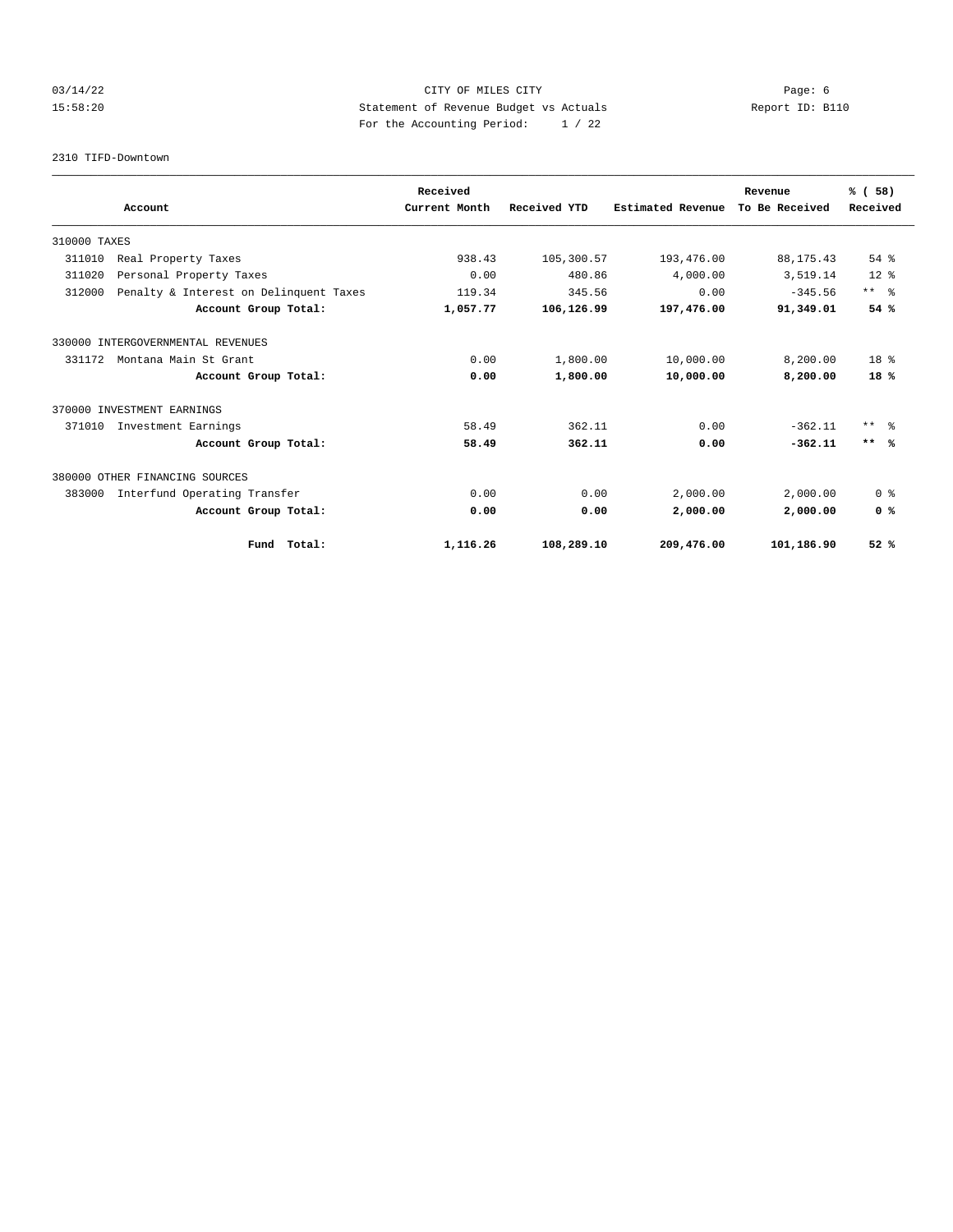## $03/14/22$  Page: 7 15:58:20 Statement of Revenue Budget vs Actuals Report ID: B110 For the Accounting Period: 1 / 22

2350 Local Government/Study Commission

|              | Account                 |             | Received<br>Current Month | Received YTD | Estimated Revenue | Revenue<br>To Be Received | % (58)<br>Received   |  |
|--------------|-------------------------|-------------|---------------------------|--------------|-------------------|---------------------------|----------------------|--|
| 310000 TAXES |                         |             |                           |              |                   |                           |                      |  |
| 311010       | Real Property Taxes     |             | 0.04                      | 0.04         | 0.00              | $-0.04$                   | $***$ 2              |  |
| 311020       | Personal Property Taxes |             | 0.00                      | 0.03         | 0.00              | $-0.03$                   | $***$ $\frac{6}{10}$ |  |
|              | Account Group Total:    |             | 0.04                      | 0.07         | 0.00              | $-0.07$                   | $***$ %              |  |
|              |                         | Fund Total: | 0.04                      | 0.07         | 0.00              | $-0.07$                   | $***$ %              |  |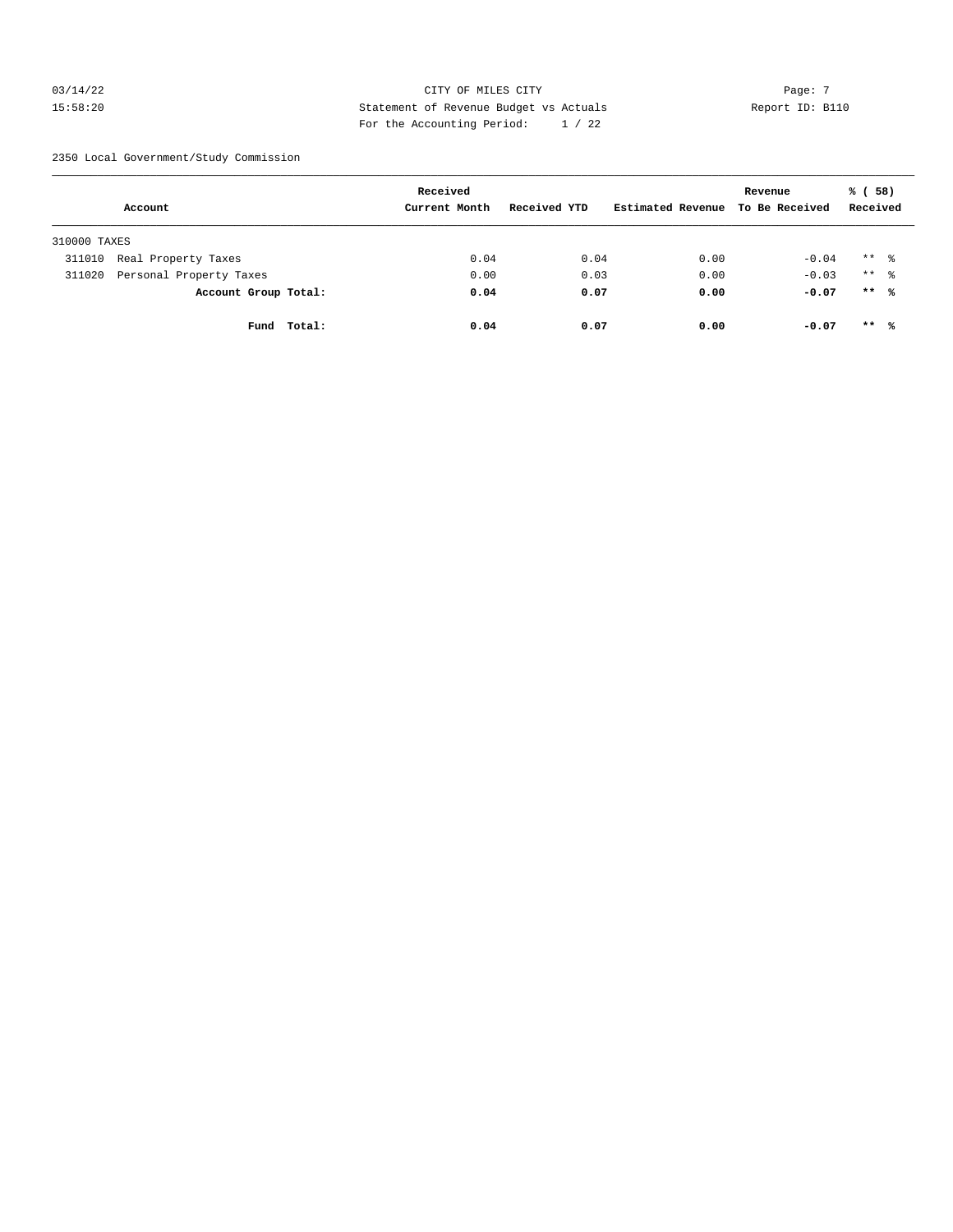## 03/14/22 Page: 8 CITY OF MILES CITY 15:58:20 Statement of Revenue Budget vs Actuals Report ID: B110 For the Accounting Period: 1 / 22

2372 Permissive Medical Levy

|              | Account                                | Received<br>Current Month | Received YTD | Estimated Revenue | Revenue<br>To Be Received | % (58)<br>Received |
|--------------|----------------------------------------|---------------------------|--------------|-------------------|---------------------------|--------------------|
| 310000 TAXES |                                        |                           |              |                   |                           |                    |
| 311010       | Real Property Taxes                    | 1,847.57                  | 169,328.91   | 282,054.00        | 112,725.09                | 60 %               |
| 311020       | Personal Property Taxes                | 0.00                      | 1,007.81     | 6,393.00          | 5,385.19                  | $16*$              |
| 312000       | Penalty & Interest on Delinquent Taxes | 31.05                     | 138.24       | 200.00            | 61.76                     | 69 %               |
|              | Account Group Total:                   | 1,878.62                  | 170,474.96   | 288,647.00        | 118,172.04                | 59 %               |
|              | Total:<br>Fund                         | 1,878.62                  | 170,474.96   | 288,647.00        | 118,172.04                | 59%                |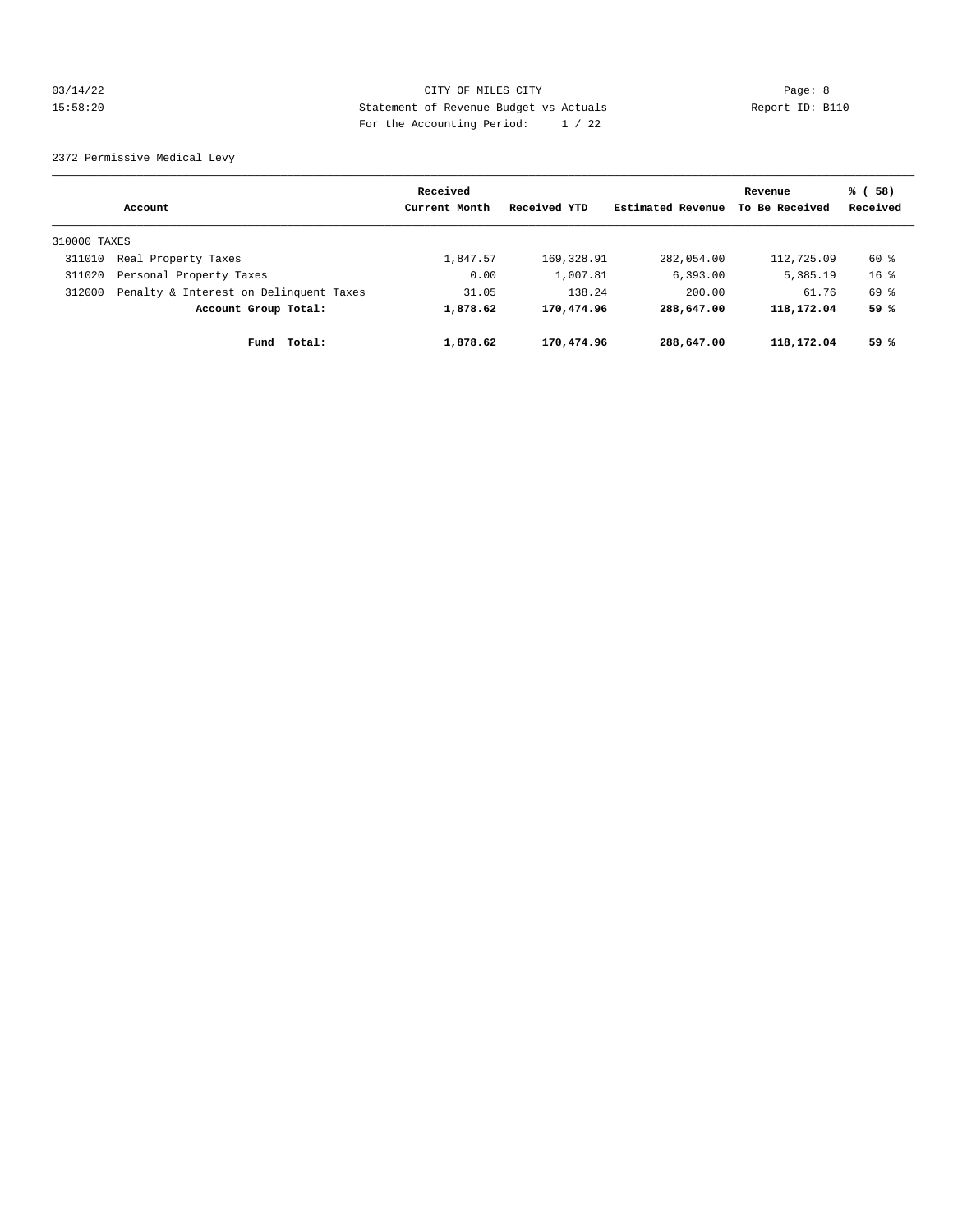## 03/14/22 Page: 9 15:58:20 Statement of Revenue Budget vs Actuals Report ID: B110 For the Accounting Period: 1 / 22

#### 2390 DRUG FORFEITURE

|                              | Received      |              |                   | Revenue        | % (58)   |
|------------------------------|---------------|--------------|-------------------|----------------|----------|
| Account                      | Current Month | Received YTD | Estimated Revenue | To Be Received | Received |
| 350000 FINES AND FORFEITURES |               |              |                   |                |          |
| Drug Forfeitures<br>351013   | 0.00          | 0.00         | 3,000.00          | 3,000.00       | 0 %      |
| Account Group Total:         | 0.00          | 0.00         | 3,000.00          | 3,000.00       | 0 %      |
| Total:<br>Fund               | 0.00          | 0.00         | 3,000.00          | 3,000.00       | 0 %      |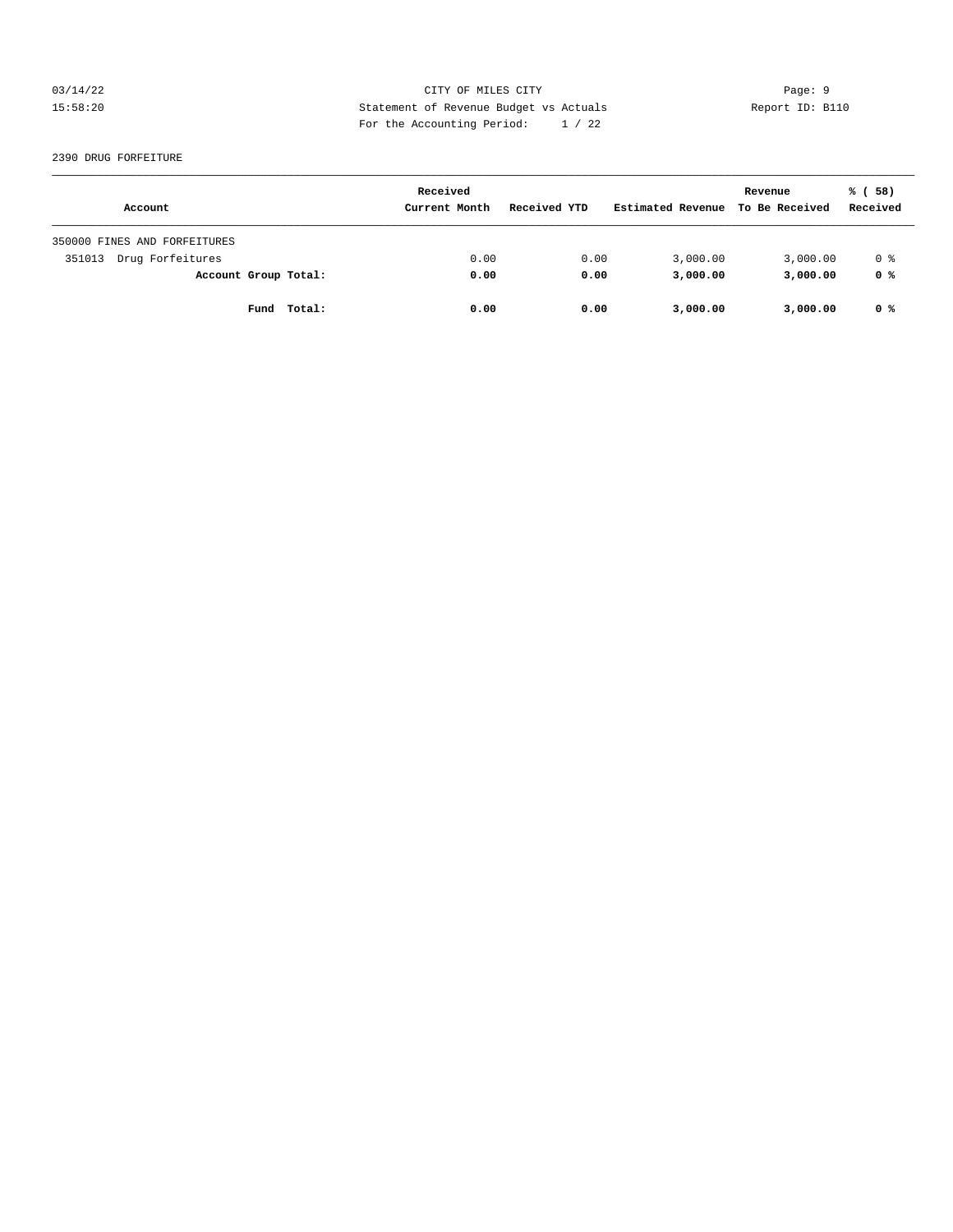03/14/22 Page: 10 15:58:20 Statement of Revenue Budget vs Actuals Report ID: B110 For the Accounting Period: 1 / 22

#### 2394 BUILDING CODE ENFORCEMENT

|                                      | Received      |              |                   | Revenue        | % (58)   |
|--------------------------------------|---------------|--------------|-------------------|----------------|----------|
| Account                              | Current Month | Received YTD | Estimated Revenue | To Be Received | Received |
| 320000 LICENSES AND PERMITS          |               |              |                   |                |          |
| Building & Related Permits<br>323010 | 819.00        | 47,101.81    | 99,228.00         | 52,126.19      | 47.8     |
| Account Group Total:                 | 819.00        | 47,101.81    | 99,228,00         | 52,126.19      | 47%      |
| Total:<br>Fund                       | 819.00        | 47,101.81    | 99,228.00         | 52,126.19      | 47%      |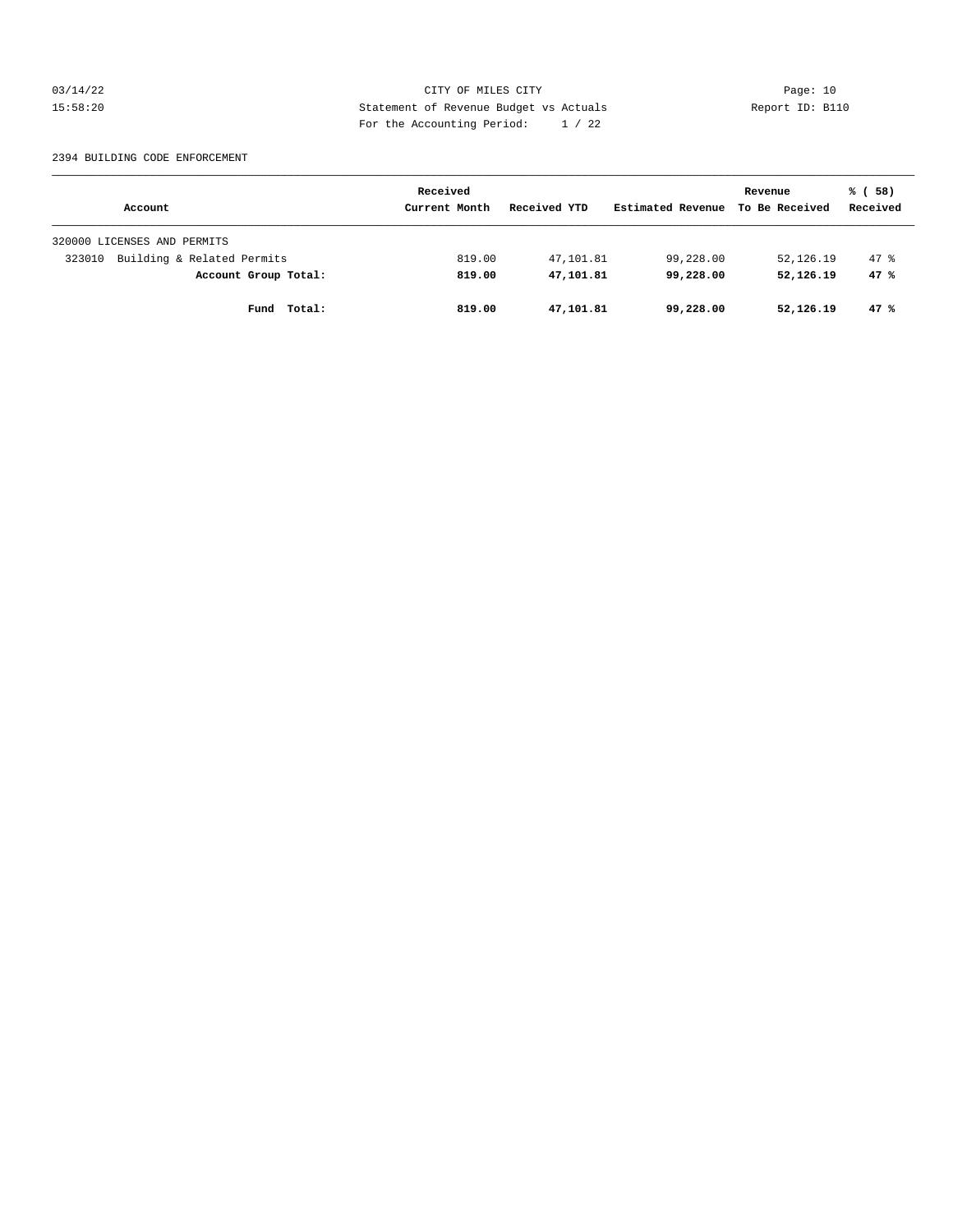## 03/14/22 Page: 11 CITY OF MILES CITY 15:58:20 Statement of Revenue Budget vs Actuals Report ID: B110 For the Accounting Period: 1 / 22

2400 LTG M D#165-(Gen City)

|        | Account                                  | Received<br>Current Month | Received YTD | Estimated Revenue | Revenue<br>To Be Received | % (58)<br>Received |
|--------|------------------------------------------|---------------------------|--------------|-------------------|---------------------------|--------------------|
|        |                                          |                           |              |                   |                           |                    |
|        | 360000 MISCELLANEOUS REVENUE             |                           |              |                   |                           |                    |
| 363010 | Maintenance Assessments                  | 2,094.74                  | 99,136.74    | 154,472.00        | 55, 335.26                | 64 %               |
| 363040 | Penalty & Interest on Deling Assessments | 320.27                    | 887.74       | 550.00            | $-337.74$                 | $161$ %            |
|        | Account Group Total:                     | 2,415.01                  | 100,024.48   | 155,022.00        | 54,997.52                 | 65 %               |
|        | 370000 INVESTMENT EARNINGS               |                           |              |                   |                           |                    |
| 371010 | Investment Earnings                      | 20.78                     | 105.39       | 1,100.00          | 994.61                    | $10*$              |
|        | Account Group Total:                     | 20.78                     | 105.39       | 1,100.00          | 994.61                    | $10*$              |
|        | Total:<br>Fund                           | 2,435.79                  | 100,129.87   | 156,122.00        | 55,992.13                 | 64 %               |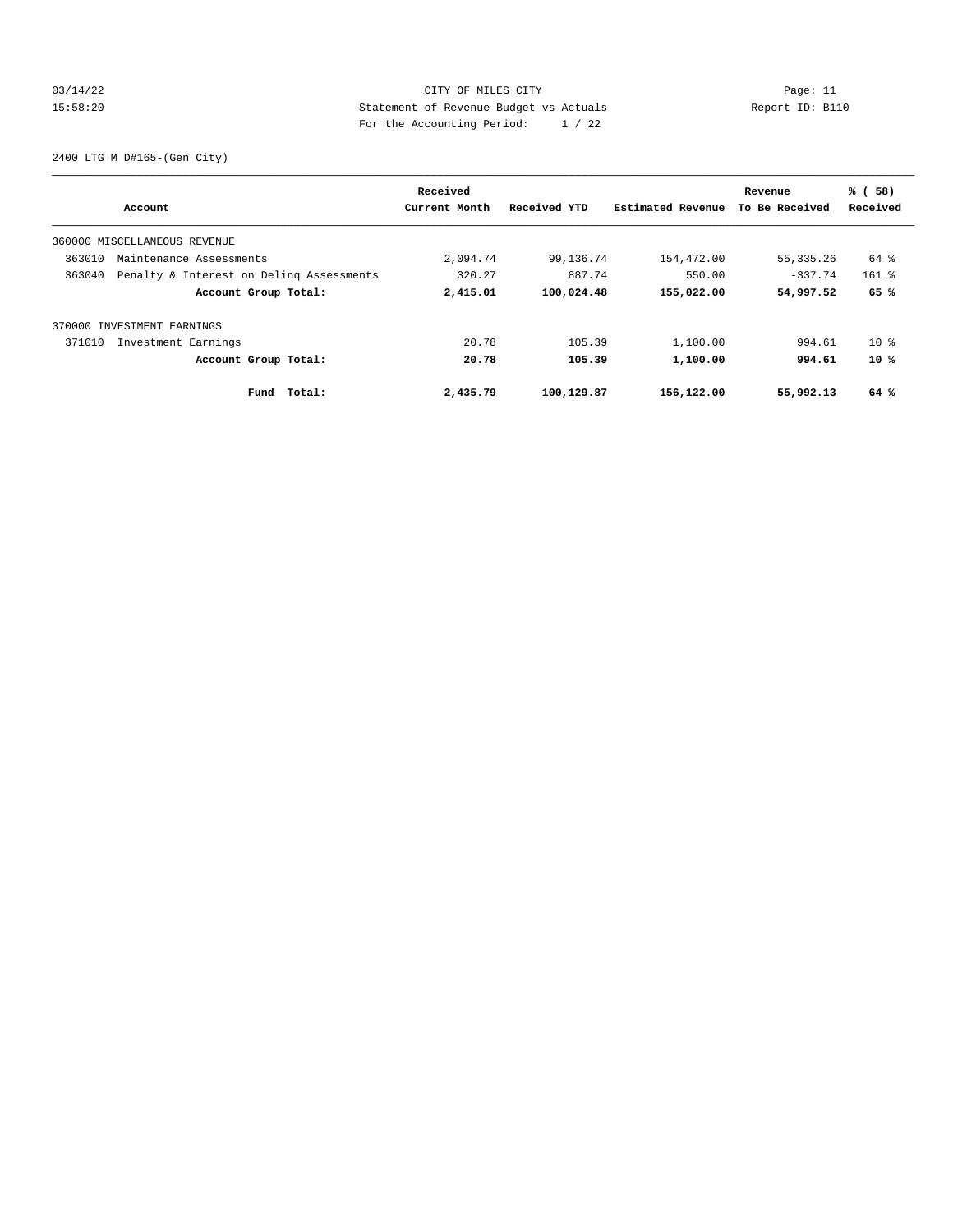## 03/14/22 Page: 12 15:58:20 Statement of Revenue Budget vs Actuals Report ID: B110 For the Accounting Period: 1 / 22

2420 LTG M D#167-(MilesAddn Etc)

|                                                    | Received      |              |                   | Revenue        | % (58)   |
|----------------------------------------------------|---------------|--------------|-------------------|----------------|----------|
| Account                                            | Current Month | Received YTD | Estimated Revenue | To Be Received | Received |
| 360000 MISCELLANEOUS REVENUE                       |               |              |                   |                |          |
| 363010<br>Maintenance Assessments                  | 35.32         | 11,080.79    | 17,557.00         | 6,476.21       | 63 %     |
| 363040<br>Penalty & Interest on Deling Assessments | 0.59          | 48.48        | 100.00            | 51.52          | 48 %     |
| Account Group Total:                               | 35.91         | 11,129.27    | 17,657.00         | 6,527.73       | 63%      |
| 370000 INVESTMENT EARNINGS                         |               |              |                   |                |          |
| 371010<br>Investment Earnings                      | 3.26          | 19.11        | 300.00            | 280.89         | 6 %      |
| Account Group Total:                               | 3.26          | 19.11        | 300.00            | 280.89         | 6 %      |
| Fund Total:                                        | 39.17         | 11,148.38    | 17,957.00         | 6,808.62       | 62 %     |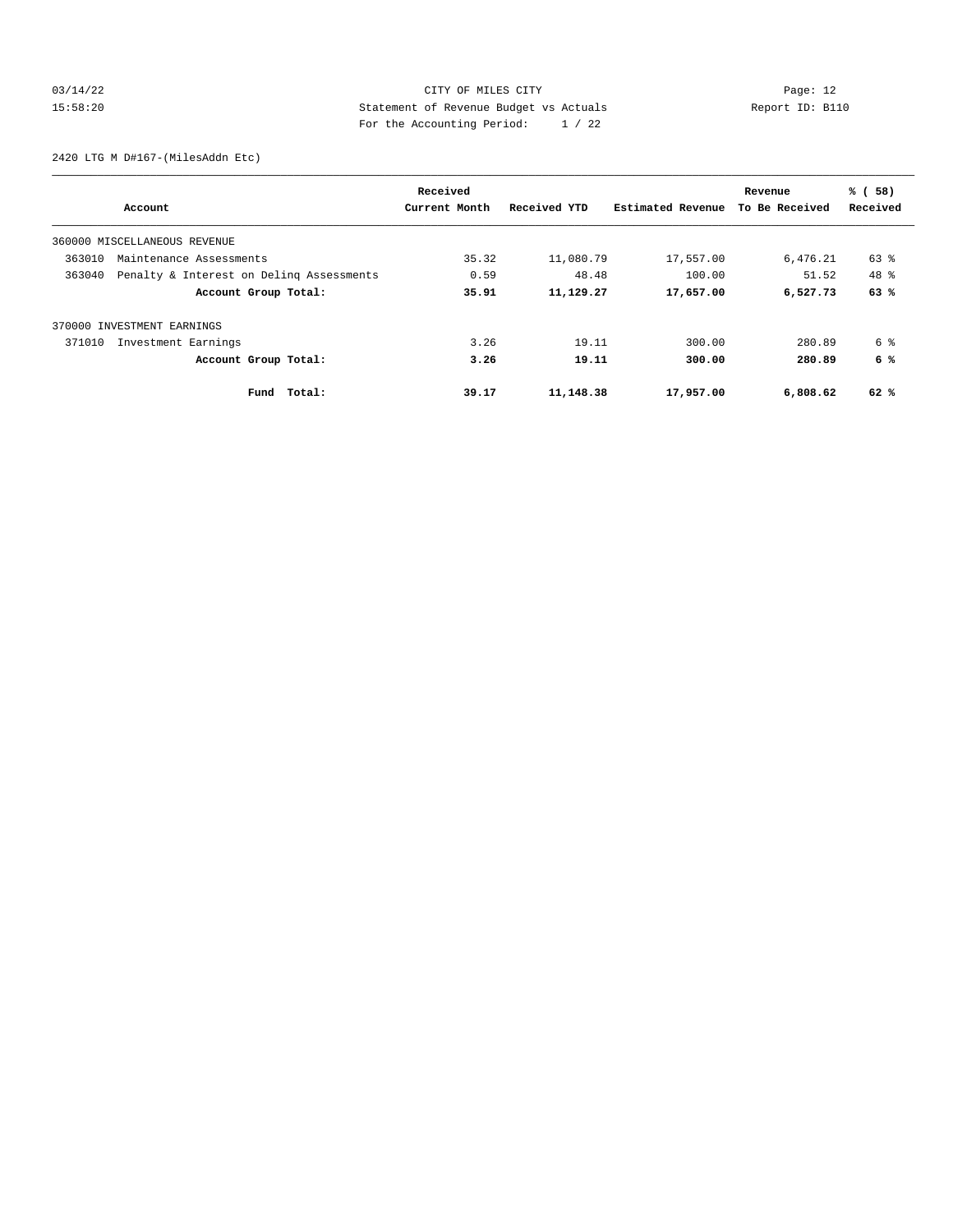## 03/14/22 Page: 13 15:58:20 Statement of Revenue Budget vs Actuals Report ID: B110 For the Accounting Period: 1 / 22

2430 LTG M D#171-(Balsam Est)

|                                                    | Received      |              |                   | Revenue        | % (58)         |
|----------------------------------------------------|---------------|--------------|-------------------|----------------|----------------|
| Account                                            | Current Month | Received YTD | Estimated Revenue | To Be Received | Received       |
| 360000 MISCELLANEOUS REVENUE                       |               |              |                   |                |                |
| 363010<br>Maintenance Assessments                  | 100.88        | 5,274.51     | 8,987.00          | 3,712.49       | 59 %           |
| 363040<br>Penalty & Interest on Deling Assessments | 1.66          | 2.00         | 15.00             | 13.00          | $13*$          |
| Account Group Total:                               | 102.54        | 5,276.51     | 9,002.00          | 3,725.49       | 59 %           |
| 370000 INVESTMENT EARNINGS                         |               |              |                   |                |                |
| 371010<br>Investment Earnings                      | 0.82          | 2.15         | 300.00            | 297.85         | 1 <sup>8</sup> |
| Account Group Total:                               | 0.82          | 2.15         | 300.00            | 297.85         | 1%             |
| Total:<br>Fund                                     | 103.36        | 5,278.66     | 9,302.00          | 4,023.34       | 57%            |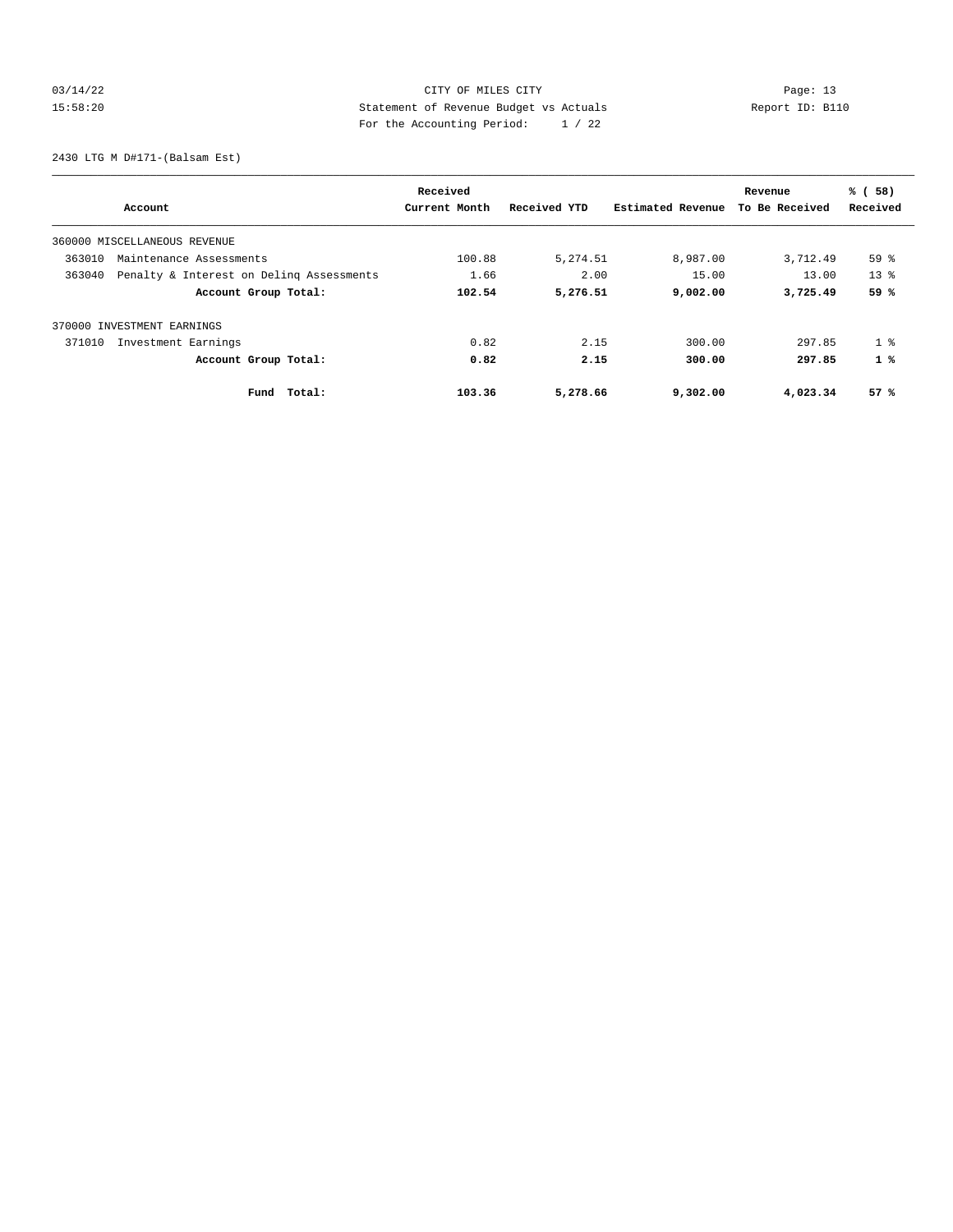## 03/14/22 Page: 14 15:58:20 Statement of Revenue Budget vs Actuals Report ID: B110 For the Accounting Period: 1 / 22

2440 LTG M D#172-(Main Str)

| Account                                            | Received<br>Current Month | Received YTD | Estimated Revenue | Revenue<br>To Be Received | % (58)<br>Received |
|----------------------------------------------------|---------------------------|--------------|-------------------|---------------------------|--------------------|
|                                                    |                           |              |                   |                           |                    |
| 360000 MISCELLANEOUS REVENUE                       |                           |              |                   |                           |                    |
| 363010<br>Maintenance Assessments                  | 0.00                      | 20,958.93    | 32,308.00         | 11,349.07                 | 65 %               |
| 363040<br>Penalty & Interest on Deling Assessments | 0.00                      | 42.58        | 0.00              | $-42.58$                  | $***$ $\approx$    |
| Account Group Total:                               | 0.00                      | 21,001.51    | 32,308.00         | 11,306.49                 | 65 %               |
| 370000 INVESTMENT EARNINGS                         |                           |              |                   |                           |                    |
| 371010<br>Investment Earnings                      | 2.95                      | 12.36        | 75.00             | 62.64                     | $16*$              |
| Account Group Total:                               | 2.95                      | 12.36        | 75.00             | 62.64                     | 16%                |
| Fund Total:                                        | 2.95                      | 21,013.87    | 32,383.00         | 11,369.13                 | 65 %               |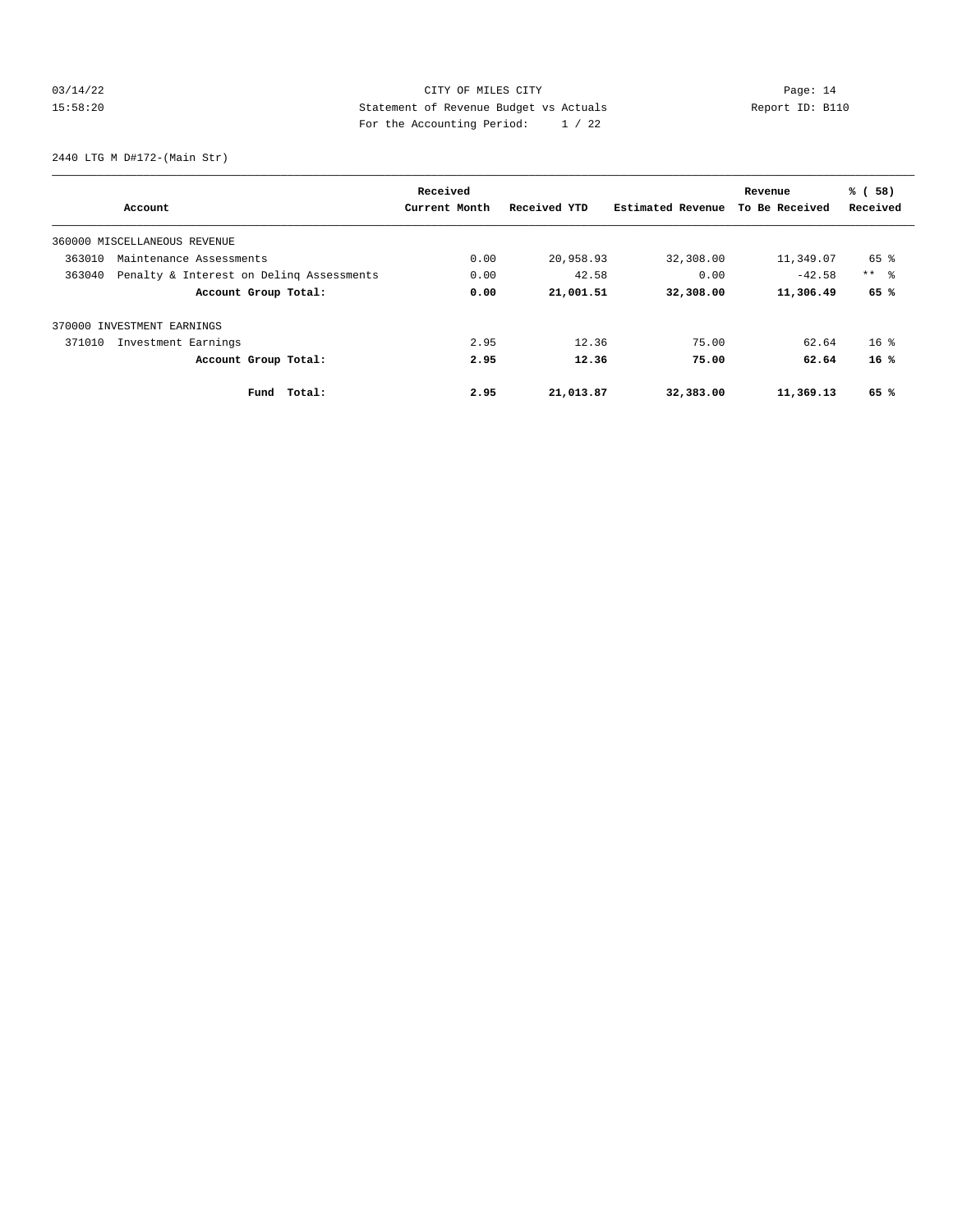## 03/14/22 Page: 15 15:58:20 Statement of Revenue Budget vs Actuals Report ID: B110 For the Accounting Period: 1 / 22

2450 LTG M D#195-(SG-Trico)

|                                                    | Received      |              |                   | Revenue        | % (58)          |
|----------------------------------------------------|---------------|--------------|-------------------|----------------|-----------------|
| Account                                            | Current Month | Received YTD | Estimated Revenue | To Be Received | Received        |
| 360000 MISCELLANEOUS REVENUE                       |               |              |                   |                |                 |
| 363010<br>Maintenance Assessments                  | 0.00          | 4,238.70     | 7,085.00          | 2,846.30       | 60 %            |
| 363040<br>Penalty & Interest on Deling Assessments | 0.00          | 4.57         | 0.00              | $-4.57$        | $***$ $\approx$ |
| Account Group Total:                               | 0.00          | 4,243.27     | 7,085.00          | 2,841.73       | 60 %            |
| 370000 INVESTMENT EARNINGS                         |               |              |                   |                |                 |
| 371010<br>Investment Earnings                      | 0.22          | 0.70         | 75.00             | 74.30          | 1 <sup>8</sup>  |
| Account Group Total:                               | 0.22          | 0.70         | 75.00             | 74.30          | 1%              |
| Fund Total:                                        | 0.22          | 4,243.97     | 7,160.00          | 2,916.03       | 59 %            |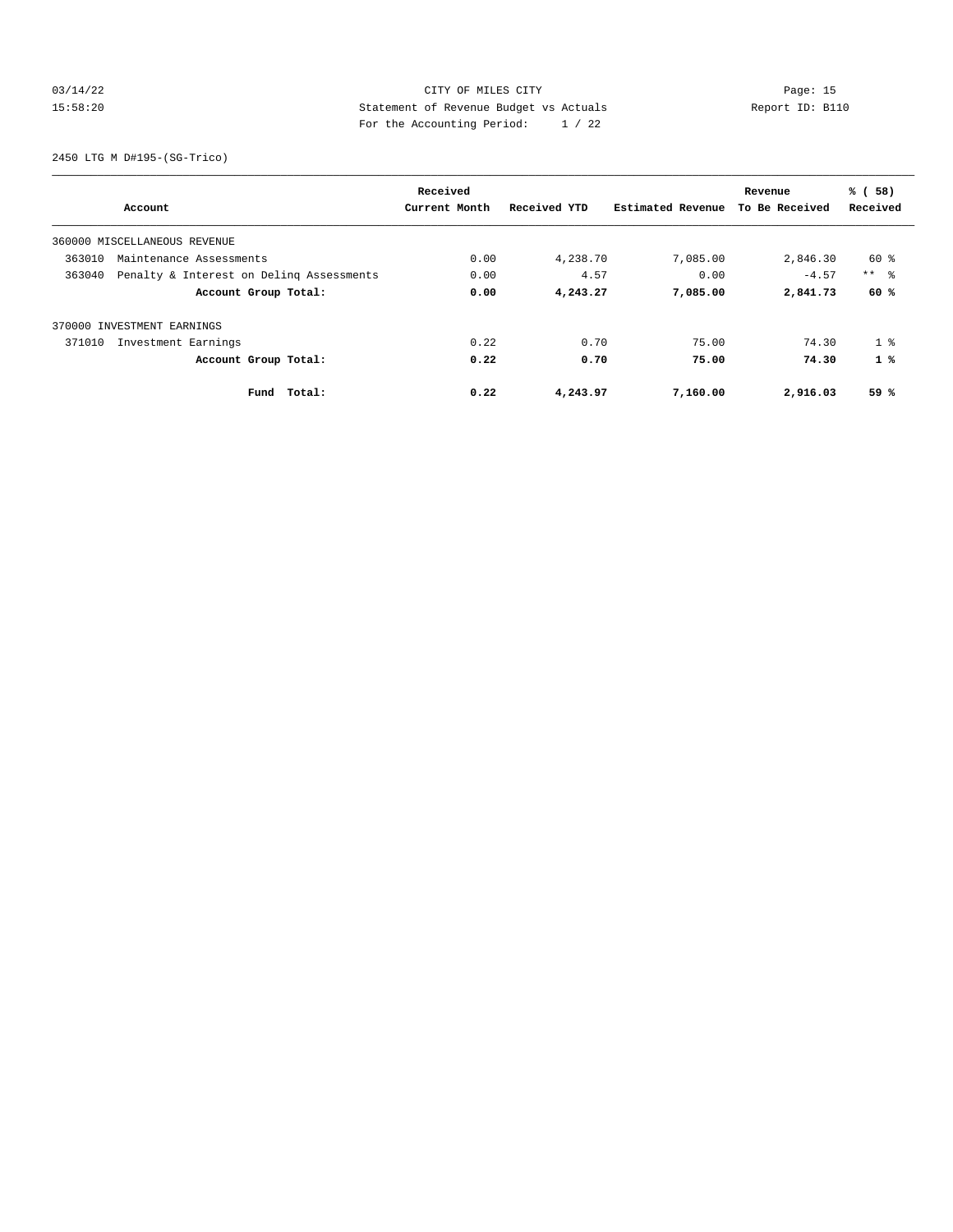## 03/14/22 Page: 16 15:58:20 Statement of Revenue Budget vs Actuals Report ID: B110 For the Accounting Period: 1 / 22

2470 LTG M D#202-(SG-MDU&NV)

| Account                           |                                          | Received<br>Current Month | Received YTD | Estimated Revenue | Revenue<br>To Be Received | % (58)<br>Received |
|-----------------------------------|------------------------------------------|---------------------------|--------------|-------------------|---------------------------|--------------------|
|                                   |                                          |                           |              |                   |                           |                    |
| 360000 MISCELLANEOUS REVENUE      |                                          |                           |              |                   |                           |                    |
| 363010<br>Maintenance Assessments |                                          | 160.96                    | 3,504.79     | 5,295.00          | 1,790.21                  | 66 %               |
| 363040                            | Penalty & Interest on Deling Assessments | 2.67                      | 58.73        | 0.00              | $-58.73$                  | $***$ $\approx$    |
|                                   | Account Group Total:                     | 163.63                    | 3,563.52     | 5,295.00          | 1,731.48                  | 67%                |
| 370000 INVESTMENT EARNINGS        |                                          |                           |              |                   |                           |                    |
| Investment Earnings<br>371010     |                                          | 0.80                      | 4.56         | 50.00             | 45.44                     | 9 <sup>8</sup>     |
|                                   | Account Group Total:                     | 0.80                      | 4.56         | 50.00             | 45.44                     | 9 %                |
|                                   | Total:<br>Fund                           | 164.43                    | 3,568.08     | 5,345.00          | 1,776.92                  | 67 %               |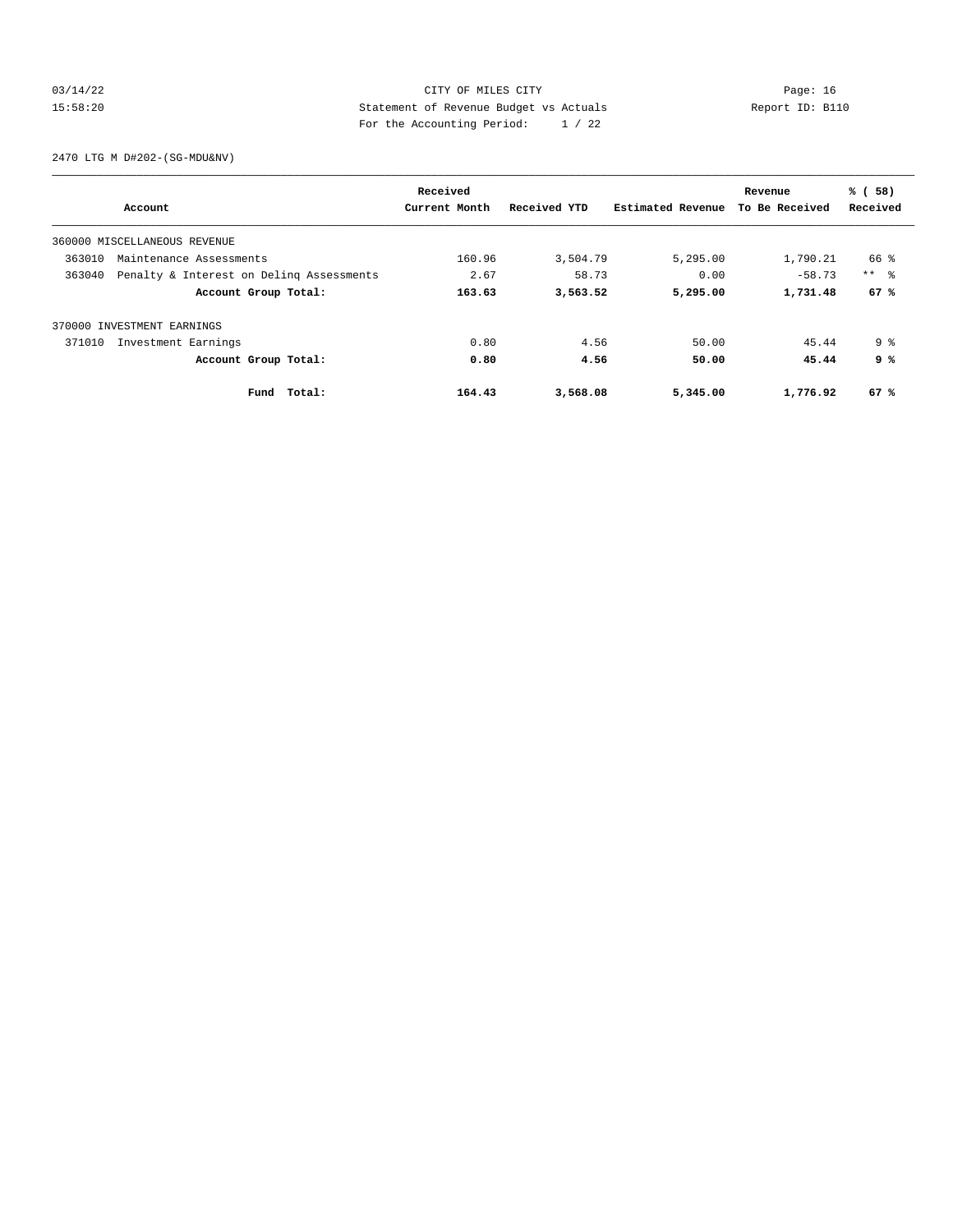## 03/14/22 Page: 17 CITY OF MILES CITY CONTROL PAGE: 17 15:58:20 Statement of Revenue Budget vs Actuals Report ID: B110 For the Accounting Period: 1 / 22

2480 LTG M M#173-(Milestown Estates)

|                                                    | Received      |              |                   | Revenue        | % (58)    |
|----------------------------------------------------|---------------|--------------|-------------------|----------------|-----------|
| Account                                            | Current Month | Received YTD | Estimated Revenue | To Be Received | Received  |
| 360000 MISCELLANEOUS REVENUE                       |               |              |                   |                |           |
| 363010<br>Maintenance Assessments                  | 0.00          | 2,832.07     | 3,183.00          | 350.93         | $89*$     |
| 363040<br>Penalty & Interest on Deling Assessments | 0.00          | 14.57        | 8.00              | $-6.57$        | $182$ $%$ |
| Account Group Total:                               | 0.00          | 2,846.64     | 3,191.00          | 344.36         | 89%       |
| 370000 INVESTMENT EARNINGS                         |               |              |                   |                |           |
| 371010<br>Investment Earnings                      | 0.52          | 2.02         | 20.00             | 17.98          | $10*$     |
| Account Group Total:                               | 0.52          | 2.02         | 20.00             | 17.98          | $10*$     |
| Fund Total:                                        | 0.52          | 2,848.66     | 3,211.00          | 362.34         | 89%       |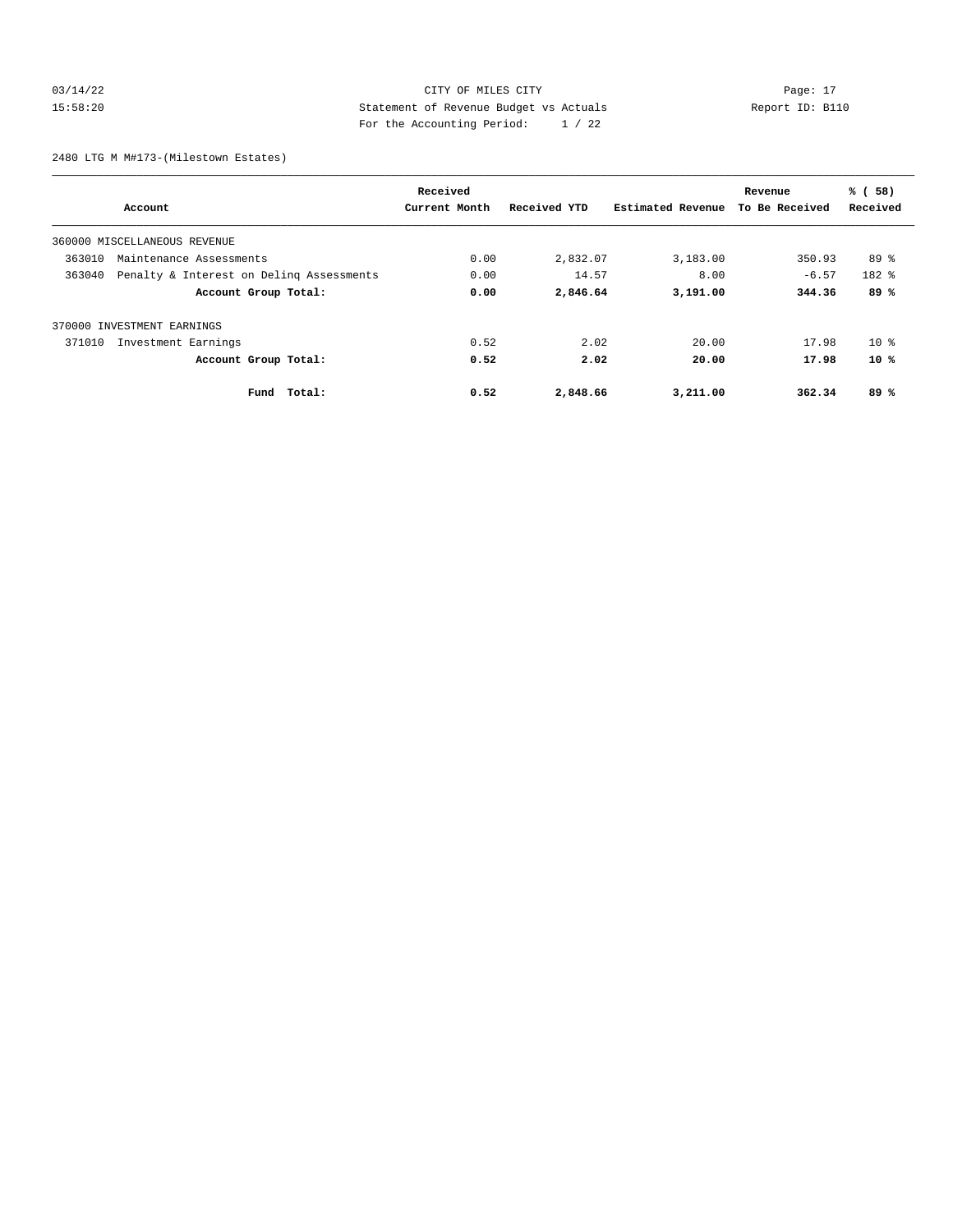## 03/14/22 Page: 18 15:58:20 Statement of Revenue Budget vs Actuals Report ID: B110 For the Accounting Period: 1 / 22

2510 STR MAINT DIST #204

|                                                    | Received      |                 |                   | Revenue        | % (58)         |
|----------------------------------------------------|---------------|-----------------|-------------------|----------------|----------------|
| Account                                            | Current Month | Received YTD    | Estimated Revenue | To Be Received | Received       |
| 360000 MISCELLANEOUS REVENUE                       |               |                 |                   |                |                |
| 363010<br>Maintenance Assessments                  | 14,481.21     | 1,166,960.85    | 1,861,961.00      | 695,000.15     | 63 %           |
| 363040<br>Penalty & Interest on Deling Assessments | 610.01        | 4,754.83        | 4,000.00          | $-754.83$      | $119$ $%$      |
| Account Group Total:                               | 15,091.22     | 1,171,715.68    | 1,865,961.00      | 694,245.32     | 63%            |
| 370000 INVESTMENT EARNINGS                         |               |                 |                   |                |                |
| 371010<br>Investment Earnings                      | 221.92        | 761.05          | 10,000.00         | 9,238.95       | 8 %            |
| Account Group Total:                               | 221.92        | 761.05          | 10,000.00         | 9,238.95       | 8%             |
| 380000 OTHER FINANCING SOURCES                     |               |                 |                   |                |                |
| 383000<br>Interfund Operating Transfer             | 0.00          | 0.00            | 132,524.00        | 132,524.00     | 0 <sup>8</sup> |
| Account Group Total:                               | 0.00          | 0.00            | 132,524.00        | 132,524.00     | 0 <sup>8</sup> |
| Total:<br>Fund                                     | 15,313.14     | 1, 172, 476. 73 | 2,008,485.00      | 836,008.27     | 58 %           |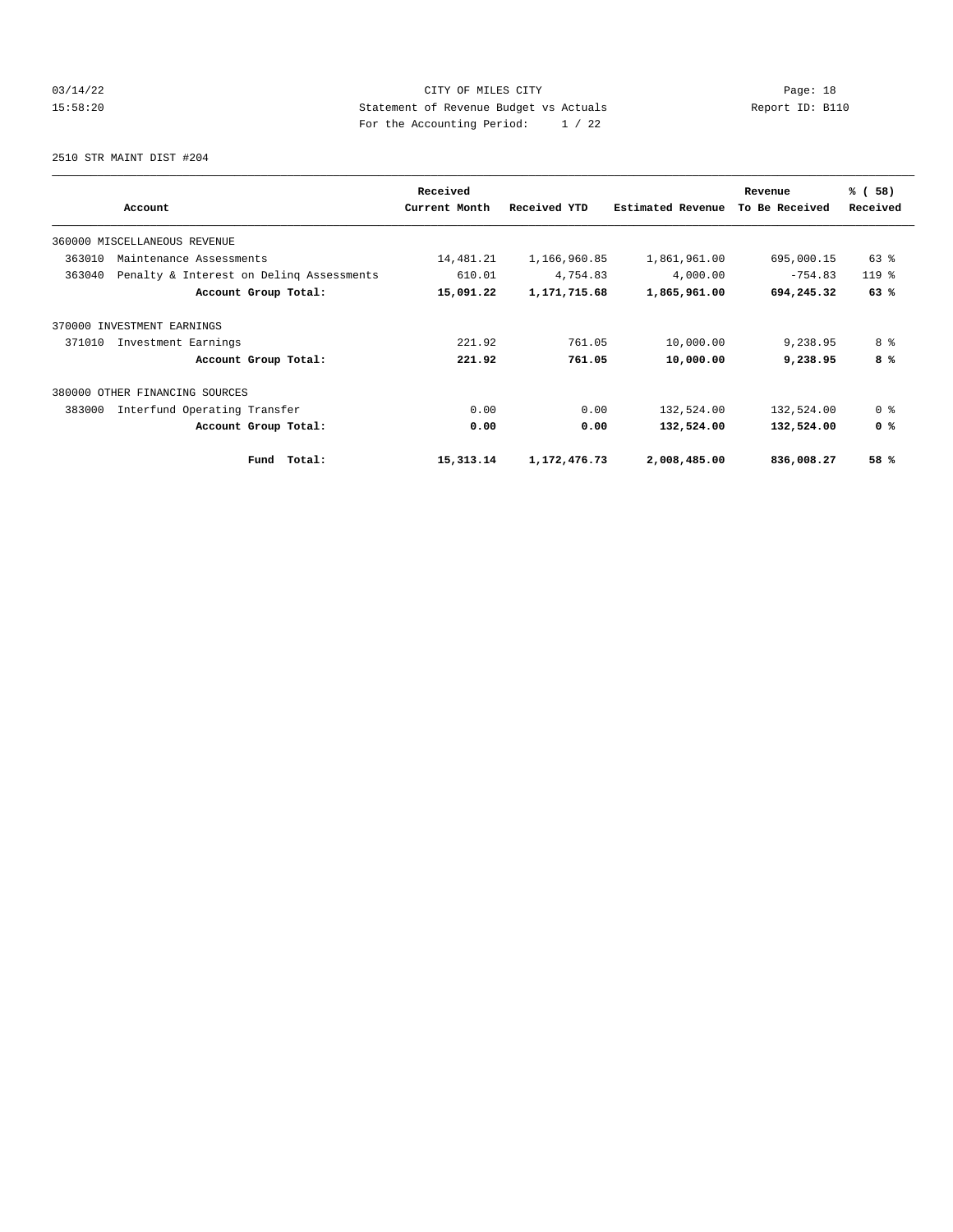## 03/14/22 Page: 19 15:58:20 Statement of Revenue Budget vs Actuals Report ID: B110 For the Accounting Period: 1 / 22

2520 STR MAINT DIST #205

|                                                    | Received      |              |                   | Revenue        | % (58)         |
|----------------------------------------------------|---------------|--------------|-------------------|----------------|----------------|
| Account                                            | Current Month | Received YTD | Estimated Revenue | To Be Received | Received       |
| 360000 MISCELLANEOUS REVENUE                       |               |              |                   |                |                |
| 363010<br>Maintenance Assessments                  | 5,251.02      | 176,862.64   | 262,927.00        | 86,064.36      | $67*$          |
| 363040<br>Penalty & Interest on Deling Assessments | 1,100.18      | 2,249.21     | 1,000.00          | $-1, 249.21$   | $225$ $%$      |
| Account Group Total:                               | 6,351.20      | 179,111.85   | 263,927.00        | 84,815.15      | 68%            |
| 370000 INVESTMENT EARNINGS                         |               |              |                   |                |                |
| 371010<br>Investment Earnings                      | 59.50         | 332.37       | 4,000.00          | 3,667.63       | 8 %            |
| Account Group Total:                               | 59.50         | 332.37       | 4,000.00          | 3,667.63       | 8%             |
| 380000 OTHER FINANCING SOURCES                     |               |              |                   |                |                |
| 383000<br>Interfund Operating Transfer             | 0.00          | 0.00         | 33,131.00         | 33,131.00      | 0 <sup>8</sup> |
| Account Group Total:                               | 0.00          | 0.00         | 33,131.00         | 33,131.00      | 0 <sup>8</sup> |
| Total:<br>Fund                                     | 6,410.70      | 179,444.22   | 301,058.00        | 121,613.78     | 60 %           |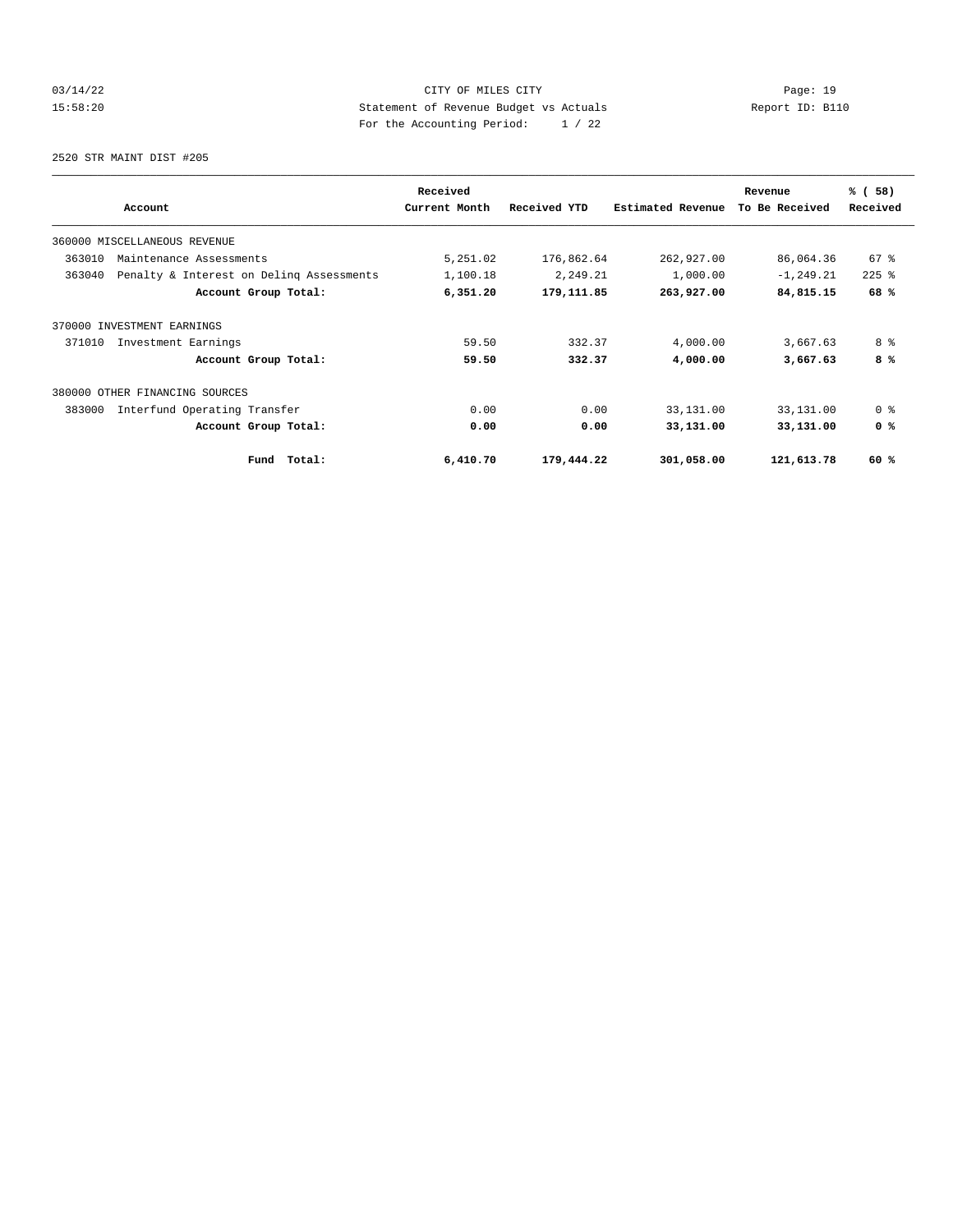## 03/14/22 Page: 20 15:58:20 Statement of Revenue Budget vs Actuals Report ID: B110 For the Accounting Period: 1 / 22

2540 STR MAINT DIST#207-(MILESTOWN ESTATES)

|                                                    | Received      |              |                   | Revenue        | % (58)          |
|----------------------------------------------------|---------------|--------------|-------------------|----------------|-----------------|
| Account                                            | Current Month | Received YTD | Estimated Revenue | To Be Received | Received        |
| 360000 MISCELLANEOUS REVENUE                       |               |              |                   |                |                 |
| 363010<br>Maintenance Assessments                  | 0.00          | 4,630.30     | 5,237.00          | 606.70         | 88 %            |
| Penalty & Interest on Deling Assessments<br>363040 | 0.00          | 38.25        | 0.00              | $-38.25$       | $***$ $\approx$ |
| Account Group Total:                               | 0.00          | 4,668.55     | 5,237.00          | 568.45         | 89%             |
| 370000 INVESTMENT EARNINGS                         |               |              |                   |                |                 |
| 371010<br>Investment Earnings                      | 1.17          | 5.77         | 100.00            | 94.23          | 6 %             |
| Account Group Total:                               | 1.17          | 5.77         | 100.00            | 94.23          | 6 %             |
| Total:<br>Fund                                     | 1.17          | 4,674.32     | 5,337.00          | 662.68         | 88%             |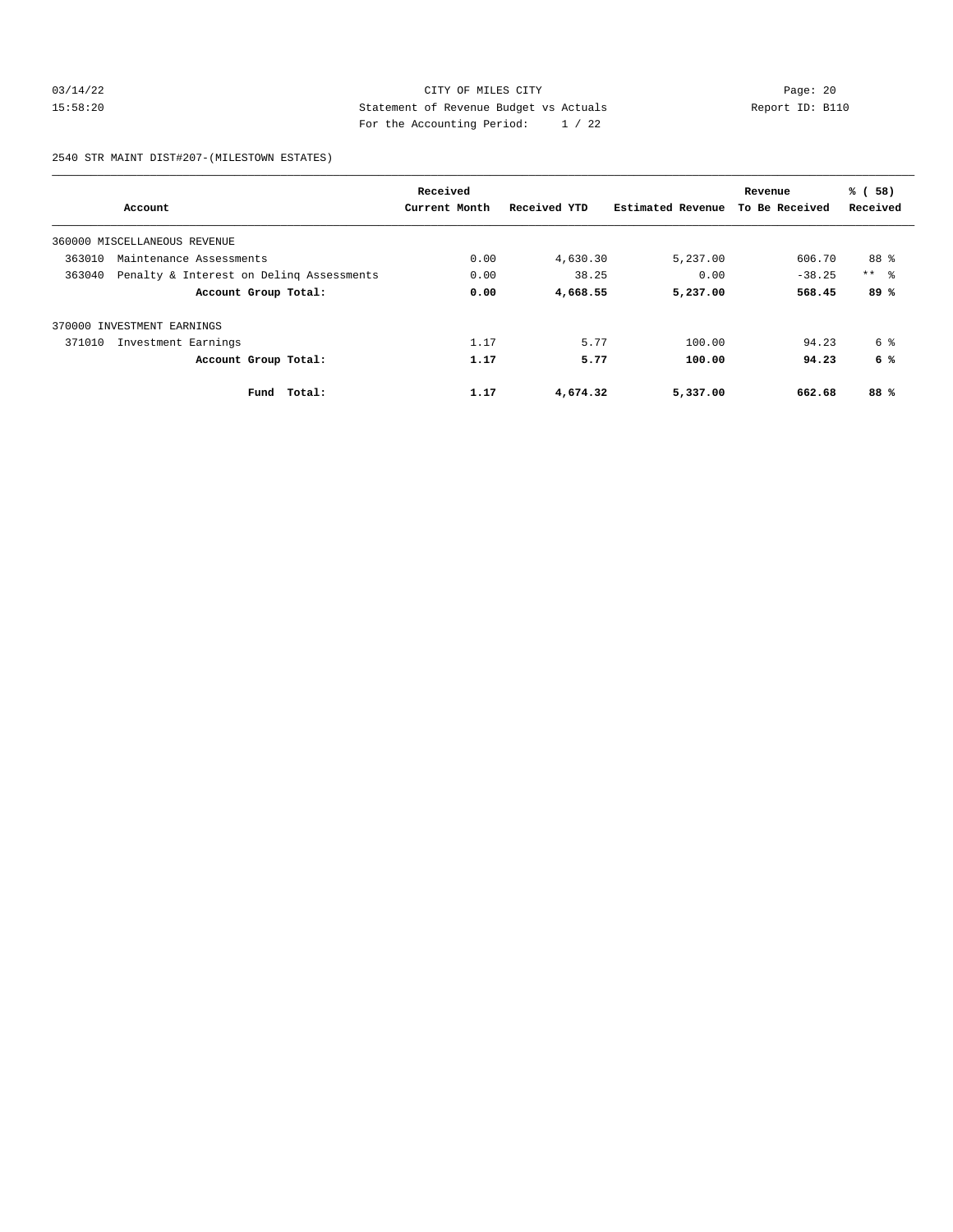## 03/14/22 Page: 21 CITY OF MILES CITY 15:58:20 Statement of Revenue Budget vs Actuals Report ID: B110 For the Accounting Period: 1 / 22

#### 2701 Fire Grants

|        |                                   | Received      |              |                   | Revenue        | % (58)         |
|--------|-----------------------------------|---------------|--------------|-------------------|----------------|----------------|
|        | Account                           | Current Month | Received YTD | Estimated Revenue | To Be Received | Received       |
|        | 330000 INTERGOVERNMENTAL REVENUES |               |              |                   |                |                |
| 331113 | FEMA -Projects                    | 0.00          | 0.00         | 300,000.00        | 300,000.00     | 0 <sup>8</sup> |
|        | Account Group Total:              | 0.00          | 0.00         | 300,000.00        | 300,000.00     | 0 <sup>8</sup> |
|        | 360000 MISCELLANEOUS REVENUE      |               |              |                   |                |                |
| 362020 | MISC REVENUE                      | 0.00          | 0.00         | 25,000.00         | 25,000.00      | 0 <sup>8</sup> |
| 365040 | DONATIONS-FIRE/AMB                | 0.00          | 0.00         | 350.00            | 350.00         | 0 <sup>8</sup> |
| 367000 | Sale of Junk or Salvage           | 0.00          | 0.00         | 1,000.00          | 1,000.00       | 0 <sup>8</sup> |
|        | Account Group Total:              | 0.00          | 0.00         | 26,350.00         | 26,350.00      | 0 %            |
|        | Total:<br>Fund                    | 0.00          | 0.00         | 326,350.00        | 326,350.00     | 0 %            |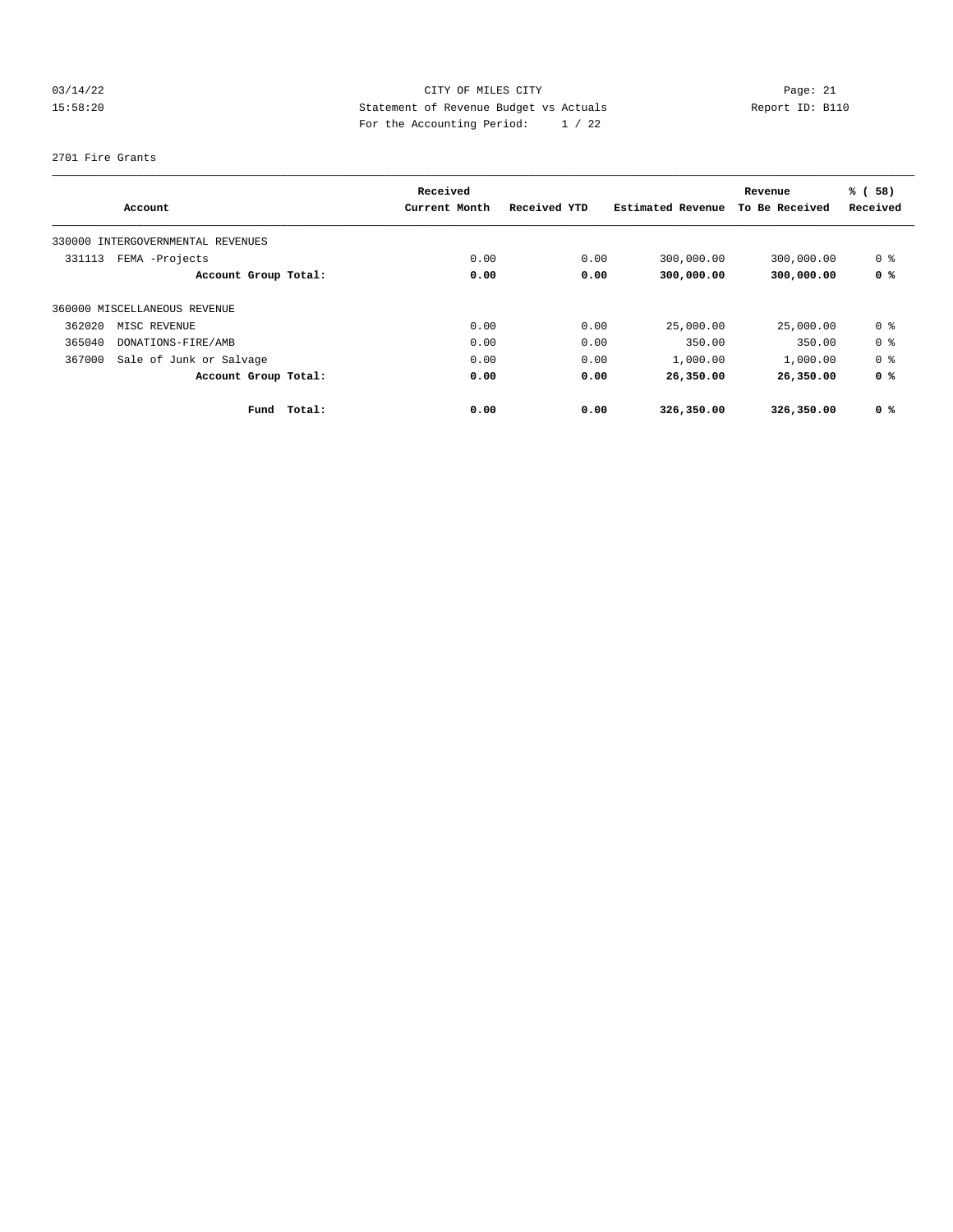03/14/22 Page: 22 15:58:20 Statement of Revenue Budget vs Actuals Report ID: B110 For the Accounting Period: 1 / 22

2820 GAS TAX

|                                      | Received      | Received YTD | Estimated Revenue | Revenue<br>To Be Received | % (58)<br>Received |
|--------------------------------------|---------------|--------------|-------------------|---------------------------|--------------------|
| Account                              | Current Month |              |                   |                           |                    |
| 330000 INTERGOVERNMENTAL REVENUES    |               |              |                   |                           |                    |
| Gasoline Tax Apportionment<br>335040 | 28,023.60     | 98,082.58    | 168,142.00        | 70,059.42                 | 58 %               |
| Account Group Total:                 | 28,023.60     | 98,082.58    | 168,142.00        | 70,059.42                 | 58 %               |
| Total:<br>Fund                       | 28,023.60     | 98,082.58    | 168,142.00        | 70,059.42                 | 58%                |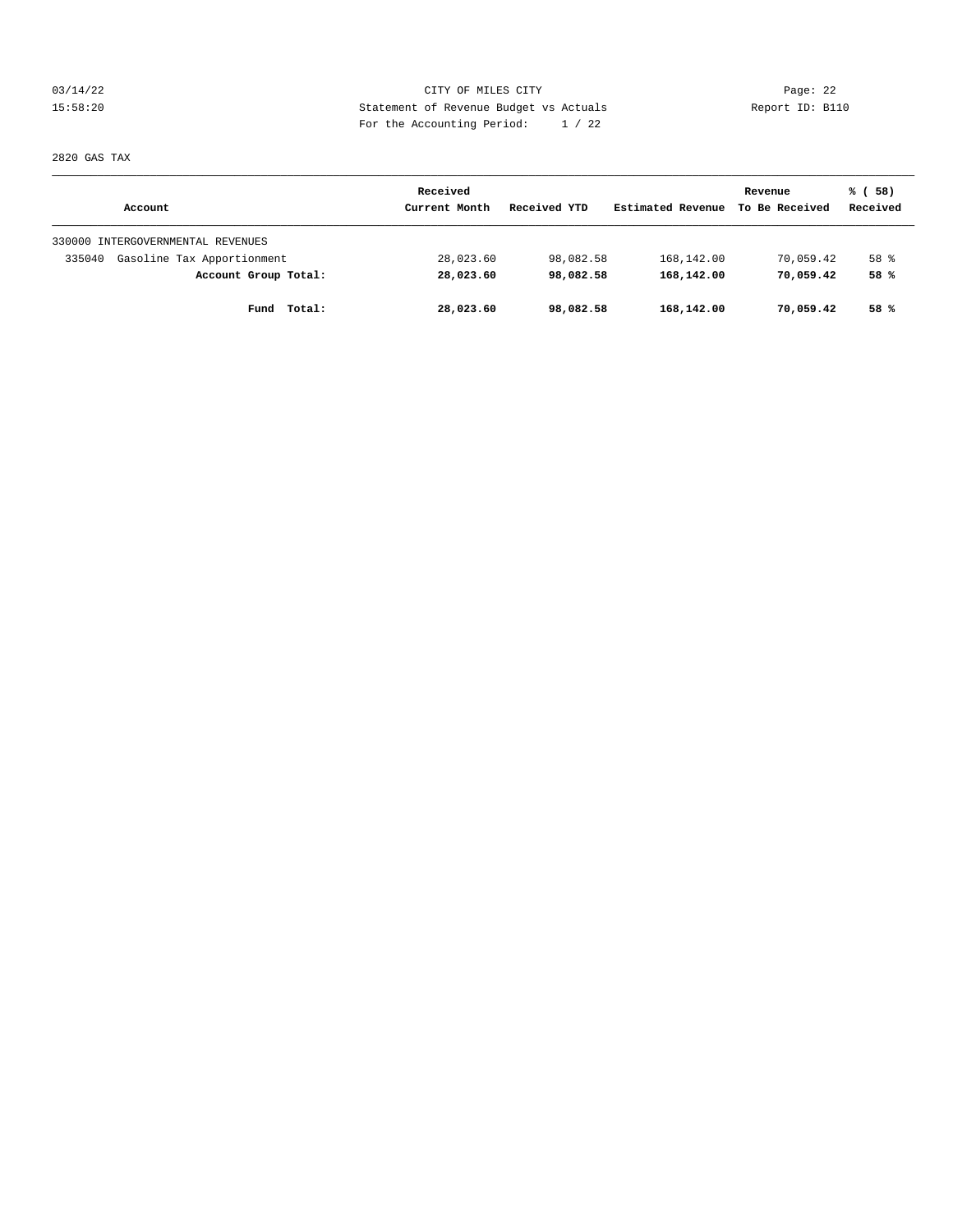## 03/14/22 Page: 23 15:58:20 Statement of Revenue Budget vs Actuals Report ID: B110 For the Accounting Period: 1 / 22

2821 HB473- Fuel Tax

|                                        | Received      |              |                   | Revenue        | % (58)   |
|----------------------------------------|---------------|--------------|-------------------|----------------|----------|
| Account                                | Current Month | Received YTD | Estimated Revenue | To Be Received | Received |
| INTERGOVERNMENTAL REVENUES<br>330000   |               |              |                   |                |          |
| 335041<br>HB473                        | 0.00          | 0.00         | 200,000.00        | 200,000.00     | 0 %      |
| Account Group Total:                   | 0.00          | 0.00         | 200,000.00        | 200,000.00     | 0 %      |
| 380000 OTHER FINANCING SOURCES         |               |              |                   |                |          |
| Interfund Operating Transfer<br>383000 | 0.00          | 10,000.00    | 10,000.00         | 0.00           | $100$ %  |
| Account Group Total:                   | 0.00          | 10,000.00    | 10,000.00         | 0.00           | 100%     |
| Fund<br>Total:                         | 0.00          | 10,000.00    | 210,000.00        | 200,000.00     | 5%       |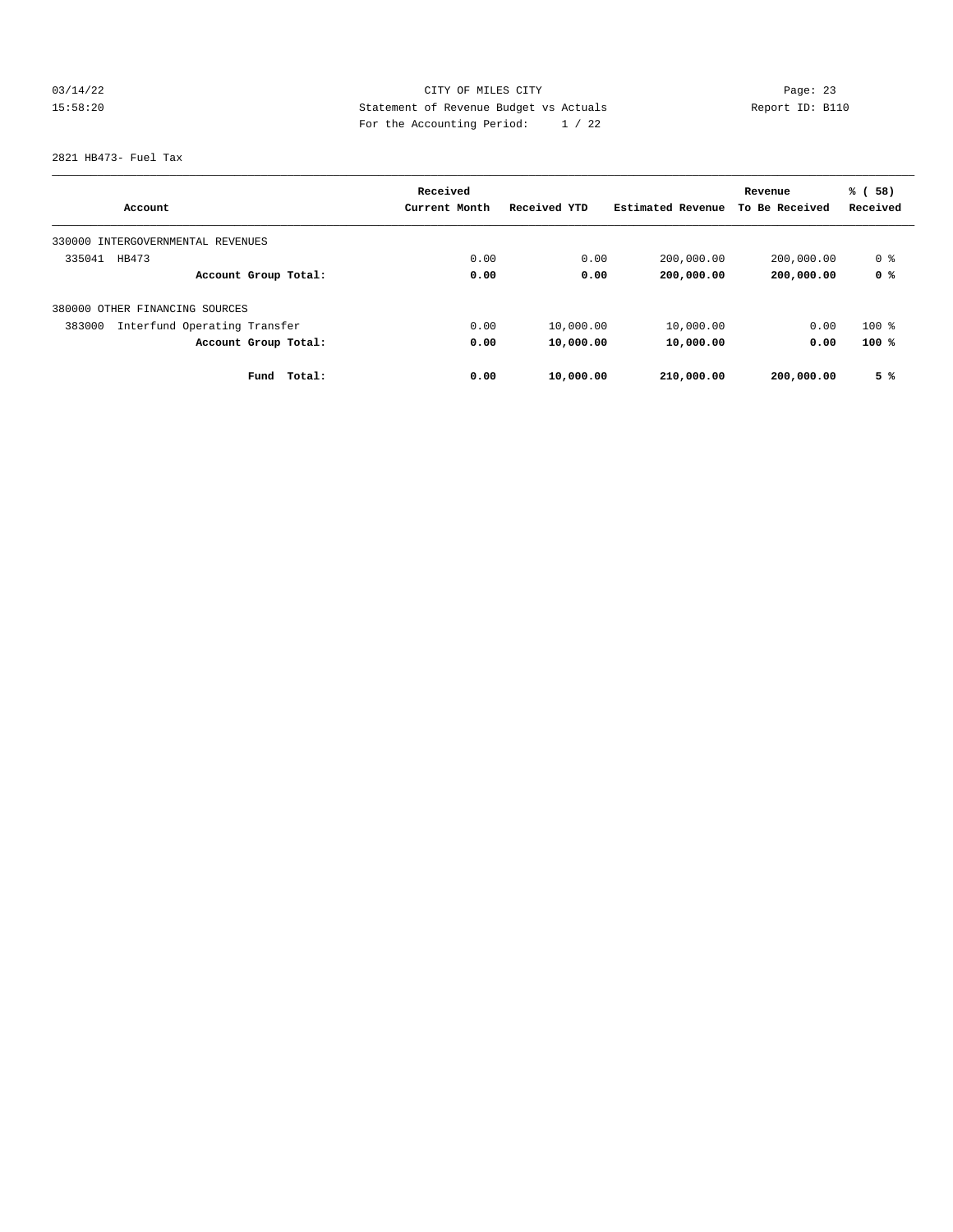#### 03/14/22 Page: 24 15:58:20 Statement of Revenue Budget vs Actuals Report ID: B110 For the Accounting Period: 1 / 22

2850 Southeastern Montana Dispatch-911

|                                   | Received      |              |                   | Revenue        | % (58)   |
|-----------------------------------|---------------|--------------|-------------------|----------------|----------|
| Account                           | Current Month | Received YTD | Estimated Revenue | To Be Received | Received |
| 330000 INTERGOVERNMENTAL REVENUES |               |              |                   |                |          |
| Basic 911 Funds<br>335080         | 0.00          | 565,087.95   | 699,667.00        | 134,579.05     | $81$ %   |
| Account Group Total:              | 0.00          | 565,087.95   | 699,667.00        | 134,579.05     | 81%      |
| 370000 INVESTMENT EARNINGS        |               |              |                   |                |          |
| 371010<br>Investment Earnings     | 93.13         | 246.78       | 0.00              | $-246.78$      | $***$ 8  |
| Account Group Total:              | 93.13         | 246.78       | 0.00              | $-246.78$      | $***$ %  |
| Fund<br>Total:                    | 93.13         | 565,334.73   | 699,667.00        | 134,332.27     | 81%      |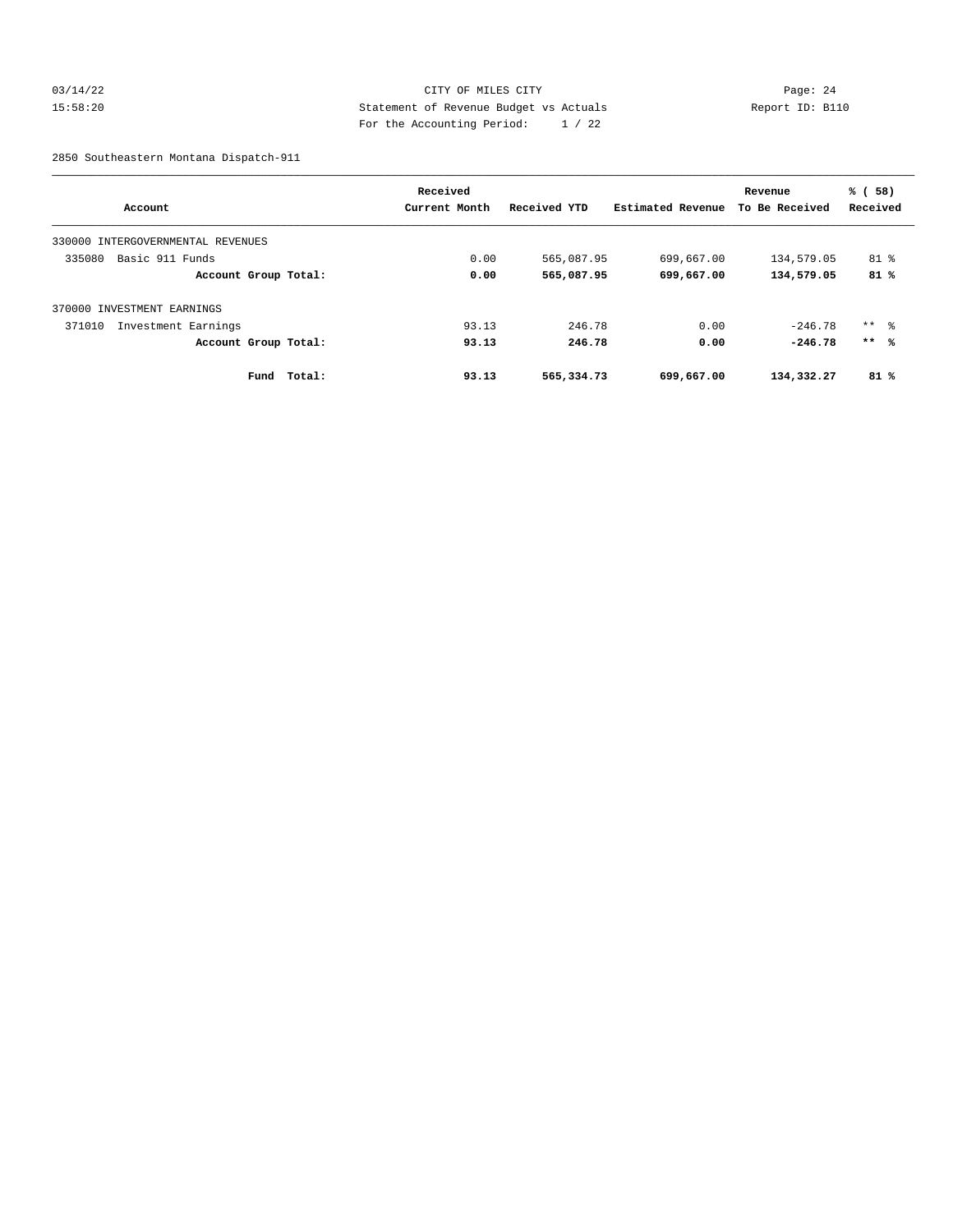#### 03/14/22 Page: 25 15:58:20 Statement of Revenue Budget vs Actuals Report ID: B110 For the Accounting Period: 1 / 22

2880 LIBRARY GRANTS

|                                             |             | Received      |              |                   | Revenue        | % (58)         |
|---------------------------------------------|-------------|---------------|--------------|-------------------|----------------|----------------|
| Account                                     |             | Current Month | Received YTD | Estimated Revenue | To Be Received | Received       |
| 330000 INTERGOVERNMENTAL REVENUES           |             |               |              |                   |                |                |
| 334100<br>Library - State Aid               |             | 0.00          | 5,519.17     | 5,399.00          | $-120.17$      | $102$ %        |
| 334105<br>Sagebrush Fed/Coal Sev Tax        |             | 0.00          | 2,881.78     | 4,806.00          | 1,924.22       | 60 %           |
| Humanities Montana Grant<br>334107          |             | 0.00          | 0.00         | 1,000.00          | 1,000.00       | 0 <sup>8</sup> |
| Account Group Total:                        |             | 0.00          | 8,400.95     | 11,205.00         | 2,804.05       | 75 %           |
| 340000 Charges for Services                 |             |               |              |                   |                |                |
| 346073<br>One Time Endowments               |             | 0.00          | 0.00         | 1,000.00          | 1,000.00       | 0 <sup>8</sup> |
| Account Group Total:                        |             | 0.00          | 0.00         | 1,000.00          | 1,000.00       | 0 <sup>8</sup> |
| 360000 MISCELLANEOUS REVENUE                |             |               |              |                   |                |                |
| Donation-Library Board of Trustee<br>365035 |             | 800.00        | 4,048.26     | 1,500.00          | $-2,548.26$    | $270$ $%$      |
| Account Group Total:                        |             | 800.00        | 4,048.26     | 1,500.00          | $-2,548.26$    | 270%           |
|                                             | Fund Total: | 800.00        | 12,449.21    | 13,705.00         | 1,255.79       | 91%            |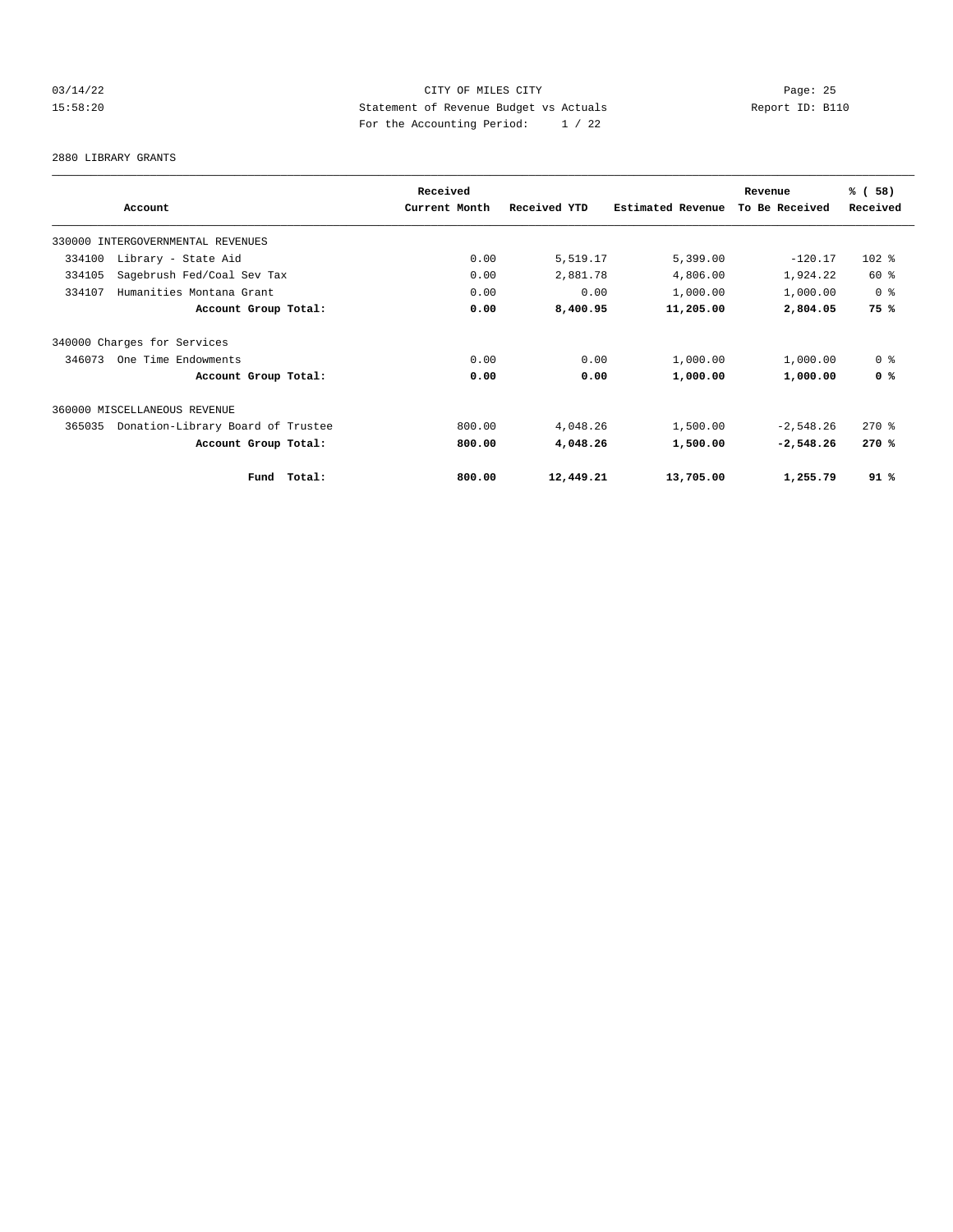#### 03/14/22 Page: 26 15:58:20 Statement of Revenue Budget vs Actuals Report ID: B110 For the Accounting Period: 1 / 22

2935 Historic Preservation

|                                      | Received       |              |                   | Revenue        | % (58)         |
|--------------------------------------|----------------|--------------|-------------------|----------------|----------------|
| Account                              | Current Month  | Received YTD | Estimated Revenue | To Be Received | Received       |
| INTERGOVERNMENTAL REVENUES<br>330000 |                |              |                   |                |                |
| 334000<br>State Grants               | 0.00           | 3,000.00     | 84,480.00         | 81,480.00      | $4\degree$     |
| Account Group Total:                 | 0.00           | 3,000.00     | 84,480.00         | 81,480.00      | 4%             |
| 360000 MISCELLANEOUS REVENUE         |                |              |                   |                |                |
| 362020<br>MISC REVENUE               | 0.00           | 108.59       | 2,000.00          | 1,891.41       | 5 <sup>°</sup> |
| Account Group Total:                 | 0.00           | 108.59       | 2,000.00          | 1,891.41       | 5 %            |
| Fund                                 | 0.00<br>Total: | 3,108.59     | 86,480.00         | 83,371.41      | $4\degree$     |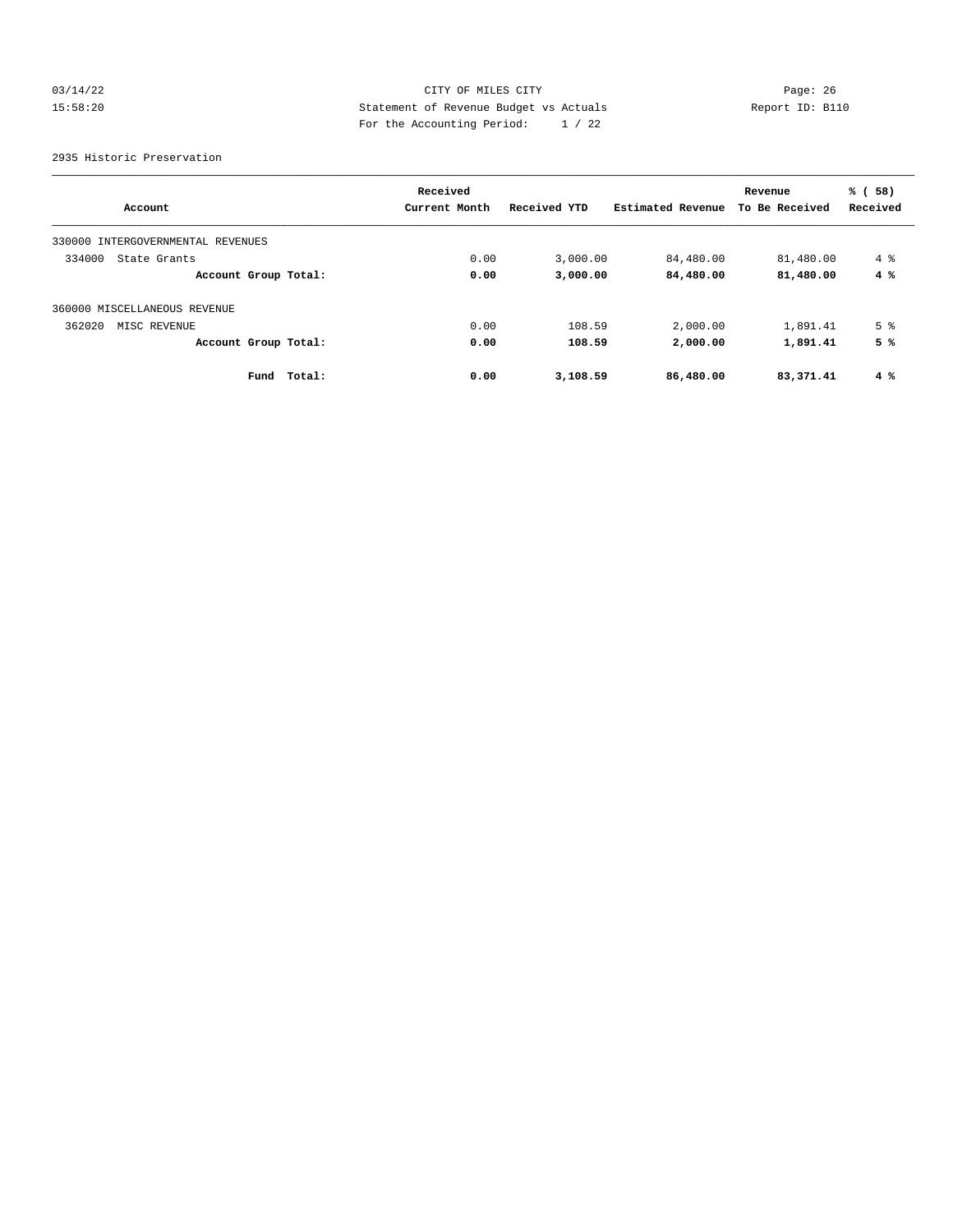#### 03/14/22 Page: 27 15:58:20 Statement of Revenue Budget vs Actuals Report ID: B110 For the Accounting Period: 1 / 22

2985 RETIRED SENIOR VOLUNTEER PROG (RSVP)

|        |                                   |        | Received      |              |                          | Revenue        | % (58)         |
|--------|-----------------------------------|--------|---------------|--------------|--------------------------|----------------|----------------|
|        | Account                           |        | Current Month | Received YTD | <b>Estimated Revenue</b> | To Be Received | Received       |
|        | 330000 INTERGOVERNMENTAL REVENUES |        |               |              |                          |                |                |
| 331165 | RSVP FEDERAL GRANTS               |        | 14,602.72     | 44,020.85    | 86,412.00                | 42,391.15      | $51$ %         |
|        | Account Group Total:              |        | 14,602.72     | 44,020.85    | 86,412.00                | 42,391.15      | 51%            |
|        | 360000 MISCELLANEOUS REVENUE      |        |               |              |                          |                |                |
| 362020 | MISC REVENUE                      |        | 1,000.00      | 6,967.80     | 24,000.00                | 17,032.20      | $29$ $%$       |
| 362023 | RSVP- Excess/Fund RAISING         |        | 0.00          | 3,500.00     | 16,500.00                | 13,000.00      | $21*$          |
|        | Account Group Total:              |        | 1,000.00      | 10,467.80    | 40,500.00                | 30,032.20      | 26%            |
|        | 370000 INVESTMENT EARNINGS        |        |               |              |                          |                |                |
| 371010 | Investment Earnings               |        | 1.23          | 6.34         | 200.00                   | 193.66         | 3 <sup>8</sup> |
|        | Account Group Total:              |        | 1.23          | 6.34         | 200.00                   | 193.66         | 3%             |
|        | Fund                              | Total: | 15,603.95     | 54,494.99    | 127,112.00               | 72,617.01      | 43%            |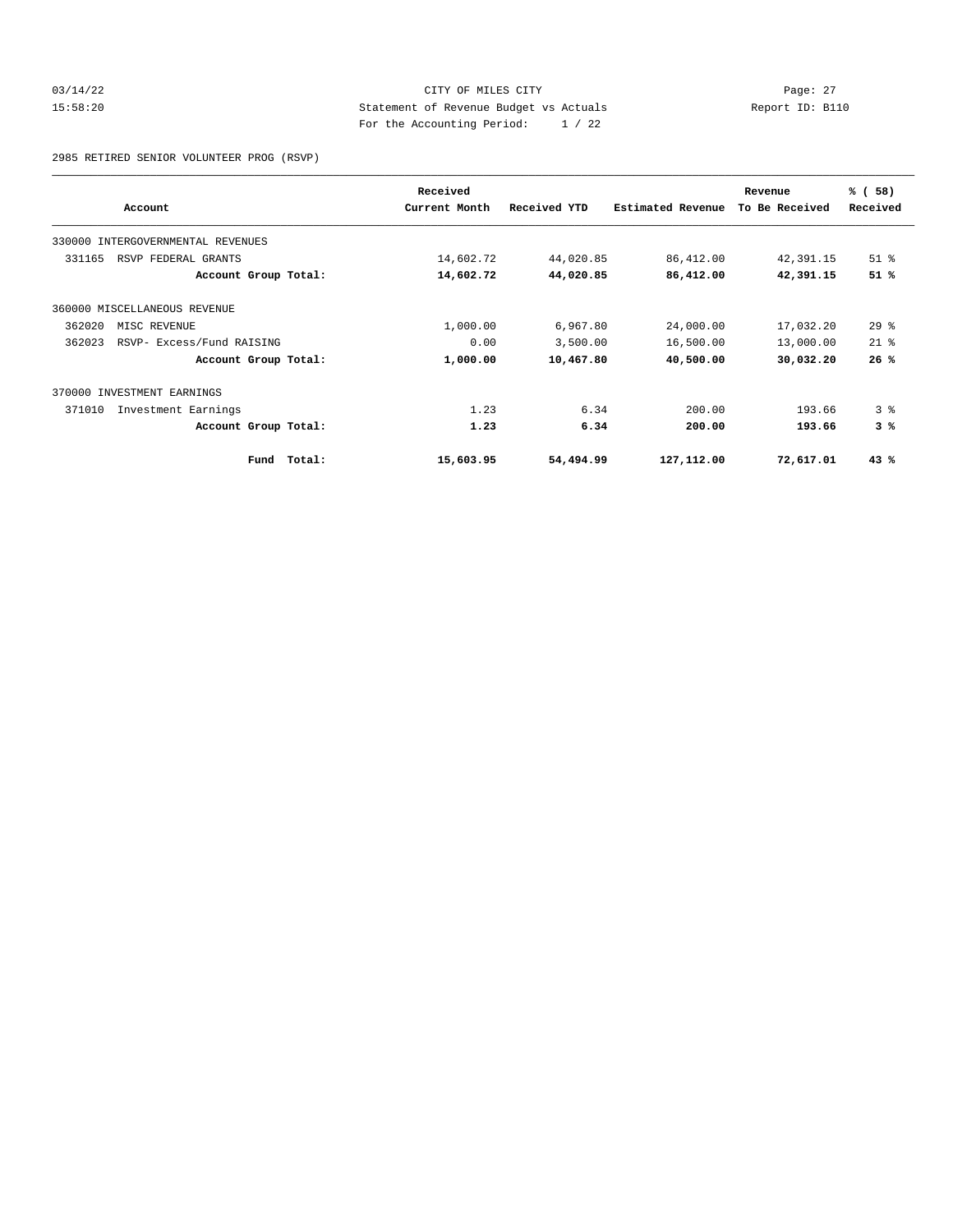#### 03/14/22 Page: 28 15:58:20 Statement of Revenue Budget vs Actuals Report ID: B110 For the Accounting Period: 1 / 22

2991 Federal Recovery Funds

| Account                                | Received<br>Current Month | Received YTD | Estimated Revenue | Revenue<br>To Be Received | % (58)<br>Received |
|----------------------------------------|---------------------------|--------------|-------------------|---------------------------|--------------------|
| 330000 INTERGOVERNMENTAL REVENUES      |                           |              |                   |                           |                    |
| Federal ARPA Funds<br>331994           | 0.00                      | 3,174.50     | 1,058,651.00      | 1,055,476.50              | 0 %                |
| 331995<br>Federal "Beast" Funds        | 0.00                      | 0.00         | 9,461,937.00      | 9,461,937.00              | 0 %                |
| Account Group Total:                   | 0.00                      | 3,174.50     | 10,520,588.00     | 10,517,413.50             | 0 <sup>8</sup>     |
| 380000 OTHER FINANCING SOURCES         |                           |              |                   |                           |                    |
| 383000<br>Interfund Operating Transfer | 0.00                      | 0.00         | 4,370,679.00      | 4,370,679.00              | 0 %                |
| Account Group Total:                   | 0.00                      | 0.00         | 4,370,679.00      | 4,370,679.00              | 0 %                |
| Total:<br>Fund                         | 0.00                      | 3,174.50     | 14,891,267.00     | 14,888,092.50             | 0 %                |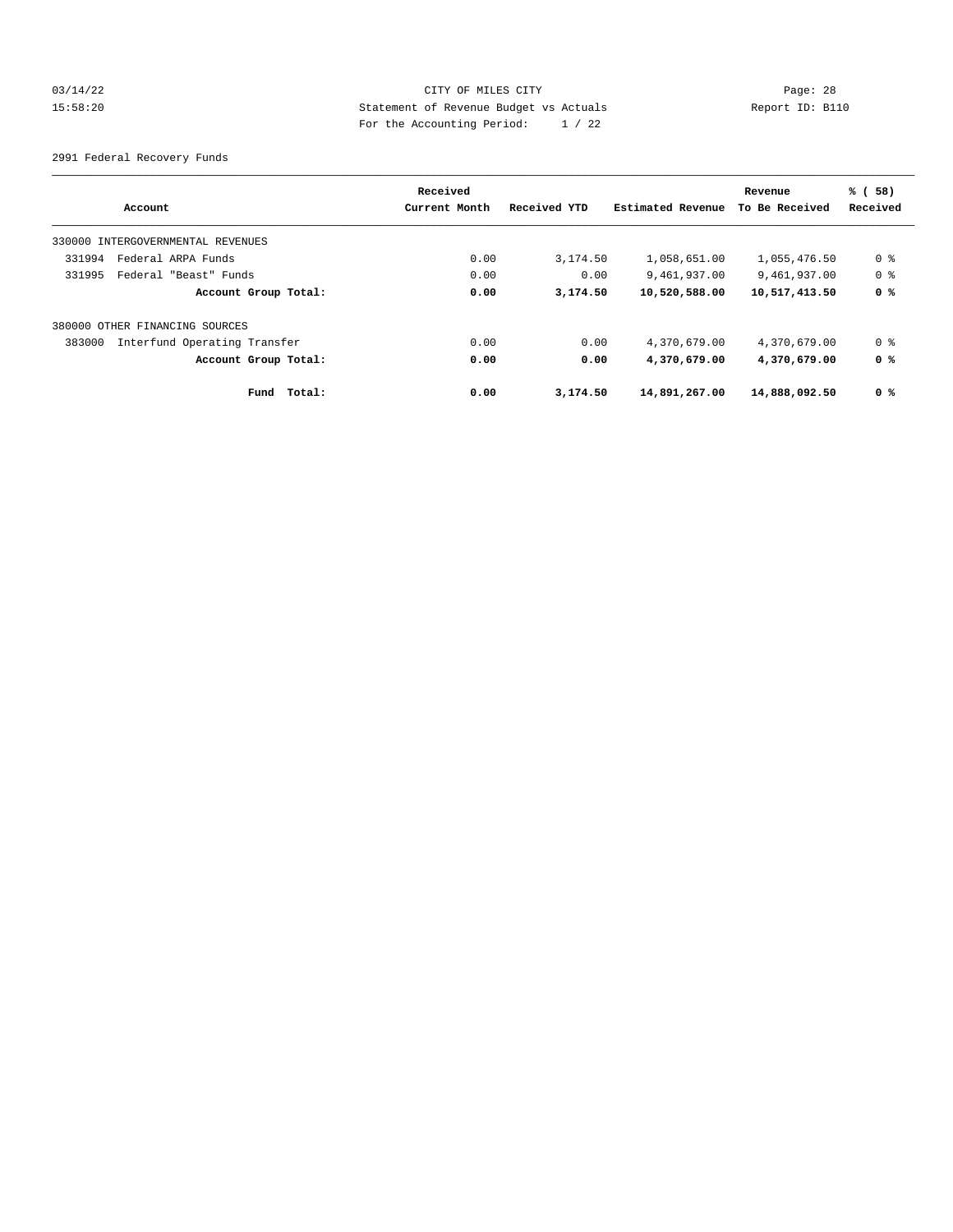#### 03/14/22 Page: 29 15:58:20 Statement of Revenue Budget vs Actuals Report ID: B110 For the Accounting Period: 1 / 22

#### 3301 Judgement Settlement/Southgate

|              | Account                 |             | Received<br>Current Month | Received YTD | Estimated Revenue | Revenue<br>To Be Received | % (58)<br>Received  |  |
|--------------|-------------------------|-------------|---------------------------|--------------|-------------------|---------------------------|---------------------|--|
| 310000 TAXES |                         |             |                           |              |                   |                           |                     |  |
| 311010       | Real Property Taxes     |             | 9.66                      | 1,082.92     | 0.00              | $-1,082.92$               | $***$ $\frac{6}{6}$ |  |
| 311020       | Personal Property Taxes |             | 0.00                      | 355.47       | 0.00              | $-355.47$                 | $***$ $\frac{6}{6}$ |  |
|              | Account Group Total:    |             | 9.66                      | 1,438.39     | 0.00              | $-1,438.39$               | $***$ %             |  |
|              |                         | Fund Total: | 9.66                      | 1,438.39     | 0.00              | $-1,438.39$               | $***$ %             |  |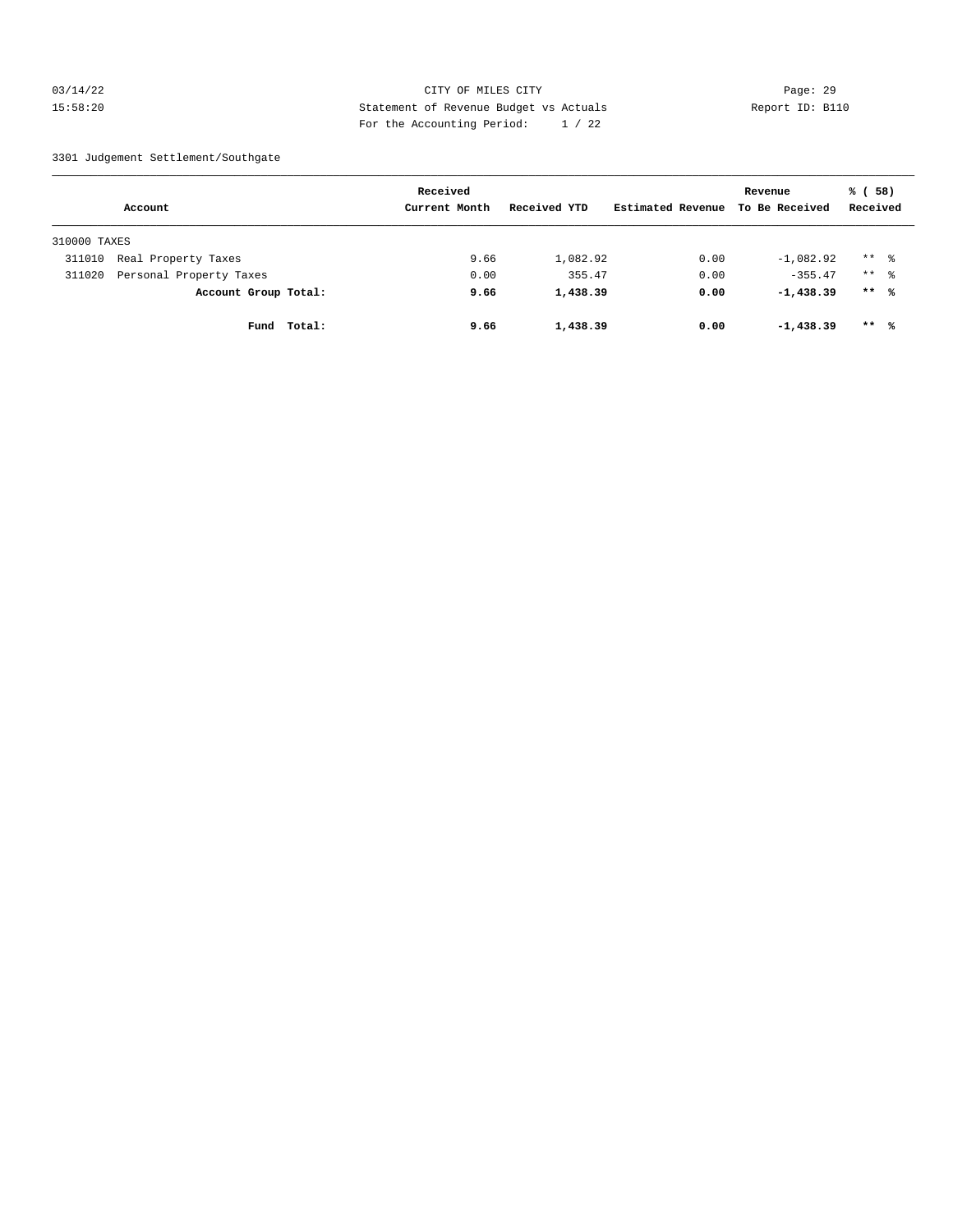03/14/22 Page: 30 15:58:20 Statement of Revenue Budget vs Actuals Report ID: B110 For the Accounting Period: 1 / 22

3670 SID 211

|                                                   | Received      |              |                   | Revenue        | % (58)   |
|---------------------------------------------------|---------------|--------------|-------------------|----------------|----------|
| Account                                           | Current Month | Received YTD | Estimated Revenue | To Be Received | Received |
| 360000 MISCELLANEOUS REVENUE                      |               |              |                   |                |          |
| Bond Principal and Interest Assessments<br>363020 | 0.00          | 3,024.54     | 5,237.00          | 2,212.46       | 58 %     |
| Account Group Total:                              | 0.00          | 3,024.54     | 5,237.00          | 2,212.46       | 58%      |
| Fund Total:                                       | 0.00          | 3,024.54     | 5,237.00          | 2,212.46       | 58 %     |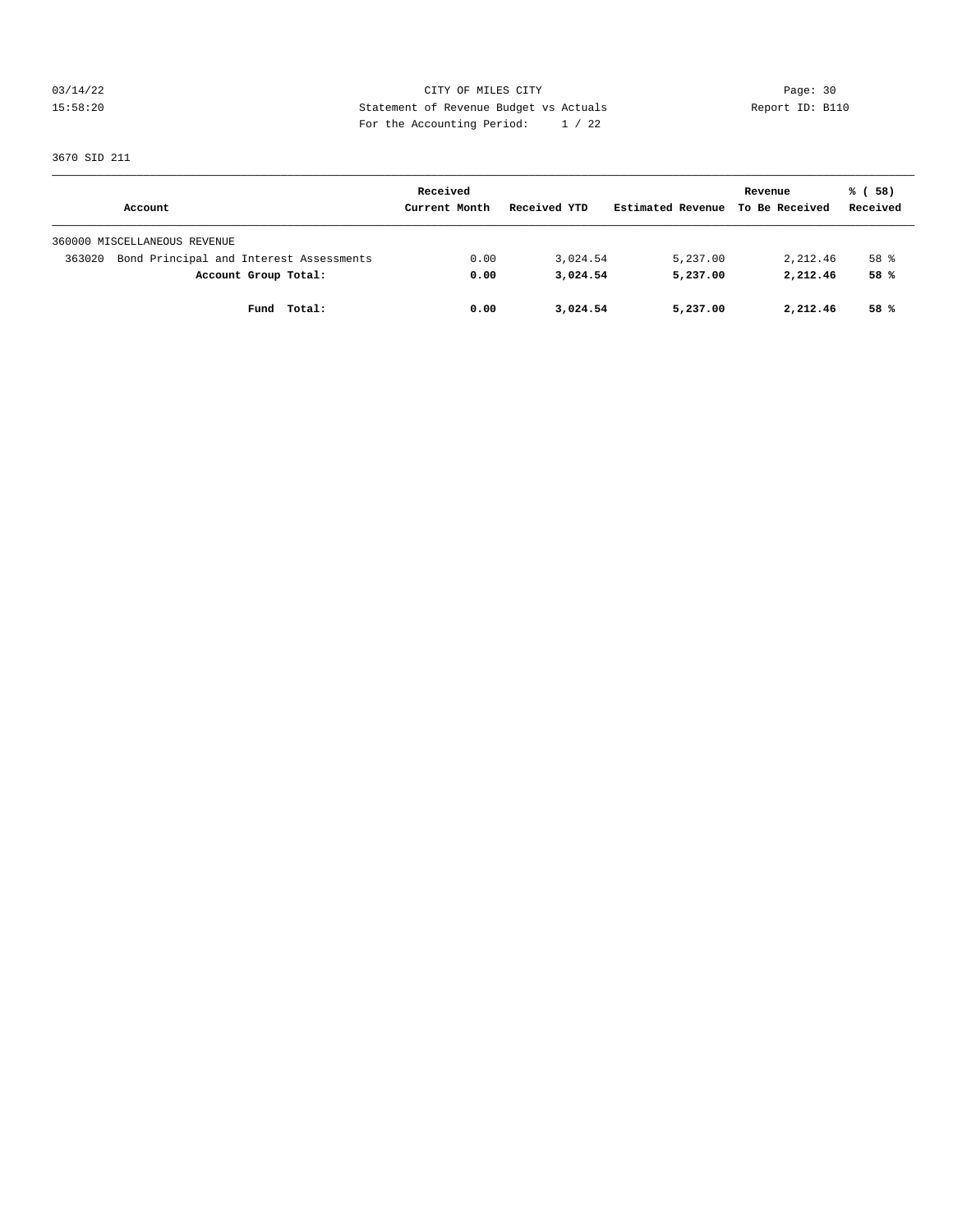#### 03/14/22 Page: 31 15:58:20 Statement of Revenue Budget vs Actuals Report ID: B110 For the Accounting Period: 1 / 22

4000 General Fund Capitol Improvement Fund

|                                        | Received      |              |                   | Revenue        | % (58)              |
|----------------------------------------|---------------|--------------|-------------------|----------------|---------------------|
| Account                                | Current Month | Received YTD | Estimated Revenue | To Be Received | Received            |
| 370000<br>INVESTMENT EARNINGS          |               |              |                   |                |                     |
| 371010<br>Investment Earnings          | 10.23         | 16.92        | 0.00              | $-16.92$       | $***$ $\frac{6}{6}$ |
| Account Group Total:                   | 10.23         | 16.92        | 0.00              | $-16.92$       | $***$ %             |
| 380000 OTHER FINANCING SOURCES         |               |              |                   |                |                     |
| 383000<br>Interfund Operating Transfer | 0.00          | 80,000.00    | 80,000.00         | 0.00           | $100$ %             |
| Account Group Total:                   | 0.00          | 80,000.00    | 80,000.00         | 0.00           | $100*$              |
| Total:<br>Fund                         | 10.23         | 80,016.92    | 80,000.00         | $-16.92$       | 100%                |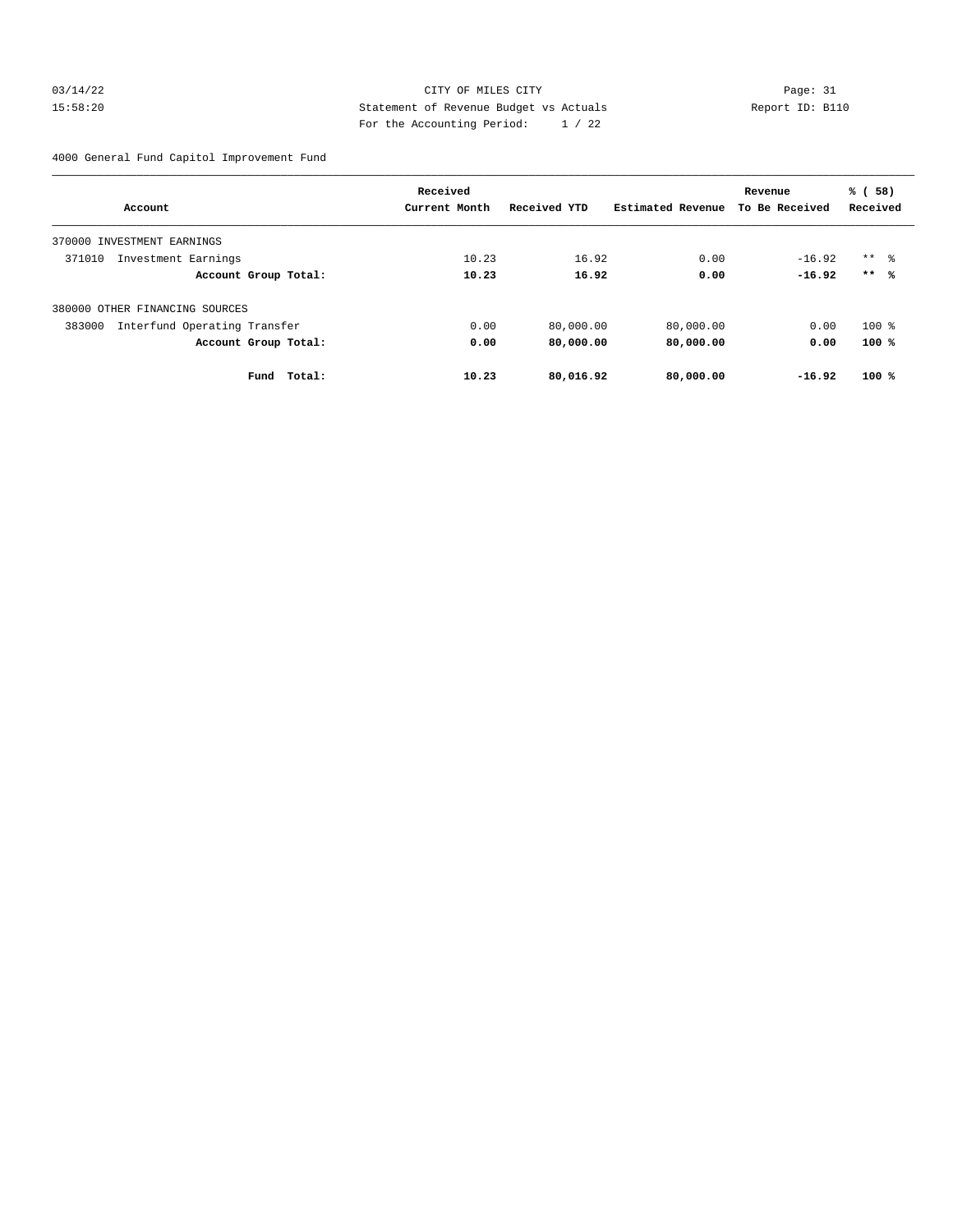#### 03/14/22 Page: 32 15:58:20 Statement of Revenue Budget vs Actuals Report ID: B110 For the Accounting Period: 1 / 22

4010 Fire Dept Captial Imprvmt Fund

|                                        | Received      |              |                   | Revenue        | % (58)   |
|----------------------------------------|---------------|--------------|-------------------|----------------|----------|
| Account                                | Current Month | Received YTD | Estimated Revenue | To Be Received | Received |
| 360000 MISCELLANEOUS REVENUE           |               |              |                   |                |          |
| 362020<br>MISC REVENUE                 | 0.00          | 726.00       | 1,000.00          | 274.00         | 73 %     |
| Account Group Total:                   | 0.00          | 726.00       | 1,000.00          | 274.00         | 73%      |
| 380000 OTHER FINANCING SOURCES         |               |              |                   |                |          |
| Interfund Operating Transfer<br>383000 | 0.00          | 123,689.00   | 123,689.00        | 0.00           | $100$ %  |
| Account Group Total:                   | 0.00          | 123,689.00   | 123,689.00        | 0.00           | 100%     |
| Total:<br>Fund                         | 0.00          | 124,415.00   | 124,689.00        | 274.00         | $100*$   |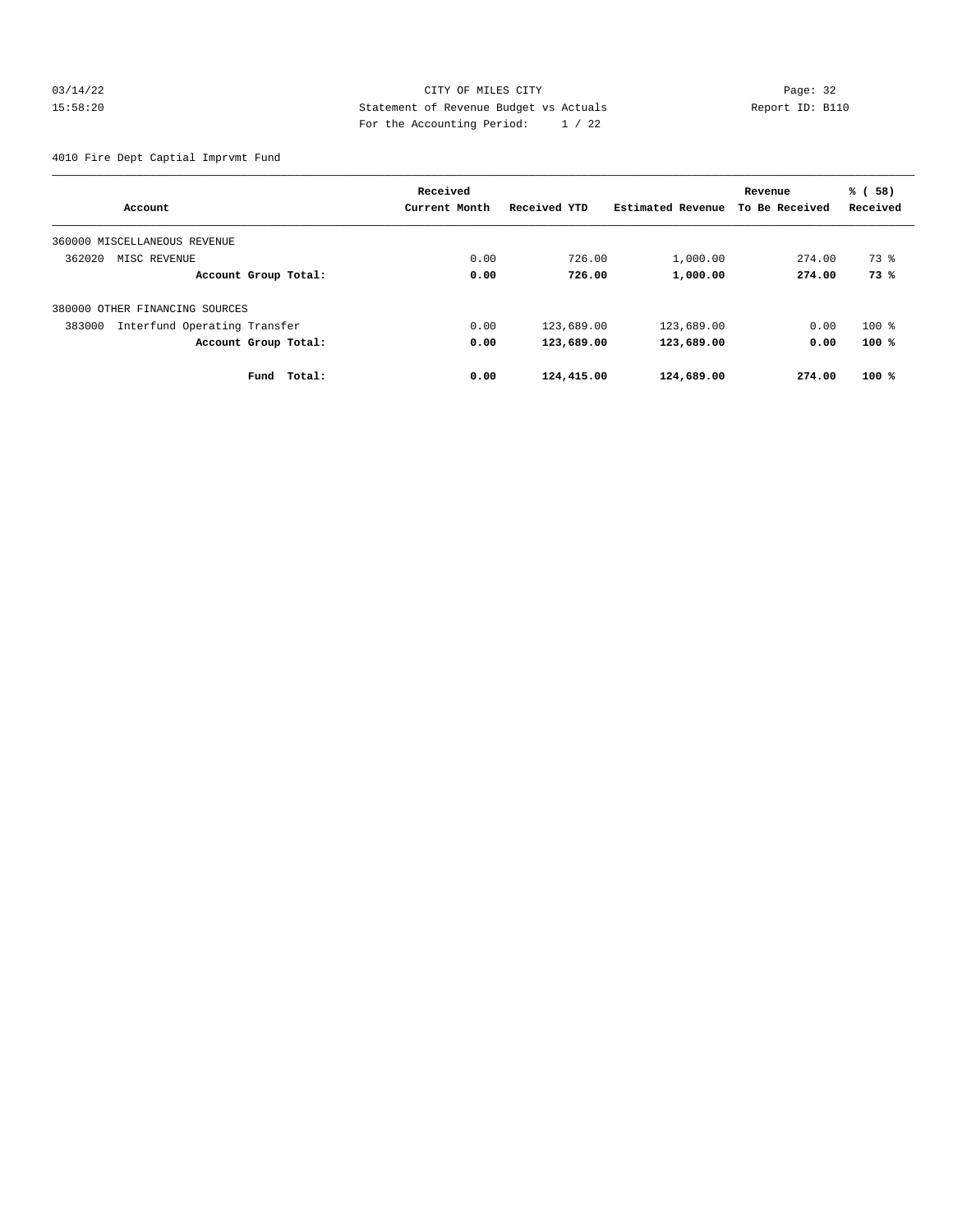#### 03/14/22 Page: 33 15:58:20 Statement of Revenue Budget vs Actuals Report ID: B110 For the Accounting Period: 1 / 22

4050 Ambulance Capital Improvement Fund

|                                        | Received      |              |                   | Revenue        | % (58)   |
|----------------------------------------|---------------|--------------|-------------------|----------------|----------|
| Account                                | Current Month | Received YTD | Estimated Revenue | To Be Received | Received |
| 330000 INTERGOVERNMENTAL REVENUES      |               |              |                   |                |          |
| 337000<br>Private Grants               | 0.00          | 0.00         | 350.00            | 350.00         | 0 %      |
| Account Group Total:                   | 0.00          | 0.00         | 350.00            | 350.00         | 0 %      |
| 380000 OTHER FINANCING SOURCES         |               |              |                   |                |          |
| Interfund Operating Transfer<br>383000 | 0.00          | 50,000.00    | 50,000.00         | 0.00           | $100$ %  |
| Account Group Total:                   | 0.00          | 50,000.00    | 50,000.00         | 0.00           | 100%     |
| Fund<br>Total:                         | 0.00          | 50,000.00    | 50,350.00         | 350.00         | 99 %     |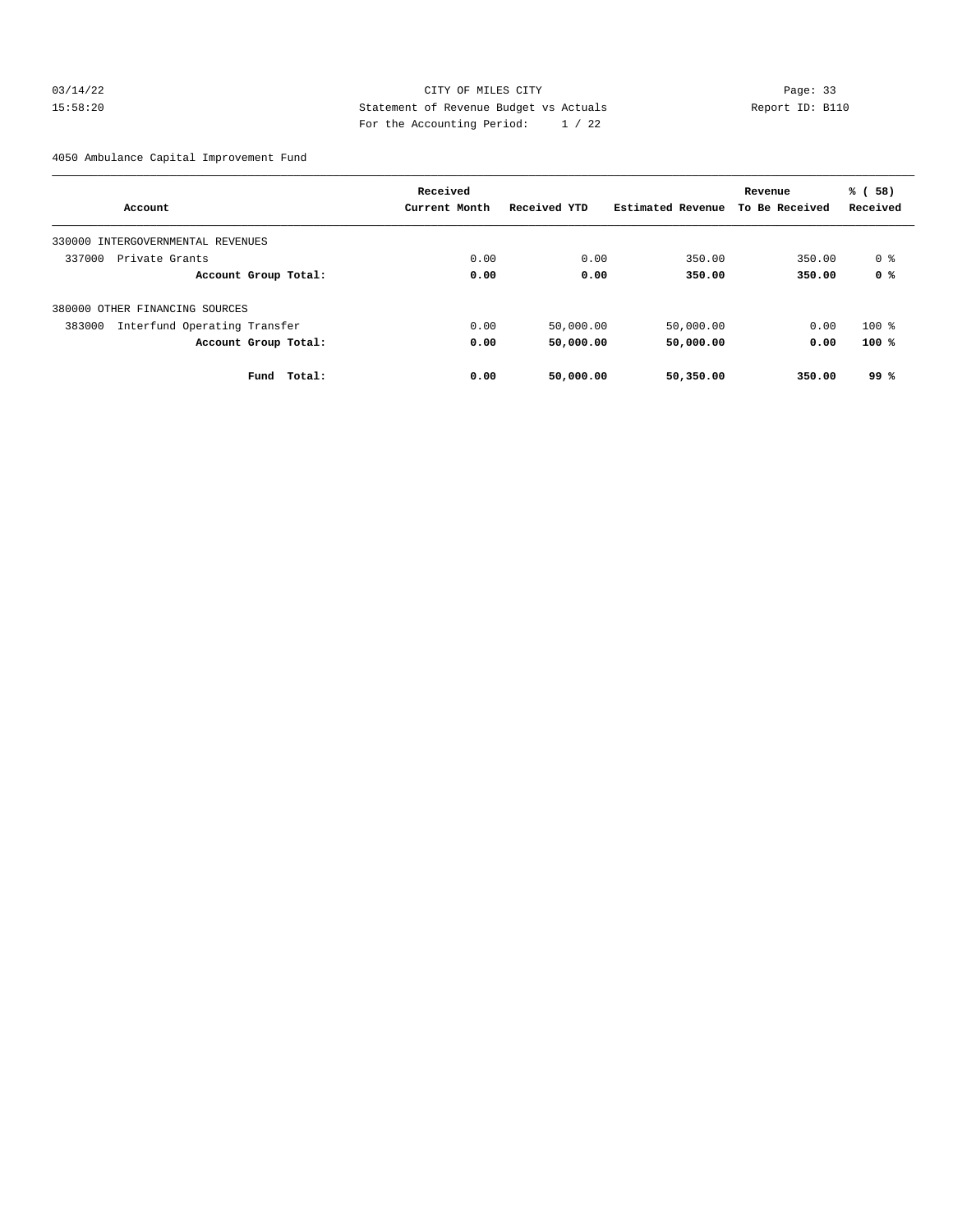#### 03/14/22 Page: 34 15:58:20 Statement of Revenue Budget vs Actuals Report ID: B110 For the Accounting Period: 1 / 22

4060 CAPITAL IMPROV-PUBLIC WORKS

|        | Account                            | Received<br>Current Month | Received YTD | Estimated Revenue | Revenue<br>To Be Received | % (58)<br>Received |
|--------|------------------------------------|---------------------------|--------------|-------------------|---------------------------|--------------------|
|        |                                    |                           |              |                   |                           |                    |
|        | 320000 LICENSES AND PERMITS        |                           |              |                   |                           |                    |
| 323040 | Other Miscellaneous Permits        | 0.00                      | 1,300.00     | 4,200.00          | 2,900.00                  | 31.8               |
|        | Account Group Total:               | 0.00                      | 1,300.00     | 4,200.00          | 2,900.00                  | 31%                |
|        | 340000 Charges for Services        |                           |              |                   |                           |                    |
| 343014 | Street Cleaning                    | 0.00                      | 10,800.00    | 10,800.00         | 0.00                      | $100*$             |
| 343016 | Prkg Vio/Off Str-Impnd Fees        | 0.00                      | 0.00         | 50.00             | 50.00                     | 0 <sup>8</sup>     |
| 343018 | Sale of Street & Roadway Materials | 0.00                      | 0.00         | 1,000.00          | 1,000.00                  | 0 <sup>8</sup>     |
|        | Account Group Total:               | 0.00                      | 10,800.00    | 11,850.00         | 1,050.00                  | 91%                |
|        | 370000 INVESTMENT EARNINGS         |                           |              |                   |                           |                    |
| 371010 | Investment Earnings                | 16.13                     | 129.31       | 6,500.00          | 6,370.69                  | 2 <sup>8</sup>     |
|        | Account Group Total:               | 16.13                     | 129.31       | 6,500.00          | 6,370.69                  | 2%                 |
|        | 380000 OTHER FINANCING SOURCES     |                           |              |                   |                           |                    |
| 383000 | Interfund Operating Transfer       | 0.00                      | 0.00         | 270,500.00        | 270,500.00                | 0 <sup>8</sup>     |
|        | Account Group Total:               | 0.00                      | 0.00         | 270,500.00        | 270,500.00                | 0 <sup>8</sup>     |
|        | Total:<br>Fund                     | 16.13                     | 12,229.31    | 293,050.00        | 280,820.69                | 4%                 |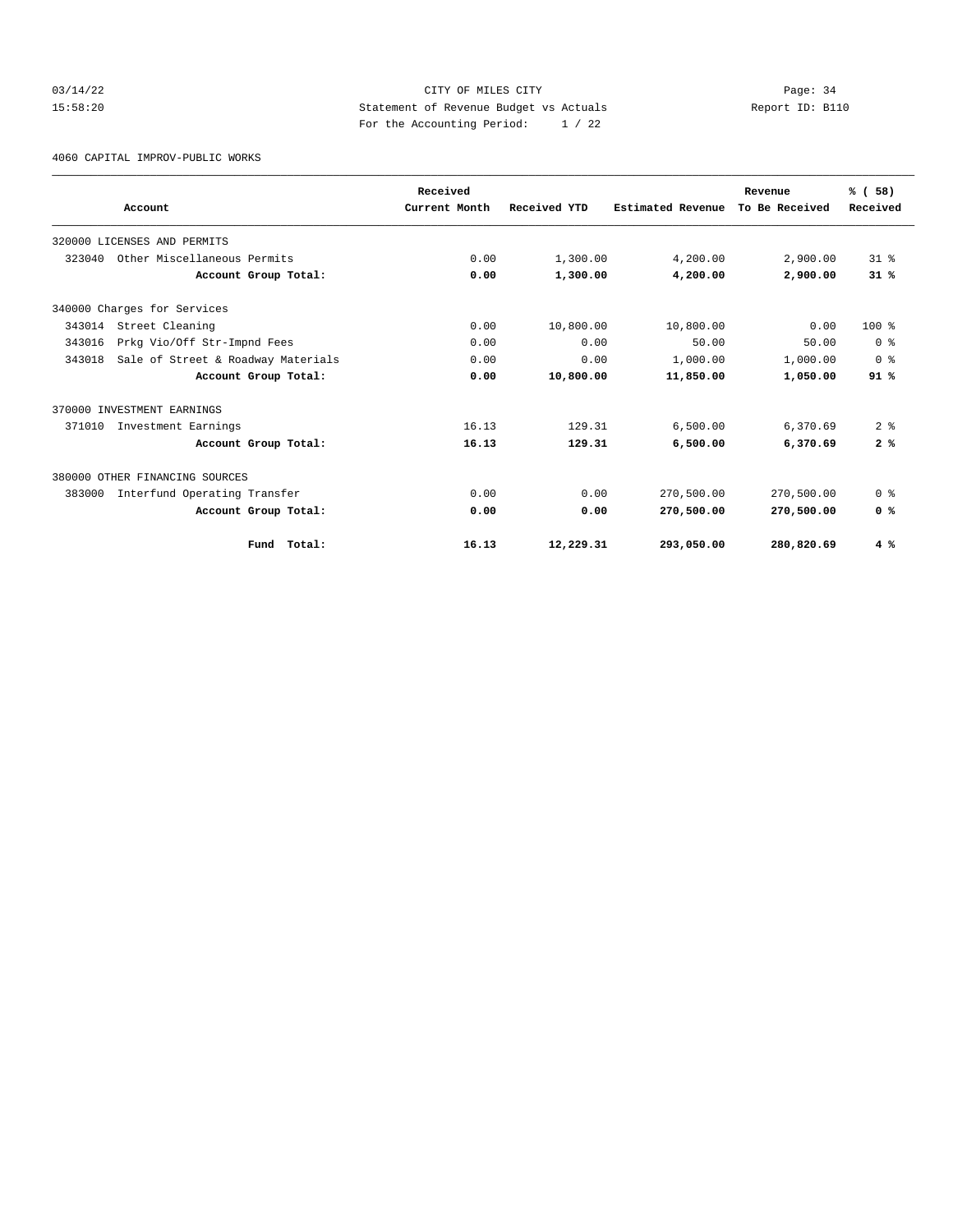#### 03/14/22 Page: 35 15:58:20 Statement of Revenue Budget vs Actuals Report ID: B110 For the Accounting Period: 1 / 22

## 5210 WATER UTILITY

|        |                                     |                      | Received      |               |                   | Revenue        | % (58)          |
|--------|-------------------------------------|----------------------|---------------|---------------|-------------------|----------------|-----------------|
|        | Account                             |                      | Current Month | Received YTD  | Estimated Revenue | To Be Received | Received        |
|        | 340000 Charges for Services         |                      |               |               |                   |                |                 |
| 343021 | Metered Water Sales                 |                      | 155, 133. 78  | 1,402,359.30  | 2,069,355.00      | 666,995.70     | 68 %            |
| 343022 | Unmetered Water Sales/Chrgoffs      |                      | 0.00          | 0.00          | 750.00            | 750.00         | 0 <sup>8</sup>  |
| 343023 | Bulk Water Sales                    |                      | 0.00          | 12,128.70     | 10,000.00         | $-2.128.70$    | $121$ %         |
| 343024 | Sales of Water Materials & Supplies |                      | 0.00          | 737.00        | 0.00              | $-737.00$      | $***$ $ -$      |
| 343025 | Hookup Fee                          |                      | 0.00          | 5,115.00      | 3,000.00          | $-2, 115.00$   | $171$ %         |
| 343026 | Water Install/Tap Chrgs/Labor       |                      | 0.00          | 1,487.51      | 5,000.00          | 3,512.49       | $30*$           |
| 343027 | Chg for Wtr Dept. Serv              |                      | 8,631.00      | 15,618.65     | 20,000.00         | 4,381.35       | 78 %            |
| 343029 | Curb Stop Replacement Fee           |                      | 3,630.00      | 25,682.40     | 43,000.00         | 17,317.60      | 60 %            |
|        |                                     | Account Group Total: | 167,394.78    | 1,463,128.56  | 2,151,105.00      | 687,976.44     | 68%             |
|        | 360000 MISCELLANEOUS REVENUE        |                      |               |               |                   |                |                 |
| 362020 | MISC REVENUE                        |                      | 0.00          | $-79.53$      | 0.00              | 79.53          | $***$ $ -$      |
|        |                                     | Account Group Total: | 0.00          | $-79.53$      | 0.00              | 79.53          | $***$ %         |
|        | 370000 INVESTMENT EARNINGS          |                      |               |               |                   |                |                 |
|        | 371010 Investment Earnings          |                      | 1,005.37      | 6.905.35      | 20,000.00         | 13,094.65      | 35 <sup>8</sup> |
|        |                                     | Account Group Total: | 1,005.37      | 6,905.35      | 20,000.00         | 13,094.65      | 35%             |
|        | 380000 OTHER FINANCING SOURCES      |                      |               |               |                   |                |                 |
| 383000 | Interfund Operating Transfer        |                      | 0.00          | $-100,000.00$ | 200,000.00        | 300,000.00     | $-50$ %         |
|        |                                     | Account Group Total: | 0.00          | $-100,000.00$ | 200,000.00        | 300,000.00     | $-50%$          |
|        |                                     | Fund Total:          | 168,400.15    | 1,369,954.38  | 2,371,105.00      | 1,001,150.62   | 58 %            |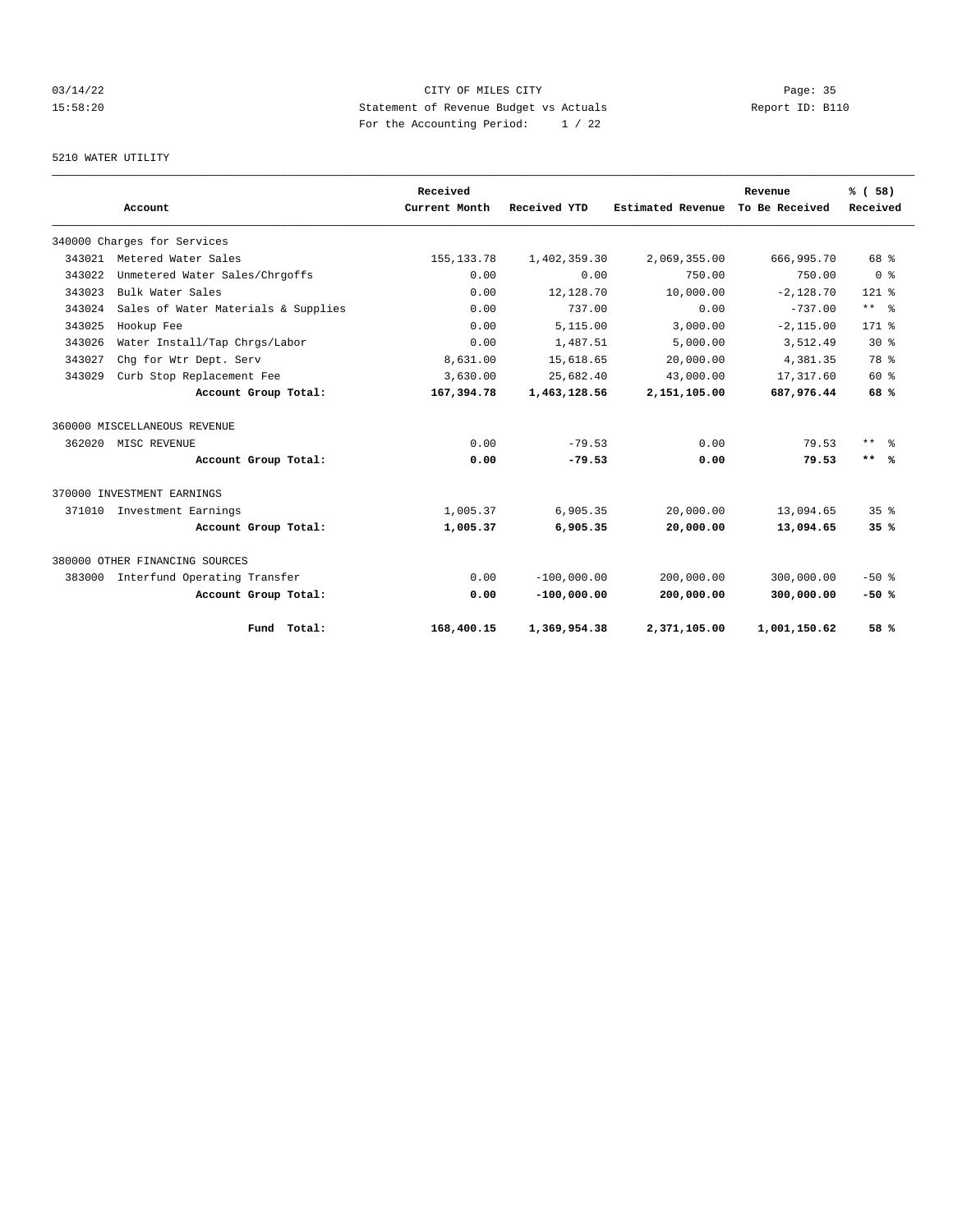#### 03/14/22 Page: 36 15:58:20 Statement of Revenue Budget vs Actuals Report ID: B110 For the Accounting Period: 1 / 22

5310 SEWER UTILITY

|        | Account                              |                      | Received<br>Current Month | Received YTD | Estimated Revenue | Revenue<br>To Be Received | % (58)<br>Received |
|--------|--------------------------------------|----------------------|---------------------------|--------------|-------------------|---------------------------|--------------------|
|        |                                      |                      |                           |              |                   |                           |                    |
|        | 330000 INTERGOVERNMENTAL REVENUES    |                      |                           |              |                   |                           |                    |
| 331041 | Economic Development Act-Water Study |                      | 0.00                      | 0.00         | 3,950,000.00      | 3,950,000.00              | 0 <sup>8</sup>     |
|        |                                      | Account Group Total: | 0.00                      | 0.00         | 3,950,000.00      | 3,950,000.00              | 0 <sup>8</sup>     |
|        | 340000 Charges for Services          |                      |                           |              |                   |                           |                    |
| 341075 | Serv/Cnty-Interlocal Agmt            |                      | 0.00                      | 765.00       | 1,500.00          | 735.00                    | $51$ $%$           |
| 343031 | Sewer Service Charges                |                      | 171,089.33                | 1,189,658.44 | 2,061,226.00      | 871,567.56                | 58 %               |
| 343032 | Sewer Installation Charges/Chrgoffs  |                      | 0.00                      | 0.00         | 500.00            | 500.00                    | 0 <sup>8</sup>     |
| 343033 | Hookup Fee                           |                      | 0.00                      | 1,560.00     | 1,000.00          | $-560.00$                 | 156 <sub>8</sub>   |
| 343034 | Treatment Facilities Fees            |                      | 80.00                     | 1,035.00     | 5,000.00          | 3,965.00                  | $21$ %             |
| 343036 | Miscellaneous Sewer Revenue (Labor)  |                      | 0.00                      | 5,681.36     | 10,000.00         | 4,318.64                  | 57%                |
| 343037 | Baker Road Etc.                      |                      | 1,256.12                  | 8.742.28     | 16,000.00         | 7.257.72                  | 55%                |
|        |                                      | Account Group Total: | 172,425.45                | 1,207,442.08 | 2,095,226.00      | 887,783.92                | 58 %               |
|        | 360000 MISCELLANEOUS REVENUE         |                      |                           |              |                   |                           |                    |
| 361010 | Land Rental                          |                      | 0.00                      | 2,873.90     | 2,900.00          | 26.10                     | 99 <sup>8</sup>    |
| 362020 | MISC REVENUE                         |                      | 0.00                      | 87.38        | 0.00              | $-87.38$                  | $***$ $%$          |
|        |                                      | Account Group Total: | 0.00                      | 2,961.28     | 2,900.00          | $-61.28$                  | 102%               |
|        | 370000 INVESTMENT EARNINGS           |                      |                           |              |                   |                           |                    |
| 371010 | Investment Earnings                  |                      | 714.81                    | 4,899.15     | 20,000.00         | 15,100.85                 | $24$ $%$           |
|        |                                      | Account Group Total: | 714.81                    | 4,899.15     | 20,000.00         | 15,100.85                 | 24%                |
|        |                                      | Fund Total:          | 173,140.26                | 1,215,302.51 | 6,068,126.00      | 4,852,823.49              | 20%                |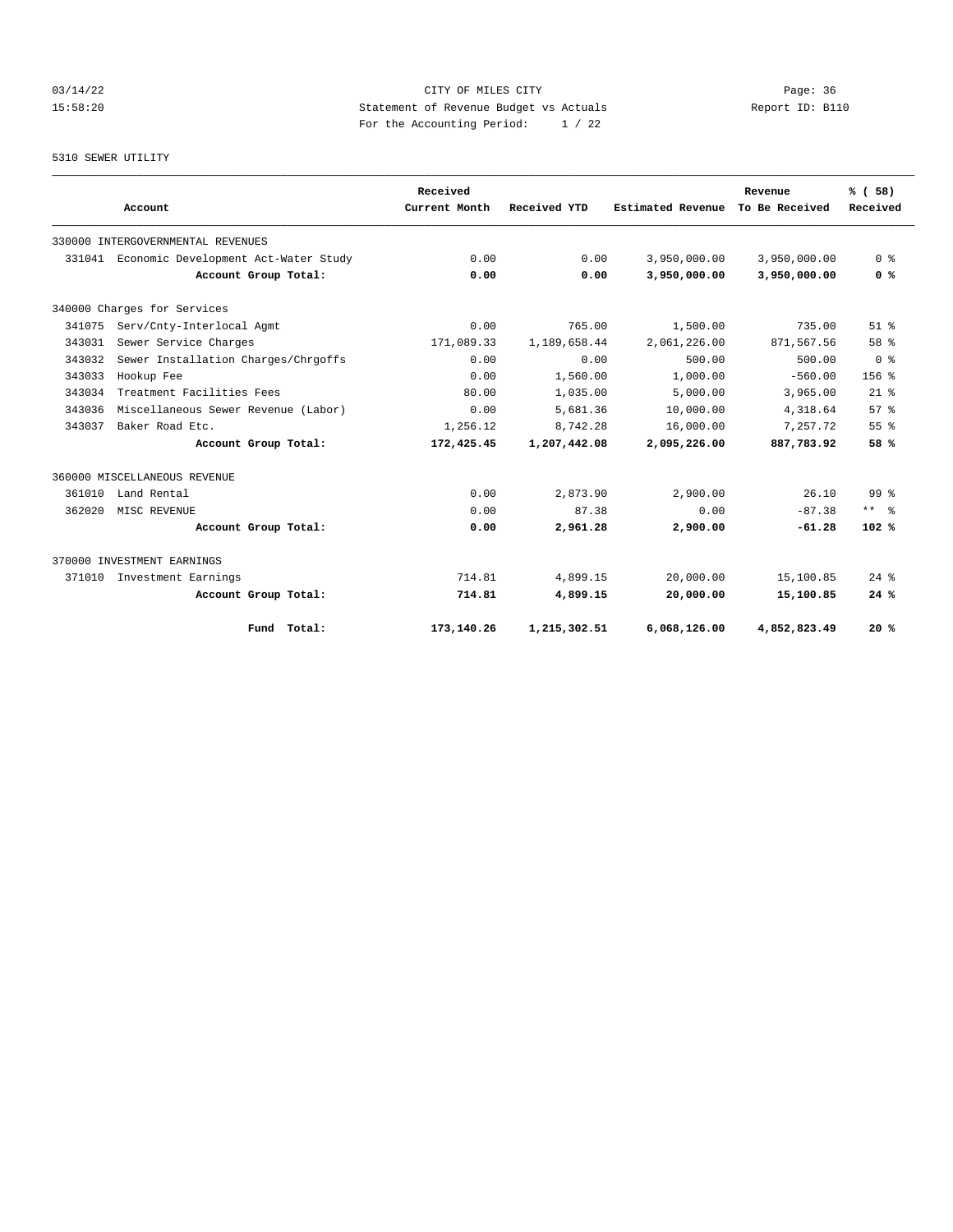#### 03/14/22 Page: 37 15:58:20 Statement of Revenue Budget vs Actuals Report ID: B110 For the Accounting Period: 1 / 22

5510 AMBULANCE FUND

|              | Account                                | Received<br>Current Month | Received YTD | <b>Estimated Revenue</b> | Revenue<br>To Be Received | % (58)<br>Received |
|--------------|----------------------------------------|---------------------------|--------------|--------------------------|---------------------------|--------------------|
|              |                                        |                           |              |                          |                           |                    |
| 310000 TAXES |                                        |                           |              |                          |                           |                    |
| 311010       | Real Property Taxes                    | 64.38                     | 5,722.99     | 9,527.00                 | 3,804.01                  | $60*$              |
| 311020       | Personal Property Taxes                | 0.00                      | 33.33        | 216.00                   | 182.67                    | $15*$              |
| 312000       | Penalty & Interest on Delinquent Taxes | 4.42                      | 19.74        | 10.00                    | $-9.74$                   | 197 <sub>8</sub>   |
|              | Account Group Total:                   | 68.80                     | 5,776.06     | 9,753.00                 | 3,976.94                  | 59 %               |
|              | 330000 INTERGOVERNMENTAL REVENUES      |                           |              |                          |                           |                    |
| 331040       | Medicaid Supplemental Program-State    | 0.00                      | 43,655.03    | 13,500.00                | $-30, 155.03$             | $323$ $%$          |
| 334000       | State Grants                           | 0.00                      | 0.00         | 50,000.00                | 50,000.00                 | 0 <sup>8</sup>     |
|              | Account Group Total:                   | 0.00                      | 43,655.03    | 63,500.00                | 19,844.97                 | 69 %               |
|              | 340000 Charges for Services            |                           |              |                          |                           |                    |
| 341075       | Serv/Cnty-Interlocal Agmt              | 0.00                      | 24,050.00    | 56,187.00                | 32,137.00                 | $43*$              |
| 342026       | Ambulance Charges                      | 88,396.10                 | 713, 382.43  | 1,397,162.00             | 683,779.57                | $51$ $%$           |
| 342027       | Ambulance Standby                      | 0.00                      | 3,930.00     | 4,500.00                 | 570.00                    | $87*$              |
|              | Account Group Total:                   | 88,396.10                 | 741,362.43   | 1,457,849.00             | 716,486.57                | 51%                |
|              | 360000 MISCELLANEOUS REVENUE           |                           |              |                          |                           |                    |
| 362020       | MISC REVENUE                           | 0.00                      | 29.08        | 1,000.00                 | 970.92                    | 3%                 |
| 366010       | Misc- From Charge off Accts            | 45.56                     | 2,182.50     | 6,000.00                 | 3,817.50                  | 36 <sup>8</sup>    |
| 367000       | Sale of Junk or Salvage                | 0.00                      | 0.00         | 500.00                   | 500.00                    | 0 <sup>8</sup>     |
|              | Account Group Total:                   | 45.56                     | 2,211.58     | 7,500.00                 | 5,288.42                  | 29%                |
|              | 370000 INVESTMENT EARNINGS             |                           |              |                          |                           |                    |
| 371010       | Investment Earnings                    | 0.00                      | 13.26        | 0.00                     | $-13.26$                  | $***$ $=$          |
|              | Account Group Total:                   | 0.00                      | 13.26        | 0.00                     | $-13.26$                  | $***$ %            |
|              | Fund Total:                            | 88,510.46                 | 793,018.36   | 1,538,602.00             | 745,583.64                | 52%                |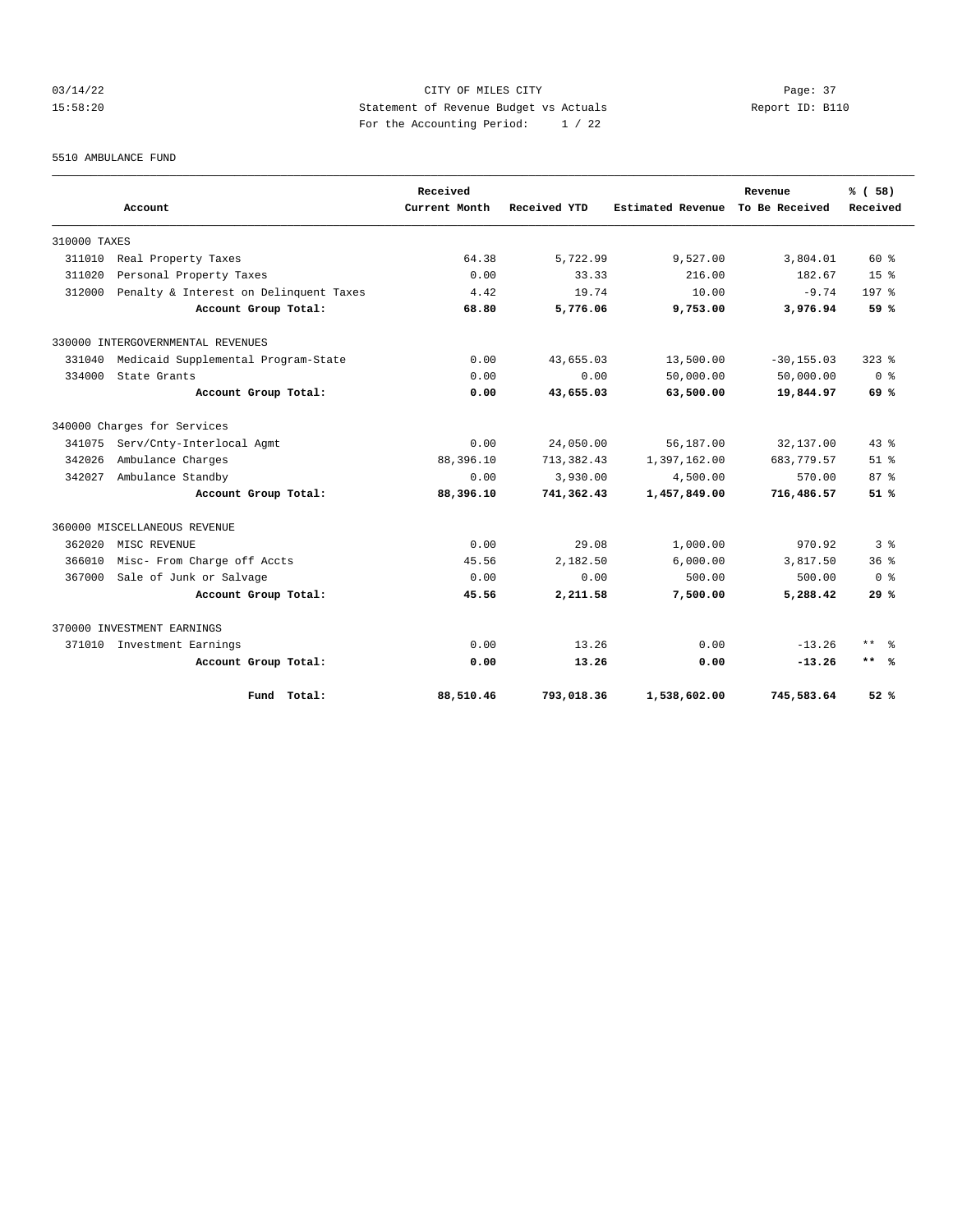#### 03/14/22 Page: 38 15:58:20 Statement of Revenue Budget vs Actuals Report ID: B110 For the Accounting Period: 1 / 22

5610 AIRPORT OPERATING

|              |                                        | Received      |                |                   | Revenue        | % (58)              |
|--------------|----------------------------------------|---------------|----------------|-------------------|----------------|---------------------|
|              | Account                                | Current Month | Received YTD   | Estimated Revenue | To Be Received | Received            |
| 310000 TAXES |                                        |               |                |                   |                |                     |
| 311010       | Real Property Taxes                    | 96.60         | 8,585.79       | 14,291.00         | 5,705.21       | 60 %                |
| 311020       | Personal Property Taxes                | 0.00          | 50.02          | 324.00            | 273.98         | 15 <sup>8</sup>     |
| 312000       | Penalty & Interest on Delinquent Taxes | 6.65          | 29.63          | 45.00             | 15.37          | 66 %                |
|              | Account Group Total:                   | 103.25        | 8,665.44       | 14,660.00         | 5,994.56       | 59 %                |
|              | 330000 INTERGOVERNMENTAL REVENUES      |               |                |                   |                |                     |
| 331126       | AIP 018-2019                           | 0.00          | 0.00           | 24,525.00         | 24,525.00      | 0 <sup>8</sup>      |
| 331132       | FAA 020-2021                           | 49,619.85     | 3, 270, 435.93 | 4,296,975.00      | 1,026,539.07   | 76 %                |
| 331993       | COVID-19 Federal Stimulus              | 0.00          | 0.00           | 45,000.00         | 45,000.00      | 0 %                 |
| 334030       | State Aeronautics Grant 019-2022       | 0.00          | 0.00           | 200,000.00        | 200,000.00     | 0 %                 |
| 334060       | Coal Board Grant                       | 0.00          | 15,966.04      | 275,000.00        | 259,033.96     | 6 %                 |
|              | Account Group Total:                   | 49,619.85     | 3,286,401.97   | 4,841,500.00      | 1,555,098.03   | 68 %                |
|              | 340000 Charges for Services            |               |                |                   |                |                     |
| 341075       | Serv/Cnty-Interlocal Agmt              | 0.00          | 17,299.50      | 80,000.00         | 62,700.50      | $22$ $%$            |
| 343061       | Landing Fees                           | 186.43        | 1,088.23       | 2,000.00          | 911.77         | 54%                 |
| 343062       | Aviation Fuel                          | 36, 412.74    | 561,746.37     | 450,000.00        | $-111, 746.37$ | $125$ %             |
| 343064       | Hangar Rent                            | 7,095.54      | 47,189.78      | 89,042.00         | 41,852.22      | 53%                 |
| 343065       | Building Rentals                       | 5,580.03      | 18,386.21      | 14,000.00         | $-4,386.21$    | $131*$              |
| 343067       | Other - Miscellaneous                  | 125.00        | 3,914.20       | 37,500.00         | 33,585.80      | 10 <sup>8</sup>     |
| 343069       | Ag Contract                            | 0.00          | 11,000.00      | 11,500.00         | 500.00         | 96 <sup>8</sup>     |
|              | Account Group Total:                   | 49,399.74     | 660,624.29     | 684,042.00        | 23, 417. 71    | 97%                 |
|              | 360000 MISCELLANEOUS REVENUE           |               |                |                   |                |                     |
| 361010       | Land Rental                            | 2,201.69      | 11,667.51      | 17,800.00         | 6,132.49       | 66 %                |
| 362020       | MISC REVENUE                           | 72.20         | 163.39         | 0.00              | $-163.39$      | ** %                |
|              | Account Group Total:                   | 2,273.89      | 11,830.90      | 17,800.00         | 5,969.10       | 66%                 |
|              | 370000 INVESTMENT EARNINGS             |               |                |                   |                |                     |
|              | 371010 Investment Earnings             | 58.65         | 279.49         | 0.00              | $-279.49$      | $***$               |
|              | Account Group Total:                   | 58.65         | 279.49         | 0.00              | $-279.49$      | $***$ 8             |
|              | 380000 OTHER FINANCING SOURCES         |               |                |                   |                |                     |
|              | 381071 MT Aero Loan Hanger 8 Door      | 0.00          | 301,881.48     | 0.00              | $-301,881.48$  | $\star\star$<br>- 옹 |
|              | 381073 Intercap Loan                   | 0.00          | 0.00           | 630,000.00        | 630,000.00     | 0 <sup>8</sup>      |
|              | Account Group Total:                   | 0.00          | 301,881.48     | 630,000.00        | 328,118.52     | 48 %                |
|              | Fund Total:                            | 101,455.38    | 4,269,683.57   | 6,188,002.00      | 1,918,318.43   | 69 %                |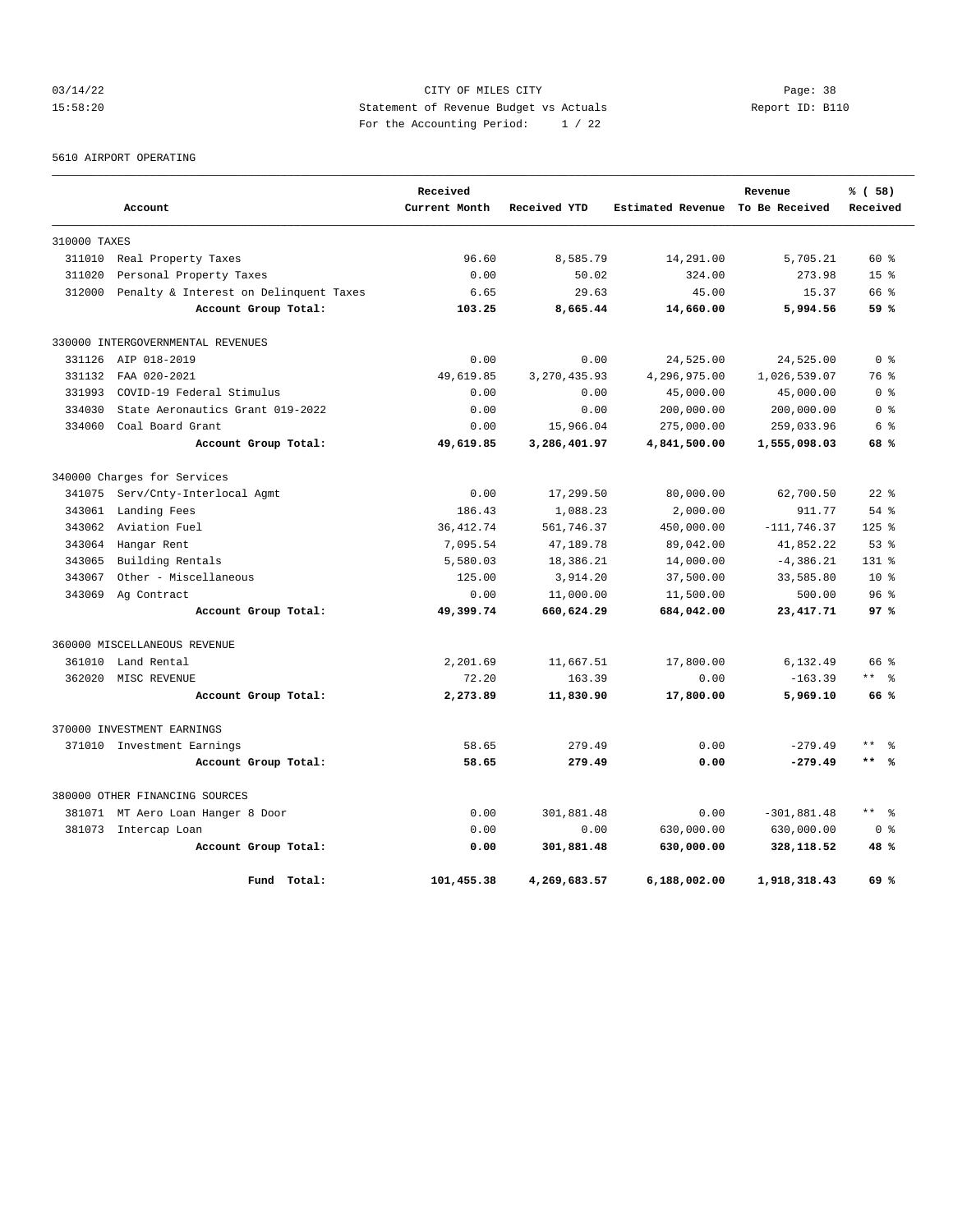#### 03/14/22 Page: 39 15:58:20 Statement of Revenue Budget vs Actuals Report ID: B110 For the Accounting Period: 1 / 22

#### 6040 PUBLIC WORKS

| Account                                | Received<br>Current Month | Received YTD  | Estimated Revenue | Revenue<br>To Be Received | % (58)<br>Received |
|----------------------------------------|---------------------------|---------------|-------------------|---------------------------|--------------------|
|                                        |                           |               |                   |                           |                    |
| 380000 OTHER FINANCING SOURCES         |                           |               |                   |                           |                    |
| Interfund Operating Transfer<br>383000 | 4,000.00                  | 28,000.00     | 48,000.00         | 20,000.00                 | 58 %               |
| Account Group Total:                   | 4,000.00                  | 28,000.00     | 48,000.00         | 20,000.00                 | 58 %               |
| 390000 INTERNAL SERVICES               |                           |               |                   |                           |                    |
| 391000<br>Central Garages              | 0.00                      | 75,852.00     | 165,476.00        | 89,624.00                 | $46$ %             |
| Account Group Total:                   | 0.00                      | 75,852.00     | 165,476.00        | 89,624.00                 | 46%                |
| Fund<br>Total:                         | 4,000.00                  | 103,852.00    | 213,476.00        | 109,624.00                | 49 %               |
| Grand Total:                           | 729,243.30                | 13,892,689.70 | 42,485,327.00     | 28,592,637.30             | 33%                |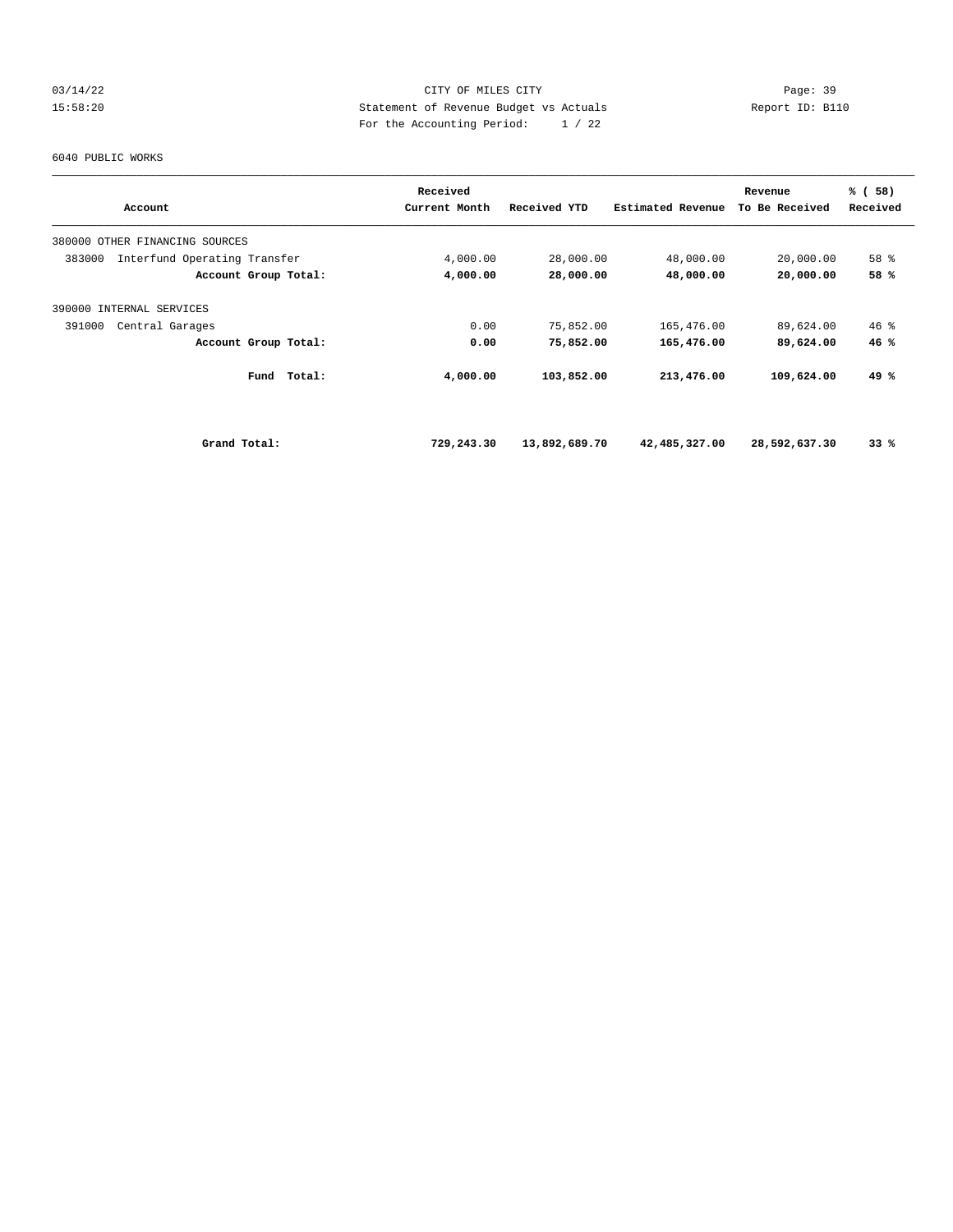#### 03/14/22 Page: 1 CITY OF MILES CITY 15:58:21 Budget vs. Actual for Org's Report Changer Report ID: B170 For the Accounting Period: 1 / 22

#### 1000 GENERAL

1 Mayor

|                                    | Committed     | Committed | Original  | Current                     | Available     | % (58)         |  |
|------------------------------------|---------------|-----------|-----------|-----------------------------|---------------|----------------|--|
| Account Object                     | Current Month | YTD       |           | Appropriation Appropriation | Appropriation | Comm.          |  |
| 410000 GENERAL GOVERNMENTGASB68    |               |           |           |                             |               |                |  |
| 410200 Executive Services (01)     |               |           |           |                             |               |                |  |
| 111 Salaries and Wages - Permanent | 1,833.34      | 12,833.38 | 21,996.00 | 21,996.00                   | 9,162.62      | 58 %           |  |
| 142 Workers' Compensation          | 10.80         | 75.60     | 164.00    | 164.00                      | 88.40         | 46 %           |  |
| 144 FICA                           | 140.24        | 981.68    | 1,683.00  | 1,683.00                    | 701.32        | 58 %           |  |
| 210 Office Supplies and Materials  | 0.00          | 0.00      | 125.00    | 125.00                      | 125.00        | 0 <sup>8</sup> |  |
| 345 Telephone                      | 79.32         | 462.30    | 550.00    | 550.00                      | 87.70         | 84 %           |  |
| 350 Professional Services          | 0.00          | 118.80    | 150.00    | 150.00                      | 31.20         | 79 %           |  |
| 360 Contr R & M                    | 54.03         | 432.81    | 775.00    | 775.00                      | 342.19        | 56%            |  |
| 380 Training Services              | 0.00          | 0.00      | 400.00    | 400.00                      | 400.00        | 0 <sup>8</sup> |  |
| Account Total:                     | 2,117.73      | 14,904.57 | 25,843.00 | 25,843.00                   | 10,938.43     | 58 %           |  |
| Account Group Total:               | 2,117.73      | 14,904.57 | 25,843.00 | 25,843.00                   | 10,938.43     | 58 %           |  |
| Organization Total:                | 2,117.73      | 14,904.57 | 25,843.00 | 25,843.00                   | 10,938.43     | 58 %           |  |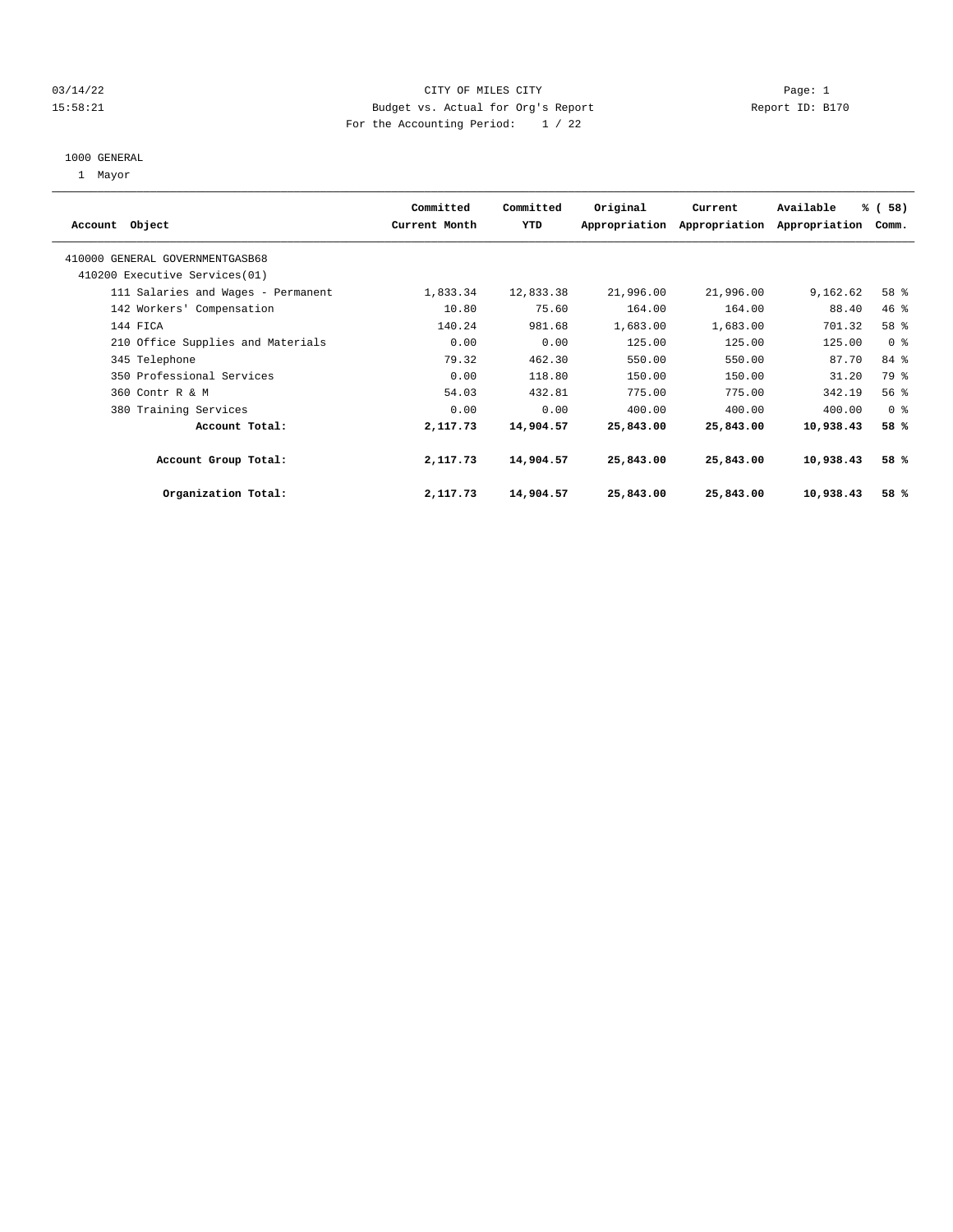#### 03/14/22 Page: 2 15:58:21 Budget vs. Actual for Org's Report Report ID: B170 For the Accounting Period: 1 / 22

#### 1000 GENERAL

2 City Council

| Account Object                           | Committed<br>Current Month | Committed<br>YTD | Original  | Current<br>Appropriation Appropriation | Available<br>Appropriation Comm. | % (58)         |  |
|------------------------------------------|----------------------------|------------------|-----------|----------------------------------------|----------------------------------|----------------|--|
| 410000 GENERAL GOVERNMENTGASB68          |                            |                  |           |                                        |                                  |                |  |
| 410100 Legislative Services(02)          |                            |                  |           |                                        |                                  |                |  |
| 111 Salaries and Wages - Permanent       | 2,666.72                   | 17,500.35        | 31,968.00 | 31,968.00                              | 14,467.65                        | 55 %           |  |
| 142 Workers' Compensation                | 15.68                      | 102.90           | 239.00    | 239.00                                 | 136.10                           | 43%            |  |
| 144 FICA                                 | 204.00                     | 1,338.75         | 2,445.00  | 2.445.00                               | 1,106.25                         | 55%            |  |
| 145 PERS                                 | 29.56                      | 206.92           | 354.00    | 354.00                                 | 147.08                           | 58 %           |  |
| 220 Operating Expenses                   | 0.00                       | 5.00             | 100.00    | 100.00                                 | 95.00                            | 5 <sup>°</sup> |  |
| 350 Professional Services                | 180.00                     | 14,961.10        | 0.00      | 0.00                                   | $-14,961.10$                     | $***$ $%$      |  |
| 370 Travel                               | 0.00                       | 92.96            | 0.00      | 0.00                                   | $-92.96$                         | $***$ $%$      |  |
| Account Total:                           | 3,095.96                   | 34,207.98        | 35,106.00 | 35,106.00                              | 898.02                           | 97%            |  |
| Account Group Total:                     | 3,095.96                   | 34,207.98        | 35,106.00 | 35,106.00                              | 898.02                           | 97%            |  |
| 470000 Housing and Community Development |                            |                  |           |                                        |                                  |                |  |
| 470300 Ecomonic Development              |                            |                  |           |                                        |                                  |                |  |
| 350 Professional Services                | 0.00                       | 556.25           | 558.00    | 558.00                                 | 1.75                             | $100*$         |  |
| Account Total:                           | 0.00                       | 556.25           | 558.00    | 558.00                                 | 1.75                             | 100%           |  |
| Account Group Total:                     | 0.00                       | 556.25           | 558.00    | 558.00                                 | 1.75                             | $100*$         |  |
| Organization Total:                      | 3,095.96                   | 34,764.23        | 35,664.00 | 35,664.00                              | 899.77                           | 97%            |  |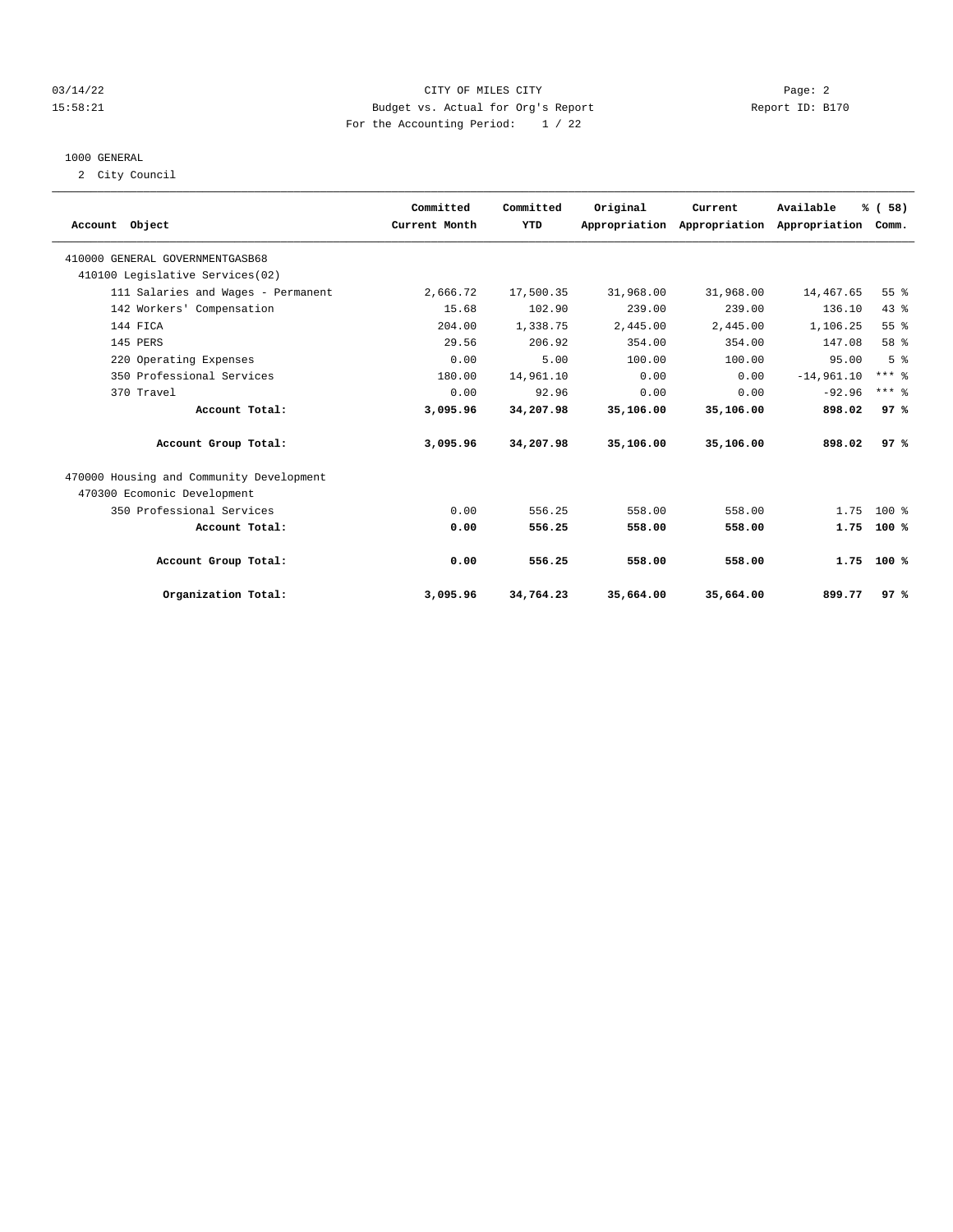#### 03/14/22 Page: 3 Page: 3 15:58:21 Budget vs. Actual for Org's Report Report ID: B170 For the Accounting Period: 1 / 22

————————————————————————————————————————————————————————————————————————————————————————————————————————————————————————————————————

#### 1000 GENERAL

3 City Clerk

|                                            | Committed     | Committed  | Original   | Current    | Available                                       | % (58)         |
|--------------------------------------------|---------------|------------|------------|------------|-------------------------------------------------|----------------|
| Account Object                             | Current Month | YTD        |            |            | Appropriation Appropriation Appropriation Comm. |                |
| 410000 GENERAL GOVERNMENTGASB68            |               |            |            |            |                                                 |                |
| 410500 Financial Services(03)              |               |            |            |            |                                                 |                |
| 111 Salaries and Wages - Permanent         | 8,977.42      | 64,583.64  | 114,840.00 | 114,840.00 | 50,256.36                                       | 56%            |
| 121 OVERTIME-PERMANENT                     | 0.00          | 86.32      | 648.00     | 648.00     | 561.68                                          | $13*$          |
| 131 VACATION                               | 278.82        | 5,306.77   | 7,552.00   | 7,552.00   | 2,245.23                                        | 70 %           |
| 132 SICK LEAVE                             | 1,171.50      | 4,804.73   | 4,100.00   | 4,100.00   | $-704.73$                                       | $117*$         |
| 133 OTHER LEAVE PAY                        | 0.00          | 1,288.68   | 2,940.00   | 2,940.00   | 1,651.32                                        | 44 %           |
| 141 Unemployment Insurance                 | 26.08         | 191.34     | 195.00     | 195.00     | 3.66                                            | 98 %           |
| 142 Workers' Compensation                  | 53.26         | 387.48     | 856.00     | 856.00     | 468.52                                          | 45%            |
| 143 Health Insurance                       | 2,481.08      | 17,663.76  | 29,737.00  | 29,737.00  | 12,073.24                                       | 59 %           |
| 144 FICA                                   | 790.76        | 5,805.11   | 9,949.00   | 9,949.00   | 4,143.89                                        | 58 %           |
| 145 PERS                                   | 924.94        | 6,636.44   | 11,536.00  | 11,536.00  | 4,899.56                                        | 58 %           |
| 196 CLOTHING ALLOTMENT                     | 0.00          | 450.00     | 450.00     | 450.00     | 0.00                                            | 100 %          |
| 210 Office Supplies and Materials          | 126.42        | 829.12     | 1,500.00   | 1,500.00   | 670.88                                          | 55 %           |
| 214 Small Items of Equipment               | 0.00          | 0.00       | 3,100.00   | 3,100.00   | 3,100.00                                        | 0 <sup>8</sup> |
| 220 Operating Expenses                     | 117.18        | 1,440.38   | 4,000.00   | 4,000.00   | 2,559.62                                        | 36%            |
| 311 Postage, Box Rent, Etc.                | $-130.87$     | 989.91     | 2,500.00   | 2,500.00   | 1,510.09                                        | 40 %           |
| 320 Printing, Duplicating, Typing &        | 0.00          | $-90.45$   | 100.00     | 100.00     | 190.45                                          | $-90$ %        |
| 330 Publicity, Subscriptions & Dues        | 315.50        | 314.90     | 1,500.00   | 1,500.00   | 1,185.10                                        | $21$ %         |
| 331 Publication of Formal & Legal Notices  | 0.00          | 198.00     | 200.00     | 200.00     | 2.00                                            | 99 %           |
| 334 Memberships, Registrations & Dues      | 0.00          | 243.00     | 3,600.00   | 3,600.00   | 3,357.00                                        | 7 <sup>8</sup> |
| 345 Telephone                              | 105.58        | 619.93     | 865.00     | 865.00     | 245.07                                          | 72 %           |
| 347 Internet                               | 8.70          | 52.20      | 108.00     | 108.00     | 55.80                                           | 48 %           |
| 350 Professional Services                  | 0.00          | 16,754.38  | 35,000.00  | 35,000.00  | 18,245.62                                       | 48 %           |
| 360 Contr R & M                            | 445.09        | 8,614.54   | 16,500.00  | 16,500.00  | 7,885.46                                        | 52%            |
| 370 Travel                                 | 0.00          | 0.00       | 2,800.00   | 2,800.00   | 2,800.00                                        | 0 <sup>8</sup> |
| 380 Training Services                      | 0.00          | 25.00      | 2,050.00   | 2,050.00   | 2,025.00                                        | 1 <sup>8</sup> |
| 382 Books                                  | 0.00          | 0.00       | 700.00     | 700.00     | 700.00                                          | 0 <sup>8</sup> |
| 390 Other Purchased Services (Recorded     | 0.00          | 0.00       | 100.00     | 100.00     | 100.00                                          | 0 <sup>8</sup> |
| 513 Liability                              | 0.00          | 79,107.30  | 97,749.00  | 97,749.00  | 18,641.70                                       | $81*$          |
| 521 Surety Bonds for Officials & Employees | 0.00          | 750.00     | 750.00     | 750.00     | 0.00                                            | 100%           |
| 555 Bank Service Charges                   | 36.66         | 256.62     | 500.00     | 500.00     | 243.38                                          | $51$ %         |
| Account Total:                             | 15,728.12     | 217,309.10 | 356,425.00 | 356,425.00 | 139,115.90                                      | 61 %           |
| 411101 Labor Negotiations                  |               |            |            |            |                                                 |                |
| 350 Professional Services                  | 0.00          | 0.00       | 5,000.00   | 5,000.00   | 5,000.00                                        | 0 %            |
| Account Total:                             | 0.00          | 0.00       | 5,000.00   | 5,000.00   | 5,000.00                                        | 0 <sup>8</sup> |
| Account Group Total:                       | 15,728.12     | 217,309.10 | 361,425.00 | 361,425.00 | 144,115.90                                      | 60 %           |
| Organization Total:                        | 15,728.12     | 217,309.10 | 361,425.00 | 361,425.00 | 144,115.90                                      | 60 %           |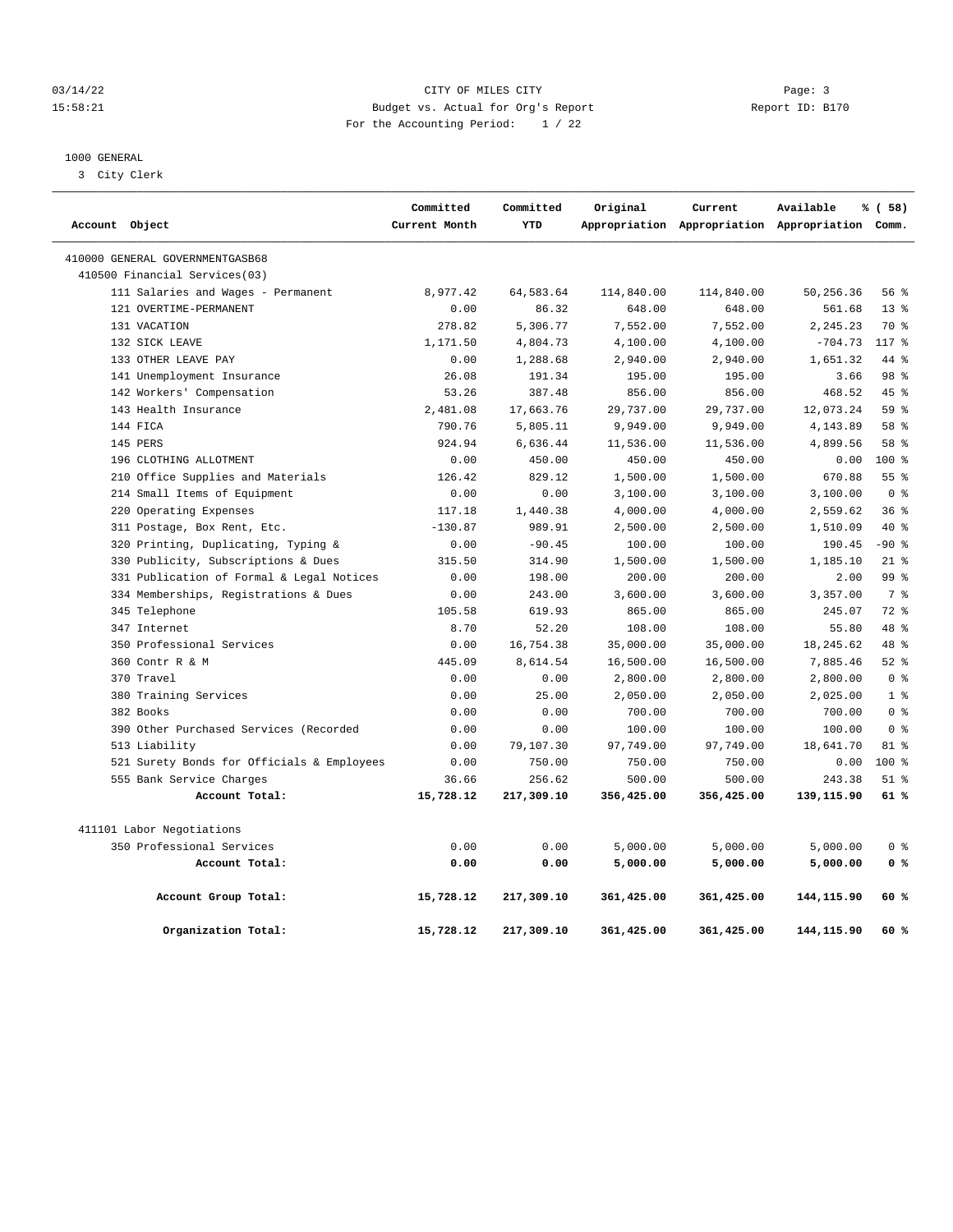#### 03/14/22 Page: 4 CITY OF MILES CITY 15:58:21 Budget vs. Actual for Org's Report Report ID: B170 For the Accounting Period: 1 / 22

## 1000 GENERAL

4 Attorney

| Account Object                     | Committed<br>Current Month | Committed<br>YTD | Original   | Current    | Available<br>Appropriation Appropriation Appropriation | % (58)<br>Comm. |  |
|------------------------------------|----------------------------|------------------|------------|------------|--------------------------------------------------------|-----------------|--|
| 410000 GENERAL GOVERNMENTGASB68    |                            |                  |            |            |                                                        |                 |  |
| 411100 Legal Services(04)          |                            |                  |            |            |                                                        |                 |  |
| 111 Salaries and Wages - Permanent | 5,486.00                   | 37,878.98        | 92,480.00  | 92,480.00  | 54,601.02                                              | $41*$           |  |
| 131 VACATION                       | 169.40                     | 1,398.39         | 2,700.00   | 2,700.00   | 1,301.61                                               | $52$ $%$        |  |
| 132 SICK LEAVE                     | 123.20                     | 552.26           | 1,900.00   | 1,900.00   | 1,347.74                                               | 29%             |  |
| 141 Unemployment Insurance         | 14.44                      | 99.58            | 146.00     | 146.00     | 46.42                                                  | 68 %            |  |
| 142 Workers' Compensation          | 30.12                      | 205.66           | 714.00     | 714.00     | 508.34                                                 | 29%             |  |
| 143 Health Insurance               | 428.36                     | 2,142.92         | 5,127.00   | 5,127.00   | 2,984.08                                               | $42$ %          |  |
| 144 FICA                           | 442.04                     | 3,039.43         | 7,427.00   | 7,427.00   | 4,387.57                                               | 41 %            |  |
| 145 PERS                           | 512.55                     | 3,382.50         | 8,611.00   | 8,611.00   | 5,228.50                                               | 39 <sup>8</sup> |  |
| 196 CLOTHING ALLOTMENT             | 0.00                       | 0.00             | 150.00     | 150.00     | 150.00                                                 | 0 <sup>8</sup>  |  |
| 210 Office Supplies and Materials  | 195.91                     | 378.93           | 1,000.00   | 1,000.00   | 621.07                                                 | 38 %            |  |
| 214 Small Items of Equipment       | 0.00                       | 0.00             | 1,000.00   | 1,000.00   | 1,000.00                                               | 0 <sup>8</sup>  |  |
| 220 Operating Expenses             | 0.00                       | 35.00            | 1,000.00   | 1,000.00   | 965.00                                                 | 4%              |  |
| 311 Postage, Box Rent, Etc.        | 8.37                       | 75.33            | 500.00     | 500.00     | 424.67                                                 | 15 <sup>8</sup> |  |
| 345 Telephone                      | 113.95                     | 670.15           | 1,000.00   | 1,000.00   | 329.85                                                 | 67%             |  |
| 350 Professional Services          | 140.00                     | 5,967.60         | 4,000.00   | 4,000.00   | $-1,967.60$                                            | 149 %           |  |
| 360 Contr R & M                    | 0.00                       | 0.00             | 207.00     | 207.00     | 207.00                                                 | 0 <sup>8</sup>  |  |
| 370 Travel                         | 0.00                       | 0.00             | 700.00     | 700.00     | 700.00                                                 | 0 <sup>8</sup>  |  |
| Account Total:                     | 7,664.34                   | 55,826.73        | 128,662.00 | 128,662.00 | 72,835.27                                              | 43%             |  |
| Account Group Total:               | 7,664.34                   | 55,826.73        | 128,662.00 | 128,662.00 | 72,835.27                                              | 43%             |  |
| Organization Total:                | 7,664.34                   | 55,826.73        | 128,662.00 | 128,662.00 | 72,835.27                                              | 43%             |  |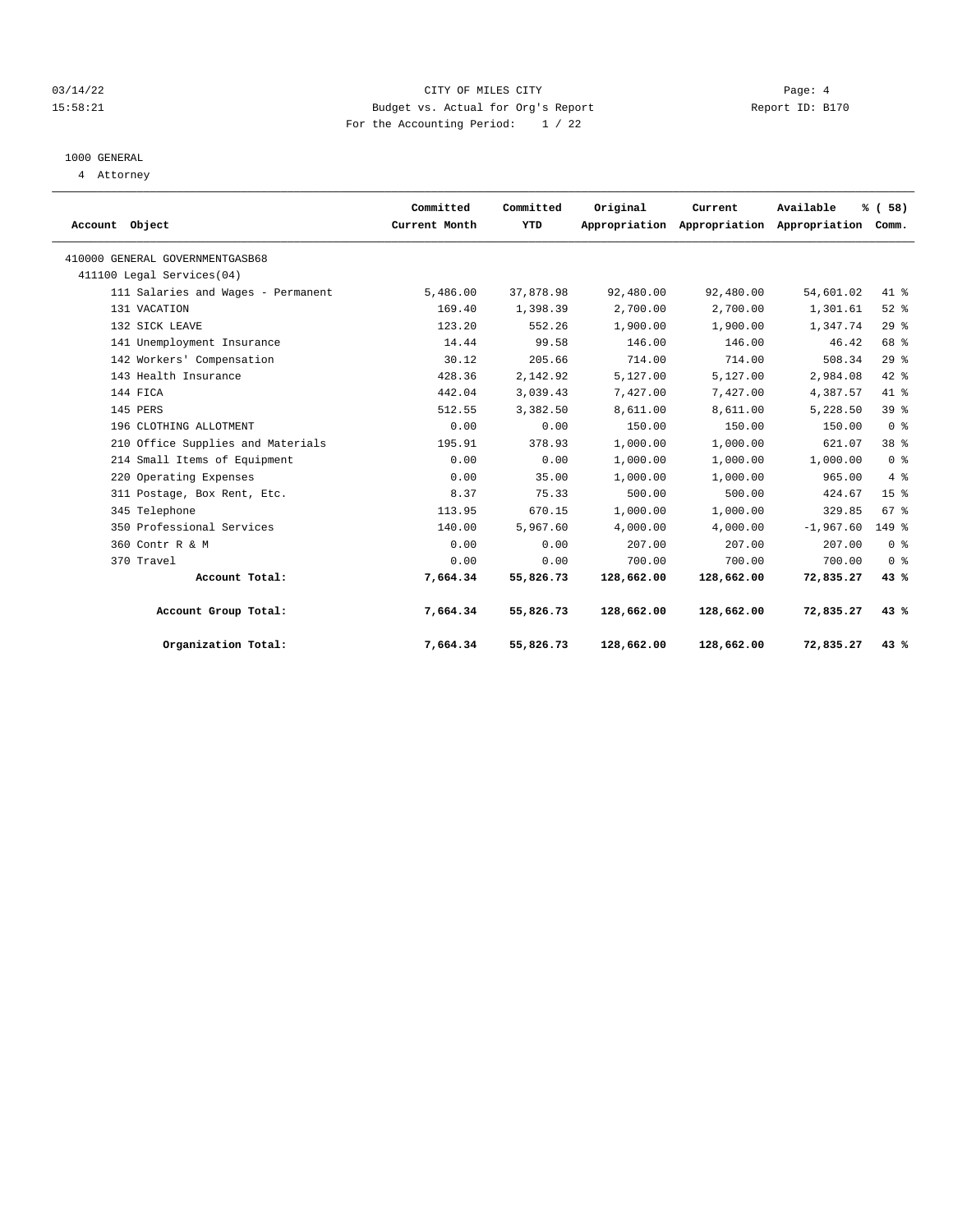#### 03/14/22 Page: 5 Page: 5 Page: 5 Page: 6 Page: 6 Page: 6 Page: 6 Page: 6 Page: 6 Page: 6 Page: 6 Page: 6 Page: 6 Page: 6 Page: 6 Page: 6 Page: 6 Page: 6 Page: 6 Page: 6 Page: 6 Page: 6 Page: 6 Page: 6 Page: 6 Page: 6 Page: 15:58:21 Budget vs. Actual for Org's Report Changer Report ID: B170 For the Accounting Period: 1 / 22

————————————————————————————————————————————————————————————————————————————————————————————————————————————————————————————————————

#### 1000 GENERAL

5 Police

|                                            | Committed     | Committed               | Original     | Current      | Available                                       | % ( 58)         |
|--------------------------------------------|---------------|-------------------------|--------------|--------------|-------------------------------------------------|-----------------|
| Account Object                             | Current Month | YTD                     |              |              | Appropriation Appropriation Appropriation Comm. |                 |
| 420000 PUBLIC SAFETY-GASB68                |               |                         |              |              |                                                 |                 |
| 420140 Crime Control and Investigation(05) |               |                         |              |              |                                                 |                 |
| 111 Salaries and Wages - Permanent         | 67,030.18     | 459,479.50              | 830,677.00   | 830,677.00   | 371,197.50                                      | 55%             |
| 121 OVERTIME-PERMANENT                     | 4,857.50      | 16,451.14               | 40,100.00    | 40,100.00    | 23,648.86                                       | 41 %            |
| 131 VACATION                               | 1,400.68      | 33,075.14               | 51,000.00    | 51,000.00    | 17,924.86                                       | 65 %            |
| 132 SICK LEAVE                             | 2,561.46      | 26, 144. 75             | 25,000.00    | 25,000.00    | -1,144.75                                       | $105$ %         |
| 133 OTHER LEAVE PAY                        | 2,679.75      | 24,063.47               | 31,000.00    | 31,000.00    | 6,936.53                                        | 78 %            |
| 134 HOLIDAY PAY                            | 10,478.18     | 30,289.48               | 35,000.00    | 35,000.00    | 4,710.52                                        | 87%             |
| 141 Unemployment Insurance                 | 222.54        | 1,489.26                | 1,519.00     | 1,519.00     | 29.74                                           | 98 %            |
| 142 Workers' Compensation                  | 2,457.61      | 17,337.34               | 30,678.00    | 30,678.00    | 13,340.66                                       | 57%             |
| 143 Health Insurance                       | 14,972.88     | 107,085.95              | 179,445.00   | 179,445.00   | 72,359.05                                       | 60 %            |
| 144 FICA                                   | 1,361.71      | 9,129.66                | 15,682.00    | 15,682.00    | 6,552.34                                        | 58 %            |
| 145 PERS                                   | 114.76        | 985.34                  | 681.00       | 681.00       | $-304.34$                                       | $145$ %         |
| 146 Police Pension                         | 10,255.69     | 73,005.91               | 133,549.00   | 133,549.00   | 60,543.09                                       | 55%             |
| 196 CLOTHING ALLOTMENT                     | 0.00          | 6, 195.00               | 12,240.00    | 12,240.00    | 6,045.00                                        | $51$ %          |
| 210 Office Supplies and Materials          | 1,424.80      | 3,713.98                | 5,000.00     | 5,000.00     | 1,286.02                                        | 74 %            |
| 214 Small Items of Equipment               | 0.00          | 367.06                  | 5,500.00     | 5,500.00     | 5,132.94                                        | 7 %             |
| 220 Operating Expenses                     | 1,373.42      | 9,146.72                | 20,000.00    | 20,000.00    | 10,853.28                                       | 46%             |
| 226 Clothing and Uniforms                  | 0.00          | 0.00                    | 500.00       | 500.00       | 500.00                                          | 0 <sup>8</sup>  |
| 227 Firearm Supplies                       | 0.00          | 312.00                  | 1,500.00     | 1,500.00     | 1,188.00                                        | $21$ %          |
| 230 Repair and Maintenance Supplies        | 0.00          | 1,357.07                | 0.00         | 0.00         | $-1, 357.07$                                    | $***$ $%$       |
| 231 Gas, Oil, Diesel Fuel, Grease, etc.    | 2,941.27      | 19,197.14               | 25,000.00    | 25,000.00    | 5,802.86                                        | $77$ $%$        |
| 311 Postage, Box Rent, Etc.                | 28.43         | 164.64                  | 1,000.00     | 1,000.00     | 835.36                                          | 16 <sup>8</sup> |
| 320 Printing, Duplicating, Typing &        | 45.15         | 68.00                   | 0.00         | 0.00         | $-68.00$                                        | $***$ $_{8}$    |
| 334 Memberships, Registrations & Dues      | 0.00          | 319.95                  | 2,000.00     | 2,000.00     | 1,680.05                                        | 16 <sup>8</sup> |
| 341 Electric Utility Services              | 715.17        | 1,870.34                | 1,165.00     | 1,165.00     | $-705.34$                                       | $161$ %         |
| 342 Water Utility Services                 | 0.00          | 256.56                  | 514.00       | 514.00       | 257.44                                          | 50%             |
| 343 Sewer Utility Services                 | 0.00          | 192.00                  | 384.00       | 384.00       | 192.00                                          | 50%             |
| 344 Gas Utility Service                    | 1,693.61      | 2,819.99                | 1,775.00     | 1,775.00     | $-1,044.99$                                     | 159 %           |
| 345 Telephone                              | 336.08        | 2,002.93                | 4,000.00     | 4,000.00     | 1,997.07                                        | 50%             |
| 347 Internet                               | 57.86         | 347.16                  | 800.00       | 800.00       | 452.84                                          | $43$ %          |
| 350 Professional Services                  | $-11, 515.00$ | 7,852.65                | 18,454.00    | 18,454.00    | 10,601.35                                       | $43$ %          |
| 360 Contr R & M                            | 13.50         | 4,313.41                | 600.00       | 600.00       | $-3,713.41$                                     | 719 %           |
| 366 R&M Vehicles - Police/Animal Control   | 505.55        | 9,721.21                | 22,000.00    | 22,000.00    | 12,278.79                                       | 44 %            |
| 370 Travel                                 | 461.88        | 778.92                  | 5,000.00     | 5,000.00     | 4,221.08                                        | 16 <sup>8</sup> |
| 380 Training Services                      | 190.00        | 1,571.50                | 6,600.00     | 6,600.00     | 5,028.50                                        | $24$ %          |
| 511 Insurance on Buildings                 | 0.00          | 333.86                  | 334.00       | 334.00       | 0.14                                            | 100 %           |
| 512 Insurance on Vehicles & Equipment      | 0.00          | 1,099.77                | 1,100.00     | 1,100.00     |                                                 | $0.23$ 100 %    |
| 530 Rent                                   | 0.00          | 15,579.15               | 18,695.00    | 18,695.00    | 3, 115.85 83 %                                  |                 |
| 700 Grants, Contributions & Indemnities    | 0.00          | 4,500.00                | 4,500.00     | 4,500.00     |                                                 | $0.00$ 100 %    |
| 790 K9 from contributions                  | 0.00          | 80.00                   | 0.00         | 0.00         | $-80.00$                                        | $***$ $%$       |
| 920 Buildings                              | $-5,526.00$   | $-5,526.00$             | 0.00         | 0.00         | 5,526.00                                        | *** 응           |
| 940 Machinery & Equipment                  | 0.00          | 210.89                  | 0.00         | 0.00         | $-210.89$                                       | $***$ $_{8}$    |
| 950 Construction                           |               | 70,466.77 1,195,766.88  | 1,290,816.00 | 1,290,816.00 | 95,049.12                                       | 93%             |
| Account Total:                             |               | 181,605.43 2,083,149.72 | 2,823,808.00 | 2,823,808.00 | 740,658.28                                      | 74 %            |
| 420160 Communications-Dispatch             |               |                         |              |              |                                                 |                 |
| 111 Salaries and Wages - Permanent         | 18,883.84     | 136,341.02              | 176,977.00   | 176,977.00   | 40,635.98                                       | $77$ $%$        |
| 121 OVERTIME-PERMANENT                     | 768.16        | 5,448.77                | 28,200.00    | 28,200.00    | 22,751.23                                       | 19 <sup>°</sup> |
| 131 VACATION                               | 2,059.20      | 7,880.75                | 13,500.00    | 13,500.00    | 5,619.25                                        | 58 %            |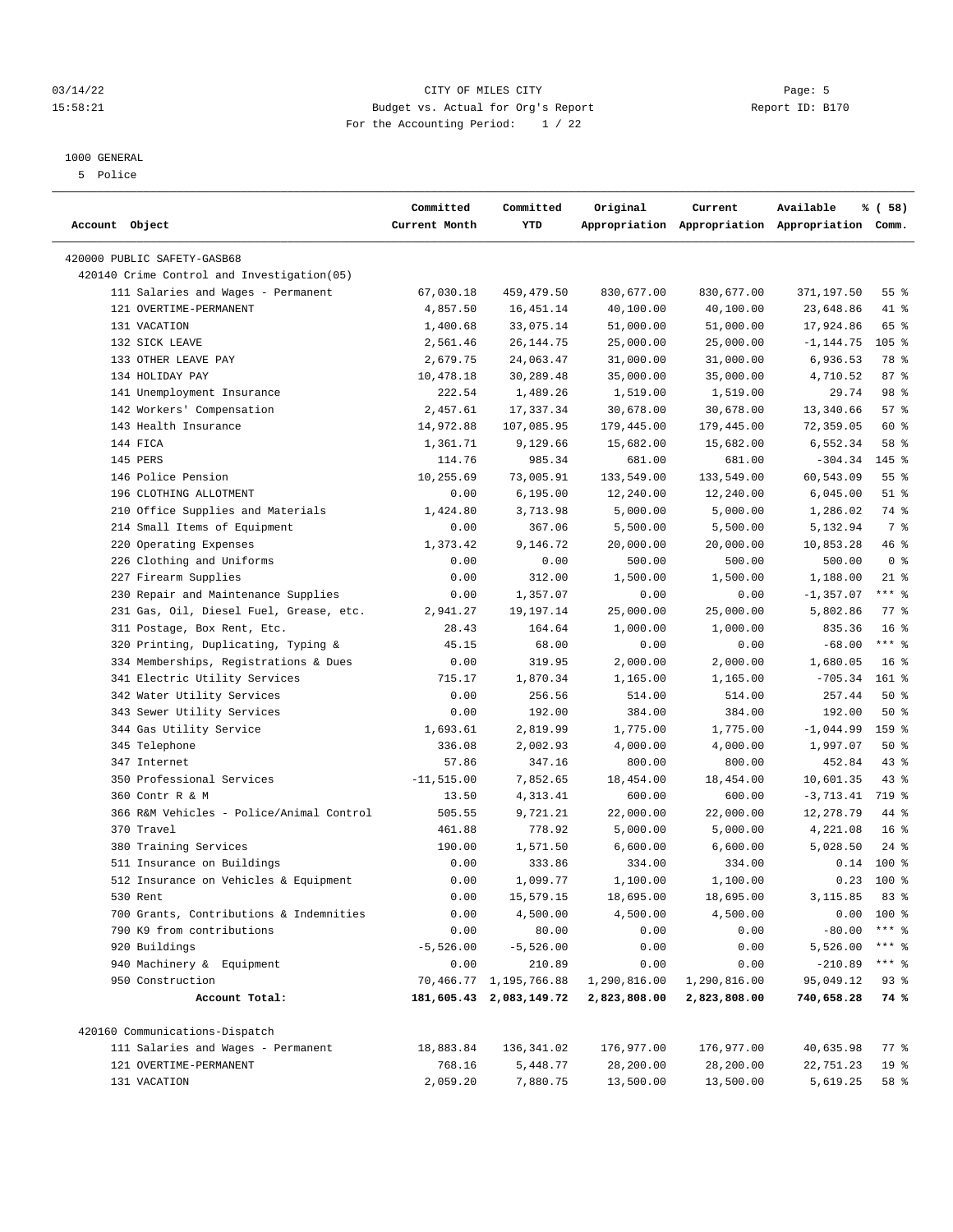#### 03/14/22 Page: 6 CITY OF MILES CITY 15:58:21 Budget vs. Actual for Org's Report Changer Report ID: B170 For the Accounting Period: 1 / 22

#### 1000 GENERAL

5 Police

| Account Object |                                         | Committed<br>Current Month | Committed<br>YTD        | Original     | Current<br>Appropriation Appropriation Appropriation Comm. | Available         | % (58)              |  |
|----------------|-----------------------------------------|----------------------------|-------------------------|--------------|------------------------------------------------------------|-------------------|---------------------|--|
|                | 132 SICK LEAVE                          | 270.72                     | 11,023.14               | 7,400.00     | 7,400.00                                                   | $-3,623.14$ 149 % |                     |  |
|                | 133 OTHER LEAVE PAY                     | 37.26                      | 6,834.63                | 5,327.00     | 5,327.00                                                   | $-1,507.63$       | 128 %               |  |
|                | 134 HOLIDAY PAY                         | 4,122.38                   | 11,577.02               | 0.00         | 0.00                                                       | $-11,577.02$      | $***$ $\frac{6}{6}$ |  |
|                | 141 Unemployment Insurance              | 65.35                      | 449.93                  | 452.00       | 452.00                                                     | 2.07              | $100*$              |  |
|                | 142 Workers' Compensation               | 727.45                     | 5,307.63                | 9,055.00     | 9,055.00                                                   | 3,747.37          | 59 %                |  |
|                | 143 Health Insurance                    | 4,283.91                   | 32,542.26               | 61,524.00    | 61,524.00                                                  | 28,981.74         | 53%                 |  |
|                | 144 FICA                                | 1,950.25                   | 13, 419.38              | 23,066.00    | 23,066.00                                                  | 9,646.62          | 58 %                |  |
|                | 145 PERS                                | 2,318.75                   | 15,380.34               | 27, 218.00   | 27, 218.00                                                 | 11,837.66         | 57 <sup>8</sup>     |  |
|                | 196 CLOTHING ALLOTMENT                  | 0.00                       | 875.00                  | 0.00         | 0.00                                                       | $-875.00$         | $***$ $-$           |  |
|                | 210 Office Supplies and Materials       | 433.77                     | 697.76                  | 2,500.00     | 2,500.00                                                   | 1,802.24          | $28$ %              |  |
|                | 214 Small Items of Equipment            | 0.00                       | 1,101.99                | 1,000.00     | 1,000.00                                                   | $-101.99$         | 110 %               |  |
|                | 220 Operating Expenses                  | 0.00                       | 0.00                    | 100.00       | 100.00                                                     | 100.00            | 0 <sup>8</sup>      |  |
|                | 231 Gas, Oil, Diesel Fuel, Grease, etc. | 0.00                       | 0.00                    | 300.00       | 300.00                                                     | 300.00            | 0 <sup>8</sup>      |  |
|                | 311 Postage, Box Rent, Etc.             | 0.00                       | 12.30                   | 100.00       | 100.00                                                     | 87.70             | $12*$               |  |
|                | 334 Memberships, Registrations & Dues   | 0.00                       | 0.00                    | 100.00       | 100.00                                                     | 100.00            | 0 <sup>8</sup>      |  |
|                | 345 Telephone                           | 358.10                     | 2,439.13                | 5,000.00     | 5,000.00                                                   | 2,560.87          | 49.8                |  |
|                | 350 Professional Services               | 750.00                     | 1,768.19                | 1,500.00     | 1,500.00                                                   | $-268.19$         | 118 %               |  |
|                | 370 Travel                              | 244.00                     | 954.45                  | 2,000.00     | 2,000.00                                                   | 1,045.55          | 48 %                |  |
|                | 380 Training Services                   | 0.00                       | 21.00                   | 500.00       | 500.00                                                     | 479.00            | $4\degree$          |  |
|                | Account Total:                          | 37,273.14                  | 254,074.69              | 365,819.00   | 365,819.00                                                 | 111,744.31        | 69%                 |  |
|                | Account Group Total:                    |                            | 218,878.57 2,337,224.41 | 3,189,627.00 | 3,189,627.00                                               | 852,402.59        | 73 %                |  |
|                | Organization Total:                     |                            | 218,878.57 2,337,224.41 | 3,189,627.00 | 3,189,627.00                                               | 852,402.59        | 73%                 |  |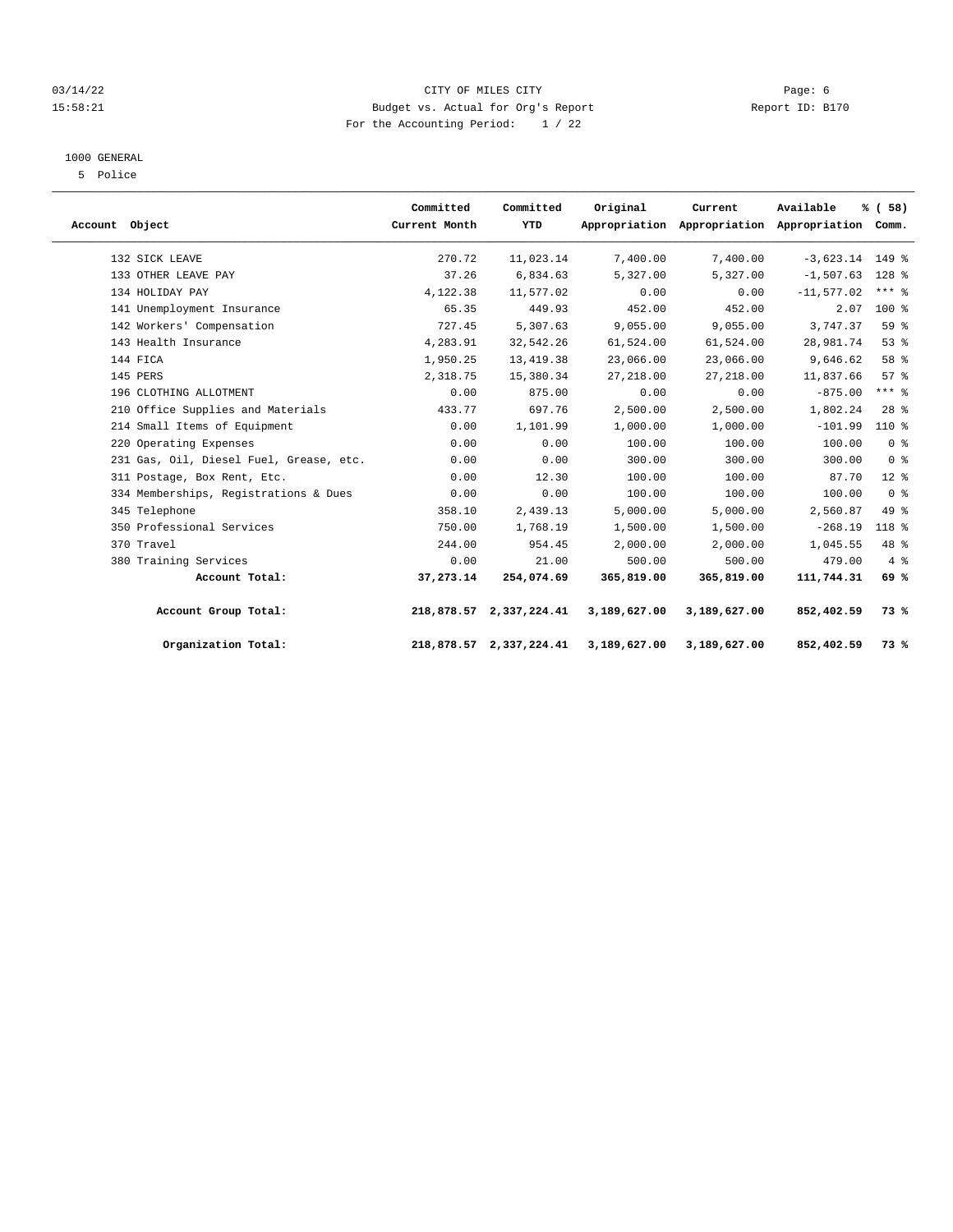#### $03/14/22$  Page: 7 15:58:21 Budget vs. Actual for Org's Report Report ID: B170 For the Accounting Period: 1 / 22

#### 1000 GENERAL

6 Police Judge

| Account Object                        | Committed<br>Current Month | Committed<br>YTD | Original   | Current<br>Appropriation Appropriation Appropriation Comm. | Available  | % (58)          |  |
|---------------------------------------|----------------------------|------------------|------------|------------------------------------------------------------|------------|-----------------|--|
| 410000 GENERAL GOVERNMENTGASB68       |                            |                  |            |                                                            |            |                 |  |
| 410300 Judicial Services(06)          |                            |                  |            |                                                            |            |                 |  |
| 111 Salaries and Wages - Permanent    | 4,705.84                   | 32,941.50        | 70,296.00  | 70,296.00                                                  | 37, 354.50 | 47.8            |  |
| 121 OVERTIME-PERMANENT                | 344.70                     | 756.43           | 0.00       | 0.00                                                       | $-756.43$  | $***$ $8$       |  |
| 131 VACATION                          | 0.00                       | 2,598.31         | 4,000.00   | 4,000.00                                                   | 1,401.69   | 65 %            |  |
| 132 SICK LEAVE                        | 0.00                       | 764.09           | 3,500.00   | 3,500.00                                                   | 2,735.91   | $22$ $%$        |  |
| 141 Unemployment Insurance            | 8.04                       | 61.11            | 84.00      | 84.00                                                      | 22.89      | 73.8            |  |
| 142 Workers' Compensation             | 19.97                      | 145.28           | 542.00     | 542.00                                                     | 396.72     | $27$ $%$        |  |
| 143 Health Insurance                  | 855.80                     | 6,286.21         | 10,254.00  | 10,254.00                                                  | 3,967.79   | $61$ $%$        |  |
| 144 FICA                              | 386.35                     | 2,852.26         | 5,951.00   | 5,951.00                                                   | 3,098.74   | $48$ %          |  |
| 145 PERS                              | 447.99                     | 3,289.51         | 6,900.00   | 6,900.00                                                   | 3,610.49   | 48 %            |  |
| 196 CLOTHING ALLOTMENT                | 0.00                       | 225.00           | 300.00     | 300.00                                                     | 75.00      | 75 %            |  |
| 210 Office Supplies and Materials     | 0.00                       | 303.29           | 2,000.00   | 2,000.00                                                   | 1,696.71   | 15 <sup>8</sup> |  |
| 311 Postage, Box Rent, Etc.           | 0.00                       | 120.59           | 1,100.00   | 1,100.00                                                   | 979.41     | 11 <sup>8</sup> |  |
| 334 Memberships, Registrations & Dues | 200.00                     | 500.00           | 1,100.00   | 1,100.00                                                   | 600.00     | 45 %            |  |
| 345 Telephone                         | 144.89                     | 793.04           | 1,500.00   | 1,500.00                                                   | 706.96     | 53%             |  |
| 370 Travel                            | 0.00                       | 489.44           | 1,500.00   | 1,500.00                                                   | 1,010.56   | 33%             |  |
| 380 Training Services                 | 0.00                       | 339.72           | 1,650.00   | 1,650.00                                                   | 1,310.28   | $21$ %          |  |
| 382 Books                             | 0.00                       | 0.00             | 900.00     | 900.00                                                     | 900.00     | 0 <sup>8</sup>  |  |
| 394 Jury and Witness Fees             | 0.00                       | $-78.00$         | 500.00     | 500.00                                                     | 578.00     | $-16$ %         |  |
| Account Total:                        | 7,113.58                   | 52,387.78        | 112,077.00 | 112,077.00                                                 | 59,689.22  | 47%             |  |
| Account Group Total:                  | 7,113.58                   | 52,387.78        | 112,077.00 | 112,077.00                                                 | 59,689.22  | 47%             |  |
| Organization Total:                   | 7,113.58                   | 52,387.78        | 112,077.00 | 112,077.00                                                 | 59,689.22  | 47%             |  |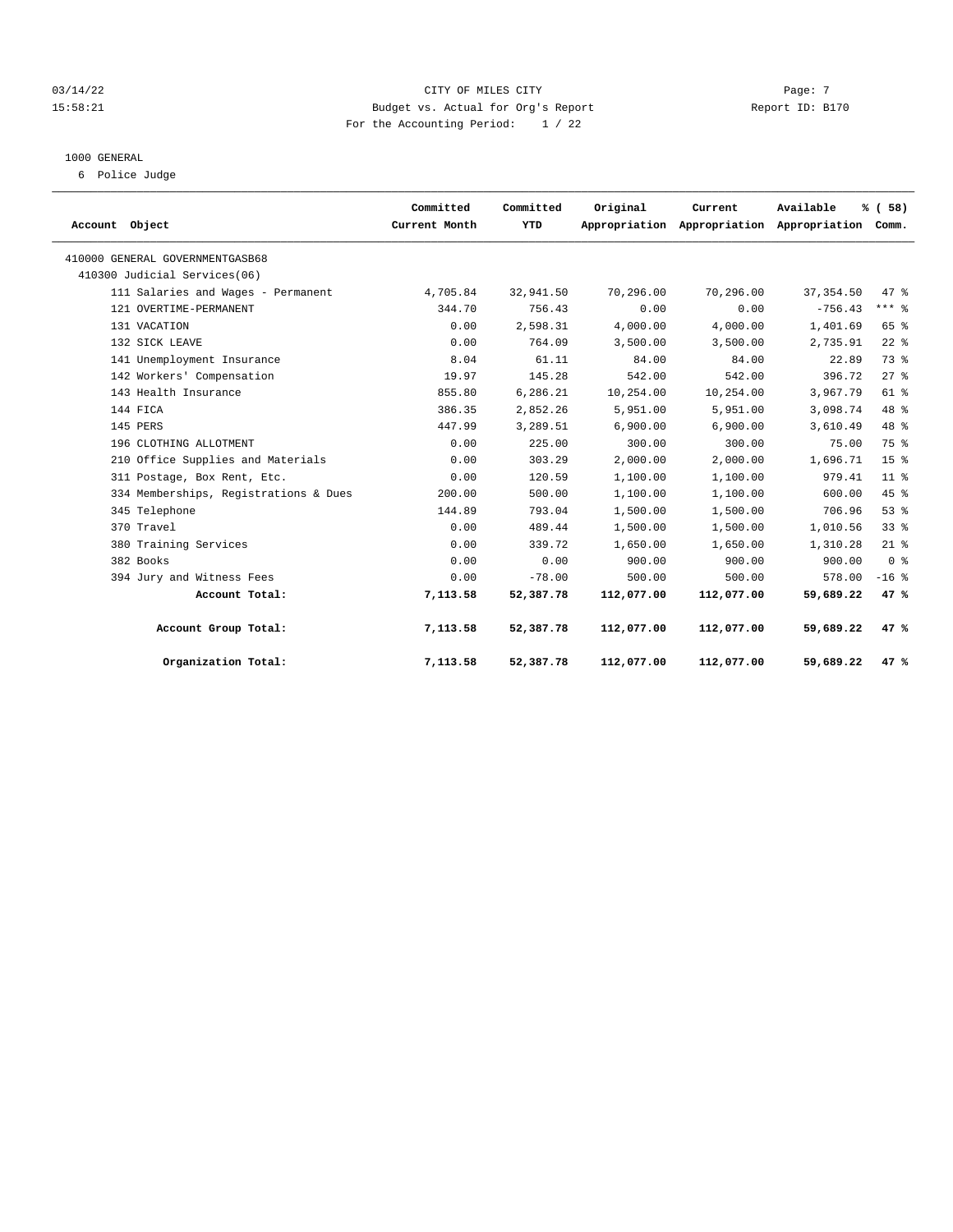#### 03/14/22 Page: 8 CITY OF MILES CITY 15:58:21 Budget vs. Actual for Org's Report Report ID: B170 For the Accounting Period: 1 / 22

#### 1000 GENERAL

7 Fire

| Account Object                          | Committed<br>Current Month | Committed<br>YTD | Original     | Current      | Available<br>Appropriation Appropriation Appropriation Comm. | % ( 58)         |
|-----------------------------------------|----------------------------|------------------|--------------|--------------|--------------------------------------------------------------|-----------------|
| 420000 PUBLIC SAFETY-GASB68             |                            |                  |              |              |                                                              |                 |
| 420460 Fire Suppression(07)             |                            |                  |              |              |                                                              |                 |
| 111 Salaries and Wages - Permanent      | 37,533.44                  | 257,774.49       | 443,056.00   | 443,056.00   | 185,281.51                                                   | 58 %            |
| 112 SALARIES AND WAGES - PART PAID      | 1,092.58                   | 8,554.63         | 20,004.00    | 20,004.00    | 11,449.37                                                    | 43%             |
| 121 OVERTIME-PERMANENT                  | 3,900.42                   | 30,967.38        | 65,780.00    | 65,780.00    | 34,812.62                                                    | 47 %            |
| 131 VACATION                            | 2,686.21                   | 31, 311.95       | 45,600.00    | 45,600.00    | 14,288.05                                                    | 69 %            |
| 132 SICK LEAVE                          | 3,810.92                   | 17,081.05        | 28,100.00    | 28,100.00    | 11,018.95                                                    | 61 %            |
| 133 OTHER LEAVE PAY                     | 681.72                     | 2,356.77         | 11,437.00    | 11,437.00    | 9,080.23                                                     | $21$ %          |
| 134 HOLIDAY PAY                         | 3,059.79                   | 8,520.11         | 27,600.00    | 27,600.00    | 19,079.89                                                    | $31$ %          |
| 141 Unemployment Insurance              | 131.84                     | 891.09           | 906.00       | 906.00       | 14.91                                                        | 98 %            |
| 142 Workers' Compensation               | 3, 321.28                  | 21,961.33        | 31,066.00    | 31,066.00    | 9,104.67                                                     | 71 %            |
| 143 Health Insurance                    | 7,680.23                   | 53,076.81        | 93,824.00    | 93,824.00    | 40,747.19                                                    | 57%             |
| 144 FICA                                | 827.45                     | 5,629.13         | 8,740.00     | 8,740.00     | 3,110.87                                                     | 64 %            |
| 147 Firemen's Pension                   | 6,264.00                   | 43,518.97        | 75,504.00    | 75,504.00    | 31,985.03                                                    | 58 %            |
| 149 Firemen's 457B Match                | 463.35                     | 3,295.76         | 6,769.00     | 6,769.00     | 3, 473. 24                                                   | 49 %            |
| 210 Office Supplies and Materials       | 287.96                     | 1,683.79         | 10,000.00    | 10,000.00    | 8,316.21                                                     | $17*$           |
| 211 Clothing Allotment                  | 0.00                       | 2,325.00         | 10,200.00    | 10,200.00    | 7,875.00                                                     | $23$ %          |
| 214 Small Items of Equipment            | 0.00                       | 9,490.52         | 7,500.00     | 7,500.00     | -1,990.52                                                    | $127$ %         |
| 217 Small Item Equ/Inspector            | 0.00                       | 21.98            | 1,000.00     | 1,000.00     | 978.02                                                       | 2 <sup>8</sup>  |
| 220 Operating Expenses                  | 12.08                      | 1,381.58         | 10,501.00    | 10,501.00    | 9,119.42                                                     | $13*$           |
| 222 Chemicals, Lab & Med Supplies       | 0.00                       | 196.80           | 0.00         | 0.00         | $-196.80$                                                    | $***$ $-$       |
| 223 Operating Exp/Inspector             | 0.00                       | 775.81           | 500.00       | 500.00       | $-275.81$ 155 %                                              |                 |
| 226 Clothing and Uniforms               | 0.00                       | 11,084.12        | 25,000.00    | 25,000.00    | 13,915.88                                                    | 44 %            |
| 230 Repair and Maintenance Supplies     | 357.55                     | 1,230.75         | 4,000.00     | 4,000.00     | 2,769.25                                                     | $31$ %          |
| 231 Gas, Oil, Diesel Fuel, Grease, etc. | 822.49                     | 4,258.88         | 12,500.00    | 12,500.00    | 8,241.12                                                     | 34%             |
| 241 Consumable Tools                    | 0.00                       | 544.90           | 3,000.00     | 3,000.00     | 2,455.10                                                     | 18 <sup>8</sup> |
| 311 Postage, Box Rent, Etc.             | 0.00                       | 110.00           | 150.00       | 150.00       | 40.00                                                        | 73 %            |
| 320 Printing, Duplicating, Typing &     | 0.00                       | 0.00             | 750.00       | 750.00       | 750.00                                                       | 0 <sup>8</sup>  |
| 330 Publicity, Subscriptions & Dues     | 0.00                       | 0.00             | 300.00       | 300.00       | 300.00                                                       | 0 <sup>8</sup>  |
| 334 Memberships, Registrations & Dues   | 0.00                       | 55.95            | 1,500.00     | 1,500.00     | 1,444.05                                                     | 4%              |
| 341 Electric Utility Services           | 471.06                     | 3,483.88         | 5,350.00     | 5,350.00     | 1,866.12                                                     | 65 %            |
| 342 Water Utility Services              | 43.98                      | 263.70           | 500.00       | 500.00       | 236.30                                                       | 53%             |
| 343 Sewer Utility Services              | 43.97                      | 302.63           | 500.00       | 500.00       | 197.37                                                       | 61 %            |
| 344 Gas Utility Service                 | 911.04                     | 1,765.90         | 2,900.00     | 2,900.00     | 1,134.10                                                     | 61 %            |
| 345 Telephone                           | 286.26                     | 1,707.47         | 3,245.00     | 3,245.00     | 1,537.53                                                     | 53%             |
| 346 Garbage Service                     | 0.00                       | 94.82            | 1,500.00     | 1,500.00     | 1,405.18                                                     | 6 %             |
| 347 Internet                            | 50.69                      | 304.14           | 2,000.00     | 2,000.00     | 1,695.86                                                     | 15 <sup>8</sup> |
| 350 Professional Services               | 0.00                       | 3,390.14         | 17,000.00    | 17,000.00    | 13,609.86                                                    | $20*$           |
| 360 Contr R & M                         | 0.00                       | 5,307.80         | 15,000.00    | 15,000.00    | 9,692.20                                                     | 35%             |
| 364 R&M Vehicles - Fire/Amb             | $-14,983.71$               | 18,512.60        | 40,000.00    | 40,000.00    | 21,487.40                                                    | 46 %            |
| 370 Travel                              | 226.00                     | 1,615.76         | 3,000.00     | 3,000.00     | 1,384.24                                                     | 54 %            |
| 375 Travel/Inspector                    | 0.00                       | 0.00             | 1,100.00     | 1,100.00     | 1,100.00                                                     | 0 <sup>8</sup>  |
| 380 Training Services                   | 1,109.50                   | 3,034.03         | 12,000.00    | 12,000.00    | 8,965.97                                                     | $25$ %          |
| 382 Books                               | 0.00                       | 24.99            | 2,000.00     | 2,000.00     | 1,975.01                                                     | 1 <sup>8</sup>  |
| 400 BUILDING MATERIALS                  | 980.90                     | 1,602.32         | 10,000.00    | 10,000.00    | 8,397.68                                                     | 16 <sup>8</sup> |
| 511 Insurance on Buildings              | 0.00                       | 1,475.93         | 1,476.00     | 1,476.00     | 0.07                                                         | 100 %           |
| 512 Insurance on Vehicles & Equipment   | 0.00                       | 5,489.91         | 5,490.00     | 5,490.00     | 0.09                                                         | 100 %           |
| 940 Machinery & Equipment               | 0.00                       | 5,350.98         | 80,000.00    | 80,000.00    | 74,649.02                                                    | 7 %             |
| Account Total:                          | 62,073.00                  | 571,826.55       | 1,148,348.00 | 1,148,348.00 | 576,521.45                                                   | 50 %            |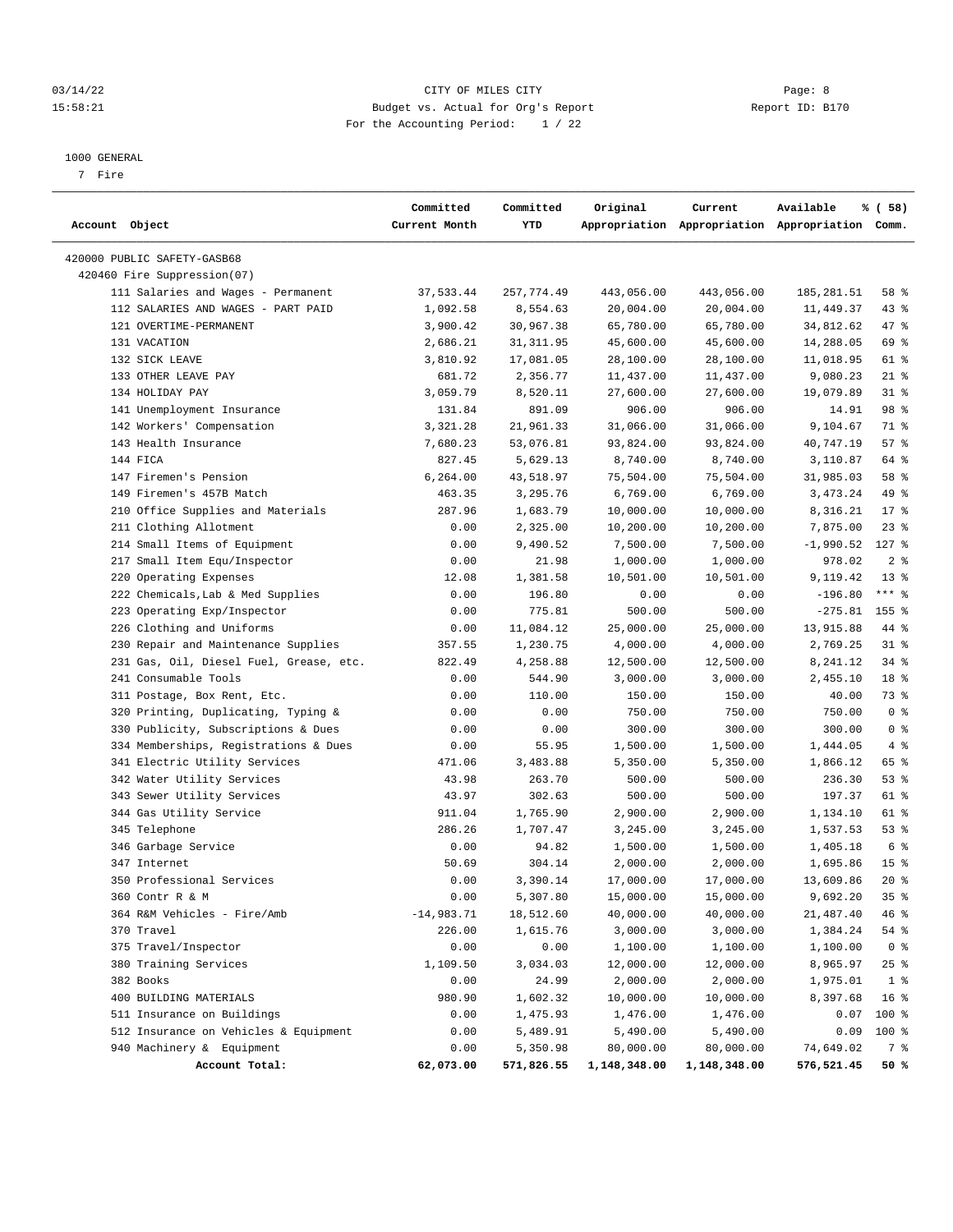#### 03/14/22 Page: 9 15:58:21 Budget vs. Actual for Org's Report Report ID: B170 For the Accounting Period: 1 / 22

#### 1000 GENERAL

7 Fire

|                                                       | Committed     | Committed  | Original     | Current                     | Available     | % (58)       |  |
|-------------------------------------------------------|---------------|------------|--------------|-----------------------------|---------------|--------------|--|
| Account Object                                        | Current Month | YTD        |              | Appropriation Appropriation | Appropriation | Comm.        |  |
| 420470 Fire Improve-Personal Prot. Clothing-Grant #14 |               |            |              |                             |               |              |  |
| 211 Clothing Allotment                                | 0.00          | 50.00      | 0.00         | 0.00                        | $-50.00$      | $***$ $%$    |  |
| Account Total:                                        | 0.00          | 50.00      | 0.00         | 0.00                        | $-50.00$      | $***$ %      |  |
| Account Group Total:                                  | 62,073.00     | 571,876.55 | 1,148,348.00 | 1,148,348.00                | 576,471.45    | 50%          |  |
| 490000 DEBT SERVICE                                   |               |            |              |                             |               |              |  |
| 490500 Other Debt Service Payments                    |               |            |              |                             |               |              |  |
| 654 Training Center- Principal                        | 528.77        | 4,061.92   | 7,139.00     | 7,139.00                    | 3,077.08      | 57%          |  |
| 655 Training Center- Interest                         | 634.19        | 4,078.80   | 6,818.00     | 6,818.00                    | 2,739.20      | 60 %         |  |
| Account Total:                                        | 1,162.96      | 8,140.72   | 13,957.00    | 13,957.00                   | 5,816.28      | 58 %         |  |
| Account Group Total:                                  | 1,162.96      | 8,140.72   | 13,957.00    | 13,957.00                   | 5,816.28      | 58 %         |  |
| 520000 OTHER FINANCING USES                           |               |            |              |                             |               |              |  |
| 521000 Interfund Operating Transfers Out              |               |            |              |                             |               |              |  |
| 820 Transfers to Other Funds                          | 0.00          | 123,689.00 | 123,689.00   | 123,689.00                  | 0.00          | 100 %        |  |
| Account Total:                                        | 0.00          | 123,689.00 | 123,689.00   | 123,689.00                  | 0.00          | 100%         |  |
| Account Group Total:                                  | 0.00          | 123,689.00 | 123,689.00   | 123,689.00                  |               | $0.00$ 100 % |  |
| Organization Total:                                   | 63,235.96     | 703,706.27 | 1,285,994.00 | 1,285,994.00                | 582,287.73    | 55%          |  |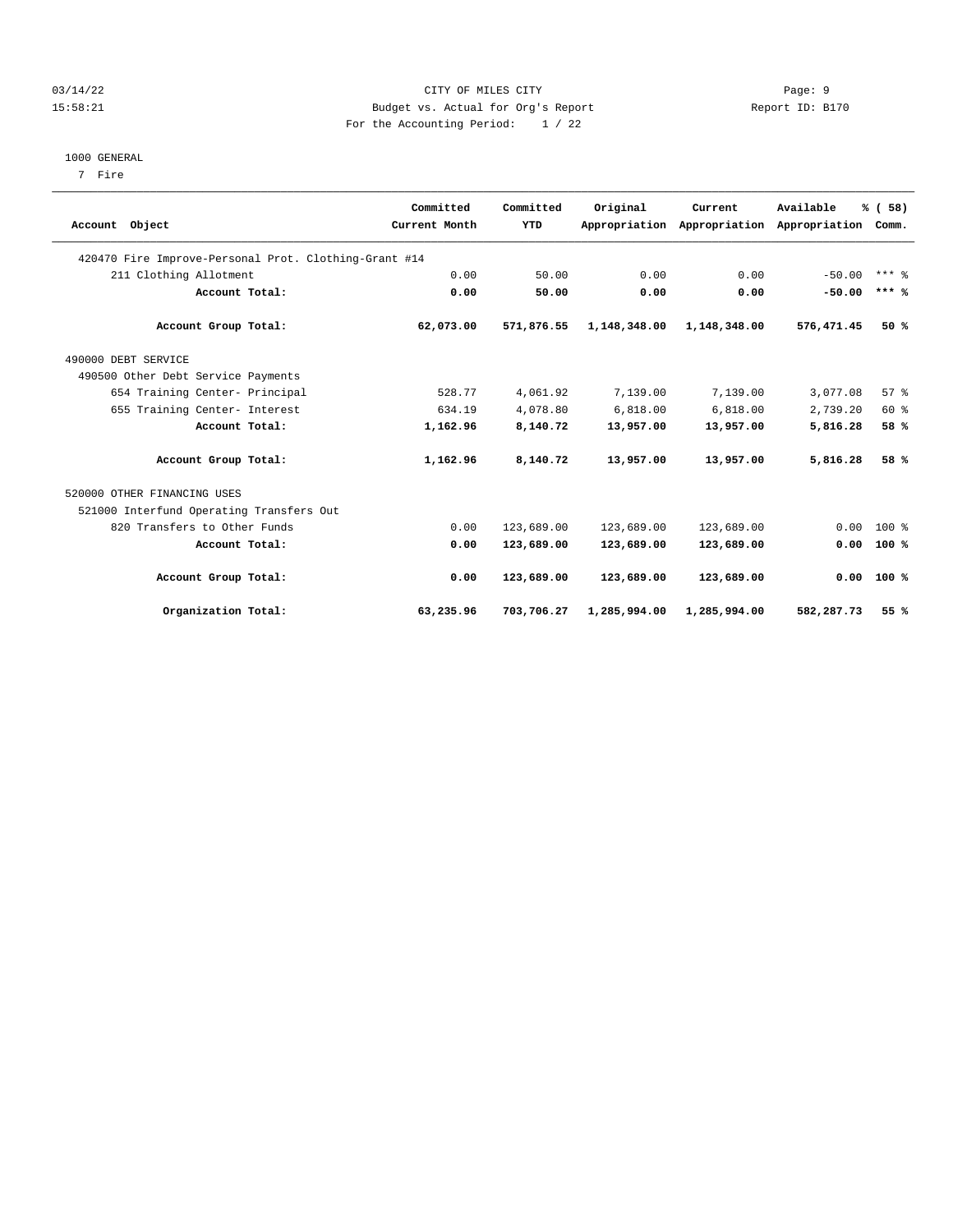#### 03/14/22 Page: 10 15:58:21 Budget vs. Actual for Org's Report Report ID: B170 For the Accounting Period: 1 / 22

#### 1000 GENERAL

8 City Hall Maintenance

|                                     | Committed     | Committed | Original  | Current                     | Available     | % (58)          |  |
|-------------------------------------|---------------|-----------|-----------|-----------------------------|---------------|-----------------|--|
| Account Object                      | Current Month | YTD       |           | Appropriation Appropriation | Appropriation | Comm.           |  |
| 410000 GENERAL GOVERNMENTGASB68     |               |           |           |                             |               |                 |  |
| 411230 City Hall                    |               |           |           |                             |               |                 |  |
| 214 Small Items of Equipment        | 0.00          | 0.00      | 400.00    | 400.00                      | 400.00        | 0 <sup>8</sup>  |  |
| 220 Operating Expenses              | 0.00          | 401.50    | 3,500.00  | 3,500.00                    | 3,098.50      | 11 <sup>8</sup> |  |
| 230 Repair and Maintenance Supplies | 0.00          | 0.00      | 2,000.00  | 2,000.00                    | 2,000.00      | 0 <sup>8</sup>  |  |
| 341 Electric Utility Services       | 338.51        | 2,942.03  | 5,000.00  | 5.000.00                    | 2,057.97      | 59 %            |  |
| 342 Water Utility Services          | 60.19         | 414.25    | 750.00    | 750.00                      | 335.75        | 55 %            |  |
| 343 Sewer Utility Services          | 72.09         | 496.17    | 800.00    | 800.00                      | 303.83        | 62 %            |  |
| 344 Gas Utility Service             | 1,024.86      | 2,181.28  | 2,600.00  | 2,600.00                    | 418.72        | 84 %            |  |
| 346 Garbage Service                 | 0.00          | 94.82     | 250.00    | 250.00                      | 155.18        | 38 %            |  |
| 360 Contr R & M                     | 780.00        | 21,308.85 | 15,000.00 | 15,000.00                   | $-6, 308.85$  | $142$ %         |  |
| 511 Insurance on Buildings          | 0.00          | 3,450.00  | 3,450.00  | 3,450.00                    | 0.00          | 100 %           |  |
| Account Total:                      | 2,275.65      | 31,288.90 | 33,750.00 | 33,750.00                   | 2,461.10      | 93%             |  |
| Account Group Total:                | 2,275.65      | 31,288.90 | 33,750.00 | 33,750.00                   | 2,461.10      | 93%             |  |
| Organization Total:                 | 2,275.65      | 31,288.90 | 33,750.00 | 33,750.00                   | 2,461.10      | 93%             |  |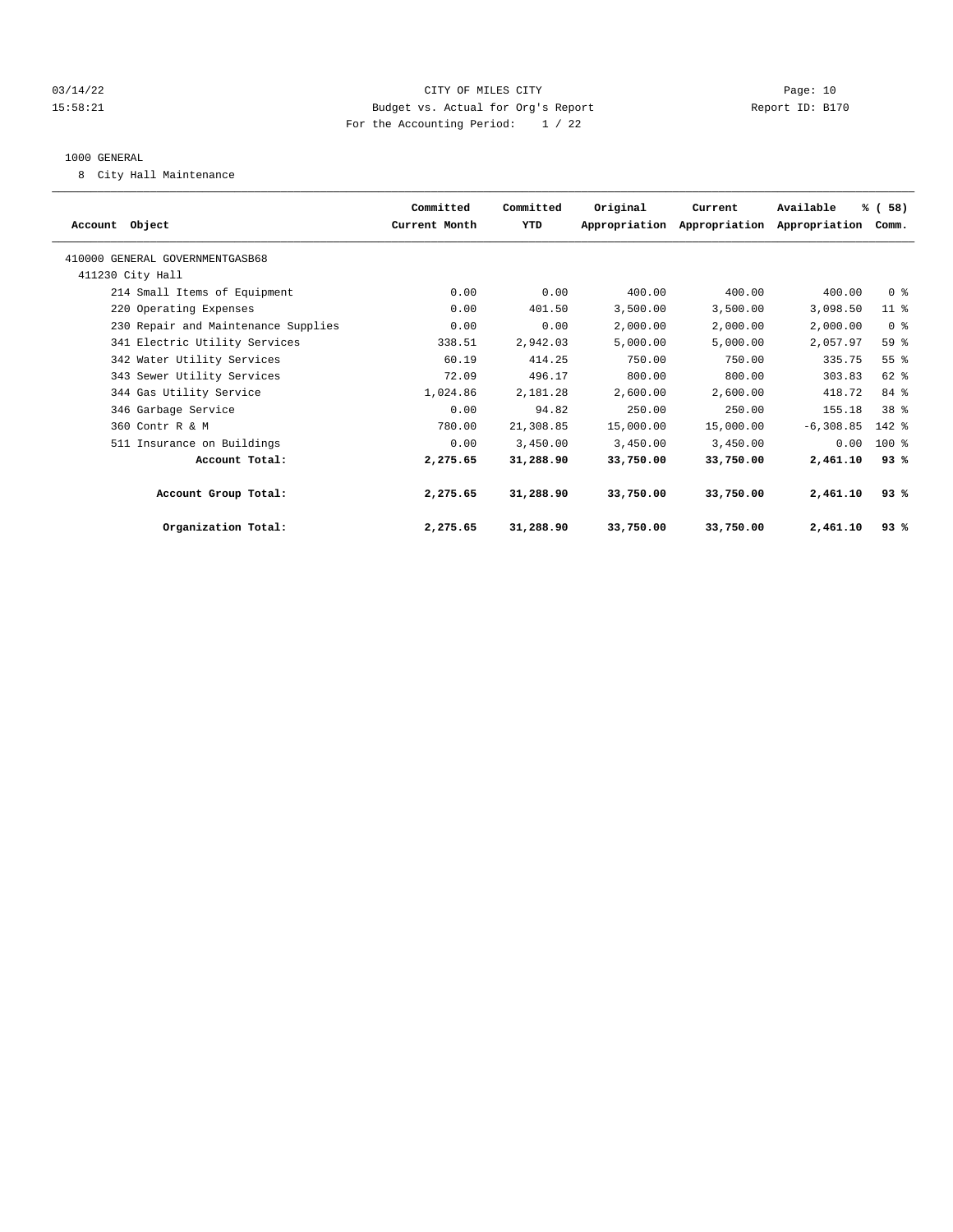#### 03/14/22 Page: 11 CITY OF MILES CITY 15:58:21 Budget vs. Actual for Org's Report Report ID: B170 For the Accounting Period: 1 / 22

# 1000 GENERAL

9 Treasurer

| Account Object                                               | Committed<br>Current Month | Committed<br>YTD | Original  | Current<br>Appropriation Appropriation | Available<br>Appropriation | % (58)<br>Comm. |  |
|--------------------------------------------------------------|----------------------------|------------------|-----------|----------------------------------------|----------------------------|-----------------|--|
| 410000 GENERAL GOVERNMENTGASB68<br>410540 City Treasurer(09) |                            |                  |           |                                        |                            |                 |  |
| 111 Salaries and Wages - Permanent                           | 1,833.34                   | 12,833.38        | 21,996.00 | 21,996.00                              | 9,162.62                   | 58 %            |  |
| 142 Workers' Compensation                                    | 10.80                      | 75.60            | 164.00    | 164.00                                 | 88.40                      | 46 %            |  |
| 144 FICA                                                     | 140.24                     | 981.68           | 1,683.00  | 1,683.00                               | 701.32                     | 58 %            |  |
| 145 PERS                                                     | 162.62                     | 1,138.34         | 1,951.00  | 1,951.00                               | 812.66                     | 58 %            |  |
| 345 Telephone                                                | 60.81                      | 351.31           | 400.00    | 400.00                                 | 48.69                      | 88 %            |  |
| 350 Professional Services                                    | 0.00                       | 0.00             | 550.00    | 550.00                                 | 550.00                     | 0 <sup>8</sup>  |  |
| 360 Contr R & M                                              | 54.03                      | 432.80           | 1,000.00  | 1,000.00                               | 567.20                     | 43%             |  |
| Account Total:                                               | 2,261.84                   | 15,813.11        | 27,744.00 | 27,744.00                              | 11,930.89                  | 57%             |  |
| Account Group Total:                                         | 2,261.84                   | 15,813.11        | 27,744.00 | 27,744.00                              | 11,930.89                  | 57%             |  |
| Organization Total:                                          | 2,261.84                   | 15,813.11        | 27,744.00 | 27,744.00                              | 11,930.89                  | 57%             |  |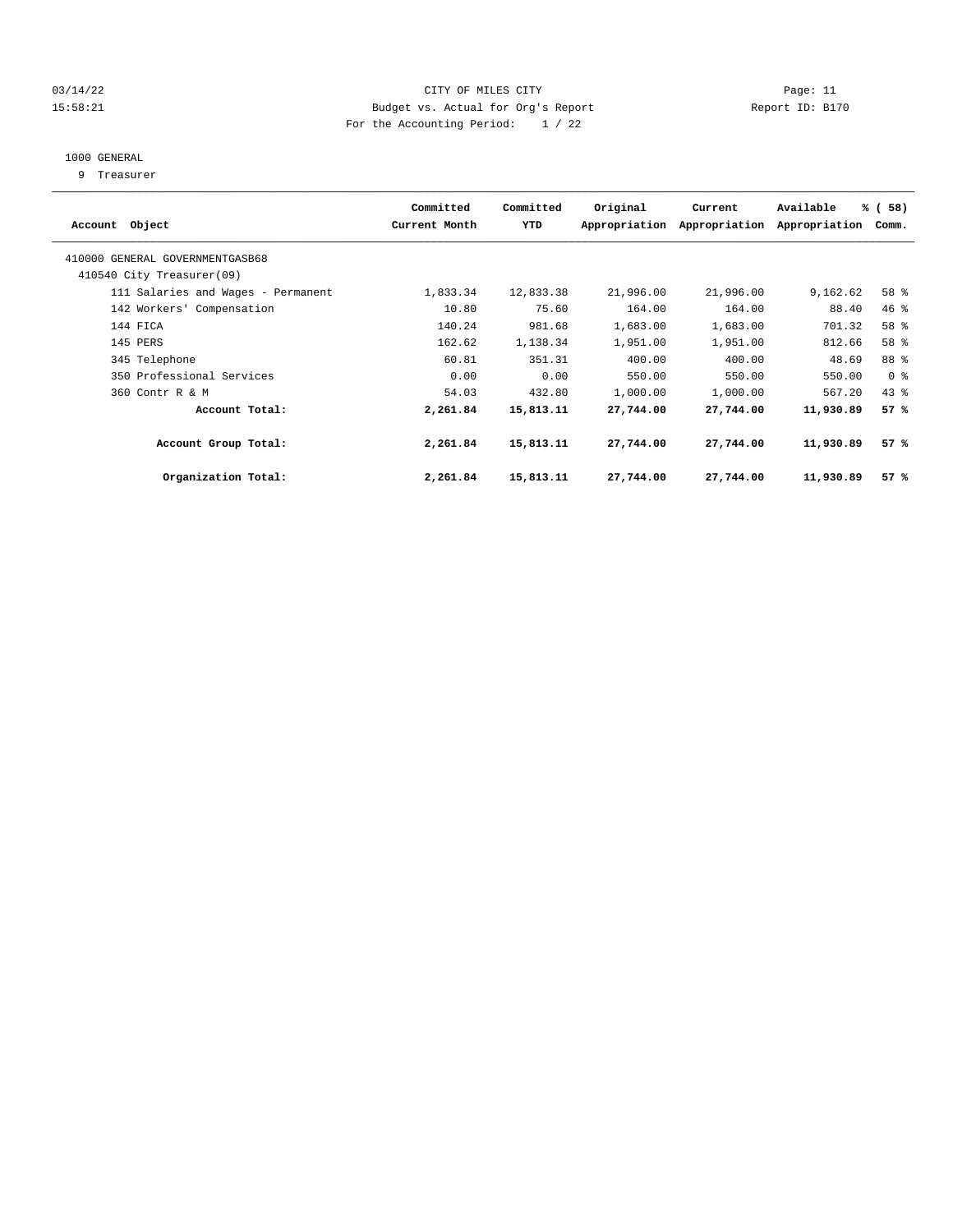#### 03/14/22 Page: 12 15:58:21 Budget vs. Actual for Org's Report Changer Report ID: B170 For the Accounting Period: 1 / 22

————————————————————————————————————————————————————————————————————————————————————————————————————————————————————————————————————

#### 1000 GENERAL

13 Park

| Account Object                                              | Committed<br>Current Month | Committed<br>YTD | Original   | Current    | Available<br>Appropriation Appropriation Appropriation Comm. | % (58)          |  |
|-------------------------------------------------------------|----------------------------|------------------|------------|------------|--------------------------------------------------------------|-----------------|--|
|                                                             |                            |                  |            |            |                                                              |                 |  |
| 460000 CULTURE AND RECREATION-GASB68                        |                            |                  |            |            |                                                              |                 |  |
| 460433 Park Operations(13)                                  |                            |                  |            |            |                                                              |                 |  |
| 111 Salaries and Wages - Permanent                          | 13,542.10                  | 104,481.91       | 207,040.00 | 207,040.00 | 102,558.09                                                   | 50%             |  |
| 121 OVERTIME-PERMANENT                                      | 0.00                       | 4,430.40         | 9,300.00   | 9,300.00   | 4,869.60                                                     | 48 %            |  |
| 131 VACATION                                                | 2,377.90                   | 15,435.09        | 12,100.00  | 12,100.00  | $-3, 335.09$                                                 | 128 %           |  |
| 132 SICK LEAVE                                              | 476.76                     | 4, 473.49        | 9,400.00   | 9,400.00   | 4,926.51                                                     | 48 %            |  |
| 133 OTHER LEAVE PAY                                         | 0.00                       | 2,539.64         | 2,670.00   | 2,670.00   | 130.36                                                       | 95%             |  |
| 134 HOLIDAY PAY                                             | 0.00                       | 3,274.96         | 5,500.00   | 5,500.00   | 2,225.04                                                     | 60 %            |  |
| 141 Unemployment Insurance                                  | 41.02                      | 339.07           | 369.00     | 369.00     | 29.93                                                        | $92$ %          |  |
| 142 Workers' Compensation                                   | 202.30                     | 1,645.93         | 4,677.00   | 4,677.00   | 3,031.07                                                     | 35%             |  |
| 143 Health Insurance                                        | 3,585.61                   | 25,094.62        | 42,964.00  | 42,964.00  | 17,869.38                                                    | 58 %            |  |
| 144 FICA                                                    | 1,195.66                   | 9,959.76         | 18,820.00  | 18,820.00  | 8,860.24                                                     | 53%             |  |
| 145 PERS                                                    | 1,454.37                   | 11,537.17        | 21,298.00  | 21,298.00  | 9,760.83                                                     | 54 %            |  |
| 196 CLOTHING ALLOTMENT                                      | 0.00                       | 928.50           | 1,000.00   | 1,000.00   | 71.50                                                        | $93$ $%$        |  |
| 210 Office Supplies and Materials                           | 0.00                       | 17.87            | 350.00     | 350.00     | 332.13                                                       | 5 <sup>8</sup>  |  |
| 214 Small Items of Equipment                                | 2,995.00                   | 3,078.22         | 4,000.00   | 4,000.00   | 921.78                                                       | 77 %            |  |
| 220 Operating Expenses                                      | 122.06                     | 1,484.92         | 3,500.00   | 3,500.00   | 2,015.08                                                     | $42$ %          |  |
| 222 Chemicals, Lab & Med Supplies                           | 6.91                       | 528.39           | 5,000.00   | 5,000.00   | 4,471.61                                                     | $11$ %          |  |
| 226 Clothing and Uniforms                                   | 189.99                     | 599.97           | 1,000.00   | 1,000.00   | 400.03                                                       | 60 %            |  |
| 230 Repair and Maintenance Supplies                         | 40.58                      | 5,461.98         | 15,000.00  | 15,000.00  | 9,538.02                                                     | 36%             |  |
| 231 Gas, Oil, Diesel Fuel, Grease, etc.                     | 843.14                     | 7,222.09         | 8,500.00   | 8,500.00   | 1,277.91                                                     | 85 %            |  |
| 334 Memberships, Registrations & Dues                       | 0.00                       | 457.88           | 300.00     | 300.00     | $-157.88$                                                    | $153$ $%$       |  |
| 341 Electric Utility Services                               | 1,040.48                   | 6,527.86         | 10,000.00  | 10,000.00  | 3,472.14                                                     | 65 %            |  |
| 342 Water Utility Services                                  | 1,391.94                   | 12,489.58        | 8,000.00   | 8,000.00   | $-4, 489.58$                                                 | 156 %           |  |
| 343 Sewer Utility Services                                  | 166.34                     | 1,754.06         | 1,500.00   | 1,500.00   | $-254.06$                                                    | 117 %           |  |
| 344 Gas Utility Service                                     | 857.62                     | 2,017.98         | 3,000.00   | 3,000.00   | 982.02                                                       | 67 %            |  |
| 345 Telephone                                               | 79.61                      | 464.11           | 450.00     | 450.00     | $-14.11$                                                     | 103%            |  |
| 346 Garbage Service                                         | 0.00                       | 474.12           | 800.00     | 800.00     | 325.88                                                       | 59 %            |  |
| 347 Internet                                                | 26.82                      | 160.92           | 400.00     | 400.00     | 239.08                                                       | 40 %            |  |
| 350 Professional Services                                   | 88.08                      | 18,887.27        | 19,500.00  | 19,500.00  | 612.73                                                       | 97%             |  |
| 360 Contr R & M                                             | 196.76                     | 723.47           | 10,000.00  | 10,000.00  | 9,276.53                                                     | 7 %             |  |
| 363 R&M Vehicles/Equip/Labor-PW                             | 0.00                       | 1,838.14         | 10,000.00  | 10,000.00  | 8,161.86                                                     | 18 <sup>8</sup> |  |
| 370 Travel                                                  | 0.00                       | 0.00             | 600.00     | 600.00     | 600.00                                                       | 0 <sup>8</sup>  |  |
| 380 Training Services                                       | 0.00                       | 489.95           | 400.00     | 400.00     | $-89.95$                                                     | $122$ %         |  |
| 511 Insurance on Buildings                                  | 0.00                       | 3,828.65         | 3,829.00   | 3,829.00   | 0.35                                                         | 100 %           |  |
| 512 Insurance on Vehicles & Equipment                       | 0.00                       | 663.47           | 664.00     | 664.00     | 0.53                                                         | 100 %           |  |
| 940 Machinery & Equipment                                   | 0.00                       | 2,009.46         | 15,500.00  | 15,500.00  | 13,490.54                                                    | $13*$           |  |
| Account Total:                                              | 30,921.05                  | 255,320.90       | 457,431.00 | 457,431.00 | 202,110.10                                                   | 56 %            |  |
|                                                             |                            |                  |            |            |                                                              |                 |  |
| 460435 Florence Stacy Fountain<br>350 Professional Services | 0.00                       | 3,291.50         | 17,209.00  | 17,209.00  | 13,917.50                                                    | 19 <sup>°</sup> |  |
| Account Total:                                              | 0.00                       | 3,291.50         | 17,209.00  | 17,209.00  | 13,917.50                                                    | 19 %            |  |
|                                                             |                            |                  |            |            |                                                              |                 |  |
| 460436 Denton Complex Upgrades                              |                            |                  |            |            |                                                              |                 |  |
| 230 Repair and Maintenance Supplies                         | 0.00                       | 0.00             | 1,000.00   | 1,000.00   | 1,000.00                                                     | 0 <sup>8</sup>  |  |
| 350 Professional Services                                   | 0.00                       | 0.00             | 3,000.00   | 3,000.00   | 3,000.00                                                     | 0 <sup>8</sup>  |  |
| Account Total:                                              | 0.00                       | 0.00             | 4,000.00   | 4,000.00   | 4,000.00                                                     | 0 <sup>8</sup>  |  |
| 460439 Riverside Park Tennis Court Project                  |                            |                  |            |            |                                                              |                 |  |
| 230 Repair and Maintenance Supplies                         | 0.00                       | 0.00             | 500.00     | 500.00     | 500.00                                                       | 0 <sup>8</sup>  |  |
|                                                             |                            |                  |            |            |                                                              |                 |  |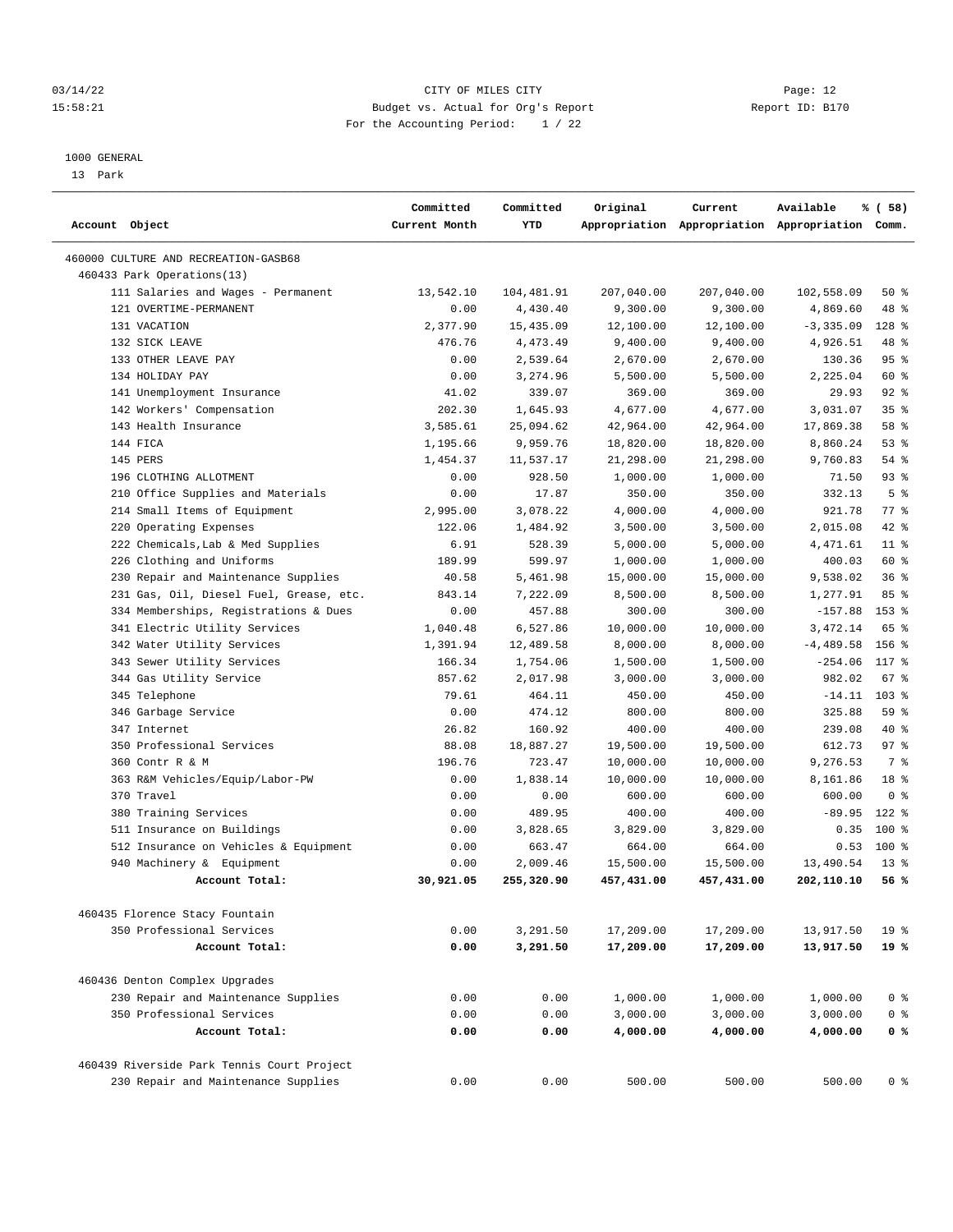## 03/14/22 Page: 13 15:58:21 Budget vs. Actual for Org's Report Changer Report ID: B170 For the Accounting Period: 1 / 22

#### 1000 GENERAL

13 Park

| Account Object                                                          | Committed<br>Current Month | Committed<br>YTD | Original   | Current<br>Appropriation Appropriation | Available<br>Appropriation | % (58)<br>Comm. |
|-------------------------------------------------------------------------|----------------------------|------------------|------------|----------------------------------------|----------------------------|-----------------|
| Account Total:                                                          | 0.00                       | 0.00             | 500.00     | 500.00                                 | 500.00                     | 0 <sup>8</sup>  |
| Account Group Total:                                                    | 30,921.05                  | 258,612.40       | 479,140.00 | 479,140.00                             | 220,527.60                 | 54%             |
| 520000 OTHER FINANCING USES<br>521000 Interfund Operating Transfers Out |                            |                  |            |                                        |                            |                 |
| 820 Transfers to Other Funds                                            | 0.00                       | 80,000.00        | 80,000.00  | 80,000.00                              | 0.00                       | $100$ %         |
| Account Total:                                                          | 0.00                       | 80,000.00        | 80,000.00  | 80,000.00                              | 0.00                       | $100*$          |
| Account Group Total:                                                    | 0.00                       | 80,000.00        | 80,000.00  | 80,000.00                              | 0.00                       | $100*$          |
| Organization Total:                                                     | 30,921.05                  | 338,612.40       | 559,140.00 | 559,140.00                             | 220,527.60                 | 61%             |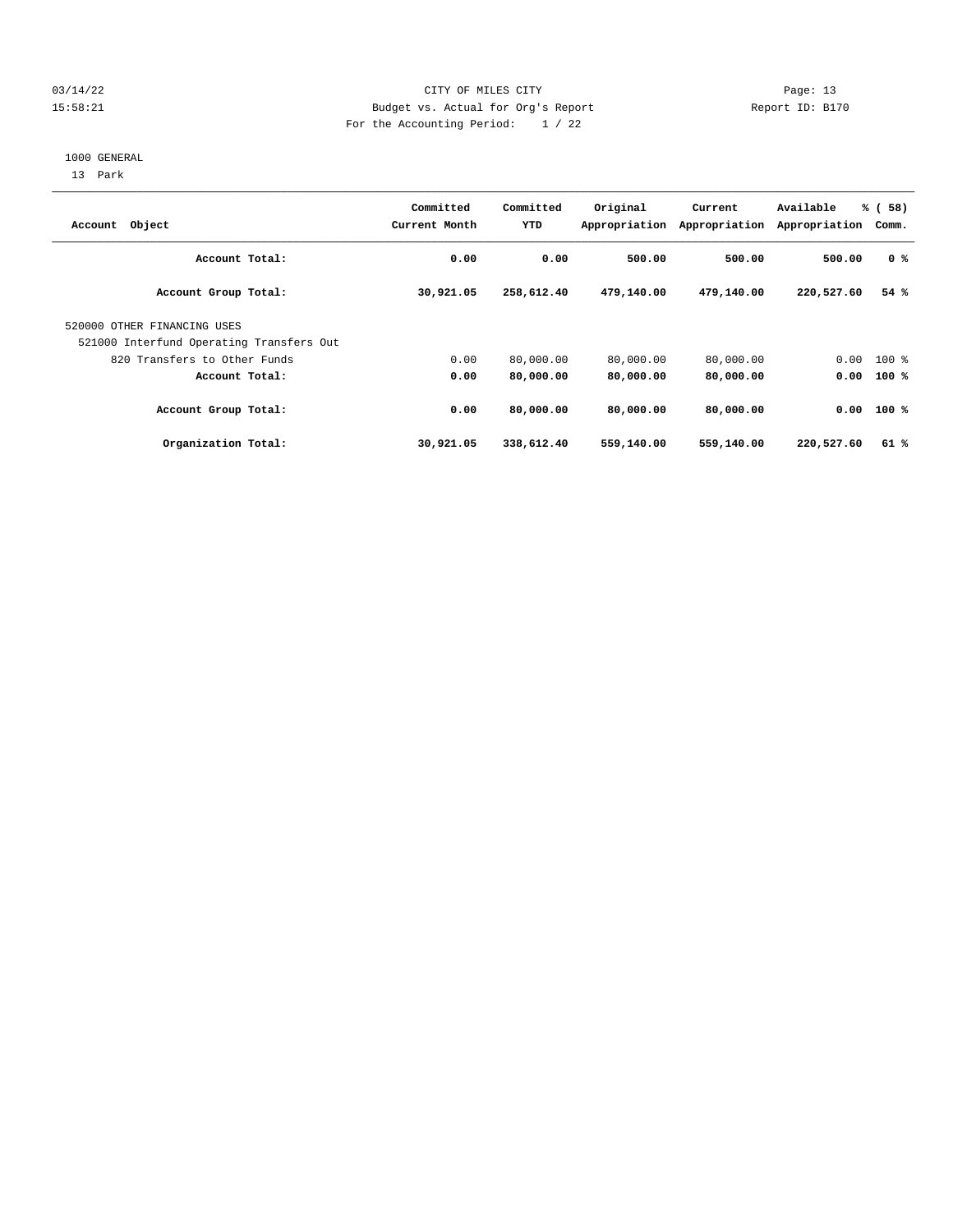#### 03/14/22 Page: 14 15:58:21 Budget vs. Actual for Org's Report Changer Report ID: B170 For the Accounting Period: 1 / 22

## 1000 GENERAL

14 Swim Pool

| Account Object                       | Committed<br>Current Month | Committed<br>YTD | Original  | Current   | Available<br>Appropriation Appropriation Appropriation Comm. | % (58)         |
|--------------------------------------|----------------------------|------------------|-----------|-----------|--------------------------------------------------------------|----------------|
|                                      |                            |                  |           |           |                                                              |                |
| 460000 CULTURE AND RECREATION-GASB68 |                            |                  |           |           |                                                              |                |
| 460445 Swimming Pool                 |                            |                  |           |           |                                                              |                |
| 111 Salaries and Wages - Permanent   | 0.00                       | 29,009.56        | 43,821.00 | 43,821.00 | 14,811.44                                                    | 66 %           |
| 121 OVERTIME-PERMANENT               | 0.00                       | 1,012.82         | 0.00      | 0.00      | $-1,012.82$                                                  | $***$ 8        |
| 141 Unemployment Insurance           | 0.00                       | 75.05            | 66.00     | 66.00     | $-9.05$                                                      | $114*$         |
| 142 Workers' Compensation            | 0.00                       | 380.22           | 886.00    | 886.00    | 505.78                                                       | 43%            |
| 144 FICA                             | 0.00                       | 2,296.75         | 3,353.00  | 3,353.00  | 1,056.25                                                     | 68 %           |
| 145 PERS                             | 0.00                       | 466.65           | 798.00    | 798.00    | 331.35                                                       | 58 %           |
| 214 Small Items of Equipment         | 0.00                       | 0.00             | 600.00    | 600.00    | 600.00                                                       | 0 <sup>8</sup> |
| 220 Operating Expenses               | 0.00                       | 15.54            | 0.00      | 0.00      | $-15.54$                                                     | $***$ 2        |
| 222 Chemicals, Lab & Med Supplies    | 0.00                       | 0.00             | 4,000.00  | 4,000.00  | 4,000.00                                                     | 0 <sup>8</sup> |
| 226 Clothing and Uniforms            | 0.00                       | 0.00             | 600.00    | 600.00    | 600.00                                                       | 0 <sup>8</sup> |
| 230 Repair and Maintenance Supplies  | 0.00                       | 0.00             | 500.00    | 500.00    | 500.00                                                       | 0 <sup>8</sup> |
| 341 Electric Utility Services        | 100.20                     | 1,180.99         | 2,000.00  | 2,000.00  | 819.01                                                       | 59%            |
| 342 Water Utility Services           | 0.00                       | 162.84           | 300.00    | 300.00    | 137.16                                                       | 54%            |
| 343 Sewer Utility Services           | 0.00                       | 185.52           | 250.00    | 250.00    | 64.48                                                        | 74 %           |
| 345 Telephone                        | 0.00                       | 513.49           | 150.00    | 150.00    | $-363.49$                                                    | $342$ $%$      |
| 360 Contr R & M                      | 0.00                       | 0.00             | 500.00    | 500.00    | 500.00                                                       | 0 <sup>8</sup> |
| 363 R&M Vehicles/Equip/Labor-PW      | 0.00                       | 0.00             | 6.300.00  | 6.300.00  | 6.300.00                                                     | 0 <sup>8</sup> |
| 380 Training Services                | 0.00                       | 0.00             | 1,000.00  | 1,000.00  | 1,000.00                                                     | 0 <sup>8</sup> |
| 540 Special Assessments              | 0.00                       | 0.00             | 1,400.00  | 1,400.00  | 1,400.00                                                     | 0 <sup>8</sup> |
| Account Total:                       | 100.20                     | 35,299.43        | 66,524.00 | 66,524.00 | 31,224.57                                                    | 53%            |
| Account Group Total:                 | 100.20                     | 35,299.43        | 66,524.00 | 66,524.00 | 31,224.57                                                    | 53%            |
| Organization Total:                  | 100.20                     | 35,299.43        | 66,524.00 | 66,524.00 | 31,224.57                                                    | 53 %           |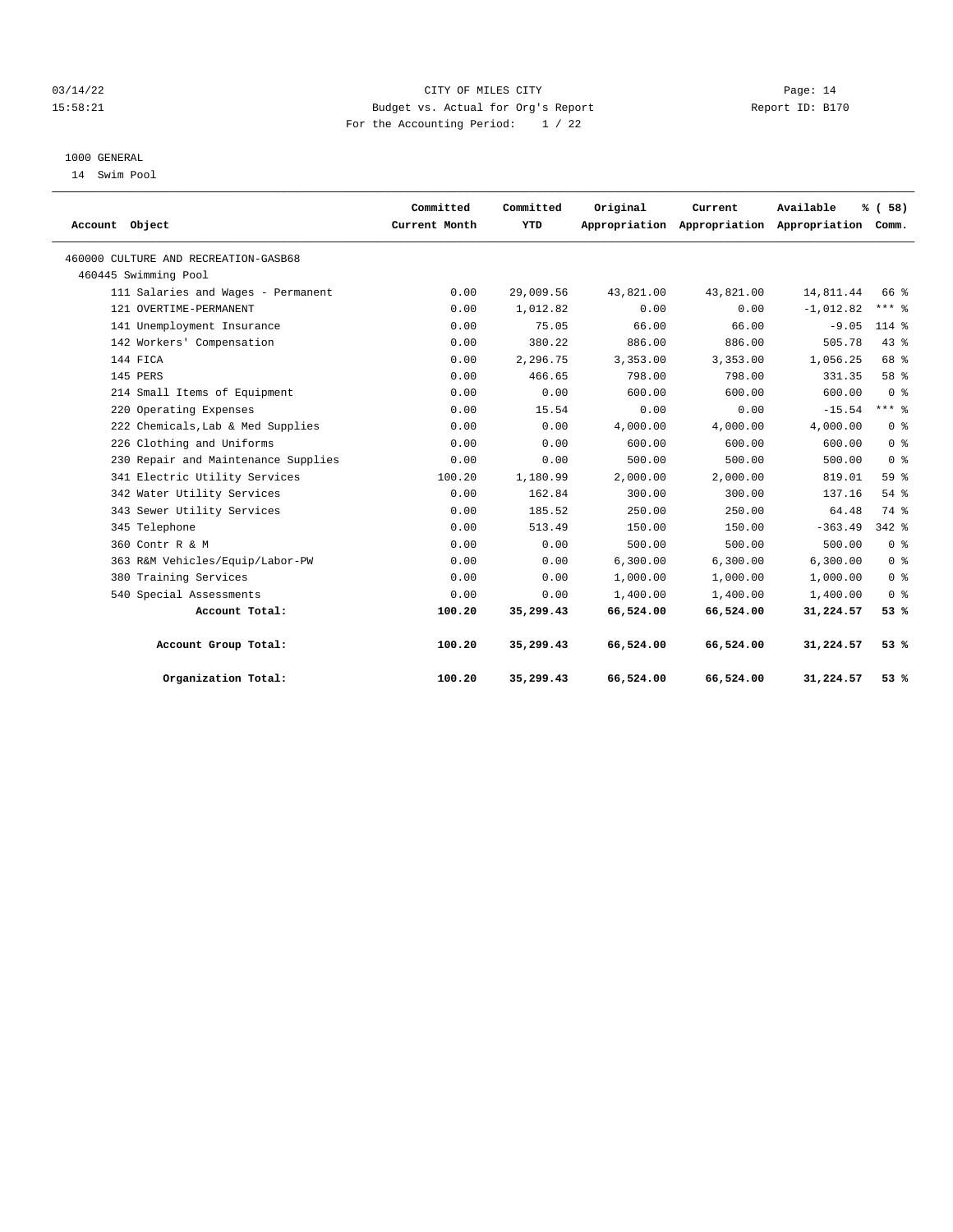#### 03/14/22 Page: 15 15:58:21 Budget vs. Actual for Org's Report Changer Report ID: B170 For the Accounting Period: 1 / 22

## 1000 GENERAL 16 Library

| Account Object                                                          | Committed<br>Current Month | Committed<br>YTD | Original<br>Appropriation | Current<br>Appropriation | Available<br>Appropriation | % (58)<br>Comm. |
|-------------------------------------------------------------------------|----------------------------|------------------|---------------------------|--------------------------|----------------------------|-----------------|
| 520000 OTHER FINANCING USES<br>521000 Interfund Operating Transfers Out |                            |                  |                           |                          |                            |                 |
| 820 Transfers to Other Funds                                            | 25,998.75                  | 181,991.25       | 311,985.00                | 311,985.00               | 129,993.75                 | 58 %            |
| Account Total:                                                          | 25,998.75                  | 181,991.25       | 311,985.00                | 311,985.00               | 129,993.75                 | 58 %            |
| Account Group Total:                                                    | 25,998.75                  | 181,991.25       | 311,985.00                | 311,985.00               | 129,993.75                 | 58 %            |
| Organization Total:                                                     | 25,998.75                  | 181,991.25       | 311,985.00                | 311,985.00               | 129,993.75                 | 58 %            |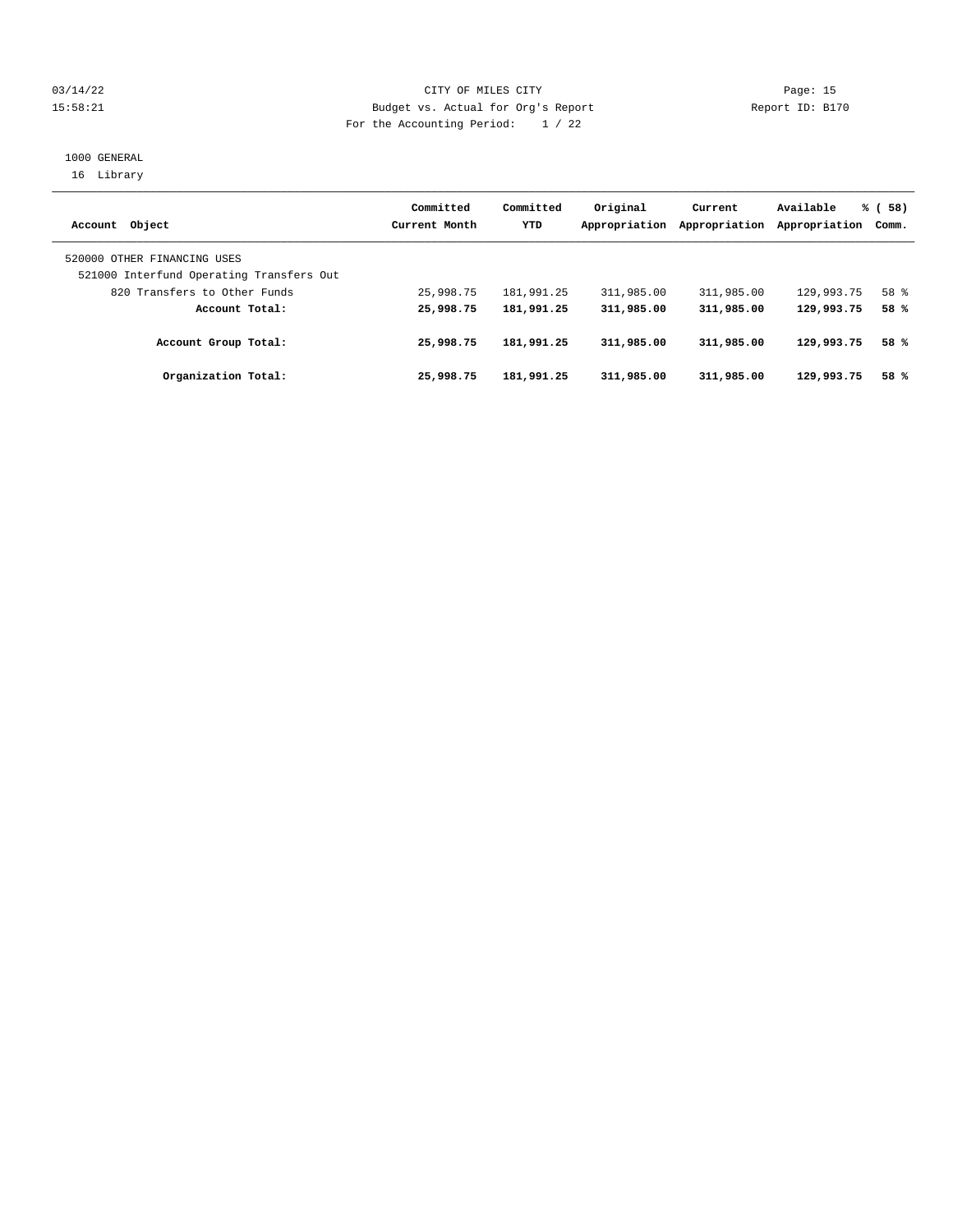#### 03/14/22 Page: 16 15:58:21 Budget vs. Actual for Org's Report Changer Report ID: B170 For the Accounting Period: 1 / 22

#### 1000 GENERAL

21 Animal Control

| Account Object                          | Committed<br>Current Month | Committed<br>YTD | Original  | Current   | Available<br>Appropriation Appropriation Appropriation Comm. | % (58)         |
|-----------------------------------------|----------------------------|------------------|-----------|-----------|--------------------------------------------------------------|----------------|
| 440000 PUBLIC HEALTH-GASB68             |                            |                  |           |           |                                                              |                |
| 440600 Animal Control Services (21)     |                            |                  |           |           |                                                              |                |
| 111 Salaries and Wages - Permanent      | 2,956.64                   | 23,781.26        | 46,016.00 | 46,016.00 | 22, 234.74                                                   | $52$ $%$       |
| 121 OVERTIME-PERMANENT                  | 0.00                       | 0.00             | 800.00    | 800.00    | 800.00                                                       | 0 <sup>8</sup> |
| 131 VACATION                            | 695.68                     | 2,785.02         | 1,500.00  | 1,500.00  | $-1, 285.02$                                                 | 186 %          |
| 132 SICK LEAVE                          | 0.00                       | 0.00             | 700.00    | 700.00    | 700.00                                                       | 0 <sup>8</sup> |
| 133 OTHER LEAVE PAY                     | 0.00                       | 1,739.20         | 500.00    | 500.00    | $-1, 239.20$                                                 | 348 %          |
| 141 Unemployment Insurance              | 9.13                       | 71.85            | 74.00     | 74.00     | 2.15                                                         | 97%            |
| 142 Workers' Compensation               | 112.68                     | 884.58           | 974.00    | 974.00    | 89.42                                                        | $91$ %         |
| 143 Health Insurance                    | 855.81                     | 5,989.49         | 10,254.00 | 10,254.00 | 4,264.51                                                     | 58 %           |
| 144 FICA                                | 279.40                     | 2,198.62         | 3,788.00  | 3,788.00  | 1,589.38                                                     | 58 %           |
| 145 PERS                                | 323.96                     | 2,356.42         | 3,690.00  | 3,690.00  | 1,333.58                                                     | 64 %           |
| 196 CLOTHING ALLOTMENT                  | 0.00                       | 435.00           | 870.00    | 870.00    | 435.00                                                       | 50%            |
| 210 Office Supplies and Materials       | 0.00                       | $-5.88$          | 0.00      | 0.00      | 5.88                                                         | $***$ 8        |
| 214 Small Items of Equipment            | 0.00                       | 0.00             | 100.00    | 100.00    | 100.00                                                       | 0 <sup>8</sup> |
| 220 Operating Expenses                  | 30.99                      | 645.70           | 1,200.00  | 1,200.00  | 554.30                                                       | 54%            |
| 230 Repair and Maintenance Supplies     | 0.00                       | 7,766.68         | 50.00     | 50.00     | $-7,716.68$                                                  | $***$ 8        |
| 231 Gas, Oil, Diesel Fuel, Grease, etc. | 103.90                     | 846.26           | 1,400.00  | 1,400.00  | 553.74                                                       | $60*$          |
| 311 Postage, Box Rent, Etc.             | 0.00                       | 49.35            | 100.00    | 100.00    | 50.65                                                        | 49 %           |
| 320 Printing, Duplicating, Typing &     | 0.00                       | 49.97            | 0.00      | 0.00      | $-49.97$                                                     | $***$ 8        |
| 341 Electric Utility Services           | 47.46                      | 331.79           | 529.00    | 529.00    | 197.21                                                       | 63 %           |
| 342 Water Utility Services              | 24.37                      | 143.87           | 350.00    | 350.00    | 206.13                                                       | 41.8           |
| 343 Sewer Utility Services              | 28.62                      | 192.94           | 150.00    | 150.00    | $-42.94$                                                     | $129$ %        |
| 344 Gas Utility Service                 | 109.98                     | 353.41           | 635.00    | 635.00    | 281.59                                                       | 56%            |
| 345 Telephone                           | 78.26                      | 456.01           | 500.00    | 500.00    | 43.99                                                        | $91$ %         |
| 347 Internet                            | 44.95                      | 269.70           | 560.00    | 560.00    | 290.30                                                       | 48 %           |
| 350 Professional Services               | $-548.26$                  | 1,351.06         | 4,000.00  | 4,000.00  | 2,648.94                                                     | $34$ $8$       |
| 511 Insurance on Buildings              | 0.00                       | 100.15           | 101.00    | 101.00    | 0.85                                                         | 99 %           |
| Account Total:                          | 5,153.57                   | 52,792.45        | 78,841.00 | 78,841.00 | 26,048.55                                                    | 67%            |
| Account Group Total:                    | 5,153.57                   | 52,792.45        | 78,841.00 | 78,841.00 | 26,048.55                                                    | 67%            |
| Organization Total:                     | 5,153.57                   | 52,792.45        | 78,841.00 | 78,841.00 | 26,048.55                                                    | 67%            |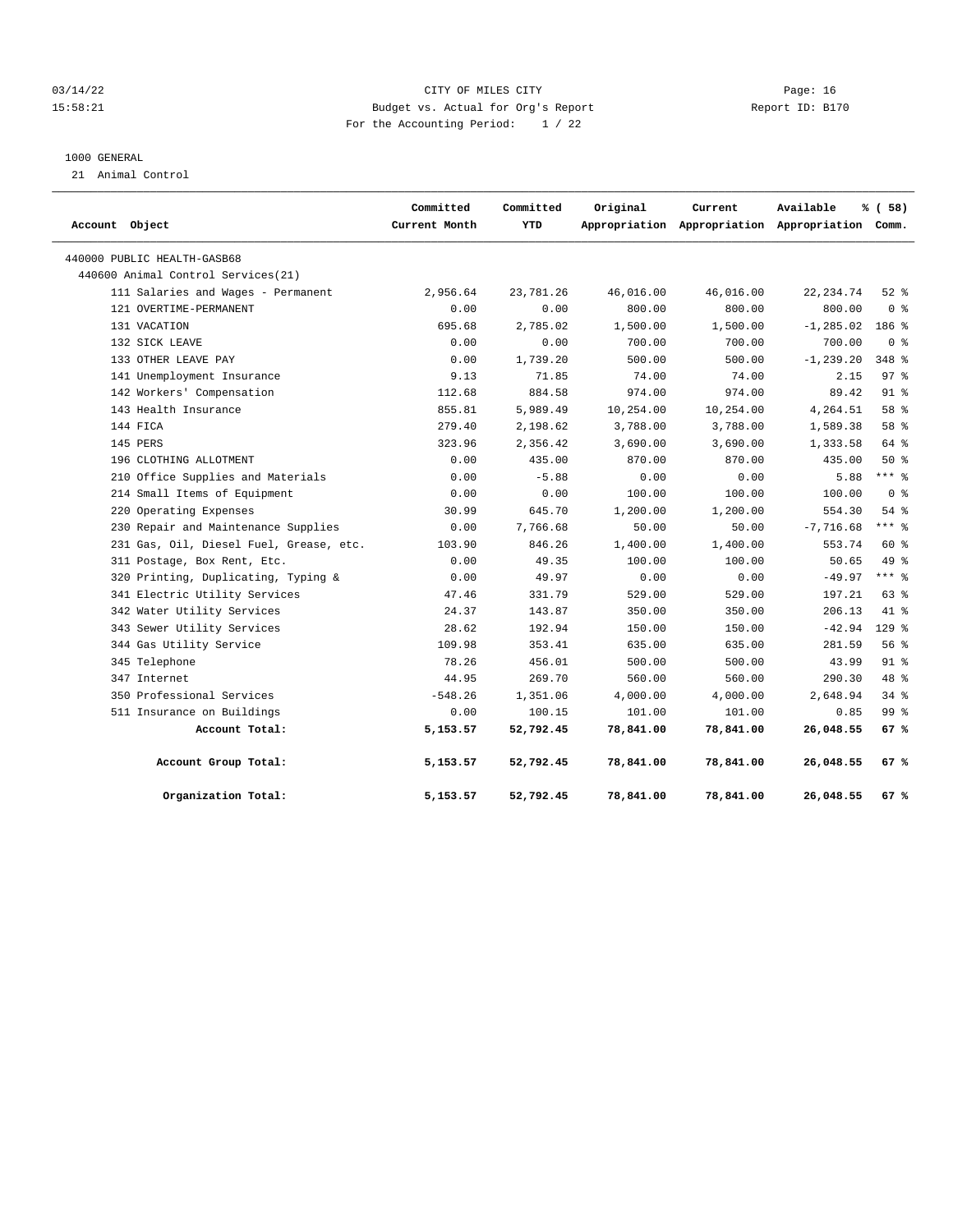#### 03/14/22 Page: 17 CITY OF MILES CITY CONTROL PAGE: 17 15:58:21 Budget vs. Actual for Org's Report Report ID: B170 For the Accounting Period: 1 / 22

#### 1000 GENERAL

36 Planning & Community Services

| Account Object                            | Committed<br>Current Month | Committed<br>YTD | Original  | Current   | Available<br>Appropriation Appropriation Appropriation Comm. | % (58)          |
|-------------------------------------------|----------------------------|------------------|-----------|-----------|--------------------------------------------------------------|-----------------|
| 410000 GENERAL GOVERNMENTGASB68           |                            |                  |           |           |                                                              |                 |
| 411020 Community Services & Planning      |                            |                  |           |           |                                                              |                 |
| 111 Salaries and Wages - Permanent        | 234.33                     | 3,547.67         | 7,804.00  | 7,804.00  | 4,256.33                                                     | $45$ %          |
| 121 OVERTIME-PERMANENT                    | 0.00                       | 0.00             | 200.00    | 200.00    | 200.00                                                       | 0 <sup>8</sup>  |
| 131 VACATION                              | 58.57                      | 609.87           | 2,800.00  | 2,800.00  | 2,190.13                                                     | $22$ %          |
| 132 SICK LEAVE                            | 14.65                      | 233.13           | 1,300.00  | 1,300.00  | 1,066.87                                                     | 18 %            |
| 133 OTHER LEAVE PAY                       | 0.00                       | 352.53           | 466.00    | 466.00    | 113.47                                                       | 76 %            |
| 141 Unemployment Insurance                | 0.77                       | 12.10            | 19.00     | 19.00     | 6.90                                                         | 64 %            |
| 142 Workers' Compensation                 | 0.86                       | 21.34            | 90.00     | 90.00     | 68.66                                                        | $24$ %          |
| 143 Health Insurance                      | 77.18                      | 1,038.34         | 2,769.00  | 2,769.00  | 1,730.66                                                     | 37 <sup>8</sup> |
| 144 FICA                                  | 23.28                      | 364.08           | 962.00    | 962.00    | 597.92                                                       | 38 %            |
| 145 PERS                                  | 27.28                      | 420.63           | 1,115.00  | 1,115.00  | 694.37                                                       | 38 %            |
| 196 CLOTHING ALLOTMENT                    | 0.00                       | 40.50            | 164.00    | 164.00    | 123.50                                                       | 25%             |
| 210 Office Supplies and Materials         | 0.00                       | 61.83            | 500.00    | 500.00    | 438.17                                                       | $12*$           |
| 214 Small Items of Equipment              | 0.00                       | 0.00             | 400.00    | 400.00    | 400.00                                                       | 0 <sup>8</sup>  |
| 231 Gas, Oil, Diesel Fuel, Grease, etc.   | 0.00                       | 0.00             | 200.00    | 200.00    | 200.00                                                       | 0 <sup>8</sup>  |
| 311 Postage, Box Rent, Etc.               | 0.00                       | 7.70             | 1,000.00  | 1,000.00  | 992.30                                                       | 1 <sup>8</sup>  |
| 320 Printing, Duplicating, Typing &       | 0.00                       | 0.00             | 300.00    | 300.00    | 300.00                                                       | 0 <sup>8</sup>  |
| 327 Map Printing                          | 0.00                       | 0.00             | 200.00    | 200.00    | 200.00                                                       | 0 <sup>8</sup>  |
| 330 Publicity, Subscriptions & Dues       | 0.00                       | 0.00             | 500.00    | 500.00    | 500.00                                                       | 0 <sup>8</sup>  |
| 331 Publication of Formal & Legal Notices | 0.00                       | 183.50           | 700.00    | 700.00    | 516.50                                                       | $26$ %          |
| 334 Memberships, Registrations & Dues     | 0.00                       | 262.00           | 1,000.00  | 1,000.00  | 738.00                                                       | 26%             |
| 345 Telephone                             | 45.85                      | 261.54           | 300.00    | 300.00    | 38.46                                                        | 87%             |
| 350 Professional Services                 | 72.50                      | 8,606.80         | 69,000.00 | 69,000.00 | 60,393.20                                                    | $12*$           |
| 360 Contr R & M                           | 54.03                      | 432.81           | 1,000.00  | 1,000.00  | 567.19                                                       | 43.8            |
| 370 Travel                                | 0.00                       | 925.51           | 1,000.00  | 1,000.00  | 74.49                                                        | $93$ $%$        |
| 380 Training Services                     | 0.00                       | 295.00           | 2,000.00  | 2,000.00  | 1,705.00                                                     | 15 <sup>°</sup> |
| 382 Books                                 | 0.00                       | 0.00             | 400.00    | 400.00    | 400.00                                                       | 0 <sup>8</sup>  |
| Account Total:                            | 609.30                     | 17,676.88        | 96,189.00 | 96,189.00 | 78,512.12                                                    | 18%             |
| Account Group Total:                      | 609.30                     | 17,676.88        | 96,189.00 | 96,189.00 | 78,512.12                                                    | 18%             |
| Organization Total:                       | 609.30                     | 17,676.88        | 96,189.00 | 96,189.00 | 78,512.12                                                    | 18%             |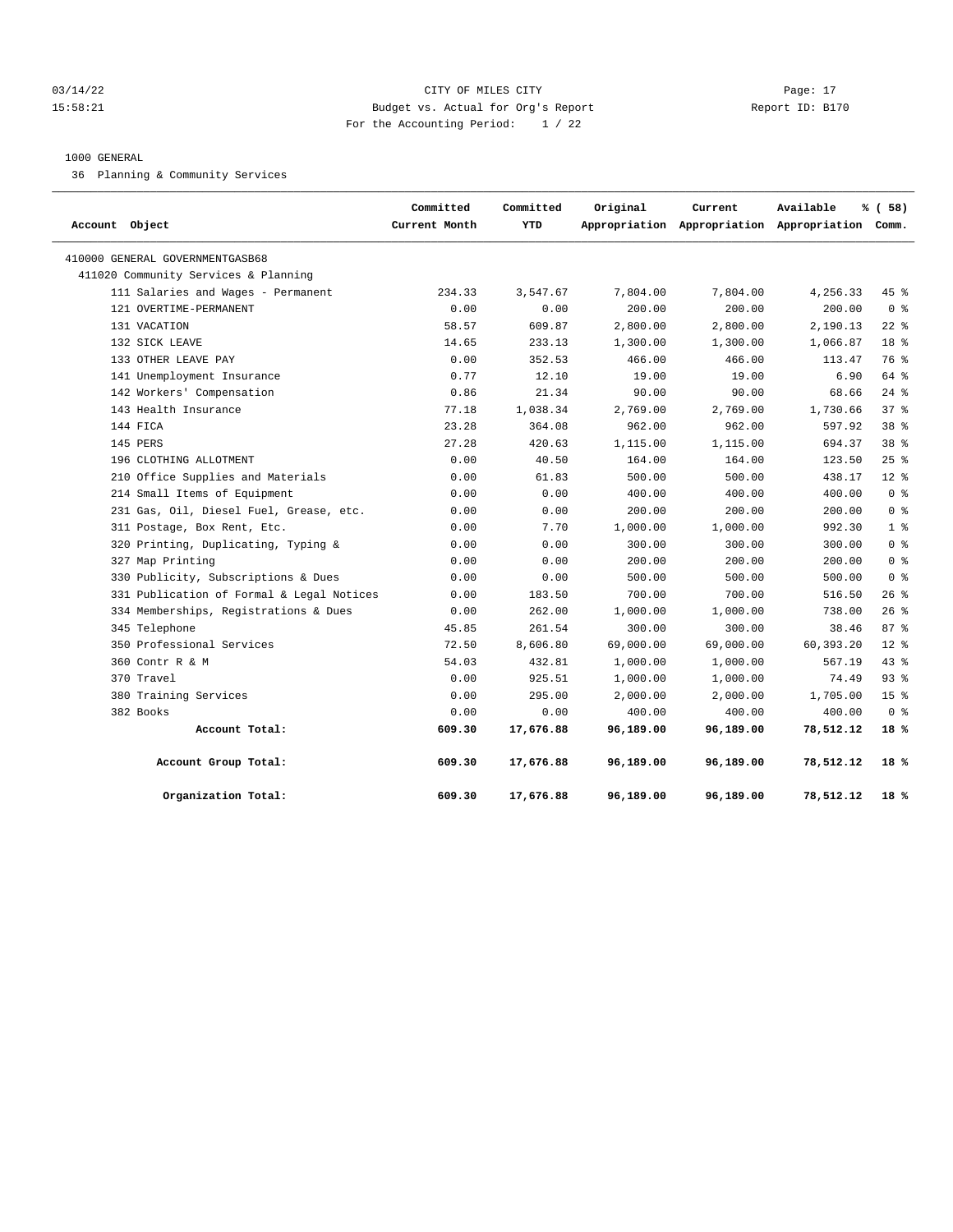#### 03/14/22 Page: 18 15:58:21 Budget vs. Actual for Org's Report Changer Report ID: B170 For the Accounting Period: 1 / 22

## 1000 GENERAL

37 CITY HEALTH

|                                                                         | Committed     | Committed  | Original      | Current       | Available     | % (58)       |
|-------------------------------------------------------------------------|---------------|------------|---------------|---------------|---------------|--------------|
| Account Object                                                          | Current Month | <b>YTD</b> | Appropriation | Appropriation | Appropriation | Comm.        |
| 520000 OTHER FINANCING USES<br>521000 Interfund Operating Transfers Out |               |            |               |               |               |              |
| 820 Transfers to Other Funds                                            | 0.00          | 13,000.00  | 13,000.00     | 13,000.00     | 0.00          | $100$ %      |
| Account Total:                                                          | 0.00          | 13,000.00  | 13,000.00     | 13,000.00     |               | $0.00$ 100 % |
| Account Group Total:                                                    | 0.00          | 13,000.00  | 13,000.00     | 13,000.00     | 0.00          | 100 %        |
| Organization Total:                                                     | 0.00          | 13,000.00  | 13,000.00     | 13,000.00     | 0.00          | $100*$       |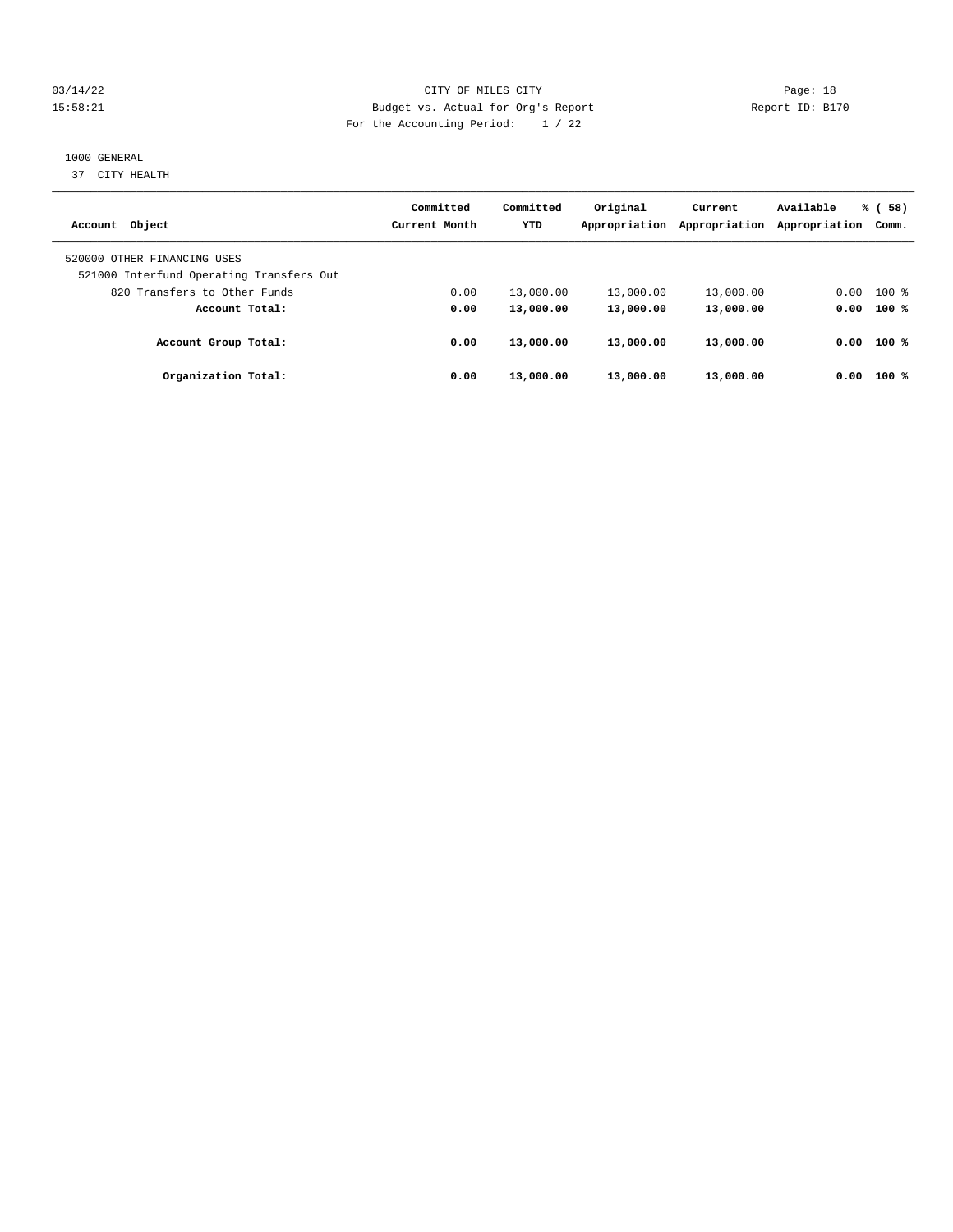#### 03/14/22 Page: 19 15:58:21 Budget vs. Actual for Org's Report Report ID: B170 For the Accounting Period: 1 / 22

## 1000 GENERAL

201 Flood Prevention

|                                           | Committed     | Committed  | Original   | Current    | Available                                       | % (58)          |
|-------------------------------------------|---------------|------------|------------|------------|-------------------------------------------------|-----------------|
| Account Object                            | Current Month | <b>YTD</b> |            |            | Appropriation Appropriation Appropriation Comm. |                 |
| 430000 Public Works-GASB68                |               |            |            |            |                                                 |                 |
| 431200 Flood Control                      |               |            |            |            |                                                 |                 |
| 111 Salaries and Wages - Permanent        | 1,209.42      | 8,932.93   | 16,692.00  | 16,692.00  | 7,759.07                                        | $54$ $%$        |
| 131 VACATION                              | 147.26        | 803.72     | 1,000.00   | 1,000.00   | 196.28                                          | $80*$           |
| 132 SICK LEAVE                            | 158.88        | 625.01     | 500.00     | 500.00     | $-125.01$                                       | $125$ %         |
| 133 OTHER LEAVE PAY                       | 0.00          | 247.26     | 1,049.00   | 1,049.00   | 801.74                                          | $24$ $%$        |
| 141 Unemployment Insurance                | 3.78          | 26.73      | 29.00      | 29.00      | 2.27                                            | $92$ $%$        |
| 142 Workers' Compensation                 | 8.96          | 62.88      | 389.00     | 389.00     | 326.12                                          | 16 <sup>8</sup> |
| 143 Health Insurance                      | 342.22        | 2,419.68   | 4,102.00   | 4,102.00   | 1,682.32                                        | 59 %            |
| 144 FICA                                  | 113.72        | 800.51     | 1,472.00   | 1,472.00   | 671.49                                          | 54%             |
| 145 PERS                                  | 134.42        | 941.02     | 1,707.00   | 1,707.00   | 765.98                                          | 55 %            |
| 196 CLOTHING ALLOTMENT                    | 0.00          | 60.00      | 60.00      | 60.00      | 0.00                                            | $100*$          |
| 210 Office Supplies and Materials         | 3.68          | 70.24      | 500.00     | 500.00     | 429.76                                          | $14$ %          |
| 214 Small Items of Equipment              | 0.00          | 0.00       | 400.00     | 400.00     | 400.00                                          | 0 <sup>8</sup>  |
| 220 Operating Expenses                    | 0.00          | 55.80      | 300.00     | 300.00     | 244.20                                          | 19 <sup>°</sup> |
| 311 Postage, Box Rent, Etc.               | 11.49         | 1,156.81   | 2,000.00   | 2,000.00   | 843.19                                          | 58 %            |
| 330 Publicity, Subscriptions & Dues       | 0.00          | 0.00       | 50.00      | 50.00      | 50.00                                           | 0 <sup>8</sup>  |
| 331 Publication of Formal & Legal Notices | 0.00          | 1,287.00   | 2,000.00   | 2,000.00   | 713.00                                          | 64 %            |
| 334 Memberships, Registrations & Dues     | 0.00          | 165.00     | 250.00     | 250.00     | 85.00                                           | 66 %            |
| 345 Telephone                             | 57.02         | 328.56     | 350.00     | 350.00     | 21.44                                           | 94%             |
| 350 Professional Services                 | 72.50         | 3,620.07   | 200,000.00 | 200,000.00 | 196, 379.93                                     | 2 <sup>8</sup>  |
| 370 Travel                                | 0.00          | 0.00       | 1,000.00   | 1,000.00   | 1,000.00                                        | 0 <sup>8</sup>  |
| 380 Training Services                     | 0.00          | 0.00       | 250.00     | 250.00     | 250.00                                          | 0 <sup>8</sup>  |
| 540 Special Assessments                   | 0.00          | 0.00       | 300.00     | 300.00     | 300.00                                          | 0 <sup>8</sup>  |
| Account Total:                            | 2,263.35      | 21,603.22  | 234,400.00 | 234,400.00 | 212,796.78                                      | 9%              |
| Account Group Total:                      | 2,263.35      | 21,603.22  | 234,400.00 | 234,400.00 | 212,796.78                                      | 9%              |
| 490000 DEBT SERVICE                       |               |            |            |            |                                                 |                 |
| 490500 Other Debt Service Payments        |               |            |            |            |                                                 |                 |
| 652 Principle- Flood Study Loan           | 0.00          | 15,044.16  | 30,266.00  | 30,266.00  | 15,221.84                                       | 50%             |
| 653 Interest- Flood Study Loan            | 0.00          | 495.69     | 875.00     | 875.00     | 379.31                                          | 57%             |
| Account Total:                            | 0.00          | 15,539.85  | 31,141.00  | 31,141.00  | 15,601.15                                       | 50%             |
| Account Group Total:                      | 0.00          | 15,539.85  | 31,141.00  | 31,141.00  | 15,601.15                                       | 50%             |
| Organization Total:                       | 2,263.35      | 37,143.07  | 265,541.00 | 265,541.00 | 228,397.93                                      | 14 %            |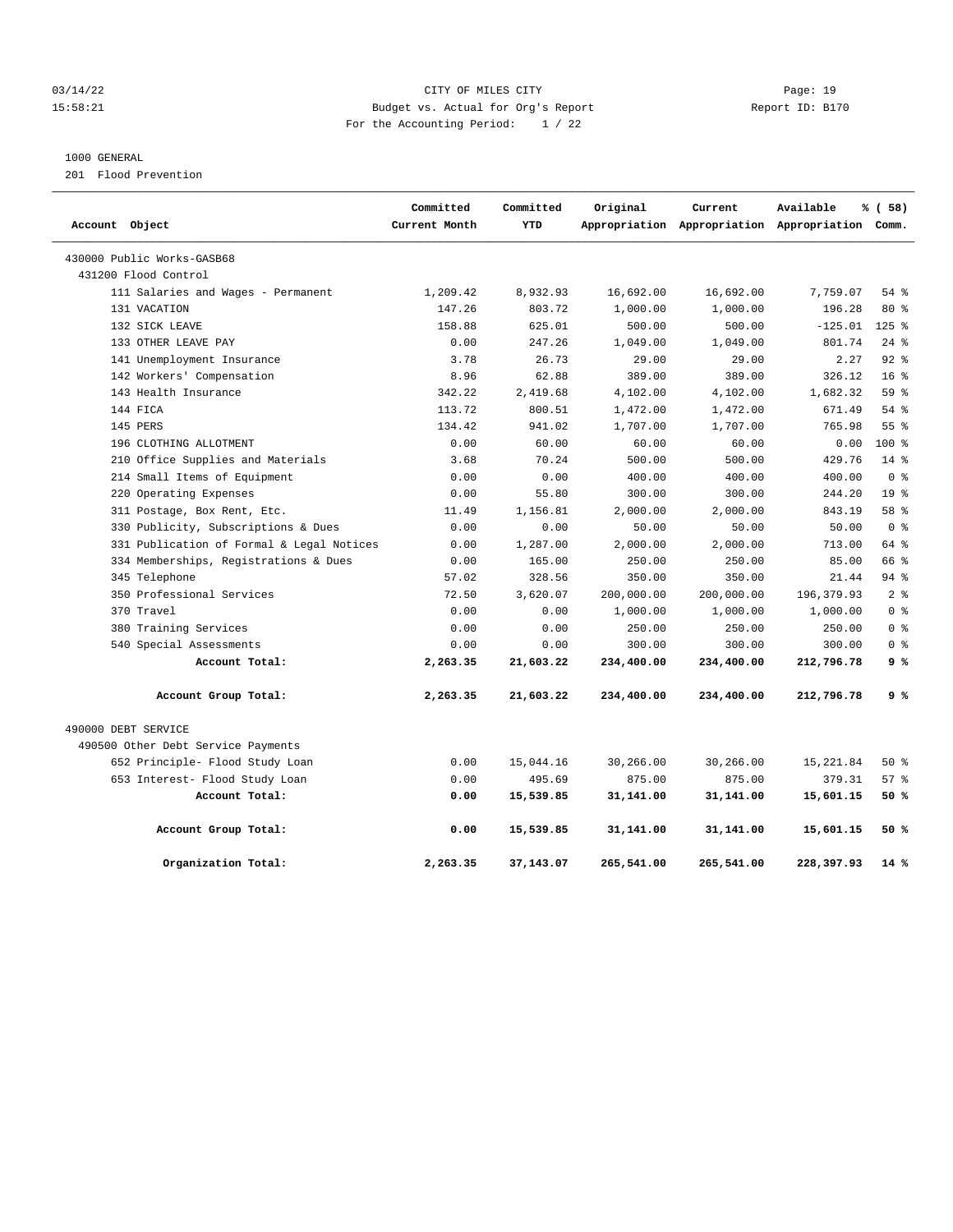#### 03/14/22 Page: 20 15:58:21 Budget vs. Actual for Org's Report Report ID: B170 For the Accounting Period: 1 / 22

## 1000 GENERAL

301 Elections

| Account Object                                      | Committed<br>Current Month | Committed<br><b>YTD</b> | Original<br>Appropriation | Current<br>Appropriation | Available<br>Appropriation | % (58)<br>Comm. |
|-----------------------------------------------------|----------------------------|-------------------------|---------------------------|--------------------------|----------------------------|-----------------|
| 410000 GENERAL GOVERNMENTGASB68<br>410600 Elections |                            |                         |                           |                          |                            |                 |
| 300 PURCHASED SERVICES                              | 0.00                       | 19,079.78               | 10,000.00                 | 10,000.00                | $-9,079.78$ 191 %          |                 |
| Account Total:                                      | 0.00                       | 19,079.78               | 10,000.00                 | 10,000.00                | $-9.079.78$ 191 %          |                 |
| Account Group Total:                                | 0.00                       | 19,079.78               | 10,000.00                 | 10,000.00                | $-9.079.78$ 191 %          |                 |
| Organization Total:                                 | 0.00                       | 19,079.78               | 10,000.00                 | 10,000.00                | $-9,079.78$                | $191*$          |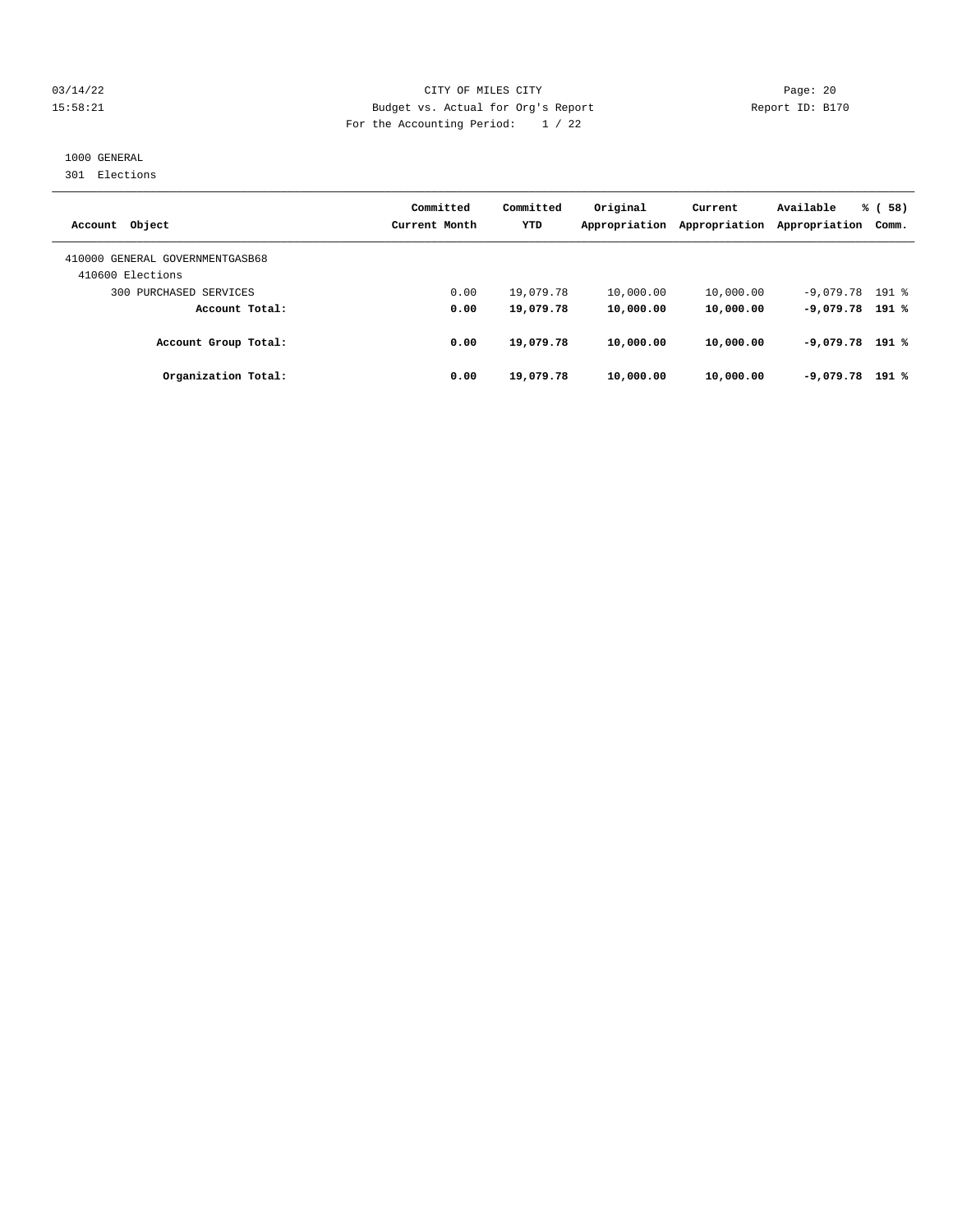#### $03/14/22$  Page: 21<br>15:58:21 Budget vs. Actual for Org's Report Peport ID: B17 15:58:21 Budget vs. Actual for Org's Report Report ID: B170 For the Accounting Period: 1 / 22

#### 1000 GENERAL

402 Public Nuisance

| Object<br>Account                                             | Committed<br>Current Month | Committed<br>YTD | Original<br>Appropriation | Current<br>Appropriation | Available<br>Appropriation | % (<br>58)<br>Comm. |
|---------------------------------------------------------------|----------------------------|------------------|---------------------------|--------------------------|----------------------------|---------------------|
| 420000 PUBLIC SAFETY-GASB68<br>420532 Public Nuisance Cleanup |                            |                  |                           |                          |                            |                     |
| 350 Professional Services                                     | 0.00                       | 0.00             | 2,000.00                  | 2,000.00                 | 2,000.00                   | 0 <sup>8</sup>      |
| 360 Contr R & M                                               | 0.00                       | 0.00             | 2,000.00                  | 2,000.00                 | 2,000.00                   | 0 <sup>8</sup>      |
| Account Total:                                                | 0.00                       | 0.00             | 4,000.00                  | 4,000.00                 | 4,000.00                   | 0 <sup>8</sup>      |
| Account Group Total:                                          | 0.00                       | 0.00             | 4,000.00                  | 4,000.00                 | 4,000.00                   | 0 <sup>8</sup>      |
| Organization Total:                                           | 0.00                       | 0.00             | 4,000.00                  | 4,000.00                 | 4,000.00                   | 0 <sup>8</sup>      |
|                                                               |                            |                  |                           |                          |                            |                     |

 **Fund Total: 387,417.97 4,158,820.36 6,606,006.00 6,606,006.00 2,447,185.64 63 %**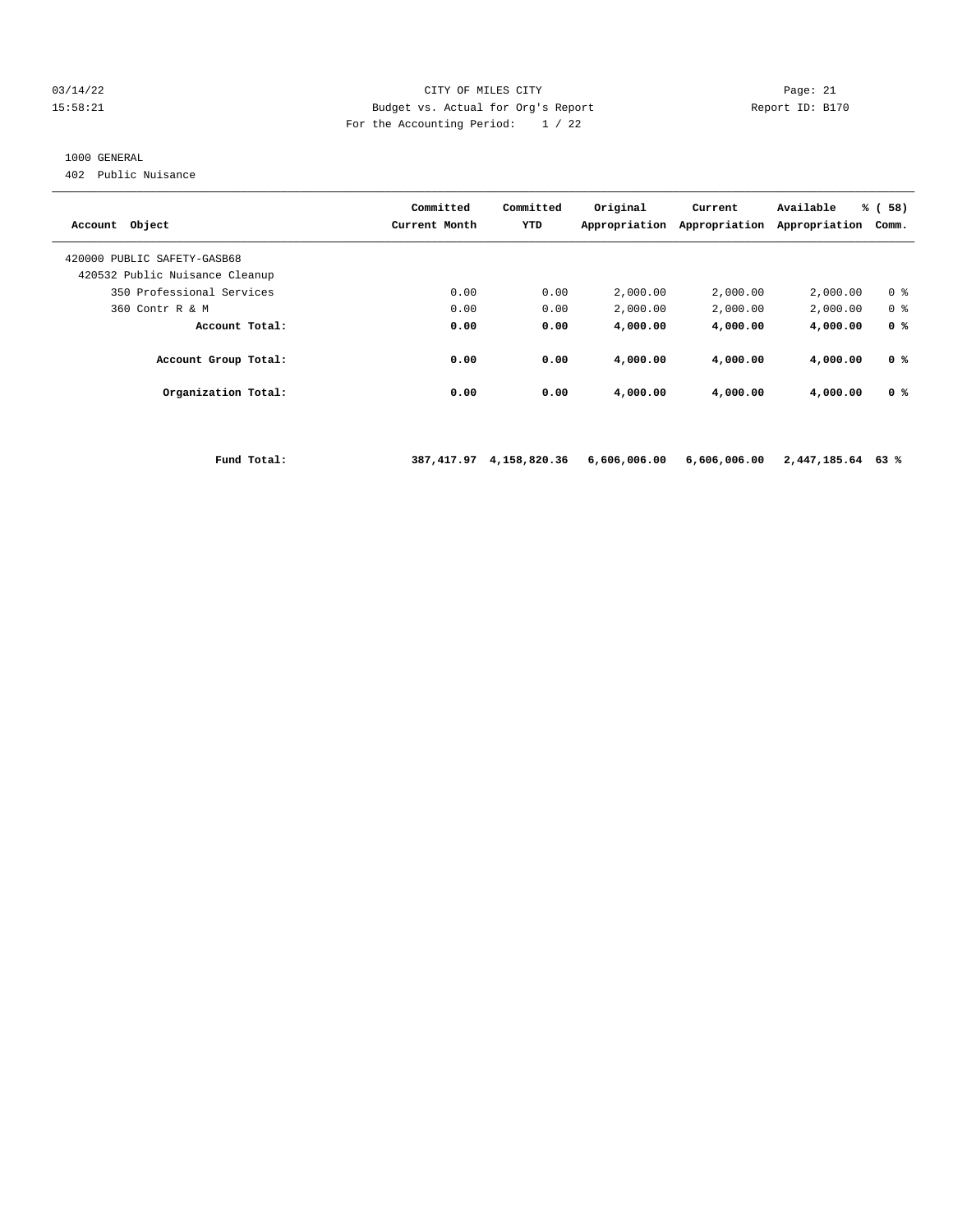#### 03/14/22 Page: 22 15:58:21 Budget vs. Actual for Org's Report Changer Report ID: B170 For the Accounting Period: 1 / 22

————————————————————————————————————————————————————————————————————————————————————————————————————————————————————————————————————

# 2220 LIBRARY

16 Library

|                |                                          | Committed     | Committed  | Original   | Current    | Available                                       | % (58)         |  |
|----------------|------------------------------------------|---------------|------------|------------|------------|-------------------------------------------------|----------------|--|
| Account Object |                                          | Current Month | YTD        |            |            | Appropriation Appropriation Appropriation Comm. |                |  |
|                | 460000 CULTURE AND RECREATION-GASB68     |               |            |            |            |                                                 |                |  |
|                | 460100 Library Services(16)              |               |            |            |            |                                                 |                |  |
|                | 111 Salaries and Wages - Permanent       | 9,535.02      | 70,192.67  | 158,500.00 | 158,500.00 | 88, 307. 33                                     | 44 %           |  |
|                | 121 OVERTIME-PERMANENT                   | 0.00          | 0.00       | 600.00     | 600.00     | 600.00                                          | 0 <sup>8</sup> |  |
|                | 131 VACATION                             | 492.76        | 3,160.92   | 16,000.00  | 16,000.00  | 12,839.08                                       | $20*$          |  |
|                | 132 SICK LEAVE                           | 382.65        | 2,097.26   | 7,300.00   | 7,300.00   | 5,202.74                                        | 29%            |  |
|                | 133 OTHER LEAVE PAY                      | 0.00          | 0.00       | 4,163.00   | 4,163.00   | 4,163.00                                        | 0 <sup>8</sup> |  |
|                | 141 Unemployment Insurance               | 26.03         | 189.85     | 280.00     | 280.00     | 90.15                                           | 68 %           |  |
|                | 142 Workers' Compensation                | 61.35         | 447.18     | 1,394.00   | 1,394.00   | 946.82                                          | 32%            |  |
|                | 143 Health Insurance                     | 2,566.42      | 19,452.88  | 51,270.00  | 51,270.00  | 31,817.12                                       | 38 %           |  |
|                | 144 FICA                                 | 791.51        | 5,779.76   | 14,272.00  | 14,272.00  | 8,492.24                                        | 40 %           |  |
|                | 145 PERS                                 | 827.62        | 6,522.42   | 16,548.00  | 16,548.00  | 10,025.58                                       | 39 %           |  |
|                | 196 CLOTHING ALLOTMENT                   | 0.00          | 450.00     | 750.00     | 750.00     | 300.00                                          | 60 %           |  |
|                | 210 Office Supplies and Materials        | 15.84         | 108.64     | 600.00     | 600.00     | 491.36                                          | 18 %           |  |
|                | 214 Small Items of Equipment             | 0.00          | 2,033.16   | 8,500.00   | 8,500.00   | 6,466.84                                        | $24$ %         |  |
|                | 220 Operating Expenses                   | 0.00          | 0.00       | 500.00     | 500.00     | 500.00                                          | 0 <sup>8</sup> |  |
|                | 224 Janitorial Supplies                  | 0.00          | 35.93      | 1,200.00   | 1,200.00   | 1,164.07                                        | 3 <sup>8</sup> |  |
|                | 311 Postage, Box Rent, Etc.              | 152.47        | 919.17     | 1,500.00   | 1,500.00   | 580.83                                          | 61 %           |  |
|                | 320 Printing, Duplicating, Typing &      | 122.00        | 514.74     | 2,000.00   | 2,000.00   | 1,485.26                                        | 26%            |  |
|                | 334 Memberships, Registrations & Dues    | 0.00          | 0.00       | 500.00     | 500.00     | 500.00                                          | 0 <sup>8</sup> |  |
|                | 341 Electric Utility Services            | 484.11        | 5,543.80   | 10,000.00  | 10,000.00  | 4,456.20                                        | 55%            |  |
|                | 342 Water Utility Services               | 24.37         | 167.77     | 750.00     | 750.00     | 582.23                                          | $22$ %         |  |
|                | 343 Sewer Utility Services               | 28.62         | 197.58     | 500.00     | 500.00     | 302.42                                          | 40 %           |  |
|                | 344 Gas Utility Service                  | 794.51        | 1,711.88   | 6,500.00   | 6,500.00   | 4,788.12                                        | 26%            |  |
|                | 345 Telephone                            | 101.89        | 592.24     | 1,750.00   | 1,750.00   | 1,157.76                                        | 34%            |  |
|                | 346 Garbage Service                      | 0.00          | 0.00       | 400.00     | 400.00     | 400.00                                          | 0 <sup>8</sup> |  |
|                | 347 Internet                             | 108.95        | 975.66     | 3,500.00   | 3,500.00   | 2,524.34                                        | $28$ %         |  |
|                | 350 Professional Services                | 0.00          | 526.85     | 15,000.00  | 15,000.00  | 14, 473. 15                                     | 4%             |  |
|                | 360 Contr R & M                          | 325.00        | 2,599.89   | 15,000.00  | 15,000.00  | 12,400.11                                       | $17*$          |  |
|                | 370 Travel                               | 0.00          | 0.00       | 2,500.00   | 2,500.00   | 2,500.00                                        | 0 <sup>8</sup> |  |
|                | 380 Training Services                    | 0.00          | 0.00       | 2,000.00   | 2,000.00   | 2,000.00                                        | 0 <sup>8</sup> |  |
|                | 382 Books                                | 4,660.60      | 8,418.31   | 16,000.00  | 16,000.00  | 7,581.69                                        | 53%            |  |
|                | 511 Insurance on Buildings               | 0.00          | 3,513.44   | 3,514.00   | 3,514.00   | 0.56                                            | 100 %          |  |
|                | 513 Liability                            | 0.00          | 3,566.27   | 3,200.00   | 3,200.00   | $-366.27$ 111 %                                 |                |  |
|                | 920 Buildings                            | 0.00          | 0.00       | 20,000.00  | 20,000.00  | 20,000.00                                       | 0 <sup>8</sup> |  |
|                | Account Total:                           | 21,501.72     | 139,718.27 | 386,491.00 | 386,491.00 | 246,772.73                                      | 36%            |  |
|                | Account Group Total:                     | 21,501.72     | 139,718.27 | 386,491.00 | 386,491.00 | 246,772.73                                      | 36%            |  |
|                | 520000 OTHER FINANCING USES              |               |            |            |            |                                                 |                |  |
|                | 521000 Interfund Operating Transfers Out |               |            |            |            |                                                 |                |  |
|                | 820 Transfers to Other Funds             | 1,589.24      | 11,124.68  | 19,071.00  | 19,071.00  | 7,946.32                                        | 58 %           |  |
|                | Account Total:                           | 1,589.24      | 11,124.68  | 19,071.00  | 19,071.00  | 7,946.32                                        | 58 %           |  |
|                | Account Group Total:                     | 1,589.24      | 11,124.68  | 19,071.00  | 19,071.00  | 7,946.32                                        | 58 %           |  |
|                | Organization Total:                      | 23,090.96     | 150,842.95 | 405,562.00 | 405,562.00 | 254,719.05                                      | 37%            |  |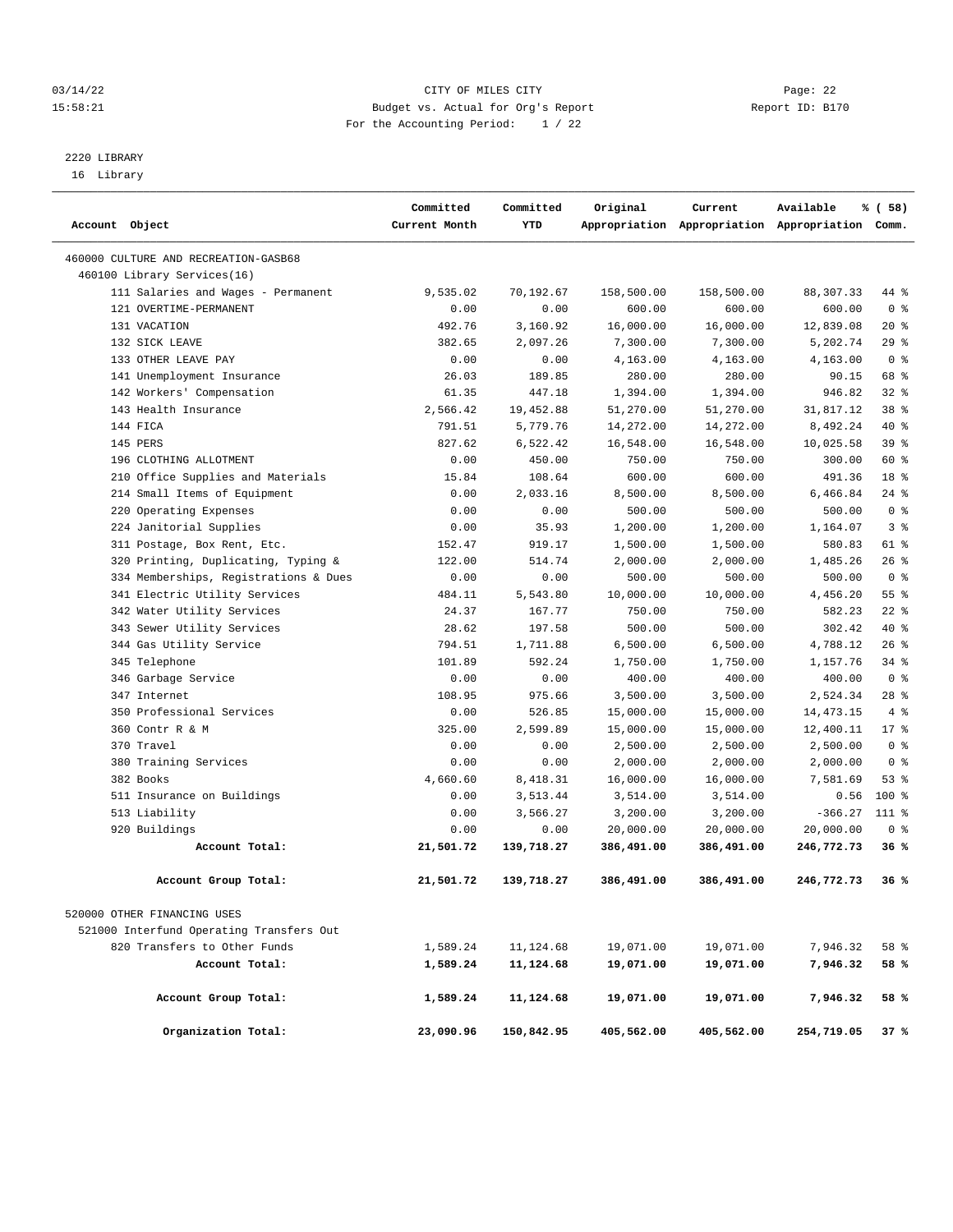#### 03/14/22 Page: 23 15:58:21 Budget vs. Actual for Org's Report Changer Report ID: B170 For the Accounting Period: 1 / 22

#### 2220 LIBRARY 16 Library

| Account Object |             | Committed<br>Current Month | Committed<br>YTD | Original   | Current<br>Appropriation Appropriation Appropriation Comm. | Available       | % (58) |
|----------------|-------------|----------------------------|------------------|------------|------------------------------------------------------------|-----------------|--------|
|                | Fund Total: | 23,090.96                  | 150,842.95       | 405,562.00 | 405,562.00                                                 | 254,719.05 37 % |        |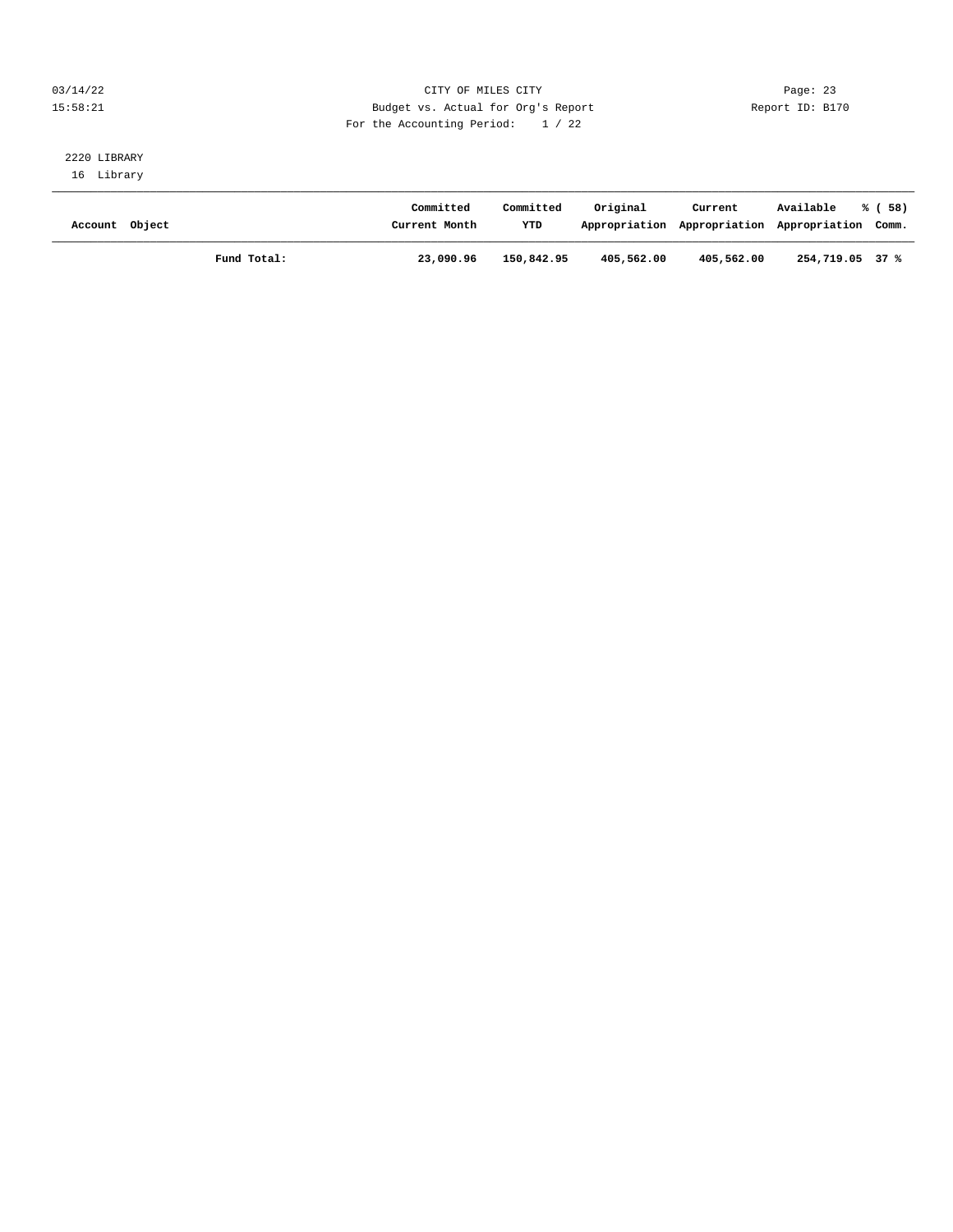#### 03/14/22 Page: 24 15:58:21 Budget vs. Actual for Org's Report Report ID: B170 For the Accounting Period: 1 / 22

# 2270 Health

37 CITY HEALTH

| Account Object                     | Committed<br>Current Month | Committed<br>YTD | Original | Current | Available<br>Appropriation Appropriation Appropriation | % (58)<br>Comm. |
|------------------------------------|----------------------------|------------------|----------|---------|--------------------------------------------------------|-----------------|
| 440000 PUBLIC HEALTH-GASB68        |                            |                  |          |         |                                                        |                 |
| 440140 Registration and Inspection |                            |                  |          |         |                                                        |                 |
| 350 Professional Services          | 0.00                       | 14,006.16        | 0.00     | 0.00    | $-14,006.16$                                           | $***$ 2         |
| Account Total:                     | 0.00                       | 14,006.16        | 0.00     | 0.00    | $-14,006.16$                                           | $***$ %         |
| Account Group Total:               | 0.00                       | 14,006.16        | 0.00     | 0.00    | $-14,006.16$                                           | $***$ %         |
| Organization Total:                | 0.00                       | 14,006.16        | 0.00     | 0.00    | $-14,006.16$                                           | $***$ %         |
|                                    |                            |                  |          |         |                                                        |                 |
| Fund Total:                        | 0.00                       | 14,006.16        | 0.00     | 0.00    | $-14,006.16$ *** %                                     |                 |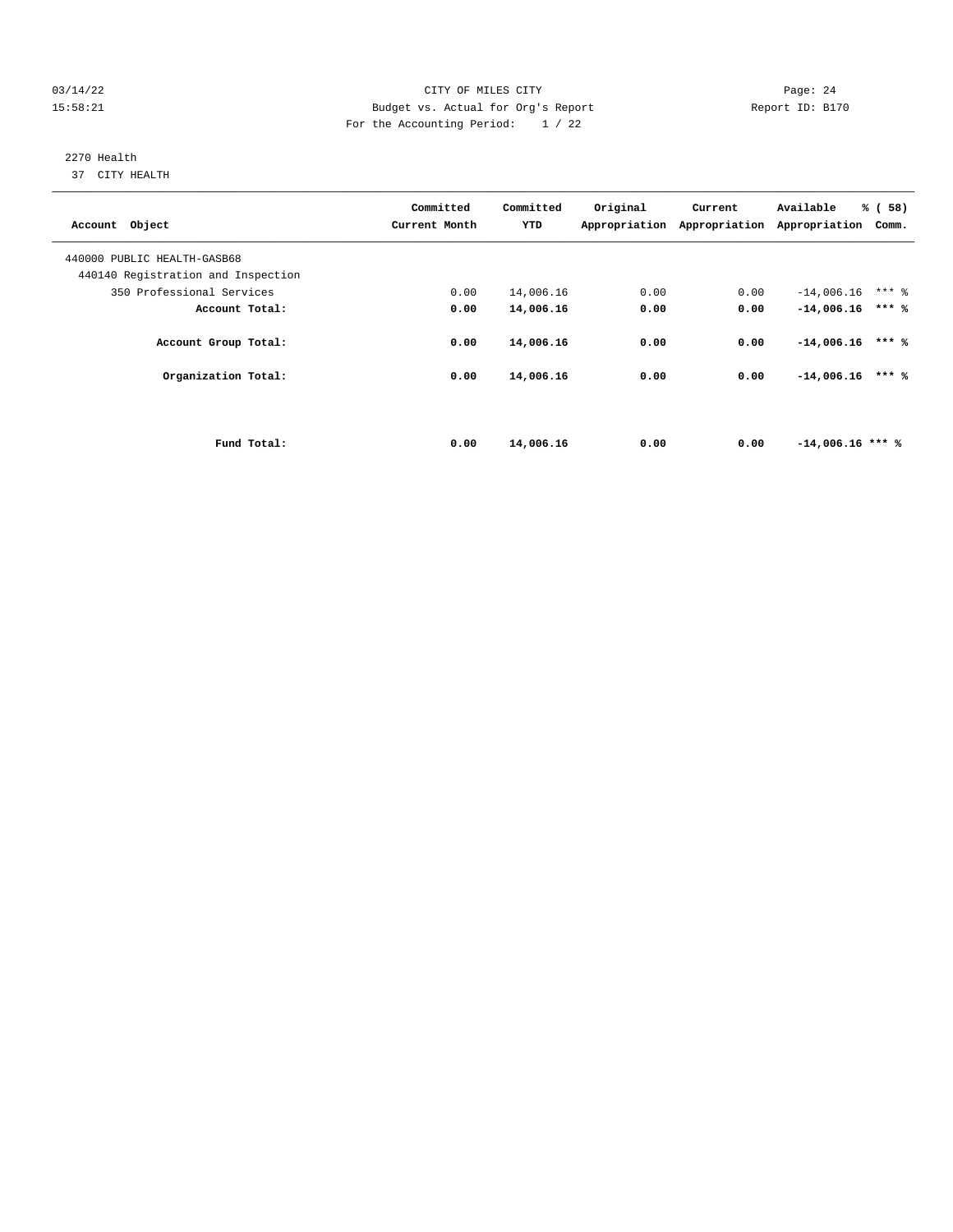#### 03/14/22 Page: 25 15:58:21 Budget vs. Actual for Org's Report Report ID: B170 For the Accounting Period: 1 / 22

#### 2310 TIFD-Downtown

11 Historic Preservation

| Account Object                                | Committed<br>Current Month | Committed<br>YTD | Original  | Current   | Available<br>Appropriation Appropriation Appropriation Comm. | % ( 58)        |  |
|-----------------------------------------------|----------------------------|------------------|-----------|-----------|--------------------------------------------------------------|----------------|--|
| 460000 CULTURE AND RECREATION-GASB68          |                            |                  |           |           |                                                              |                |  |
| 460462 Urban Renewal District                 |                            |                  |           |           |                                                              |                |  |
| 111 Salaries and Wages - Permanent            | 0.00                       | 450.93           | 1,992.00  | 1,992.00  | 1,541.07                                                     | 238            |  |
| 131 VACATION                                  | 0.00                       | 123.34           | 60.00     | 60.00     | $-63.34$                                                     | $206$ %        |  |
| 132 SICK LEAVE                                | 0.00                       | 27.25            | 60.00     | 60.00     | 32.75                                                        | $45$ %         |  |
| 133 OTHER LEAVE PAY                           | 0.00                       | 98.12            | 122.00    | 122.00    | 23.88                                                        | $80*$          |  |
| 141 Unemployment Insurance                    | 0.00                       | 1.77             | 3.00      | 3.00      | 1.23                                                         | 59 %           |  |
| 142 Workers' Compensation                     | 0.00                       | 4.18             | 17.00     | 17.00     | 12.82                                                        | 25%            |  |
| 143 Health Insurance                          | 0.00                       | 128.25           | 513.00    | 513.00    | 384.75                                                       | $25$ %         |  |
| 144 FICA                                      | 0.00                       | 54.13            | 171.00    | 171.00    | 116.87                                                       | $32$ $%$       |  |
| 145 PERS                                      | 0.00                       | 62.06            | 198.00    | 198.00    | 135.94                                                       | $31$ %         |  |
| 196 CLOTHING ALLOTMENT                        | 0.00                       | 7.50             | 0.00      | 0.00      | $-7.50$                                                      | $***$ 8        |  |
| 210 Office Supplies and Materials             | 0.00                       | 0.00             | 200.00    | 200.00    | 200.00                                                       | 0 <sup>8</sup> |  |
| 220 Operating Expenses                        | 0.00                       | 0.00             | 500.00    | 500.00    | 500.00                                                       | 0 <sup>8</sup> |  |
| 231 Gas, Oil, Diesel Fuel, Grease, etc.       | 0.00                       | 0.00             | 200.00    | 200.00    | 200.00                                                       | 0 <sup>8</sup> |  |
| 311 Postage, Box Rent, Etc.                   | 0.00                       | 0.53             | 100.00    | 100.00    | 99.47                                                        | 1 <sup>8</sup> |  |
| 320 Printing, Duplicating, Typing &           | 0.00                       | 105.36           | 200.00    | 200.00    | 94.64                                                        | 53%            |  |
| 330 Publicity, Subscriptions & Dues           | 0.00                       | 0.00             | 100.00    | 100.00    | 100.00                                                       | 0 <sup>8</sup> |  |
| 331 Publication of Formal & Legal Notices     | 0.00                       | 0.00             | 200.00    | 200.00    | 200.00                                                       | 0 <sup>8</sup> |  |
| 345 Telephone                                 | 45.34                      | 192.25           | 175.00    | 175.00    | $-17.25$                                                     | 110 %          |  |
| 347 Internet                                  | 0.49                       | 2.45             | 300.00    | 300.00    | 297.55                                                       | 1 <sup>8</sup> |  |
| 350 Professional Services                     | 0.00                       | 111.08           | 400.00    | 400.00    | 288.92                                                       | $28$ %         |  |
| 360 Contr R & M                               | 54.03                      | 432.79           | 1,000.00  | 1,000.00  | 567.21                                                       | 43%            |  |
| 370 Travel                                    | 0.00                       | 0.00             | 200.00    | 200.00    | 200.00                                                       | 0 <sup>8</sup> |  |
| 380 Training Services                         | 0.00                       | 0.00             | 200.00    | 200.00    | 200.00                                                       | 0 <sup>8</sup> |  |
| 513 Liability                                 | 0.00                       | 42.30            | 46.00     | 46.00     | 3.70                                                         | $92$ $%$       |  |
| 721 Redevelopment                             | 0.00                       | 0.00             | 25,000.00 | 25,000.00 | 25,000.00                                                    | 0 <sup>8</sup> |  |
| Account Total:                                | 99.86                      | 1,844.29         | 31,957.00 | 31,957.00 | 30,112.71                                                    | 6%             |  |
| 460466 Historic Preservation- Montana Main St |                            |                  |           |           |                                                              |                |  |
| 730 Grants & Donations to Other               | 0.00                       | 8,015.00         | 8,075.00  | 8,075.00  | 60.00                                                        | 99 %           |  |
| Account Total:                                | 0.00                       | 8,015.00         | 8,075.00  | 8,075.00  | 60.00                                                        | 99 %           |  |
| Account Group Total:                          | 99.86                      | 9,859.29         | 40,032.00 | 40,032.00 | 30,172.71                                                    | 25%            |  |
| 520000 OTHER FINANCING USES                   |                            |                  |           |           |                                                              |                |  |
| 521000 Interfund Operating Transfers Out      |                            |                  |           |           |                                                              |                |  |
| 820 Transfers to Other Funds                  | 0.00                       | 38,000.00        | 38,000.00 | 38,000.00 | 0.00                                                         | $100*$         |  |
| Account Total:                                | 0.00                       | 38,000.00        | 38,000.00 | 38,000.00 |                                                              | 0.00 100 %     |  |
| Account Group Total:                          | 0.00                       | 38,000.00        | 38,000.00 | 38,000.00 |                                                              | 0.00 100 %     |  |
| Organization Total:                           | 99.86                      | 47,859.29        | 78,032.00 | 78,032.00 | 30,172.71                                                    | 61 %           |  |
| Fund Total:                                   | 99.86                      | 47,859.29        | 78,032.00 | 78,032.00 | 30,172.71 61 %                                               |                |  |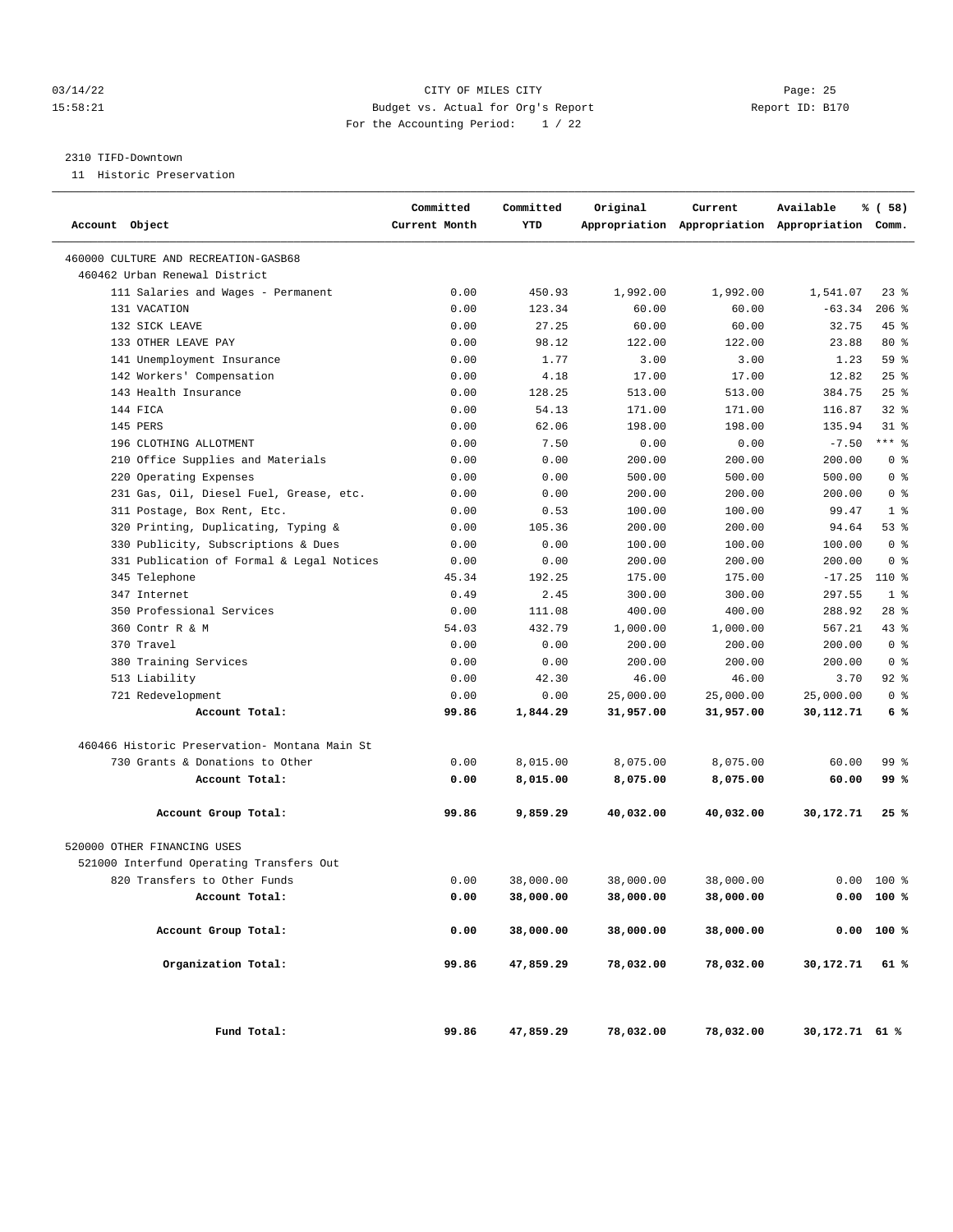#### 03/14/22 Page: 26 15:58:21 Budget vs. Actual for Org's Report Report ID: B170 For the Accounting Period: 1 / 22

 2372 Permissive Medical Levy 20 Permissive Medical Levy

| Account Object                                                          | Committed<br>Current Month | Committed<br>YTD | Original<br>Appropriation | Current<br>Appropriation | Available<br>Appropriation | % (58)<br>Comm. |
|-------------------------------------------------------------------------|----------------------------|------------------|---------------------------|--------------------------|----------------------------|-----------------|
| 520000 OTHER FINANCING USES<br>521000 Interfund Operating Transfers Out |                            |                  |                           |                          |                            |                 |
| 820 Transfers to Other Funds                                            | 0.00                       | 0.00             | 288,446.00                | 288,446.00               | 288,446.00                 | 0 <sup>8</sup>  |
| Account Total:                                                          | 0.00                       | 0.00             | 288,446.00                | 288,446.00               | 288,446.00                 | 0 <sup>8</sup>  |
| Account Group Total:                                                    | 0.00                       | 0.00             | 288,446.00                | 288,446.00               | 288,446.00                 | 0 <sup>8</sup>  |
| Organization Total:                                                     | 0.00                       | 0.00             | 288,446.00                | 288,446.00               | 288,446.00                 | 0 <sup>8</sup>  |
|                                                                         |                            |                  |                           |                          |                            |                 |
| Fund Total:                                                             | 0.00                       | 0.00             | 288,446.00                | 288,446.00               | 288,446.00                 | 0 <sup>8</sup>  |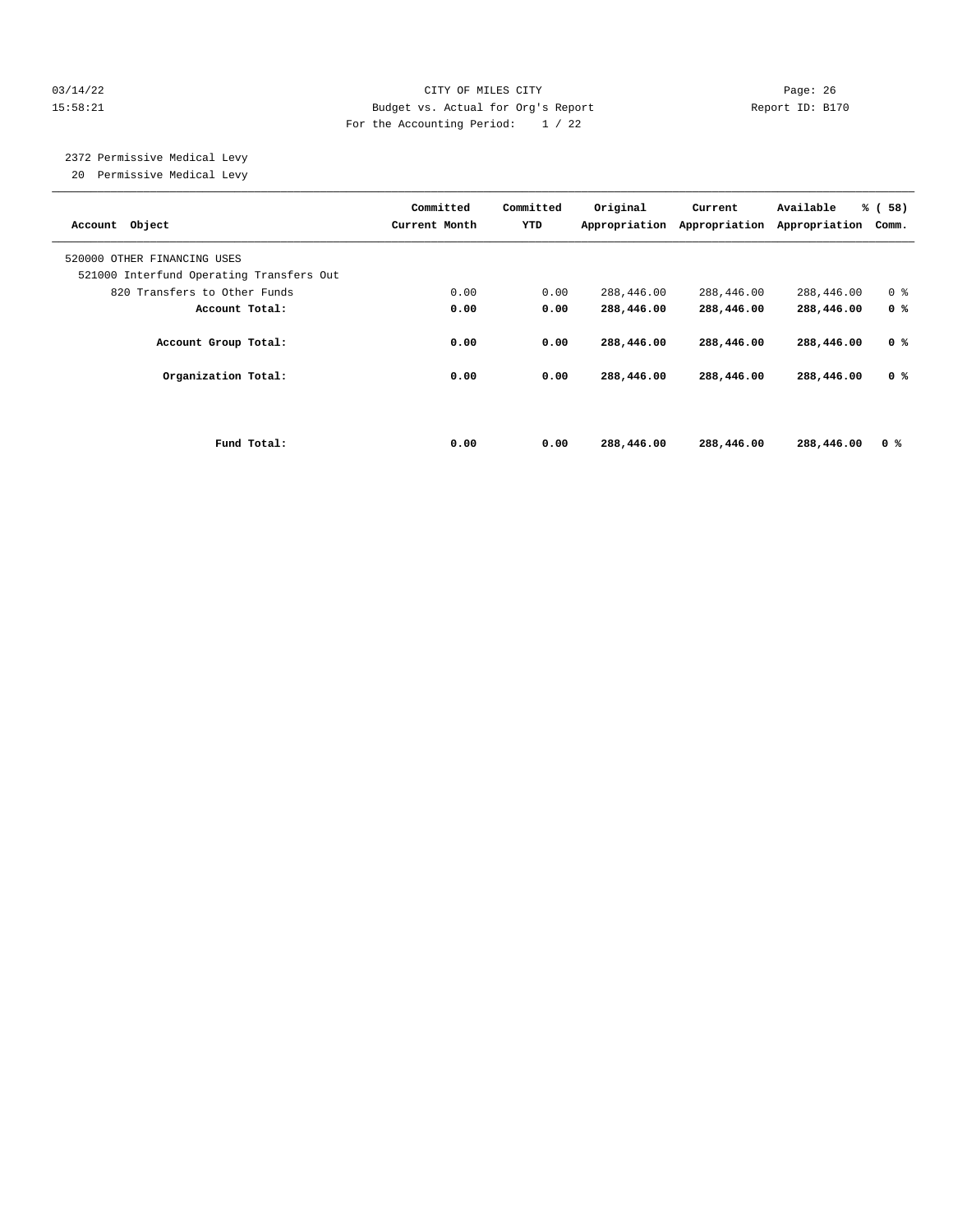#### 03/14/22 Page: 27 15:58:21 Budget vs. Actual for Org's Report Report ID: B170 For the Accounting Period: 1 / 22

### 2394 BUILDING CODE ENFORCEMENT

18 BUILDING INSPECTION

| Account Object                            | Committed<br>Current Month | Committed<br>YTD | Original   | Current    | Available<br>Appropriation Appropriation Appropriation Comm. | % ( 58)        |
|-------------------------------------------|----------------------------|------------------|------------|------------|--------------------------------------------------------------|----------------|
| 420000 PUBLIC SAFETY-GASB68               |                            |                  |            |            |                                                              |                |
| 420531 Building Inspection                |                            |                  |            |            |                                                              |                |
| 111 Salaries and Wages - Permanent        | 4, 411.74                  | 14,360.59        | 11,480.00  | 11,480.00  | $-2,880.59$                                                  | $125$ %        |
| 121 OVERTIME-PERMANENT                    | 0.00                       | 0.00             | 240.00     | 240.00     | 240.00                                                       | 0 <sup>8</sup> |
| 131 VACATION                              | 166.99                     | 569.29           | 1,000.00   | 1,000.00   | 430.71                                                       | 57%            |
| 132 SICK LEAVE                            | 72.26                      | 456.44           | 600.00     | 600.00     | 143.56                                                       | 76 %           |
| 133 OTHER LEAVE PAY                       | 0.00                       | 61.81            | 264.00     | 264.00     | 202.19                                                       | $23$ %         |
| 141 Unemployment Insurance                | 11.63                      | 38.91            | 20.00      | 20.00      | $-18.91$                                                     | 195 %          |
| 142 Workers' Compensation                 | 50.14                      | 131.53           | 150.00     | 150.00     | 18.47                                                        | 88 %           |
| 143 Health Insurance                      | 1,111.03                   | 4,346.19         | 3,076.00   | 3,076.00   | $-1, 270.19$                                                 | 141 %          |
| 144 FICA                                  | 354.72                     | 1,184.46         | 1,039.00   | 1,039.00   | $-145.46$                                                    | 114 %          |
| 145 PERS                                  | 412.56                     | 1,370.28         | 1,205.00   | 1,205.00   | $-165.28$                                                    | 114 %          |
| 196 CLOTHING ALLOTMENT                    | 0.00                       | 132.50           | 45.00      | 45.00      | $-87.50$                                                     | $294$ %        |
| 210 Office Supplies and Materials         | 0.00                       | 27.53            | 3,000.00   | 3,000.00   | 2,972.47                                                     | 1 <sup>8</sup> |
| 214 Small Items of Equipment              | 0.00                       | 0.00             | 4,000.00   | 4,000.00   | 4,000.00                                                     | 0 <sup>8</sup> |
| 220 Operating Expenses                    | 79.60                      | 79.60            | 3,000.00   | 3,000.00   | 2,920.40                                                     | 3%             |
| 231 Gas, Oil, Diesel Fuel, Grease, etc.   | 85.65                      | 85.65            | 0.00       | 0.00       | $-85.65$                                                     | $***$ $-$      |
| 311 Postage, Box Rent, Etc.               | 13.21                      | 288.94           | 600.00     | 600.00     | 311.06                                                       | 48 %           |
| 320 Printing, Duplicating, Typing &       | 18.21                      | 18.21            | 500.00     | 500.00     | 481.79                                                       | 4%             |
| 330 Publicity, Subscriptions & Dues       | 0.00                       | 0.00             | 500.00     | 500.00     | 500.00                                                       | 0 <sup>8</sup> |
| 331 Publication of Formal & Legal Notices | 0.00                       | 110.50           | 1,000.00   | 1,000.00   | 889.50                                                       | $11$ %         |
| 334 Memberships, Registrations & Dues     | 0.00                       | 0.00             | 400.00     | 400.00     | 400.00                                                       | 0 <sup>8</sup> |
| 345 Telephone                             | 83.07                      | 484.87           | 650.00     | 650.00     | 165.13                                                       | 75 %           |
| 350 Professional Services                 | 72.50                      | 43,566.30        | 100,000.00 | 100,000.00 | 56,433.70                                                    | 44 %           |
| 360 Contr R & M                           | 116.71                     | 2,107.89         | 4,000.00   | 4,000.00   | 1,892.11                                                     | 53%            |
| 363 R&M Vehicles/Equip/Labor-PW           | 0.00                       | 0.00             | 3,000.00   | 3,000.00   | 3,000.00                                                     | 0 <sup>8</sup> |
| 380 Training Services                     | 0.00                       | 102.50           | 0.00       | 0.00       | $-102.50$                                                    | $***$ $-$      |
| 513 Liability                             | 0.00                       | 242.03           | 250.00     | 250.00     | 7.97                                                         | 97%            |
| 531 Building & Office Rental              | 200.00                     | 1,400.00         | 2,500.00   | 2,500.00   | 1,100.00                                                     | 56%            |
| 540 Special Assessments                   | 0.00                       | 496.14           | 0.00       | 0.00       | $-496.14$                                                    | $***$ $-$      |
| Account Total:                            | 7,260.02                   | 71,662.16        | 142,519.00 | 142,519.00 | 70,856.84                                                    | 50%            |
| Account Group Total:                      | 7,260.02                   | 71,662.16        | 142,519.00 | 142,519.00 | 70,856.84                                                    | 50%            |
| 520000 OTHER FINANCING USES               |                            |                  |            |            |                                                              |                |
| 521000 Interfund Operating Transfers Out  |                            |                  |            |            |                                                              |                |
| 820 Transfers to Other Funds              | 457.56                     | 3,202.92         | 5,491.00   | 5,491.00   | 2,288.08                                                     | 58 %           |
| Account Total:                            | 457.56                     | 3,202.92         | 5,491.00   | 5,491.00   | 2,288.08                                                     | 58 %           |
| Account Group Total:                      | 457.56                     | 3,202.92         | 5,491.00   | 5,491.00   | 2,288.08                                                     | 58 %           |
| Organization Total:                       | 7,717.58                   | 74,865.08        | 148,010.00 | 148,010.00 | 73,144.92                                                    | 51 %           |
| Fund Total:                               | 7,717.58                   | 74,865.08        | 148,010.00 | 148,010.00 | 73,144.92 51 %                                               |                |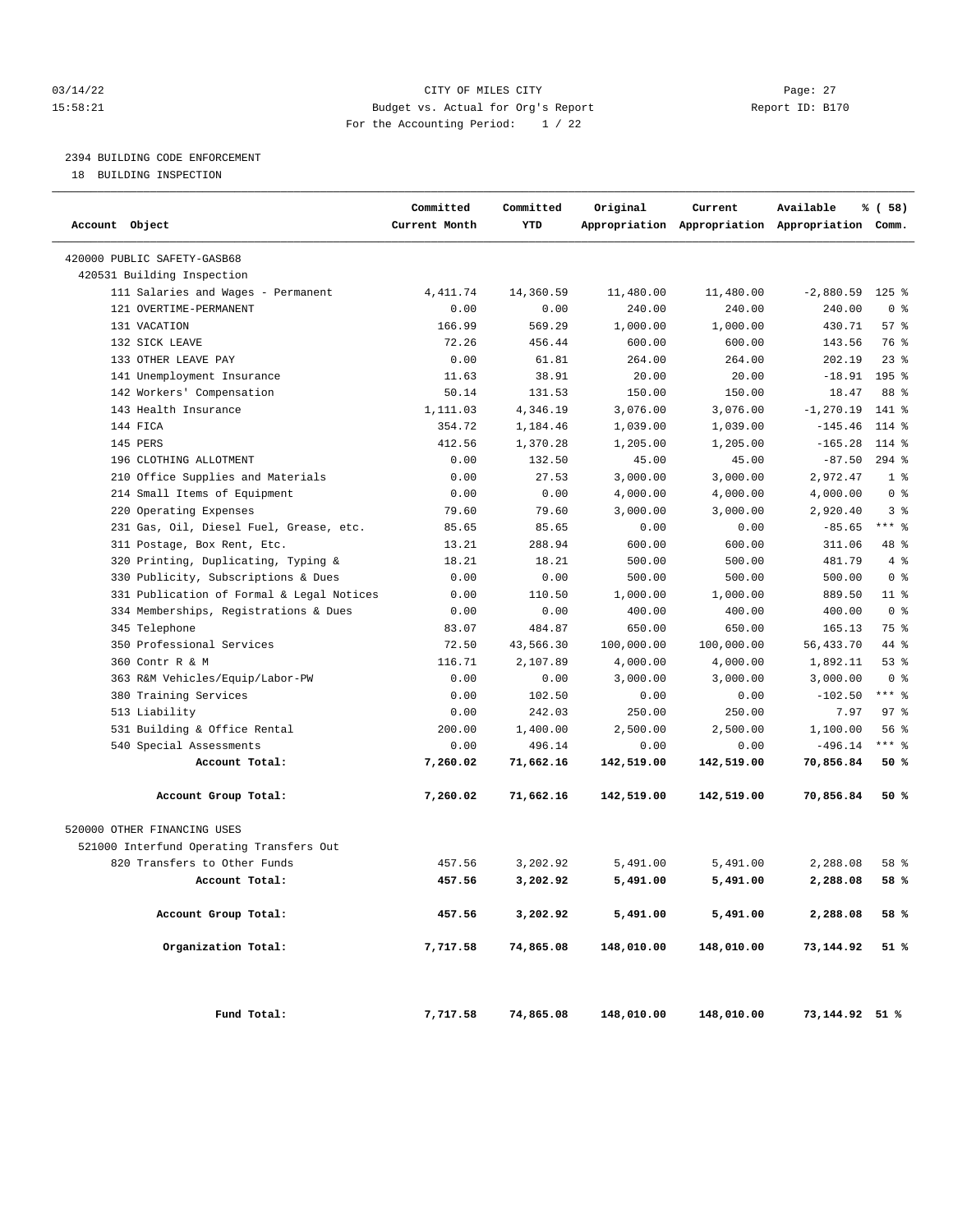#### 03/14/22 Page: 28 15:58:21 Budget vs. Actual for Org's Report Report ID: B170 For the Accounting Period: 1 / 22

# 2400 LTG M D#165-(Gen City)

| Account Object                           | Committed<br>Current Month | Committed<br>YTD | Original   | Current<br>Appropriation Appropriation | Available<br>Appropriation | % (58)<br>Comm. |  |
|------------------------------------------|----------------------------|------------------|------------|----------------------------------------|----------------------------|-----------------|--|
| 430000 Public Works-GASB68               |                            |                  |            |                                        |                            |                 |  |
| 430263 STREET LIGHTING                   |                            |                  |            |                                        |                            |                 |  |
| 341 Electric Utility Services            | 4,273.72                   | 33, 242. 10      | 50,000.00  | 50,000.00                              | 16,757.90                  | 66 %            |  |
| 533 Machinery and Equipment Rental       | 8,836.60                   | 57, 193. 78      | 120,000.00 | 120,000.00                             | 62,806.22                  | 48 %            |  |
| Account Total:                           | 13,110.32                  | 90,435.88        | 170,000.00 | 170,000.00                             | 79,564.12                  | 53%             |  |
| Account Group Total:                     | 13,110.32                  | 90,435.88        | 170,000.00 | 170,000.00                             | 79,564.12                  | 53%             |  |
| 520000 OTHER FINANCING USES              |                            |                  |            |                                        |                            |                 |  |
| 521000 Interfund Operating Transfers Out |                            |                  |            |                                        |                            |                 |  |
| 820 Transfers to Other Funds             | 0.00                       | 1,000.00         | 1,000.00   | 1,000.00                               | 0.00                       | 100 %           |  |
| Account Total:                           | 0.00                       | 1,000.00         | 1,000.00   | 1,000.00                               | 0.00                       | 100%            |  |
| Account Group Total:                     | 0.00                       | 1,000.00         | 1,000.00   | 1,000.00                               |                            | $0.00$ 100 %    |  |
| Organization Total:                      | 13,110.32                  | 91,435.88        | 171,000.00 | 171,000.00                             | 79,564.12                  | 53%             |  |
|                                          |                            |                  |            |                                        |                            |                 |  |
| Fund Total:                              | 13,110.32                  | 91,435.88        | 171,000.00 | 171,000.00                             | 79,564.12                  | 53%             |  |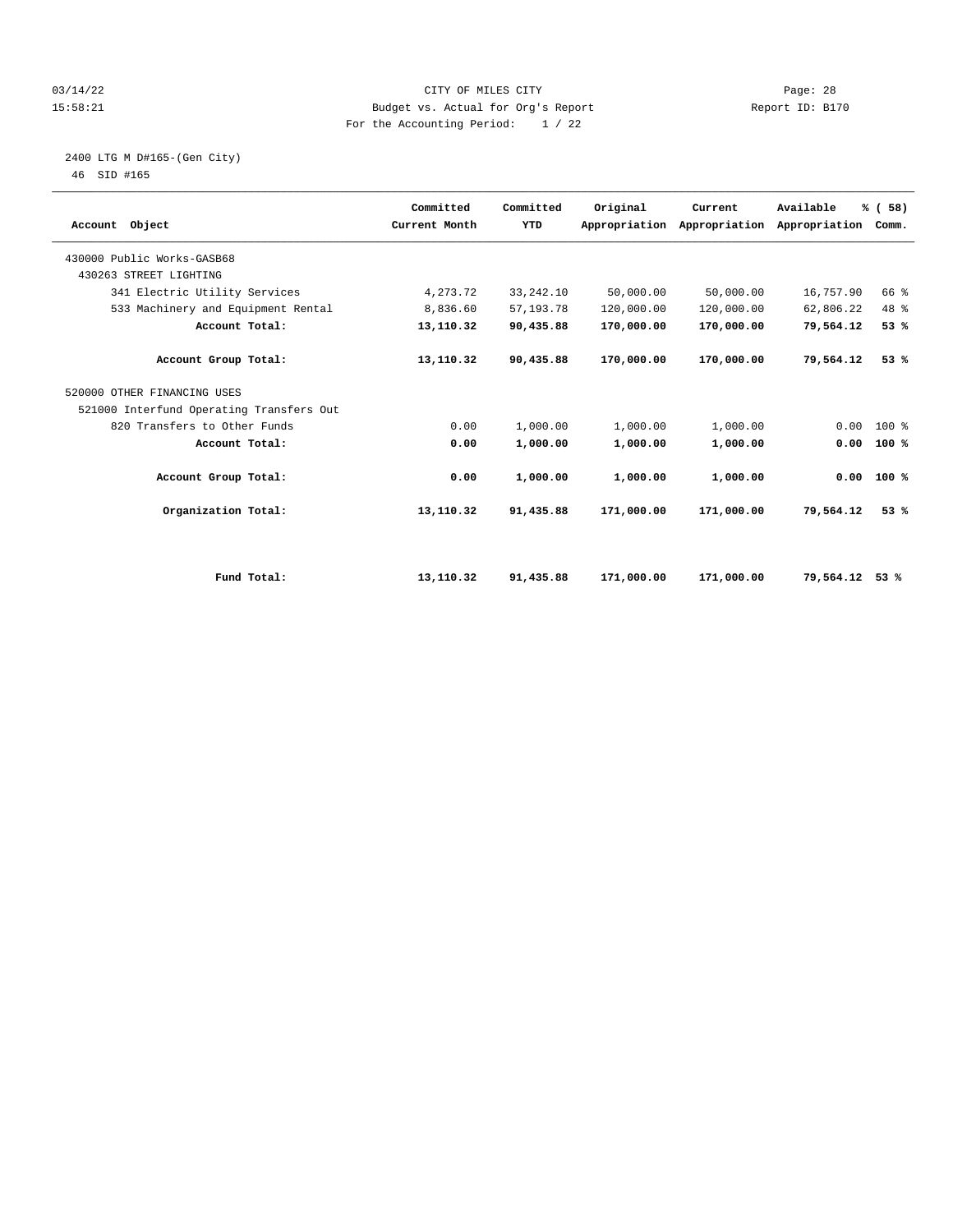#### 03/14/22 Page: 29 15:58:21 Budget vs. Actual for Org's Report Report ID: B170 For the Accounting Period: 1 / 22

# 2420 LTG M D#167-(MilesAddn Etc)

| Account Object                           | Committed<br>Current Month | Committed<br>YTD | Original  | Current<br>Appropriation Appropriation | Available<br>Appropriation | % (58)<br>Comm. |  |
|------------------------------------------|----------------------------|------------------|-----------|----------------------------------------|----------------------------|-----------------|--|
| 430000 Public Works-GASB68               |                            |                  |           |                                        |                            |                 |  |
| 430263 STREET LIGHTING                   |                            |                  |           |                                        |                            |                 |  |
| 341 Electric Utility Services            | 603.05                     | 4,100.72         | 8,000.00  | 8,000.00                               | 3,899.28                   | $51$ $%$        |  |
| 533 Machinery and Equipment Rental       | 1,054.80                   | 7,383.60         | 16,000.00 | 16,000.00                              | 8,616.40                   | 46 %            |  |
| Account Total:                           | 1,657.85                   | 11,484.32        | 24,000.00 | 24,000.00                              | 12,515.68                  | 48 %            |  |
| Account Group Total:                     | 1,657.85                   | 11,484.32        | 24,000.00 | 24,000.00                              | 12,515.68                  | 48 %            |  |
| 520000 OTHER FINANCING USES              |                            |                  |           |                                        |                            |                 |  |
| 521000 Interfund Operating Transfers Out |                            |                  |           |                                        |                            |                 |  |
| 820 Transfers to Other Funds             | 0.00                       | 1,000.00         | 1,000.00  | 1,000.00                               | 0.00                       | 100 %           |  |
| Account Total:                           | 0.00                       | 1,000.00         | 1,000.00  | 1,000.00                               | 0.00                       | 100%            |  |
| Account Group Total:                     | 0.00                       | 1,000.00         | 1,000.00  | 1,000.00                               | 0.00                       | 100%            |  |
| Organization Total:                      | 1,657.85                   | 12,484.32        | 25,000.00 | 25,000.00                              | 12,515.68                  | 50%             |  |
|                                          |                            |                  |           |                                        |                            |                 |  |
| Fund Total:                              | 1,657.85                   | 12,484.32        | 25,000.00 | 25,000.00                              | 12,515.68                  | 50 %            |  |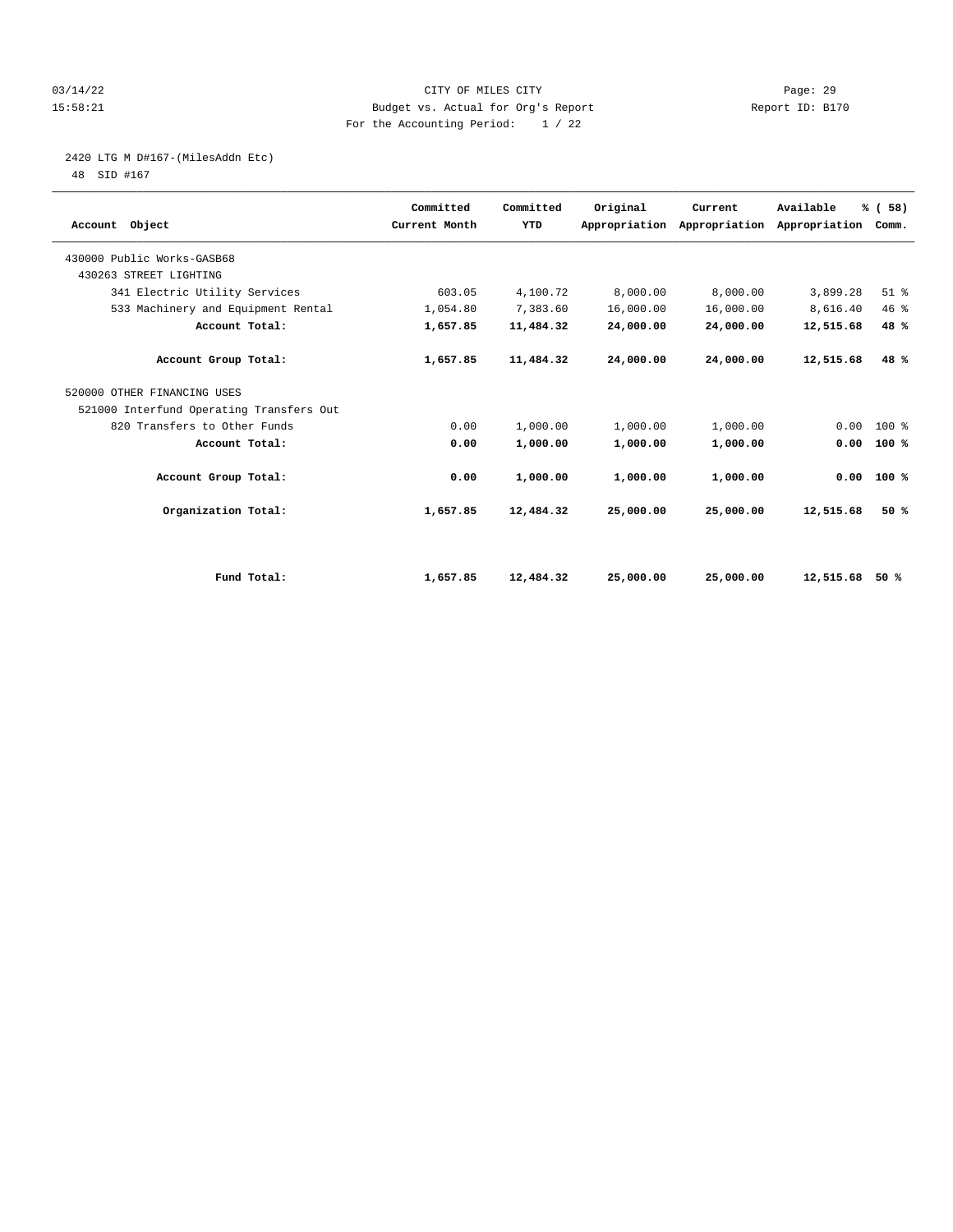#### 03/14/22 Page: 30 15:58:21 Budget vs. Actual for Org's Report Report ID: B170 For the Accounting Period: 1 / 22

2430 LTG M D#171-(Balsam Est)

| Account Object                           | Committed<br>Current Month | Committed<br>YTD | Original | Current<br>Appropriation Appropriation | Available<br>Appropriation Comm. | % (58)         |  |
|------------------------------------------|----------------------------|------------------|----------|----------------------------------------|----------------------------------|----------------|--|
| 430000 Public Works-GASB68               |                            |                  |          |                                        |                                  |                |  |
| 430263 STREET LIGHTING                   |                            |                  |          |                                        |                                  |                |  |
| 230 Repair and Maintenance Supplies      | 2,908.06                   | 3,199.66         | 2,500.00 | 2,500.00                               | $-699.66$                        | 128 %          |  |
| 341 Electric Utility Services            | 177.64                     | 1,182.35         | 2,500.00 | 2,500.00                               | 1,317.65                         | 47.8           |  |
| 360 Contr R & M                          | 0.00                       | 78.86            | 2,500.00 | 2,500.00                               | 2,421.14                         | 3 <sup>8</sup> |  |
| Account Total:                           | 3,085.70                   | 4,460.87         | 7,500.00 | 7,500.00                               | 3,039.13                         | 59 %           |  |
| Account Group Total:                     | 3,085.70                   | 4,460.87         | 7,500.00 | 7,500.00                               | 3,039.13                         | 59 %           |  |
| 520000 OTHER FINANCING USES              |                            |                  |          |                                        |                                  |                |  |
| 521000 Interfund Operating Transfers Out |                            |                  |          |                                        |                                  |                |  |
| 820 Transfers to Other Funds             | 0.00                       | 1,000.00         | 1,000.00 | 1,000.00                               | 0.00                             | $100*$         |  |
| Account Total:                           | 0.00                       | 1,000.00         | 1,000.00 | 1,000.00                               | 0.00                             | 100%           |  |
| Account Group Total:                     | 0.00                       | 1,000.00         | 1,000.00 | 1,000.00                               | 0.00                             | 100%           |  |
| Organization Total:                      | 3,085.70                   | 5,460.87         | 8,500.00 | 8,500.00                               | 3,039.13                         | 64 %           |  |
|                                          |                            |                  |          |                                        |                                  |                |  |
| Fund Total:                              | 3,085.70                   | 5,460.87         | 8,500.00 | 8,500.00                               | $3,039.13$ 64 %                  |                |  |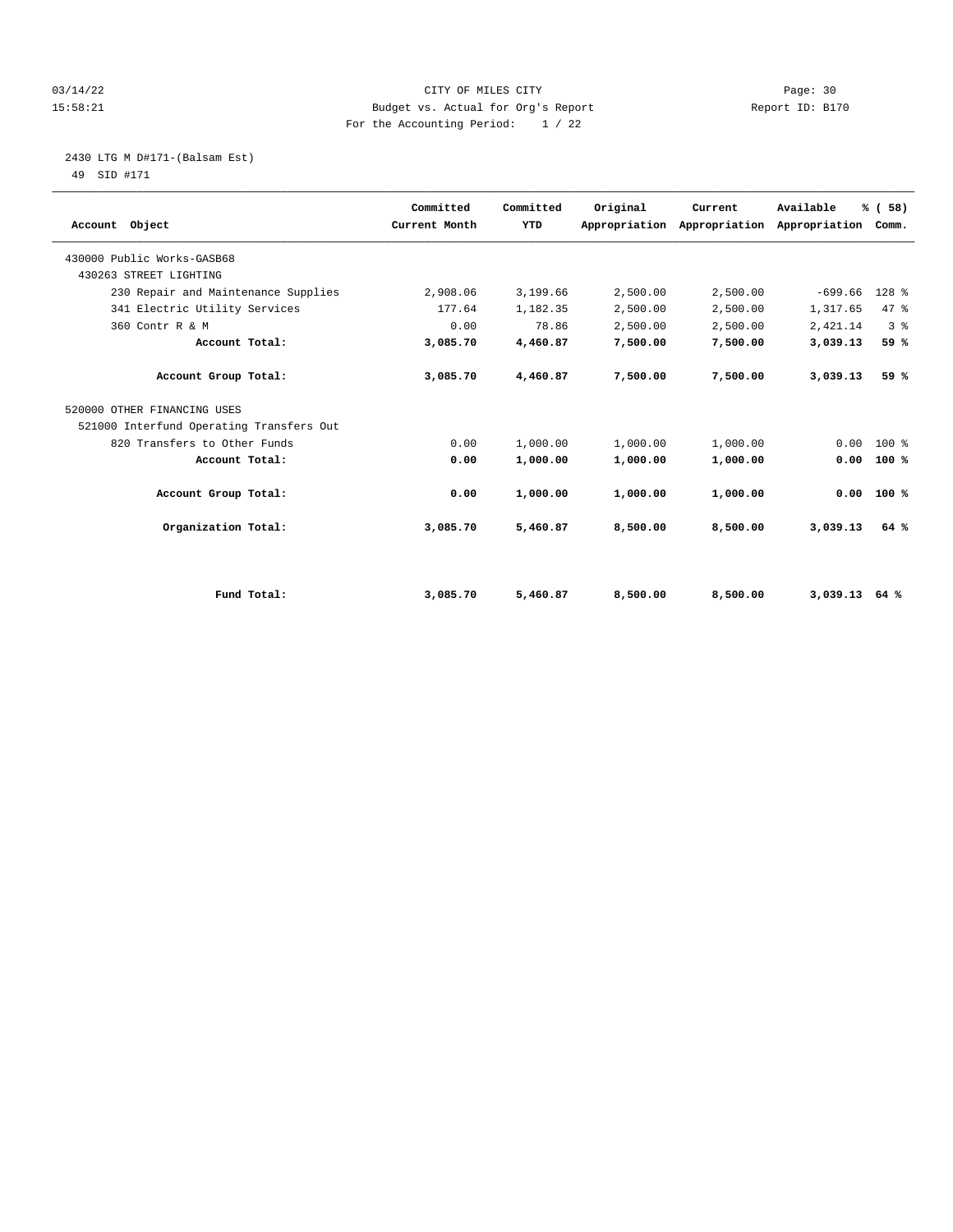#### 03/14/22 Page: 31 15:58:21 Budget vs. Actual for Org's Report Report ID: B170 For the Accounting Period: 1 / 22

#### 2440 LTG M D#172-(Main Str) 50 SID #172

| Account Object                           | Committed<br>Current Month | Committed<br>YTD | Original  | Current<br>Appropriation Appropriation | Available<br>Appropriation | % (58)<br>Comm. |  |
|------------------------------------------|----------------------------|------------------|-----------|----------------------------------------|----------------------------|-----------------|--|
| 430000 Public Works-GASB68               |                            |                  |           |                                        |                            |                 |  |
| 430263 STREET LIGHTING                   |                            |                  |           |                                        |                            |                 |  |
| 230 Repair and Maintenance Supplies      | 215.52                     | 7,418.68         | 8,500.00  | 8,500.00                               | 1,081.32                   | 87%             |  |
| 341 Electric Utility Services            | 1,387.54                   | 9,651.75         | 20,000.00 | 20,000.00                              | 10,348.25                  | 48 %            |  |
| 360 Contr R & M                          | 0.00                       | 753.75           | 4,000.00  | 4,000.00                               | 3,246.25                   | 19 <sup>°</sup> |  |
| Account Total:                           | 1,603.06                   | 17,824.18        | 32,500.00 | 32,500.00                              | 14,675.82                  | 55 %            |  |
| Account Group Total:                     | 1,603.06                   | 17,824.18        | 32,500.00 | 32,500.00                              | 14,675.82                  | 55 %            |  |
| 520000 OTHER FINANCING USES              |                            |                  |           |                                        |                            |                 |  |
| 521000 Interfund Operating Transfers Out |                            |                  |           |                                        |                            |                 |  |
| 820 Transfers to Other Funds             | 0.00                       | 1,000.00         | 1,000.00  | 1,000.00                               | 0.00                       | $100*$          |  |
| Account Total:                           | 0.00                       | 1,000.00         | 1,000.00  | 1,000.00                               | 0.00                       | 100%            |  |
| Account Group Total:                     | 0.00                       | 1,000.00         | 1,000.00  | 1,000.00                               | 0.00                       | 100%            |  |
| Organization Total:                      | 1,603.06                   | 18,824.18        | 33,500.00 | 33,500.00                              | 14,675.82                  | 56%             |  |
|                                          |                            |                  |           |                                        |                            |                 |  |
| Fund Total:                              | 1,603.06                   | 18,824.18        | 33,500.00 | 33,500.00                              | 14,675.82                  | 56 %            |  |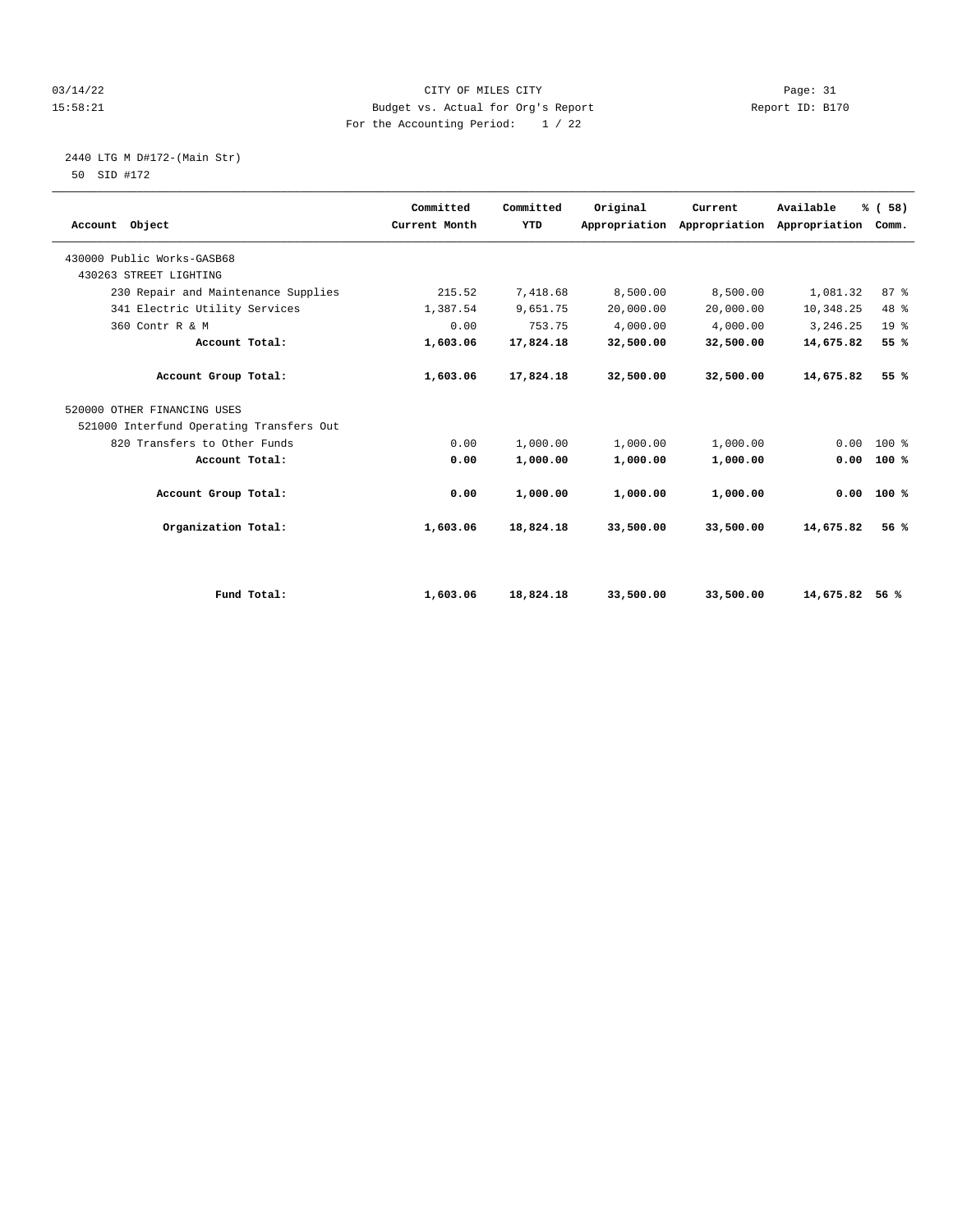#### 03/14/22 Page: 32 15:58:21 Budget vs. Actual for Org's Report Report ID: B170 For the Accounting Period: 1 / 22

2450 LTG M D#195-(SG-Trico)

| Account Object                           | Committed<br>Current Month | Committed<br><b>YTD</b> | Original | Current  | Available<br>Appropriation Appropriation Appropriation Comm. | % (58)       |  |
|------------------------------------------|----------------------------|-------------------------|----------|----------|--------------------------------------------------------------|--------------|--|
| 430000 Public Works-GASB68               |                            |                         |          |          |                                                              |              |  |
| 430263 STREET LIGHTING                   |                            |                         |          |          |                                                              |              |  |
| 341 Electric Utility Services            | 525.00                     | 3,753.86                | 6,500.00 | 6,500.00 | 2,746.14                                                     | 58 %         |  |
| Account Total:                           | 525.00                     | 3,753.86                | 6,500.00 | 6,500.00 | 2,746.14                                                     | 58 %         |  |
| Account Group Total:                     | 525.00                     | 3,753.86                | 6,500.00 | 6,500.00 | 2,746.14                                                     | 58 %         |  |
| 520000 OTHER FINANCING USES              |                            |                         |          |          |                                                              |              |  |
| 521000 Interfund Operating Transfers Out |                            |                         |          |          |                                                              |              |  |
| 820 Transfers to Other Funds             | 0.00                       | 1,000.00                | 1,000.00 | 1,000.00 | $0.00$ 100 %                                                 |              |  |
| Account Total:                           | 0.00                       | 1,000.00                | 1,000.00 | 1,000.00 | 0.00                                                         | 100%         |  |
| Account Group Total:                     | 0.00                       | 1,000.00                | 1,000.00 | 1,000.00 |                                                              | $0.00$ 100 % |  |
| Organization Total:                      | 525.00                     | 4,753.86                | 7,500.00 | 7,500.00 | 2,746.14                                                     | 63%          |  |
|                                          |                            |                         |          |          |                                                              |              |  |
| Fund Total:                              | 525.00                     | 4,753.86                | 7,500.00 | 7,500.00 | 2,746.14 63 %                                                |              |  |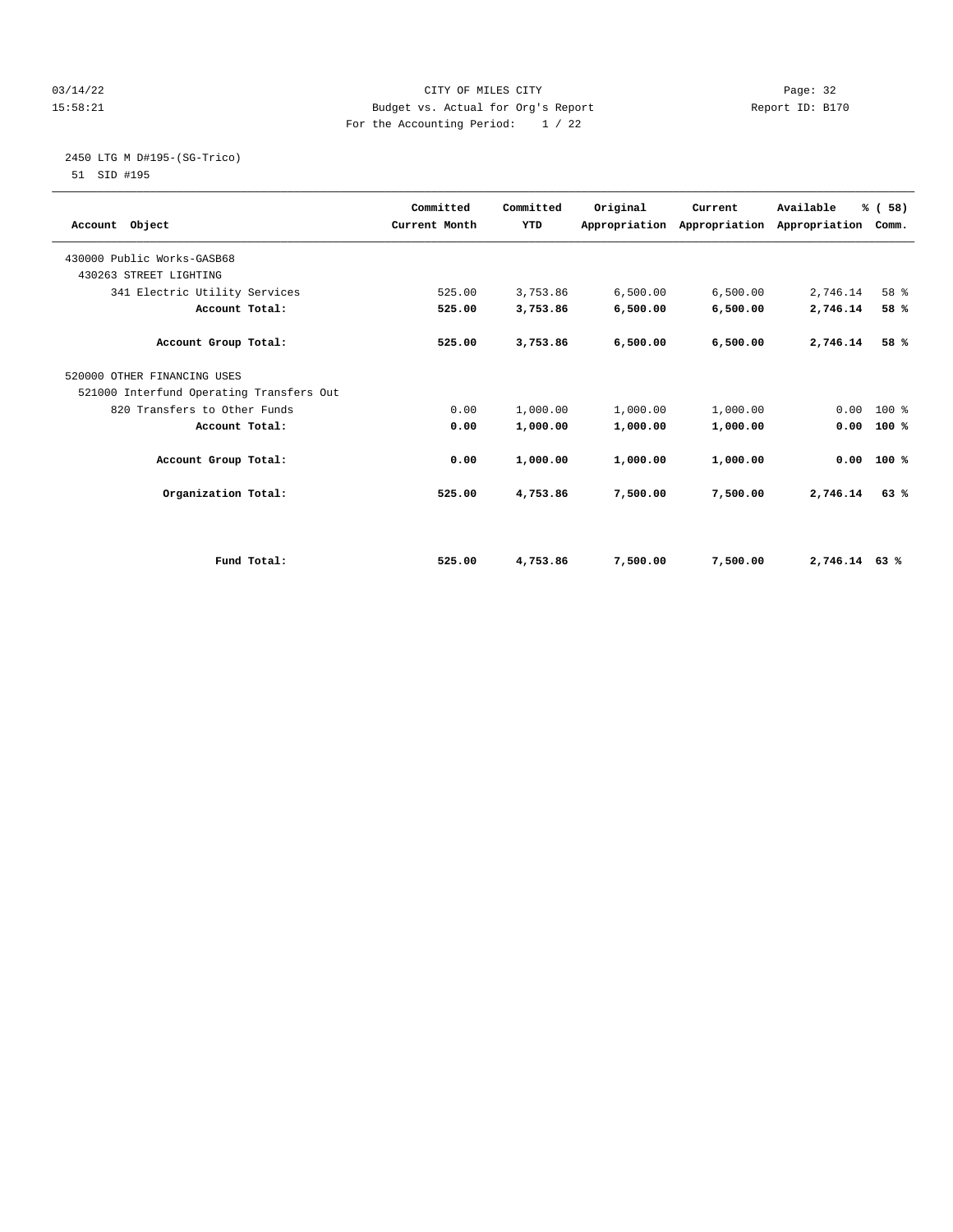#### 03/14/22 Page: 33 15:58:21 Budget vs. Actual for Org's Report Report ID: B170 For the Accounting Period: 1 / 22

# 2470 LTG M D#202-(SG-MDU&NV)

| Account Object                           | Committed<br>Current Month | Committed<br>YTD | Original | Current<br>Appropriation Appropriation | Available<br>Appropriation | % (58)<br>Comm. |  |
|------------------------------------------|----------------------------|------------------|----------|----------------------------------------|----------------------------|-----------------|--|
| 430000 Public Works-GASB68               |                            |                  |          |                                        |                            |                 |  |
| 430263 STREET LIGHTING                   |                            |                  |          |                                        |                            |                 |  |
| 341 Electric Utility Services            | 125.10                     | 913.12           | 2,000.00 | 2,000.00                               | 1,086.88                   | 46%             |  |
| 533 Machinery and Equipment Rental       | 325.90                     | 2,281.30         | 4,500.00 | 4,500.00                               | 2,218.70                   | $51$ $%$        |  |
| Account Total:                           | 451.00                     | 3,194.42         | 6,500.00 | 6,500.00                               | 3,305.58                   | 49 %            |  |
| Account Group Total:                     | 451.00                     | 3,194.42         | 6,500.00 | 6,500.00                               | 3,305.58                   | 49 %            |  |
| 520000 OTHER FINANCING USES              |                            |                  |          |                                        |                            |                 |  |
| 521000 Interfund Operating Transfers Out |                            |                  |          |                                        |                            |                 |  |
| 820 Transfers to Other Funds             | 0.00                       | 1,000.00         | 1,000.00 | 1,000.00                               | 0.00                       | $100*$          |  |
| Account Total:                           | 0.00                       | 1,000.00         | 1,000.00 | 1,000.00                               | 0.00                       | 100%            |  |
| Account Group Total:                     | 0.00                       | 1,000.00         | 1,000.00 | 1,000.00                               | 0.00                       | 100%            |  |
| Organization Total:                      | 451.00                     | 4,194.42         | 7,500.00 | 7,500.00                               | 3,305.58                   | 56%             |  |
|                                          |                            |                  |          |                                        |                            |                 |  |
| Fund Total:                              | 451.00                     | 4,194.42         | 7,500.00 | 7,500.00                               | 3,305.58                   | 56%             |  |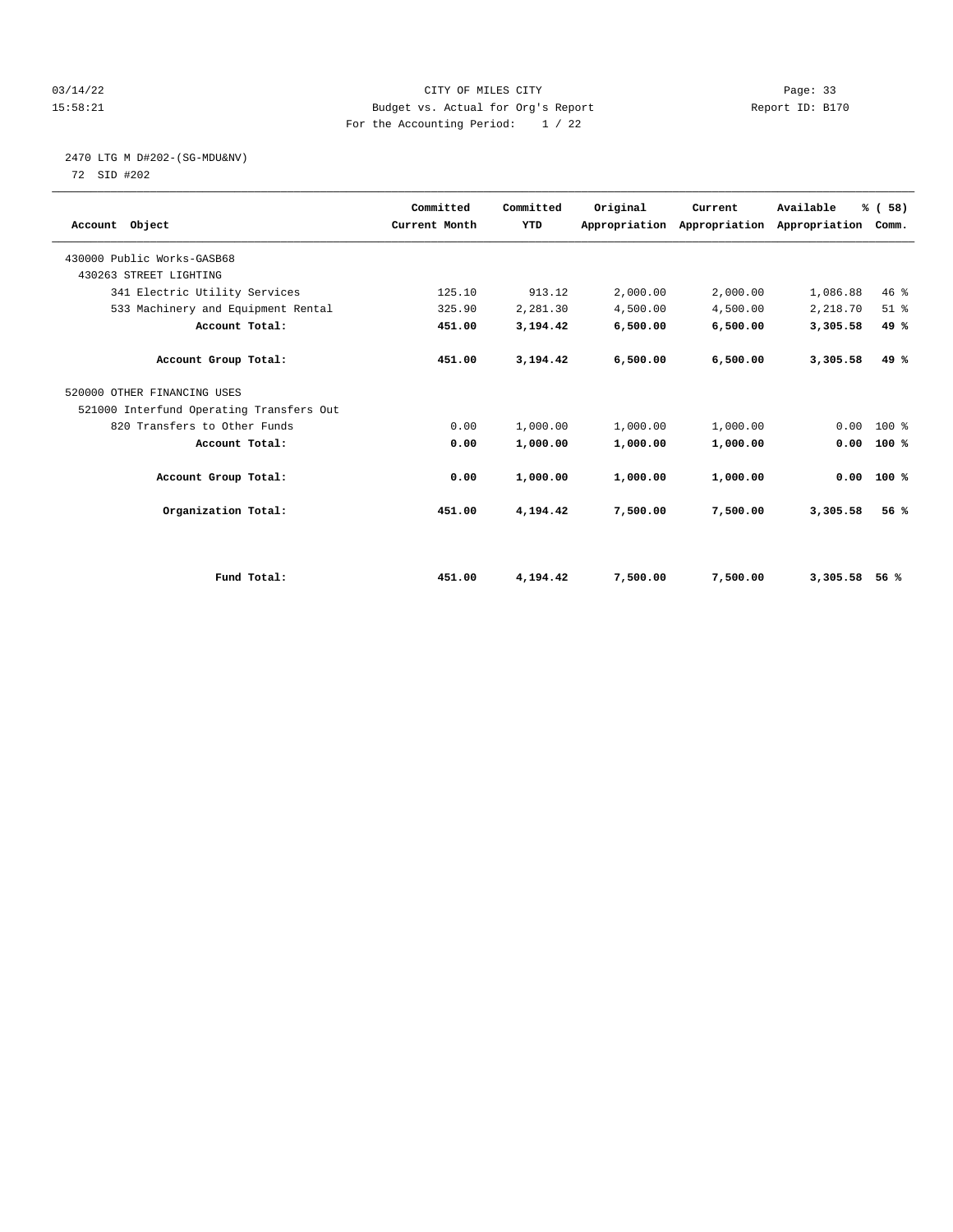#### 03/14/22 Page: 34 15:58:21 Budget vs. Actual for Org's Report Report ID: B170 For the Accounting Period: 1 / 22

#### 2480 LTG M M#173-(Milestown Estates)

47 SID #173(Ltg-Milestown)

| Account Object                           | Committed<br>Current Month | Committed<br>YTD | Original | Current<br>Appropriation Appropriation Appropriation Comm. | Available | % (58) |  |
|------------------------------------------|----------------------------|------------------|----------|------------------------------------------------------------|-----------|--------|--|
| 430000 Public Works-GASB68               |                            |                  |          |                                                            |           |        |  |
| 430263 STREET LIGHTING                   |                            |                  |          |                                                            |           |        |  |
| 230 Repair and Maintenance Supplies      | 0.00                       | 1,185.00         | 1,500.00 | 1,500.00                                                   | 315.00    | 79 %   |  |
| 341 Electric Utility Services            | 36.58                      | 230.45           | 1,600.00 | 1,600.00                                                   | 1,369.55  | $14*$  |  |
| 360 Contr R & M                          | 0.00                       | 78.84            | 300.00   | 300.00                                                     | 221.16    | 26%    |  |
| Account Total:                           | 36.58                      | 1,494.29         | 3,400.00 | 3,400.00                                                   | 1,905.71  | 44 %   |  |
| Account Group Total:                     | 36.58                      | 1,494.29         | 3,400.00 | 3,400.00                                                   | 1,905.71  | 44 %   |  |
| 520000 OTHER FINANCING USES              |                            |                  |          |                                                            |           |        |  |
| 521000 Interfund Operating Transfers Out |                            |                  |          |                                                            |           |        |  |
| 820 Transfers to Other Funds             | 0.00                       | 250.00           | 250.00   | 250.00                                                     | 0.00      | $100*$ |  |
| Account Total:                           | 0.00                       | 250.00           | 250.00   | 250.00                                                     | 0.00      | 100%   |  |
| Account Group Total:                     | 0.00                       | 250.00           | 250.00   | 250.00                                                     | 0.00      | 100%   |  |
| Organization Total:                      | 36.58                      | 1,744.29         | 3,650.00 | 3,650.00                                                   | 1,905.71  | 48 %   |  |
|                                          |                            |                  |          |                                                            |           |        |  |
| Fund Total:                              | 36.58                      | 1,744.29         | 3,650.00 | 3,650.00                                                   | 1,905.71  | 48 %   |  |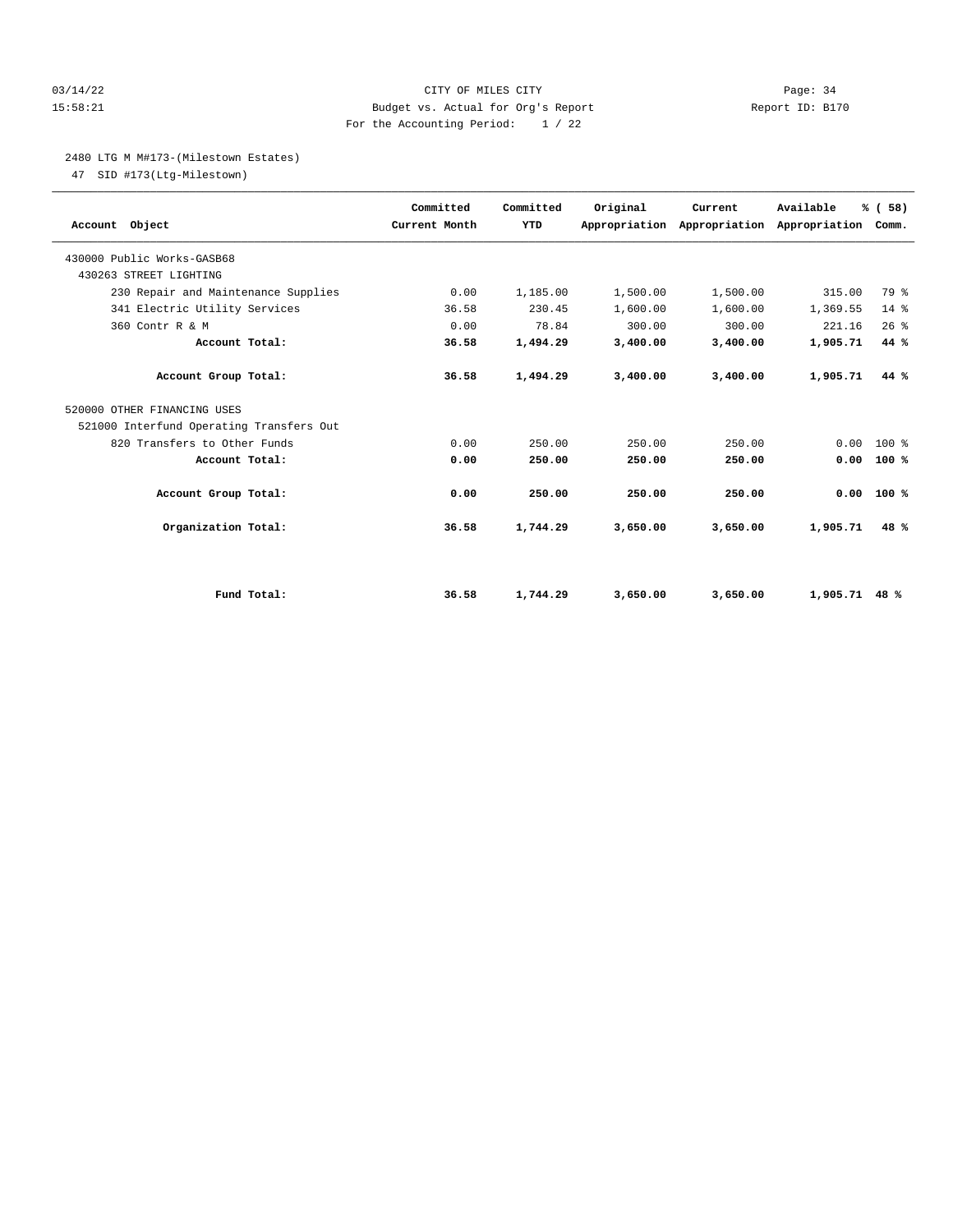#### 03/14/22 Page: 35 15:58:21 Budget vs. Actual for Org's Report Report ID: B170 For the Accounting Period: 1 / 22

————————————————————————————————————————————————————————————————————————————————————————————————————————————————————————————————————

## 2510 STR MAINT DIST #204

107 Paved St. Maint. Dist.#204

|                                           | Committed     | Committed   | Original   | Current    | Available                                       | % ( 58)        |
|-------------------------------------------|---------------|-------------|------------|------------|-------------------------------------------------|----------------|
| Account Object                            | Current Month | YTD         |            |            | Appropriation Appropriation Appropriation Comm. |                |
| 430000 Public Works-GASB68                |               |             |            |            |                                                 |                |
| 430220 Operations                         |               |             |            |            |                                                 |                |
| 111 Salaries and Wages - Permanent        | 19,857.53     | 144,669.14  | 266,512.00 | 266,512.00 | 121,842.86                                      | 54 %           |
| 121 OVERTIME-PERMANENT                    | 329.16        | 3,198.55    | 9,100.00   | 9,100.00   | 5,901.45                                        | 35%            |
| 131 VACATION                              | 1,505.22      | 9,698.66    | 19,600.00  | 19,600.00  | 9,901.34                                        | 49 %           |
| 132 SICK LEAVE                            | 132.26        | 4,944.85    | 13,000.00  | 13,000.00  | 8,055.15                                        | 38 %           |
| 133 OTHER LEAVE PAY                       | 0.00          | 827.65      | 2,838.00   | 2,838.00   | 2,010.35                                        | 29%            |
| 134 HOLIDAY PAY                           | 527.33        | 722.37      | 3,000.00   | 3,000.00   | 2,277.63                                        | $24$ %         |
| 141 Unemployment Insurance                | 55.93         | 412.51      | 471.00     | 471.00     | 58.49                                           | 88 %           |
| 142 Workers' Compensation                 | 692.19        | 5,036.28    | 10,979.00  | 10,979.00  | 5,942.72                                        | 46 %           |
| 143 Health Insurance                      | 4,627.50      | 34, 112.99  | 69,932.00  | 69,932.00  | 35,819.01                                       | 49 %           |
| 144 FICA                                  | 1,644.60      | 12, 163. 12 | 24,025.00  | 24,025.00  | 11,861.88                                       | $51$ %         |
| 145 PERS                                  | 1,982.58      | 14,552.28   | 27,856.00  | 27,856.00  | 13,303.72                                       | $52$ $%$       |
| 196 CLOTHING ALLOTMENT                    | 0.00          | 906.00      | 1,200.00   | 1,200.00   | 294.00                                          | 76 %           |
| 210 Office Supplies and Materials         | 12.29         | 398.86      | 3,000.00   | 3,000.00   | 2,601.14                                        | $13*$          |
| 214 Small Items of Equipment              | 888.95        | 888.95      | 10,000.00  | 10,000.00  | 9,111.05                                        | 9 <sup>8</sup> |
| 220 Operating Expenses                    | 7,648.44      | 11,879.03   | 20,000.00  | 20,000.00  | 8,120.97                                        | 59 %           |
| 222 Chemicals, Lab & Med Supplies         | 0.00          | 0.00        | 1,500.00   | 1,500.00   | 1,500.00                                        | 0 <sup>8</sup> |
| 226 Clothing and Uniforms                 | 0.00          | 0.00        | 1,200.00   | 1,200.00   | 1,200.00                                        | 0 <sup>8</sup> |
| 230 Repair and Maintenance Supplies       | 155.96        | 299.96      | 10,000.00  | 10,000.00  | 9,700.04                                        | 3%             |
| 231 Gas, Oil, Diesel Fuel, Grease, etc.   | 4,637.91      | 18,513.43   | 40,000.00  | 40,000.00  | 21,486.57                                       | 46 %           |
| 242 Sign Parts and Supplies               | 0.00          | 11.98       | 8,000.00   | 8,000.00   | 7,988.02                                        | 0 <sup>8</sup> |
| 311 Postage, Box Rent, Etc.               | 0.80          | 9.78        | 100.00     | 100.00     | 90.22                                           | $10*$          |
| 320 Printing, Duplicating, Typing &       | 0.00          | 0.00        | 100.00     | 100.00     | 100.00                                          | 0 <sup>8</sup> |
| 330 Publicity, Subscriptions & Dues       | 0.00          | 91.00       | 200.00     | 200.00     | 109.00                                          | 46 %           |
| 331 Publication of Formal & Legal Notices | 0.00          | 301.81      | 500.00     | 500.00     | 198.19                                          | 60 %           |
| 334 Memberships, Registrations & Dues     | 0.00          | 437.34      | 500.00     | 500.00     | 62.66                                           | 87%            |
| 341 Electric Utility Services             | 161.42        | 1,258.87    | 1,700.00   | 1,700.00   | 441.13                                          | 74 %           |
| 344 Gas Utility Service                   | 237.77        | 450.93      | 700.00     | 700.00     | 249.07                                          | 64 %           |
| 345 Telephone                             | 139.99        | 826.39      | 1,000.00   | 1,000.00   | 173.61                                          | 83 %           |
| 346 Garbage Service                       | 0.00          | 0.00        | 175.00     | 175.00     | 175.00                                          | 0 <sup>8</sup> |
| 347 Internet                              | 0.00          | 0.00        | 200.00     | 200.00     | 200.00                                          | 0 <sup>8</sup> |
| 350 Professional Services                 | 58.00         | 479.42      | 50,000.00  | 50,000.00  | 49,520.58                                       | 1 <sup>8</sup> |
| 360 Contr R & M                           | 76.72         | 943.16      | 20,000.00  | 20,000.00  | 19,056.84                                       | 5 <sup>8</sup> |
| 363 R&M Vehicles/Equip/Labor-PW           | 5,978.54      | 57,970.63   | 100,000.00 | 100,000.00 | 42,029.37                                       | 58 %           |
| 370 Travel                                | 0.00          | 304.80      | 1,000.00   | 1,000.00   | 695.20                                          | $30*$          |
| 380 Training Services                     | 144.00        | 288.00      | 1,000.00   | 1,000.00   | 712.00                                          | 29%            |
| 382 Books                                 | 0.00          | 0.00        | 100.00     | 100.00     | 100.00                                          | 0 <sup>8</sup> |
| 511 Insurance on Buildings                | 0.00          | 824.75      | 825.00     | 825.00     |                                                 | $0.25$ 100 %   |
| 512 Insurance on Vehicles & Equipment     | 0.00          | 3,707.21    | 3,708.00   | 3,708.00   |                                                 | $0.79$ 100 %   |
| 513 Liability                             | 0.00          | 11,499.82   | 16,800.00  | 16,800.00  | 5,300.18                                        | 68 %           |
| 531 Building & Office Rental              | 350.00        | 2,450.00    | 4,200.00   | 4,200.00   | 1,750.00                                        | 58 %           |
| Account Total:                            | 51,845.09     | 345,080.52  | 745,021.00 | 745,021.00 | 399,940.48                                      | 46 %           |
| 430233 Roadway/Re-surfacing               |               |             |            |            |                                                 |                |
| 230 Repair and Maintenance Supplies       | 1,013.70      | 36,969.15   | 80,000.00  | 80,000.00  | 43,030.85                                       | 46 %           |
| 350 Professional Services                 | 0.00          | 0.00        | 50,000.00  | 50,000.00  | 50,000.00                                       | 0 <sup>8</sup> |
| Account Total:                            | 1,013.70      | 36,969.15   | 130,000.00 | 130,000.00 | 93,030.85                                       | 28 %           |

430234 CURB AND GUTTER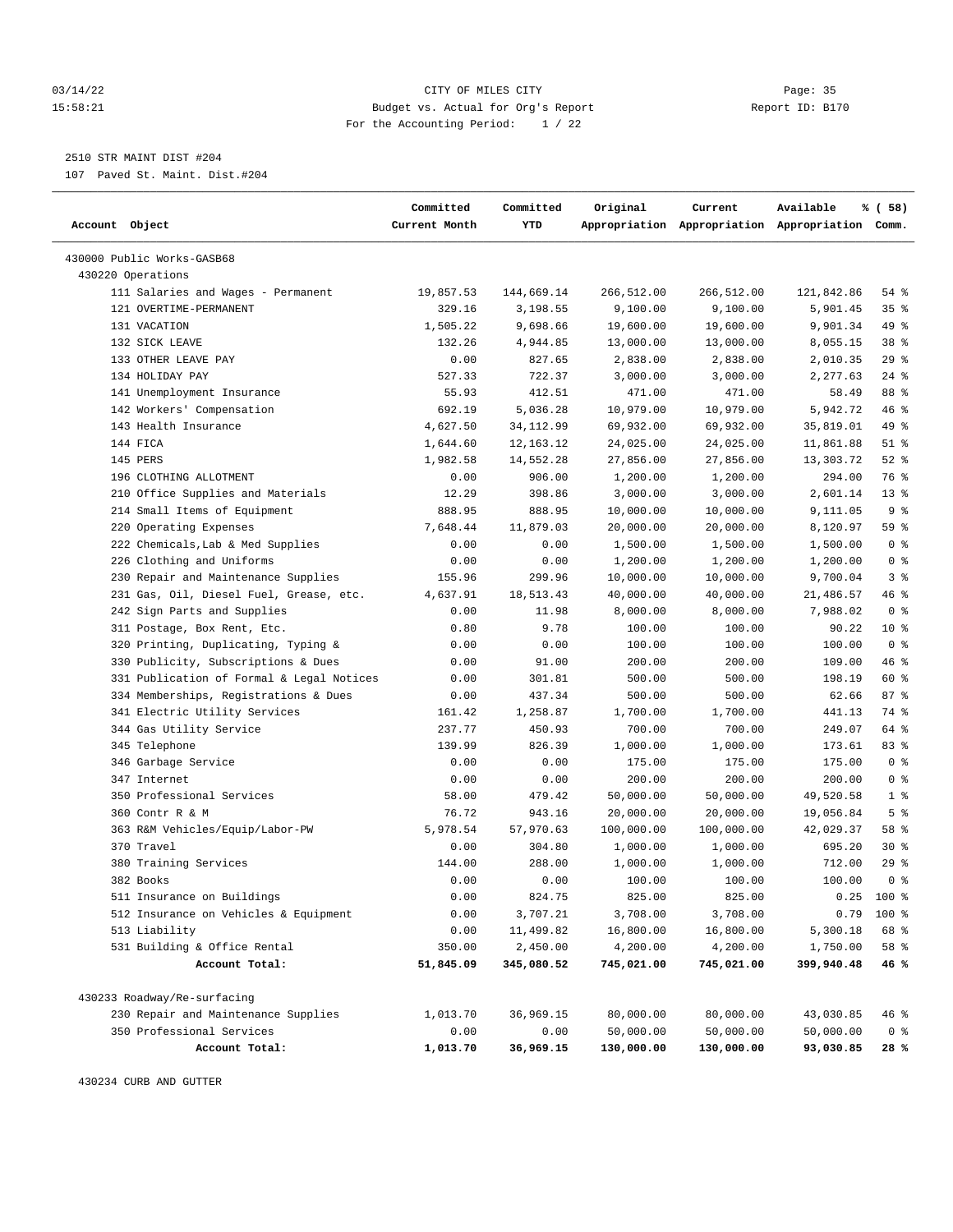#### 03/14/22 Page: 36 15:58:21 Budget vs. Actual for Org's Report Report ID: B170 For the Accounting Period: 1 / 22

# 2510 STR MAINT DIST #204

107 Paved St. Maint. Dist.#204

| Account Object                                  | Committed<br>Current Month | Committed<br>YTD | Original     | Current<br>Appropriation Appropriation Appropriation Comm. | Available         | % (58)         |
|-------------------------------------------------|----------------------------|------------------|--------------|------------------------------------------------------------|-------------------|----------------|
| 350 Professional Services                       | 0.00                       | 15, 103. 31      | 30,000.00    | 30,000.00                                                  | 14,896.69         | $50*$          |
| Account Total:                                  | 0.00                       | 15,103.31        | 30,000.00    | 30,000.00                                                  | 14,896.69         | 50 %           |
| 430235 Storm Drain & Culvert Maintenance        |                            |                  |              |                                                            |                   |                |
| 230 Repair and Maintenance Supplies             | 0.00                       | 38,962.48        | 35,000.00    | 35,000.00                                                  | $-3,962.48$       | $111*$         |
| Account Total:                                  | 0.00                       | 38,962.48        | 35,000.00    | 35,000.00                                                  | $-3,962.48$ 111 % |                |
| 430236 Darling Addition Project                 |                            |                  |              |                                                            |                   |                |
| 220 Operating Expenses                          | 0.00                       | 184.15           | 0.00         | 0.00                                                       | $-184.15$         | $***$ 8        |
| 350 Professional Services                       | 0.00                       | 2,307.02         | 5,000.00     | 5,000.00                                                   | 2,692.98          | 46%            |
| Account Total:                                  | 0.00                       | 2,491.17         | 5,000.00     | 5,000.00                                                   | 2,508.83          | 50%            |
| 430237 North 7th St Project                     |                            |                  |              |                                                            |                   |                |
| 230 Repair and Maintenance Supplies             | 0.00                       | 0.00             | 145,000.00   | 145,000.00                                                 | 145,000.00        | 0 <sup>8</sup> |
| 350 Professional Services                       | 1,573.75                   | 14,496.61        | 55,000.00    | 55,000.00                                                  | 40,503.39         | 26%            |
| Account Total:                                  | 1,573.75                   | 14,496.61        | 200,000.00   | 200,000.00                                                 | 185,503.39        | 7 %            |
| 430239 Sidewalks ~ Hwy 59 S & Southgate Meadows |                            |                  |              |                                                            |                   |                |
| 230 Repair and Maintenance Supplies             | 0.00                       | 0.00             | 100,000.00   | 100,000.00                                                 | 100,000.00        | 0 <sup>8</sup> |
| 350 Professional Services                       | 0.00                       | 0.00             | 50,000.00    | 50,000.00                                                  | 50,000.00         | 0 <sup>8</sup> |
| Account Total:                                  | 0.00                       | 0.00             | 150,000.00   | 150,000.00                                                 | 150,000.00        | 0 <sup>8</sup> |
| Account Group Total:                            | 54,432.54                  | 453,103.24       | 1,295,021.00 | 1,295,021.00                                               | 841,917.76        | 35%            |
| 520000 OTHER FINANCING USES                     |                            |                  |              |                                                            |                   |                |
| 521000 Interfund Operating Transfers Out        |                            |                  |              |                                                            |                   |                |
| 820 Transfers to Other Funds                    | 5,350.25                   | $-52, 548.25$    | 818,791.00   | 818,791.00                                                 | 871, 339.25       | $-6$ %         |
| Account Total:                                  | 5,350.25                   | $-52,548.25$     | 818,791.00   | 818,791.00                                                 | 871,339.25        | $-6%$          |
| Account Group Total:                            | 5,350.25                   | $-52,548.25$     | 818,791.00   | 818,791.00                                                 | 871,339.25        | $-6%$          |
| Organization Total:                             | 59,782.79                  | 400,554.99       | 2,113,812.00 | 2,113,812.00                                               | 1,713,257.01      | 19%            |
| Fund Total:                                     | 59,782.79                  | 400,554.99       | 2,113,812.00 | 2,113,812.00                                               | 1,713,257.01 19 % |                |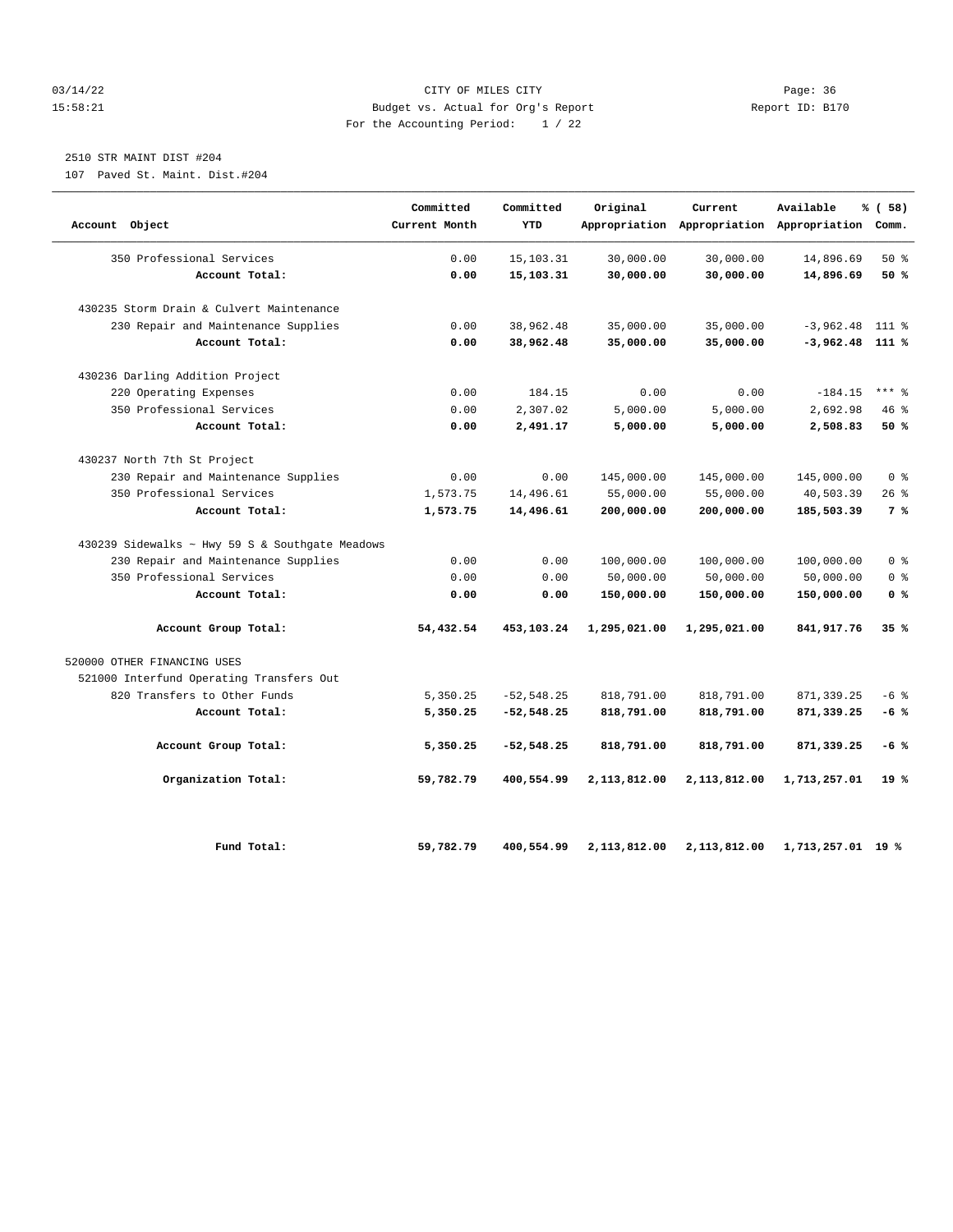#### 03/14/22 Page: 37 15:58:21 Budget vs. Actual for Org's Report Report ID: B170 For the Accounting Period: 1 / 22

————————————————————————————————————————————————————————————————————————————————————————————————————————————————————————————————————

#### 2520 STR MAINT DIST #205

108 Street Maintenance (North Side)

|                                           | Committed     | Committed  | Original   | Current    | Available                                       | % ( 58)         |  |
|-------------------------------------------|---------------|------------|------------|------------|-------------------------------------------------|-----------------|--|
| Account Object                            | Current Month | YTD        |            |            | Appropriation Appropriation Appropriation Comm. |                 |  |
| 430000 Public Works-GASB68                |               |            |            |            |                                                 |                 |  |
| 430220 Operations                         |               |            |            |            |                                                 |                 |  |
| 111 Salaries and Wages - Permanent        | 5,708.97      | 41,328.71  | 79,696.00  | 79,696.00  | 38,367.29                                       | $52$ $%$        |  |
| 121 OVERTIME-PERMANENT                    | 80.78         | 796.29     | 2,500.00   | 2,500.00   | 1,703.71                                        | $32$ $%$        |  |
| 131 VACATION                              | 461.78        | 2,897.64   | 6,000.00   | 6,000.00   | 3,102.36                                        | 48 %            |  |
| 132 SICK LEAVE                            | 53.44         | 1,680.35   | 3,800.00   | 3,800.00   | 2,119.65                                        | 44 %            |  |
| 133 OTHER LEAVE PAY                       | 0.00          | 200.75     | 706.00     | 706.00     | 505.25                                          | 28 %            |  |
| 134 HOLIDAY PAY                           | 131.85        | 180.39     | 800.00     | 800.00     | 619.61                                          | $23$ $%$        |  |
| 141 Unemployment Insurance                | 16.05         | 118.19     | 140.00     | 140.00     | 21.81                                           | 84 %            |  |
| 142 Workers' Compensation                 | 178.06        | 1,295.42   | 3,423.00   | 3,423.00   | 2,127.58                                        | 38 <sup>8</sup> |  |
| 143 Health Insurance                      | 1,318.48      | 9,665.29   | 19,688.00  | 19,688.00  | 10,022.71                                       | 49 %            |  |
| 144 FICA                                  | 474.39        | 3,495.45   | 7,153.00   | 7,153.00   | 3,657.55                                        | 49 %            |  |
| 145 PERS                                  | 570.94        | 4,176.37   | 8,293.00   | 8,293.00   | 4,116.63                                        | 50%             |  |
| 196 CLOTHING ALLOTMENT                    | 0.00          | 256.50     | 400.00     | 400.00     | 143.50                                          | 64 %            |  |
| 210 Office Supplies and Materials         | 3.08          | 199.70     | 1,000.00   | 1,000.00   | 800.30                                          | $20*$           |  |
| 214 Small Items of Equipment              | 222.23        | 222.23     | 2,500.00   | 2,500.00   | 2,277.77                                        | 9 <sup>8</sup>  |  |
| 220 Operating Expenses                    | 1,912.10      | 2,969.76   | 5,000.00   | 5,000.00   | 2,030.24                                        | 59 %            |  |
| 222 Chemicals, Lab & Med Supplies         | 0.00          | 0.00       | 500.00     | 500.00     | 500.00                                          | 0 <sup>8</sup>  |  |
| 226 Clothing and Uniforms                 | 0.00          | 38.57      | 300.00     | 300.00     | 261.43                                          | $13*$           |  |
| 230 Repair and Maintenance Supplies       | 183.03        | 219.03     | 5,000.00   | 5,000.00   | 4,780.97                                        | 4%              |  |
| 231 Gas, Oil, Diesel Fuel, Grease, etc.   | 1,159.48      | 4,628.35   | 10,000.00  | 10,000.00  | 5,371.65                                        | 46 %            |  |
| 242 Sign Parts and Supplies               | 0.00          | 2.99       | 2,500.00   | 2,500.00   | 2,497.01                                        | 0 <sup>8</sup>  |  |
| 311 Postage, Box Rent, Etc.               | 0.79          | 9.78       | 60.00      | 60.00      | 50.22                                           | 16 <sup>8</sup> |  |
| 330 Publicity, Subscriptions & Dues       | 0.00          | 22.75      | 100.00     | 100.00     | 77.25                                           | $23$ $%$        |  |
| 331 Publication of Formal & Legal Notices | 0.00          | 36.39      | 0.00       | 0.00       | $-36.39$                                        | $***$ $-$       |  |
| 334 Memberships, Registrations & Dues     | 0.00          | 109.33     | 100.00     | 100.00     | $-9.33$                                         | $109$ %         |  |
| 341 Electric Utility Services             | 14.49         | 57.34      | 150.00     | 150.00     | 92.66                                           | 38 <sup>8</sup> |  |
| 344 Gas Utility Service                   | 59.44         | 112.74     | 300.00     | 300.00     | 187.26                                          | 38 <sup>8</sup> |  |
| 345 Telephone                             | 82.11         | 479.11     | 500.00     | 500.00     | 20.89                                           | 96%             |  |
| 350 Professional Services                 | 14.50         | 241.24     | 20,000.00  | 20,000.00  | 19,758.76                                       | 1 <sup>8</sup>  |  |
| 360 Contr R & M                           | 41.06         | 390.27     | 4,000.00   | 4,000.00   | 3,609.73                                        | $10*$           |  |
| 363 R&M Vehicles/Equip/Labor-PW           | 1,350.58      | 24,971.15  | 35,000.00  | 35,000.00  | 10,028.85                                       | 71 %            |  |
| 370 Travel                                | 0.00          | 76.20      | 250.00     | 250.00     | 173.80                                          | $30*$           |  |
| 380 Training Services                     | 36.00         | 72.00      | 200.00     | 200.00     | 128.00                                          | 36%             |  |
| 382 Books                                 | 0.00          | 0.00       | 100.00     | 100.00     | 100.00                                          | 0 <sup>8</sup>  |  |
| 511 Insurance on Buildings                | 0.00          | 206.19     | 207.00     | 207.00     | 0.81                                            | 100 %           |  |
| 512 Insurance on Vehicles & Equipment     | 0.00          | 926.80     | 927.00     | 927.00     | 0.20                                            | $100$ %         |  |
| 513 Liability                             | 0.00          | 3,067.18   | 4,322.00   | 4,322.00   | 1,254.82                                        | 71 %            |  |
| 531 Building & Office Rental              | 166.66        | 1,166.62   | 2,000.00   | 2,000.00   | 833.38                                          | 58 %            |  |
| Account Total:                            | 14,240.29     | 106,317.07 | 227,615.00 | 227,615.00 | 121,297.93                                      | 47 %            |  |
| 430233 Roadway/Re-surfacing               |               |            |            |            |                                                 |                 |  |
| 230 Repair and Maintenance Supplies       | 253.43        | 1,098.79   | 50,000.00  | 50,000.00  | 48,901.21                                       | 2 <sup>8</sup>  |  |
| 350 Professional Services                 | 0.00          | 7,556.28   | 0.00       | 0.00       | $-7,556.28$                                     | *** 응           |  |
| Account Total:                            | 253.43        | 8,655.07   | 50,000.00  | 50,000.00  | 41,344.93                                       | 17 %            |  |
| 430235 Storm Drain & Culvert Maintenance  |               |            |            |            |                                                 |                 |  |
| 230 Repair and Maintenance Supplies       | 0.00          | 1,478.00   | 5,000.00   | 5,000.00   | 3,522.00                                        | $30*$           |  |
| 350 Professional Services                 | 0.00          | 0.00       | 5,000.00   | 5,000.00   | 5,000.00                                        | 0 <sup>8</sup>  |  |
|                                           |               |            |            |            |                                                 |                 |  |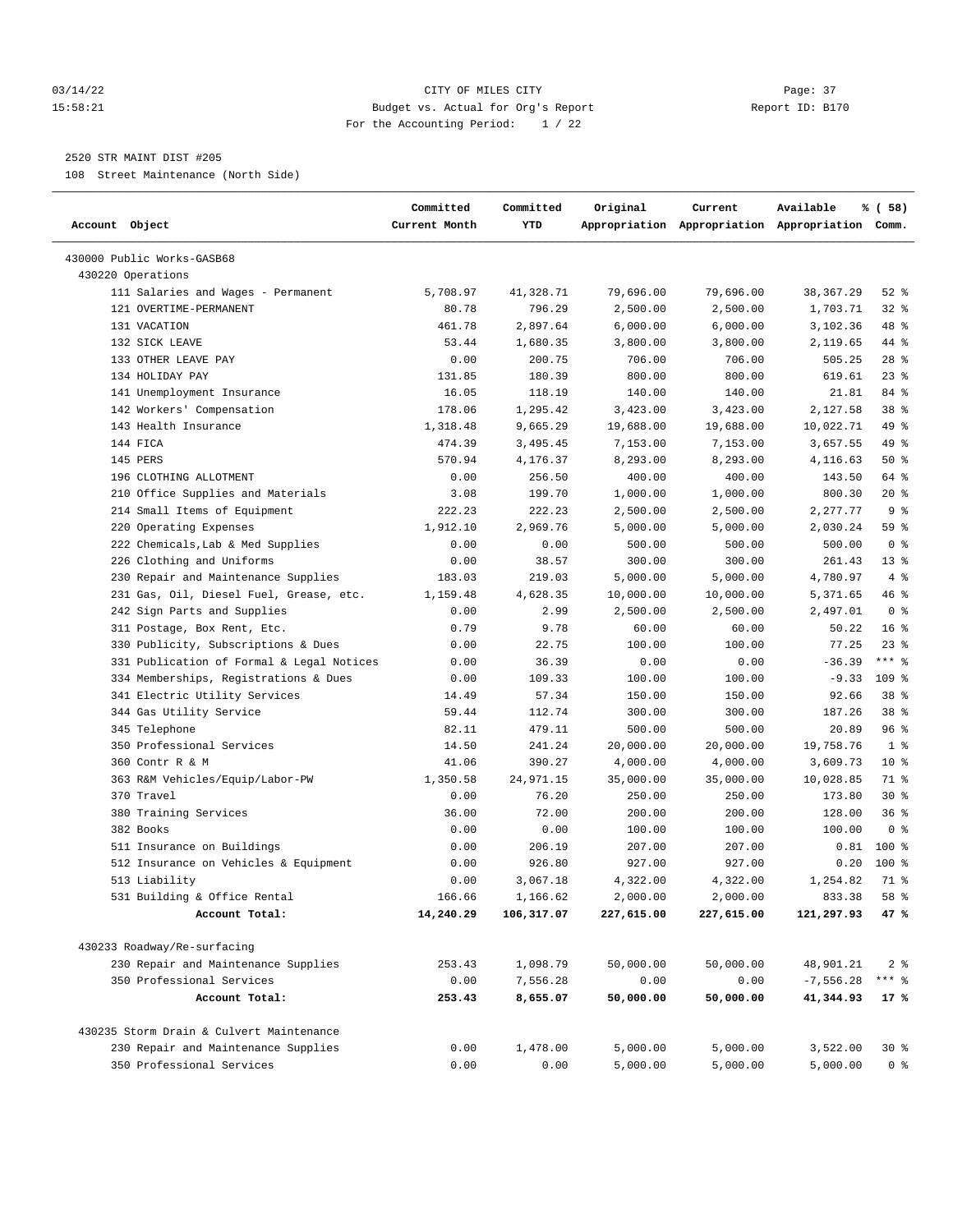#### 03/14/22 Page: 38 15:58:21 Budget vs. Actual for Org's Report Report ID: B170 For the Accounting Period: 1 / 22

### 2520 STR MAINT DIST #205

108 Street Maintenance (North Side)

| Account Object                                                          | Committed<br>Current Month | Committed<br>YTD | Original   | Current<br>Appropriation Appropriation | Available<br>Appropriation | % (58)<br>Comm. |
|-------------------------------------------------------------------------|----------------------------|------------------|------------|----------------------------------------|----------------------------|-----------------|
| Account Total:                                                          | 0.00                       | 1,478.00         | 10,000.00  | 10,000.00                              | 8,522.00                   | 15%             |
| Account Group Total:                                                    | 14,493.72                  | 116,450.14       | 287,615.00 | 287,615.00                             | 171,164.86                 | 40 %            |
| 520000 OTHER FINANCING USES<br>521000 Interfund Operating Transfers Out |                            |                  |            |                                        |                            |                 |
| 820 Transfers to Other Funds                                            | 1,799.41                   | 12,595.87        | 157,739.00 | 157,739.00                             | 145, 143. 13               | 8 %             |
| Account Total:                                                          | 1,799.41                   | 12,595.87        | 157,739.00 | 157,739.00                             | 145, 143. 13               | 8%              |
| Account Group Total:                                                    | 1,799.41                   | 12,595.87        | 157,739.00 | 157,739.00                             | 145, 143. 13               | 8%              |
| Organization Total:                                                     | 16,293.13                  | 129,046.01       | 445,354.00 | 445,354.00                             | 316,307.99                 | 29%             |
|                                                                         |                            |                  |            |                                        |                            |                 |
| Fund Total:                                                             | 16,293.13                  | 129,046.01       | 445,354.00 | 445,354.00                             | 316,307.99                 | 29 %            |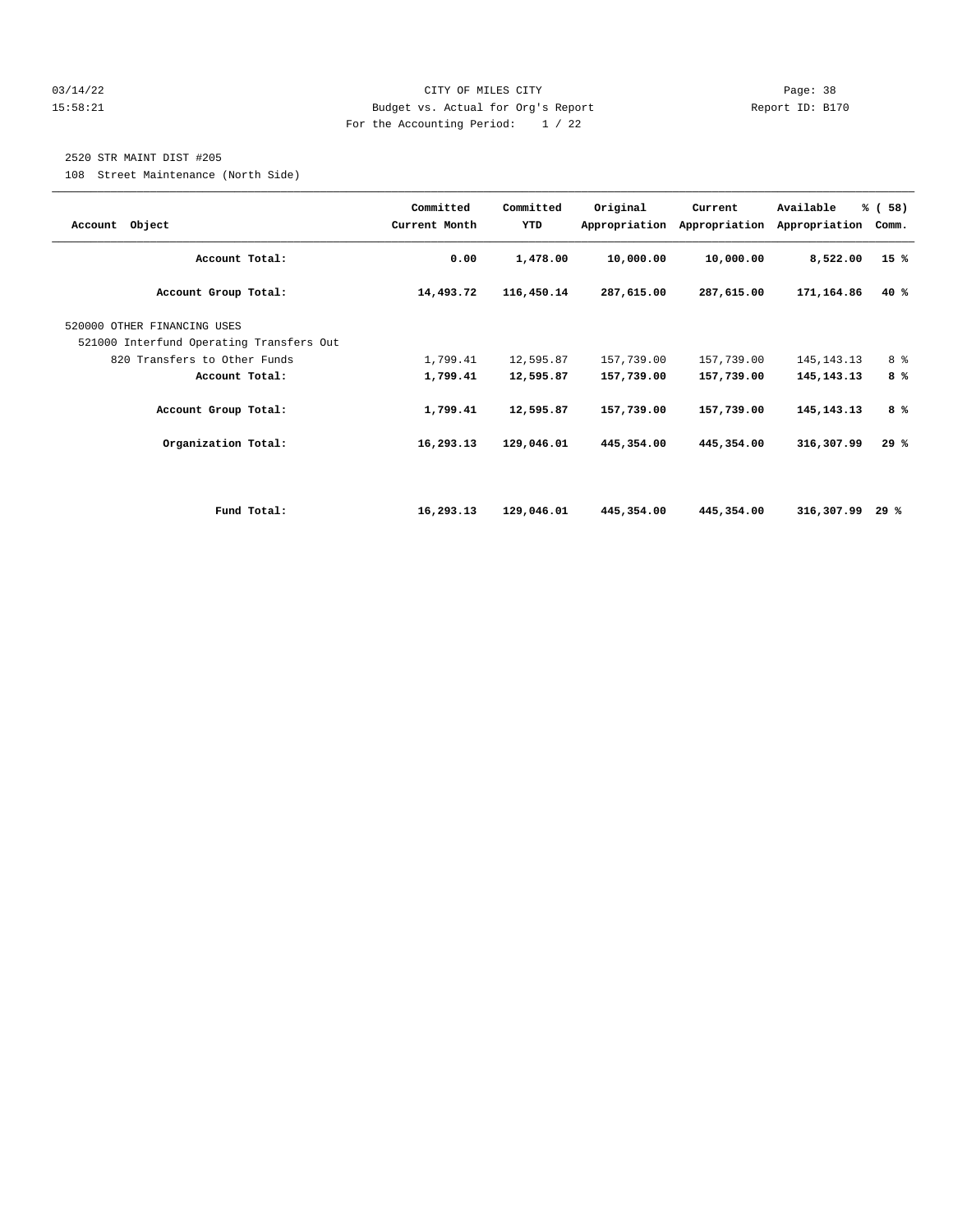#### 03/14/22 Page: 39 15:58:21 Budget vs. Actual for Org's Report Report ID: B170 For the Accounting Period: 1 / 22

#### 2540 STR MAINT DIST#207-(MILESTOWN ESTATES)

109 Milestown Estates Maintenance Dist.

| Account Object                           | Committed<br>Current Month | Committed<br><b>YTD</b> | Original | Current  | Available<br>Appropriation Appropriation Appropriation Comm. | % (58)          |  |
|------------------------------------------|----------------------------|-------------------------|----------|----------|--------------------------------------------------------------|-----------------|--|
| 430000 Public Works-GASB68               |                            |                         |          |          |                                                              |                 |  |
| 430220 Operations                        |                            |                         |          |          |                                                              |                 |  |
| 111 Salaries and Wages - Permanent       | 277.16                     | 1,981.76                | 3,436.00 | 3,436.00 | 1,454.24                                                     | 58 %            |  |
| 121 OVERTIME-PERMANENT                   | 3.79                       | 39.61                   | 100.00   | 100.00   | 60.39                                                        | $40*$           |  |
| 131 VACATION                             | 22.96                      | 130.78                  | 300.00   | 300.00   | 169.22                                                       | 44 %            |  |
| 132 SICK LEAVE                           | 1.79                       | 76.63                   | 200.00   | 200.00   | 123.37                                                       | 38 <sup>8</sup> |  |
| 133 OTHER LEAVE PAY                      | 0.00                       | 1.39                    | 40.00    | 40.00    | 38.61                                                        | 3 <sup>8</sup>  |  |
| 134 HOLIDAY PAY                          | 6.71                       | 9.17                    | 40.00    | 40.00    | 30.83                                                        | 23%             |  |
| 141 Unemployment Insurance               | 0.77                       | 5.56                    | 6.00     | 6.00     | 0.44                                                         | 93%             |  |
| 142 Workers' Compensation                | 8.86                       | 64.20                   | 125.00   | 125.00   | 60.80                                                        | $51$ %          |  |
| 143 Health Insurance                     | 64.60                      | 464.45                  | 923.00   | 923.00   | 458.55                                                       | $50*$           |  |
| 144 FICA                                 | 23.03                      | 166.04                  | 315.00   | 315.00   | 148.96                                                       | 53%             |  |
| 145 PERS                                 | 27.72                      | 198.59                  | 365.00   | 365.00   | 166.41                                                       | 54 %            |  |
| 196 CLOTHING ALLOTMENT                   | 0.00                       | 12.00                   | 20.00    | 20.00    | 8.00                                                         | 60 %            |  |
| 350 Professional Services                | 0.00                       | 0.88                    | 1,000.00 | 1,000.00 | 999.12                                                       | 0 <sup>8</sup>  |  |
| Account Total:                           | 437.39                     | 3,151.06                | 6,870.00 | 6,870.00 | 3,718.94                                                     | 46%             |  |
| Account Group Total:                     | 437.39                     | 3,151.06                | 6,870.00 | 6,870.00 | 3,718.94                                                     | 46%             |  |
| 510000 MISCELLANEOUS                     |                            |                         |          |          |                                                              |                 |  |
| 510330 Comprehensive Liability Insurance |                            |                         |          |          |                                                              |                 |  |
| 513 Liability                            | 0.00                       | 79.10                   | 65.00    | 65.00    | $-14.10$ 122 %                                               |                 |  |
| Account Total:                           | 0.00                       | 79.10                   | 65.00    | 65.00    | $-14.10$ 122 %                                               |                 |  |
| Account Group Total:                     | 0.00                       | 79.10                   | 65.00    | 65.00    | $-14.10$ 122 %                                               |                 |  |
| Organization Total:                      | 437.39                     | 3,230.16                | 6,935.00 | 6,935.00 | 3,704.84                                                     | 47%             |  |
| Fund Total:                              | 437.39                     | 3,230.16                | 6,935.00 | 6,935.00 | 3,704.84 47 %                                                |                 |  |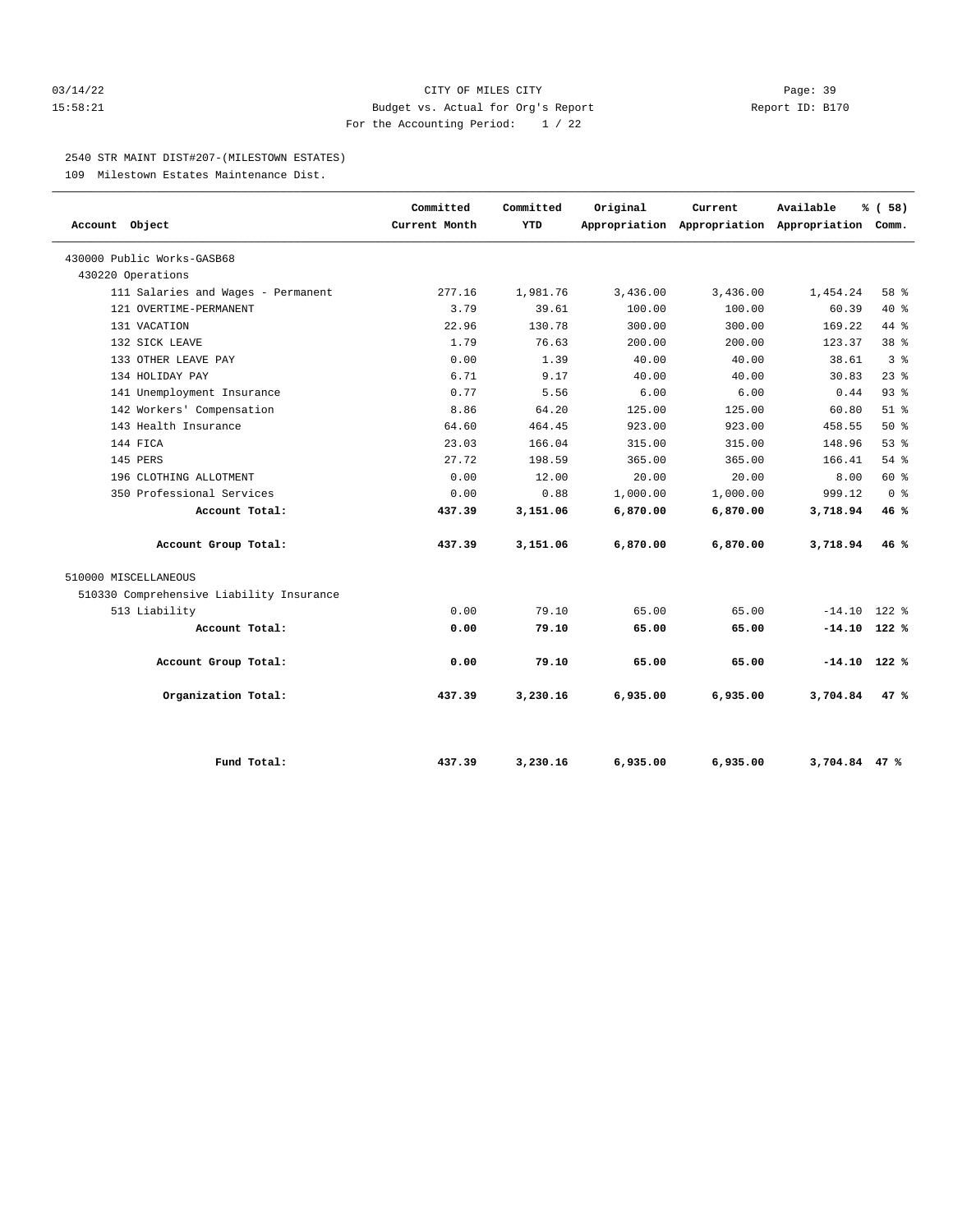#### 03/14/22 Page: 40 15:58:21 Budget vs. Actual for Org's Report Changer Report ID: B170 For the Accounting Period: 1 / 22

### 2701 Fire Grants

7 Fire

| Account Object                                                               | Committed<br>Current Month | Committed<br>YTD | Original<br>Appropriation | Current<br>Appropriation | Available<br>Appropriation | % (58)<br>Comm. |  |
|------------------------------------------------------------------------------|----------------------------|------------------|---------------------------|--------------------------|----------------------------|-----------------|--|
| 420000 PUBLIC SAFETY-GASB68<br>420464 Fire-Turnouts/Accountability Sys Grant |                            |                  |                           |                          |                            |                 |  |
| 226 Clothing and Uniforms                                                    | 0.00                       | 0.00             | 326,350.00                | 326,350.00               | 326,350.00                 | 0 <sup>8</sup>  |  |
| Account Total:                                                               | 0.00                       | 0.00             | 326,350.00                | 326,350.00               | 326,350.00                 | 0 <sup>8</sup>  |  |
| Account Group Total:                                                         | 0.00                       | 0.00             | 326,350.00                | 326,350.00               | 326,350.00                 | 0 <sup>8</sup>  |  |
| Organization Total:                                                          | 0.00                       | 0.00             | 326,350.00                | 326,350.00               | 326,350.00                 | 0 <sup>8</sup>  |  |
|                                                                              |                            |                  |                           |                          |                            |                 |  |
| Fund Total:                                                                  | 0.00                       | 0.00             | 326,350.00                | 326,350.00               | 326,350.00                 | 0 <sup>8</sup>  |  |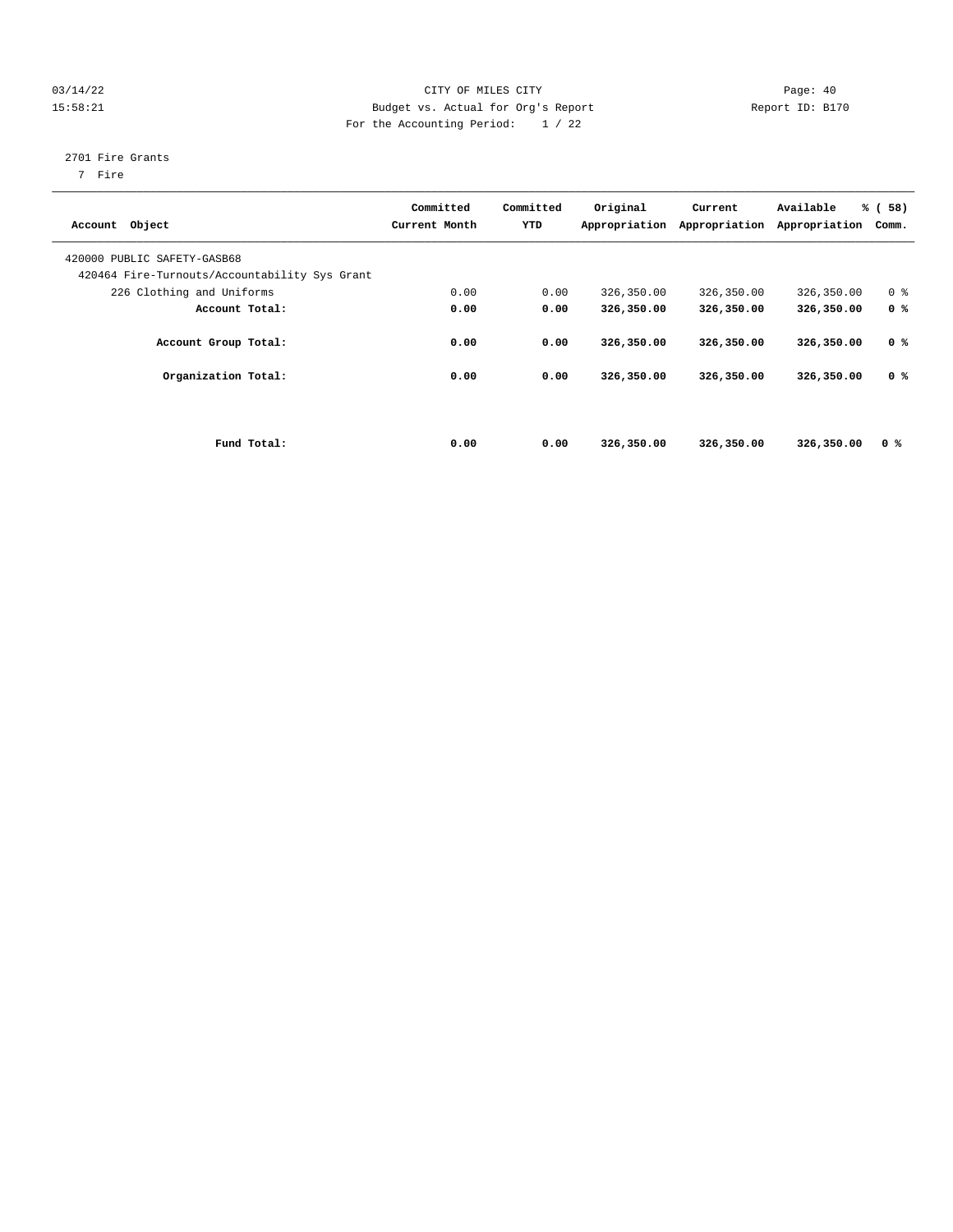#### 03/14/22 Page: 41 15:58:21 Budget vs. Actual for Org's Report Changer Report ID: B170 For the Accounting Period: 1 / 22

 2820 GAS TAX 34 Gas Tax

| Account Object                           | Committed<br>Current Month | Committed<br><b>YTD</b> | Original   | Current<br>Appropriation Appropriation | Available<br>Appropriation | % (58)<br>Comm. |
|------------------------------------------|----------------------------|-------------------------|------------|----------------------------------------|----------------------------|-----------------|
| 520000 OTHER FINANCING USES              |                            |                         |            |                                        |                            |                 |
| 521000 Interfund Operating Transfers Out |                            |                         |            |                                        |                            |                 |
| 820 Transfers to Other Funds             | 207.20                     | 1,450.40                | 2,487.00   | 2,487.00                               | 1,036.60                   | 58 %            |
| Account Total:                           | 207.20                     | 1,450.40                | 2,487.00   | 2,487.00                               | 1,036.60                   | 58 %            |
| 521204 TRANSFER:<br>STD 204              |                            |                         |            |                                        |                            |                 |
| 820 Transfers to Other Funds             | 0.00                       | 0.00                    | 132,524.00 | 132,524.00                             | 132,524.00                 | 0 <sup>8</sup>  |
| Account Total:                           | 0.00                       | 0.00                    | 132,524.00 | 132,524.00                             | 132,524.00                 | 0 <sup>8</sup>  |
| 521205 TRANSFER:<br>SID 205              |                            |                         |            |                                        |                            |                 |
| 820 Transfers to Other Funds             | 0.00                       | 0.00                    | 33,131.00  | 33,131.00                              | 33,131.00                  | 0 <sup>8</sup>  |
| Account Total:                           | 0.00                       | 0.00                    | 33,131.00  | 33,131.00                              | 33,131.00                  | 0 <sup>8</sup>  |
| Account Group Total:                     | 207.20                     | 1,450.40                | 168,142.00 | 168,142.00                             | 166,691.60                 | 1%              |
| Organization Total:                      | 207.20                     | 1,450.40                | 168,142.00 | 168,142.00                             | 166,691.60                 | 1%              |
|                                          |                            |                         |            |                                        |                            |                 |
| Fund Total:                              | 207.20                     | 1,450.40                | 168,142.00 | 168,142.00                             | 166,691.60                 | 1%              |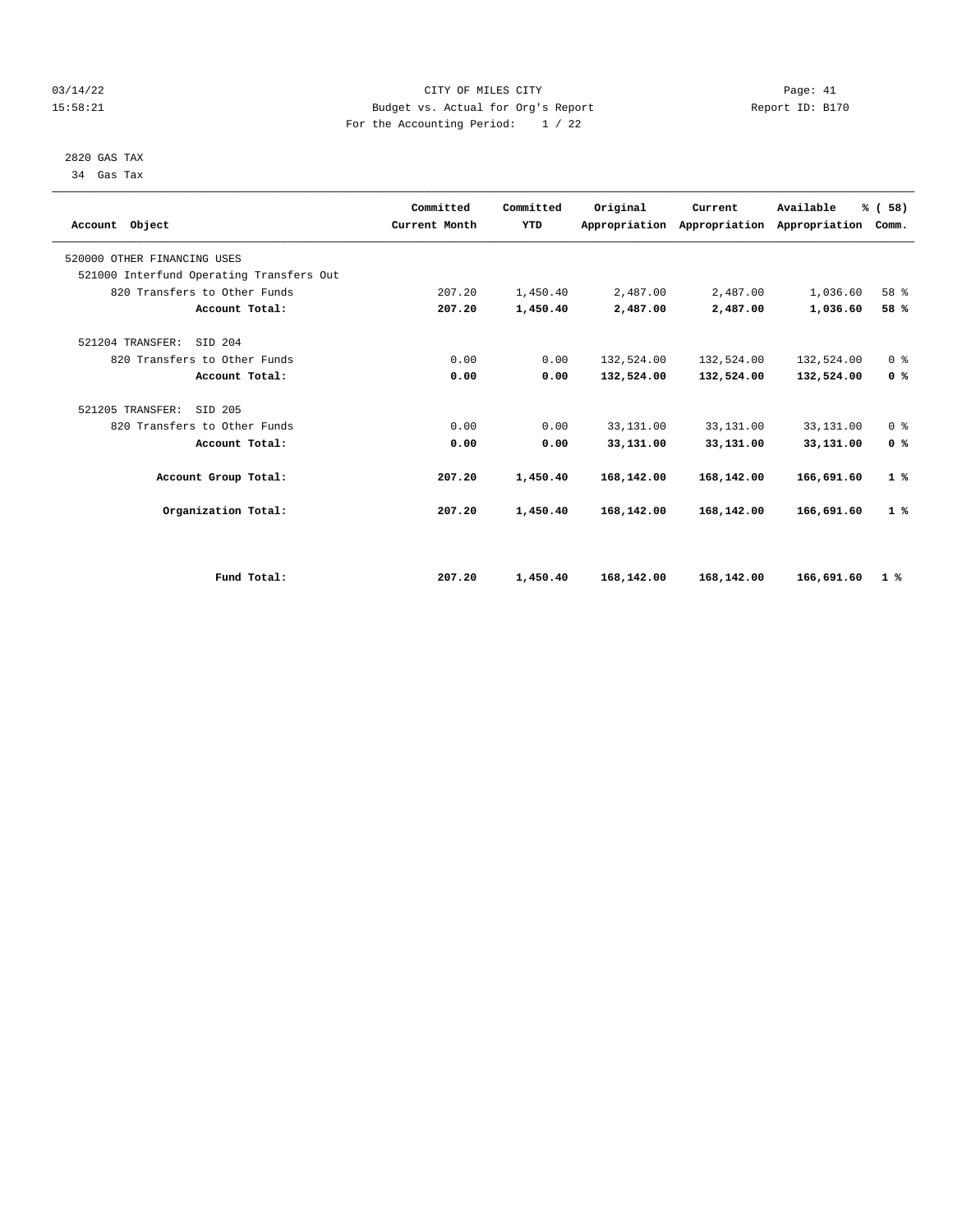#### 03/14/22 Page: 42 15:58:21 Budget vs. Actual for Org's Report Changer Report ID: B170 For the Accounting Period: 1 / 22

# 2821 HB473- Fuel Tax

95 HB473

| Object<br>Account           |             | Committed<br>Current Month | Committed<br>YTD | Original<br>Appropriation | Current<br>Appropriation | Available<br>Appropriation | % (58)<br>Comm. |
|-----------------------------|-------------|----------------------------|------------------|---------------------------|--------------------------|----------------------------|-----------------|
| 430000 Public Works-GASB68  |             |                            |                  |                           |                          |                            |                 |
| 430233 Roadway/Re-surfacing |             |                            |                  |                           |                          |                            |                 |
| 935 HB473 Tax Match Program |             | 0.00                       | 0.00             | 210,000.00                | 210,000.00               | 210,000.00                 | 0 <sup>8</sup>  |
| Account Total:              |             | 0.00                       | 0.00             | 210,000.00                | 210,000.00               | 210,000.00                 | 0 <sup>8</sup>  |
| Account Group Total:        |             | 0.00                       | 0.00             | 210,000.00                | 210,000.00               | 210,000.00                 | 0 <sup>8</sup>  |
| Organization Total:         |             | 0.00                       | 0.00             | 210,000.00                | 210,000.00               | 210,000.00                 | 0 <sup>8</sup>  |
|                             | Fund Total: | 0.00                       | 0.00             | 210,000.00                | 210,000.00               | 210,000.00                 | 0 %             |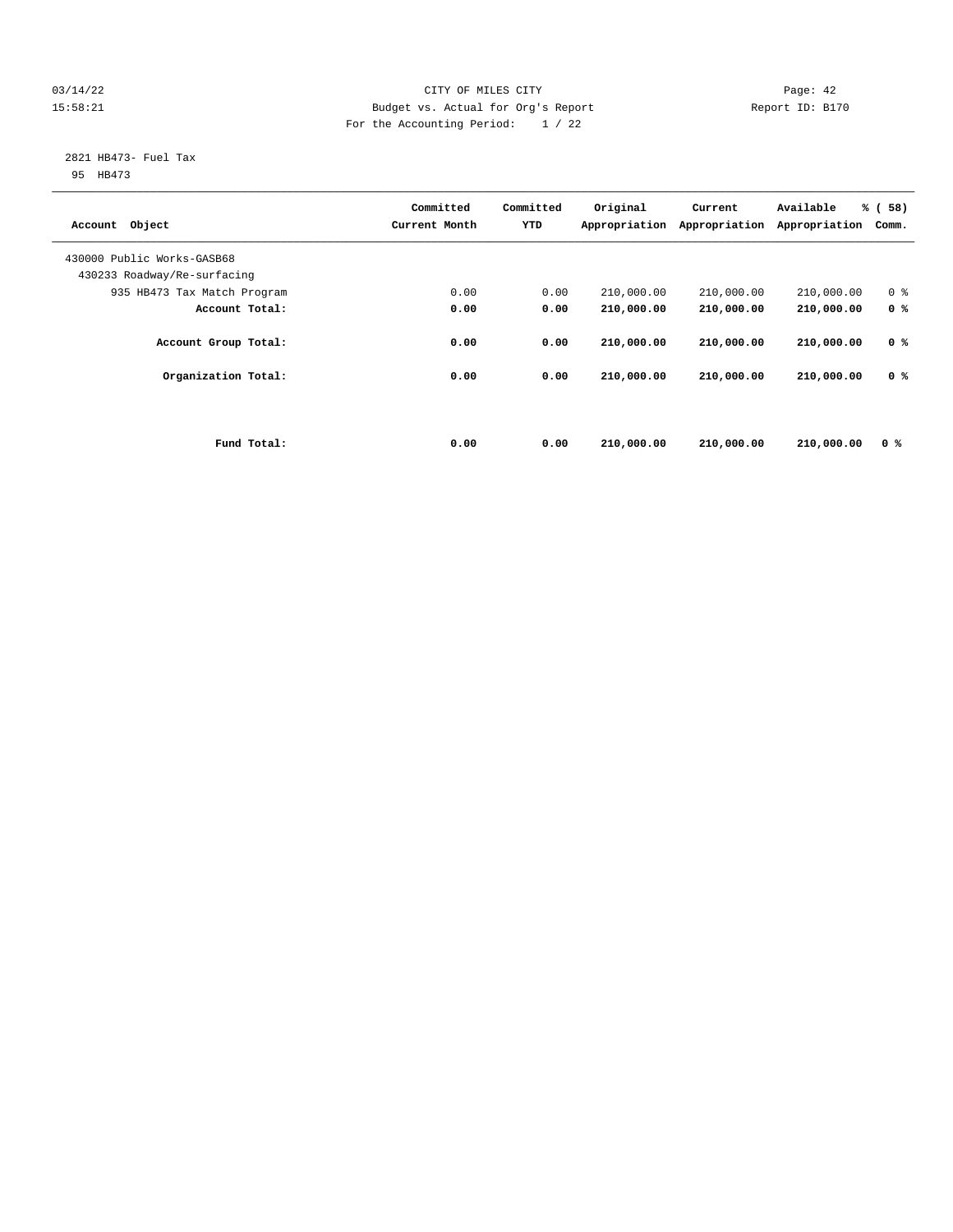#### 03/14/22 Page: 43 15:58:21 Budget vs. Actual for Org's Report Report ID: B170 For the Accounting Period: 1 / 22

#### 2850 Southeastern Montana Dispatch-911

105 Enhanced 911

| Account Object                             | Committed<br>Current Month | Committed<br><b>YTD</b> | Original   | Current    | Available<br>Appropriation Appropriation Appropriation Comm. | % ( 58 )        |
|--------------------------------------------|----------------------------|-------------------------|------------|------------|--------------------------------------------------------------|-----------------|
| 420000 PUBLIC SAFETY-GASB68                |                            |                         |            |            |                                                              |                 |
| 420140 Crime Control and Investigation(05) |                            |                         |            |            |                                                              |                 |
| 210 Office Supplies and Materials          | 0.00                       | 0.00                    | 1,500.00   | 1,500.00   | 1,500.00                                                     | 0 <sup>8</sup>  |
| 214 Small Items of Equipment               | 0.00                       | 2,100.00                | 2,000.00   | 2,000.00   | $-100.00$                                                    | $105$ %         |
| 220 Operating Expenses                     | 0.00                       | 1,150.00                | 3,500.00   | 3,500.00   | 2,350.00                                                     | 338             |
| 311 Postage, Box Rent, Etc.                | 0.00                       | 55.00                   | 150.00     | 150.00     | 95.00                                                        | 378             |
| 320 Printing, Duplicating, Typing &        | 0.00                       | 0.00                    | 100.00     | 100.00     | 100.00                                                       | 0 <sup>8</sup>  |
| 334 Memberships, Registrations & Dues      | 0.00                       | 0.00                    | 100.00     | 100.00     | 100.00                                                       | 0 <sup>8</sup>  |
| 341 Electric Utility Services              | 534.12                     | 3,154.67                | 6,000.00   | 6,000.00   | 2,845.33                                                     | 53%             |
| 345 Telephone                              | 3,632.14                   | 19,041.69               | 45,000.00  | 45,000.00  | 25,958.31                                                    | $42*$           |
| 350 Professional Services                  | 18,968.61                  | 115,361.09              | 100,000.00 | 100,000.00 | $-15, 361.09$                                                | $115$ %         |
| 370 Travel                                 | 510.28                     | 510.28                  | 3,000.00   | 3,000.00   | 2,489.72                                                     | $17*$           |
| 380 Training Services                      | 225.00                     | 225.00                  | 1,500.00   | 1,500.00   | 1,275.00                                                     | 15 <sup>8</sup> |
| 512 Insurance on Vehicles & Equipment      | 0.00                       | 316.25                  | 317.00     | 317.00     | 0.75                                                         | $100*$          |
| 940 Machinery & Equipment                  | 9,220.00                   | 9,220.00                | 30,000.00  | 30,000.00  | 20,780.00                                                    | $31*$           |
| 941 911 Eq & Software (2/01)               | 0.00                       | 18,789.00               | 30,000.00  | 30,000.00  | 11,211.00                                                    | 63%             |
| Account Total:                             | 33,090.15                  | 169,922.98              | 223,167.00 | 223,167.00 | 53,244.02                                                    | 76 %            |
| Account Group Total:                       | 33,090.15                  | 169,922.98              | 223,167.00 | 223,167.00 | 53,244.02                                                    | 76 %            |
| 520000 OTHER FINANCING USES                |                            |                         |            |            |                                                              |                 |
| 521000 Interfund Operating Transfers Out   |                            |                         |            |            |                                                              |                 |
| 820 Transfers to Other Funds               | 0.00                       | 29,846.50               | 59,693.00  | 59,693.00  | 29,846.50                                                    | $50*$           |
| Account Total:                             | 0.00                       | 29,846.50               | 59,693.00  | 59,693.00  | 29,846.50                                                    | 50%             |
| Account Group Total:                       | 0.00                       | 29,846.50               | 59,693.00  | 59,693.00  | 29,846.50                                                    | 50%             |
| Organization Total:                        | 33,090.15                  | 199,769.48              | 282,860.00 | 282,860.00 | 83,090.52                                                    | 71 %            |
| Fund Total:                                | 33,090.15                  | 199,769.48              | 282,860.00 | 282,860.00 | 83,090.52 71 %                                               |                 |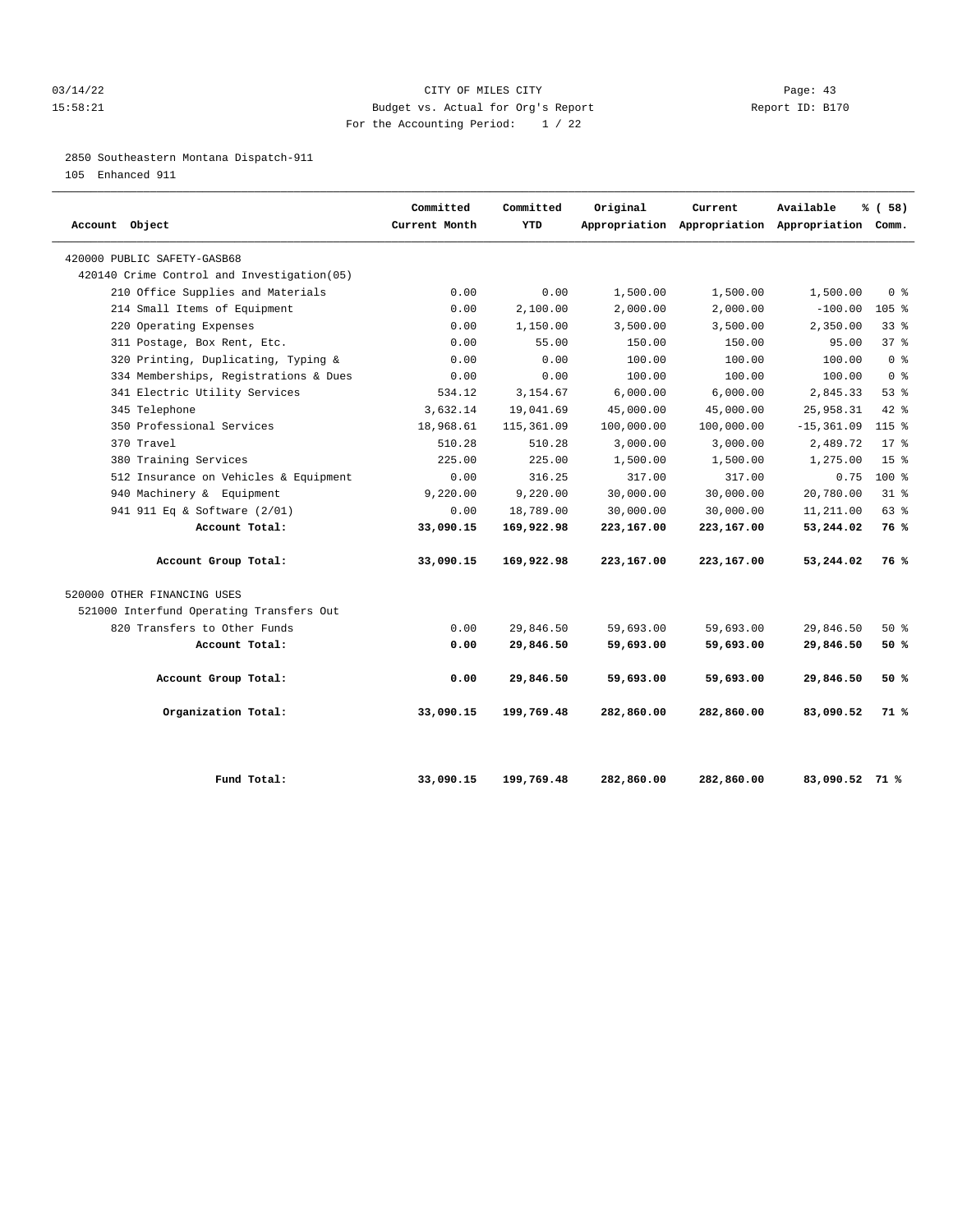#### 03/14/22 Page: 44 15:58:21 Budget vs. Actual for Org's Report Changer Report ID: B170 For the Accounting Period: 1 / 22

## 2880 LIBRARY GRANTS

39 Partners Program

| Account Object                                                      | Committed<br>Current Month | Committed<br>YTD | Original<br>Appropriation | Current<br>Appropriation | Available<br>Appropriation | % (58)<br>Comm. |
|---------------------------------------------------------------------|----------------------------|------------------|---------------------------|--------------------------|----------------------------|-----------------|
| 460000 CULTURE AND RECREATION-GASB68<br>460100 Library Services(16) |                            |                  |                           |                          |                            |                 |
| 311 Postage, Box Rent, Etc.                                         | 290.40                     | 1,493.25         | 4,900.00                  | 4,900.00                 | 3,406.75                   | $30*$           |
| 382 Books                                                           | 0.00                       | 0.00             | 100.00                    | 100.00                   | 100.00                     | 0 %             |
| Account Total:                                                      | 290.40                     | 1,493.25         | 5,000.00                  | 5,000.00                 | 3,506.75                   | 30%             |
| Account Group Total:                                                | 290.40                     | 1,493.25         | 5,000.00                  | 5,000.00                 | 3,506.75                   | 30%             |
| Organization Total:                                                 | 290.40                     | 1,493.25         | 5,000.00                  | 5,000.00                 | 3,506.75                   | 30%             |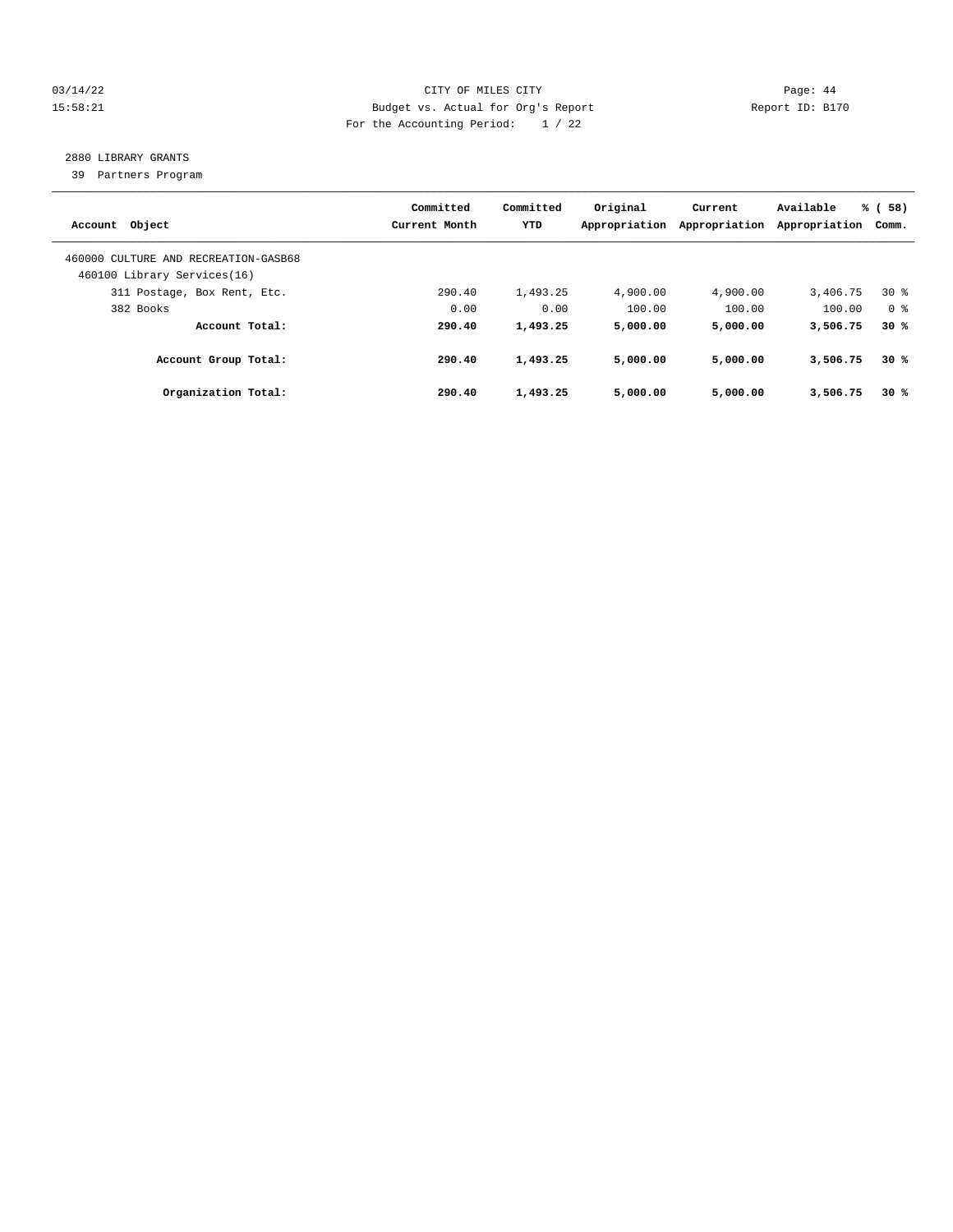#### 03/14/22 Page: 45 15:58:21 Budget vs. Actual for Org's Report Report ID: B170 For the Accounting Period: 1 / 22

#### 2880 LIBRARY GRANTS

41 Sagebrush Fed/Coal Sev Tax

| Account Object                       | Committed<br>Current Month | Committed<br>YTD | Original<br>Appropriation | Current<br>Appropriation | Available<br>Appropriation | % (58)<br>Comm. |
|--------------------------------------|----------------------------|------------------|---------------------------|--------------------------|----------------------------|-----------------|
| 460000 CULTURE AND RECREATION-GASB68 |                            |                  |                           |                          |                            |                 |
| 460100 Library Services(16)          |                            |                  |                           |                          |                            |                 |
| 210 Office Supplies and Materials    | 0.00                       | 0.00             | 500.00                    | 500.00                   | 500.00                     | 0 <sup>8</sup>  |
| 214 Small Items of Equipment         | 0.00                       | 0.00             | 500.00                    | 500.00                   | 500.00                     | 0 <sup>8</sup>  |
| 350 Professional Services            | 0.00                       | 0.00             | 20,019.00                 | 20,019.00                | 20,019.00                  | 0 <sup>8</sup>  |
| 370 Travel                           | 0.00                       | 0.00             | 2,000.00                  | 2,000.00                 | 2,000.00                   | 0 <sup>8</sup>  |
| 380 Training Services                | 0.00                       | 0.00             | 2,000.00                  | 2,000.00                 | 2,000.00                   | 0 <sup>8</sup>  |
| Account Total:                       | 0.00                       | 0.00             | 25,019.00                 | 25,019.00                | 25,019.00                  | 0 <sup>8</sup>  |
| Account Group Total:                 | 0.00                       | 0.00             | 25,019.00                 | 25,019.00                | 25,019.00                  | 0 <sup>8</sup>  |
| Organization Total:                  | 0.00                       | 0.00             | 25,019.00                 | 25,019.00                | 25,019.00                  | 0 <sup>8</sup>  |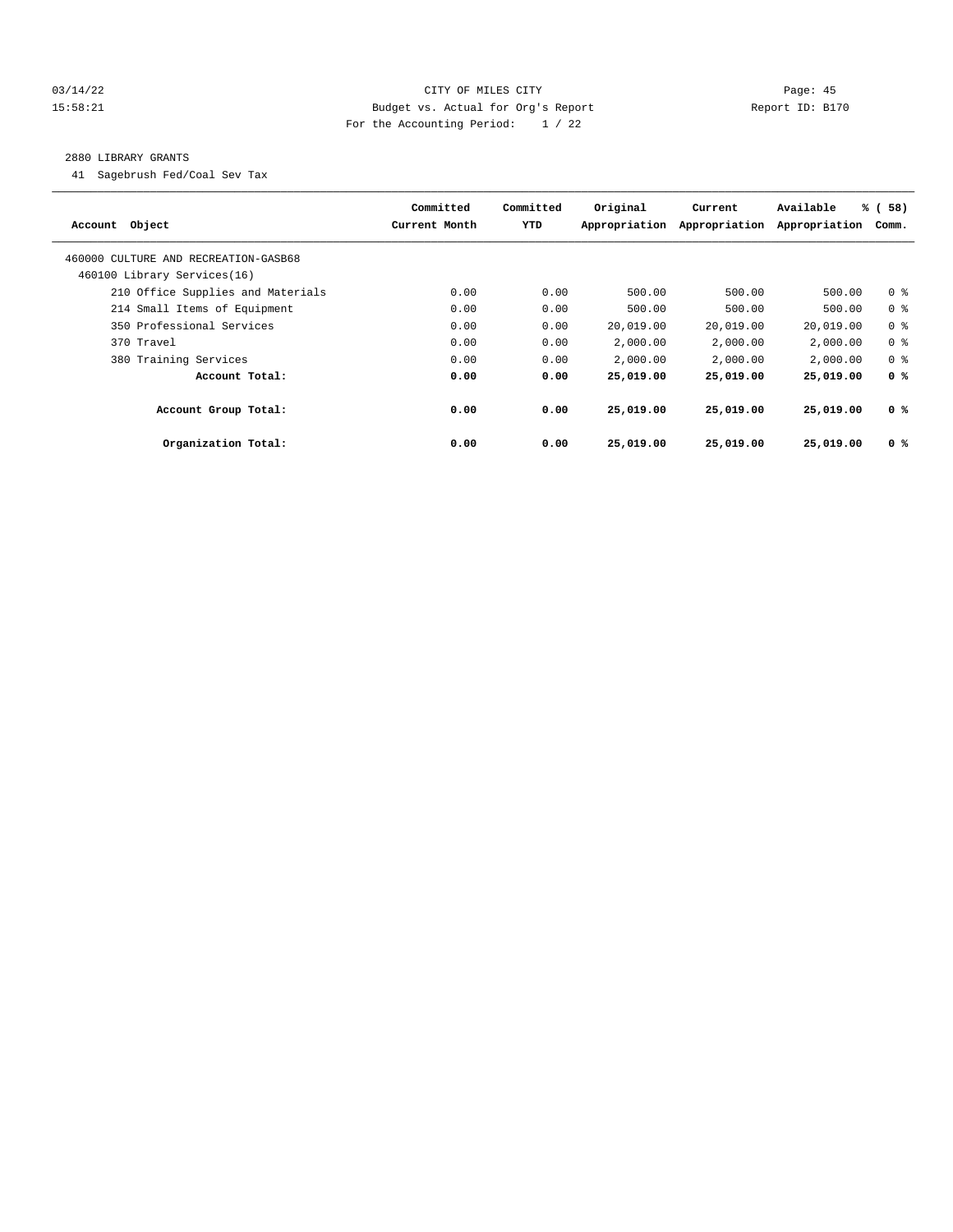#### 03/14/22 Page: 46 15:58:21 Budget vs. Actual for Org's Report Report ID: B170 For the Accounting Period: 1 / 22

#### 2880 LIBRARY GRANTS

43 State Aid Per Capita-Tech Serv

| Account Object                       | Committed<br>Current Month | Committed<br><b>YTD</b> | Original<br>Appropriation | Current<br>Appropriation | Available<br>Appropriation | % (58)<br>Comm. |
|--------------------------------------|----------------------------|-------------------------|---------------------------|--------------------------|----------------------------|-----------------|
| 460000 CULTURE AND RECREATION-GASB68 |                            |                         |                           |                          |                            |                 |
| 460100 Library Services(16)          |                            |                         |                           |                          |                            |                 |
| 210 Office Supplies and Materials    | 0.00                       | 0.00                    | 1,000.00                  | 1,000.00                 | 1,000.00                   | 0 <sup>8</sup>  |
| 214 Small Items of Equipment         | 0.00                       | 0.00                    | 5.000.00                  | 5.000.00                 | 5.000.00                   | 0 <sup>8</sup>  |
| 350 Professional Services            | 0.00                       | 0.00                    | 20,928.00                 | 20,928.00                | 20,928.00                  | 0 <sup>8</sup>  |
| 370 Travel                           | 0.00                       | 0.00                    | 1,000.00                  | 1,000.00                 | 1,000.00                   | 0 <sup>8</sup>  |
| Account Total:                       | 0.00                       | 0.00                    | 27,928.00                 | 27,928.00                | 27,928.00                  | 0 <sup>8</sup>  |
| Account Group Total:                 | 0.00                       | 0.00                    | 27,928.00                 | 27,928,00                | 27,928.00                  | 0 <sup>8</sup>  |
| Organization Total:                  | 0.00                       | 0.00                    | 27,928.00                 | 27,928.00                | 27,928.00                  | 0 <sup>8</sup>  |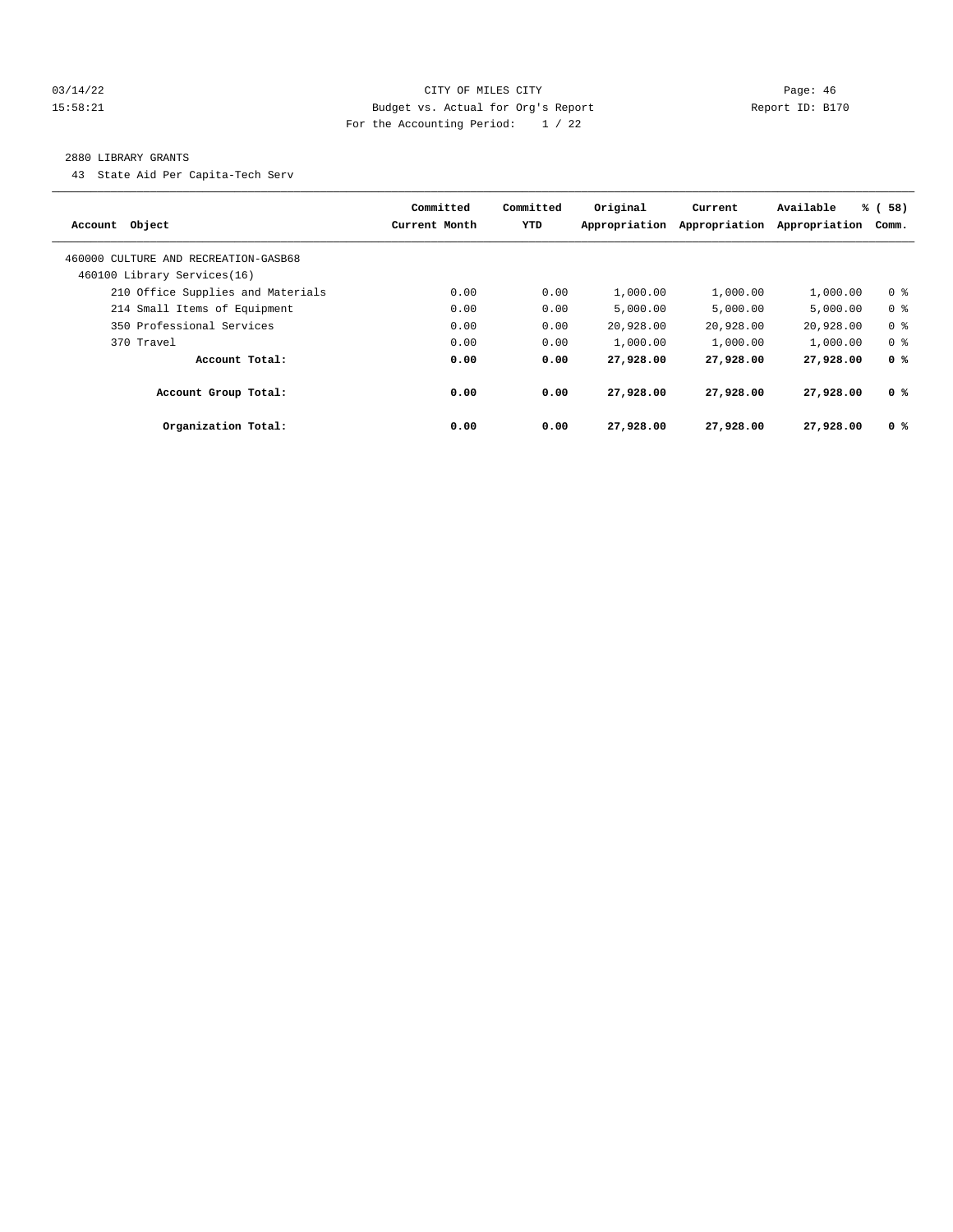#### 03/14/22 Page: 47 15:58:21 Budget vs. Actual for Org's Report Report ID: B170 For the Accounting Period: 1 / 22

#### 2880 LIBRARY GRANTS

111 One Time Endowments-Library

| Account Object                                                      | Committed<br>Current Month | Committed<br><b>YTD</b> | Original<br>Appropriation | Current<br>Appropriation | Available<br>Appropriation | % (58)<br>Comm. |
|---------------------------------------------------------------------|----------------------------|-------------------------|---------------------------|--------------------------|----------------------------|-----------------|
| 460000 CULTURE AND RECREATION-GASB68<br>460100 Library Services(16) |                            |                         |                           |                          |                            |                 |
| 360 Contr R & M                                                     | 0.00                       | 0.00                    | 2,785.00                  | 2,785.00                 | 2,785.00                   | 0 <sup>8</sup>  |
| Account Total:                                                      | 0.00                       | 0.00                    | 2,785.00                  | 2,785.00                 | 2,785.00                   | 0 <sup>8</sup>  |
| Account Group Total:                                                | 0.00                       | 0.00                    | 2,785.00                  | 2,785.00                 | 2,785.00                   | 0 %             |
| Organization Total:                                                 | 0.00                       | 0.00                    | 2,785.00                  | 2,785.00                 | 2,785.00                   | 0 <sup>8</sup>  |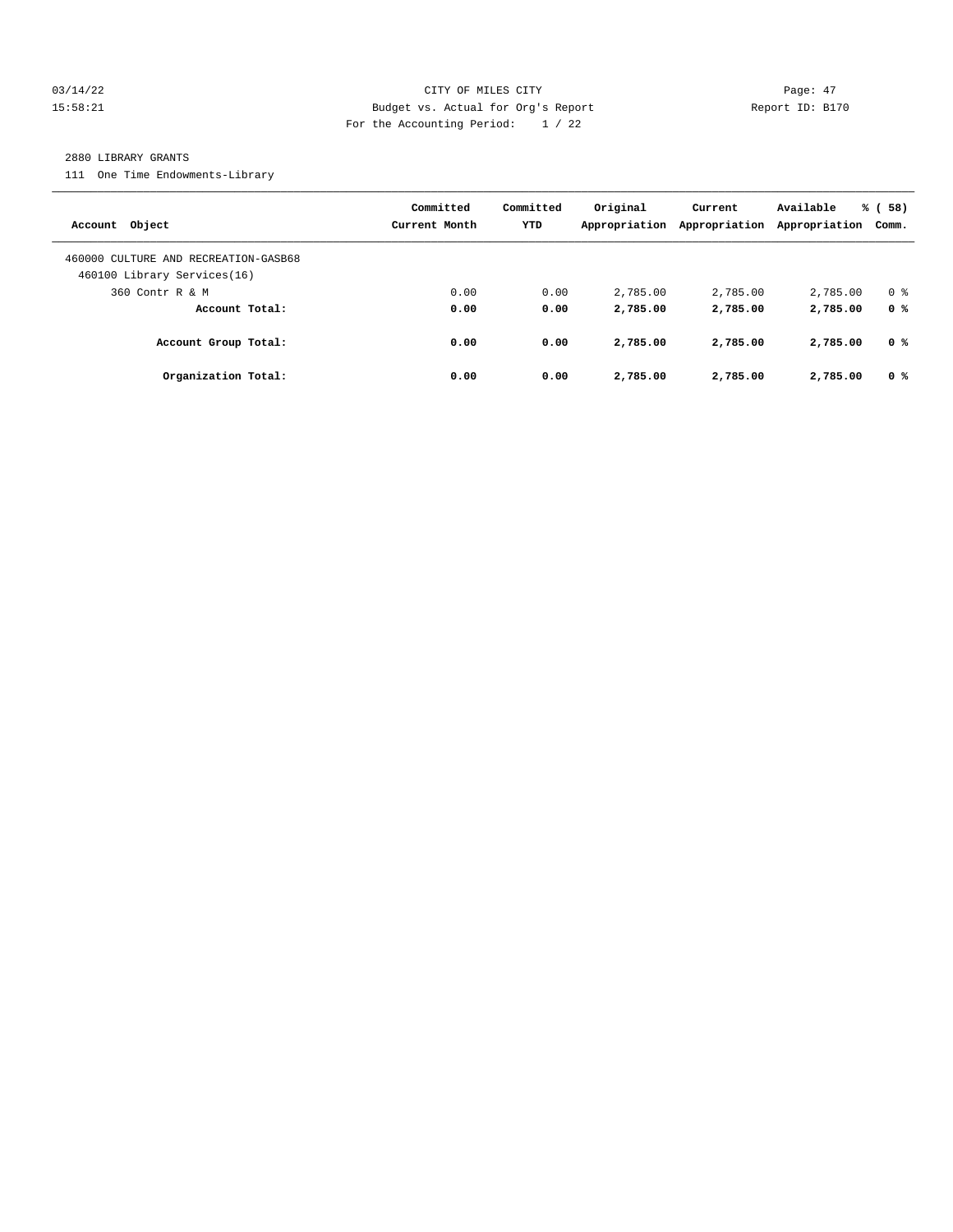#### 03/14/22 Page: 48 15:58:21 Budget vs. Actual for Org's Report Report ID: B170 For the Accounting Period: 1 / 22

#### 2880 LIBRARY GRANTS

112 Library Board of Trustees-Library

| Account Object                                                      | Committed<br>Current Month | Committed<br>YTD | Original<br>Appropriation | Current<br>Appropriation | Available<br>Appropriation | % (58)<br>Comm. |
|---------------------------------------------------------------------|----------------------------|------------------|---------------------------|--------------------------|----------------------------|-----------------|
| 460000 CULTURE AND RECREATION-GASB68<br>460100 Library Services(16) |                            |                  |                           |                          |                            |                 |
| 350 Professional Services                                           | 0.00                       | 0.00             | 10,000.00                 | 10,000.00                | 10,000.00                  | 0 <sup>8</sup>  |
| 360 Contr R & M                                                     | 0.00                       | 0.00             | 40,000.00                 | 40,000.00                | 40,000.00                  | 0 <sup>8</sup>  |
| 382 Books                                                           | 0.00                       | 0.00             | 10,000.00                 | 10,000.00                | 10,000.00                  | 0 <sup>8</sup>  |
| Account Total:                                                      | 0.00                       | 0.00             | 60,000.00                 | 60,000.00                | 60,000.00                  | 0 <sup>8</sup>  |
| Account Group Total:                                                | 0.00                       | 0.00             | 60,000.00                 | 60,000.00                | 60,000.00                  | 0 <sup>8</sup>  |
| Organization Total:                                                 | 0.00                       | 0.00             | 60,000.00                 | 60,000.00                | 60,000.00                  | 0 <sup>8</sup>  |
|                                                                     |                            |                  |                           |                          |                            |                 |
| Fund Total:                                                         | 290.40                     | 1,493.25         | 120,732.00                | 120,732.00               | 119,238.75                 | $1 \times$      |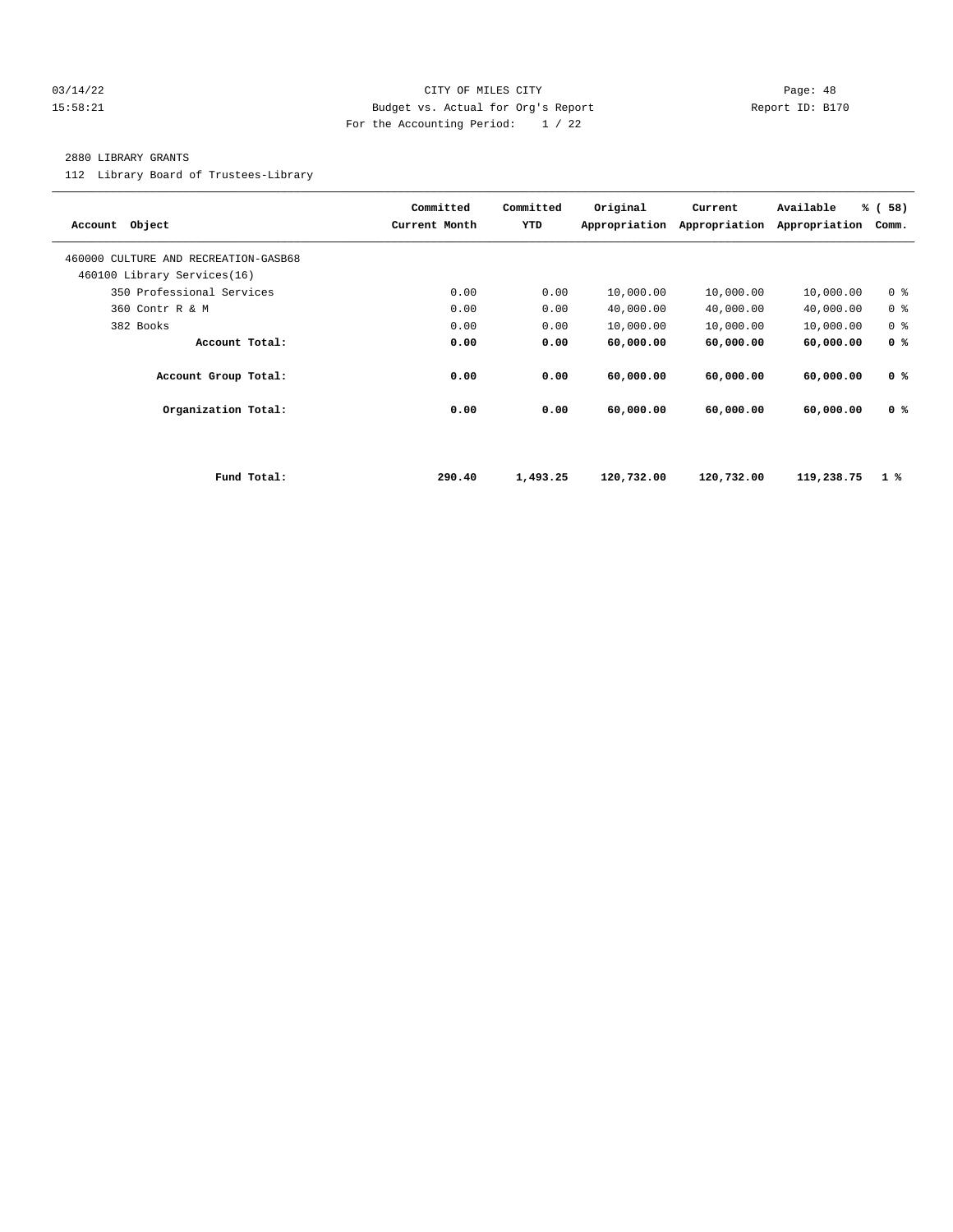#### 03/14/22 Page: 49 15:58:21 Budget vs. Actual for Org's Report Report ID: B170 For the Accounting Period: 1 / 22

2935 Historic Preservation

11 Historic Preservation

| Account Object                              | Committed<br>Current Month | Committed<br>YTD | Original  | Current   | Available<br>Appropriation Appropriation Appropriation Comm. | % (58)         |
|---------------------------------------------|----------------------------|------------------|-----------|-----------|--------------------------------------------------------------|----------------|
|                                             |                            |                  |           |           |                                                              |                |
| 460000 CULTURE AND RECREATION-GASB68        |                            |                  |           |           |                                                              |                |
| 460461 Historic Preservation-Administration |                            |                  |           |           |                                                              |                |
| 111 Salaries and Wages - Permanent          | 0.00                       | 450.95           | 1,980.00  | 1,980.00  | 1,529.05                                                     | $23$ $%$       |
| 131 VACATION                                | 0.00                       | 123.34           | 60.00     | 60.00     | $-63.34$                                                     | 206%           |
| 132 SICK LEAVE                              | 0.00                       | 27.24            | 60.00     | 60.00     | 32.76                                                        | $45*$          |
| 133 OTHER LEAVE PAY                         | 0.00                       | 98.10            | 121.00    | 121.00    | 22.90                                                        | 81 %           |
| 141 Unemployment Insurance                  | 0.00                       | 1.77             | 3.00      | 3.00      | 1.23                                                         | 59 %           |
| 142 Workers' Compensation                   | 0.00                       | 4.18             | 17.00     | 17.00     | 12.82                                                        | 25%            |
| 143 Health Insurance                        | 0.09                       | 128.70           | 513.00    | 513.00    | 384.30                                                       | 25%            |
| 144 FICA                                    | 0.00                       | 54.12            | 170.00    | 170.00    | 115.88                                                       | $32$ $%$       |
| 145 PERS                                    | 0.00                       | 62.06            | 197.00    | 197.00    | 134.94                                                       | $32$ $%$       |
| 196 CLOTHING ALLOTMENT                      | 0.00                       | 7.50             | 0.00      | 0.00      | $-7.50$                                                      | $***$ 8        |
| 210 Office Supplies and Materials           | 0.00                       | 0.00             | 500.00    | 500.00    | 500.00                                                       | 0 <sup>8</sup> |
| 220 Operating Expenses                      | 0.00                       | 0.00             | 500.00    | 500.00    | 500.00                                                       | 0 <sup>8</sup> |
| 231 Gas, Oil, Diesel Fuel, Grease, etc.     | 0.00                       | 0.00             | 200.00    | 200.00    | 200.00                                                       | 0 <sup>8</sup> |
| 311 Postage, Box Rent, Etc.                 | 0.00                       | 0.53             | 100.00    | 100.00    | 99.47                                                        | 1 <sup>8</sup> |
| 320 Printing, Duplicating, Typing &         | 0.00                       | 235.97           | 1,000.00  | 1,000.00  | 764.03                                                       | $24$ %         |
| Publicity, Subscriptions & Dues<br>330      | 0.00                       | 0.00             | 100.00    | 100.00    | 100.00                                                       | 0 <sup>8</sup> |
| 331 Publication of Formal & Legal Notices   | 0.00                       | 0.00             | 100.00    | 100.00    | 100.00                                                       | 0 <sup>8</sup> |
| 334 Memberships, Registrations & Dues       | 0.00                       | 0.00             | 100.00    | 100.00    | 100.00                                                       | 0 <sup>°</sup> |
| 345 Telephone                               | 0.00                       | 65.26            | 50.00     | 50.00     | $-15.26$                                                     | 131 %          |
| 347 Internet                                | 0.03                       | 1.67             | 50.00     | 50.00     | 48.33                                                        | 3 <sup>8</sup> |
| 350 Professional Services                   | 0.00                       | 7.72             | 79,480.00 | 79,480.00 | 79, 472.28                                                   | 0 <sup>8</sup> |
| 370 Travel                                  | 0.00                       | 397.04           | 300.00    | 300.00    | $-97.04$                                                     | $132*$         |
| 380 Training Services                       | 0.00                       | 102.50           | 300.00    | 300.00    | 197.50                                                       | $34$ $%$       |
| 513 Liability                               | 0.00                       | 42.30            | 46.00     | 46.00     | 3.70                                                         | $92$ $%$       |
| Account Total:                              | 0.12                       | 1,810.95         | 85,947.00 | 85,947.00 | 84,136.05                                                    | 2%             |
| Account Group Total:                        | 0.12                       | 1,810.95         | 85,947.00 | 85,947.00 | 84,136.05                                                    | 2%             |
| 520000 OTHER FINANCING USES                 |                            |                  |           |           |                                                              |                |
| 521000 Interfund Operating Transfers Out    |                            |                  |           |           |                                                              |                |
| 820 Transfers to Other Funds                | 0.00                       | 0.00             | 2,000.00  | 2,000.00  | 2,000.00                                                     | 0 <sup>8</sup> |
| Account Total:                              | 0.00                       | 0.00             | 2,000.00  | 2,000.00  | 2,000.00                                                     | 0 <sup>8</sup> |
| Account Group Total:                        | 0.00                       | 0.00             | 2,000.00  | 2,000.00  | 2,000.00                                                     | 0 <sup>8</sup> |
| Organization Total:                         | 0.12                       | 1,810.95         | 87,947.00 | 87,947.00 | 86,136.05                                                    | 2%             |
| Fund Total:                                 | 0.12                       | 1,810.95         | 87,947.00 | 87,947.00 | 86,136.05                                                    | 2%             |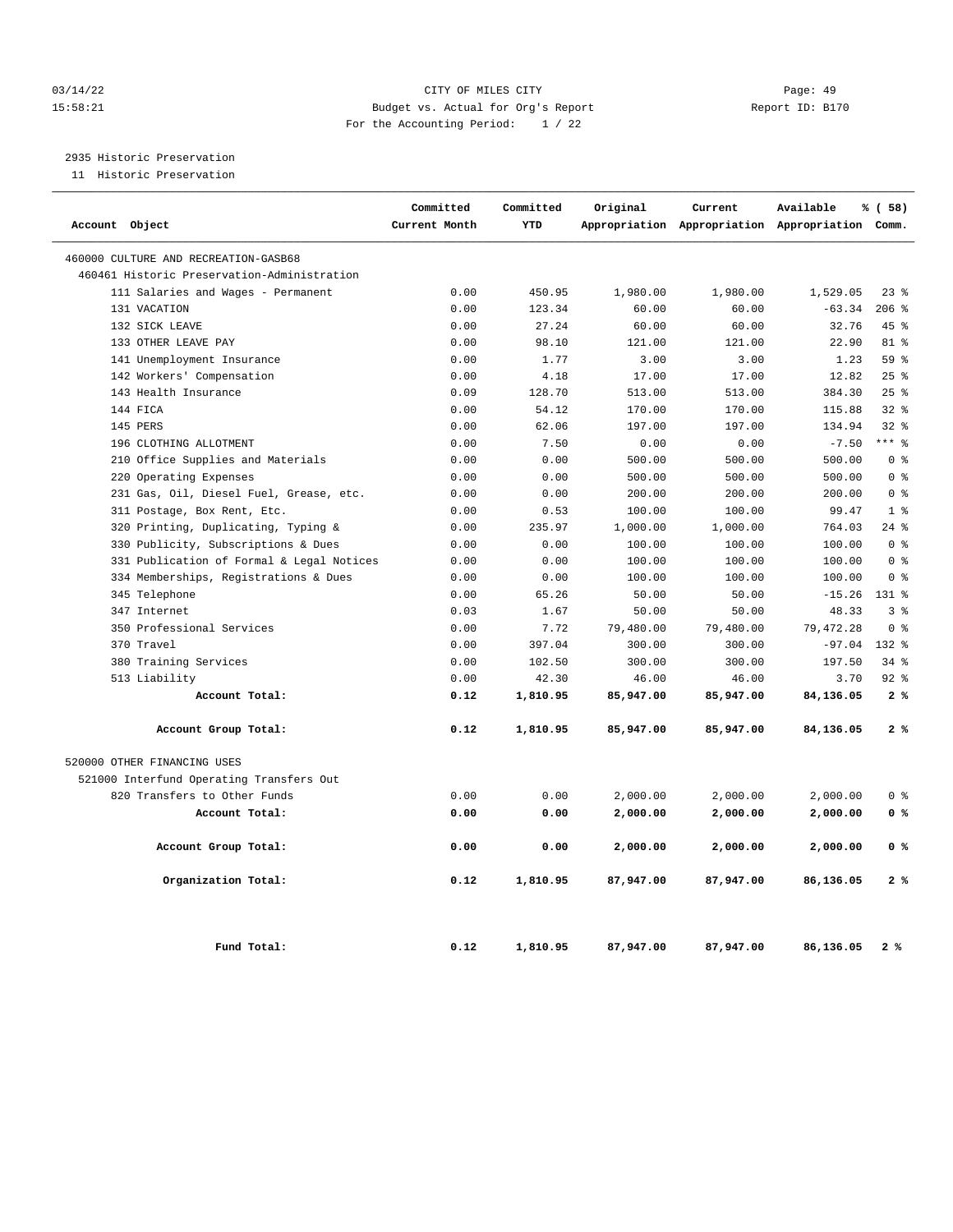#### 03/14/22 Page: 50 15:58:21 Budget vs. Actual for Org's Report Report ID: B170 For the Accounting Period: 1 / 22

#### 2985 RETIRED SENIOR VOLUNTEER PROG (RSVP)

15 Retired Senior Volunteer Program

| Account Object                                                        | Committed<br>Current Month | Committed<br>YTD | Original   | Current    | Available<br>Appropriation Appropriation Appropriation Comm. | % ( 58)         |
|-----------------------------------------------------------------------|----------------------------|------------------|------------|------------|--------------------------------------------------------------|-----------------|
| 450000 Social and Economic Services-GASB68<br>450330 RSVP Non-Federal |                            |                  |            |            |                                                              |                 |
| 111 Salaries and Wages - Permanent                                    | 165.20                     | 1,137.52         | 4,000.00   | 4,000.00   | 2,862.48                                                     | 28 %            |
| 131 VACATION                                                          | 36.56                      | 257.87           | 0.00       | 0.00       | $-257.87$                                                    | $***$ $%$       |
| 132 SICK LEAVE                                                        | 14.89                      | 121.14           | 0.00       | 0.00       | $-121.14$                                                    | $***$ $-$       |
| 141 Unemployment Insurance                                            | 0.54                       | 3.78             | 60.00      | 60.00      | 56.22                                                        | 6 %             |
| 142 Workers' Compensation                                             | 1.28                       | 8.99             | 27.00      | 27.00      | 18.01                                                        | 33%             |
| 143 Health Insurance                                                  | $-42.61$                   | 0.00             | 1,153.00   | 1,153.00   | 1,153.00                                                     | 0 <sup>8</sup>  |
| 144 FICA                                                              | 16.57                      | 116.06           | 306.00     | 306.00     | 189.94                                                       | $38*$           |
| 145 PERS                                                              | 19.23                      | 134.50           | 351.00     | 351.00     | 216.50                                                       | 38 %            |
| 210 Office Supplies and Materials                                     | 0.00                       | 736.84           | 1,675.00   | 1,675.00   | 938.16                                                       | 44 %            |
| 220 Operating Expenses                                                | 0.00                       | 2,859.27         | 3,464.00   | 3,464.00   | 604.73                                                       | 83%             |
| 311 Postage, Box Rent, Etc.                                           | 0.00                       | 102.50           | 681.00     | 681.00     | 578.50                                                       | 15 <sup>8</sup> |
| 330 Publicity, Subscriptions & Dues                                   | 0.00                       | 159.60           | 160.00     | 160.00     | 0.40                                                         | 100 %           |
| 334 Memberships, Registrations & Dues                                 | 0.00                       | 0.00             | 190.00     | 190.00     | 190.00                                                       | 0 <sup>8</sup>  |
| 345 Telephone                                                         | 0.00                       | 251.31           | 1,637.00   | 1,637.00   | 1,385.69                                                     | 15 <sup>8</sup> |
| 370 Travel                                                            | 25.00                      | 382.20           | 5,356.00   | 5,356.00   | 4,973.80                                                     | 7 %             |
| 379 Other Travel                                                      | 0.00                       | 269.00           | 2,360.00   | 2,360.00   | 2,091.00                                                     | $11$ %          |
| 512 Insurance on Vehicles & Equipment                                 | 0.00                       | 0.00             | 500.00     | 500.00     | 500.00                                                       | 0 <sup>8</sup>  |
| 513 Liability                                                         | 0.00                       | 17.25            | 562.00     | 562.00     | 544.75                                                       | 3%              |
| Account Total:                                                        | 236.66                     | 6,557.83         | 22,482.00  | 22,482.00  | 15,924.17                                                    | 29%             |
| 450340 RSVP FEDERAL GRANT- FALLON/CUSTER                              |                            |                  |            |            |                                                              |                 |
| 111 Salaries and Wages - Permanent                                    | 3,568.48                   | 24,810.32        | 54, 417.00 | 54, 417.00 | 29,606.68                                                    | 46%             |
| 131 VACATION                                                          | 795.75                     | 5,152.66         | 0.00       | 0.00       | $-5, 152.66$                                                 | $***$ $-$       |
| 132 SICK LEAVE                                                        | 283.00                     | 2,580.29         | 0.00       | 0.00       | $-2,580.29$                                                  | $***$ $-$       |
| 141 Unemployment Insurance                                            | 11.63                      | 81.42            | 816.00     | 816.00     | 734.58                                                       | $10*$           |
| 142 Workers' Compensation                                             | 25.77                      | 180.39           | 398.00     | 398.00     | 217.61                                                       | 45 %            |
| 143 Health Insurance                                                  | 896.06                     | 5,972.89         | 9,647.00   | 9,647.00   | 3,674.11                                                     | 62 %            |
| 144 FICA                                                              | 355.50                     | 2,489.41         | 4,163.00   | 4,163.00   | 1,673.59                                                     | 60 %            |
| 145 PERS                                                              | 365.11                     | 2,555.88         | 325.00     | 325.00     | $-2, 230.88$                                                 | 786 %           |
| 210 Office Supplies and Materials                                     | 0.00                       | 17.02            | 1,554.00   | 1,554.00   | 1,536.98                                                     | 1 <sup>8</sup>  |
| 220 Operating Expenses                                                | 0.00                       | 57.73            | 750.00     | 750.00     | 692.27                                                       | 8 %             |
| 311 Postage, Box Rent, Etc.                                           | 144.20                     | 355.63           | 0.00       | 0.00       | $-355.63$                                                    | $***$ $%$       |
| 334 Memberships, Registrations & Dues                                 | 0.00                       | 75.00            | 260.00     | 260.00     | 185.00                                                       | 29%             |
| 345 Telephone                                                         | 122.64                     | 495.78           | 1,509.00   | 1,509.00   | 1,013.22                                                     | $33$ $%$        |
| 530 Rent                                                              | 0.00                       | 5,850.00         | 7,800.00   | 7,800.00   | 1,950.00                                                     | 75 %            |
| Account Total:                                                        | 6,568.14                   | 50,674.42        | 81,639.00  | 81,639.00  | 30,964.58                                                    | 62%             |
|                                                                       |                            |                  |            |            |                                                              |                 |
| 450351 RSVP-Excess                                                    |                            |                  |            |            |                                                              |                 |
| 111 Salaries and Wages - Permanent                                    | 0.00                       | 0.00             | 2,040.00   | 2,040.00   | 2,040.00                                                     | 0 <sup>8</sup>  |
| 133 OTHER LEAVE PAY                                                   | 0.00                       | 0.00             | 10,000.00  | 10,000.00  | 10,000.00                                                    | 0 <sup>8</sup>  |
| 141 Unemployment Insurance                                            | 0.00                       | 0.00             | 181.00     | 181.00     | 181.00                                                       | 0 <sup>8</sup>  |
| 142 Workers' Compensation                                             | 0.00                       | 0.00             | 81.00      | 81.00      | 81.00                                                        | 0 <sup>8</sup>  |
| 144 FICA                                                              | 0.00                       | 0.00             | 921.00     | 921.00     | 921.00                                                       | 0 <sup>8</sup>  |
| 145 PERS                                                              | 0.00                       | 0.00             | 1,068.00   | 1,068.00   | 1,068.00                                                     | 0 <sup>8</sup>  |
| 220 Operating Expenses                                                | 0.00                       | 1,604.06         | 2,000.00   | 2,000.00   | 395.94                                                       | $80*$           |
| Account Total:                                                        | 0.00                       | 1,604.06         | 16,291.00  | 16,291.00  | 14,686.94                                                    | 10 %            |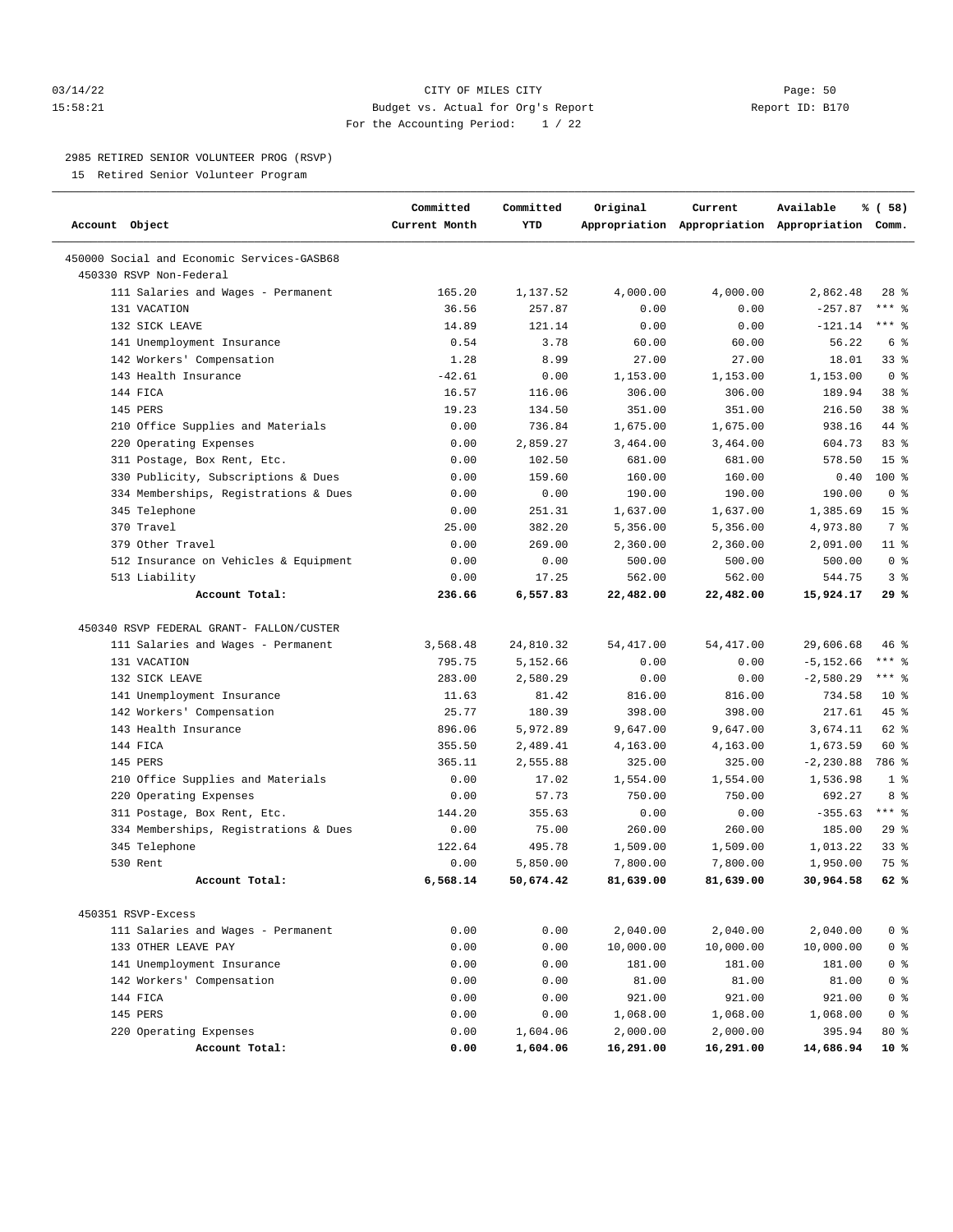#### 03/14/22 Page: 51 15:58:21 Budget vs. Actual for Org's Report Report ID: B170 For the Accounting Period: 1 / 22

2985 RETIRED SENIOR VOLUNTEER PROG (RSVP)

15 Retired Senior Volunteer Program

| Account Object       | Committed<br>Current Month | Committed<br>YTD | Original<br>Appropriation | Current<br>Appropriation | Available<br>Appropriation | % (58)<br>Comm. |
|----------------------|----------------------------|------------------|---------------------------|--------------------------|----------------------------|-----------------|
| Account Group Total: | 6,804.80                   | 58,836.31        | 120,412.00                | 120,412.00               | 61,575.69                  | 49%             |
| Organization Total:  | 6,804.80                   | 58,836.31        | 120,412.00                | 120,412.00               | 61,575.69                  | 49 %            |
| Fund Total:          | 6,804.80                   | 58,836.31        | 120,412.00                | 120,412.00               | 61,575.69                  | 49 %            |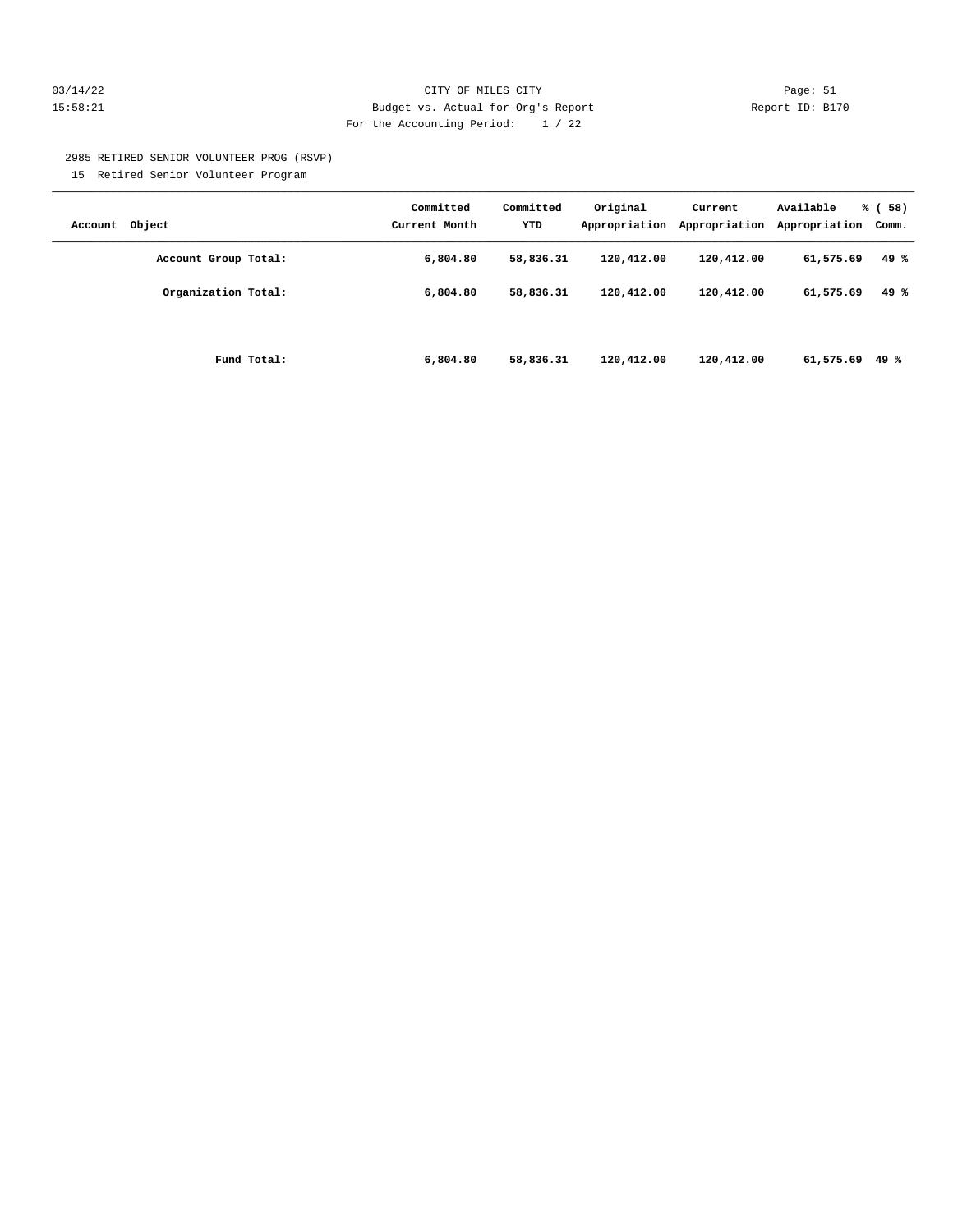#### 03/14/22 Page: 52 15:58:21 Budget vs. Actual for Org's Report Report ID: B170 For the Accounting Period: 1 / 22

2991 Federal Recovery Funds

22 Water Plant

| Account Object                                                               | Committed<br>Current Month | Committed<br><b>YTD</b> | Original<br>Appropriation | Current<br>Appropriation | Available<br>Appropriation | % (58)<br>Comm. |
|------------------------------------------------------------------------------|----------------------------|-------------------------|---------------------------|--------------------------|----------------------------|-----------------|
| 430000 Public Works-GASB68<br>430530 Water Source of Supply and Pumping (22) |                            |                         |                           |                          |                            |                 |
| 940 Machinery & Equipment                                                    | 0.00                       | 0.00                    | 5,289,250.00              | 5,289,250.00             | 5,289,250.00               | 0 <sup>8</sup>  |
| Account Total:                                                               | 0.00                       | 0.00                    | 5,289,250.00              | 5,289,250.00             | 5,289,250.00               | 0 %             |
| Account Group Total:                                                         | 0.00                       | 0.00                    | 5,289,250.00              | 5,289,250.00             | 5,289,250.00               | 0 <sup>8</sup>  |
| Organization Total:                                                          | 0.00                       | 0.00                    | 5,289,250.00              | 5,289,250.00             | 5,289,250.00               | 0 <sup>8</sup>  |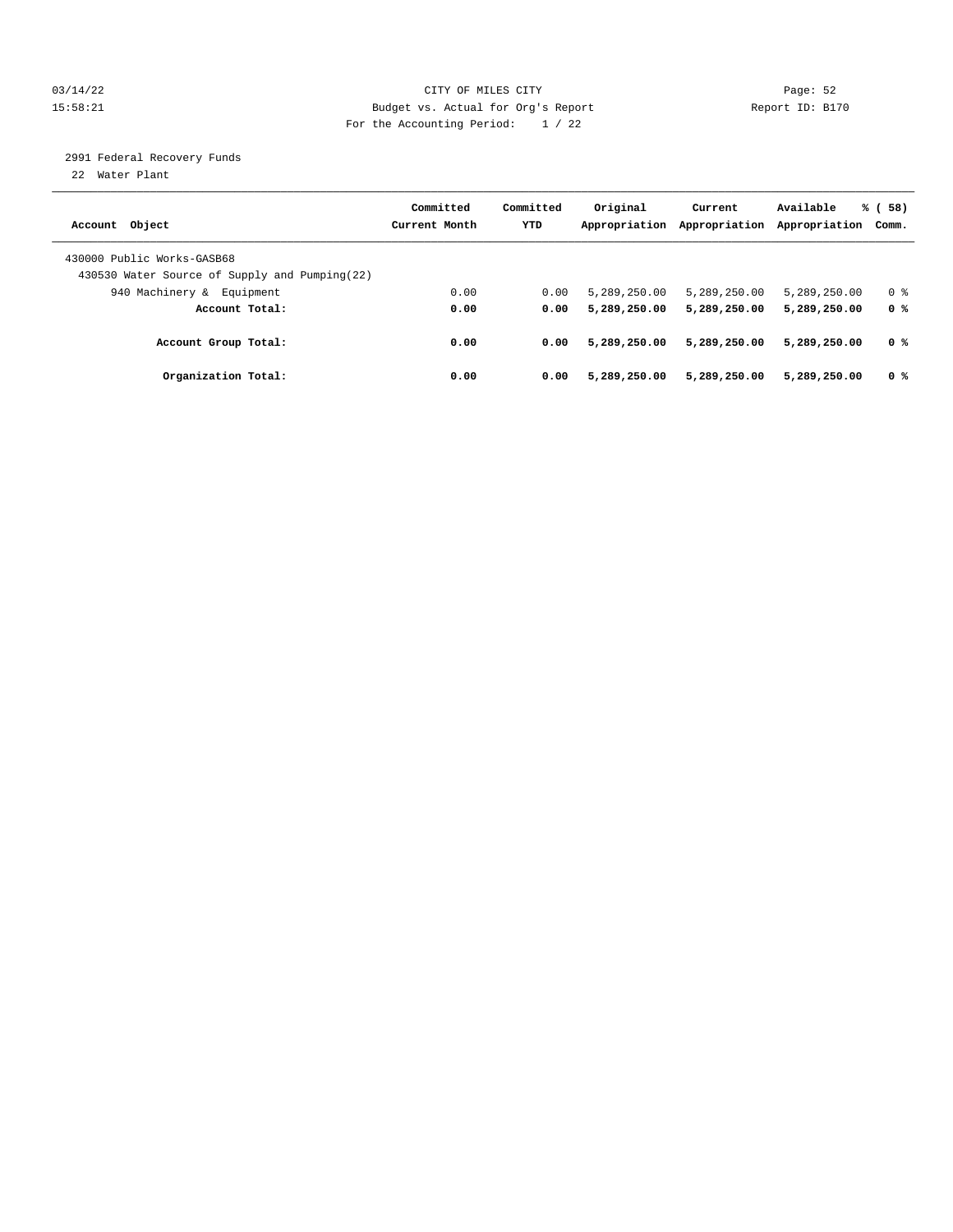#### 03/14/22 Page: 53 15:58:21 Budget vs. Actual for Org's Report Report ID: B170 For the Accounting Period: 1 / 22

2991 Federal Recovery Funds

23 Water Lines

|                                           | Committed     | Committed  | Original      | Current       | Available     | % (58)         |
|-------------------------------------------|---------------|------------|---------------|---------------|---------------|----------------|
| Account Object                            | Current Month | <b>YTD</b> | Appropriation | Appropriation | Appropriation | Comm.          |
| 430000 Public Works-GASB68                |               |            |               |               |               |                |
| 430550 Transmission and Distribution (23) |               |            |               |               |               |                |
| 940 Machinery &<br>Equipment              | 0.00          | 0.00       | 3,974,968.00  | 3,974,968.00  | 3,974,968.00  | 0 <sup>8</sup> |
| Account Total:                            | 0.00          | 0.00       | 3,974,968,00  | 3,974,968.00  | 3,974,968.00  | 0 %            |
| Account Group Total:                      | 0.00          | 0.00       | 3,974,968,00  | 3,974,968.00  | 3,974,968.00  | 0 <sup>8</sup> |
| Organization Total:                       | 0.00          | 0.00       | 3,974,968.00  | 3,974,968.00  | 3,974,968,00  | 0 <sup>8</sup> |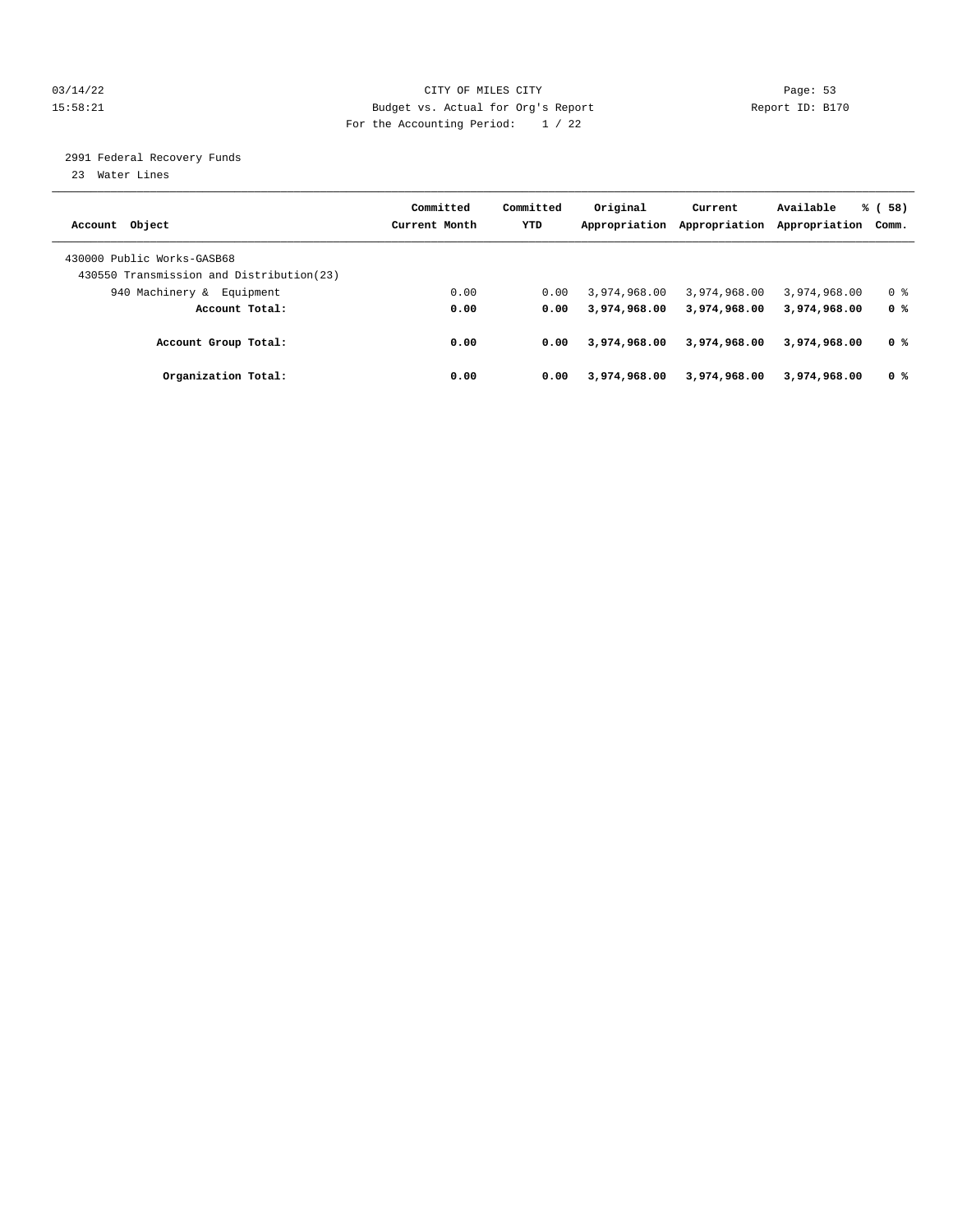#### 03/14/22 Page: 54 15:58:21 Budget vs. Actual for Org's Report Report ID: B170 For the Accounting Period: 1 / 22

2991 Federal Recovery Funds

31 Sewer Lines

| Account Object                                                              | Committed<br>Current Month | Committed<br><b>YTD</b> | Original<br>Appropriation | Current<br>Appropriation | Available<br>Appropriation | 58)<br>% (<br>Comm. |
|-----------------------------------------------------------------------------|----------------------------|-------------------------|---------------------------|--------------------------|----------------------------|---------------------|
| 430000 Public Works-GASB68<br>430630 Sewer Collection and Transmission (31) |                            |                         |                           |                          |                            |                     |
| 940 Machinery &<br>Equipment                                                | 0.00                       | 0.00                    | 493,683.00                | 493,683.00               | 493,683.00                 | 0 <sup>8</sup>      |
| Account Total:                                                              | 0.00                       | 0.00                    | 493,683.00                | 493,683.00               | 493,683.00                 | 0 %                 |
| Account Group Total:                                                        | 0.00                       | 0.00                    | 493,683.00                | 493,683.00               | 493,683.00                 | 0 %                 |
| Organization Total:                                                         | 0.00                       | 0.00                    | 493,683.00                | 493,683.00               | 493,683,00                 | 0 <sup>8</sup>      |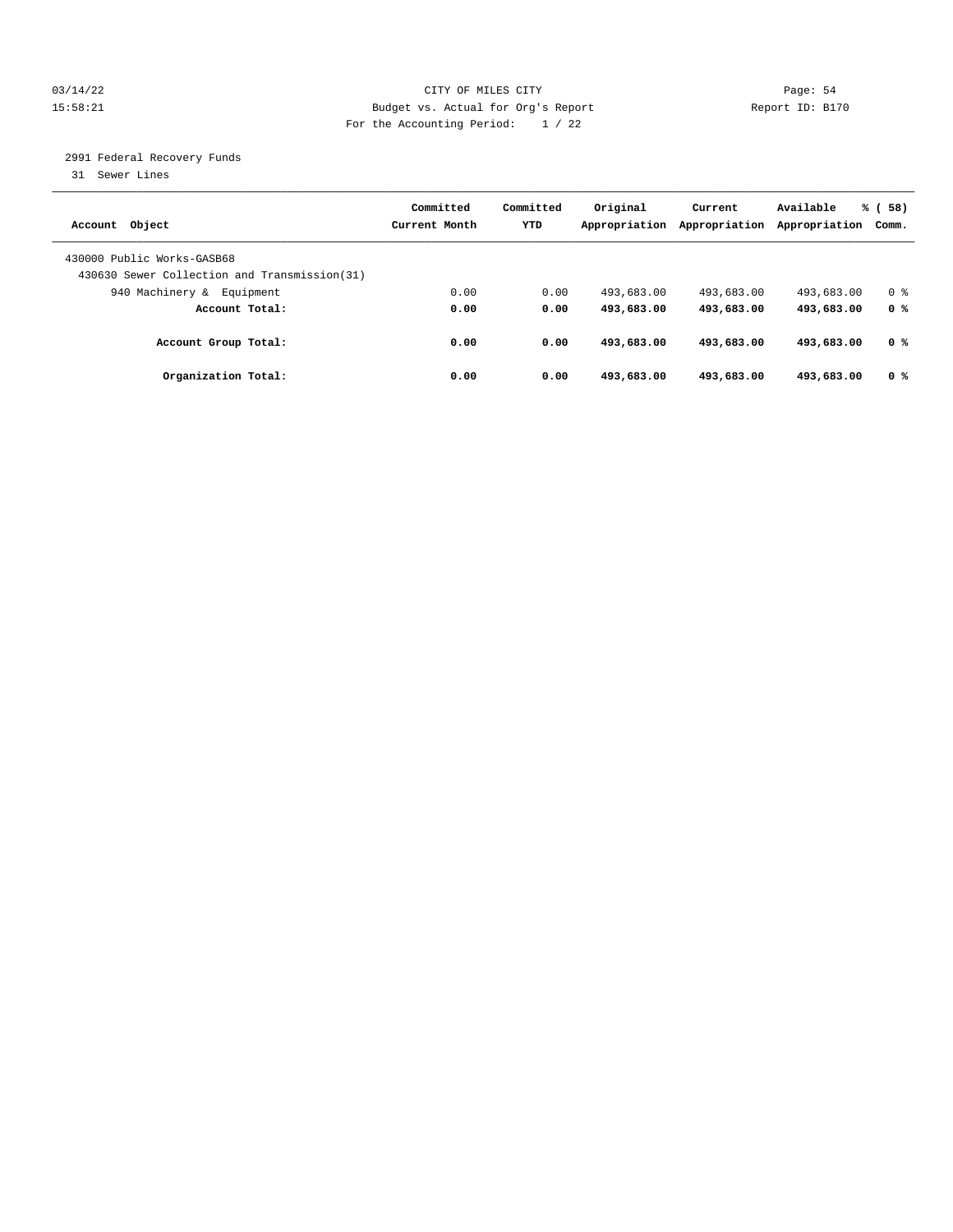#### 03/14/22 Page: 55 15:58:21 Budget vs. Actual for Org's Report Changer Report ID: B170 For the Accounting Period: 1 / 22

## 2991 Federal Recovery Funds

107 Paved St. Maint. Dist.#204

| Account Object                           | Committed<br>Current Month | Committed<br><b>YTD</b> | Original<br>Appropriation | Current<br>Appropriation | Available<br>Appropriation | % (58)<br>Comm. |
|------------------------------------------|----------------------------|-------------------------|---------------------------|--------------------------|----------------------------|-----------------|
| 430000 Public Works-GASB68               |                            |                         |                           |                          |                            |                 |
| 430235 Storm Drain & Culvert Maintenance |                            |                         |                           |                          |                            |                 |
| 350 Professional Services                | 0.00                       | 0.00                    | 499,785.00                | 499,785.00               | 499,785.00                 | 0 %             |
| Account Total:                           | 0.00                       | 0.00                    | 499,785.00                | 499,785.00               | 499,785.00                 | 0 <sup>8</sup>  |
| Account Group Total:                     | 0.00                       | 0.00                    | 499,785.00                | 499,785.00               | 499,785.00                 | 0 %             |
| Organization Total:                      | 0.00                       | 0.00                    | 499,785.00                | 499,785.00               | 499,785.00                 | 0 %             |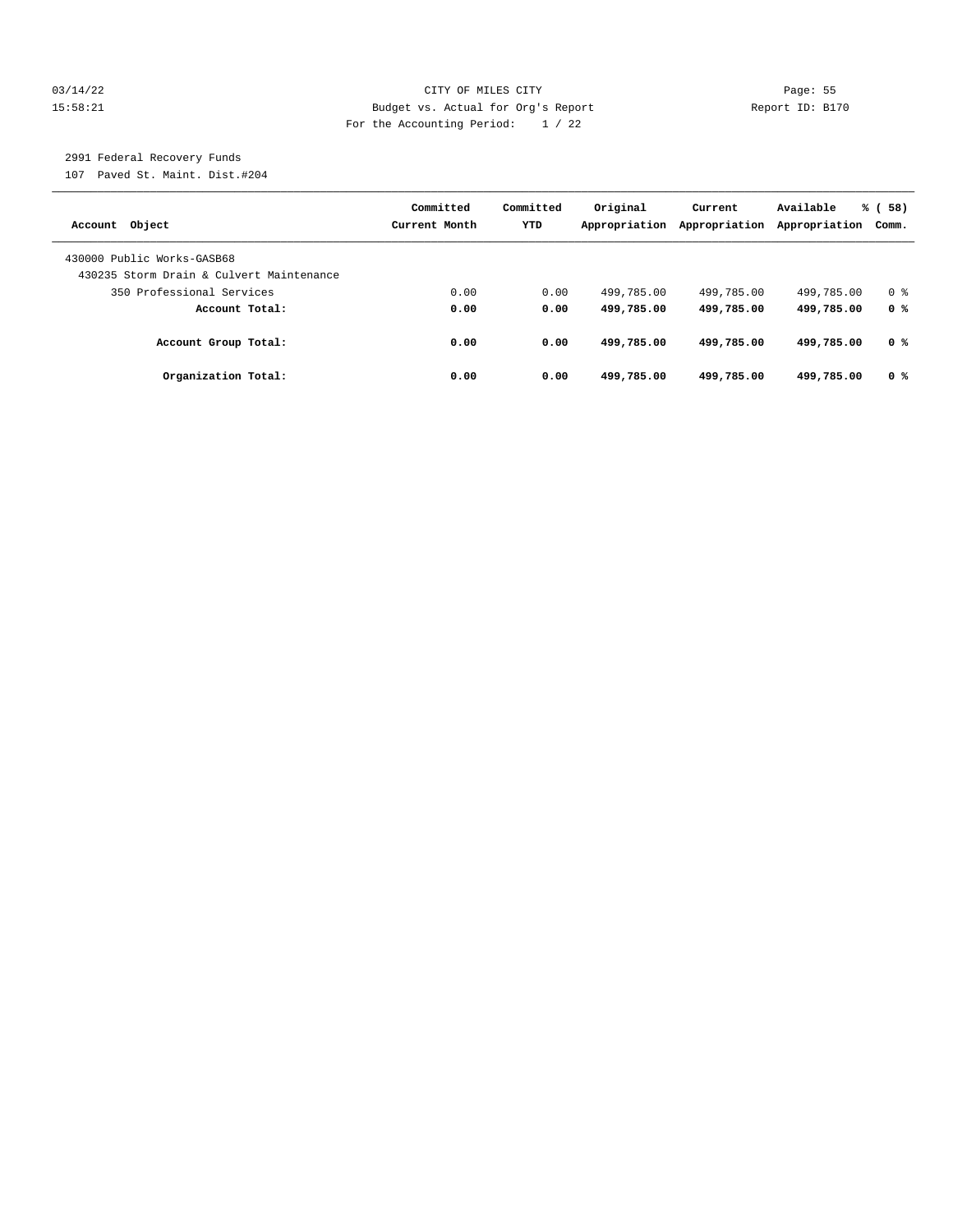#### 03/14/22 Page: 56 15:58:21 Budget vs. Actual for Org's Report Report ID: B170 For the Accounting Period: 1 / 22

## 2991 Federal Recovery Funds

108 Street Maintenance (North Side)

| Account Object                                                        | Committed<br>Current Month | Committed<br><b>YTD</b> | Original<br>Appropriation | Current<br>Appropriation | Available<br>Appropriation | % (58)<br>Comm. |
|-----------------------------------------------------------------------|----------------------------|-------------------------|---------------------------|--------------------------|----------------------------|-----------------|
| 430000 Public Works-GASB68                                            |                            |                         |                           |                          |                            |                 |
| 430235 Storm Drain & Culvert Maintenance<br>350 Professional Services | 0.00                       | 0.00                    | 124,947.00                | 124,947.00               | 124,947.00                 | 0 <sup>8</sup>  |
| Account Total:                                                        | 0.00                       | 0.00                    | 124,947.00                | 124,947.00               | 124,947.00                 | 0 %             |
| Account Group Total:                                                  | 0.00                       | 0.00                    | 124,947.00                | 124,947.00               | 124,947.00                 | 0 %             |
| Organization Total:                                                   | 0.00                       | 0.00                    | 124,947.00                | 124,947.00               | 124,947.00                 | 0 <sup>8</sup>  |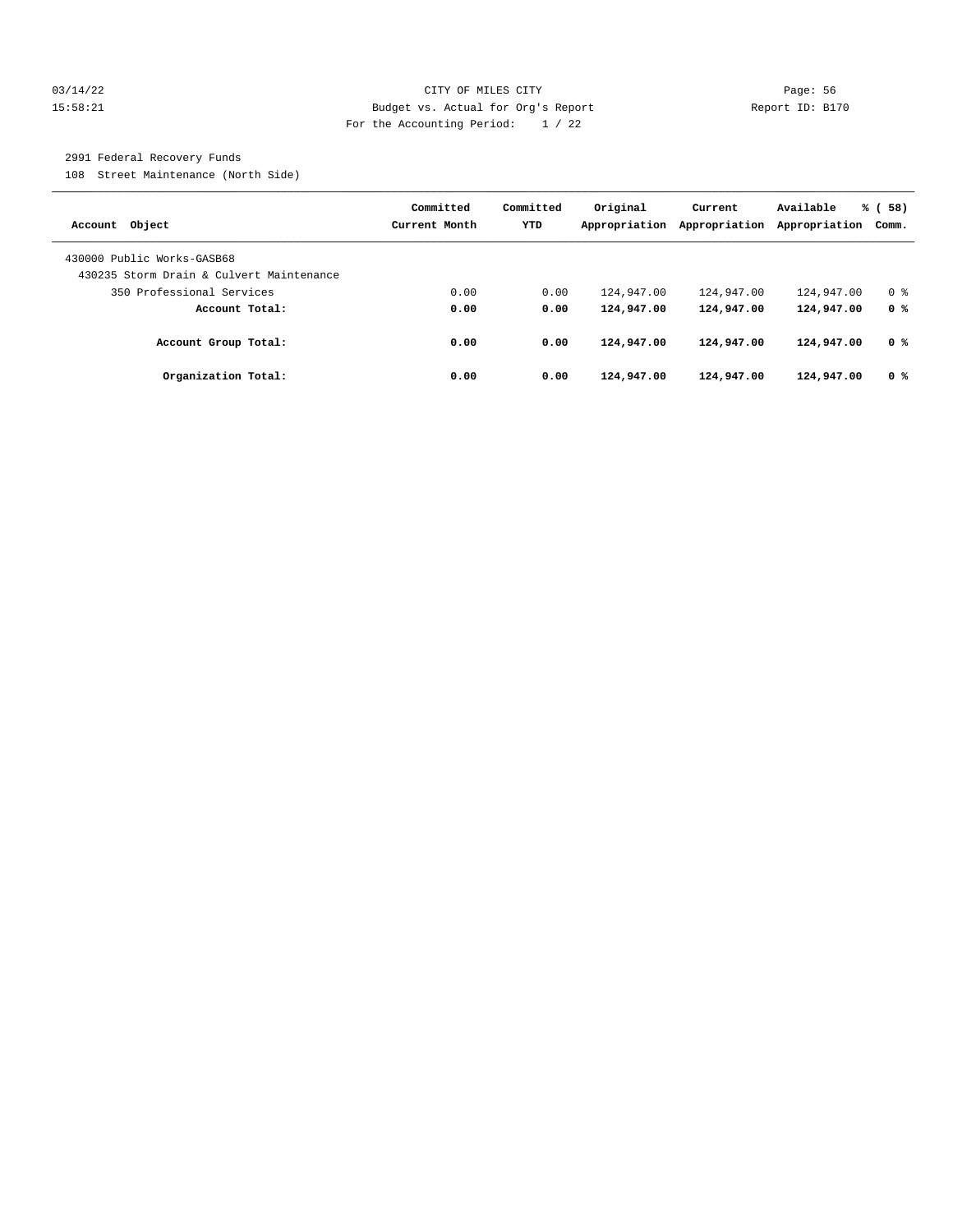#### 03/14/22 Page: 57 15:58:21 Budget vs. Actual for Org's Report Report ID: B170 For the Accounting Period: 1 / 22

# 2991 Federal Recovery Funds

201 Flood Prevention

| Account Object             | Committed<br>Current Month |      | Committed<br>YTD | Original                                           | Current      | Available<br>Appropriation Appropriation Appropriation | % (58)<br>Comm. |
|----------------------------|----------------------------|------|------------------|----------------------------------------------------|--------------|--------------------------------------------------------|-----------------|
| 430000 Public Works-GASB68 |                            |      |                  |                                                    |              |                                                        |                 |
| 431200 Flood Control       |                            |      |                  |                                                    |              |                                                        |                 |
| 350 Professional Services  |                            | 0.00 | 1,202.71         | 5,560,000.00                                       | 5,560,000.00 | 5,558,797.29                                           | 0 <sup>8</sup>  |
| Account Total:             |                            | 0.00 | 1,202.71         | 5,560,000.00                                       | 5,560,000.00 | 5,558,797.29                                           | 0 <sup>8</sup>  |
| Account Group Total:       |                            | 0.00 | 1,202.71         | 5,560,000.00                                       | 5,560,000.00 | 5,558,797.29                                           | 0 <sup>8</sup>  |
| Organization Total:        |                            | 0.00 | 1,202.71         | 5,560,000.00                                       | 5,560,000.00 | 5,558,797.29                                           | 0 <sup>8</sup>  |
|                            |                            |      |                  |                                                    |              |                                                        |                 |
| Fund Total:                |                            | 0.00 |                  | 1,202.71 15,942,633.00 15,942,633.00 15,941,430.29 |              |                                                        | 0 %             |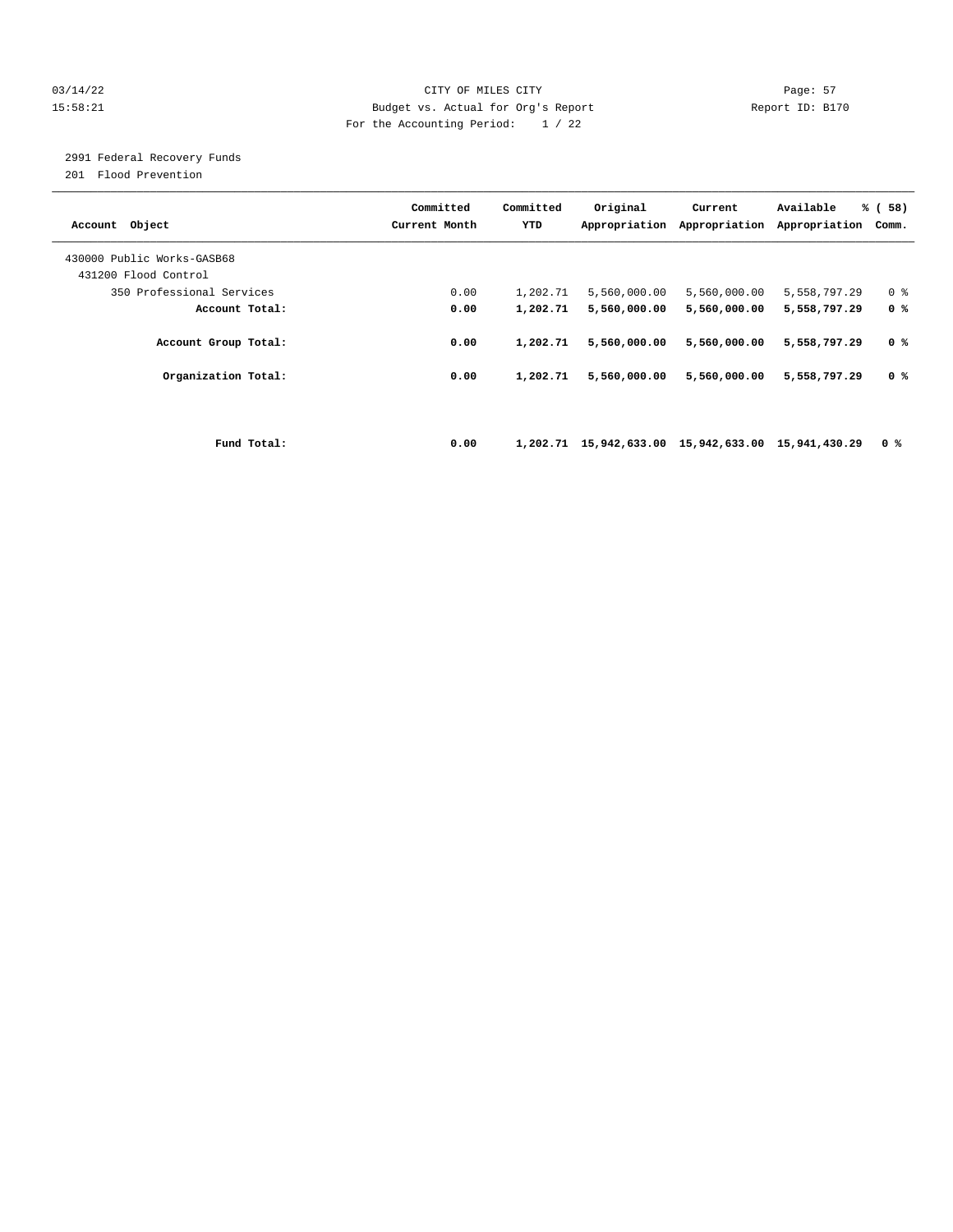#### 03/14/22 Page: 58 15:58:21 Budget vs. Actual for Org's Report Changer Report ID: B170 For the Accounting Period: 1 / 22

#### 3670 SID 211 110 SID # 211

| Account Object                     |             | Committed<br>Current Month | Committed<br>YTD | Original | Current<br>Appropriation Appropriation | Available<br>Appropriation | % (58)<br>Comm. |
|------------------------------------|-------------|----------------------------|------------------|----------|----------------------------------------|----------------------------|-----------------|
| 490000 DEBT SERVICE                |             |                            |                  |          |                                        |                            |                 |
| 490500 Other Debt Service Payments |             |                            |                  |          |                                        |                            |                 |
| 643 Principal- SID 211             |             | 0.00                       | 1,946.79         | 3,902.00 | 3,902.00                               | 1,955.21                   | 50%             |
| 644 Interest- SID 211              |             | 0.00                       | 319.31           | 628.00   | 628.00                                 | 308.69                     | $51$ $%$        |
| Account Total:                     |             | 0.00                       | 2,266.10         | 4,530.00 | 4,530.00                               | 2,263.90                   | 50%             |
| Account Group Total:               |             | 0.00                       | 2,266.10         | 4,530.00 | 4,530.00                               | 2,263.90                   | 50%             |
| Organization Total:                |             | 0.00                       | 2,266.10         | 4,530.00 | 4,530.00                               | 2,263.90                   | 50%             |
|                                    |             |                            |                  |          |                                        |                            |                 |
|                                    | Fund Total: | 0.00                       | 2,266.10         | 4,530.00 | 4,530.00                               | 2,263.90                   | 50 %            |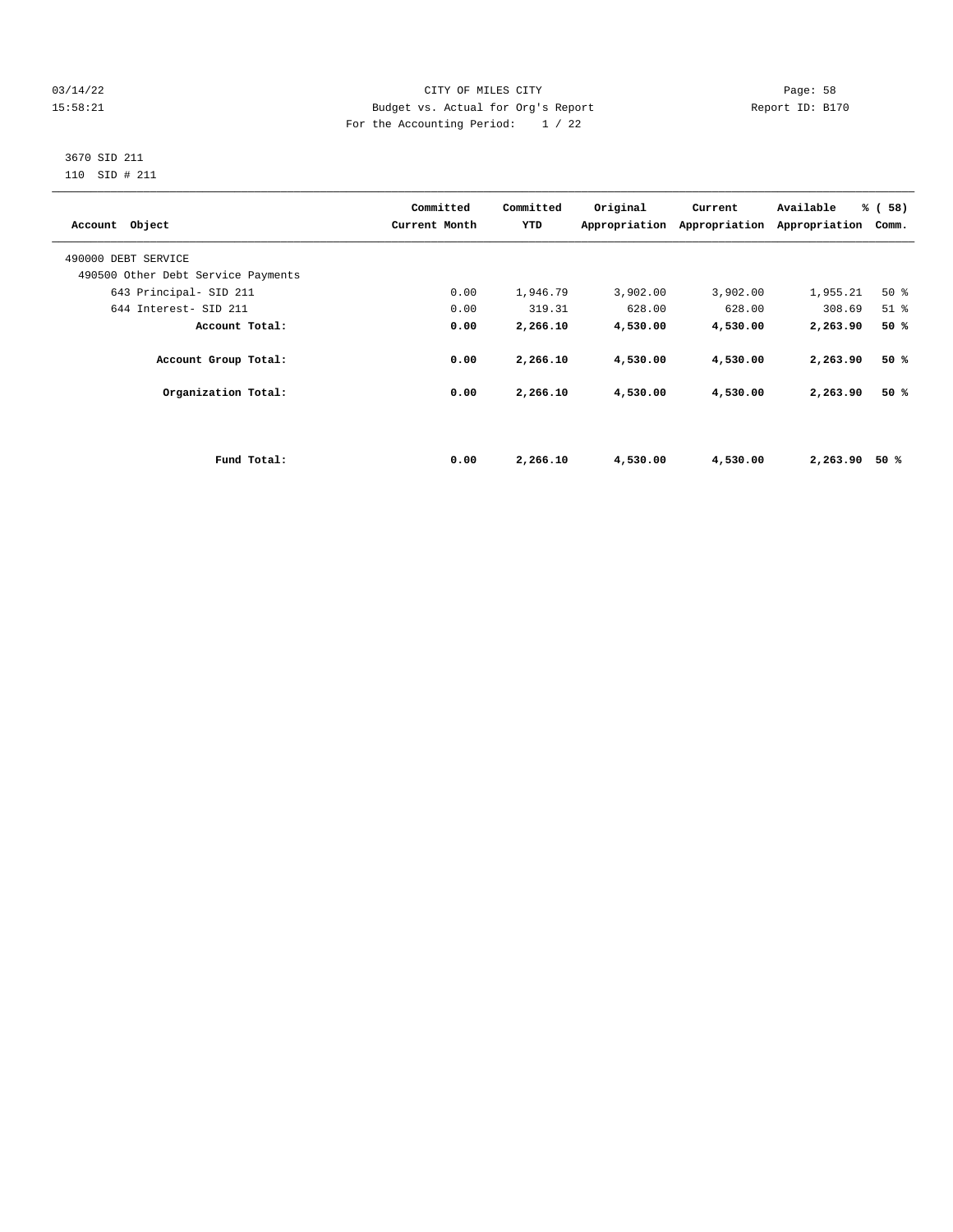#### 03/14/22 Page: 59 15:58:21 Budget vs. Actual for Org's Report Report ID: B170 For the Accounting Period: 1 / 22

4000 General Fund Capitol Improvement Fund

501 Capital Purchases

| Account Object                                                     | Committed<br>Current Month | Committed<br>YTD | Original<br>Appropriation | Current<br>Appropriation | Available<br>Appropriation | % (58)<br>Comm. |
|--------------------------------------------------------------------|----------------------------|------------------|---------------------------|--------------------------|----------------------------|-----------------|
| 460000 CULTURE AND RECREATION-GASB68<br>460433 Park Operations(13) |                            |                  |                           |                          |                            |                 |
| 350 Professional Services                                          | 0.00                       | 63,551.95        | 80,000.00                 | 80,000.00                | 16,448.05                  | 79 %            |
| Account Total:                                                     | 0.00                       | 63,551.95        | 80,000.00                 | 80,000.00                | 16,448.05                  | 79 %            |
| Account Group Total:                                               | 0.00                       | 63,551.95        | 80,000.00                 | 80,000.00                | 16,448.05                  | 79 %            |
| Organization Total:                                                | 0.00                       | 63,551.95        | 80,000.00                 | 80,000.00                | 16,448.05                  | 79 %            |
|                                                                    |                            |                  |                           |                          |                            |                 |
| Fund Total:                                                        | 0.00                       | 63,551.95        | 80,000.00                 | 80,000,00                | 16,448.05                  | 79 %            |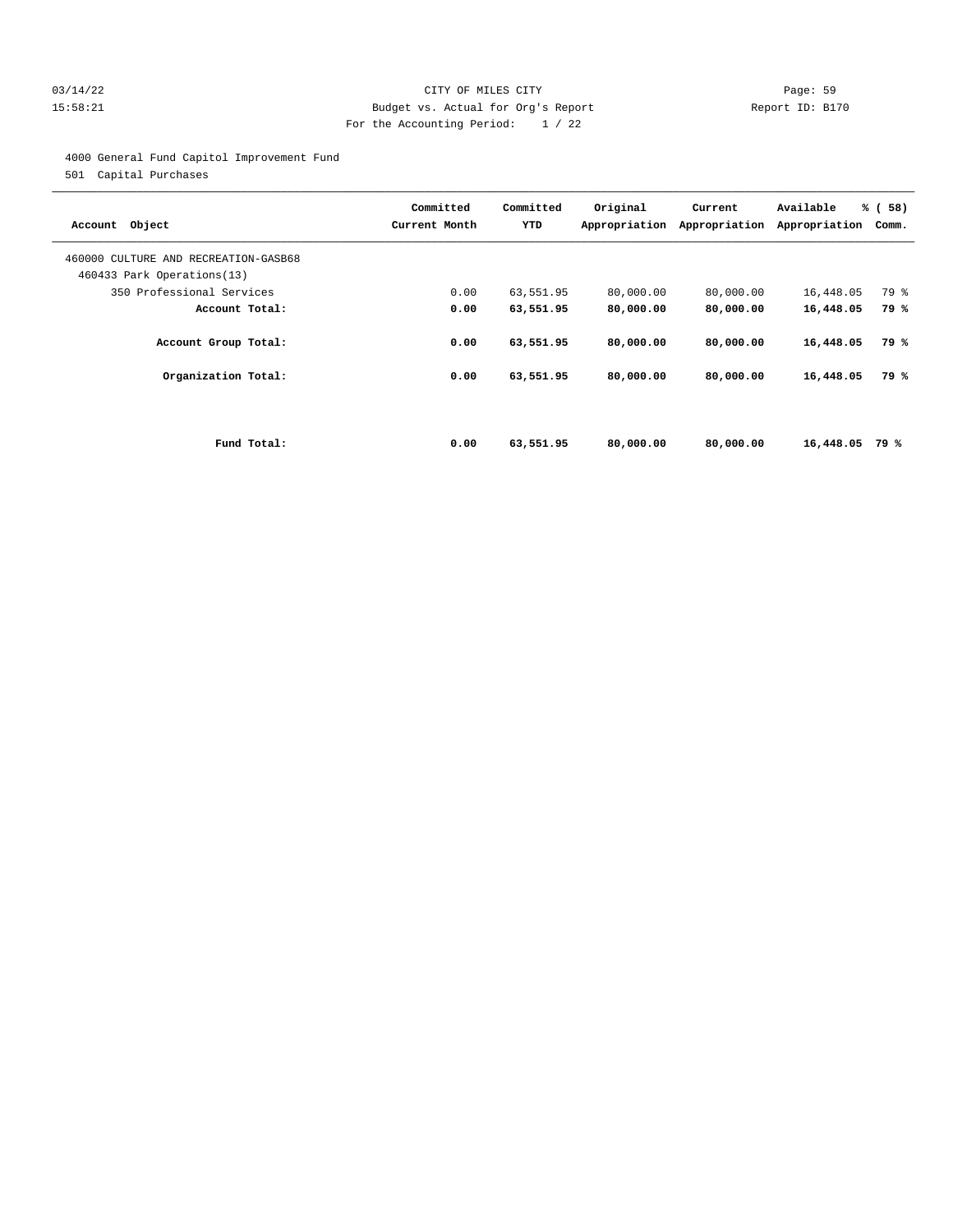#### 03/14/22 Page: 60 15:58:21 Budget vs. Actual for Org's Report Report ID: B170 For the Accounting Period: 1 / 22

4010 Fire Dept Captial Imprvmt Fund

501 Capital Purchases

| Object<br>Account                                          | Committed<br>Current Month | Committed<br>YTD | Original<br>Appropriation | Current<br>Appropriation | Available<br>Appropriation | % (58)<br>Comm. |
|------------------------------------------------------------|----------------------------|------------------|---------------------------|--------------------------|----------------------------|-----------------|
| 420000 PUBLIC SAFETY-GASB68<br>420460 Fire Suppression(07) |                            |                  |                           |                          |                            |                 |
| 940 Machinery & Equipment                                  | 0.00                       | 0.00             | 1,000.00                  | 1,000.00                 | 1,000.00                   | 0 <sup>8</sup>  |
| Account Total:                                             | 0.00                       | 0.00             | 1,000.00                  | 1,000.00                 | 1,000.00                   | 0 <sup>8</sup>  |
| Account Group Total:                                       | 0.00                       | 0.00             | 1,000.00                  | 1,000.00                 | 1,000.00                   | 0 <sup>8</sup>  |
| Organization Total:                                        | 0.00                       | 0.00             | 1,000.00                  | 1,000.00                 | 1,000.00                   | 0 <sup>8</sup>  |
|                                                            |                            |                  |                           |                          |                            |                 |
| Fund Total:                                                | 0.00                       | 0.00             | 1,000.00                  | 1,000.00                 | 1,000.00                   | 0 %             |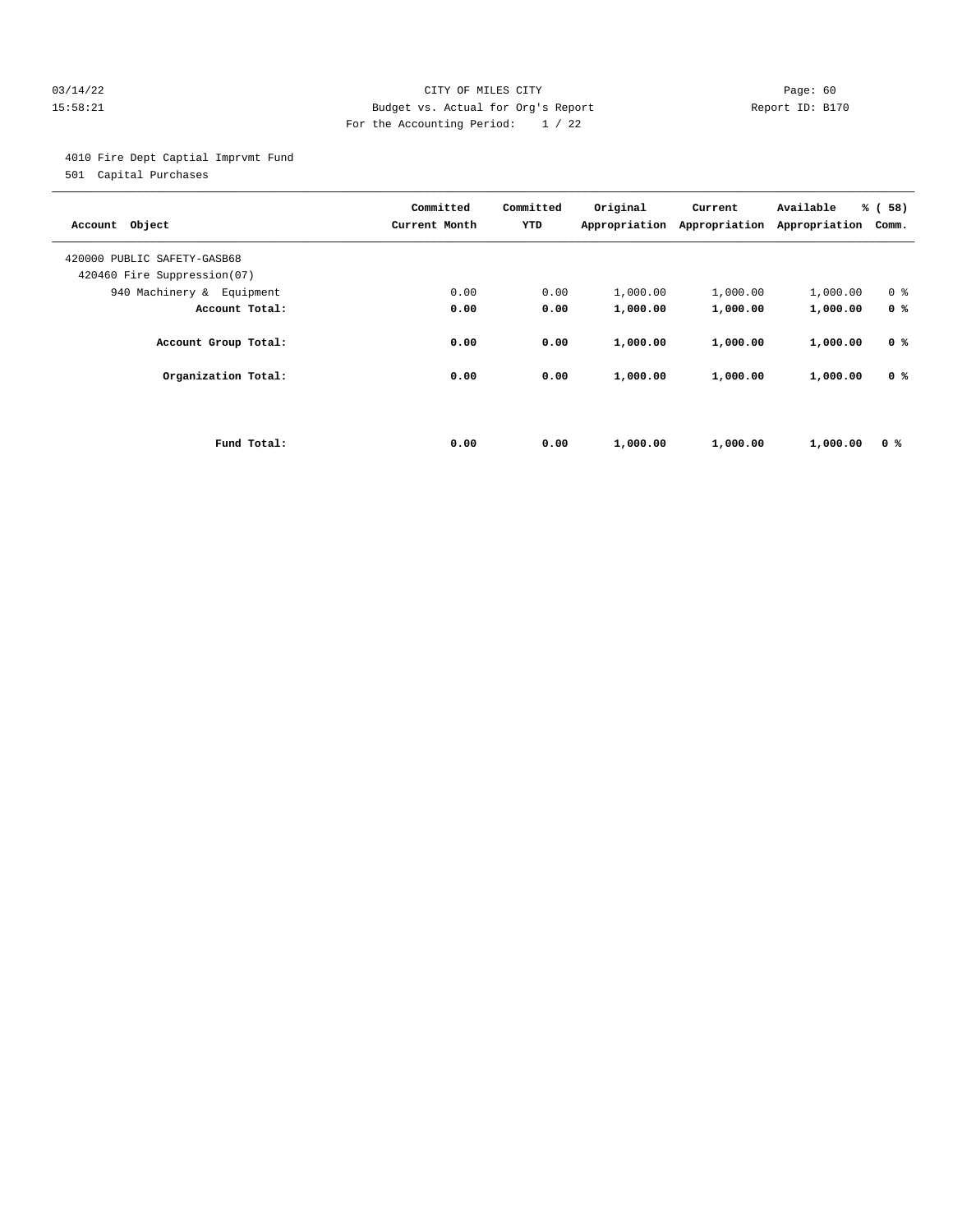#### 03/14/22 Page: 61 15:58:21 Budget vs. Actual for Org's Report Report ID: B170 For the Accounting Period: 1 / 22

# 4060 CAPITAL IMPROV-PUBLIC WORKS

911 Public Works Operations

| Object<br>Account                                         | Committed<br>Current Month | Committed<br>YTD | Original<br>Appropriation | Current<br>Appropriation | Available<br>Appropriation | % (58)<br>Comm. |
|-----------------------------------------------------------|----------------------------|------------------|---------------------------|--------------------------|----------------------------|-----------------|
| 430000 Public Works-GASB68<br>430233 Roadway/Re-surfacing |                            |                  |                           |                          |                            |                 |
| 940 Machinery & Equipment                                 | 0.00                       | 20,000.00        | 270,500.00                | 270,500.00               | 250,500.00                 | 7 %             |
| Account Total:                                            | 0.00                       | 20,000.00        | 270,500.00                | 270,500.00               | 250,500.00                 | 7 %             |
| Account Group Total:                                      | 0.00                       | 20,000.00        | 270,500.00                | 270,500.00               | 250,500.00                 | 7 %             |
| Organization Total:                                       | 0.00                       | 20,000.00        | 270,500.00                | 270,500.00               | 250,500.00                 | 7 %             |
|                                                           |                            |                  |                           |                          |                            |                 |
| Fund Total:                                               | 0.00                       | 20,000.00        | 270,500.00                | 270,500.00               | 250,500.00                 | 7 %             |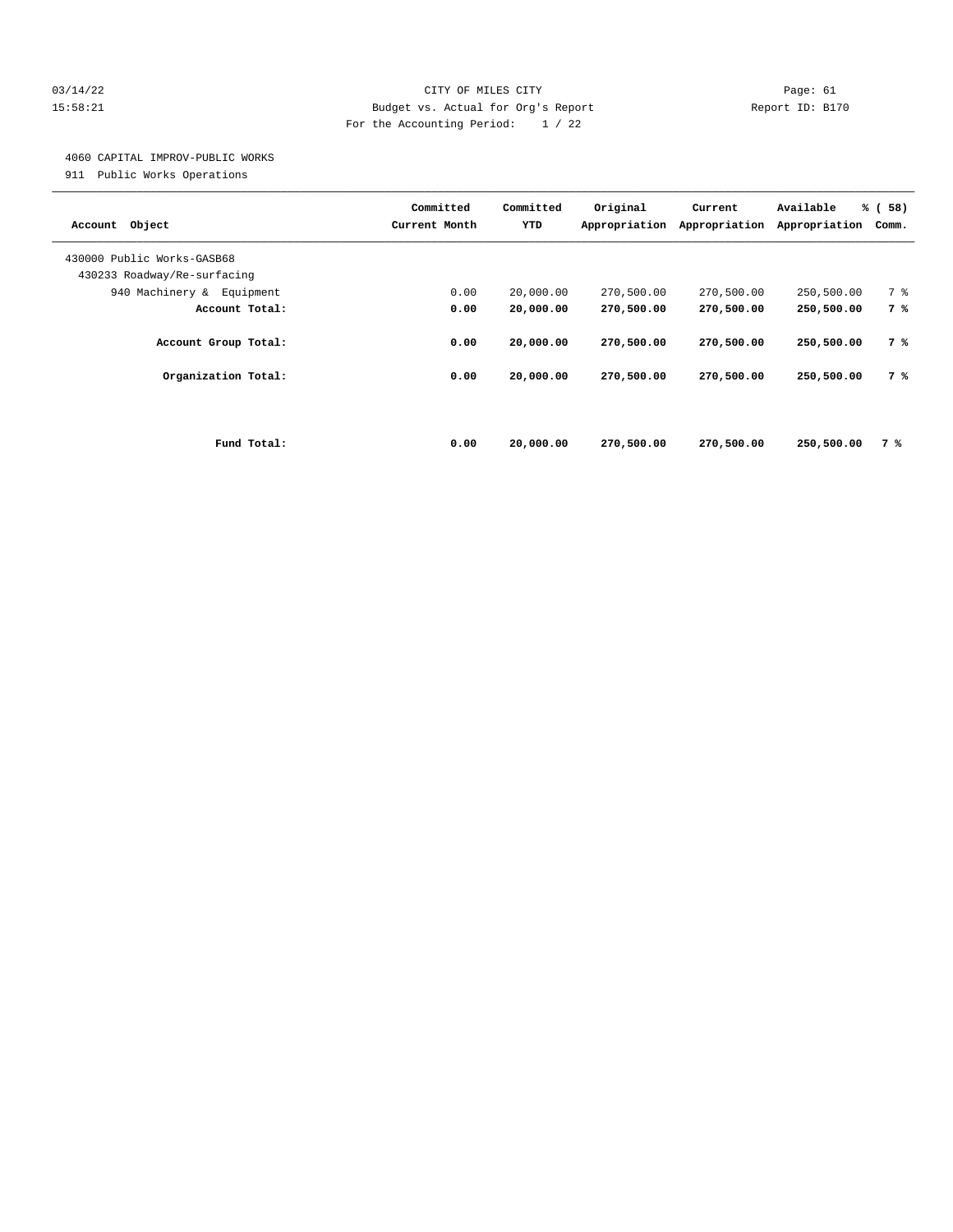#### 03/14/22 Page: 62 15:58:21 Budget vs. Actual for Org's Report Changer Report ID: B170 For the Accounting Period: 1 / 22

# 5210 WATER UTILITY

22 Water Plant

| Account Object                                | Committed<br>Current Month | Committed<br>YTD | Original   | Current    | Available<br>Appropriation Appropriation Appropriation Comm. | % ( 58)         |
|-----------------------------------------------|----------------------------|------------------|------------|------------|--------------------------------------------------------------|-----------------|
| 430000 Public Works-GASB68                    |                            |                  |            |            |                                                              |                 |
| 430530 Water Source of Supply and Pumping(22) |                            |                  |            |            |                                                              |                 |
| 111 Salaries and Wages - Permanent            | 19,693.69                  | 134,824.13       | 197,216.00 | 197,216.00 | 62,391.87                                                    | 68 %            |
| 121 OVERTIME-PERMANENT                        | 180.57                     | 7,105.45         | 10,300.00  | 10,300.00  | 3,194.55                                                     | 69 %            |
| 131 VACATION                                  | 1,203.14                   | 7,539.46         | 19,500.00  | 19,500.00  | 11,960.54                                                    | 39%             |
| 132 SICK LEAVE                                | 454.13                     | 5,457.81         | 5,500.00   | 5,500.00   | 42.19                                                        | 99 %            |
| 133 OTHER LEAVE PAY                           | 251.69                     | 2,084.55         | 1,456.00   | 1,456.00   | $-628.55$                                                    | $143*$          |
| 134 HOLIDAY PAY                               | 752.96                     | 3,457.50         | 5,400.00   | 5,400.00   | 1,942.50                                                     | 64 %            |
| 141 Unemployment Insurance                    | 56.43                      | 404.27           | 359.00     | 359.00     | $-45.27$                                                     | $113*$          |
| 142 Workers' Compensation                     | 329.53                     | 2,243.68         | 4,835.00   | 4,835.00   | 2,591.32                                                     | 46%             |
| 143 Health Insurance                          | 4,791.25                   | 33, 447. 43      | 57,422.00  | 57,422.00  | 23,974.57                                                    | 58 %            |
| 144 FICA                                      | 1,636.12                   | 11,736.47        | 18,312.00  | 18,312.00  | 6,575.53                                                     | 64 %            |
| 145 PERS                                      | 1,998.88                   | 13,965.77        | 21,232.00  | 21,232.00  | 7,266.23                                                     | 66 %            |
| 196 CLOTHING ALLOTMENT                        | 0.00                       | 990.00           | 1,000.00   | 1,000.00   | 10.00                                                        | 99 %            |
| 210 Office Supplies and Materials             | 54.50                      | 256.29           | 250.00     | 250.00     | $-6.29$                                                      | $103$ %         |
| 214 Small Items of Equipment                  | 0.00                       | 0.00             | 12,000.00  | 12,000.00  | 12,000.00                                                    | 0 <sup>8</sup>  |
| 220 Operating Expenses                        | 0.00                       | 1,488.61         | 4,000.00   | 4,000.00   | 2,511.39                                                     | 37%             |
| 222 Chemicals, Lab & Med Supplies             | 0.00                       | 0.00             | 250.00     | 250.00     | 250.00                                                       | 0 <sup>8</sup>  |
| 226 Clothing and Uniforms                     | 0.00                       | 365.57           | 600.00     | 600.00     | 234.43                                                       | 61 %            |
| 230 Repair and Maintenance Supplies           | 70.67                      | 5,591.56         | 30,000.00  | 30,000.00  | 24, 408. 44                                                  | 19 <sup>°</sup> |
| 231 Gas, Oil, Diesel Fuel, Grease, etc.       | 121.14                     | 727.80           | 2,000.00   | 2,000.00   | 1,272.20                                                     | 36%             |
| 241 Consumable Tools                          | 0.00                       | 0.00             | 200.00     | 200.00     | 200.00                                                       | 0 <sup>8</sup>  |
| 311 Postage, Box Rent, Etc.                   | 0.00                       | 2.75             | 50.00      | 50.00      | 47.25                                                        | 6 %             |
| 330 Publicity, Subscriptions & Dues           | 0.00                       | 0.00             | 750.00     | 750.00     | 750.00                                                       | 0 <sup>8</sup>  |
| 334 Memberships, Registrations & Dues         | 0.00                       | 108.50           | 200.00     | 200.00     | 91.50                                                        | $54$ %          |
| 341 Electric Utility Services                 | 6,043.37                   | 38,968.93        | 77,000.00  | 77,000.00  | 38,031.07                                                    | $51$ %          |
| 344 Gas Utility Service                       | 3,933.36                   | 14,717.64        | 12,400.00  | 12,400.00  | $-2, 317.64$                                                 | 119 %           |
| 345 Telephone                                 | 90.35                      | 528.55           | 1,000.00   | 1,000.00   | 471.45                                                       | $53$ $%$        |
| 346 Garbage Service                           | 0.00                       | 373.24           | 750.00     | 750.00     | 376.76                                                       | 50%             |
| 347 Internet                                  | 22.82                      | 136.92           | 500.00     | 500.00     | 363.08                                                       | $27$ %          |
| 350 Professional Services                     | 0.00                       | 21,328.23        | 1,000.00   | 1,000.00   | $-20, 328.23$                                                | $***$ $-$       |
| 352 Wtr/Swr Lab Testing                       | 0.00                       | 0.00             | 1,000.00   | 1,000.00   | 1,000.00                                                     | 0 <sup>8</sup>  |
| 357 Architectual, Engineering Serv Etc.       | 0.00                       | 5,570.00         | 8,000.00   | 8,000.00   | 2,430.00                                                     | 70 %            |
| 360 Contr R & M                               | 176.50                     | 660.89           | 150,000.00 | 150,000.00 | 149, 339. 11                                                 | 0 <sup>8</sup>  |
| 363 R&M Vehicles/Equip/Labor-PW               | 530.47                     | 4,008.98         | 4,500.00   | 4,500.00   | 491.02                                                       | 89 %            |
| 369 Other Repair and Maintenance              | 0.00                       | 0.00             | 2,000.00   | 2,000.00   | 2,000.00                                                     | 0 <sup>8</sup>  |
| 370 Travel                                    | 0.00                       | 116.40           | 1,000.00   | 1,000.00   | 883.60                                                       | $12*$           |
| 380 Training Services                         | 0.00                       | 130.43           | 1,500.00   | 1,500.00   | 1,369.57                                                     | 9 <sup>8</sup>  |
| 382 Books                                     | 0.00                       | 0.00             | 200.00     | 200.00     | 200.00                                                       | 0 <sup>8</sup>  |
| 400 BUILDING MATERIALS                        | 0.00                       | 0.00             | 500.00     | 500.00     | 500.00                                                       | 0 <sup>8</sup>  |
| 511 Insurance on Buildings                    | 0.00                       | 10,794.85        | 11,173.00  | 11,173.00  | 378.15                                                       | 97%             |
| 512 Insurance on Vehicles & Equipment         | 0.00                       | 186.91           | 187.00     | 187.00     | 0.09                                                         | 100 %           |
| 940 Machinery & Equipment                     | 0.00                       | 0.00             | 125,000.00 | 125,000.00 | 125,000.00                                                   | 0 <sup>8</sup>  |
| Account Total:                                | 42,391.57                  | 329, 319.57      | 790,542.00 | 790,542.00 | 461,222.43                                                   | 42 %            |
| Account Group Total:                          | 42,391.57                  | 329,319.57       | 790,542.00 | 790,542.00 | 461,222.43                                                   | 42 %            |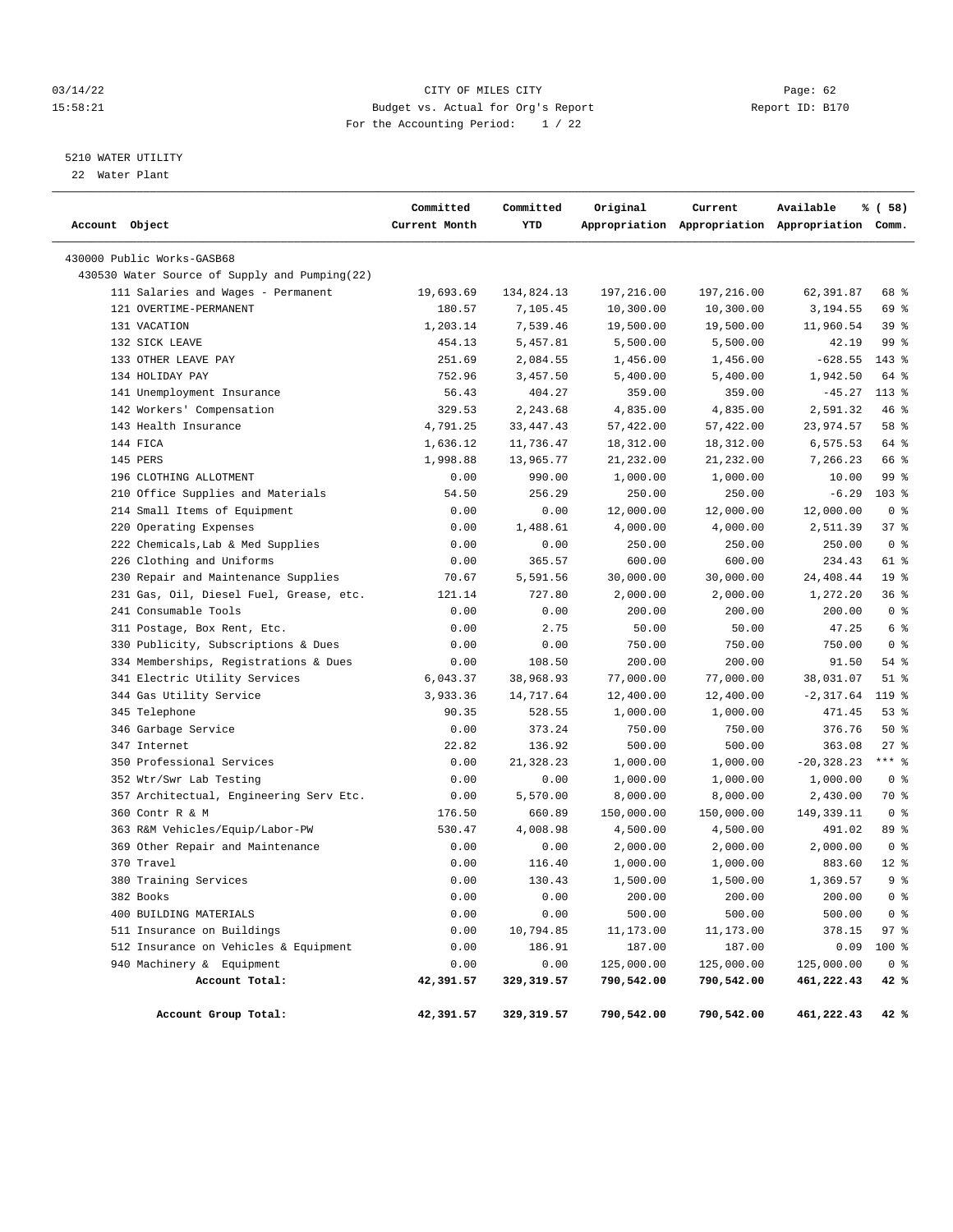#### 03/14/22 Page: 63 15:58:21 Budget vs. Actual for Org's Report Report ID: B170 For the Accounting Period: 1 / 22

# 5210 WATER UTILITY

22 Water Plant

| Account Object                                                          | Committed<br>Current Month | Committed<br><b>YTD</b> | Original<br>Appropriation | Current<br>Appropriation | Available<br>Appropriation Comm. | % (58)         |
|-------------------------------------------------------------------------|----------------------------|-------------------------|---------------------------|--------------------------|----------------------------------|----------------|
| 520000 OTHER FINANCING USES<br>521000 Interfund Operating Transfers Out |                            |                         |                           |                          |                                  |                |
| 820 Transfers to Other Funds                                            | 0.00                       | 0.00                    | 1,776,363.00              | 1,776,363.00             | 1,776,363.00                     | 0 <sup>8</sup> |
| Account Total:                                                          | 0.00                       | 0.00                    | 1,776,363.00              | 1,776,363.00             | 1,776,363.00                     | 0 %            |
| Account Group Total:                                                    | 0.00                       | 0.00                    | 1,776,363.00              | 1,776,363.00             | 1,776,363.00                     | 0 %            |
| Organization Total:                                                     | 42,391.57                  | 329, 319.57             | 2,566,905,00              | 2,566,905.00             | 2,237,585.43                     | $13*$          |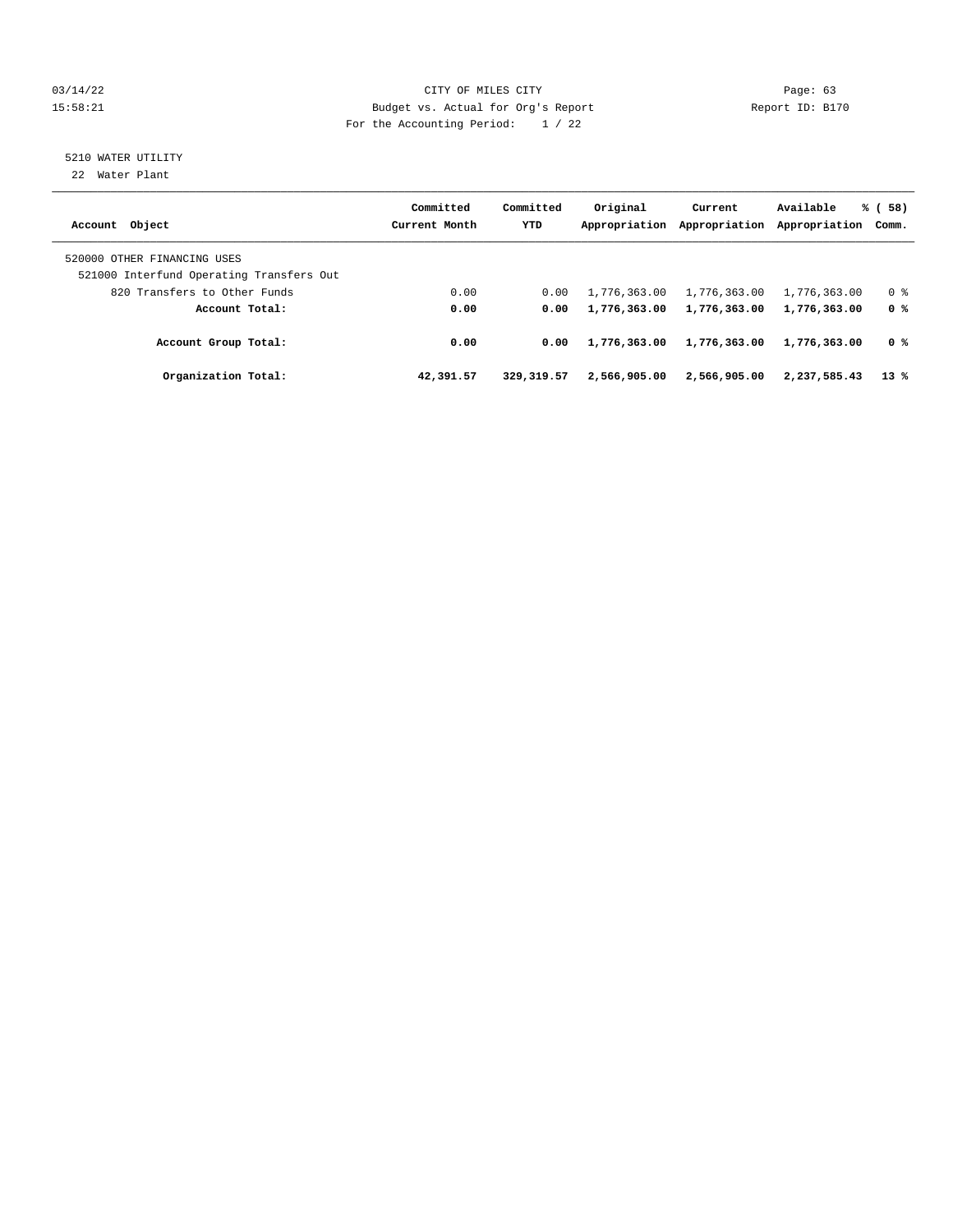#### 03/14/22 Page: 64 15:58:21 Budget vs. Actual for Org's Report Changer Report ID: B170 For the Accounting Period: 1 / 22

————————————————————————————————————————————————————————————————————————————————————————————————————————————————————————————————————

## 5210 WATER UTILITY

23 Water Lines

|                                           | Committed     | Committed  | Original     | Current      | Available                                       | % (58)          |
|-------------------------------------------|---------------|------------|--------------|--------------|-------------------------------------------------|-----------------|
| Account Object                            | Current Month | YTD        |              |              | Appropriation Appropriation Appropriation Comm. |                 |
| 430000 Public Works-GASB68                |               |            |              |              |                                                 |                 |
| 430550 Transmission and Distribution(23)  |               |            |              |              |                                                 |                 |
| 111 Salaries and Wages - Permanent        | 10,681.48     | 82,414.00  | 155,904.00   | 155,904.00   | 73,490.00                                       | 53%             |
| 121 OVERTIME-PERMANENT                    | 395.09        | 2,340.26   | 10,200.00    | 10,200.00    | 7,859.74                                        | $23$ $%$        |
| 131 VACATION                              | 474.81        | 7,650.11   | 7,600.00     | 7,600.00     | $-50.11$                                        | $101$ %         |
| 132 SICK LEAVE                            | 911.09        | 5,782.87   | 5,000.00     | 5,000.00     | $-782.87$                                       | $116*$          |
| 133 OTHER LEAVE PAY                       | 0.00          | 3,896.96   | 1,891.00     | 1,891.00     | $-2,005.96$                                     | $206$ %         |
| 134 HOLIDAY PAY                           | 439.83        | 2,116.44   | 2,100.00     | 2,100.00     | $-16.44$                                        | $101$ %         |
| 141 Unemployment Insurance                | 32.25         | 261.81     | 274.00       | 274.00       | 12.19                                           | 96%             |
| 142 Workers' Compensation                 | 425.83        | 3,390.49   | 3,148.00     | 3,148.00     | $-242.49$                                       | 108 %           |
| 143 Health Insurance                      | 2,849.03      | 21, 459.74 | 36,709.00    | 36,709.00    | 15,249.26                                       | 58 %            |
| 144 FICA                                  | 943.63        | 7,710.80   | 13,976.00    | 13,976.00    | 6,265.20                                        | 55 %            |
| 145 PERS                                  | 1,144.42      | 8,940.50   | 16,205.00    | 16,205.00    | 7,264.50                                        | 55 %            |
| 196 CLOTHING ALLOTMENT                    | 0.00          | 564.00     | 800.00       | 800.00       | 236.00                                          | 71 %            |
| 210 Office Supplies and Materials         | 9.09          | 185.27     | 750.00       | 750.00       | 564.73                                          | $25$ %          |
| 214 Small Items of Equipment              | 46.98         | 15,564.24  | 65,000.00    | 65,000.00    | 49,435.76                                       | $24$ %          |
| 220 Operating Expenses                    | 2,598.33      | 35, 267.34 | 38,835.00    | 38,835.00    | 3,567.66                                        | $91$ %          |
| 222 Chemicals, Lab & Med Supplies         | 0.00          | 0.00       | 200.00       | 200.00       | 200.00                                          | 0 <sup>8</sup>  |
| 226 Clothing and Uniforms                 | 99.99         | 288.46     | 700.00       | 700.00       | 411.54                                          | 41 %            |
| 230 Repair and Maintenance Supplies       | 147.67        | 10,947.50  | 50,000.00    | 50,000.00    | 39,052.50                                       | $22$ %          |
| 231 Gas, Oil, Diesel Fuel, Grease, etc.   | 799.43        | 5,911.85   | 15,000.00    | 15,000.00    | 9,088.15                                        | 39 %            |
| 233 Water/Sewer Main Replacement and      | 0.00          | 0.00       | 10,000.00    | 10,000.00    | 10,000.00                                       | 0 <sup>8</sup>  |
| 234 Hydrant/Manhole Replacement, Valves   | 0.00          | 2,031.41   | 15,000.00    | 15,000.00    | 12,968.59                                       | $14*$           |
| 235 Curb Stop Replacement                 | 112.57        | 10,111.51  | 22,000.00    | 22,000.00    | 11,888.49                                       | 46%             |
| 241 Consumable Tools                      | 0.00          | 310.47     | 1,000.00     | 1,000.00     | 689.53                                          | $31*$           |
| 311 Postage, Box Rent, Etc.               | 0.00          | 1,142.76   | 0.00         | 0.00         | $-1, 142.76$                                    | $***$ $-$       |
| 320 Printing, Duplicating, Typing &       | 0.00          | 0.00       | 150.00       | 150.00       | 150.00                                          | 0 <sup>8</sup>  |
| 330 Publicity, Subscriptions & Dues       | 0.00          | 56.87      | 2,000.00     | 2,000.00     | 1,943.13                                        | 3%              |
| 331 Publication of Formal & Legal Notices | 0.00          | 0.00       | 250.00       | 250.00       | 250.00                                          | 0 <sup>8</sup>  |
| 334 Memberships, Registrations & Dues     | 350.00        | 350.00     | 500.00       | 500.00       | 150.00                                          | 70 %            |
| 341 Electric Utility Services             | 36.22         | 143.41     | 500.00       | 500.00       | 356.59                                          | 29%             |
| 344 Gas Utility Service                   | 148.61        | 281.86     | 750.00       | 750.00       | 468.14                                          | 38 %            |
| 345 Telephone                             | 154.51        | 928.39     | 1,500.00     | 1,500.00     | 571.61                                          | 62 %            |
| 347 Internet                              | 11.83         | 70.98      | 200.00       | 200.00       | 129.02                                          | 35%             |
| 350 Professional Services                 | 72.50         | 5,817.34   | 40,000.00    | 40,000.00    | 34,182.66                                       | 15 <sub>8</sub> |
| 357 Architectual, Engineering Serv Etc.   | 0.00          | 49,814.37  | 80,000.00    | 80,000.00    | 30,185.63                                       | 62 %            |
| 360 Contr R & M                           | 116.71        | 934.89     | 40,000.00    | 40,000.00    | 39,065.11                                       | 2 <sup>8</sup>  |
| 363 R&M Vehicles/Equip/Labor-PW           | 360.15        | 17,014.65  | 50,000.00    | 50,000.00    | 32,985.35                                       | 34%             |
| 369 Other Repair and Maintenance          | 0.00          | 338.75     | 1,000.00     | 1,000.00     | 661.25                                          | $34$ $%$        |
| 370 Travel                                | 0.00          | 190.50     | 1,200.00     | 1,200.00     | 1,009.50                                        | $16*$           |
| 380 Training Services                     | 0.00          | 60.00      | 500.00       | 500.00       | 440.00                                          | $12*$           |
| 382 Books                                 | 0.00          | 0.00       | 150.00       | 150.00       | 150.00                                          | 0 <sup>8</sup>  |
| 400 BUILDING MATERIALS                    | 0.00          | 94.55      | 4,000.00     | 4,000.00     | 3,905.45                                        | 2 <sub>8</sub>  |
| 511 Insurance on Buildings                | 0.00          | 4,330.17   | 4,331.00     | 4,331.00     | 0.83                                            | 100 %           |
| 512 Insurance on Vehicles & Equipment     | 0.00          | 797.42     | 798.00       | 798.00       | 0.58                                            | $100$ %         |
| 531 Building & Office Rental              | 0.00          | 284.85     | 0.00         | 0.00         | $-284.85$                                       | *** %           |
| 532 Land Rental                           | 692.11        | 1,005.45   | 2,000.00     | 2,000.00     | 994.55                                          | 50%             |
| 940 Machinery & Equipment                 | 0.00          | 42,671.75  | 350,000.00   | 350,000.00   | 307, 328.25                                     | $12*$           |
| Account Total:                            | 24,054.16     | 353,474.99 | 1,052,121.00 | 1,052,121.00 | 698,646.01                                      | 34%             |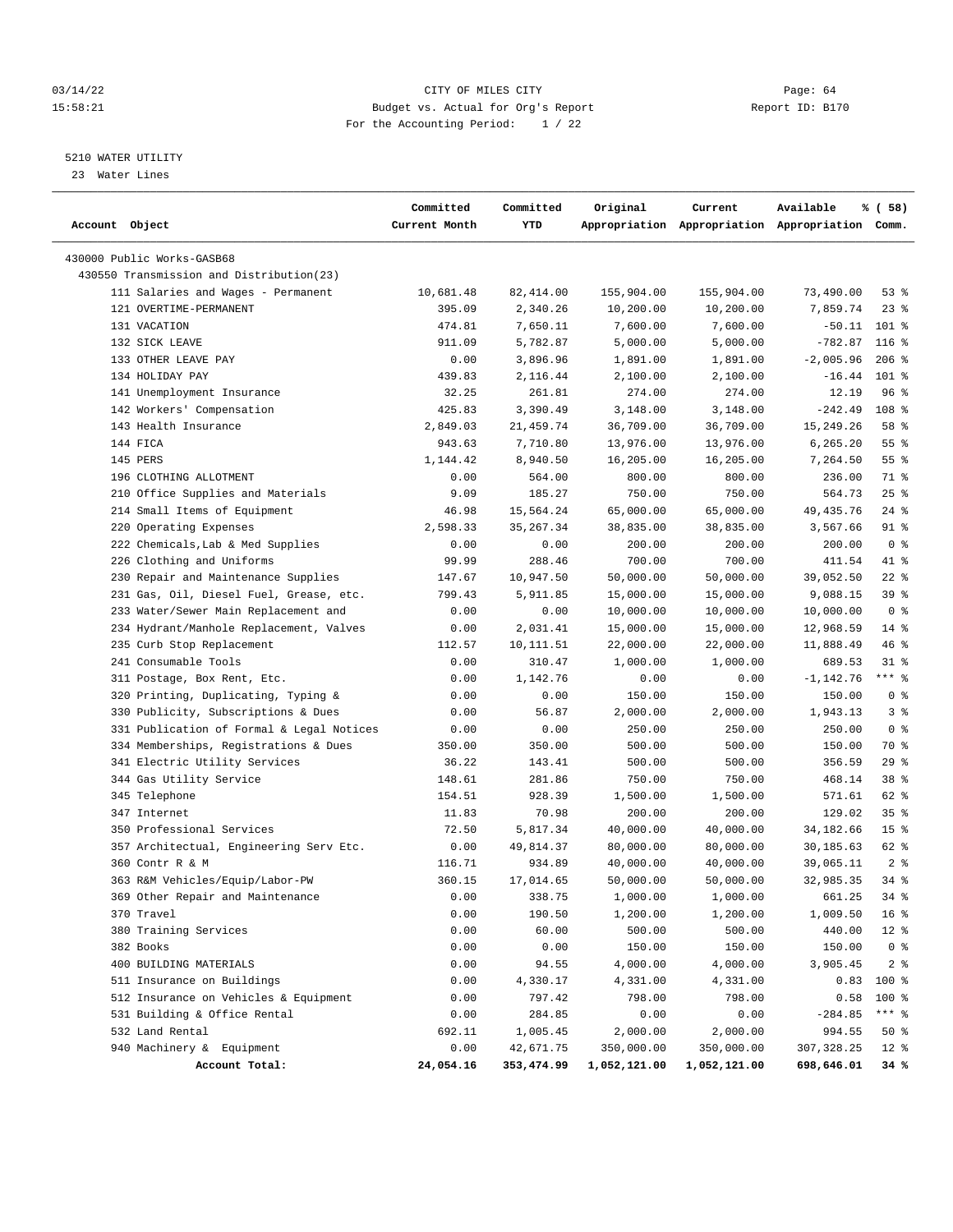#### 03/14/22 Page: 65 15:58:21 Budget vs. Actual for Org's Report Report ID: B170 For the Accounting Period: 1 / 22

## 5210 WATER UTILITY

23 Water Lines

| Account Object                             | Committed<br>Current Month | Committed<br>YTD | Original     | Current      | Available<br>Appropriation Appropriation Appropriation | % (58)<br>Comm. |
|--------------------------------------------|----------------------------|------------------|--------------|--------------|--------------------------------------------------------|-----------------|
| Account Group Total:                       | 24,054.16                  | 353, 474.99      | 1,052,121.00 | 1,052,121.00 | 698,646.01                                             | 34%             |
| 490000 DEBT SERVICE                        |                            |                  |              |              |                                                        |                 |
| 490200 Revenue Bonds                       |                            |                  |              |              |                                                        |                 |
| 611 Principal-NE Wtr Line Phase II         | 0.00                       | 9.000.00         | 18,000.00    | 18,000.00    | 9.000.00                                               | 50%             |
| 615 Principal-Northeast Water Ln \$2.2     | 0.00                       | 36,000.00        | 72,000.00    | 72,000.00    | 36,000.00                                              | 50%             |
| 616 Principal-Carbon Hill Water Tank \$2.2 | 0.00                       | 35,000.00        | 70,000.00    | 70,000.00    | 35,000.00                                              | 50%             |
| 617 Principal - NE Wtr Line \$500k         | 0.00                       | 8,000.00         | 16,000.00    | 16,000.00    | 8,000.00                                               | 50%             |
| 618 Principal-Carbon Hill \$500k           | 0.00                       | 8,000.00         | 16,000.00    | 16,000.00    | 8,000.00                                               | 50%             |
| 622 Interest-NE Wtr Line Phase II          | 0.00                       | 543.75           | 1,054.00     | 1,054.00     | 510.25                                                 | $52$ $%$        |
| 631 Interest - NE Wtr Line \$500k          | 0.00                       | 4,620.00         | 9,130.00     | 9,130.00     | 4,510.00                                               | $51$ %          |
| 632 Interest - Carbon Hill Wtr Tank \$500k | 0.00                       | 4,620.00         | 9,130.00     | 9,130.00     | 4,510.00                                               | $51$ $%$        |
| 634 Interest-Northeast Wtr Ln \$2.2        | 0.00                       | 22,560.00        | 44,580.00    | 44,580.00    | 22,020.00                                              | $51$ $%$        |
| 638 Interest-Carbon Hill Tank \$2.2        | 0.00                       | 21,945.00        | 43,365.00    | 43,365.00    | 21,420.00                                              | $51$ %          |
| Account Total:                             | 0.00                       | 150,288.75       | 299,259.00   | 299,259.00   | 148,970.25                                             | 50%             |
| Account Group Total:                       | 0.00                       | 150,288.75       | 299,259.00   | 299,259.00   | 148,970.25                                             | 50%             |
| 520000 OTHER FINANCING USES                |                            |                  |              |              |                                                        |                 |
| 521000 Interfund Operating Transfers Out   |                            |                  |              |              |                                                        |                 |
| 820 Transfers to Other Funds               | 1,000.00                   | 7,000.00         | 1,871,836.00 | 1,871,836.00 | 1,864,836.00                                           | 0 <sup>8</sup>  |
| Account Total:                             | 1,000.00                   | 7,000.00         | 1,871,836.00 | 1,871,836.00 | 1,864,836.00                                           | 0 <sup>8</sup>  |
| Account Group Total:                       | 1,000.00                   | 7,000.00         | 1,871,836.00 | 1,871,836.00 | 1,864,836.00                                           | 0 <sup>8</sup>  |
| Organization Total:                        | 25,054.16                  | 510,763.74       | 3,223,216.00 | 3,223,216.00 | 2,712,452.26                                           | 16%             |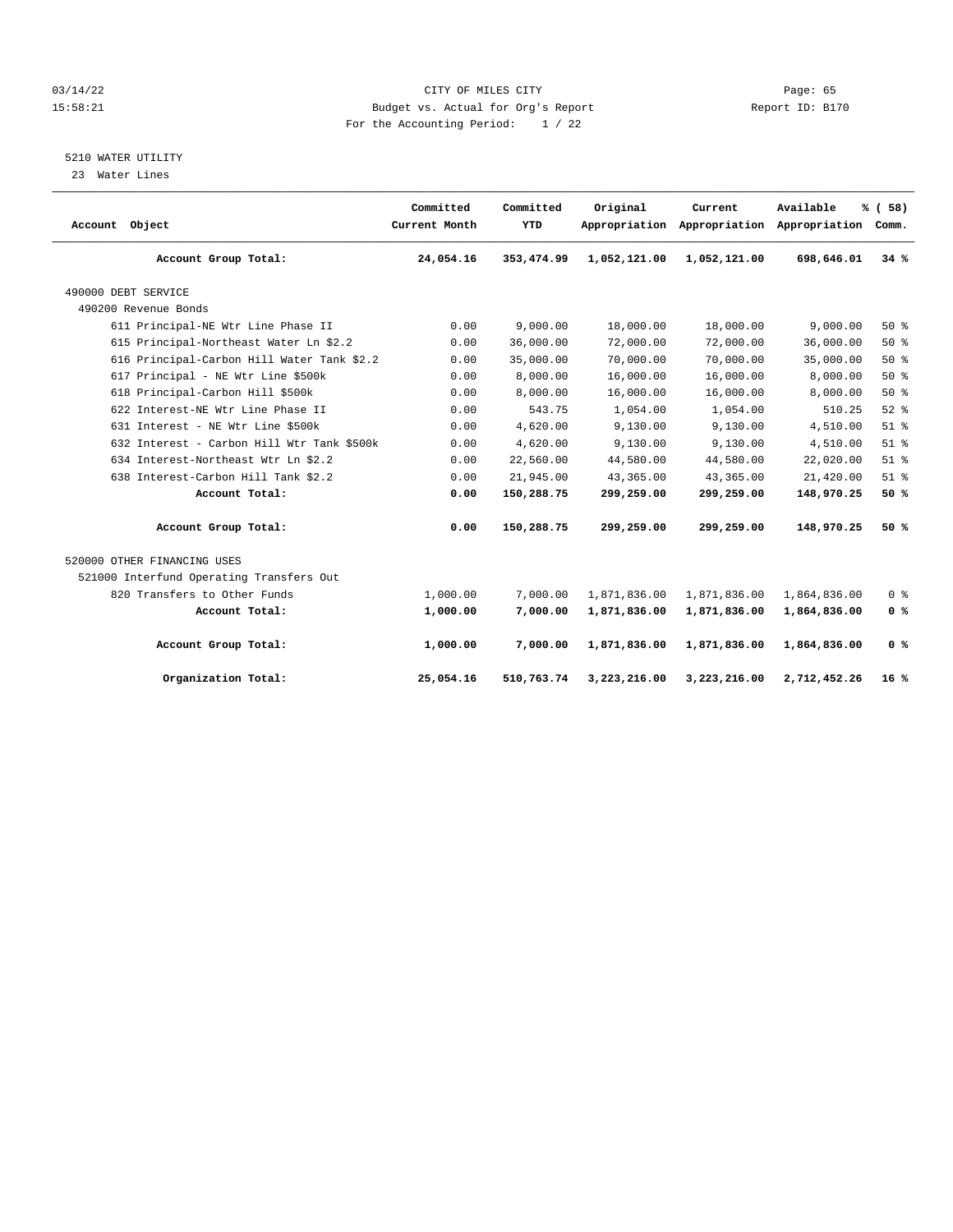#### 03/14/22 Page: 66 15:58:21 Budget vs. Actual for Org's Report Changer Report ID: B170 For the Accounting Period: 1 / 22

#### 5210 WATER UTILITY

25 Water Administration

| Account Object                            | Committed<br>Current Month | Committed<br>YTD | Original  | Current   | Available<br>Appropriation Appropriation Appropriation Comm. | % ( 58)        |
|-------------------------------------------|----------------------------|------------------|-----------|-----------|--------------------------------------------------------------|----------------|
| 430000 Public Works-GASB68                |                            |                  |           |           |                                                              |                |
| 430510 Water Administration (25)          |                            |                  |           |           |                                                              |                |
| 111 Salaries and Wages - Permanent        | 1,988.67                   | 13,417.82        | 23,828.00 | 23,828.00 | 10,410.18                                                    | 56 %           |
| 121 OVERTIME-PERMANENT                    | 33.95                      | 166.55           | 156.00    | 156.00    | $-10.55$                                                     | 107 %          |
| 131 VACATION                              | 1.42                       | 2,877.33         | 1,700.00  | 1,700.00  | $-1, 177.33$                                                 | $169$ %        |
| 132 SICK LEAVE                            | 9.44                       | 659.15           | 1,100.00  | 1,100.00  | 440.85                                                       | 60 %           |
| 141 Unemployment Insurance                | 5.07                       | 43.12            | 40.00     | 40.00     | $-3.12$                                                      | 108 %          |
| 142 Workers' Compensation                 | 5.79                       | 49.06            | 180.00    | 180.00    | 130.94                                                       | $27$ %         |
| 143 Health Insurance                      | 470.81                     | 3,144.55         | 5,640.00  | 5,640.00  | 2,495.45                                                     | 56 %           |
| 144 FICA                                  | 155.56                     | 1,320.42         | 2,049.00  | 2,049.00  | 728.58                                                       | 64 %           |
| 145 PERS                                  | 180.36                     | 1,518.55         | 2,376.00  | 2,376.00  | 857.45                                                       | 64 %           |
| 196 CLOTHING ALLOTMENT                    | 0.00                       | 140.62           | 150.00    | 150.00    | 9.38                                                         | 94 %           |
| 210 Office Supplies and Materials         | 126.42                     | 949.44           | 3,200.00  | 3,200.00  | 2,250.56                                                     | $30*$          |
| 214 Small Items of Equipment              | 0.00                       | 94.50            | 2,000.00  | 2,000.00  | 1,905.50                                                     | 5 <sup>8</sup> |
| 220 Operating Expenses                    | 117.18                     | 1,450.33         | 3,500.00  | 3,500.00  | 2,049.67                                                     | 41 %           |
| 230 Repair and Maintenance Supplies       | 0.00                       | 0.00             | 1,000.00  | 1,000.00  | 1,000.00                                                     | 0 <sup>8</sup> |
| 311 Postage, Box Rent, Etc.               | 1,201.36                   | 7,133.08         | 8,000.00  | 8,000.00  | 866.92                                                       | 89 %           |
| 320 Printing, Duplicating, Typing &       | 0.00                       | $-90.45$         | 1,600.00  | 1,600.00  | 1,690.45                                                     | $-6$ %         |
| 330 Publicity, Subscriptions & Dues       | 64.00                      | 64.00            | 1,300.00  | 1,300.00  | 1,236.00                                                     | 5 <sup>8</sup> |
| 345 Telephone                             | 65.40                      | 378.85           | 600.00    | 600.00    | 221.15                                                       | 63 %           |
| 347 Internet                              | 1.04                       | 6.24             | 250.00    | 250.00    | 243.76                                                       | 2 <sup>8</sup> |
| 350 Professional Services                 | 0.00                       | 141.60           | 6,000.00  | 6,000.00  | 5,858.40                                                     | 2 <sup>8</sup> |
| 360 Contr R & M                           | 101.44                     | 7,824.91         | 10,600.00 | 10,600.00 | 2,775.09                                                     | 74 %           |
| 370 Travel                                | 0.00                       | 0.00             | 250.00    | 250.00    | 250.00                                                       | 0 <sup>8</sup> |
| 380 Training Services                     | 0.00                       | 0.00             | 250.00    | 250.00    | 250.00                                                       | 0 <sup>8</sup> |
| 382 Books                                 | 0.00                       | 0.00             | 125.00    | 125.00    | 125.00                                                       | 0 <sup>8</sup> |
| 513 Liability                             | 7,676.00                   | 7,676.00         | 0.00      | 0.00      | $-7,676.00$                                                  | *** 8          |
| 531 Building & Office Rental              | 500.00                     | 3,500.00         | 11,200.00 | 11,200.00 | 7,700.00                                                     | 31 %           |
| 555 Bank Service Charges                  | 16.67                      | 116.69           | 450.00    | 450.00    | 333.31                                                       | $26$ %         |
| 810 Losses (Bad debt expense - Enterprise | 0.00                       | 0.00             | 500.00    | 500.00    | 500.00                                                       | 0 <sup>8</sup> |
| 920 Buildings                             | 0.00                       | 0.00             | 2,000.00  | 2,000.00  | 2,000.00                                                     | 0 <sup>8</sup> |
| Account Total:                            | 12,720.58                  | 52,582.36        | 90,044.00 | 90,044.00 | 37,461.64                                                    | 58 %           |
| Account Group Total:                      | 12,720.58                  | 52,582.36        | 90,044.00 | 90,044.00 | 37,461.64                                                    | 58 %           |
| 510000 MISCELLANEOUS                      |                            |                  |           |           |                                                              |                |
| 510330 Comprehensive Liability Insurance  |                            |                  |           |           |                                                              |                |
| 513 Liability                             | 0.00                       | 16, 444.22       | 12,500.00 | 12,500.00 | $-3.944.22$ 132 %                                            |                |
| Account Total:                            | 0.00                       | 16,444.22        | 12,500.00 | 12,500.00 | $-3,944.22$ 132 %                                            |                |
|                                           |                            |                  |           |           |                                                              |                |
| Account Group Total:                      | 0.00                       | 16,444.22        | 12,500.00 | 12,500.00 | $-3,944.22$ 132 %                                            |                |
| 520000 OTHER FINANCING USES               |                            |                  |           |           |                                                              |                |
| 521000 Interfund Operating Transfers Out  |                            |                  |           |           |                                                              |                |
| 820 Transfers to Other Funds              | 5,120.89                   | 35,846.23        | 61,451.00 | 61,451.00 | 25,604.77                                                    | 58 %           |
| Account Total:                            | 5,120.89                   | 35,846.23        | 61,451.00 | 61,451.00 | 25,604.77                                                    | 58 %           |
| Account Group Total:                      | 5,120.89                   | 35,846.23        | 61,451.00 | 61,451.00 | 25,604.77                                                    | 58 %           |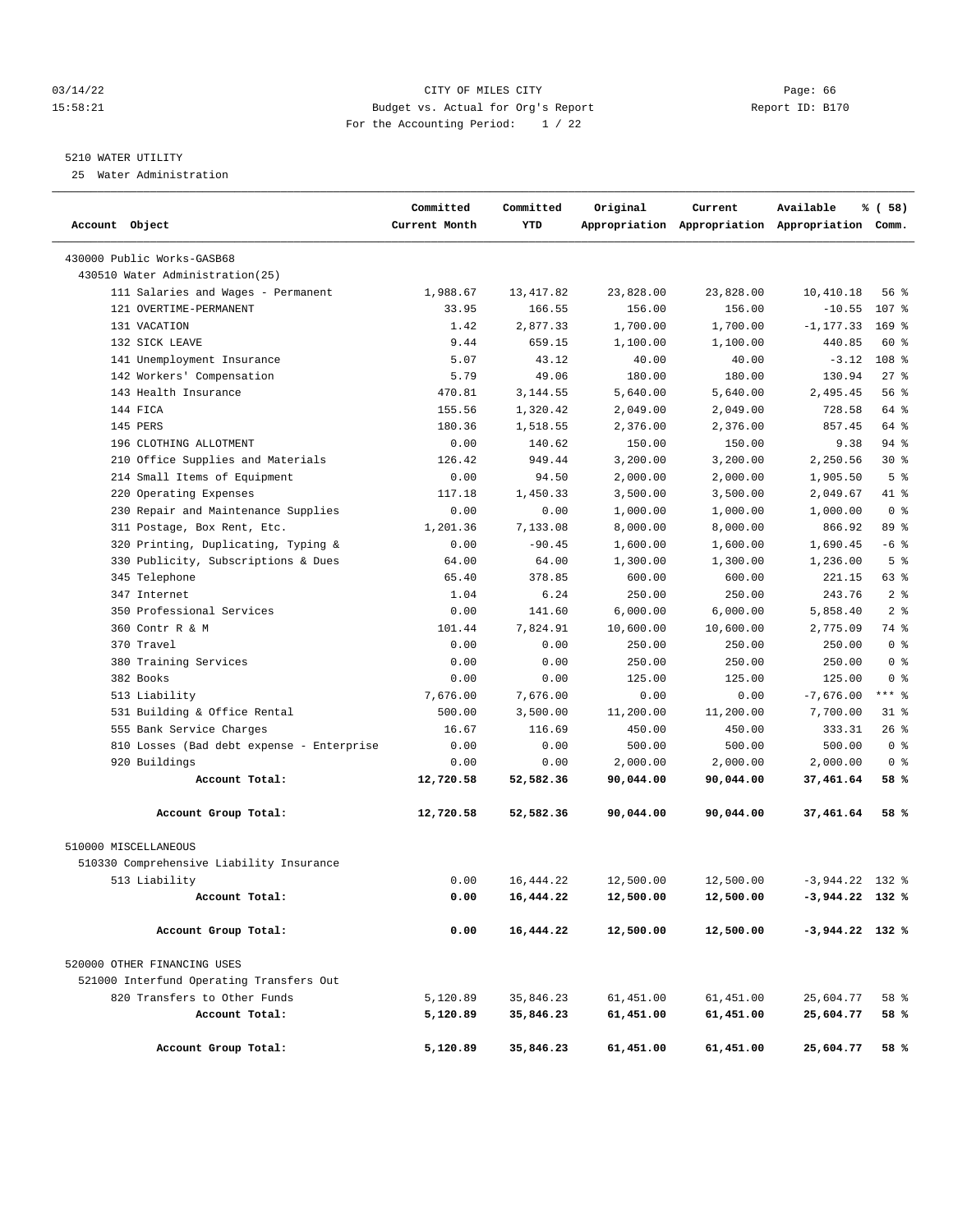#### 03/14/22 Page: 67 15:58:21 Budget vs. Actual for Org's Report Changer Report ID: B170 For the Accounting Period: 1 / 22

# 5210 WATER UTILITY

25 Water Administration

| Account Object |                     | Committed<br>Current Month | Committed<br><b>YTD</b> | Original   | Current<br>Appropriation Appropriation Appropriation Comm. | Available | % (58) |
|----------------|---------------------|----------------------------|-------------------------|------------|------------------------------------------------------------|-----------|--------|
|                | Organization Total: | 17,841.47                  | 104,872.81              | 163,995.00 | 163,995.00                                                 | 59,122.19 | 64 %   |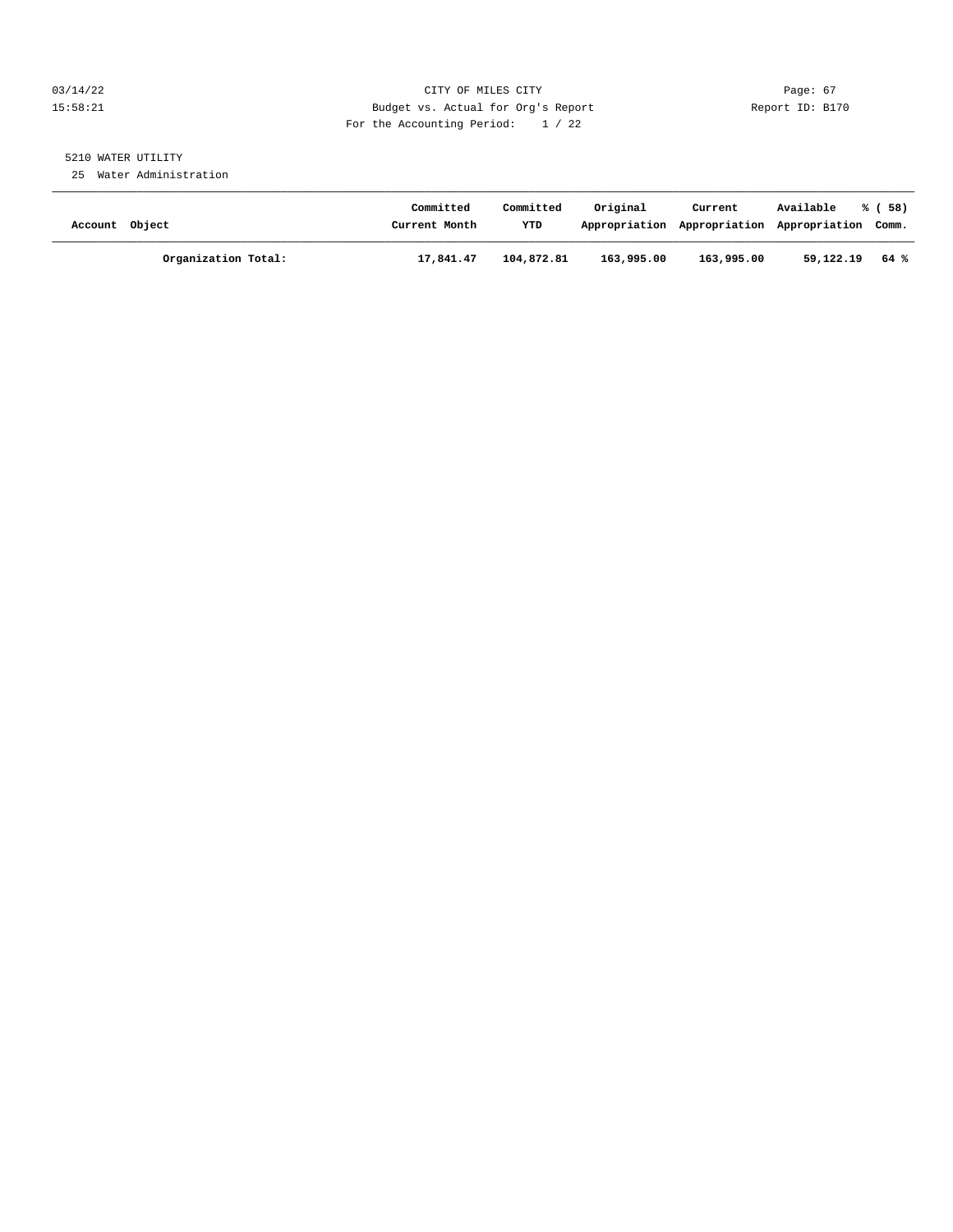#### 03/14/22 Page: 68 15:58:21 Budget vs. Actual for Org's Report Report ID: B170 For the Accounting Period: 1 / 22

# 5210 WATER UTILITY

80 Water Purification

| Account Object                          | Committed<br>Current Month | Committed<br>YTD | Original   | Current    | Available<br>Appropriation Appropriation Appropriation Comm. | % (58)         |
|-----------------------------------------|----------------------------|------------------|------------|------------|--------------------------------------------------------------|----------------|
| 430000 Public Works-GASB68              |                            |                  |            |            |                                                              |                |
| 430540 Water Purification and Treatment |                            |                  |            |            |                                                              |                |
| 210 Office Supplies and Materials       | 54.50                      | 233.57           | 400.00     | 400.00     | 166.43                                                       | 58 %           |
| 214 Small Items of Equipment            | 0.00                       | 0.00             | 8,000.00   | 8,000.00   | 8,000.00                                                     | 0 <sup>8</sup> |
| 220 Operating Expenses                  | 0.00                       | 625.03           | 3,000.00   | 3,000.00   | 2,374.97                                                     | $21$ %         |
| 222 Chemicals, Lab & Med Supplies       | 50.00                      | 43,600.52        | 60,000.00  | 60,000.00  | 16,399.48                                                    | 73%            |
| 226 Clothing and Uniforms               | 0.00                       | 294.28           | 500.00     | 500.00     | 205.72                                                       | 59 %           |
| 230 Repair and Maintenance Supplies     | 1,220.73                   | 11,614.88        | 15,000.00  | 15,000.00  | 3,385.12                                                     | 77.8           |
| 231 Gas, Oil, Diesel Fuel, Grease, etc. | 121.14                     | 727.80           | 2,000.00   | 2,000.00   | 1,272.20                                                     | 36%            |
| 311 Postage, Box Rent, Etc.             | 2.43                       | 16.79            | 100.00     | 100.00     | 83.21                                                        | $17*$          |
| 320 Printing, Duplicating, Typing &     | 0.00                       | 0.00             | 100.00     | 100.00     | 100.00                                                       | 0 <sup>8</sup> |
| 330 Publicity, Subscriptions & Dues     | 0.00                       | 0.00             | 750.00     | 750.00     | 750.00                                                       | 0 <sup>8</sup> |
| 334 Memberships, Registrations & Dues   | 0.00                       | 38.50            | 300.00     | 300.00     | 261.50                                                       | $13*$          |
| 352 Wtr/Swr Lab Testing                 | 1,418.46                   | 4,267.75         | 10,000.00  | 10,000.00  | 5,732.25                                                     | 43%            |
| 357 Architectual, Engineering Serv Etc. | 0.00                       | 0.00             | 8,000.00   | 8,000.00   | 8,000.00                                                     | 0 <sup>8</sup> |
| 360 Contr R & M                         | 158.50                     | 596.25           | 4,300.00   | 4,300.00   | 3,703.75                                                     | $14*$          |
| 369 Other Repair and Maintenance        | 0.00                       | 0.00             | 1,500.00   | 1,500.00   | 1,500.00                                                     | 0 <sup>8</sup> |
| 370 Travel                              | 0.00                       | 157.10           | 1,500.00   | 1,500.00   | 1,342.90                                                     | $10*$          |
| 380 Training Services                   | 0.00                       | 130.43           | 1,500.00   | 1,500.00   | 1,369.57                                                     | 9 <sup>8</sup> |
| 382 Books                               | 0.00                       | 0.00             | 200.00     | 200.00     | 200.00                                                       | 0 <sup>8</sup> |
| 533 Machinery and Equipment Rental      | 0.00                       | 0.00             | 500.00     | 500.00     | 500.00                                                       | 0 <sup>8</sup> |
| Account Total:                          | 3,025.76                   | 62,302.90        | 117,650.00 | 117,650.00 | 55, 347.10                                                   | 53 %           |
| Account Group Total:                    | 3,025.76                   | 62,302.90        | 117,650.00 | 117,650.00 | 55,347.10                                                    | 53 %           |
| Organization Total:                     | 3,025.76                   | 62,302.90        | 117,650.00 | 117,650.00 | 55,347.10                                                    | 53%            |

 **Fund Total: 88,312.96 1,007,259.02 6,071,766.00 6,071,766.00 5,064,506.98 17 %**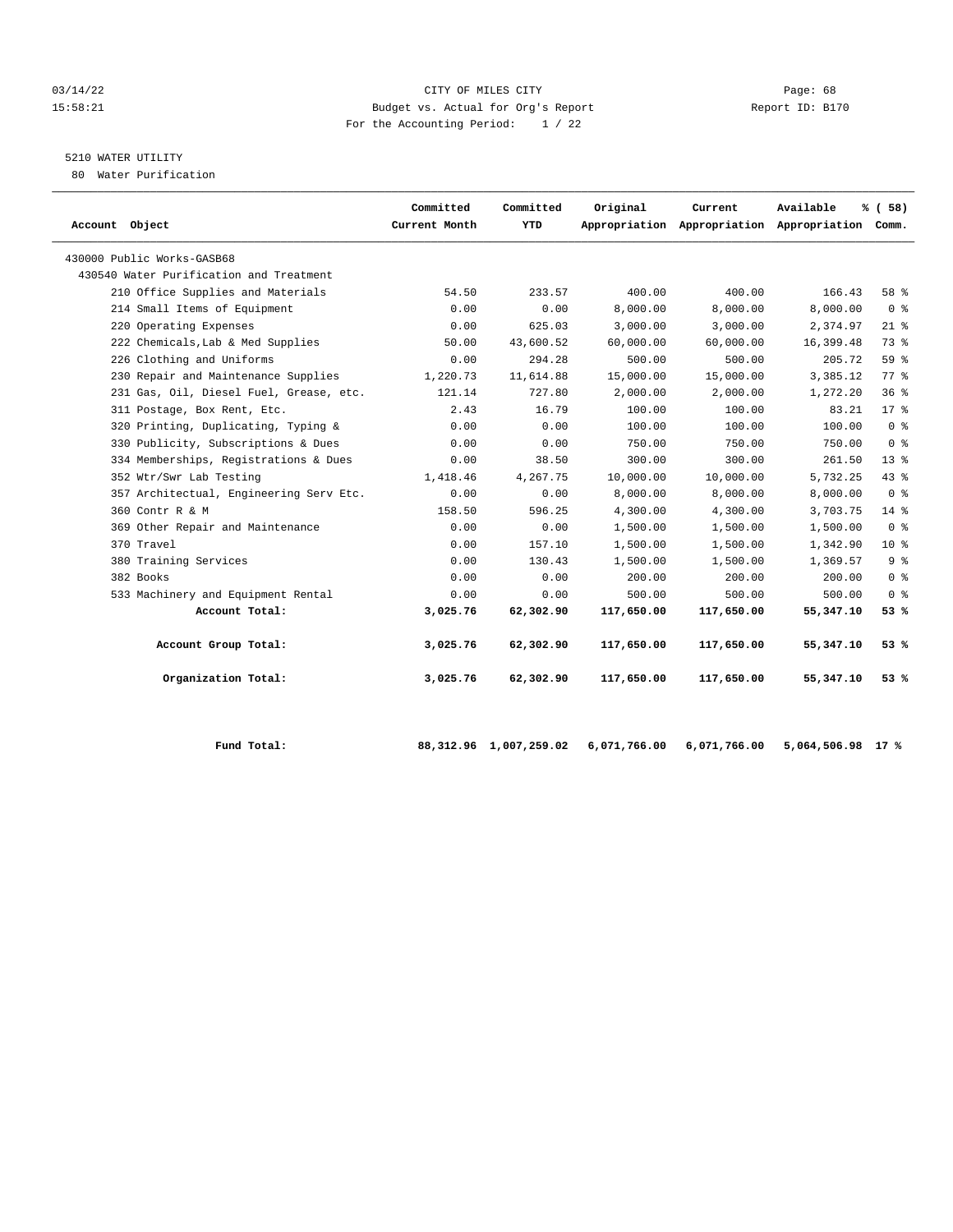#### 03/14/22 Page: 69 15:58:21 Budget vs. Actual for Org's Report Report ID: B170 For the Accounting Period: 1 / 22

## 5310 SEWER UTILITY

29 Sewer Administration

| Account Object                            | Committed<br>Current Month | Committed<br>YTD | Original   | Current    | Available<br>Appropriation Appropriation Appropriation Comm. | % ( 58)          |
|-------------------------------------------|----------------------------|------------------|------------|------------|--------------------------------------------------------------|------------------|
| 430000 Public Works-GASB68                |                            |                  |            |            |                                                              |                  |
| 430610 Sewer Administration (29)          |                            |                  |            |            |                                                              |                  |
| 111 Salaries and Wages - Permanent        | 1,988.11                   | 13,416.98        | 23,828.00  | 23,828.00  | 10,411.02                                                    | 56 %             |
| 121 OVERTIME-PERMANENT                    | 33.96                      | 166.31           | 156.00     | 156.00     | $-10.31$                                                     | 107 %            |
| 131 VACATION                              | 1.25                       | 2,877.00         | 1,700.00   | 1,700.00   | $-1, 177.00$                                                 | $169$ %          |
| 132 SICK LEAVE                            | 9.27                       | 658.97           | 1,100.00   | 1,100.00   | 441.03                                                       | 60 %             |
| 141 Unemployment Insurance                | 5.09                       | 43.18            | 40.00      | 40.00      | $-3.18$                                                      | 108 <sup>8</sup> |
| 142 Workers' Compensation                 | 5.74                       | 48.97            | 180.00     | 180.00     | 131.03                                                       | $27$ %           |
| 143 Health Insurance                      | 470.56                     | 3, 144. 22       | 5,640.00   | 5,640.00   | 2,495.78                                                     | 56 %             |
| 144 FICA                                  | 155.50                     | 1,320.49         | 2,049.00   | 2,049.00   | 728.51                                                       | 64 %             |
| 145 PERS                                  | 180.29                     | 1,518.55         | 2,376.00   | 2,376.00   | 857.45                                                       | 64 %             |
| 196 CLOTHING ALLOTMENT                    | 0.00                       | 140.63           | 150.00     | 150.00     | 9.37                                                         | $94$ %           |
| 210 Office Supplies and Materials         | 126.42                     | 898.74           | 3,200.00   | 3,200.00   | 2,301.26                                                     | $28$ %           |
| 214 Small Items of Equipment              | 0.00                       | 94.50            | 2,000.00   | 2,000.00   | 1,905.50                                                     | 5 <sup>°</sup>   |
| 220 Operating Expenses                    | 117.17                     | 1,375.64         | 3,500.00   | 3,500.00   | 2,124.36                                                     | 39%              |
| 230 Repair and Maintenance Supplies       | 0.00                       | 0.00             | 1,000.00   | 1,000.00   | 1,000.00                                                     | 0 <sup>8</sup>   |
| 311 Postage, Box Rent, Etc.               | 1,201.34                   | 7,133.01         | 8,000.00   | 8,000.00   | 866.99                                                       | 89 %             |
| 320 Printing, Duplicating, Typing &       | 0.00                       | $-90.45$         | 1,600.00   | 1,600.00   | 1,690.45                                                     | $-6$ %           |
| 330 Publicity, Subscriptions & Dues       | 64.00                      | 64.00            | 1,300.00   | 1,300.00   | 1,236.00                                                     | 5 <sup>8</sup>   |
| 345 Telephone                             | 65.39                      | 378.79           | 600.00     | 600.00     | 221.21                                                       | 63 %             |
| 347 Internet                              | 1.04                       | 6.24             | 250.00     | 250.00     | 243.76                                                       | 2 <sup>8</sup>   |
| 350 Professional Services                 | 0.00                       | 141.60           | 6,000.00   | 6,000.00   | 5,858.40                                                     | 2 <sup>8</sup>   |
| 360 Contr R & M                           | 101.44                     | 7,824.91         | 10,600.00  | 10,600.00  | 2,775.09                                                     | 74 %             |
| 370 Travel                                | 0.00                       | 0.00             | 250.00     | 250.00     | 250.00                                                       | 0 <sup>8</sup>   |
| 380 Training Services                     | 0.00                       | 0.00             | 250.00     | 250.00     | 250.00                                                       | 0 <sup>8</sup>   |
| 382 Books                                 | 0.00                       | 0.00             | 125.00     | 125.00     | 125.00                                                       | 0 <sup>8</sup>   |
| 531 Building & Office Rental              | 500.00                     | 3,500.00         | 11,200.00  | 11,200.00  | 7,700.00                                                     | $31$ %           |
| 555 Bank Service Charges                  | 16.67                      | 116.69           | 450.00     | 450.00     | 333.31                                                       | 26%              |
| 810 Losses (Bad debt expense - Enterprise | 0.00                       | 0.00             | 500.00     | 500.00     | 500.00                                                       | 0 <sup>8</sup>   |
| 920 Buildings                             | 0.00                       | 0.00             | 2,000.00   | 2,000.00   | 2,000.00                                                     | 0 <sup>8</sup>   |
| Account Total:                            | 5,043.24                   | 44,778.97        | 90,044.00  | 90,044.00  | 45,265.03                                                    | 50%              |
| Account Group Total:                      | 5,043.24                   | 44,778.97        | 90,044.00  | 90,044.00  | 45,265.03                                                    | 50%              |
| 490000 DEBT SERVICE                       |                            |                  |            |            |                                                              |                  |
| 490200 Revenue Bonds                      |                            |                  |            |            |                                                              |                  |
| 608 Prpl-Wastewater Project Phase I       | 0.00                       | 36,000.00        | 73,000.00  | 73,000.00  | 37,000.00                                                    | 49 %             |
| 619 Principal-WWTP Phase II               | 0.00                       | 136,000.00       | 271,000.00 | 271,000.00 | 135,000.00                                                   | 50%              |
| 626 Interest-Wastewater Project Phase I   | 0.00                       | 14,100.00        | 27,660.00  | 27,660.00  | 13,560.00                                                    | $51$ %           |
| 639 Interest-WWTP Phase II                | 0.00                       | 61,512.50        | 124,713.00 | 124,713.00 | 63,200.50                                                    | 49 %             |
| Account Total:                            | 0.00                       | 247,612.50       | 496,373.00 | 496,373.00 | 248,760.50                                                   | 50 %             |
| Account Group Total:                      | 0.00                       | 247,612.50       | 496,373.00 | 496,373.00 | 248,760.50                                                   | 50 %             |
| 510000 MISCELLANEOUS                      |                            |                  |            |            |                                                              |                  |
| 510330 Comprehensive Liability Insurance  |                            |                  |            |            |                                                              |                  |
| 513 Liability                             | 0.00                       | 54, 255.84       | 13,000.00  | 13,000.00  | $-41, 255.84$ 417 %                                          |                  |
| Account Total:                            | 0.00                       | 54,255.84        | 13,000.00  | 13,000.00  | $-41, 255.84$ 417 %                                          |                  |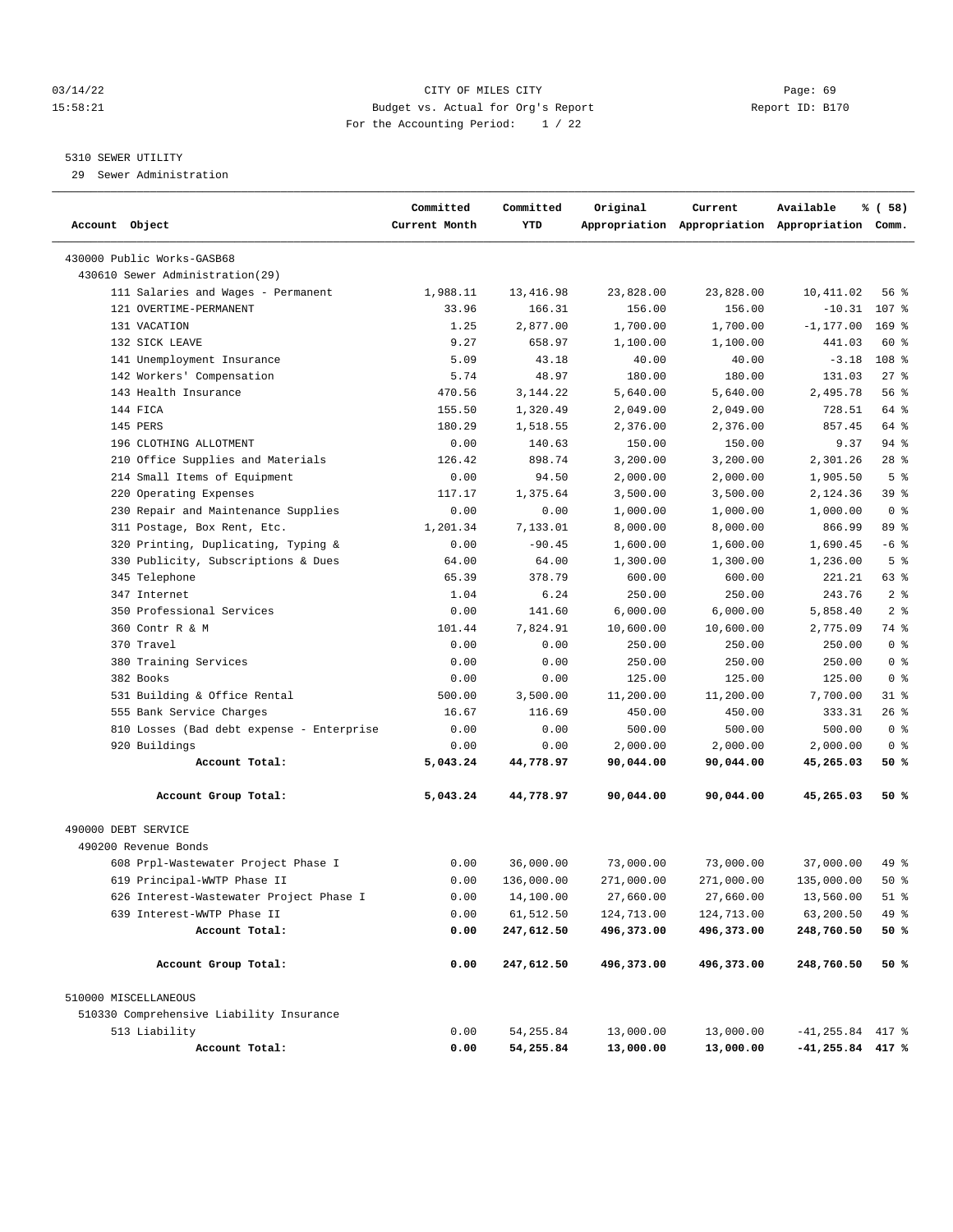#### 03/14/22 Page: 70 15:58:21 Budget vs. Actual for Org's Report Report ID: B170 For the Accounting Period: 1 / 22

## 5310 SEWER UTILITY

29 Sewer Administration

| Object<br>Account                                                       | Committed<br>Current Month | Committed<br>YTD | Original<br>Appropriation | Current<br>Appropriation | Available<br>Appropriation | % (<br>58)<br>Comm. |
|-------------------------------------------------------------------------|----------------------------|------------------|---------------------------|--------------------------|----------------------------|---------------------|
| Account Group Total:                                                    | 0.00                       | 54,255.84        | 13,000.00                 | 13,000.00                | $-41,255.84$               | 417 %               |
| 520000 OTHER FINANCING USES<br>521000 Interfund Operating Transfers Out |                            |                  |                           |                          |                            |                     |
| 820 Transfers to Other Funds                                            | 3,972.70                   | 27,808.90        | 47,673.00                 | 47,673.00                | 19,864.10                  | 58 %                |
| Account Total:                                                          | 3,972.70                   | 27,808.90        | 47,673.00                 | 47,673.00                | 19,864.10                  | 58 %                |
| Account Group Total:                                                    | 3,972.70                   | 27,808,90        | 47,673.00                 | 47,673.00                | 19,864.10                  | 58 %                |
| Organization Total:                                                     | 9,015.94                   | 374,456.21       | 647,090.00                | 647,090.00               | 272,633.79                 | 58 %                |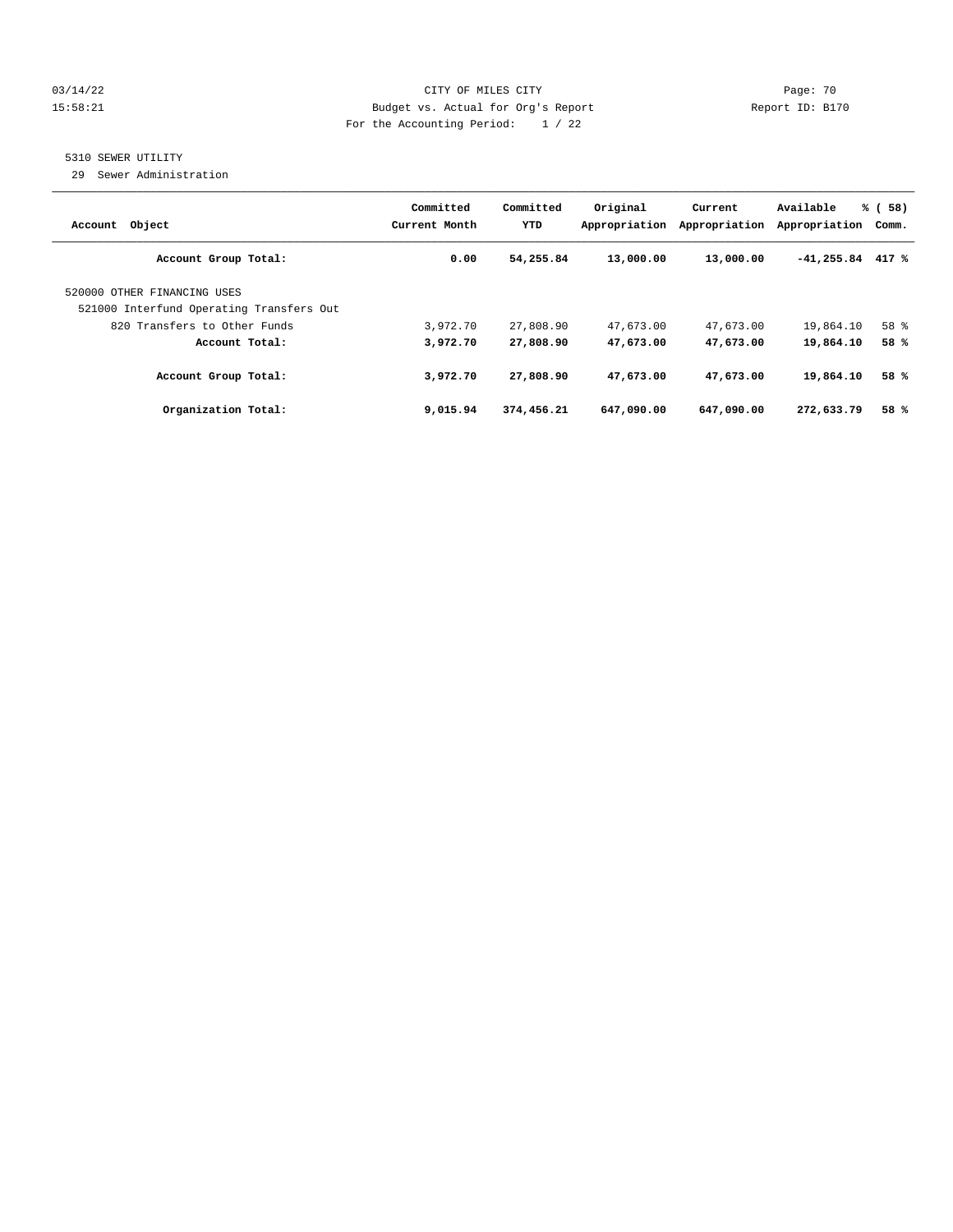#### 03/14/22 Page: 71 CITY OF MILES CITY 15:58:21 Budget vs. Actual for Org's Report Changer Report ID: B170 For the Accounting Period: 1 / 22

————————————————————————————————————————————————————————————————————————————————————————————————————————————————————————————————————

#### 5310 SEWER UTILITY

31 Sewer Lines

|                                              | Committed     | Committed   | Original     | Current      | Available                                       | % ( 58)         |
|----------------------------------------------|---------------|-------------|--------------|--------------|-------------------------------------------------|-----------------|
| Account Object                               | Current Month | YTD         |              |              | Appropriation Appropriation Appropriation Comm. |                 |
| 430000 Public Works-GASB68                   |               |             |              |              |                                                 |                 |
| 430630 Sewer Collection and Transmission(31) |               |             |              |              |                                                 |                 |
| 111 Salaries and Wages - Permanent           | 10,399.44     | 80,343.42   | 150,260.00   | 150,260.00   | 69,916.58                                       | $53$ $%$        |
| 121 OVERTIME-PERMANENT                       | 395.09        | 2,340.32    | 10,200.00    | 10,200.00    | 7,859.68                                        | $23$ $%$        |
| 131 VACATION                                 | 468.30        | 7,540.70    | 7,300.00     | 7,300.00     | $-240.70$                                       | $103$ %         |
| 132 SICK LEAVE                               | 878.49        | 5,705.99    | 4,800.00     | 4,800.00     | $-905.99$                                       | 119 %           |
| 133 OTHER LEAVE PAY                          | 0.00          | 3,896.21    | 1,692.00     | 1,692.00     | $-2, 204.21$                                    | $230*$          |
| 134 HOLIDAY PAY                              | 439.83        | 2,116.45    | 2,100.00     | 2,100.00     | $-16.45$                                        | $101$ %         |
| 141 Unemployment Insurance                   | 31.47         | 256.32      | 265.00       | 265.00       | 8.68                                            | 97%             |
| 142 Workers' Compensation                    | 424.03        | 3,377.87    | 3,019.00     | 3,019.00     | $-358.87$                                       | 112 %           |
| 143 Health Insurance                         | 2,797.71      | 20,670.98   | 36,094.00    | 36,094.00    | 15,423.02                                       | 57%             |
| 144 FICA                                     | 921.57        | 7,555.21    | 13,491.00    | 13,491.00    | 5,935.79                                        | 56%             |
| 145 PERS                                     | 1,115.96      | 8,740.45    | 15,642.00    | 15,642.00    | 6,901.55                                        | 56%             |
| 196 CLOTHING ALLOTMENT                       | 0.00          | 555.00      | 700.00       | 700.00       | 145.00                                          | 79 %            |
| 210 Office Supplies and Materials            | 3.24          | 165.43      | 600.00       | 600.00       | 434.57                                          | $28$ %          |
| 214 Small Items of Equipment                 | 0.00          | 1,987.38    | 25,000.00    | 25,000.00    | 23,012.62                                       | 8 %             |
| 220 Operating Expenses                       | 412.59        | 32, 213.48  | 28,835.00    | 28,835.00    | $-3,378.48$                                     | 112 %           |
| 222 Chemicals, Lab & Med Supplies            | 0.00          | 0.00        | 500.00       | 500.00       | 500.00                                          | 0 <sup>8</sup>  |
| 226 Clothing and Uniforms                    | 100.00        | 312.97      | 750.00       | 750.00       | 437.03                                          | $42$ %          |
| 230 Repair and Maintenance Supplies          | 3,068.58      | 5,726.25    | 15,000.00    | 15,000.00    | 9,273.75                                        | 38 %            |
| 231 Gas, Oil, Diesel Fuel, Grease, etc.      | 799.42        | 5,909.28    | 15,000.00    | 15,000.00    | 9,090.72                                        | 39 %            |
| 233 Water/Sewer Main Replacement and         | 0.00          | 670.06      | 10,000.00    | 10,000.00    | 9,329.94                                        | 7 %             |
| 234 Hydrant/Manhole Replacement, Valves      | 0.00          | 7,010.00    | 10,000.00    | 10,000.00    | 2,990.00                                        | 70 %            |
| 241 Consumable Tools                         | 0.00          | 0.00        | 1,000.00     | 1,000.00     | 1,000.00                                        | 0 <sup>8</sup>  |
| 311 Postage, Box Rent, Etc.                  | 0.00          | 1,142.77    | 100.00       | 100.00       | $-1,042.77$                                     | $***$ $-$       |
| 320 Printing, Duplicating, Typing &          | 0.00          | 0.00        | 100.00       | 100.00       | 100.00                                          | 0 <sup>8</sup>  |
| 330 Publicity, Subscriptions & Dues          | 0.00          | 301.88      | 1,500.00     | 1,500.00     | 1,198.12                                        | $20*$           |
| 331 Publication of Formal & Legal Notices    | 0.00          | 0.00        | 250.00       | 250.00       | 250.00                                          | 0 <sup>8</sup>  |
| 334 Memberships, Registrations & Dues        | 0.00          | 0.00        | 750.00       | 750.00       | 750.00                                          | 0 <sup>8</sup>  |
| 341 Electric Utility Services                | 36.22         | 143.41      | 1,000.00     | 1,000.00     | 856.59                                          | $14$ %          |
| 344 Gas Utility Service                      | 148.61        | 281.86      | 500.00       | 500.00       | 218.14                                          | 56 %            |
| 345 Telephone                                | 154.52        | 928.44      | 1,500.00     | 1,500.00     | 571.56                                          | 62 %            |
| 347 Internet                                 | 11.83         | 70.98       | 170.00       | 170.00       | 99.02                                           | $42$ %          |
| 350 Professional Services                    | 72.50         | 6,859.64    | 40,000.00    | 40,000.00    | 33,140.36                                       | $17$ %          |
| 357 Architectual, Engineering Serv Etc.      | 1,573.75      | 15,914.98   | 225,000.00   | 225,000.00   | 209,085.02                                      | 7 %             |
| 360 Contr R & M                              | 116.71        | 3,224.67    | 5,000.00     | 5,000.00     | 1,775.33                                        | 64 %            |
| 363 R&M Vehicles/Equip/Labor-PW              | 360.15        | 17, 127. 15 | 50,000.00    | 50,000.00    | 32,872.85                                       | 34%             |
| 369 Other Repair and Maintenance             | 0.00          | 338.75      | 1,000.00     | 1,000.00     | 661.25                                          | $34$ $%$        |
| 370 Travel                                   | 0.00          | 190.50      | 1,200.00     | 1,200.00     | 1,009.50                                        | 16 <sup>8</sup> |
| 380 Training Services                        | 0.00          | 60.00       | 750.00       | 750.00       | 690.00                                          | 8 %             |
| 382 Books                                    | 0.00          | 0.00        | 150.00       | 150.00       | 150.00                                          | 0 <sup>8</sup>  |
| 400 BUILDING MATERIALS                       | 0.00          | 0.00        | 4,000.00     | 4,000.00     | 4,000.00                                        | 0 <sub>8</sub>  |
| 512 Insurance on Vehicles & Equipment        | 0.00          | 2,302.11    | 2,303.00     | 2,303.00     | 0.89                                            | 100 %           |
| 532 Land Rental                              | 0.00          | 652.38      | 1,200.00     | 1,200.00     | 547.62                                          | 54%             |
| 940 Machinery & Equipment                    | 0.00          | 14,900.00   | 1,568,000.00 | 1,568,000.00 | 1,553,100.00                                    | 1 <sup>8</sup>  |
| Account Total:                               | 24,730.01     | 261,533.29  | 2,256,721.00 | 2,256,721.00 | 1,995,187.71                                    | 12 %            |
|                                              |               |             |              |              |                                                 |                 |
| Account Group Total:                         | 24,730.01     | 261,533.29  | 2,256,721.00 | 2,256,721.00 | 1,995,187.71                                    | 12 %            |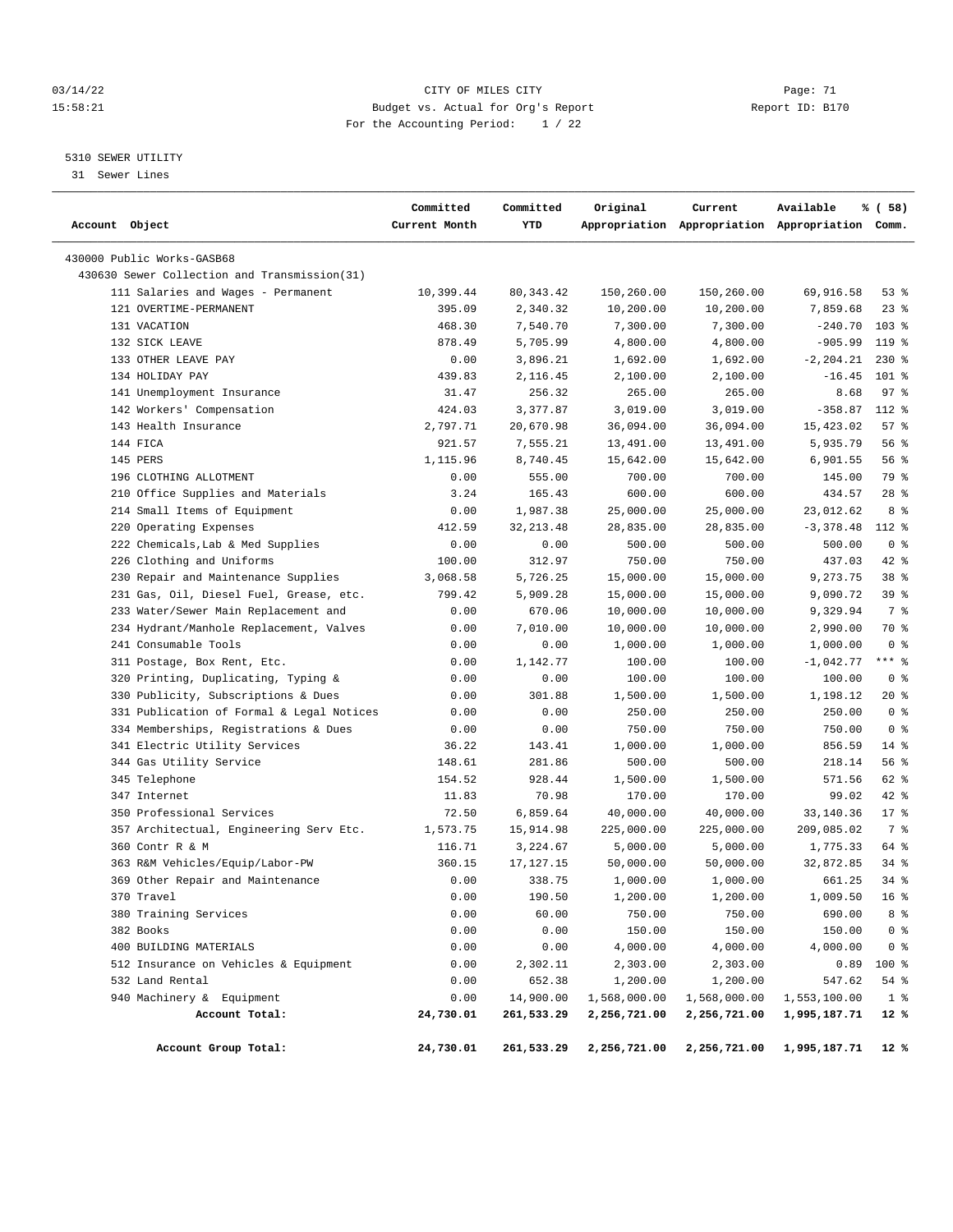#### 03/14/22 Page: 72 15:58:21 Budget vs. Actual for Org's Report Changer Report ID: B170 For the Accounting Period: 1 / 22

## 5310 SEWER UTILITY

31 Sewer Lines

| Account Object                                                          | Committed<br>Current Month | Committed<br>YTD | Original<br>Appropriation | Current<br>Appropriation | Available<br>Appropriation | % (58)<br>Comm. |
|-------------------------------------------------------------------------|----------------------------|------------------|---------------------------|--------------------------|----------------------------|-----------------|
| 520000 OTHER FINANCING USES<br>521000 Interfund Operating Transfers Out |                            |                  |                           |                          |                            |                 |
| 820 Transfers to Other Funds                                            | 1,000.00                   | 7,000.00         | 336,246.00                | 336,246.00               | 329,246.00                 | 2 <sup>8</sup>  |
| Account Total:                                                          | 1,000.00                   | 7,000.00         | 336,246.00                | 336,246.00               | 329,246.00                 | 2%              |
| Account Group Total:                                                    | 1,000.00                   | 7,000.00         | 336,246.00                | 336,246.00               | 329,246.00                 | 2%              |
| Organization Total:                                                     | 25,730.01                  | 268,533.29       | 2,592,967.00              | 2,592,967.00             | 2,324,433.71               | 10 %            |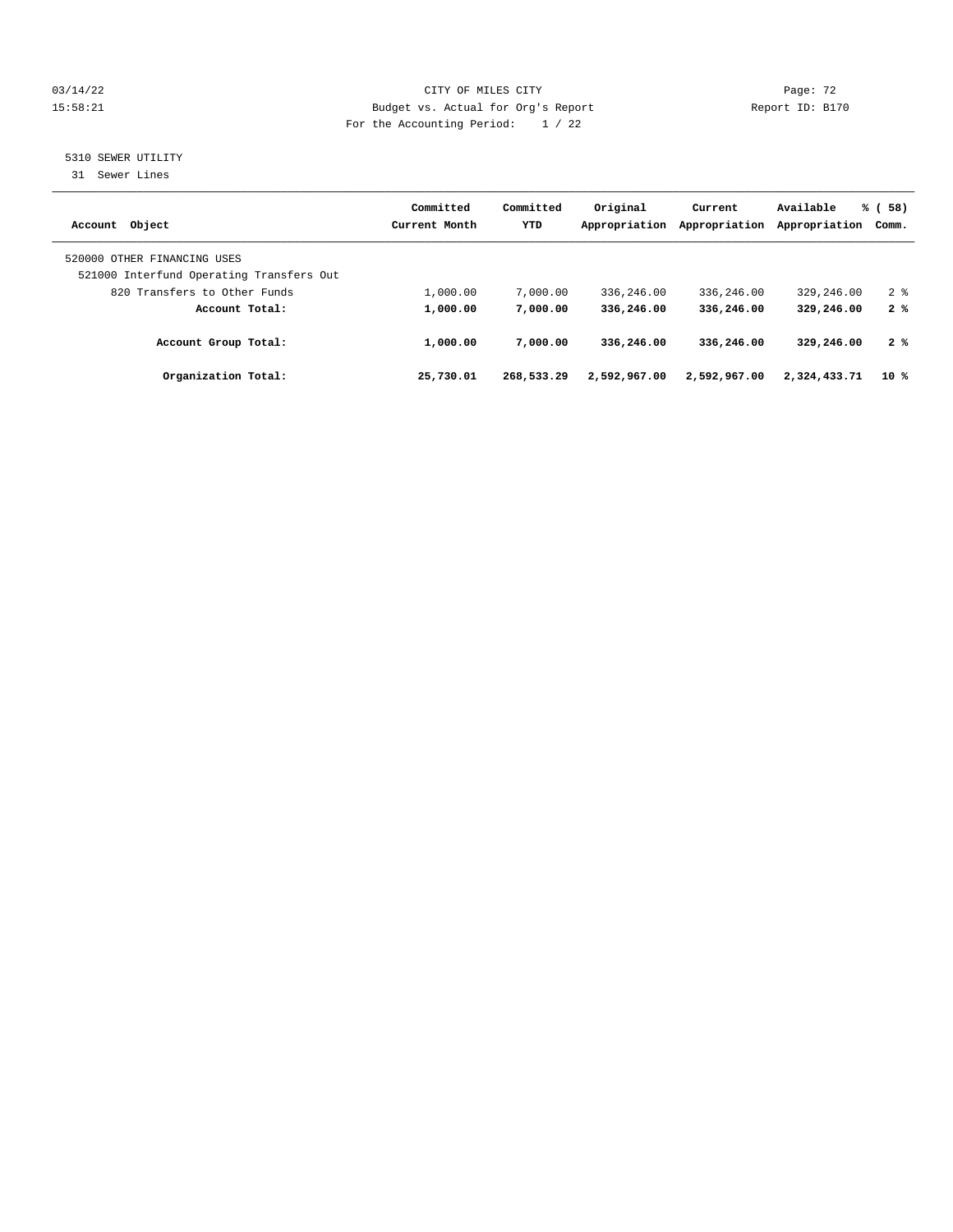#### 03/14/22 Page: 73 15:58:21 Budget vs. Actual for Org's Report Changer Report ID: B170 For the Accounting Period: 1 / 22

## 5310 SEWER UTILITY

32 Sewer Lifts

| Account Object |                                         | Committed<br>Current Month | Committed<br>YTD | Original   | Current<br>Appropriation Appropriation Appropriation Comm. | Available    | % (58)          |  |
|----------------|-----------------------------------------|----------------------------|------------------|------------|------------------------------------------------------------|--------------|-----------------|--|
|                | 430000 Public Works-GASB68              |                            |                  |            |                                                            |              |                 |  |
|                | 430690 Sewer Lift Stations(32)          |                            |                  |            |                                                            |              |                 |  |
|                | 111 Salaries and Wages - Permanent      | 5,337.00                   | 36,571.79        | 35, 312.00 | 35, 312.00                                                 | $-1, 259.79$ | $104$ %         |  |
|                | 121 OVERTIME-PERMANENT                  | 48.19                      | 1,895.03         | 10,300.00  | 10,300.00                                                  | 8,404.97     | 18 <sup>8</sup> |  |
|                | 131 VACATION                            | 320.83                     | 2,040.84         | 19,500.00  | 19,500.00                                                  | 17,459.16    | $10*$           |  |
|                | 132 SICK LEAVE                          | 131.42                     | 1,475.97         | 5,500.00   | 5,500.00                                                   | 4,024.03     | 27%             |  |
|                | 133 OTHER LEAVE PAY                     | 67.11                      | 555.87           | 388.00     | 388.00                                                     | $-167.87$    | $143*$          |  |
|                | 134 HOLIDAY PAY                         | 200.53                     | 921.64           | 5,400.00   | 5,400.00                                                   | 4,478.36     | $17*$           |  |
|                | 141 Unemployment Insurance              | 15.20                      | 109.15           | 115.00     | 115.00                                                     | 5.85         | 95%             |  |
|                | 142 Workers' Compensation               | 88.48                      | 602.52           | 1,544.00   | 1,544.00                                                   | 941.48       | 39 <sup>8</sup> |  |
|                | 143 Health Insurance                    | 1,291.85                   | 8,904.78         | 15,484.00  | 15,484.00                                                  | 6,579.22     | 58 %            |  |
|                | 144 FICA                                | 442.82                     | 3,175.42         | 5,845.00   | 5,845.00                                                   | 2,669.58     | 54%             |  |
|                | 145 PERS                                | 541.56                     | 3,783.95         | 6,777.00   | 6,777.00                                                   | 2,993.05     | 56 %            |  |
|                | 196 CLOTHING ALLOTMENT                  | 0.00                       | 266.50           | 600.00     | 600.00                                                     | 333.50       | 44 %            |  |
|                | 210 Office Supplies and Materials       | 22.44                      | 78.29            | 400.00     | 400.00                                                     | 321.71       | $20*$           |  |
|                | 214 Small Items of Equipment            | 9.99                       | 9.99             | 25,000.00  | 25,000.00                                                  | 24,990.01    | 0 <sup>8</sup>  |  |
|                | 220 Operating Expenses                  | 25.00                      | 1,788.00         | 5,000.00   | 5,000.00                                                   | 3,212.00     | 36%             |  |
|                | 222 Chemicals, Lab & Med Supplies       | 0.00                       | 149.07           | 1,000.00   | 1,000.00                                                   | 850.93       | 15 <sup>8</sup> |  |
|                | 226 Clothing and Uniforms               | 0.00                       | 294.29           | 500.00     | 500.00                                                     | 205.71       | 59 %            |  |
|                | 230 Repair and Maintenance Supplies     | 252.13                     | 7,136.78         | 25,000.00  | 25,000.00                                                  | 17,863.22    | 29%             |  |
|                | 231 Gas, Oil, Diesel Fuel, Grease, etc. | 151.41                     | 945.28           | 2,000.00   | 2,000.00                                                   | 1,054.72     | 47.8            |  |
|                | 341 Electric Utility Services           | 2,029.00                   | 12,354.66        | 25,000.00  | 25,000.00                                                  | 12,645.34    | 49 %            |  |
|                | 344 Gas Utility Service                 | 210.24                     | 848.05           | 2,000.00   | 2,000.00                                                   | 1,151.95     | $42$ %          |  |
|                | 352 Wtr/Swr Lab Testing                 | 0.00                       | 0.00             | 250.00     | 250.00                                                     | 250.00       | 0 <sup>8</sup>  |  |
|                | 360 Contr R & M                         | 320.64                     | 373.29           | 5,000.00   | 5,000.00                                                   | 4,626.71     | 7 <sup>8</sup>  |  |
|                | 369 Other Repair and Maintenance        | 0.00                       | 0.00             | 1,000.00   | 1,000.00                                                   | 1,000.00     | 0 <sup>8</sup>  |  |
|                | 370 Travel                              | 0.00                       | 48.85            | 600.00     | 600.00                                                     | 551.15       | 8 %             |  |
|                | 380 Training Services                   | 0.00                       | 93.39            | 600.00     | 600.00                                                     | 506.61       | 16 <sup>°</sup> |  |
|                | 400 BUILDING MATERIALS                  | 0.00                       | 0.00             | 200.00     | 200.00                                                     | 200.00       | 0 <sup>8</sup>  |  |
|                | 511 Insurance on Buildings              | 0.00                       | 2,086.29         | 2,087.00   | 2,087.00                                                   | 0.71         | $100*$          |  |
|                | 533 Machinery and Equipment Rental      | 0.00                       | 0.00             | 500.00     | 500.00                                                     | 500.00       | 0 <sup>8</sup>  |  |
|                | Account Total:                          | 11,505.84                  | 86,509.69        | 202,902.00 | 202,902.00                                                 | 116,392.31   | 43%             |  |
|                | Account Group Total:                    | 11,505.84                  | 86,509.69        | 202,902.00 | 202,902.00                                                 | 116,392.31   | 43 %            |  |
|                | Organization Total:                     | 11,505.84                  | 86,509.69        | 202,902.00 | 202,902.00                                                 | 116,392.31   | 43 %            |  |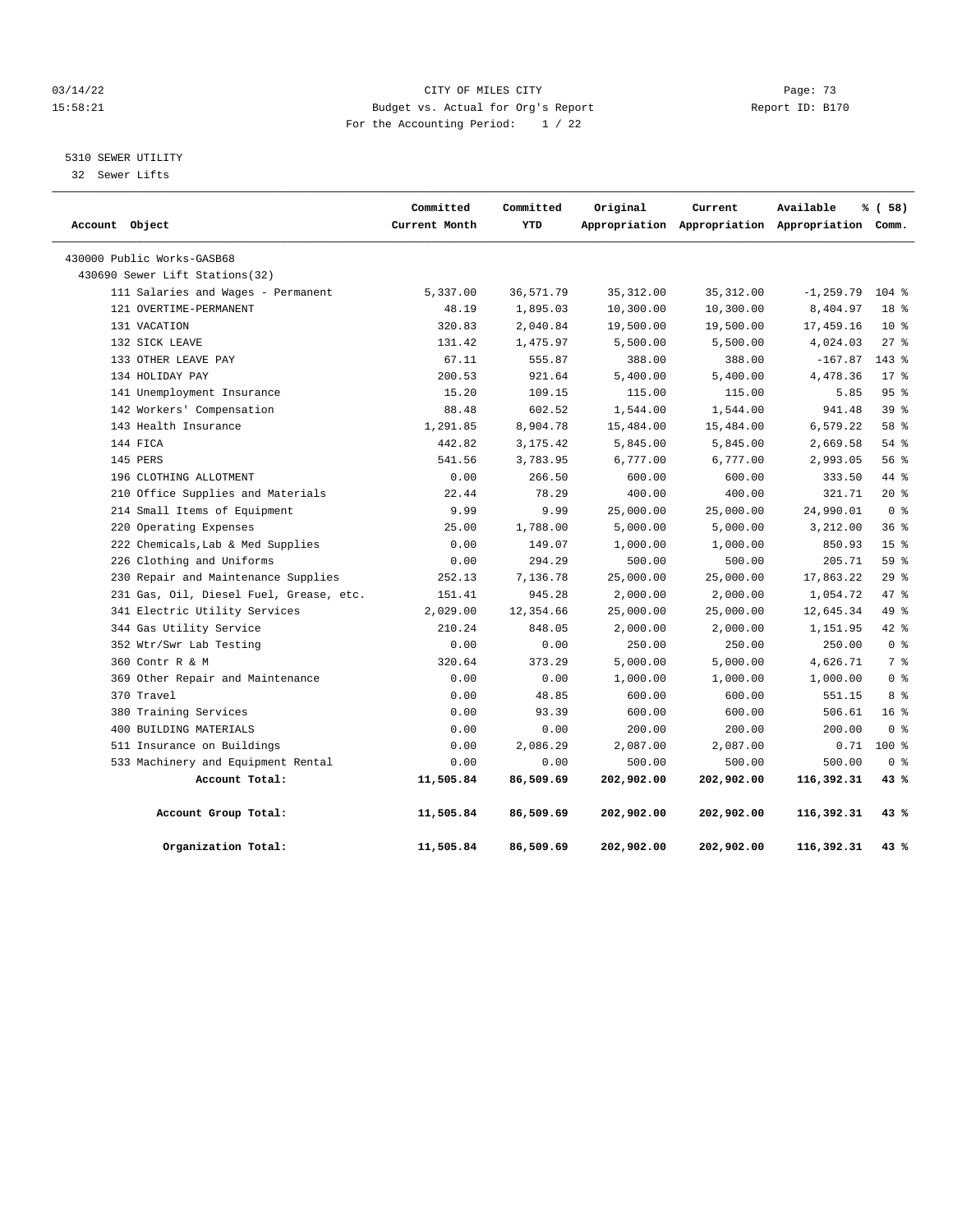#### 03/14/22 Page: 74 15:58:21 Budget vs. Actual for Org's Report Changer Report ID: B170 For the Accounting Period: 1 / 22

# 5310 SEWER UTILITY

33 Sewer Plant

| Account Object                          | Committed<br>Current Month | Committed<br>YTD | Original   | Current    | Available<br>Appropriation Appropriation Appropriation Comm. | % ( 58)            |  |
|-----------------------------------------|----------------------------|------------------|------------|------------|--------------------------------------------------------------|--------------------|--|
| 430000 Public Works-GASB68              |                            |                  |            |            |                                                              |                    |  |
| 430640 Sewer Treatment and Disposal(33) |                            |                  |            |            |                                                              |                    |  |
| 111 Salaries and Wages - Permanent      | 8,389.44                   | 57,641.49        | 70,664.00  | 70,664.00  | 13,022.51                                                    | $82$ $%$           |  |
| 121 OVERTIME-PERMANENT                  | 72.19                      | 2,842.02         | 10,300.00  | 10,300.00  | 7,457.98                                                     | $28$ %             |  |
| 131 VACATION                            | 481.26                     | 3,197.79         | 19,500.00  | 19,500.00  | 16,302.21                                                    | 16 <sup>8</sup>    |  |
| 132 SICK LEAVE                          | 243.62                     | 2,307.00         | 5,500.00   | 5,500.00   | 3,193.00                                                     | 42 %               |  |
| 133 OTHER LEAVE PAY                     | 100.68                     | 833.84           | 582.00     | 582.00     | $-251.84$                                                    | 143 %              |  |
| 134 HOLIDAY PAY                         | 301.43                     | 1,383.35         | 5,400.00   | 5,400.00   | 4,016.65                                                     | $26$ %             |  |
| 141 Unemployment Insurance              | 23.93                      | 171.20           | 168.00     | 168.00     | $-3.20$                                                      | $102*$             |  |
| 142 Workers' Compensation               | 135.24                     | 921.43           | 2,261.00   | 2,261.00   | 1,339.57                                                     | 41 %               |  |
| 143 Health Insurance                    | 2,002.03                   | 13,806.74        | 23,994.00  | 23,994.00  | 10,187.26                                                    | 58 %               |  |
| 144 FICA                                | 693.44                     | 4,968.39         | 8,564.00   | 8,564.00   | 3,595.61                                                     | 58 %               |  |
| 145 PERS                                | 850.53                     | 5,943.02         | 9,930.00   | 9,930.00   | 3,986.98                                                     | 60 %               |  |
| 196 CLOTHING ALLOTMENT                  | 0.00                       | 411.00           | 500.00     | 500.00     | 89.00                                                        | 82 %               |  |
| 210 Office Supplies and Materials       | 22.45                      | 133.10           | 250.00     | 250.00     | 116.90                                                       | 53%                |  |
| 214 Small Items of Equipment            | 0.00                       | 2,721.96         | 15,000.00  | 15,000.00  | 12,278.04                                                    | 18 <sup>8</sup>    |  |
| 220 Operating Expenses                  | 69.95                      | 1,268.15         | 18,000.00  | 18,000.00  | 16,731.85                                                    | 7 %                |  |
| 222 Chemicals, Lab & Med Supplies       | 801.90                     | 2,925.62         | 30,000.00  | 30,000.00  | 27,074.38                                                    | $10*$              |  |
| 226 Clothing and Uniforms               | 342.83                     | 762.37           | 600.00     | 600.00     | $-162.37$                                                    | $127$ %            |  |
| 230 Repair and Maintenance Supplies     | 51.26                      | 4,772.55         | 20,000.00  | 20,000.00  | 15, 227.45                                                   | $24$ %             |  |
| 231 Gas, Oil, Diesel Fuel, Grease, etc. | 121.14                     | 820.96           | 5,000.00   | 5,000.00   | 4,179.04                                                     | 16 <sup>8</sup>    |  |
| 311 Postage, Box Rent, Etc.             | 2.23                       | 70.37            | 100.00     | 100.00     | 29.63                                                        | 70 %               |  |
| 320 Printing, Duplicating, Typing &     | 0.00                       | 0.00             | 100.00     | 100.00     | 100.00                                                       | 0 <sup>8</sup>     |  |
| 330 Publicity, Subscriptions & Dues     | 0.00                       | 0.00             | 500.00     | 500.00     | 500.00                                                       | 0 <sup>8</sup>     |  |
| 334 Memberships, Registrations & Dues   | 0.00                       | 70.00            | 400.00     | 400.00     | 330.00                                                       | 18 %               |  |
| 341 Electric Utility Services           | 14,640.23                  | 70,139.91        | 130,000.00 | 130,000.00 | 59,860.09                                                    | 54 %               |  |
| 342 Water Utility Services              | 0.00                       | 40.71            | 1,500.00   | 1,500.00   | 1,459.29                                                     | 3%                 |  |
| 345 Telephone                           | 77.39                      | 450.79           | 800.00     | 800.00     | 349.21                                                       | 56 %               |  |
| 346 Garbage Service                     | 0.00                       | 1,546.84         | 2,000.00   | 2,000.00   | 453.16                                                       | $77$ $\frac{6}{9}$ |  |
| 347 Internet                            | 44.95                      | 269.70           | 650.00     | 650.00     | 380.30                                                       | 41 %               |  |
| 350 Professional Services               | 0.00                       | 317.20           | 5,000.00   | 5,000.00   | 4,682.80                                                     | 6 %                |  |
| 352 Wtr/Swr Lab Testing                 | 1,246.23                   | 3,226.06         | 8,000.00   | 8,000.00   | 4,773.94                                                     | 40 %               |  |
| 357 Architectual, Engineering Serv Etc. | 0.00                       | 0.00             | 10,000.00  | 10,000.00  | 10,000.00                                                    | 0 <sup>8</sup>     |  |
| 360 Contr R & M                         | 15.00                      | 1,498.35         | 10,000.00  | 10,000.00  | 8,501.65                                                     | 15 <sup>8</sup>    |  |
| 363 R&M Vehicles/Equip/Labor-PW         | 658.09                     | 3,623.06         | 7,500.00   | 7,500.00   | 3,876.94                                                     | 48 %               |  |
| 370 Travel                              | 0.00                       | 0.00             | 1,000.00   | 1,000.00   | 1,000.00                                                     | 0 <sup>8</sup>     |  |
| 380 Training Services                   | 0.00                       | 127.15           | 1,000.00   | 1,000.00   | 872.85                                                       | $13*$              |  |
| 382 Books                               | 0.00                       | 0.00             | 200.00     | 200.00     | 200.00                                                       | 0 <sup>8</sup>     |  |
| 400 BUILDING MATERIALS                  | 0.00                       | 68.54            | 500.00     | 500.00     | 431.46                                                       | $14*$              |  |
| 511 Insurance on Buildings              | 0.00                       | 12,793.83        | 12,794.00  | 12,794.00  | 0.17                                                         | 100 %              |  |
| 512 Insurance on Vehicles & Equipment   | 0.00                       | 157.14           | 158.00     | 158.00     | 0.86                                                         | 99 %               |  |
| 533 Machinery and Equipment Rental      | 0.00                       | 0.00             | 1,000.00   | 1,000.00   | 1,000.00                                                     | 0 <sup>8</sup>     |  |
| 940 Machinery & Equipment               | 0.00                       | 20,670.39        | 150,000.00 | 150,000.00 | 129, 329.61                                                  | 14 %               |  |
| Account Total:                          | 31,387.44                  | 222,902.02       | 589,415.00 | 589,415.00 | 366,512.98                                                   | 38 %               |  |
| Account Group Total:                    | 31,387.44                  | 222,902.02       | 589,415.00 | 589,415.00 | 366,512.98                                                   | 38 %               |  |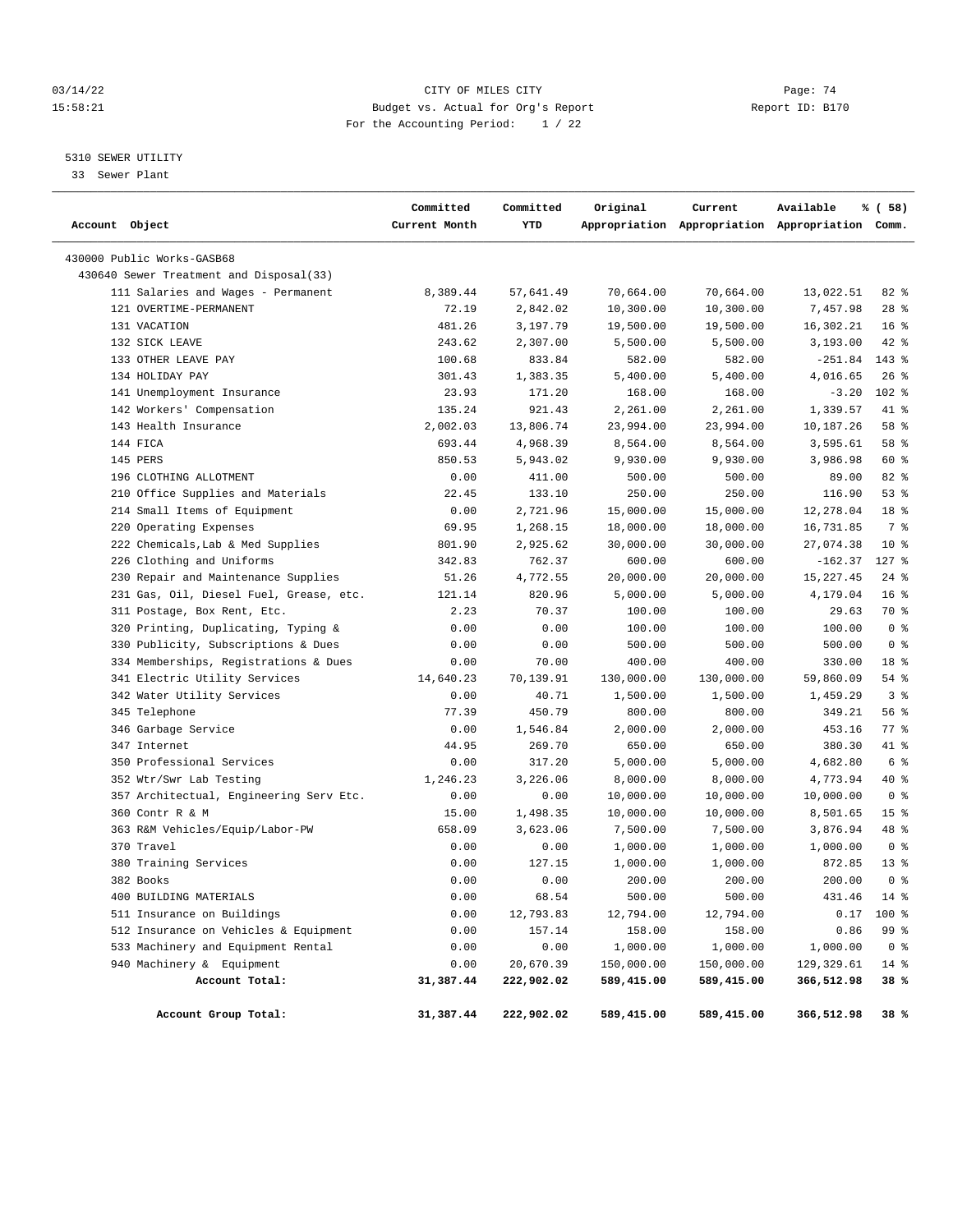#### 03/14/22 Page: 75 15:58:21 Budget vs. Actual for Org's Report Changer Report ID: B170 For the Accounting Period: 1 / 22

# 5310 SEWER UTILITY

33 Sewer Plant

| Account Object |                     | Committed<br>Current Month | Committed<br><b>YTD</b> | Original     | Current      | Available<br>Appropriation Appropriation Appropriation Comm. | % (58) |
|----------------|---------------------|----------------------------|-------------------------|--------------|--------------|--------------------------------------------------------------|--------|
|                | Organization Total: | 31,387.44                  | 222,902.02              | 589,415.00   | 589,415.00   | 366,512.98                                                   | 38%    |
|                | Fund Total:         | 77,639.23                  | 952,401.21              | 4,032,374.00 | 4,032,374.00 | $3,079,972.79$ 24 %                                          |        |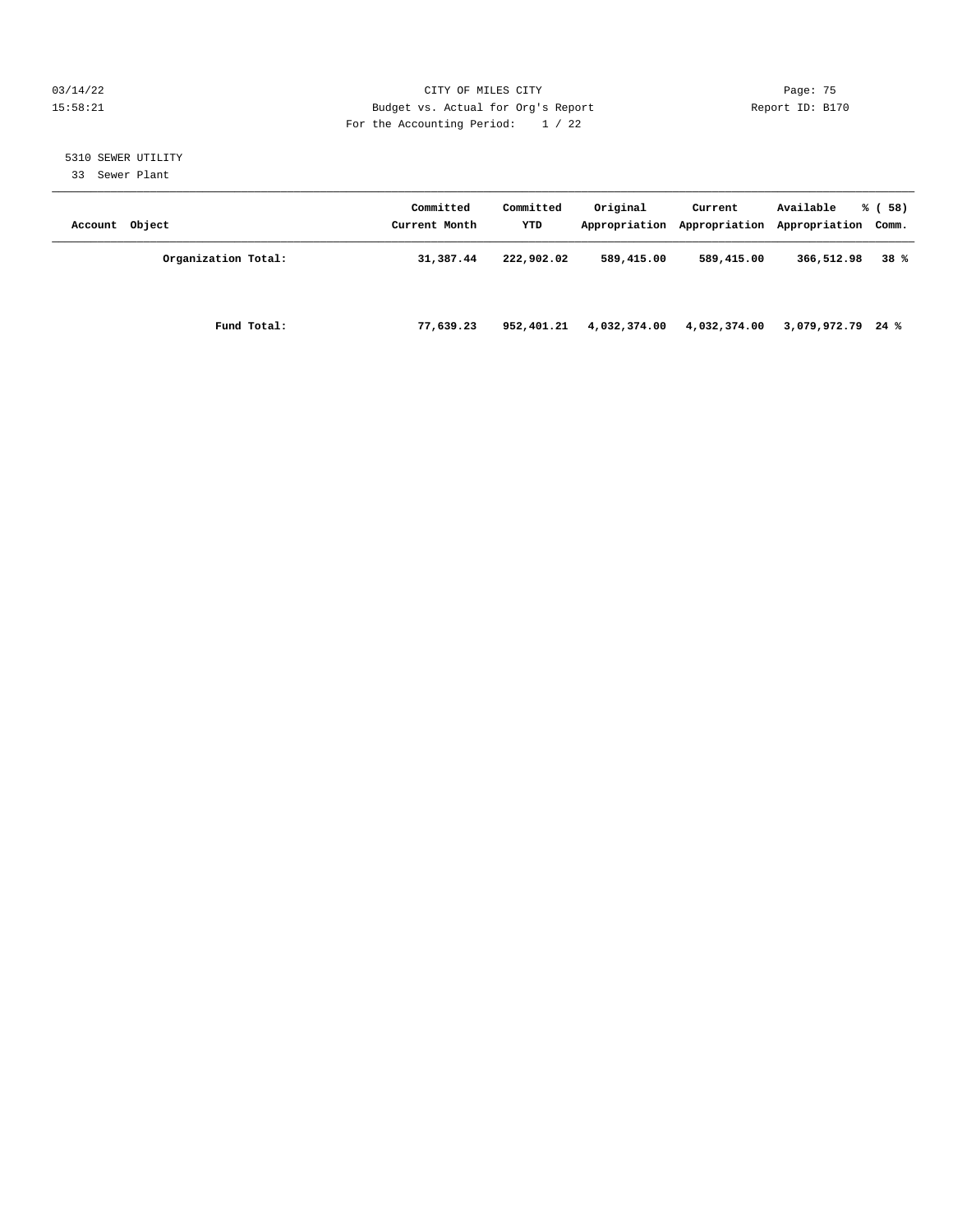#### 03/14/22 Page: 76 15:58:21 Budget vs. Actual for Org's Report Changer Report ID: B170 For the Accounting Period: 1 / 22

————————————————————————————————————————————————————————————————————————————————————————————————————————————————————————————————————

# 5510 AMBULANCE FUND

10 Ambulance

|                                             | Committed     | Committed  | Original     | Current                                         | Available     | % ( 58)         |
|---------------------------------------------|---------------|------------|--------------|-------------------------------------------------|---------------|-----------------|
| Account Object                              | Current Month | YTD        |              | Appropriation Appropriation Appropriation Comm. |               |                 |
| 420000 PUBLIC SAFETY-GASB68                 |               |            |              |                                                 |               |                 |
| 420730 Emergency Medical Services-Ambulance |               |            |              |                                                 |               |                 |
| 111 Salaries and Wages - Permanent          | 23,996.35     | 164,722.07 | 293,676.00   | 293,676.00                                      | 128,953.93    | 56 %            |
| 112 SALARIES AND WAGES - PART PAID          | 2,164.35      | 12,190.52  | 20,000.00    | 20,000.00                                       | 7,809.48      | 61 %            |
| 121 OVERTIME-PERMANENT                      | 2,493.70      | 19,798.96  | 65,780.00    | 65,780.00                                       | 45,981.04     | $30*$           |
| 124 Amb OT Trips                            | 3,224.24      | 22,960.04  | 40,796.00    | 40,796.00                                       | 17,835.96     | 56%             |
| 131 VACATION                                | 1,717.43      | 20,018.28  | 22,500.00    | 22,500.00                                       | 2,481.72      | 89 %            |
| 132 SICK LEAVE                              | 2,436.50      | 10,920.75  | 12,700.00    | 12,700.00                                       | 1,779.25      | 86 %            |
| 133 OTHER LEAVE PAY                         | 435.45        | 1,506.05   | 9,729.00     | 9,729.00                                        | 8,222.95      | 15 <sup>8</sup> |
| 134 HOLIDAY PAY                             | 1,956.29      | 5,447.39   | 12,000.00    | 12,000.00                                       | 6,552.61      | 45 %            |
| 141 Unemployment Insurance                  | 96.01         | 643.69     | 658.00       | 658.00                                          | 14.31         | 98 %            |
| 142 Workers' Compensation                   | 2,203.42      | 15,251.19  | 21,209.00    | 21,209.00                                       | 5,957.81      | 72 %            |
| 143 Health Insurance                        | 5,087.37      | 35,622.00  | 59,986.00    | 59,986.00                                       | 24,364.00     | 59 %            |
| 144 FICA                                    | 724.22        | 4,570.06   | 6,353.00     | 6,353.00                                        | 1,782.94      | 72 %            |
| 147 Firemen's Pension                       | 4,016.58      | 28,016.13  | 48,623.00    | 48,623.00                                       | 20,606.87     | 58 %            |
| 149 Firemen's 457B Match                    | 313.77        | 2,305.98   | 4,328.00     | 4,328.00                                        | 2,022.02      | 53%             |
| 196 CLOTHING ALLOTMENT                      | 0.00          | 0.00       | 4,500.00     | 4,500.00                                        | 4,500.00      | 0 <sup>8</sup>  |
| 210 Office Supplies and Materials           | 20.00         | 82.85      | 0.00         | 0.00                                            | $-82.85$      | $***$ $%$       |
| 214 Small Items of Equipment                | 0.00          | 290.66     | 5,000.00     | 5,000.00                                        | 4,709.34      | 6 %             |
| 220 Operating Expenses                      | 57.91         | 315.12     | 59,661.00    | 59,661.00                                       | 59, 345.88    | 1 <sup>8</sup>  |
| 222 Chemicals, Lab & Med Supplies           | 1,578.27      | 16,828.07  | 40,000.00    | 40,000.00                                       | 23, 171.93    | $42$ %          |
| 226 Clothing and Uniforms                   | 6,540.00      | 6,540.00   | 0.00         | 0.00                                            | $-6,540.00$   | $***$ $-$       |
| 230 Repair and Maintenance Supplies         | 14.51         | 183.96     | 3,000.00     | 3,000.00                                        | 2,816.04      | 6 %             |
| 231 Gas, Oil, Diesel Fuel, Grease, etc.     | 1,029.35      | 6,650.78   | 15,000.00    | 15,000.00                                       | 8,349.22      | 44 %            |
| 241 Consumable Tools                        | 0.00          | 616.83     | 3,000.00     | 3,000.00                                        | 2,383.17      | $21$ %          |
| 300 PURCHASED SERVICES                      | 0.00          | 0.00       | 3,000.00     | 3,000.00                                        | 3,000.00      | 0 <sup>8</sup>  |
| 311 Postage, Box Rent, Etc.                 | 0.00          | 0.00       | 100.00       | 100.00                                          | 100.00        | 0 <sup>8</sup>  |
| 320 Printing, Duplicating, Typing &         | 0.00          | 0.00       | 350.00       | 350.00                                          | 350.00        | 0 <sup>8</sup>  |
| 341 Electric Utility Services               | 211.64        | 1,565.21   | 2,750.00     | 2,750.00                                        | 1,184.79      | 57%             |
| 342 Water Utility Services                  | 28.12         | 168.56     | 400.00       | 400.00                                          | 231.44        | $42$ %          |
| 343 Sewer Utility Services                  | 28.12         | 193.54     | 400.00       | 400.00                                          | 206.46        | 48 %            |
| 344 Gas Utility Service                     | 409.31        | 793.38     | 1,250.00     | 1,250.00                                        | 456.62        | 63%             |
| 345 Telephone                               | 170.45        | 1,011.28   | 1,850.00     | 1,850.00                                        | 838.72        | 55%             |
| 346 Garbage Service                         | 0.00          | 94.82      | 1,000.00     | 1,000.00                                        | 905.18        | 9%              |
| 347 Internet                                | 24.96         | 185.61     | 600.00       | 600.00                                          | 414.39        | $31$ %          |
| 350 Professional Services                   | 3,999.06      | 25,560.07  | 65,000.00    | 65,000.00                                       | 39,439.93     | 39%             |
| 360 Contr R & M                             | 0.00          | 7,540.83   | 15,000.00    | 15,000.00                                       | 7,459.17      | 50%             |
| 364 R&M Vehicles - Fire/Amb                 | 268.88        | 8,722.25   | 15,000.00    | 15,000.00                                       | 6,277.75      | 58 %            |
| 370 Travel                                  | 0.00          | 0.00       | 2,500.00     | 2,500.00                                        | 2,500.00      | 0 <sup>8</sup>  |
| 380 Training Services                       | 500.00        | 3,717.26   | 6,000.00     | 6,000.00                                        | 2,282.74      | 62 %            |
| 382 Books                                   | 0.00          | 749.70     | 2,000.00     | 2,000.00                                        | 1,250.30      | 37%             |
| 400 BUILDING MATERIALS                      | 555.75        | 848.25     | 5,000.00     | 5,000.00                                        | 4,151.75      | $17*$           |
| 511 Insurance on Buildings                  | 0.00          | 943.62     | 944.00       | 944.00                                          | 0.38          | 100 %           |
| 512 Insurance on Vehicles & Equipment       | 0.00          | 2,761.90   | 2,762.00     | 2,762.00                                        | 0.10          | 100 %           |
| 810 Losses (Bad debt expense - Enterprise   | 4,238.32      | 9,124.95   | 123,699.00   | 123,699.00                                      | 114,574.05    | 7 %             |
| 811 Contractual Allowances (Ambl)           | 32,845.44     | 252,458.45 | 425,000.00   | 425,000.00                                      | 172,541.55    | 59 %            |
| 940 Machinery & Equipment                   | 0.00          | 44,434.00  | 10,000.00    | 10,000.00                                       | $-34, 434.00$ | 444 %           |
| Account Total:                              | 103,385.77    | 736,355.06 | 1,433,104.00 | 1,433,104.00                                    | 696,748.94    | 51 %            |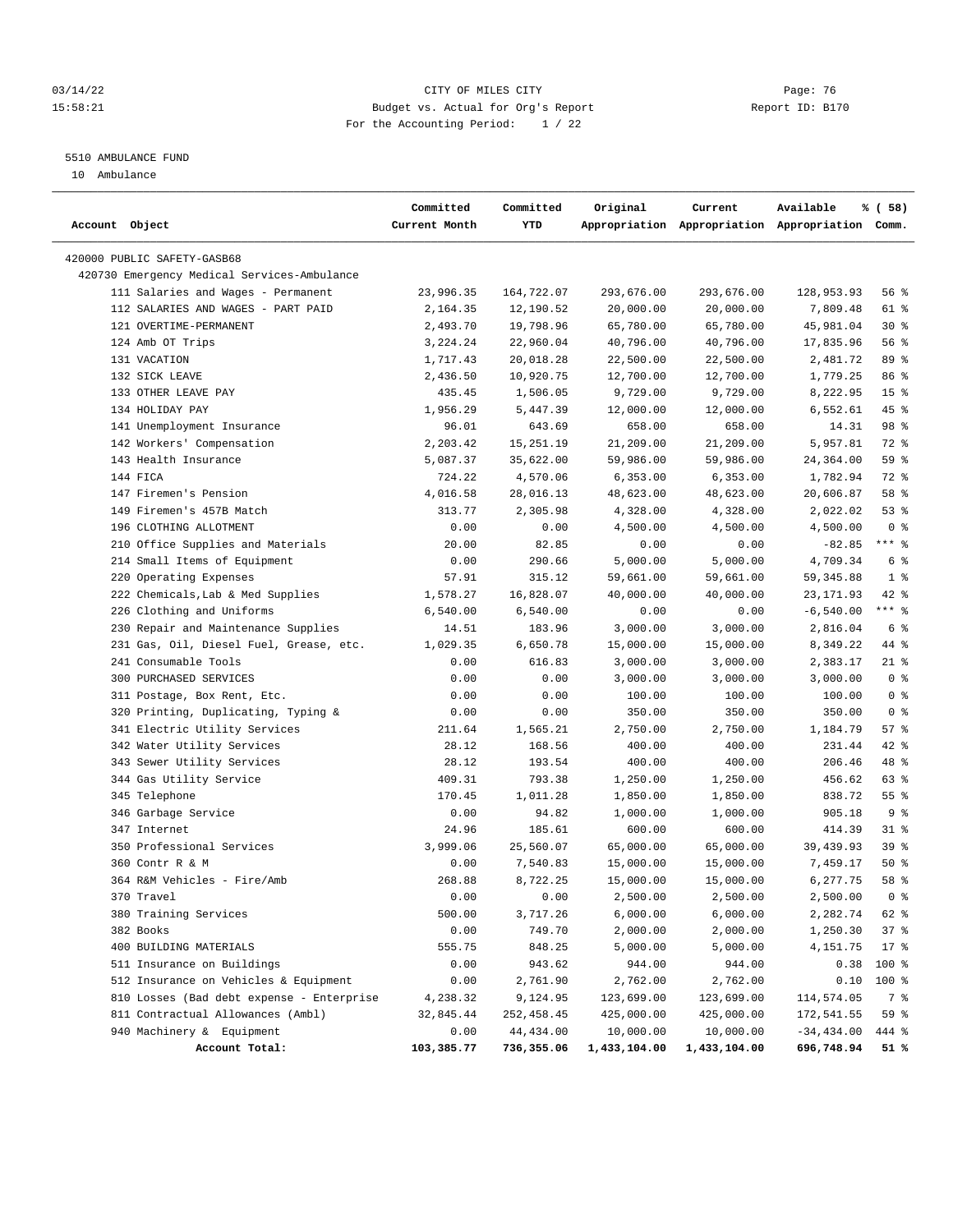#### 03/14/22 Page: 77 CITY OF MILES CITY 15:58:21 Budget vs. Actual for Org's Report Changer Report ID: B170 For the Accounting Period: 1 / 22

## 5510 AMBULANCE FUND

10 Ambulance

| Account Object                           | Committed<br>Current Month | Committed<br>YTD | Original     | Current<br>Appropriation Appropriation | Available<br>Appropriation | % (58)<br>Comm.  |
|------------------------------------------|----------------------------|------------------|--------------|----------------------------------------|----------------------------|------------------|
| Account Group Total:                     | 103,385.77                 | 736,355.06       | 1,433,104.00 | 1,433,104.00                           | 696,748.94                 | 51%              |
| 510000 MISCELLANEOUS                     |                            |                  |              |                                        |                            |                  |
| 510330 Comprehensive Liability Insurance |                            |                  |              |                                        |                            |                  |
| 513 Liability                            | 0.00                       | 6,728.68         | 6,311.00     | 6,311.00                               | $-417.68$                  | 107 <sub>8</sub> |
| Account Total:                           | 0.00                       | 6,728.68         | 6,311.00     | 6,311.00                               | $-417.68$                  | 107%             |
| Account Group Total:                     | 0.00                       | 6,728.68         | 6,311.00     | 6,311.00                               | $-417.68$ 107 %            |                  |
| 520000 OTHER FINANCING USES              |                            |                  |              |                                        |                            |                  |
| 521000 Interfund Operating Transfers Out |                            |                  |              |                                        |                            |                  |
| 820 Transfers to Other Funds             | 2,874.18                   | 75, 119.26       | 94,491.00    | 94,491.00                              | 19,371.74                  | 79 %             |
| Account Total:                           | 2,874.18                   | 75,119.26        | 94,491.00    | 94,491.00                              | 19,371.74                  | 79 %             |
| Account Group Total:                     | 2,874.18                   | 75,119.26        | 94,491.00    | 94,491.00                              | 19,371.74                  | 79 %             |
| Organization Total:                      | 106,259.95                 | 818,203.00       | 1,533,906.00 | 1,533,906.00                           | 715,703.00                 | 53%              |
|                                          |                            |                  |              |                                        |                            |                  |
| Fund Total:                              | 106,259.95                 | 818,203.00       | 1,533,906.00 | 1,533,906.00                           | 715,703.00                 | 53%              |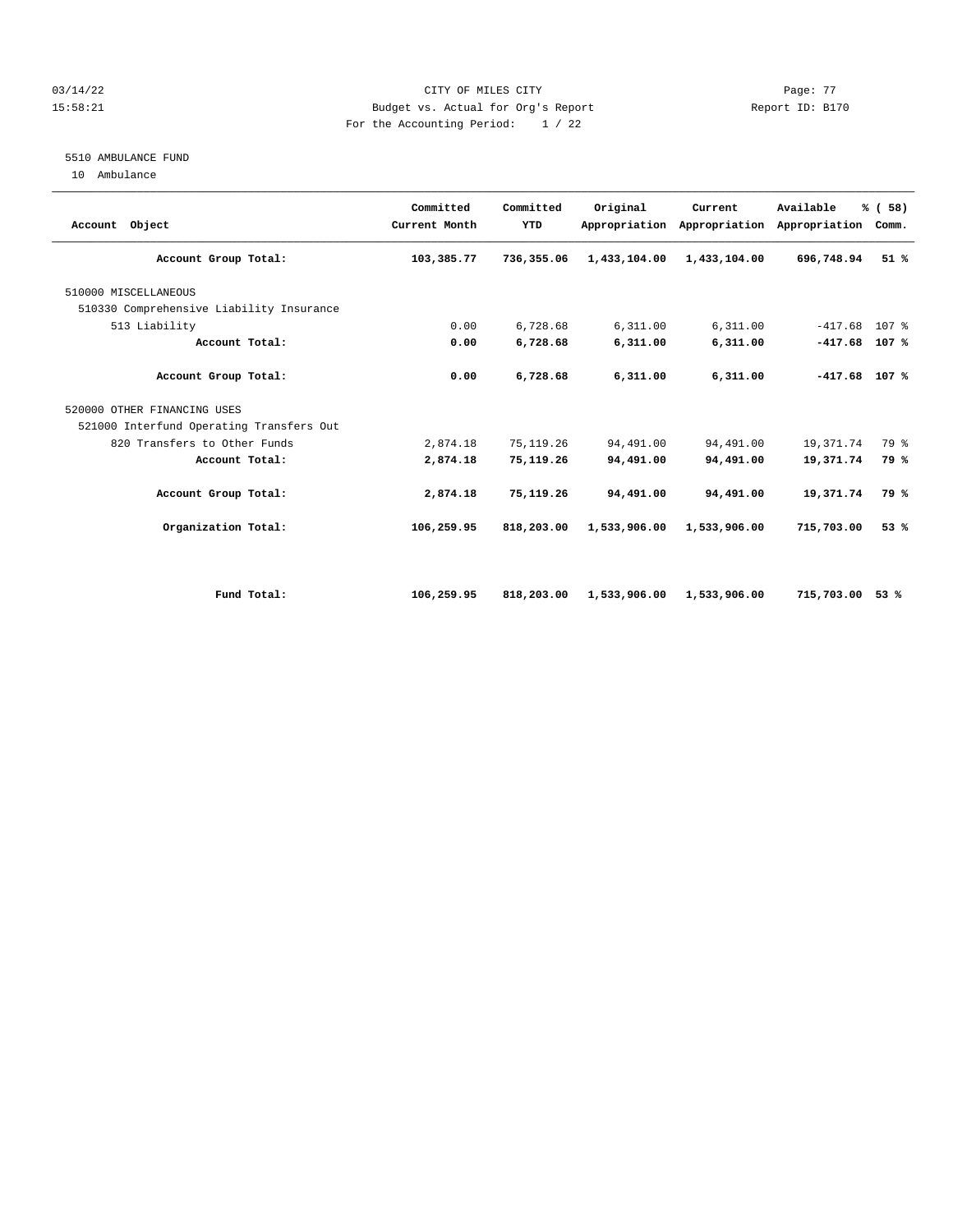#### 03/14/22 Page: 78 15:58:21 Budget vs. Actual for Org's Report Changer Report ID: B170 For the Accounting Period: 1 / 22

# 5610 AIRPORT OPERATING

87 Airport

| Account Object                             | Committed<br>Current Month | Committed<br>YTD          | Original     | Current      | Available<br>Appropriation Appropriation Appropriation Comm. | % ( 58)        |
|--------------------------------------------|----------------------------|---------------------------|--------------|--------------|--------------------------------------------------------------|----------------|
| 430000 Public Works-GASB68                 |                            |                           |              |              |                                                              |                |
| 430300 Airport(87)                         |                            |                           |              |              |                                                              |                |
| 111 Salaries and Wages - Permanent         | 7,001.76                   | 51,818.18                 | 101,844.00   | 101,844.00   | 50,025.82                                                    | $51$ %         |
| 121 OVERTIME-PERMANENT                     | 364.37                     | 2,365.42                  | 2,800.00     | 2,800.00     | 434.58                                                       | 84 %           |
| 131 VACATION                               | 927.96                     | 3,813.35                  | 2,100.00     | 2,100.00     | $-1, 713.35$                                                 | 182 %          |
| 132 SICK LEAVE                             | 312.21                     | 6,042.13                  | 1,800.00     | 1,800.00     | $-4, 242.13$                                                 | 336 %          |
| 133 OTHER LEAVE PAY                        | 306.24                     | 2,472.20                  | 3,302.00     | 3,302.00     | 829.80                                                       | 75 %           |
| 134 HOLIDAY PAY                            | 0.00                       | 176.00                    | 1,600.00     | 1,600.00     | 1,424.00                                                     | $11$ %         |
| 141 Unemployment Insurance                 | 22.28                      | 167.65                    | 170.00       | 170.00       | 2.35                                                         | 99 %           |
| 142 Workers' Compensation                  | 112.33                     | 846.36                    | 2,203.00     | 2,203.00     | 1,356.64                                                     | 38 %           |
| 143 Health Insurance                       | 1,711.43                   | 11,977.49                 | 20,508.00    | 20,508.00    | 8,530.51                                                     | 58 %           |
| 144 FICA                                   | 619.99                     | 4,697.60                  | 8,679.00     | 8,679.00     | 3,981.40                                                     | 54 %           |
| 145 PERS                                   | 745.13                     | 5,191.35                  | 10,063.00    | 10,063.00    | 4,871.65                                                     | $52$ $%$       |
| 196 CLOTHING ALLOTMENT                     | 0.00                       | 375.00                    | 375.00       | 375.00       | 0.00                                                         | 100 %          |
| 210 Office Supplies and Materials          | 61.35                      | 397.80                    | 700.00       | 700.00       | 302.20                                                       | 57%            |
| 214 Small Items of Equipment               | 0.00                       | 0.00                      | 250.00       | 250.00       | 250.00                                                       | 0 <sup>8</sup> |
| 220 Operating Expenses                     | 87.00                      | 848.66                    | 4,000.00     | 4,000.00     | 3,151.34                                                     | $21$ %         |
| 230 Repair and Maintenance Supplies        | 566.01                     | 24,058.38                 | 40,000.00    | 40,000.00    | 15,941.62                                                    | 60 %           |
| 231 Gas, Oil, Diesel Fuel, Grease, etc.    | 817.00                     | 1,878.88                  | 3,000.00     | 3,000.00     | 1,121.12                                                     | 63 %           |
| 237 Aviation Fuel                          | 26,049.48                  | 373, 164.83               | 300,000.00   | 300,000.00   | $-73, 164.83$                                                | $124$ %        |
| 239 Tires, Tubes Etc.                      | 0.00                       | 277.30                    | 2,500.00     | 2,500.00     | 2,222.70                                                     | $11$ %         |
| 250 Supplies for Resale                    | 0.00                       | 752.08                    | 1,500.00     | 1,500.00     | 747.92                                                       | 50%            |
| 311 Postage, Box Rent, Etc.                | 0.00                       | 16.20                     | 250.00       | 250.00       | 233.80                                                       | 6 %            |
| 319 Other Communication and Transportation | 156.95                     | 882.70                    | 1,500.00     | 1,500.00     | 617.30                                                       | 59 %           |
| 330 Publicity, Subscriptions & Dues        | 549.99                     | 1,062.99                  | 1,200.00     | 1,200.00     | 137.01                                                       | 89 %           |
| 334 Memberships, Registrations & Dues      | 0.00                       | 694.00                    | 800.00       | 800.00       | 106.00                                                       | 87%            |
| 341 Electric Utility Services              | 1,270.44                   | 7,428.41                  | 12,000.00    | 12,000.00    | 4,571.59                                                     | 62 %           |
| 344 Gas Utility Service                    | 2,617.88                   | 4,595.99                  | 5,000.00     | 5,000.00     | 404.01                                                       | $92$ %         |
| 345 Telephone                              | 178.77                     | 1,559.75                  | 2,500.00     | 2,500.00     | 940.25                                                       | 62 %           |
| 347 Internet                               | 41.40                      | 132.37                    | 300.00       | 300.00       | 167.63                                                       | 44 %           |
| 350 Professional Services                  | 0.00                       | 13.50                     | 1,000.00     | 1,000.00     | 986.50                                                       | 1 <sup>8</sup> |
| 360 Contr R & M                            | 0.00                       | 0.00                      | 30,000.00    | 30,000.00    | 30,000.00                                                    | 0 <sup>8</sup> |
| 363 R&M Vehicles/Equip/Labor-PW            | 347.36                     | 6,439.25                  | 10,000.00    | 10,000.00    | 3,560.75                                                     | 64 %           |
| 367 Plumbing, Heating, Electrical          | 0.00                       | 0.00                      | 1,000.00     | 1,000.00     | 1,000.00                                                     | 0 <sup>8</sup> |
| 380 Training Services                      | 297.00                     | 297.00                    | 250.00       | 250.00       | $-47.00$                                                     | 119 %          |
| 511 Insurance on Buildings                 | 0.00                       | 4,036.38                  | 4,037.00     | 4,037.00     | 0.62                                                         | 100 %          |
| 512 Insurance on Vehicles & Equipment      | 0.00                       | 2,216.03                  | 2,217.00     | 2,217.00     | 0.97                                                         | 100 %          |
| 513 Liability                              | 0.00                       | 0.00                      | 4,800.00     | 4,800.00     | 4,800.00                                                     | 0 <sup>8</sup> |
| 937 AIP 020-2021                           |                            | $0.00 \quad 3,503,227.13$ | 4,296,975.00 | 4,296,975.00 | 793,747.87                                                   | 82%            |
| 944 017-2018 Environment                   | 40,733.61                  | 61,383.61                 | 0.00         | 0.00         | $-61, 383.61$                                                | $***$ $_{8}$   |
| Account Total:                             |                            | 85,897.94 4,085,305.97    | 4,881,223.00 | 4,881,223.00 | 795,917.03                                                   | 84 %           |
| 430320 Airport - Improvements              |                            |                           |              |              |                                                              |                |
| 940 Machinery & Equipment                  | 0.00                       | 50,000.00                 | 1,338,495.00 | 1,338,495.00 | 1,288,495.00                                                 | $4\degree$     |
| Account Total:                             | 0.00                       | 50,000.00                 | 1,338,495.00 | 1,338,495.00 | 1,288,495.00                                                 | 4 %            |
| Account Group Total:                       |                            | 85,897.94 4,135,305.97    | 6,219,718.00 | 6,219,718.00 | 2,084,412.03                                                 | 66%            |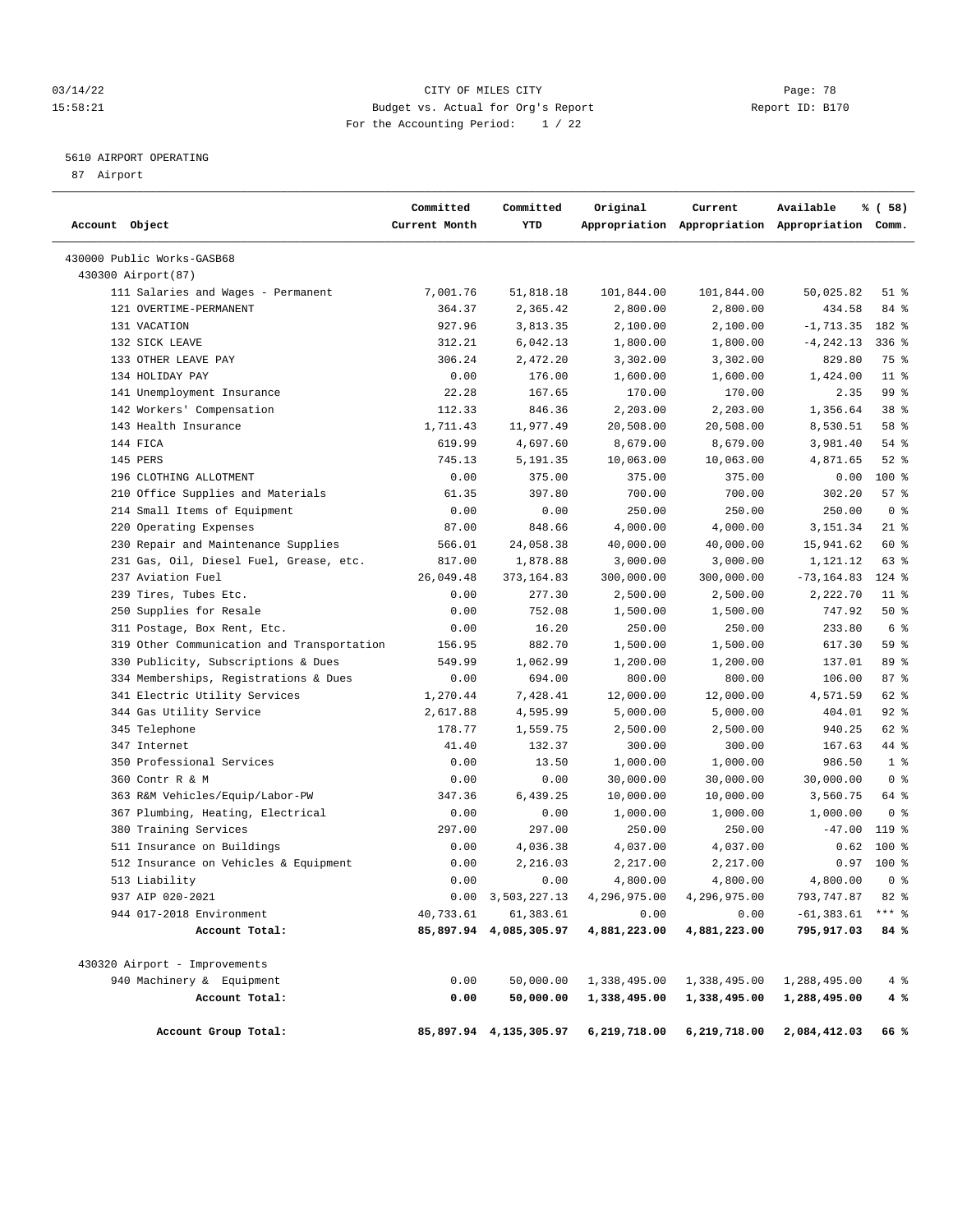#### 03/14/22 Page: 79 15:58:21 Budget vs. Actual for Org's Report Report ID: B170 For the Accounting Period: 1 / 22

# 5610 AIRPORT OPERATING

87 Airport

|                                          | Committed     | Committed       | Original     | Current                                         | Available         | % (58)              |  |
|------------------------------------------|---------------|-----------------|--------------|-------------------------------------------------|-------------------|---------------------|--|
| Account Object                           | Current Month | YTD             |              | Appropriation Appropriation Appropriation Comm. |                   |                     |  |
| 490000 DEBT SERVICE                      |               |                 |              |                                                 |                   |                     |  |
| 490500 Other Debt Service Payments       |               |                 |              |                                                 |                   |                     |  |
| 635 Principle- Hanger 8 Door Loan        | 1,500.00      | 1,500.00        | 1,500.00     | 1,500.00                                        | 0.00              | $100*$              |  |
| 636 Interest-Hanger 8 Door Loan          | 320.63        | 320.63          | 321.00       | 321.00                                          | 0.37              | $100*$              |  |
| 648 MT Aero Principle 06-2015            | 16,953.00     | 16,953.00       | 16,953.00    | 16,953.00                                       | 0.00              | $100*$              |  |
| 649 MT Aero Interest06-2015              | 1,101.92      | 1,101.92        | 1,102.00     | 1,102.00                                        | 0.08              | $100*$              |  |
| 650 Principle-Purchase Fuel Truck        | 967.03        | 5,087.51        | 0.00         | 0.00                                            | $-5,087.51$       | $***$ $\frac{6}{5}$ |  |
| 651 Interest-Purchase Fuel Truck         | 259.70        | 1,046.14        | 0.00         | 0.00                                            | $-1,046.14$       | $***$ $%$           |  |
| Account Total:                           | 21,102.28     | 26,009.20       | 19,876.00    | 19,876.00                                       | $-6,133.20$ 131 % |                     |  |
| Account Group Total:                     | 21,102.28     | 26,009.20       | 19,876.00    | 19,876.00                                       | $-6,133,20$ 131 % |                     |  |
| 520000 OTHER FINANCING USES              |               |                 |              |                                                 |                   |                     |  |
| 521000 Interfund Operating Transfers Out |               |                 |              |                                                 |                   |                     |  |
| 820 Transfers to Other Funds             | 1,716.86      | 12,018.02       | 20,603.00    | 20,603.00                                       | 8,584.98          | 58 %                |  |
| Account Total:                           | 1,716.86      | 12,018.02       | 20,603.00    | 20,603.00                                       | 8,584.98          | 58 %                |  |
| Account Group Total:                     | 1,716.86      | 12,018.02       | 20,603.00    | 20,603.00                                       | 8,584.98          | 58 %                |  |
| Organization Total:                      | 108,717.08    | 4, 173, 333. 19 | 6,260,197.00 | 6,260,197.00                                    | 2,086,863.81      | 67%                 |  |
|                                          |               |                 |              |                                                 |                   |                     |  |
|                                          |               |                 |              |                                                 |                   |                     |  |

 **Fund Total: 108,717.08 4,173,333.19 6,260,197.00 6,260,197.00 2,086,863.81 67 %**